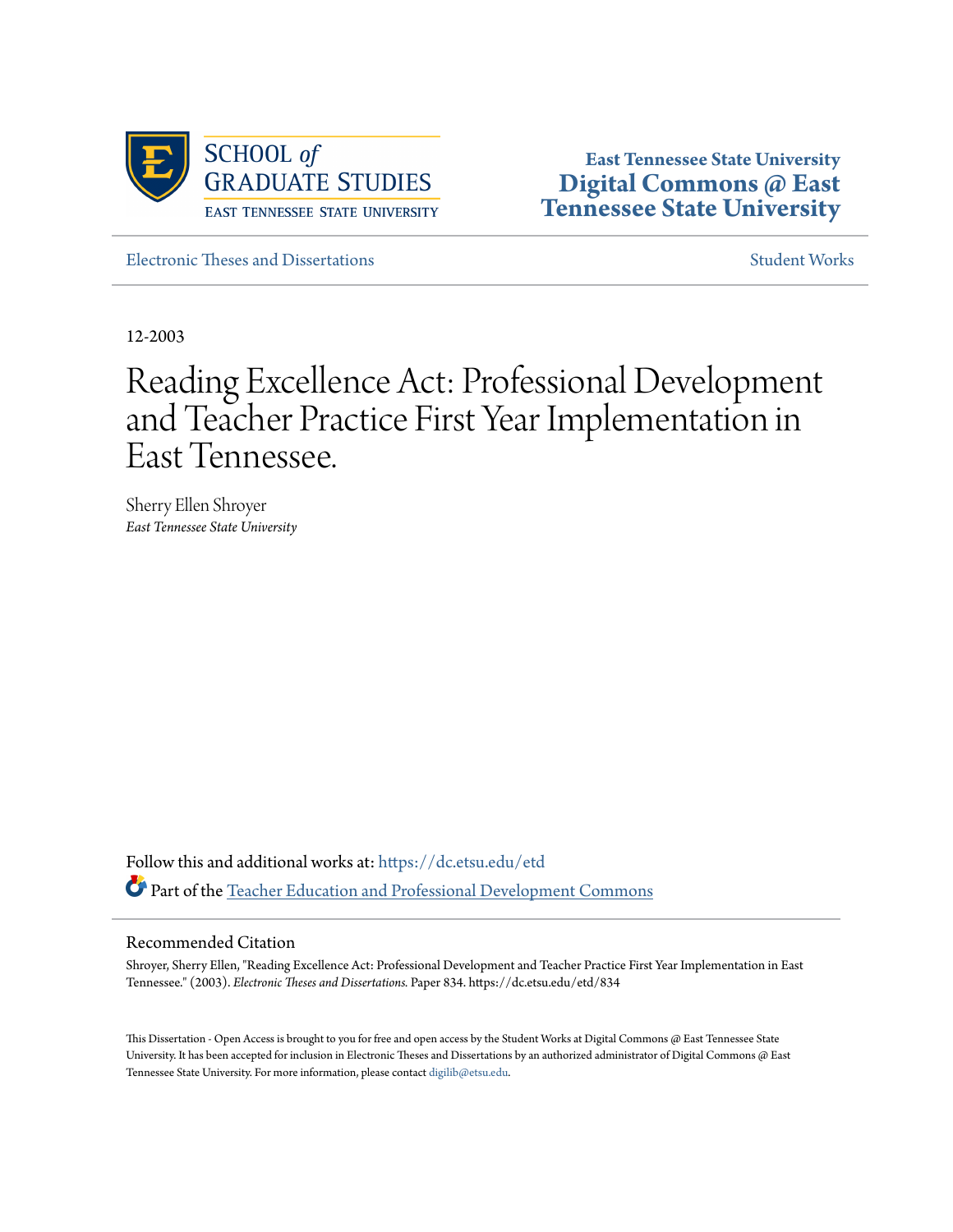Reading Excellence Act: Professional Development and Teacher Practice First Year Implementation in East Tennessee

> A dissertation presented to

 $\mathcal{L}_\text{max}$  , we are the set of the set of the set of the set of the set of the set of the set of the set of the set of the set of the set of the set of the set of the set of the set of the set of the set of the set of

the faculty of the Department of Educational Leadership and Policy Analysis East Tennessee State University

> In partial fulfillment of the requirements for the degree Doctor in Education

> > by

 $\mathcal{L}_\text{max}$  , we are the set of the set of the set of the set of the set of the set of the set of the set of the set of the set of the set of the set of the set of the set of the set of the set of the set of the set of

Sherry Ellen Shroyer December 2003

 $\frac{1}{2}$  ,  $\frac{1}{2}$  ,  $\frac{1}{2}$  ,  $\frac{1}{2}$  ,  $\frac{1}{2}$  ,  $\frac{1}{2}$  ,  $\frac{1}{2}$  ,  $\frac{1}{2}$  ,  $\frac{1}{2}$ 

Dr. Russell West, Chair Dr. Glenn Bettis Dr. Nancy Dishner Dr. Karilee K. Freeberg

Keywords: Reading Excellence Act (REA), Essential Elements of Reading, Reading Instruction, Professional Development, Staff Development, Teacher Practice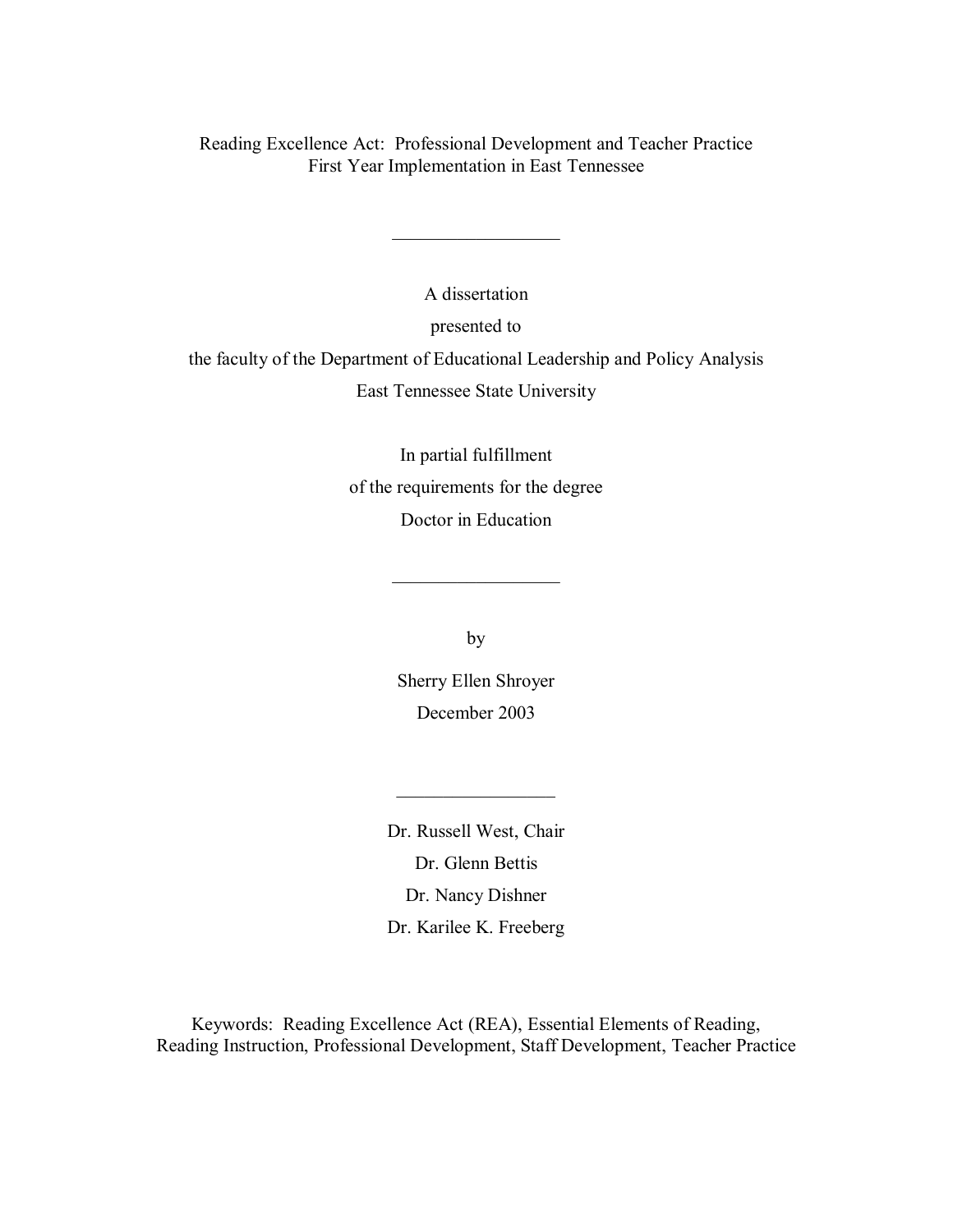# ABSTRACT

# Reading Excellence Act: Professional Development and Teacher Practice First Year Implementation in East Tennessee

by

## Sherry Ellen Shroyer

When the National Assessment of Educational Progress reported in 1998 that 70% of fourth grade children in the United States were reading just at (31%) or below the basic grade level (39%), this astounding fact resulted in national attention and political intervention. At the same time, the National Research Council published their 25 years of researched findings in their book, *Preventing Reading Difficulties in Young Children* (Snow, Burns, & Griffin, 1998). The national reactions to these reports were strong and included new initiatives for overcoming this emerging national problem. One such initiative was the implementation of the national Reading Excellence Act (REA).

The purpose of this study was to determine the effectiveness of the required REA staff and professional development activities and to determine whether these activities impacted classroom instruction. The study was limited to REA schools in East Tennessee during the first year of implementation. Staff and professional development activities were centered on the essential elements of reading and the educational term of "balanced reading" was embraced. The essential elements of balanced literacy, as delineated by the National Reading Panel include phonemic awareness, phonics, vocabulary, fluency, and comprehension instruction.

Data were collected using a teacher survey measuring teacher perception prior to and during REA implementation. Observational data were collected using identical paired observations, gathered on two occasions by the REA state consultant during official visits. A series of paired t-tests were used to determine whether there were significant pre-to-post changes in teacher perception of their teaching practice and pre-to-post changes in classroom observations. The overall alpha level or "significance level" was set at .05 for each significance test.

From this study, teacher perception of classroom practice was significantly improved; however, classroom observations did not correlate with those findings. It is assumed that as teacher perception changes, a change of teacher practice will likely follow.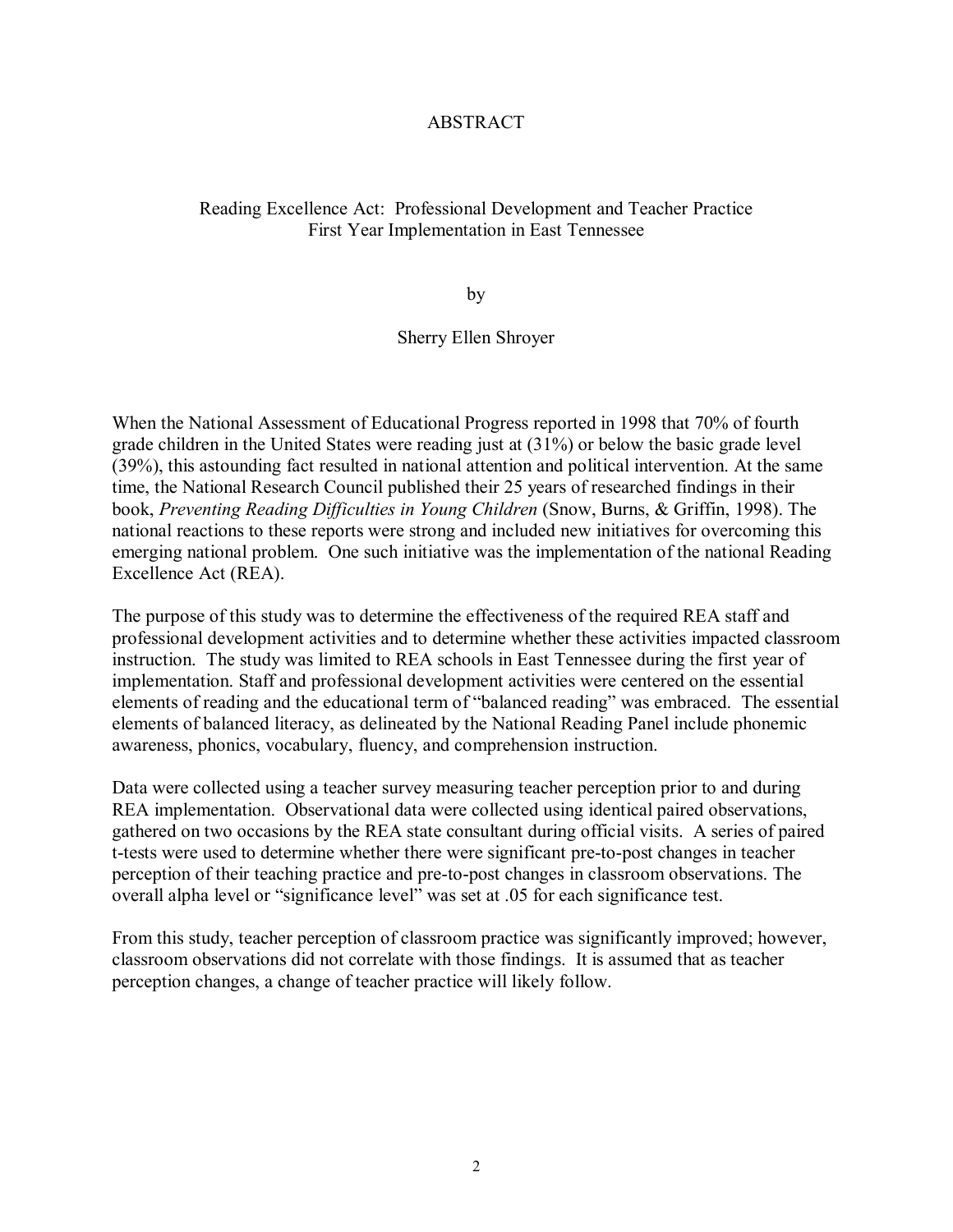# DEDICATION

This work is dedicated to my dear husband

Dennis.

It is an honor to be the wife of an such an

unselfish and giving man.

I appreciate all that you do to make

my academic, vocational, and inspirational pursuits become realities.

This work is also dedicated to

my daughter and son-in-law

Sherra & Mitchell Kinder.

I deeply appreciate your love and support for me.

This work is also dedicated to the memory of my father

Elwood E. Herring, Sr.

and in honor of my mother

Vera Ward Herring.

Finally, I dedicate this work to my extended family, friends, and members of my cohort.

Their encouragement, love, and support have

helped to keep me focused upon this educational goal.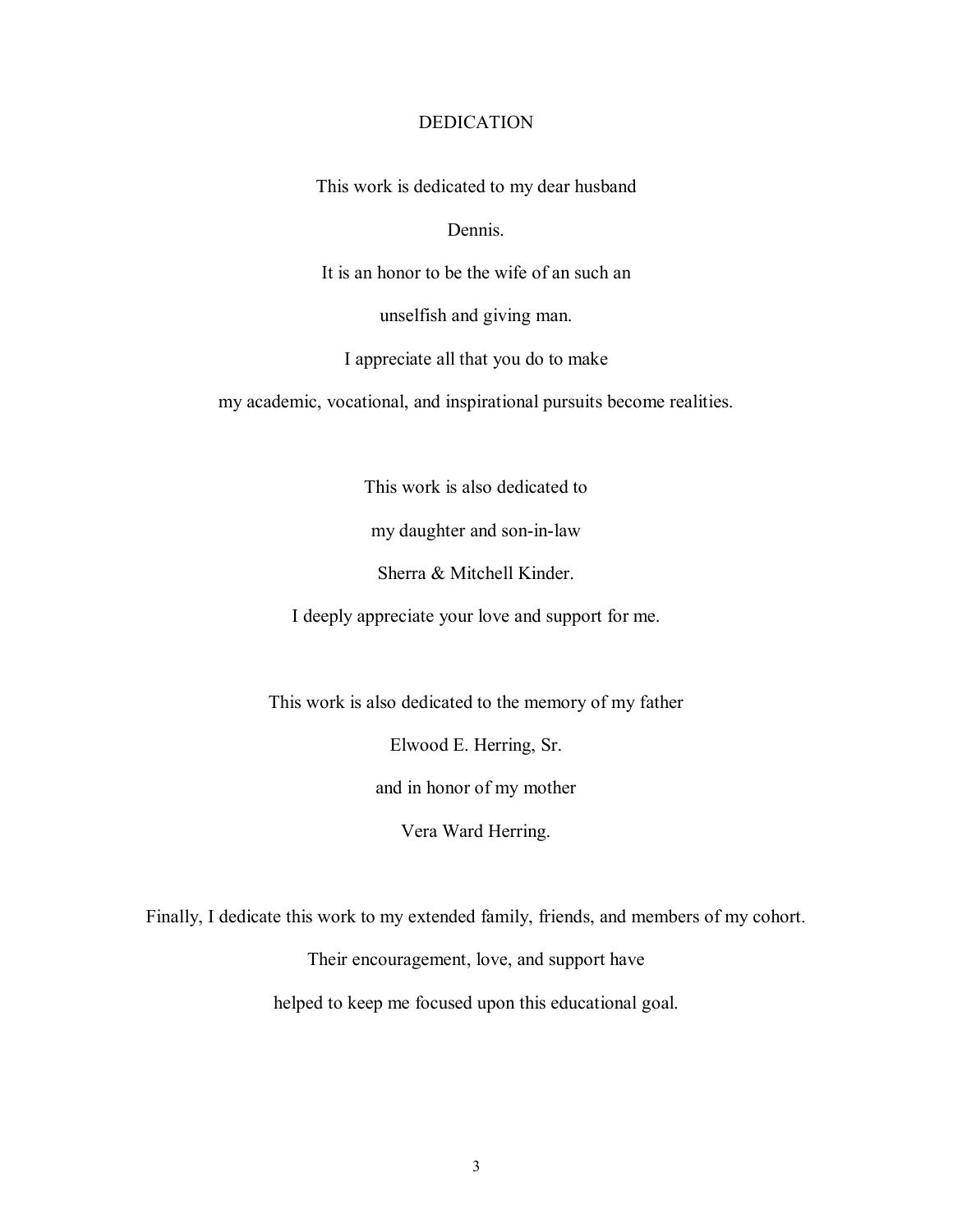#### ACKNOWLEDGEMENTS

 This work could not be accomplished without the personal expertise of my graduate chairperson, Dr. Russell West. Thanks for your continuous encouragement and assistance. This work was also guided by the expertise of the members of my graduate committee, Dr. Glenn Bettis, Dr. Nancy Dishner, and Dr. Karilee K. Freeberg. I thank each of your for your contributions to this study. The constructive responses to my work offered by my chairperson and my committee were appreciated, considered and embraced.

 I also appreciate the collegial friendships I have gained while serving as the East Tennessee Regional Consultant for the Reading Excellence Act. First, I appreciate the kindness of the Reading Excellence Act Director, James Herman, and his cooperation and support of my dissertation. I appreciate the literacy leaders and their support for this study. Each one conducted survey sessions to eventually gather and send the information presented in this paper. I also appreciate the teachers who agreed to become part of this study. Your honesty and willingness to participate were essential to the success of this project. I also appreciate the assessment research findings which were so generously shared by my colleague and friend, Dr. Janet Barnard.

 Most of all, I acknowledge my faith in God. His omniscience supercedes the knowledge of man. I am thankful that He willingly imparts His knowledge to us through the love of His Son Jesus, and through the working of His Holy Spirit. My faith in the Trinity gives my life purpose and meaning.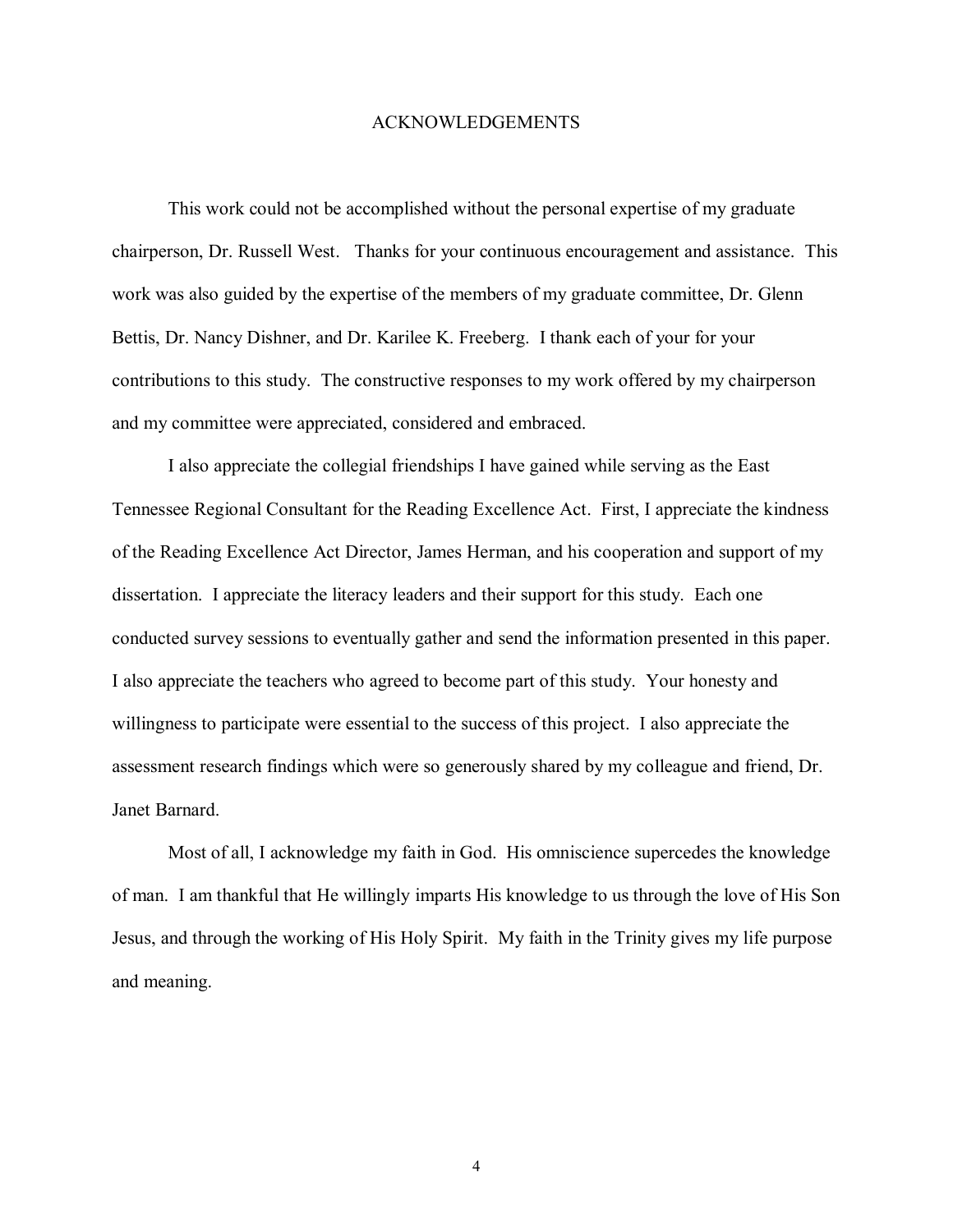# **CONTENTS**

|                                                     | $\overline{2}$ |
|-----------------------------------------------------|----------------|
|                                                     | 3              |
|                                                     | $\overline{4}$ |
|                                                     | 8              |
| Chapter                                             |                |
|                                                     | 14             |
|                                                     | 15             |
|                                                     | 18             |
|                                                     | 20             |
|                                                     | 23             |
|                                                     | 24             |
|                                                     | 24             |
|                                                     | 29             |
|                                                     | 31             |
| $2^{\circ}$                                         | 33             |
|                                                     | 34             |
|                                                     | 36             |
|                                                     | 38             |
| Skills (Phonics) vs. Meaning Based (Whole-Language) | 45             |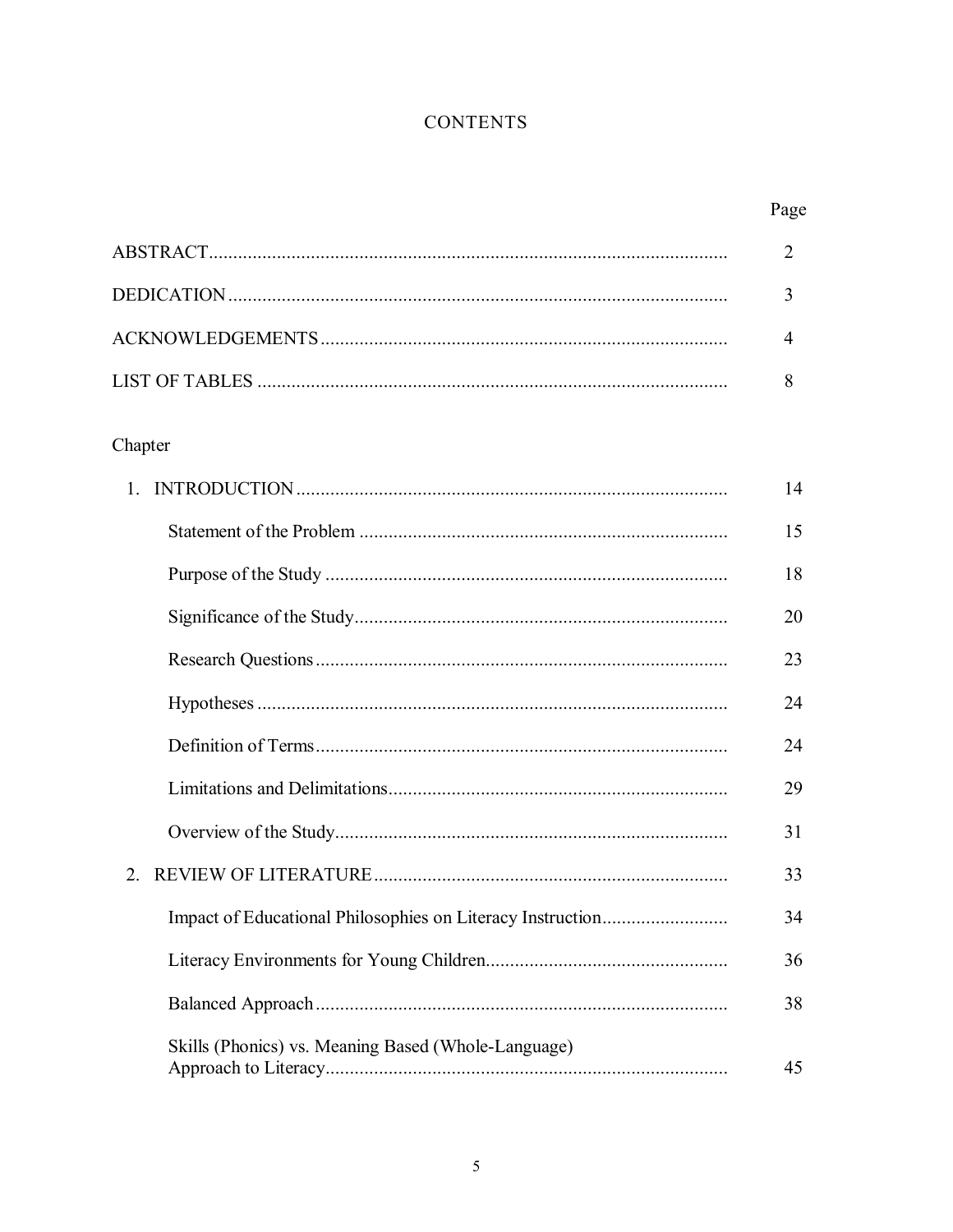|                                                         | 45  |
|---------------------------------------------------------|-----|
|                                                         | 46  |
|                                                         | 47  |
|                                                         | 48  |
|                                                         | 51  |
|                                                         | 54  |
|                                                         | 59  |
|                                                         | 62  |
| 3 <sub>1</sub>                                          | 65  |
|                                                         | 65  |
|                                                         | 66  |
|                                                         | 67  |
|                                                         | 68  |
|                                                         | 69  |
|                                                         | 70  |
| 4.                                                      | 71  |
| Survey Results: Demographic and Academic Information    | 72  |
| Survey Results: Teacher Perception of Balanced Literacy | 93  |
|                                                         | 120 |
| SUMMARY, CONCLUSIONS, AND RECOMMENDATIONS<br>5.         | 152 |
|                                                         | 152 |
|                                                         | 154 |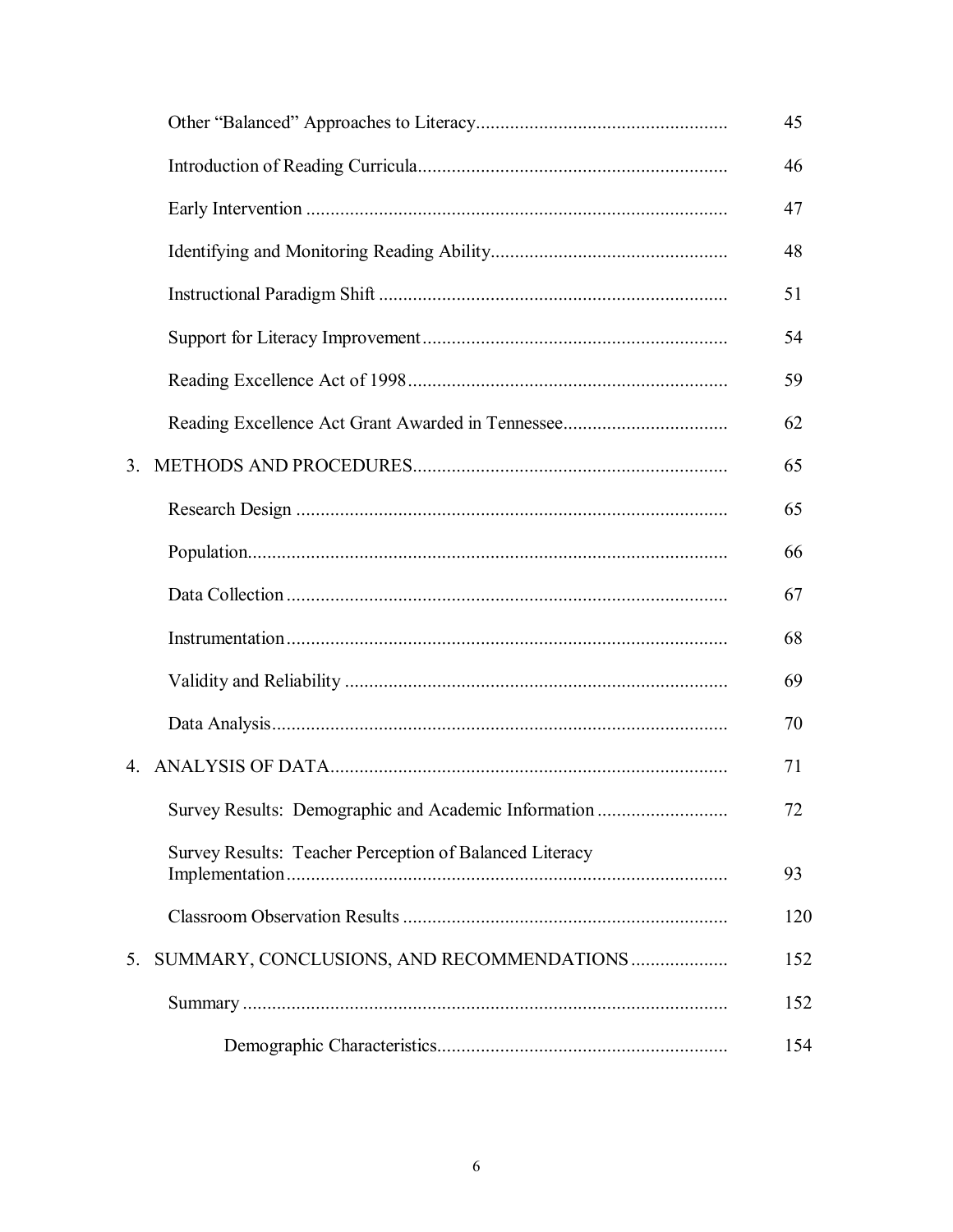| Teacher Perception: Effectiveness of Staff and                    | 156 |
|-------------------------------------------------------------------|-----|
| Teacher Perception: Differences in Teacher Practice               | 158 |
|                                                                   | 160 |
|                                                                   | 160 |
|                                                                   | 164 |
|                                                                   | 166 |
|                                                                   | 172 |
|                                                                   | 172 |
| Appendix B: Letter to Tennessee Department of Education           | 176 |
| Appendix C: Electronic Messages from Tennessee                    | 177 |
| Appendix D: Response to Electronic Messages from Tennessee        | 178 |
|                                                                   | 179 |
|                                                                   | 180 |
| Appendix G: Letter to Center for Research in Educational Policy   | 181 |
| Appendix H: Letter from Center for Research in Educational Policy | 183 |
|                                                                   | 184 |
|                                                                   | 188 |
|                                                                   | 190 |
|                                                                   | 198 |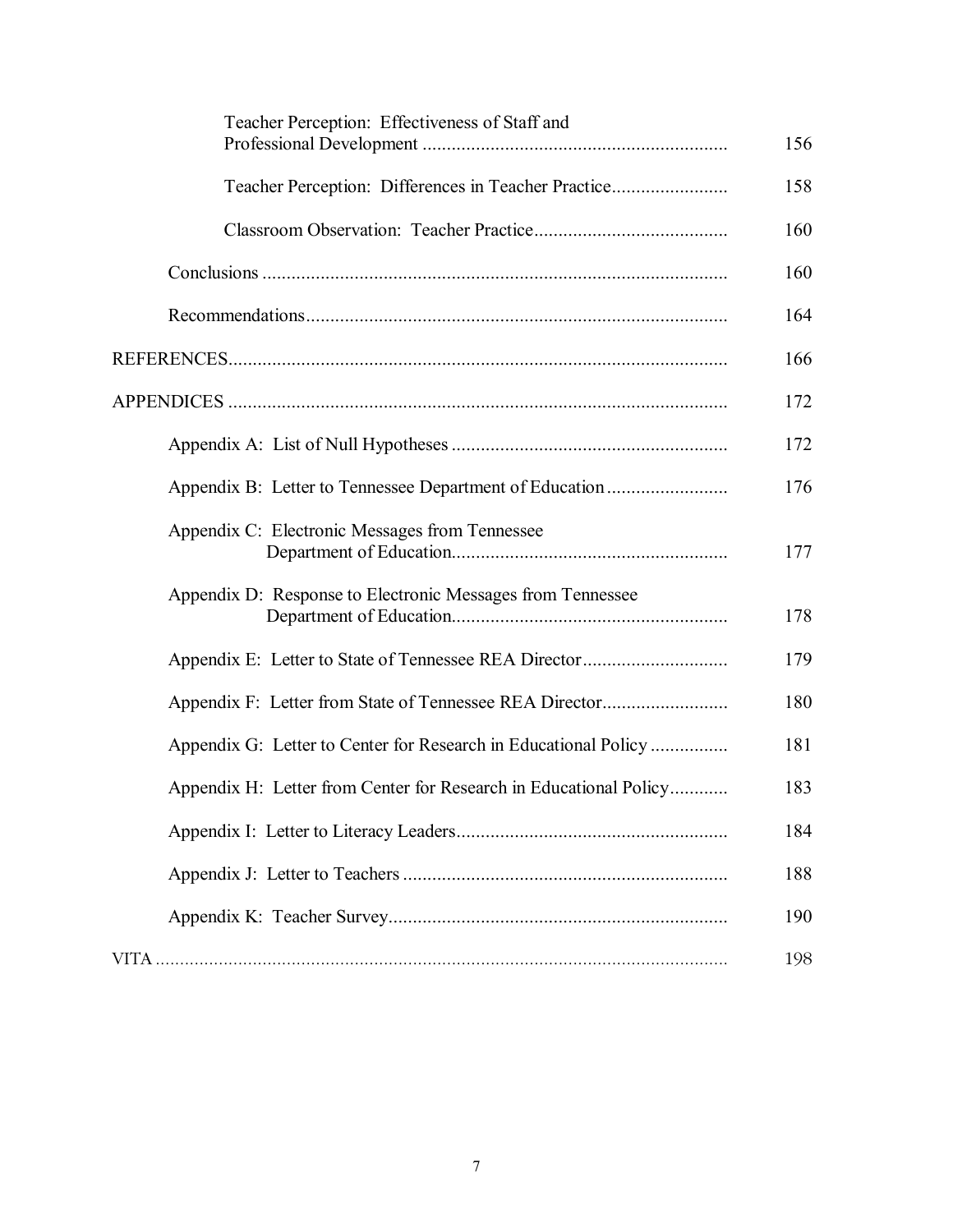# LIST OF TABLES

|    | Table                                                                                                                                                     | Page |
|----|-----------------------------------------------------------------------------------------------------------------------------------------------------------|------|
|    |                                                                                                                                                           | 61   |
|    |                                                                                                                                                           | 72   |
|    |                                                                                                                                                           | 73   |
|    | 4. Frequency: Teachers in categories reflecting years of teaching experience                                                                              | 75   |
|    | 5. Frequency: Teachers in categories reflecting highest degree earned                                                                                     | 76   |
|    | 6. Frequency: Teachers in categories reflecting number of reading                                                                                         | 77   |
| 7. | Frequency: Number of professional development sessions teachers attended                                                                                  | 78   |
|    | 8. Frequency: Teacher perception of the effectiveness of professional development                                                                         | 79   |
| 9. | Frequency: Number of TRC staff development days teachers completed                                                                                        | 80   |
|    | 10. Frequency: Teacher perception of the effectiveness of TRC staff development                                                                           | 81   |
|    | 11. Frequency: Time TRC staff development days were conducted during the first                                                                            | 82   |
|    | 12. Frequency: Teacher perception of preferred times TRC staff development days<br>should have been conducted during the first year of REA implementation | 83   |
|    | 13. Frequency: Number of professional development hours teachers completed<br>during first year of REA implementation (90-100 hours required)             | 84   |
|    | 14. Frequency: Teacher perception of the effectiveness of professional development                                                                        | 85   |
|    | 15. Frequency: Time professional development was conducted during the first year                                                                          | 86   |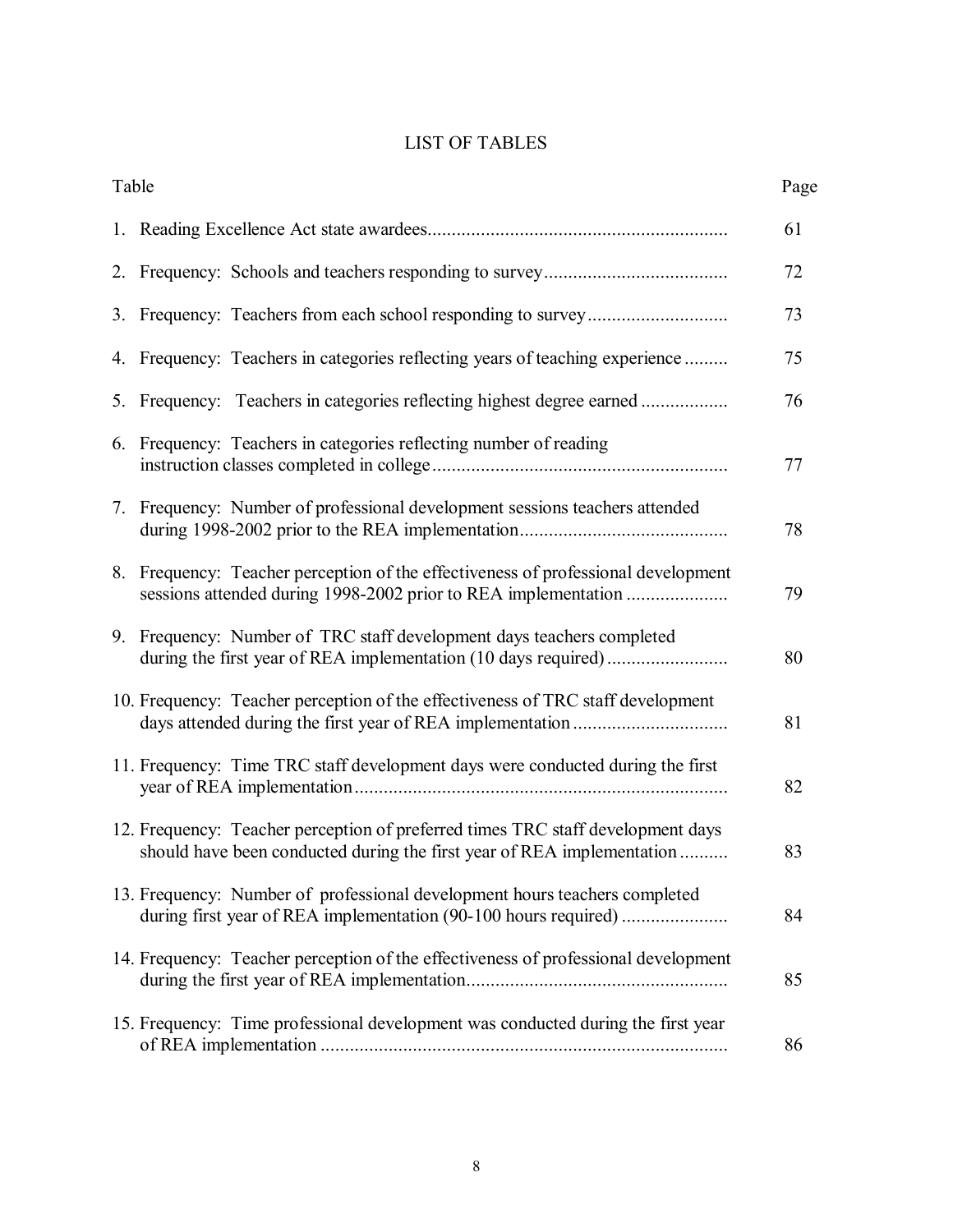| 16. Frequency: Preferred times professional development hours should have been                                                                                         | 87  |
|------------------------------------------------------------------------------------------------------------------------------------------------------------------------|-----|
| 17. Frequency: Amount of release time allowed for professional and staff development                                                                                   | 88  |
| 18. Frequency: Number of teachers receiving stipends as compensation for attending                                                                                     | 89  |
| 19. Frequency: Teacher perception indicating a positive difference in teacher knowledge<br>and teacher practice due to the staff and professional development training | 90  |
| 20. Frequency: Teacher perception indicating a positive difference in teacher practice                                                                                 | 91  |
| 21. Frequency: Teacher perception indicating a positive difference in teacher practice                                                                                 | 92  |
| 22. Frequency: Teacher perception indicating a positive difference in teacher practice                                                                                 | 93  |
| 23. Comparison: Prior and during REA implementation of small group instruction                                                                                         | 94  |
| 24. Comparison: Prior and during REA implementation of whole class instruction                                                                                         | 95  |
| 25. Comparison: Prior and during REA implementation of learning centers                                                                                                | 96  |
| 26. Comparison: Prior and during REA implementation of cooperative/collaborative                                                                                       | 97  |
| 27. Comparison: Prior and during REA implementation of teaching the                                                                                                    | 98  |
| 28. Comparison: Prior and during REA implementation of teaching                                                                                                        | 99  |
| 29. Comparison: Prior and during REA implementation of teaching phonemic                                                                                               | 100 |
| 30. Comparison: Prior and during REA implementation of teaching rhyming                                                                                                | 101 |
| 31. Comparison: Prior and during REA implementation of teaching                                                                                                        | 102 |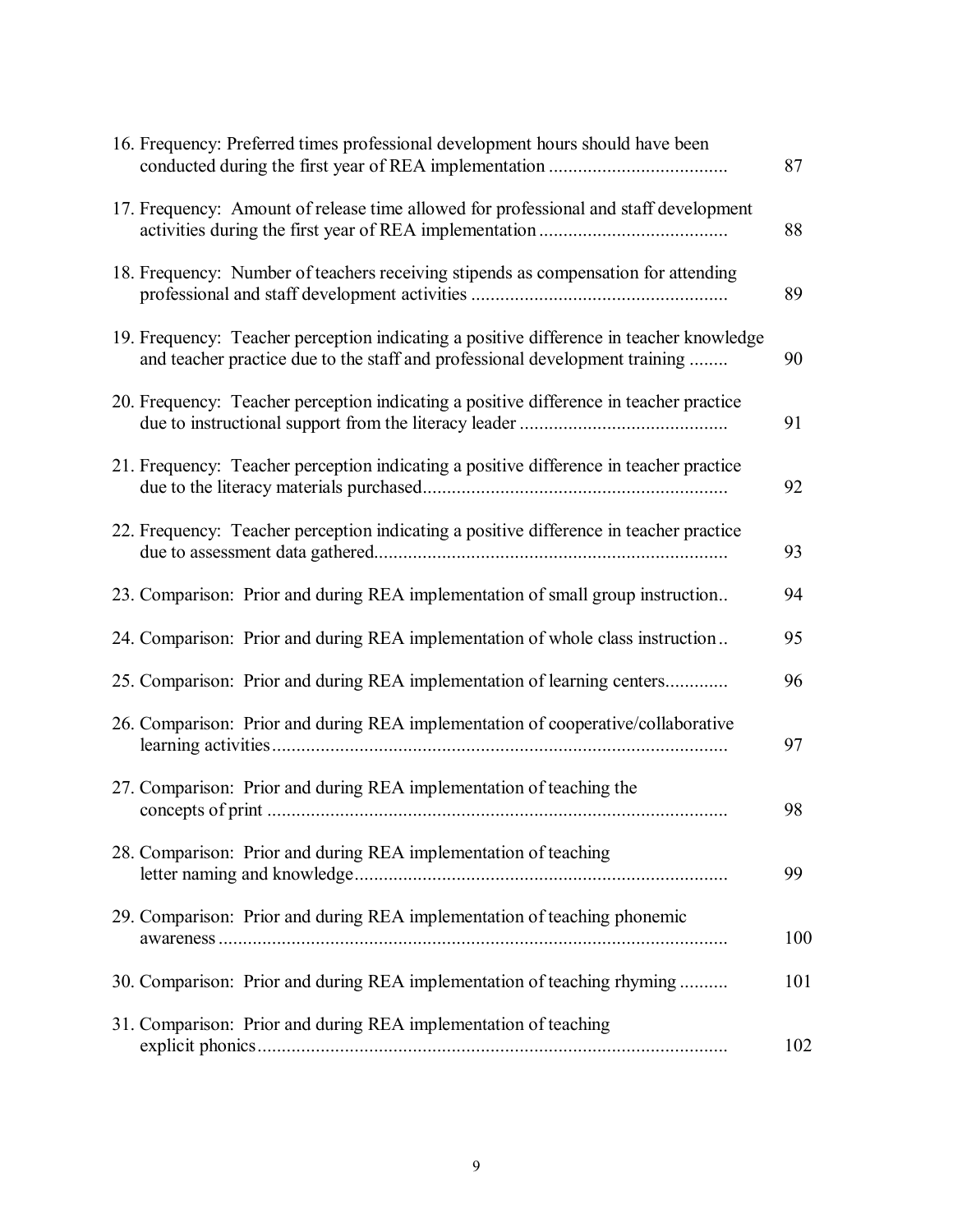| 32. Comparison: Prior and during REA implementation of modeling                | 103 |
|--------------------------------------------------------------------------------|-----|
| 33. Comparison: Prior and during REA implementation of providing               | 104 |
| 34. Comparison: Prior and during REA implementation of introducing             | 105 |
| 35. Comparison: Prior and during REA implementation of providing explicit      | 106 |
| 36. Comparison: Prior and during REA implementation of providing explicit      | 107 |
| 37. Comparison: Prior and during REA implementation of providing a             | 108 |
| 38. Comparison: Prior and during REA implementation of providing opportunities | 109 |
| 39. Comparison: Prior and during REA implementation of asking higher           | 110 |
| 40. Comparison: Prior and during REA implementation of guiding visual imaging  | 111 |
| 41. Comparison: Prior and during REA implementation of guiding                 | 112 |
| 42. Comparison: Prior and during REA implementation of allowing students       | 113 |
| 43. Comparison: Prior and during REA implementation of providing instruction   | 114 |
| 44. Comparison: Prior and during REA implementation of providing instruction   | 115 |
| 45. Comparison: Prior and during REA implementation of providing instruction   | 116 |
| 46. Comparison: Prior and during REA implementation of providing conferences   | 117 |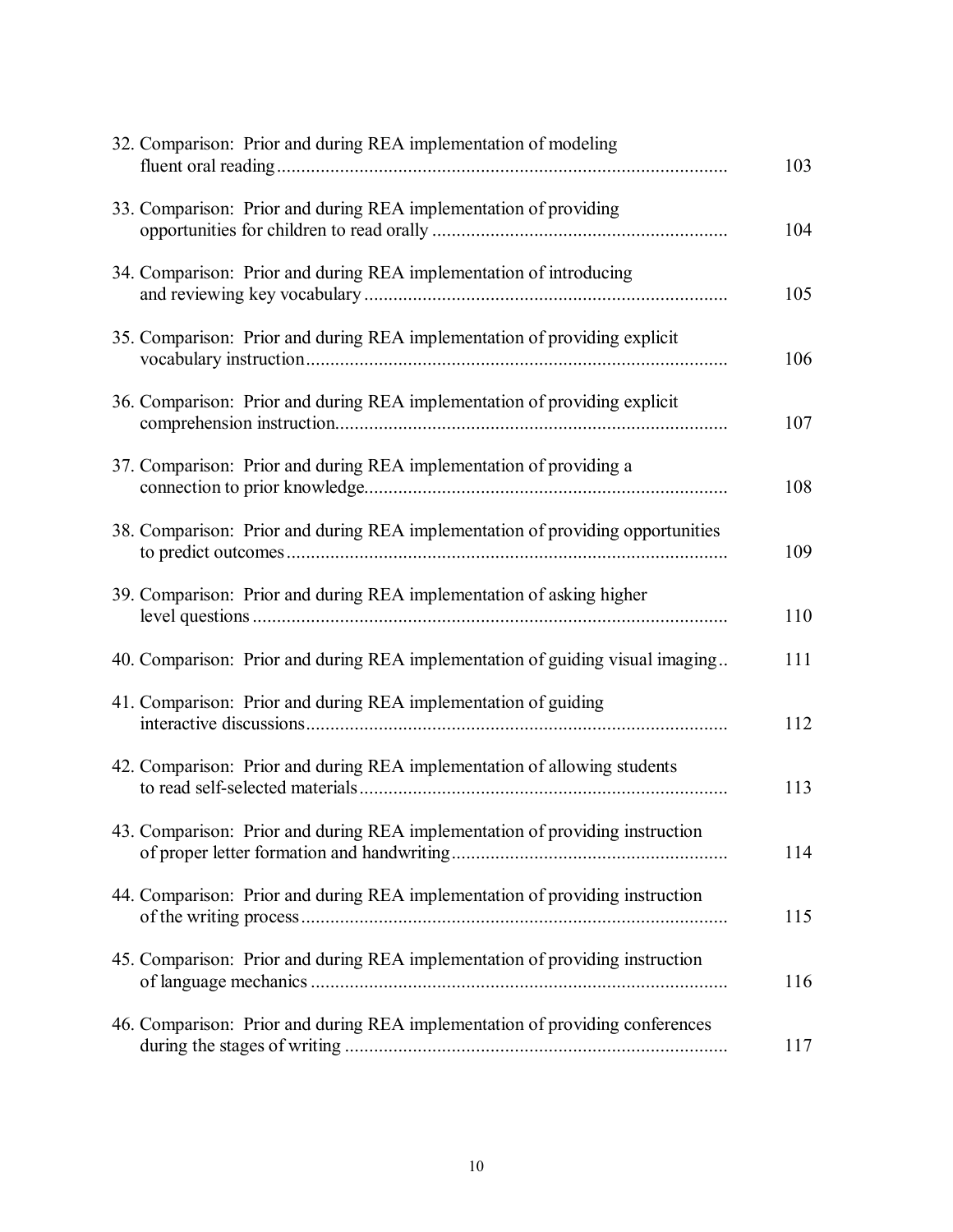| 47. Comparison: Prior and during REA implementation of providing opportunities | 118 |
|--------------------------------------------------------------------------------|-----|
| 48. Comparison: Prior and during REA implementation of providing opportunities | 119 |
| 49. Comparison: Prior and during REA implementation of providing opportunities | 120 |
|                                                                                | 121 |
| 51. Frequency: Grade level classrooms visited during visits one and two        | 122 |
|                                                                                | 123 |
| 53. Comparison: Visits one and two during REA implementation of                | 124 |
| 54. Comparison: Visits one and two during REA implementation of                | 125 |
| 55. Comparison: Visits one and two during REA implementation of                | 126 |
| 56. Comparison: Visits one and two during REA implementation of                | 127 |
| 57. Comparison: Visits one and two during REA implementation of teachers       | 128 |
| 58. Comparison: Visits one and two during REA implementation of teaching       | 129 |
| 59. Comparison: Visits one and two during REA implementation of teaching       | 130 |
| 60. Comparison: Visits one and two during REA implementation of teaching       | 131 |
| 61. Comparison: Visits one and two during REA implementation of teaching       | 132 |
| 62. Comparison: Visits one and two during REA implementation of modeling       | 133 |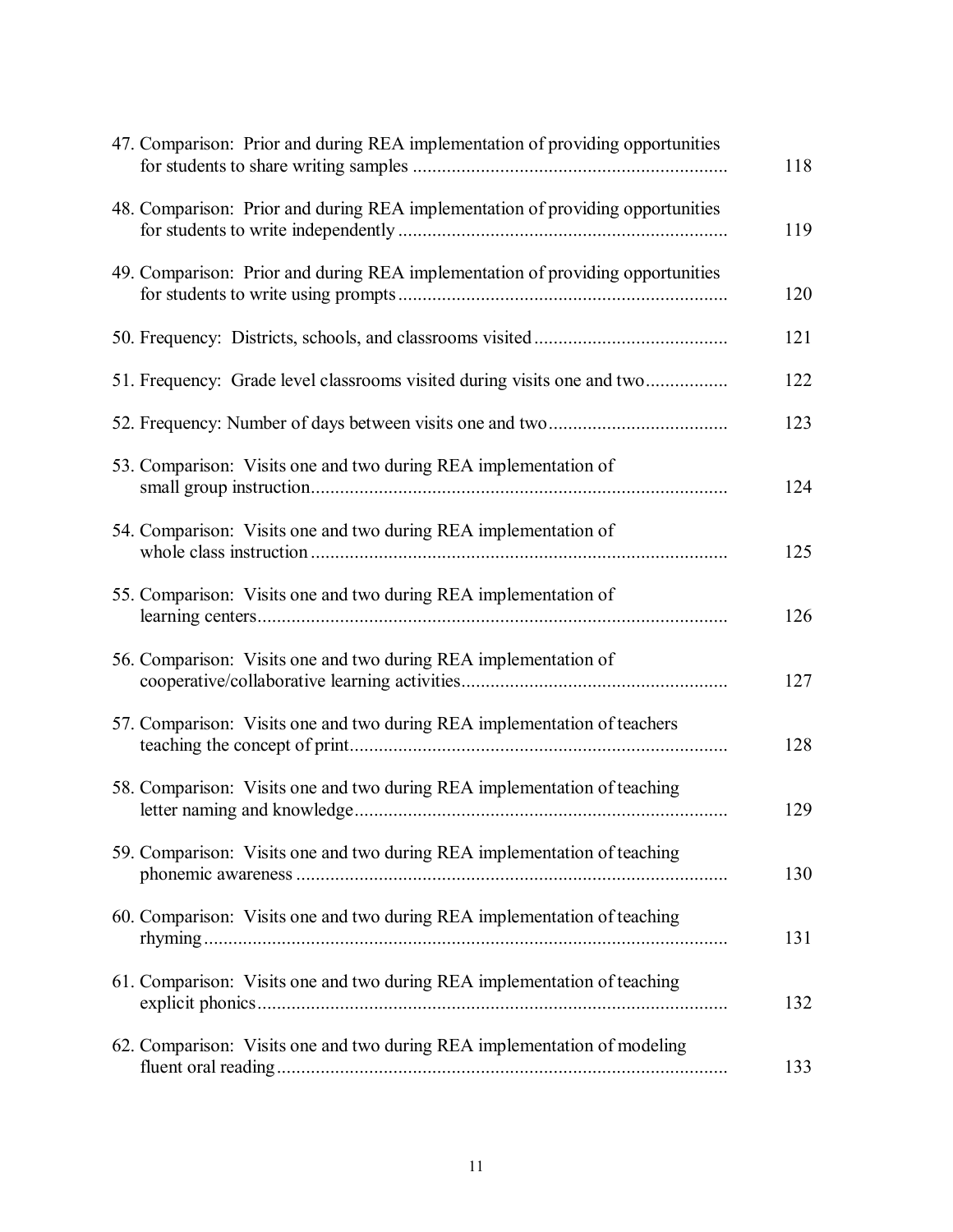| 63. Comparison: Visits one and two during REA implementation of providing   | 134 |
|-----------------------------------------------------------------------------|-----|
| 64. Comparison: Visits one and two during REA implementation of introducing | 135 |
| 65. Comparison: Visits one and two during REA implementation of providing   | 136 |
| 66. Comparison: Visits one and two during REA implementation of providing   | 137 |
| 67. Comparison: Visits one and two during REA implementation of providing   | 138 |
| 68. Comparison: Visits one and two during REA implementation of providing   | 139 |
| 69. Comparison: Visits one and two during REA implementation of asking      | 140 |
| 70. Comparison: Visits one and two during REA implementation of guiding     | 141 |
| 71. Comparison: Visits one and two during REA implementation of guiding     | 142 |
| 72. Comparison: Visits one and two during REA implementation of allowing    | 143 |
| 73. Comparison: Visits one and two during REA implementation of providing   | 144 |
| 74. Comparison: Visits one and two during REA implementation of providing   | 145 |
| 75. Comparison: Visits one and two during REA implementation of providing   | 146 |
| 76. Comparison: Visits one and two during REA implementation of providing   | 147 |
| 77. Comparison: Visits one and two during REA implementation of providing   | 148 |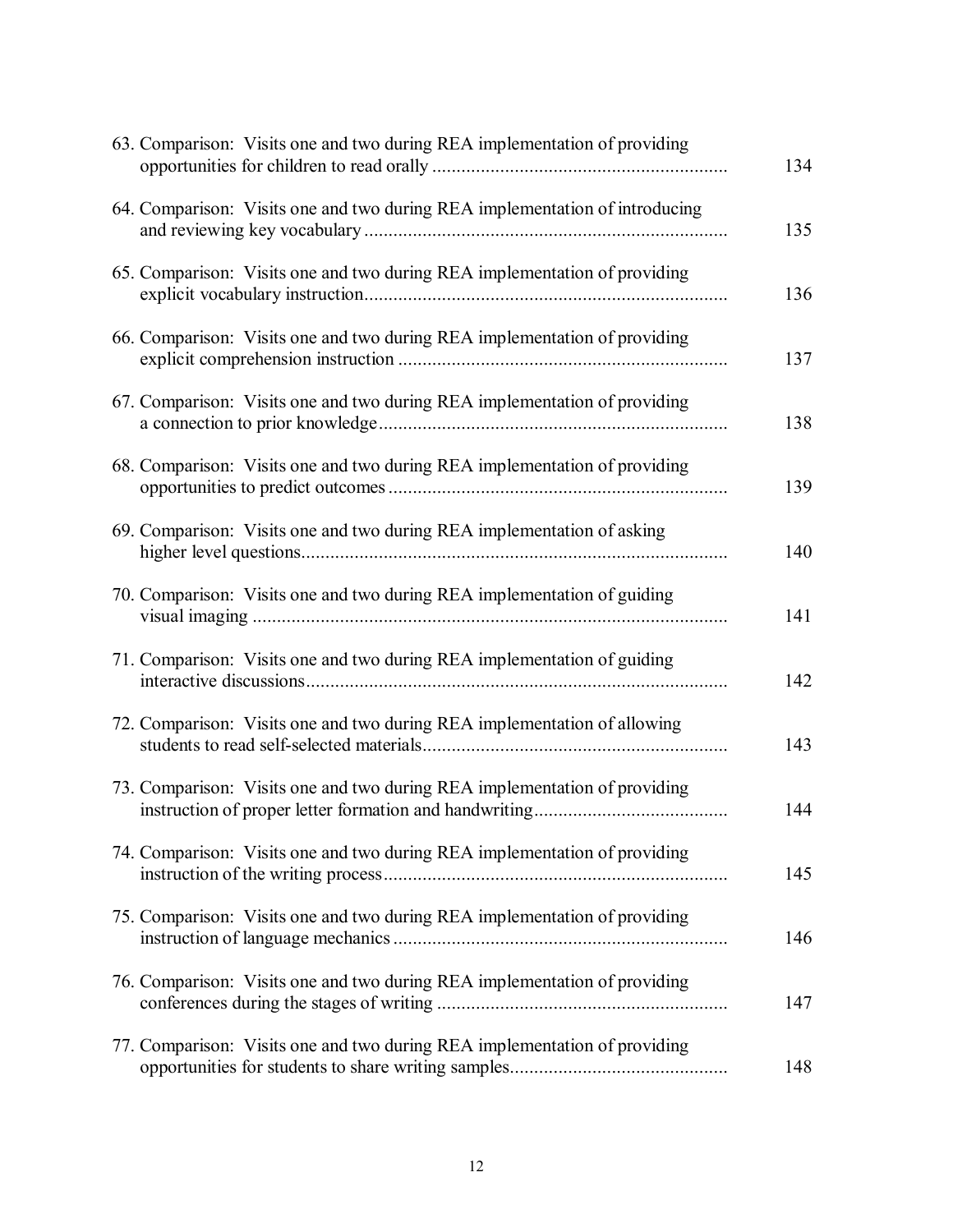| 78. Comparison: Visits one and two during REA implementation of providing | 149 |
|---------------------------------------------------------------------------|-----|
|                                                                           |     |
| 79. Comparison: Visits one and two during REA implementation of providing |     |
|                                                                           | 150 |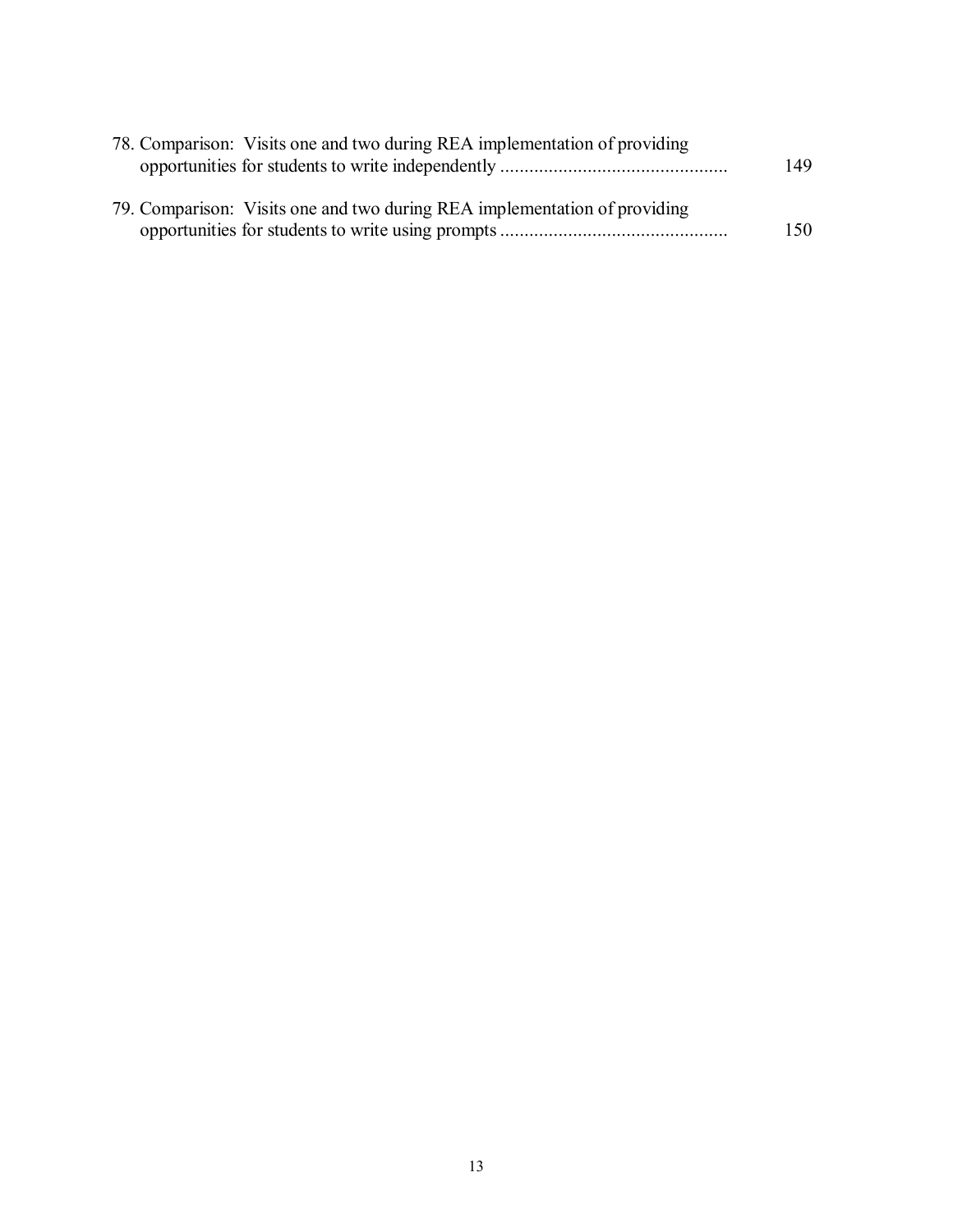#### CHAPTER 1

## INTRODUCTION

As we begin the  $21<sup>st</sup>$  Century, literacy has become the educational focus for many lawmakers. The progression of recent state and national reading programs include Reach Out and Read (1989); America Reads (1996); the Texas Reading Initiative (1996); the Reading Excellence Act (1998) ; the No Child Left Behind Act (2002) which incorporates Early Reading First (2002) and Reading First (2002); and the Ready to Read, Ready to Learn (2001) reading initiatives. A sense of urgency is evident among national leaders and educational experts for educators to employ research-based practices to help all children become proficient readers during the early years, specifically, as research recommends, before they complete the third grade (America Reads, 2003; Lyon, 2001; No Child Left Behind, Introduction, 2002; Reach Out and Read (2003); Reading Excellence Act of 1998, USDOE, 2003; Snow, Burns, & Griffin, 1998).

In order to meet the literacy educational reform challenge, research indicates that quality classroom instruction is necessary in kindergarten through third grades to prevent reading failure (Snow et al., 1998; Taylor, Pearson, Clark, & Walpole, 2000). In an effort to improve reading efficacy in classroom instruction, high-quality, ongoing professional development must be provided to help educators understand and apply scientifically-based research findings during reading instruction (Lyon, 2001; Snow et al.). The foundational emphasis of the essential elements of reading provides educators with the ability to apply appropriate strategies for individual students while providing a sense of unity in reading instruction with the purpose of meeting student needs from grade to grade (Lyon; Snow et al.).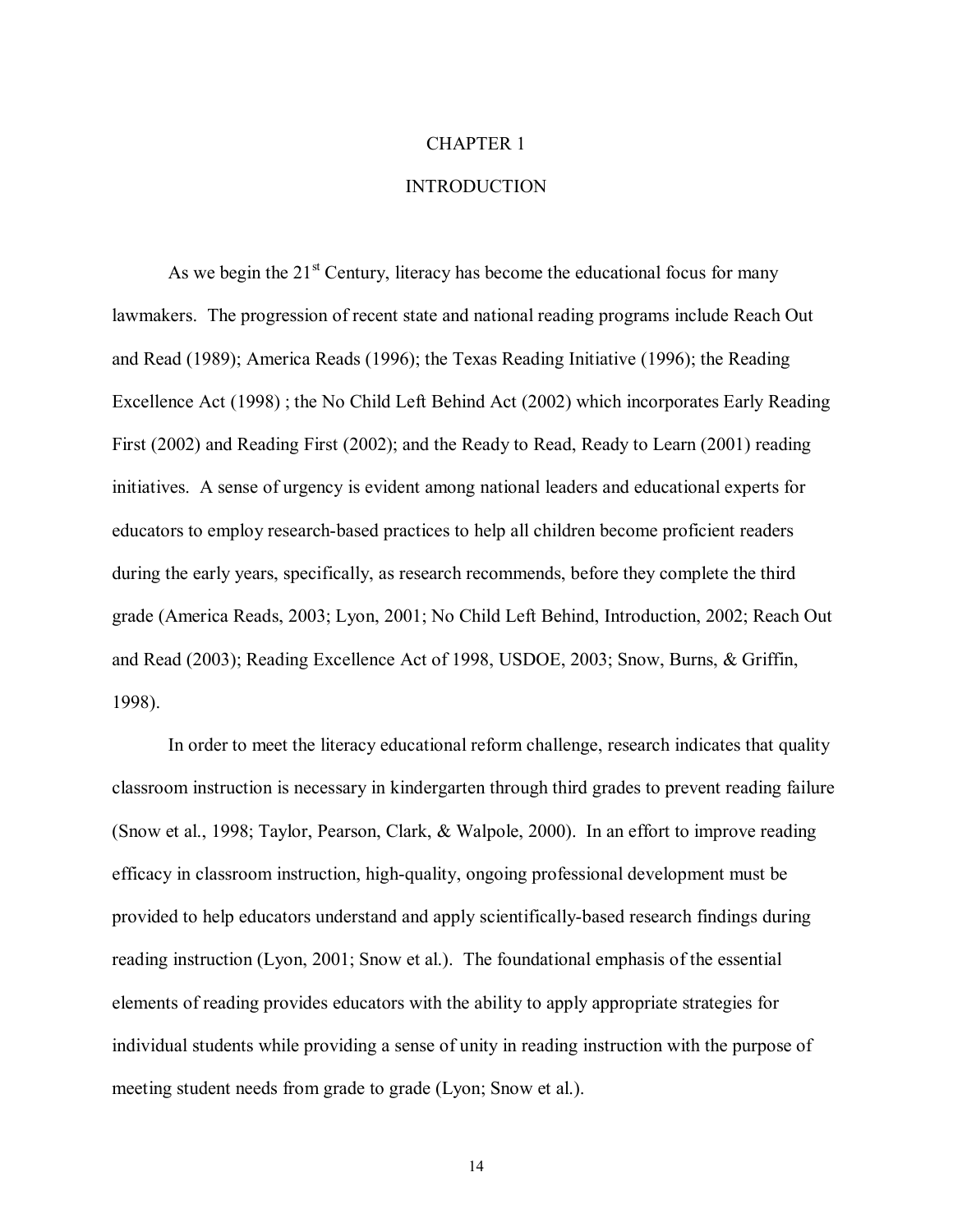#### *Statement of the Problem*

Both educators and children come to school with varying experiences. As children enter classrooms, educators are faced with the challenge to meet the individual needs of students. As educators face the task of teaching reading, varying and limited methodologies are often presented to children. The problem appears to lie in the fact that educators must look away from the current curricular trends and favored methodologies to the findings of scientific research when making instructional decisions. Proven methods should be revisited and used in classrooms. To accomplish this task, it is necessary to use professional development opportunities to inform educators of research-based expectations advocating an intentional, purposeful approach to reading.

Educators commonly face a diversity of academic abilities among the students they serve every day. One of the difficulties educators interpret from the aforementioned reading initiatives is what some consider to be the utopian expectation that all children will learn to "read at or above grade level by the end of third grade" (No Child Left Behind, The facts about, 2002; Reading Excellence Act of 1998, USDOE, 2003).

The Reading Excellence Act (1998) initiative includes the goal that before student progress can be achieved, a scientifically-based professional development program must be implemented prior to and during the school year for all educators serving students in kindergarten through third grades (Reading Excellence Act of 1998, USDOE, 2003). Research indicates that a critical key to reading success for all children is to provide educators with ongoing scientifically-based professional development opportunities. With proper training, educators have the opportunity to become reading specialists in the role of providing children with appropriate, intentional, and systematic reading instruction coupled with the use of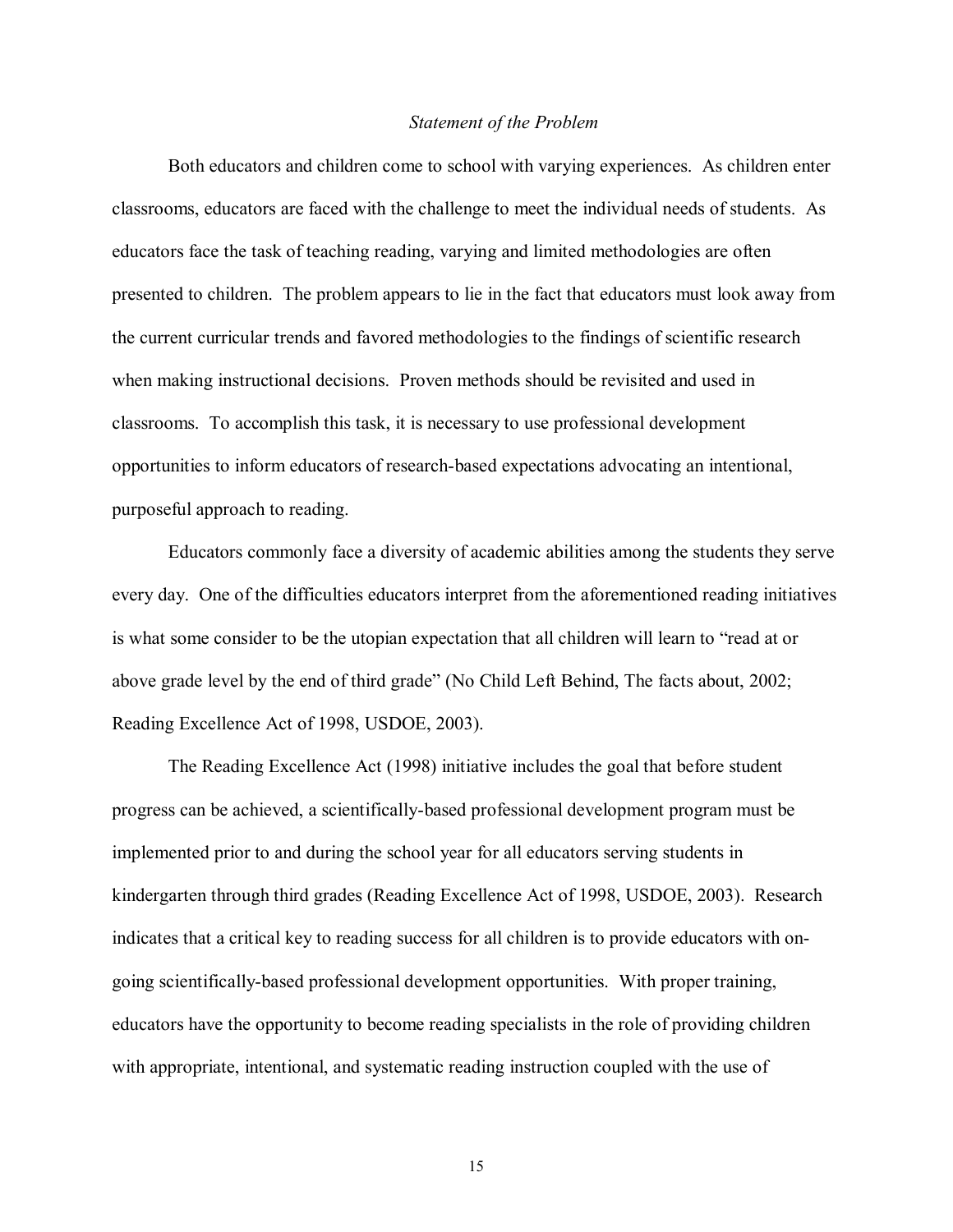appropriate assessments. The goal of the professional and staff development opportunities are to heighten teacher understanding in order to foster literacy advancement and reading success for every child (Lyon, 2001; No Child Left Behind of 2002, The facts about Reading First, 2003; Reading Excellence Act of 1998, USDOE, 2003; Snow et al., 1998).

In 1998, the *National Center for Education Statistics Reading Report Card* presented the disturbing news that 39% of fourth graders in our nation were unable to read at the basic level. The data also revealed that 58% of fourth graders coming to school with the need to receive federal assistance for free or reduced lunch fees were unable to read at the basic level. The disturbing reality of failing students translates into a disparity of vocational choices as they reach adulthood (Lyon, 2001; Snow et al., 1998). On March 8, 2001, Dr. G. Reid Lyon, Chief of the Child Development and Behavior Branch of the National Institute of Child Health and Human Development National Institutes of Health addressed the U. S. House of Representatives Committee on Education and the Workforce in Washington, D.C. During his address, Dr. Lyon stated that school failure results in "devastating consequences with respect to self-esteem, social development, and opportunities for advanced education and meaningful employment" (p. 1).

The National Research Council addressed these concerns with their research in the publication, *Preventing Reading Difficulties in Young Children* (Snow et al., 1998). The outcome of this compilation of 25 years of research addressed the need for a truce among educators to stop the reading wars and provide instruction using current research findings with the goal being that educators will consistently deliver scientifically-based literacy instruction for all children.

One of the problems of delivering scientifically-based literacy instruction for all children centers on the lack of adequate teacher preparation and continuing professional development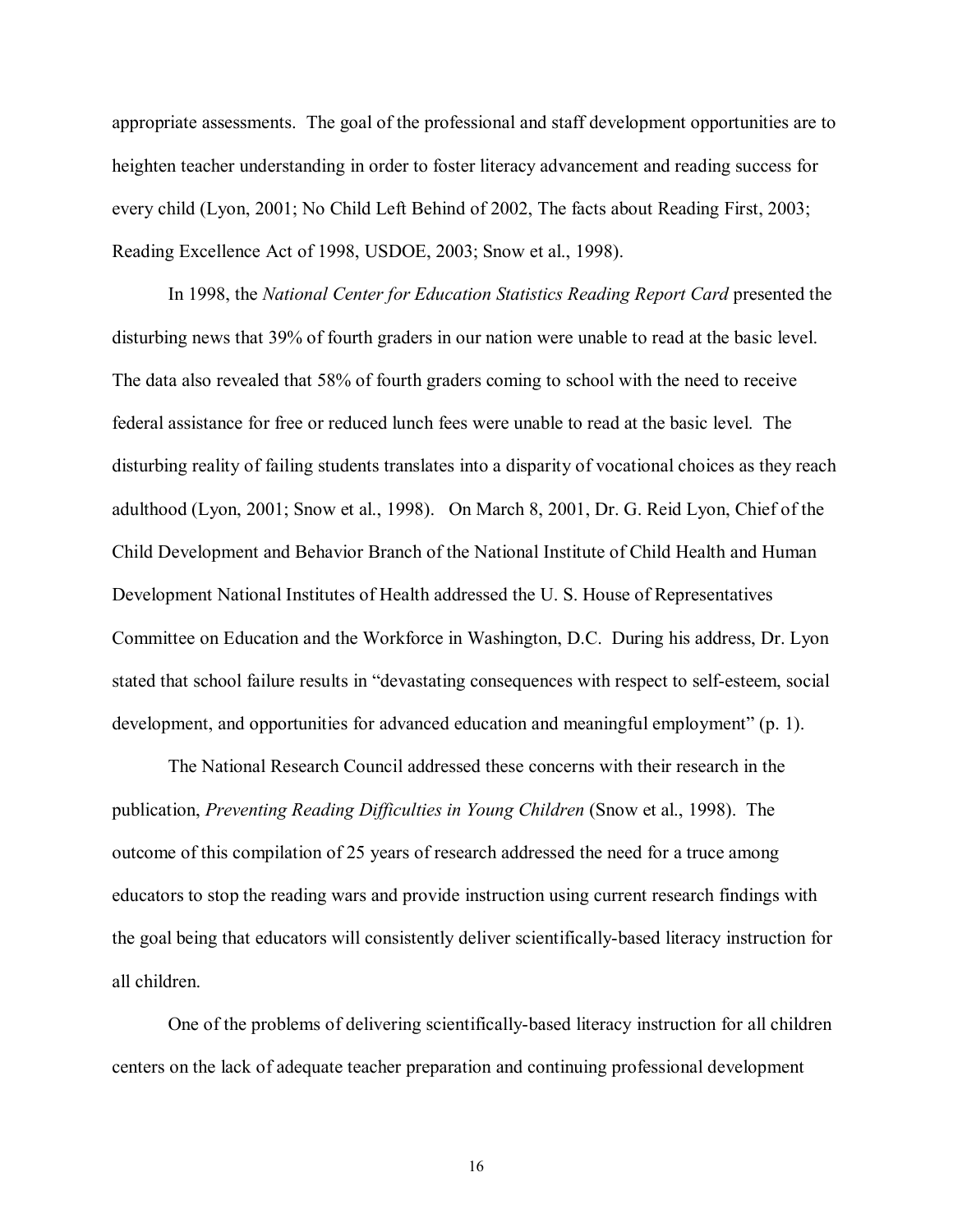opportunities. Research reveals that elementary pre-service teachers participate, on average, in 1.3 reading courses during their formal training. Goodlad (1997) reported that pre-service teacher preparation in reading instruction provides, at best, an overview of strategies, lacking the specificity required for necessary diagnosis and remediation decisions for those students who are poor readers or nonreaders. As a result, both the teachers and the students suffer the consequences for the lack of a rigorous preparation (Goodlad; Snow et al., 1998). Goodlad addressed the unfortunate reality that educational programs are often influenced by political leadership. This often results in extreme change. Politicians seem to understand that it has become necessary to base educational decisions, pre-service training, and professional development opportunities on current research practices followed by the necessary support and expectation that teacher practice will follow and that students will become the major benefactors. For example, President Bill Clinton embraced the need to implement the scientifically researchbased practices established by the National Research Council in classrooms in America to improve the reading ability of children in our country by supporting and establishing the America Reads (1996) initiative and later the Reading Excellence Act Initiative (1998). During the same time, then-Texas Governor, George W. Bush, embraced the need to implement the scientifically research-based practices established by the National Research Council in classrooms in Texas to improve the reading ability of the children in his state. He established the Texas Reading Initiative (Texas Reading Initiative of 1996, History, 2003; Texas Reading Initiative of 1996, Putting Reading First, 2003). The change of administration in the White House after the election of 2000 from President Bill Clinton (democrat) to President George W. Bush (republican) did not change the support to continue to improve student reading ability through the use of scientifically-based research practices during reading instruction (America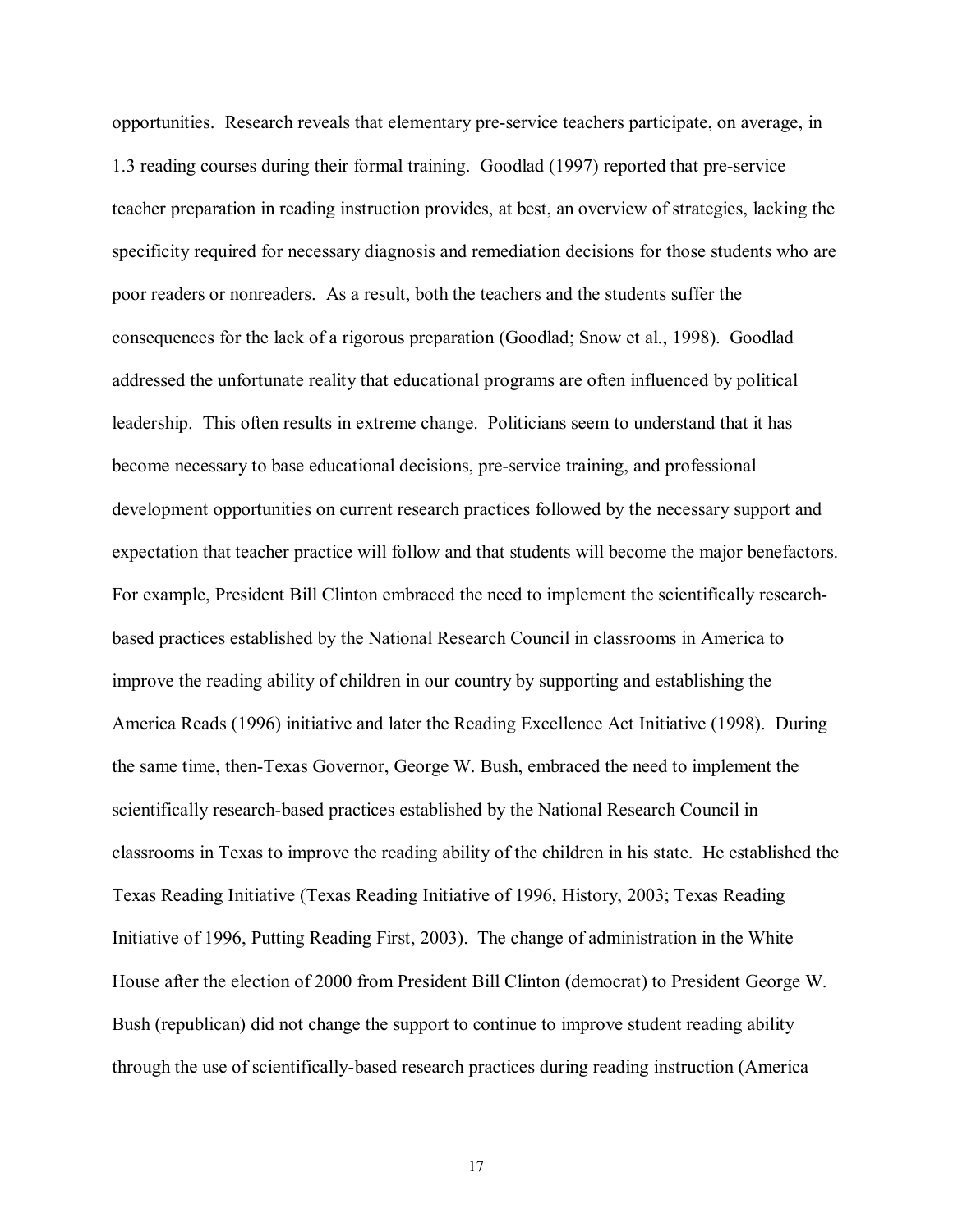Reads of 1996, 2003; Reading Excellence Act of 1998; No Child Left Behind of 2002, Facts About, 2002; Texas Reading Initiative of 1996). The bipartisan educational goal is the same, to improve reading ability to grade level proficiency and to prevent reading difficulties in young children.

Another problem of delivering scientifically-based literacy instruction for all children centers on the lack of continuing professional development opportunities for teachers. Recent research indicated that licensed teachers must participate in professional development opportunities to keep up with current research findings and to develop and refine instructional strategies as part of their ongoing responsibilities (Fleischman, Kohlmoos, & Rotherham, 2003; Snow et al, 1998). With the recent federal legislation of the No Child Left Behind Act of 2002, (No Child Left Behind, 2002, USDOE, A desktop reference, 2003) teachers are expected to use scientifically-based research in educational approaches (Fleischman et al.). Educational mandates reveal that educators are one of the most critical elements to deliver the educational changes necessary to intervene on behalf of all students.

# *Purpose of the Study*

The purpose of this study was to determine the effectiveness of the required REA staff and professional development activities and to determine whether these activities impacted classroom instruction. The study was limited to REA schools in East Tennessee during the first year of implementation. It was also assumed that teacher practice would likely be impacted by the materials purchased, by the continuous follow-up offered, by the coaching and accountability measures offered from the literacy leader, and by the assessment data collected and used.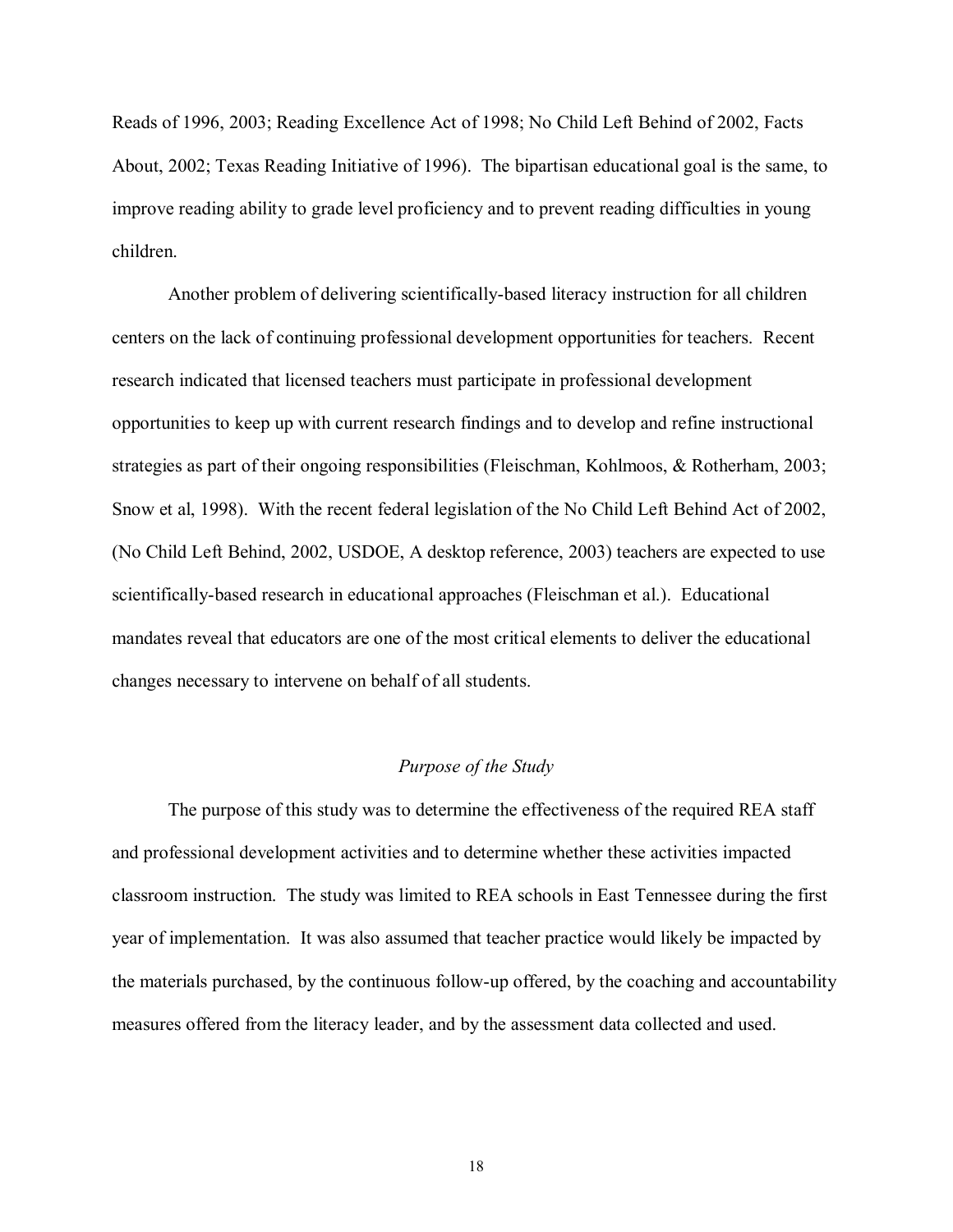During State of Tennessee Reading Excellence Act committee discussions, committee members (personal communication, April 2001) concluded that an awareness of literacy research findings were not widely known or embraced by all educators in the state. The State of Tennessee was awarded \$28.6 million in federal funds in 2001 for the Reading Excellence Act initiative. Local education agency awardees were named in May 2002. This initiative currently continues to provide and require staff and professional development sessions for teachers of kindergarten through third grade students who serve students at the awarded schools. Staff and professional development sessions address the need for educators to understand and apply appropriate literacy instructional practices that reflect scientifically-based research findings. A sense of urgency for children to become readers by the end of third grade specifies the use of the components of balanced literacy during reading instruction to emphasize: Phonemic awareness, phonics, vocabulary, fluency, and comprehension for kindergarten through third grade children. Scientifically-based research practices and intervention strategies were/are expected to be delivered systematically and consistently to students to accomplish this goal (Snow et al., 1998; Tennessee Department of Education, Reading Excellence Act, 2001).

All too often the professional and staff development opportunities used in schools and districts are too generic in focus. They rarely include follow up observations and interventions to determine effectiveness or applicability to actual classroom practice (Burney, 2001). Two data collection strategies were used in this study. First, the researcher gathered information using a teacher survey. The purpose of the survey was to determine individual teacher perception about the effectiveness of staff and professional development opportunities provided by the Reading Excellence Act grant in the State of Tennessee prior to and during grant implementation. Teachers described how the staff and professional development opportunities correlated with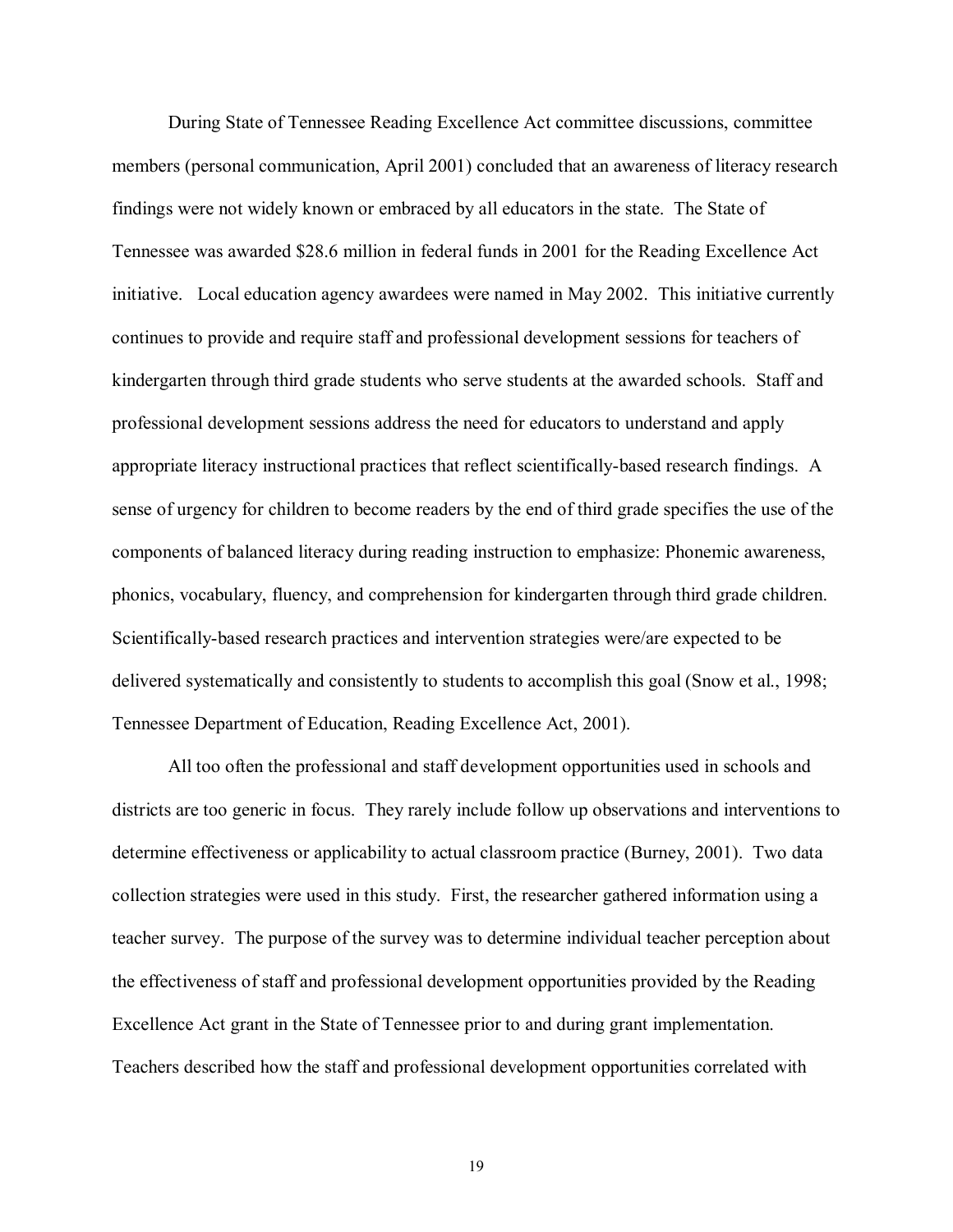their own teaching practice prior to training and during Reading Excellence Act grant implementation.

Secondly, the researcher gathered information using observational classroom notes about individual teachers. This information was collected while the researcher was serving the State of Tennessee as the Reading Excellence Act Regional Consultant. Data were collected using observational classroom notes of individual teachers who were officially observed twice during the school year to determine whether differences in actual practice occurred between visits one and visit two. It was expected that as staff and professional development opportunities, peer coaching, and collegial training occurred throughout the year that teacher practice would show progress.

It was assumed that data collected from this study would provide the basis for continuing scientifically-based staff and professional development opportunities designed to address the needs of students. It was hoped that educators would have future opportunities to continue to participate in ongoing collegial collaboration sessions in an effort to assure an intensive application of research-based principles in literacy within the classroom setting.

#### *Significance of the Study*

The *National Center for Education Statistics 1998 Reading Report Card* (1999) included statistical information based on estimates of samples from 43 states and jurisdictions. In this report, the scores were divided into four levels of reading ability: Below basic, basic, proficient and advanced. The report revealed that the national average of fourth grade students who fell below the basic reading level to be at 39%, those reading at the basic level to be at 31%, those reading at the proficient reading level to be at 23%, and those reading at the advanced level to be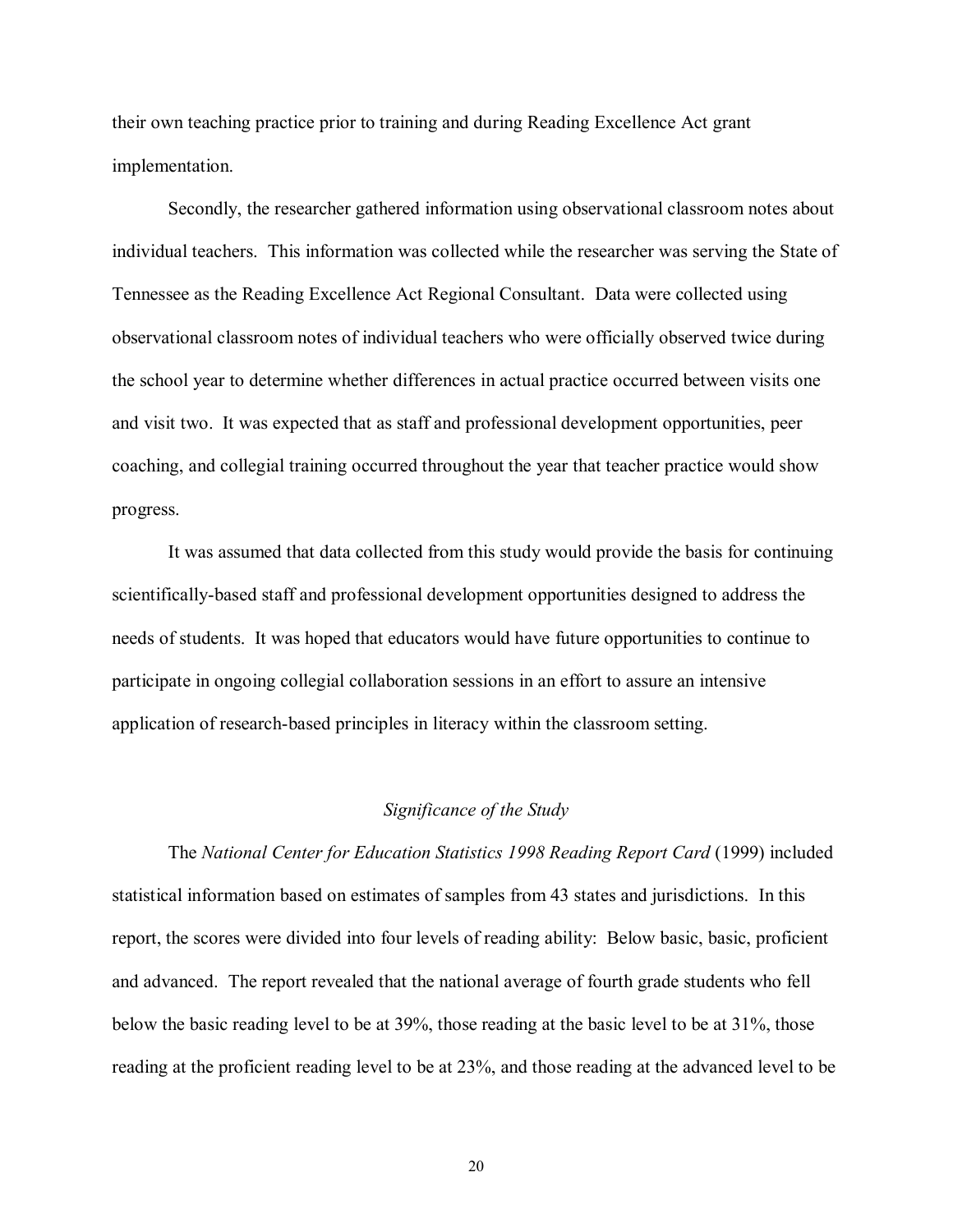at 6%. The reading performance of students in the State of Tennessee was the focus of this research project. The results from this report revealed that the state average was near the national average. Figure 1 compares the national average with the average from the State of Tennessee. Statistics from the report revealed that the State of Tennessee's average of fourth grade students who fell below the basic reading level to be at 42%, those reading at the basic level to be at 33%, those reading at the proficient level to be at 20%, and those reading at the advanced level to be at 5% (NAEP, 1999; Bodrova, Pynter, Isaacs, 2000; Snow et al., 1998).



Figure 1. The *1998 National Assessment of Educational Progress Reading Assessment* report results indicate that the reading performance of students from the state of Tennessee falls around the national average. "NOTE: Numbers may not add to 100 due to rounding." Source: NAEP (1999).

While these averages reveal a consistency of results between the national and state average, performance levels are disturbing. When disaggregated by race, the data revealed a serious lack of progress among children in minority populations. Results from the *National Assessment of Educational Progress Reading Report* for the years of 1971-1996 revealed that the fourth grade children from black or Hispanic populations scored below the basic reading level at 69% and 64%, respectively. Further, children in schools where 75% receive free or reduced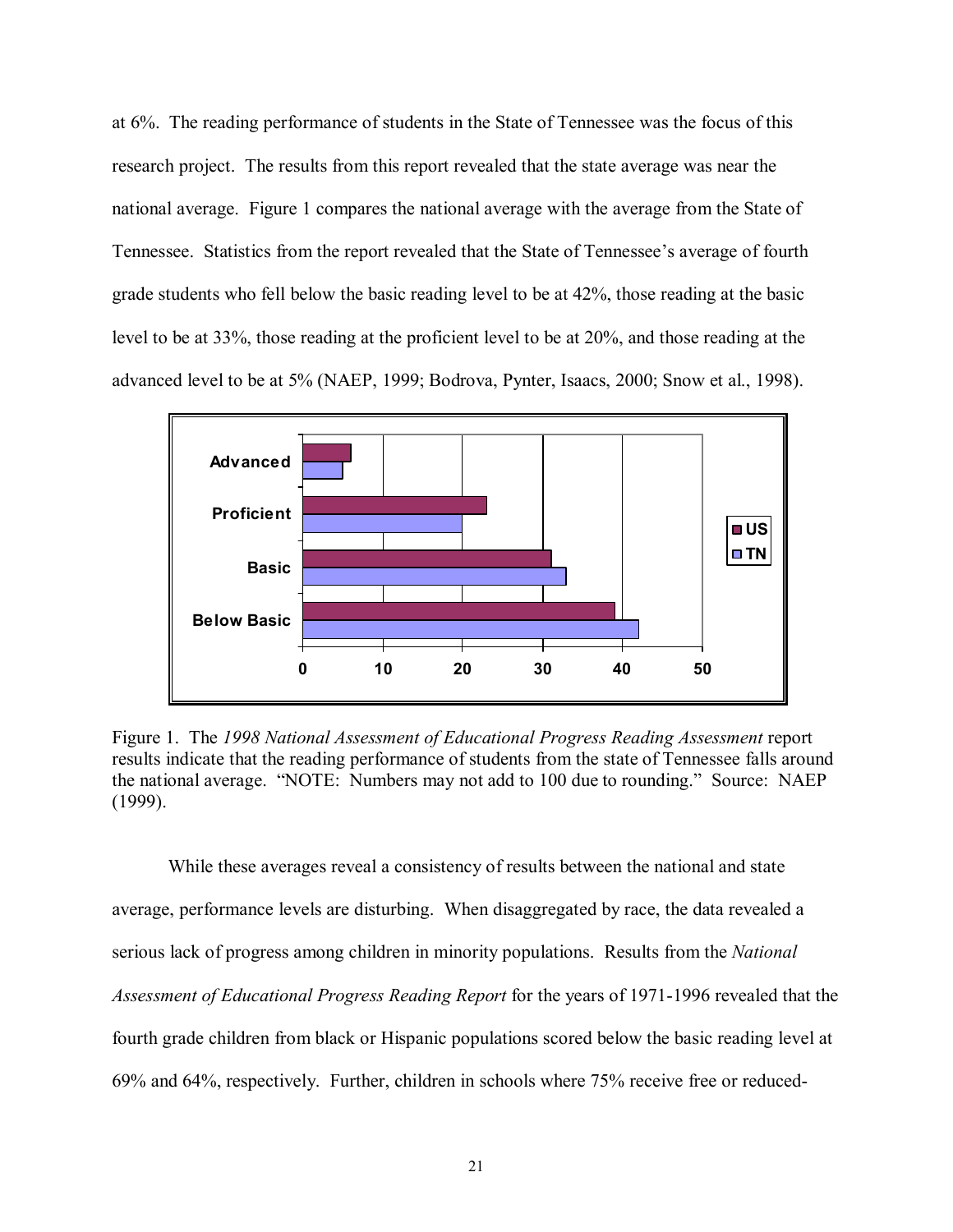price lunches revealed that the first grade scores of children and their performance through the third grade show a lack of progress. These findings suggested a need for change in instructional practice. Understanding the educational challenge to meet the literacy needs of children during their early years is necessary for children to be successful not only in school, but successful as adults in the workplace (Lyon, 2001; Snow et al., 1998).

Darling-Hammond (2000), executive director of the National Commission on Teaching and America's Future, studied how teacher qualifications are related to student achievement. Study implications indicated that state policies related to requirements in teacher education, teacher licensing, hiring practices, and professional development opportunities were greater predictors of student achievement than class size, spending levels, or teacher salaries. Recently, in an effort to address the need to provide qualified teachers in every classroom, the No Child Left Behind Act of 2002 (No Child Left Behind, 2002, Introduction), required that states employ only highly-qualified educators certified in the area they are assigned. This mandate is an effort to insure that students receive the best instruction possible so that they may become proficient, specifically in the areas of reading and math (Hoff, 2002).

Pre-service education is lacking and the problem is compounded because the majority of educators continue in the workforce without ongoing opportunities to update and practice current knowledge or the methods necessary to foster literacy development. The result of this improper preparation for educators is the likely cause for unintentional student neglect during instructional practice (Goodlad, 1997). In analyzing teacher quality, it appears that the teacher staff and professional development opportunities, to which educators are exposed, often do not follow a research-based approach and may adhere to a particular pedagogical ideology (Manzo, 2003). A crucial effort to provide teachers with the knowledge and skills necessary to improve literacy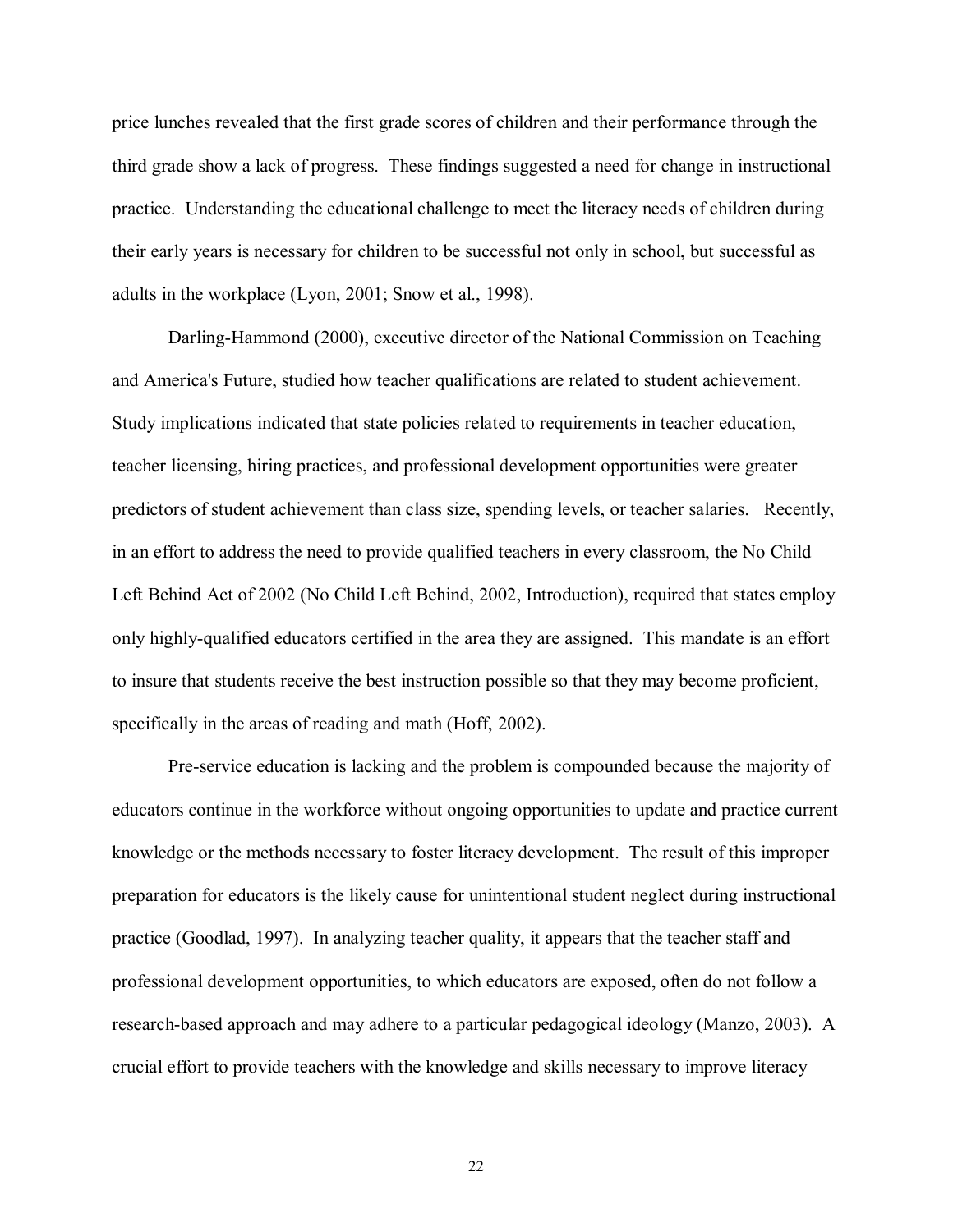development among students is vital. Staff and professional development opportunities to include a research-based approach, must also be coupled with interactive opportunities. This requires a change of thinking. As the quality of professional development opportunities improves, as teachers are open to personal observation and analyses and as teachers are given the opportunity to study practices outside their own classrooms settings, research supports the idea that teacher quality will improve (Burney, 2001; Snow et al., 1998).

Research could not be found to support whether staff and professional development opportunities impact teacher practice during reading instruction. It is hoped that the findings from this study will lead to improvements in staff and professional development plans which provide training for teachers using research-based literacy practices with hopes that the end result will be higher student achievement.

# *Research Questions*

Guiding questions surfaced as an emphasis on the educational responsibility to deliver a balanced approach to reading was assumed. The expectation was that research-based instructional practices result in positive student outcomes. The following research questions guided the study:

1. What are the demographic and academic characteristics of the kindergarten through third grade faculty? What are teacher perceptions of the overall effectiveness of the program to positively influence teacher practice as a result of the staff and professional development opportunities, the leadership offered by the literacy leader, the materials purchased, and the assessment data gathered?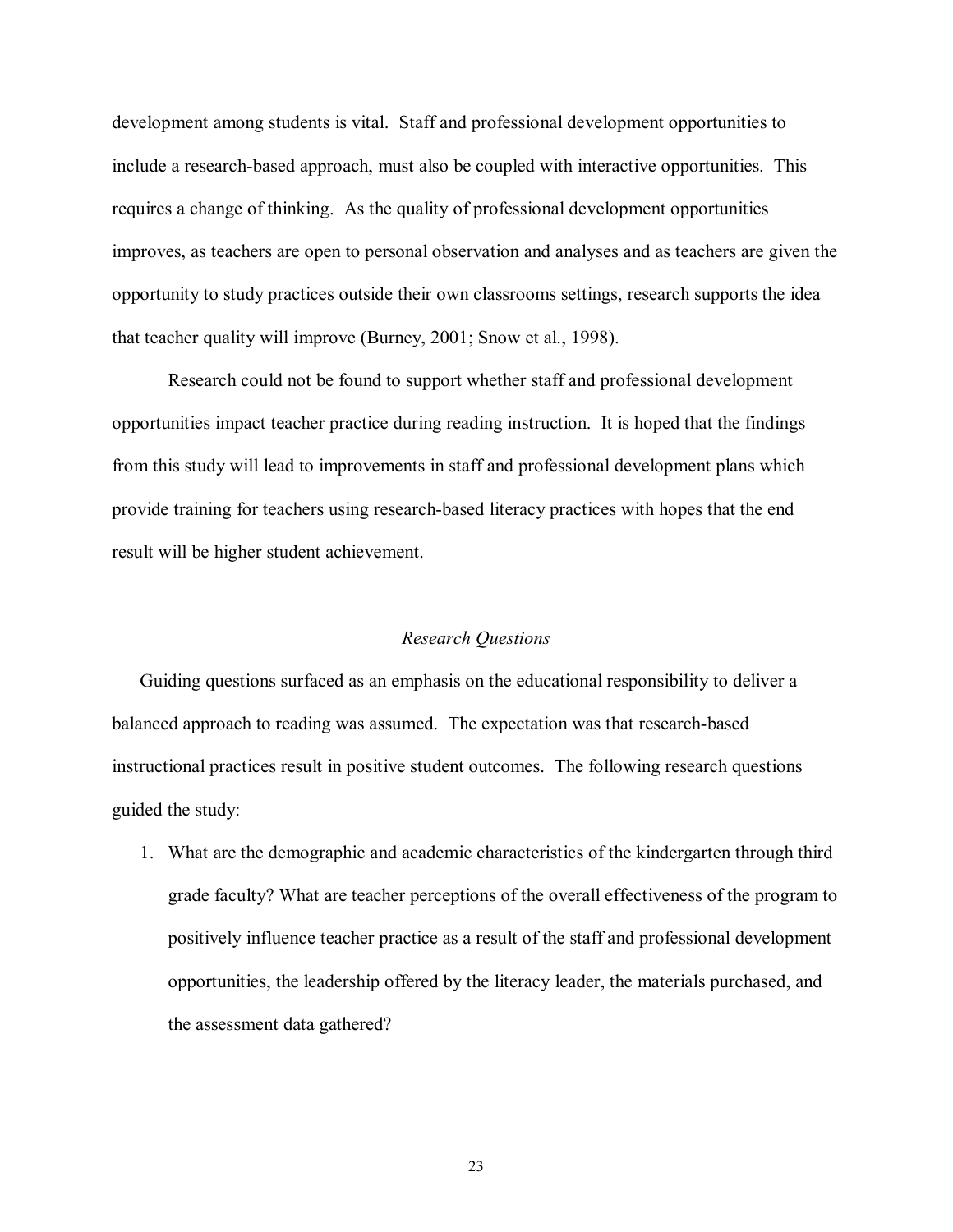- 2. What are teacher perceptions regarding the effectiveness of the REA to positively influence teacher knowledge and practice through staff and professional development activities?
- 3. What are the observed differences in classroom practice of identical classrooms during visits one and two by the state consultant, who is also the principal investigator of this study?

# *Hypotheses*

For a complete listing of the null hypotheses, see Appendix A.

# *Definition of Terms*

An *advanced* reading achievement level is the "level that signifies superior performance" (National Assessment of Educational Progress, 1999, p. 9).

 *Balanced reading* is the term used to describe the systematic use of the research-based components that address the complex system used to derive meaning from print. This complex system includes, but is not limited to, the instructional components of phonemic awareness, phonics, vocabulary, comprehension, and fluency. The terms *comprehensive reading* and *essential elements of reading* are often used interchangeably or in conjunction with the term *balanced reading*. (Neumann, 2002; Snow et al., 1998; Tennessee Department of Education, *Reading Excellence Act Grant*, 2001; Reading Excellence Act of 1998, USDOE, Overview, 1998).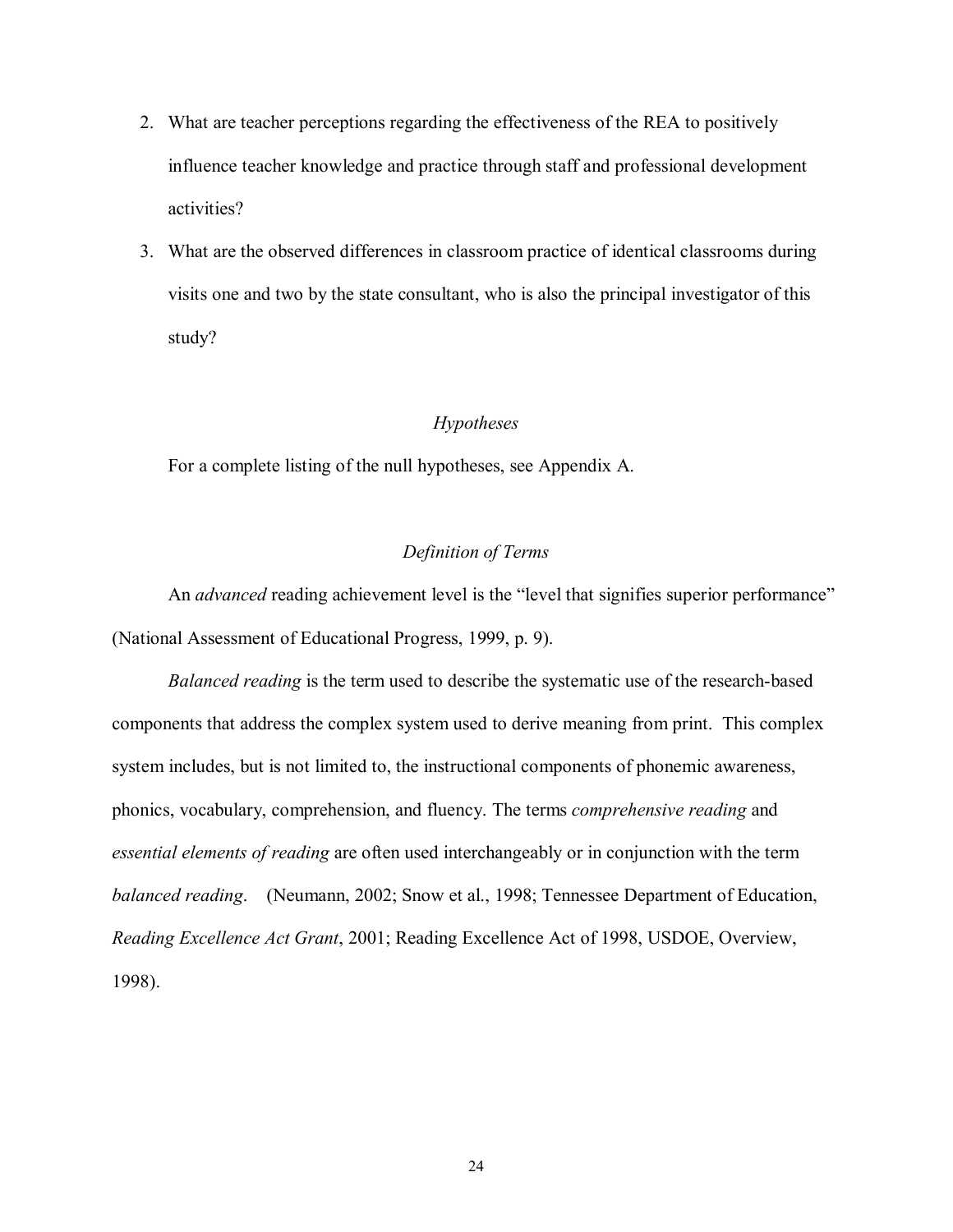A *basic* reading achievement level is a "partial mastery of prerequisite knowledge and skills that are fundamental for proficient work at each grade" (National Assessment of Educational Progress, 1999, p. 9).

 The *Center for Research in Educational Policy* (CREP) is the organization identified as the outside provider for research reports to the state and federal governments for the Reading Excellence Act Grant initiative for the State of Tennessee (Tennessee Department of Education, Reading Excellence Act, 2001).

*Classroom observations* were conducted in schools named as grant awardees in East Tennessee by the literacy leaders and the state consultant. During these observations, the literacy leader and/or the state consultant followed the guidelines established by the Center for Research in Educational Policy. The Center for Research in Educational Policy provided formal training to literacy leaders and State of Tennessee Department of Education representatives in an effort to collect consistent data. The state consultant, who is also the principal researcher of the study, monitored literacy leader understanding of the proper use of the Literacy Observation Tool Classroom Notes and Data Summary during on-site visits. One school observation consisted of seven to nine different classroom visits. Classroom visits consisted of 10 minute observations (Smith, Ross, & Grehan, 2002).

 Reading and listening *comprehension* is the ability to think and to understand the words read and/or heard while bringing into account the reader's and/or the listener's background knowledge to understand text or the spoken word (National Institute for Literacy, 2001; Snow et al., 1998).

 Reading *fluency* refers to the ability to read with accuracy, speed, and proper expression (Johns & Berglund, 2002; National Institute for Literacy*,* 2001; Snow et al., 1998).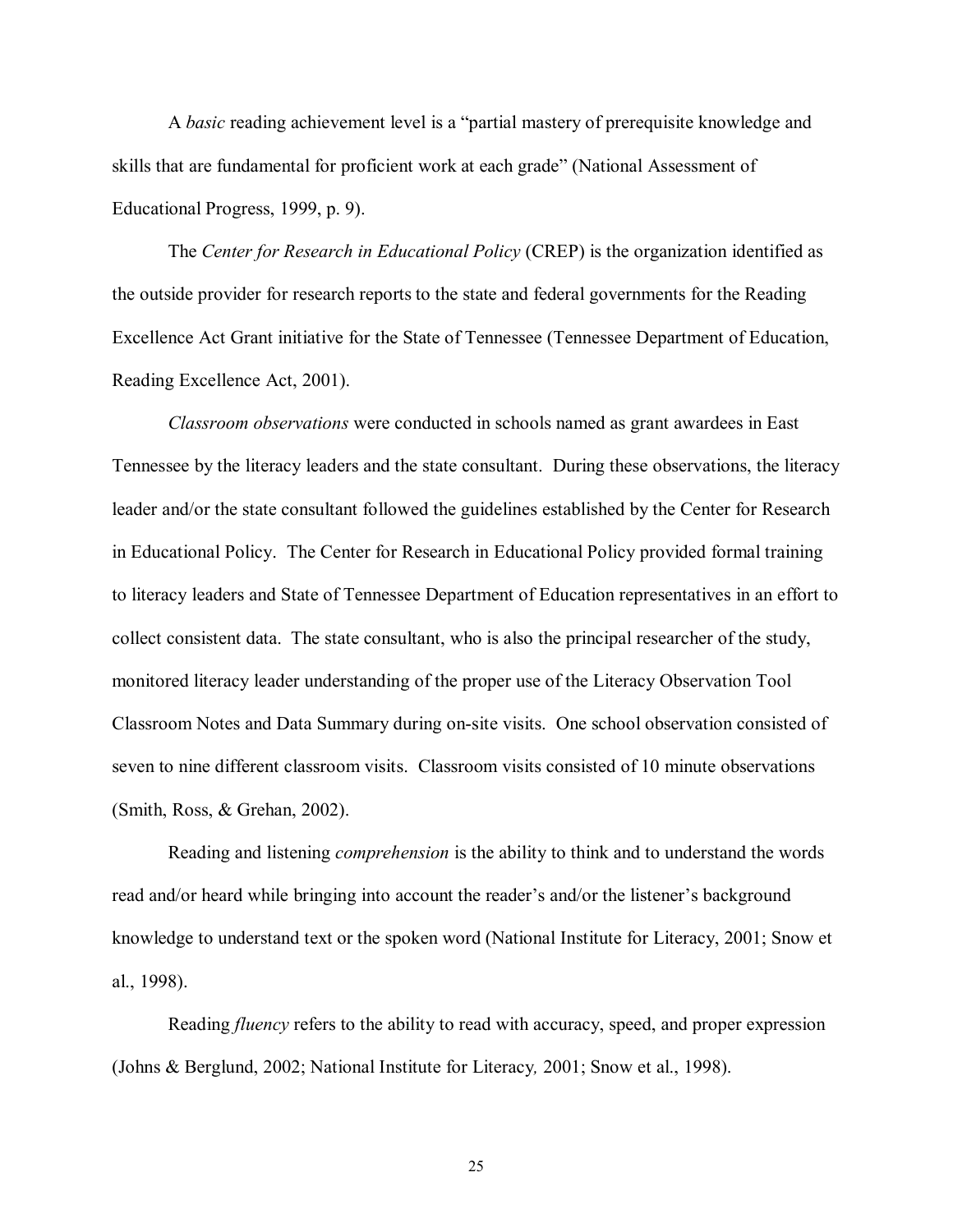The *literacy leader,* in the Tennessee Reading Excellence Act grant initiative, is the person responsible on the local school level to provide training, to monitor progress and to implement the Reading Excellence Act program in the local school. The literacy leader emphasizes the use of research-based practices during literacy instruction to include the components of balanced reading (Tennessee Department of Education, *Leadership Professional*, 2002).

*Literate* children become actively involved in reading and writing as they learn to analyze and create text foundations for establishing literacy (Burns, Griffin, & Snow, 1999).

The *Literacy Observation Tool: Classroom Notes (LOT)* is the observational instrument designed for and used to conduct classroom observations by literacy leaders and the State of Tennessee Department of Education. The *Literacy Observation Tool: Classroom Notes (LOT)* instrument was designed by the Center for Research in Educational Policy (Smith et al. 2002).

The *Literacy Observation Tool: Data Summary (LOT)* is the school summary results of a school-wide observation compiled from the Literacy Observation Tool: Classroom Notes observational instrument. *The Literacy Observation Tool: Data Summary* is designed for and used to report school results of classroom observations conducted by literacy leaders and the State of Tennessee Department of Education. Observations were conducted and reported to the Center for Research in Educational Policy by literacy leaders five times during the 2002-2003 school year. Observations were officially conducted and reported to the Tennessee Department of Education by the regional consultant, who is also the principal researcher of this project, one to two times during the school year. The Literacy Observation Tool: Data Summary was designed by the Center for Research in Educational Policy (Smith et al., 2002).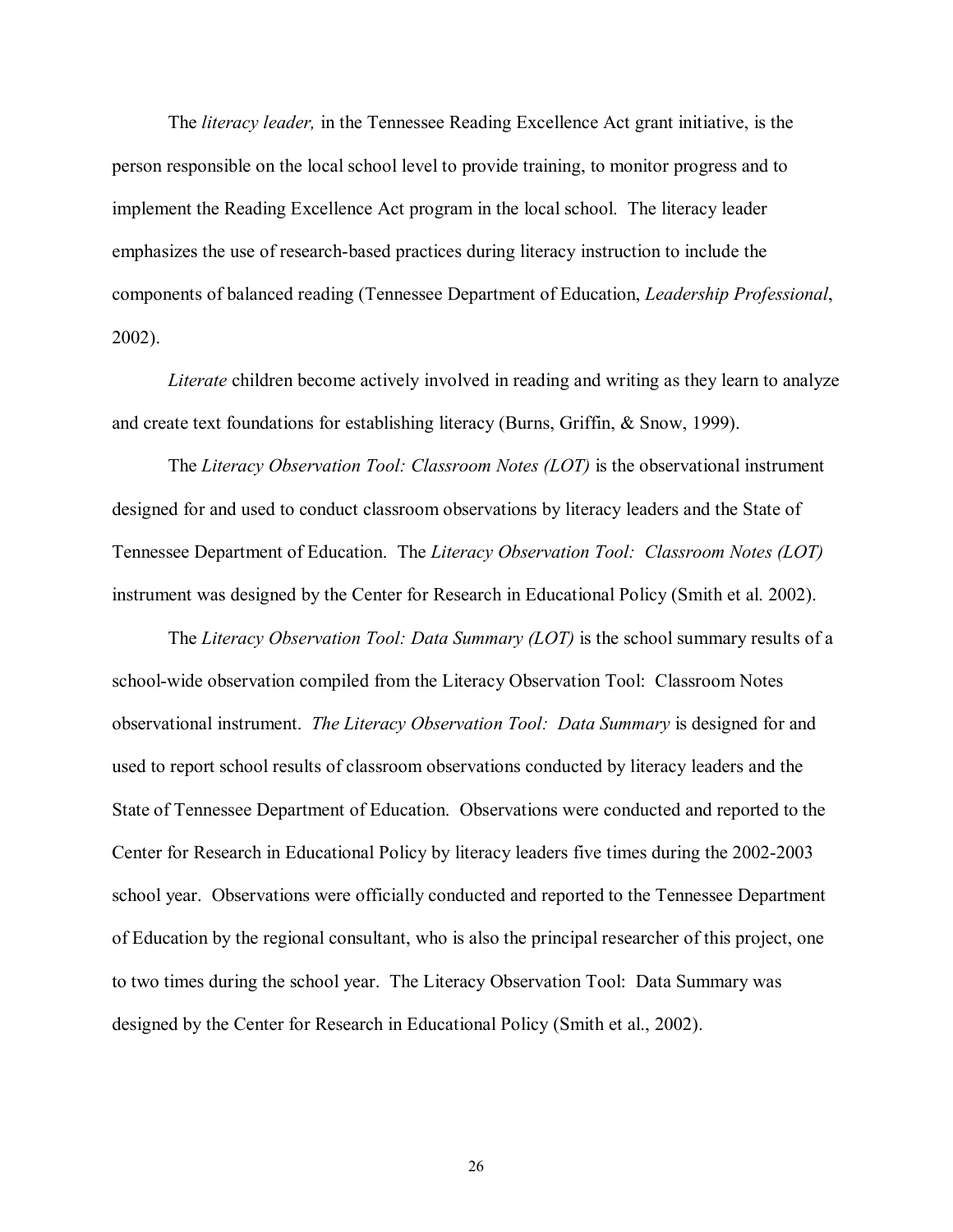The term *Local Education Agency* (LEA) refers to the public school system that is dutifully responsible for educating the students zoned for its district (Tennessee Department of Education, Reading Excellence Act Grant, 2001).

*Phonemic awareness* refers to the ability to understand that spoken words have separate distinguishable phonemes. Phonemic awareness specifically refers to the ability for children to hear, identify, and manipulate the approximate 41 phonemes in the English language. Phonemic awareness focuses on the child's ability to understand that words have separate distinguishable phonemes. Phonemic awareness should not be confused with phonics instruction which includes grapheme-phoneme correspondences to read and spell words. Phonemic awareness is a subcategory of phonological awareness (National Institute for Literacy, 2001; National Reading Panel, 2000; Snow et al., 1998).

*Phonics* includes the ability to understand the predictable relationship between graphemes (the letters and spellings that represent concepts of sounds in written language) and phonemes (the concepts of sounds of spoken words). *Phonics* also refers to instruction that teaches children the relationship between printed language and spoken language in order to read and write (National Institute for Literacy, 2001).

*Phonological awareness* includes the ability to identify and manipulate spoken language, to divide words into syllables, to distinguish the onset (initial consonant of a word of syllable) and rime (the vowel and the part of the word or syllable that follows) of words or syllables, to make oral rhymes, and identify phonemes (National Institute for Literacy, 2001; Snow et al., 1998).

*Professional development* opportunities in Tennessee's Reading Excellence Act grant initiative refers to the 90-100 hours of training provided to faculty members as outlined in grants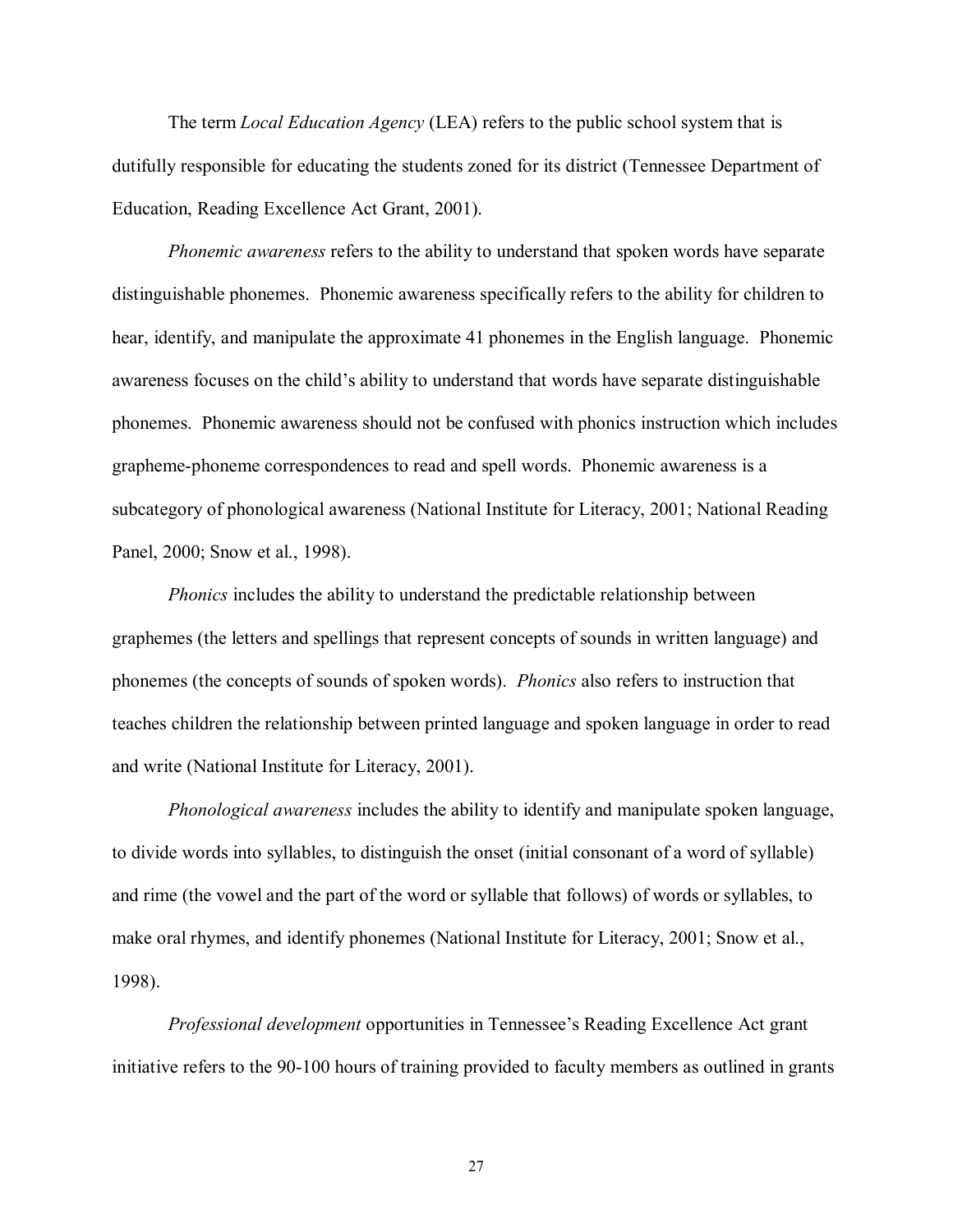written by Local Education Agencies who were awarded Reading Excellence Act grant funds (Tennessee Department of Education, Reading Excellence Act Grant, 2001).

A *proficient* reading achievement level is the level that represents a "solid academic performance for each grade assessed. Students reaching this level have demonstrated competency over challenging subject matter, including how subject-matter knowledge, application of such knowledge to real-world situations, and analytical skills appropriate to the subject matter" (National Assessment of Educational Progress, 1999, p. 9).

The *reading teacher* in the State of Tennessee's Reading Excellence Act grant initiative refers to the classroom teacher who teaches reading in kindergarten through third grades who have been awarded Reading Excellence Act grant funds (Tennessee Department of Education, *Reading Excellence Act Grant*, 2001).

*Staff development* opportunities in Tennessee's Reading Excellence Act grant initiative refers to the 10 days of required training provided for faculty members presented by the Tennessee Reading Collaborative who have been awarded Reading Excellence Act grant funds (Tennessee Department of Education, Reading Excellence Act Grant, 2001).

The *Tennessee Reading Collaborative*, commonly known as the TRC, in Tennessee's Reading Excellence Act grant initiative, refers to the consortium of university participants who provided training to schools receiving Local Reading Improvement grants. The Tennessee Reading Collaborative was required to participate in three days of instruction provided by the State of Tennessee with the purpose of providing a cohesive and scientifically-based presentation of staff development guidelines for use in the training of educators receiving Reading Excellence Act Local Reading Improvement grants throughout the state (Tennessee Department of Education, Reading Excellence Act Grant, 2001).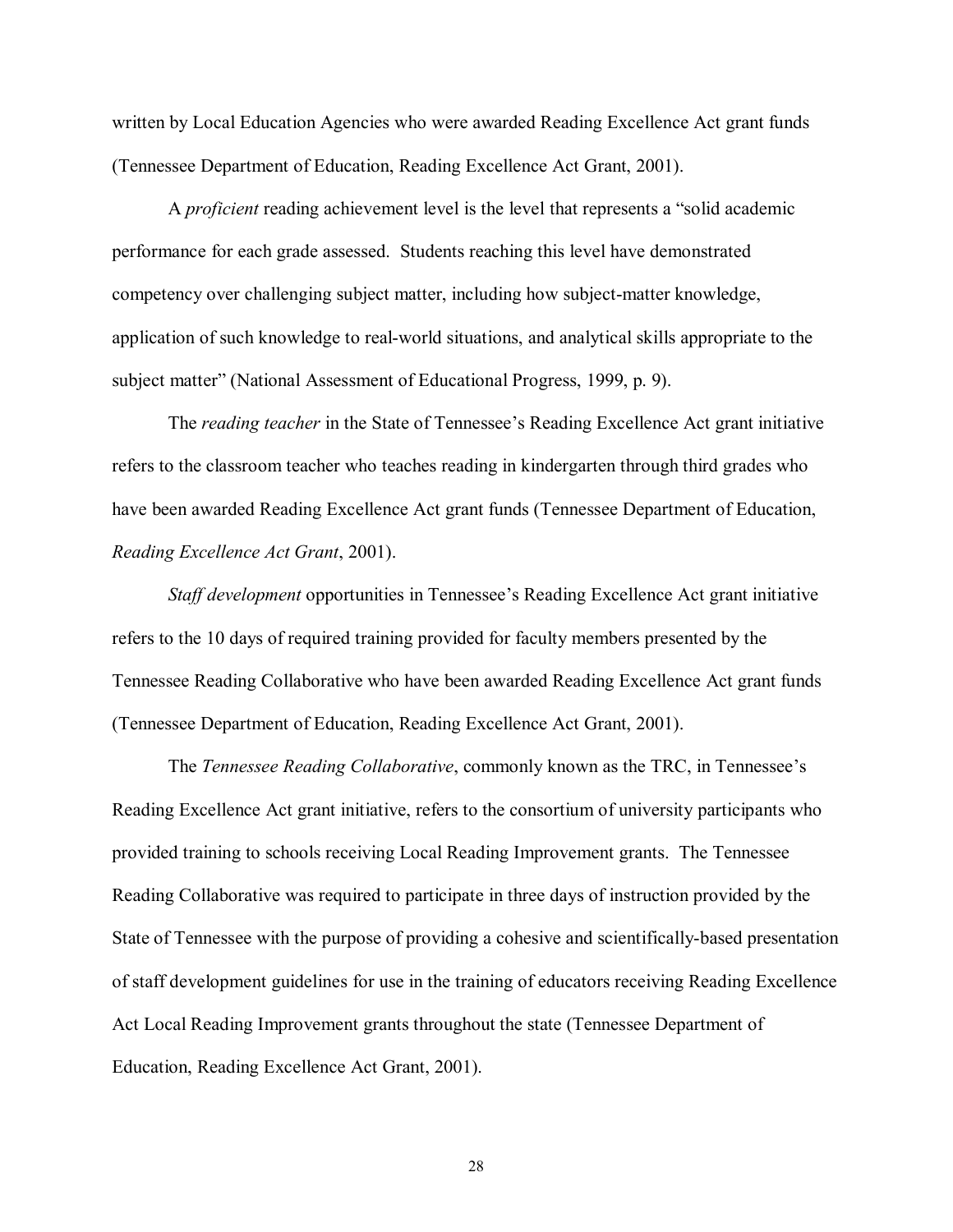*Vocabulary* refers to the effective use of words to communicate through listening, speaking, reading, and writing (National Institute for Literacy, 2001).

## *Limitations and Delimitations*

Teachers conducted a self-report rating their own knowledge and application of the use of a balanced reading approach prior to the implementation of the Reading Excellence Act grant and also during the first year of grant implementation. Teachers completed the survey during the month of May 2003. Surveys required teachers to reflect on their perception of their individual practice of balanced literacy prior to REA implementation and during REA implementation. A professional bias may have been present because survey responses required self-evaluation; therefore, some inherent limitations were possible. Personal perception may have been inaccurate due to misinterpretation of survey questions, due to a sense of vocational necessitation to produce expected responses, and due to an inaccurate recall of past events.

Data from on-site observations, conducted by the Reading Excellence Act state consultant, who was also the principal researcher, were included. The Literacy Observation Tool instrument, designed by the Center for Research in Educational Policy for the Tennessee Department of Education, was used during these observations.

Limitations for the choices of schools visited included priorities and logistical challenges. The priorities that the state consultant used for visiting schools were based on school need or request for assistance. Also considered were the logistical challenges with the choice of schools visited. Due to the geographic challenges present in serving schools situated throughout mountainous terrain of East Tennessee, scheduling considerations were also made to include cost and time saving measures.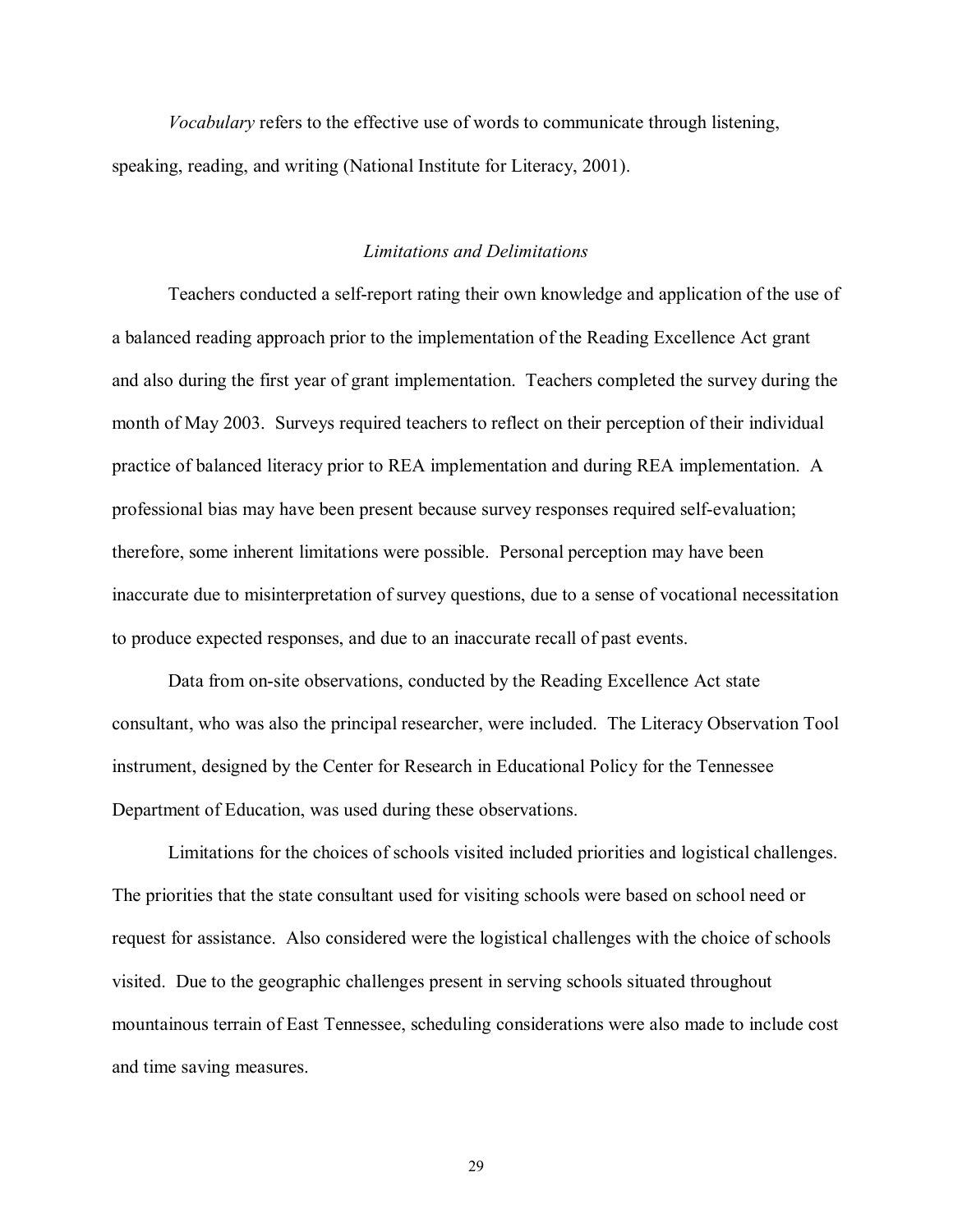Scheduling and time constraints affected the ability for the state consultant to visit schools. The period of August through October 2002 were primarily devoted to literacy leader technical assistance. In late-October 2002, the state consultant began visiting schools and conducted official observations in classrooms. The observations occurred during the months of late-October 2002 through May 2003. School holidays and inclement weather caused school closings. Limitations of data collection using the official Literacy Observation Tool observations by the state consultant spanned a period of 42 to 145 days (Table 52) due to obvious time constraints, the distance involved in school sites, and unavoidable problems with scheduling. Only 66.7% of schools (18) were officially visited twice and only 20.6% of same classrooms (79) were visited twice.

To coincide with this initiative, only kindergartens through third grade classrooms were visited. Classroom visits were limited to the period of time that teachers conducted reading instruction. Reading instruction occurred during the morning hours of the school day and lasted from 90 to 120 minutes. With this limitation coupled with the distance involved between most schools, only one school could be visited per day.

Classroom observation choices were randomly selected. Observations were limited to 10-minute sessions and the state consultant visited seven or more classrooms per school visit. The consultant began observation periods when reading instruction began at a school and ended when reading instruction concluded. The range of teachers visited in schools was limited to the number of teachers at a school and the possible number of classrooms that could be visited during the block of time devoted to reading instruction.

Data were collected during the observational period of 10 minutes and was limited to the activities of the teacher. Unannounced and unscheduled visits also limited the observational data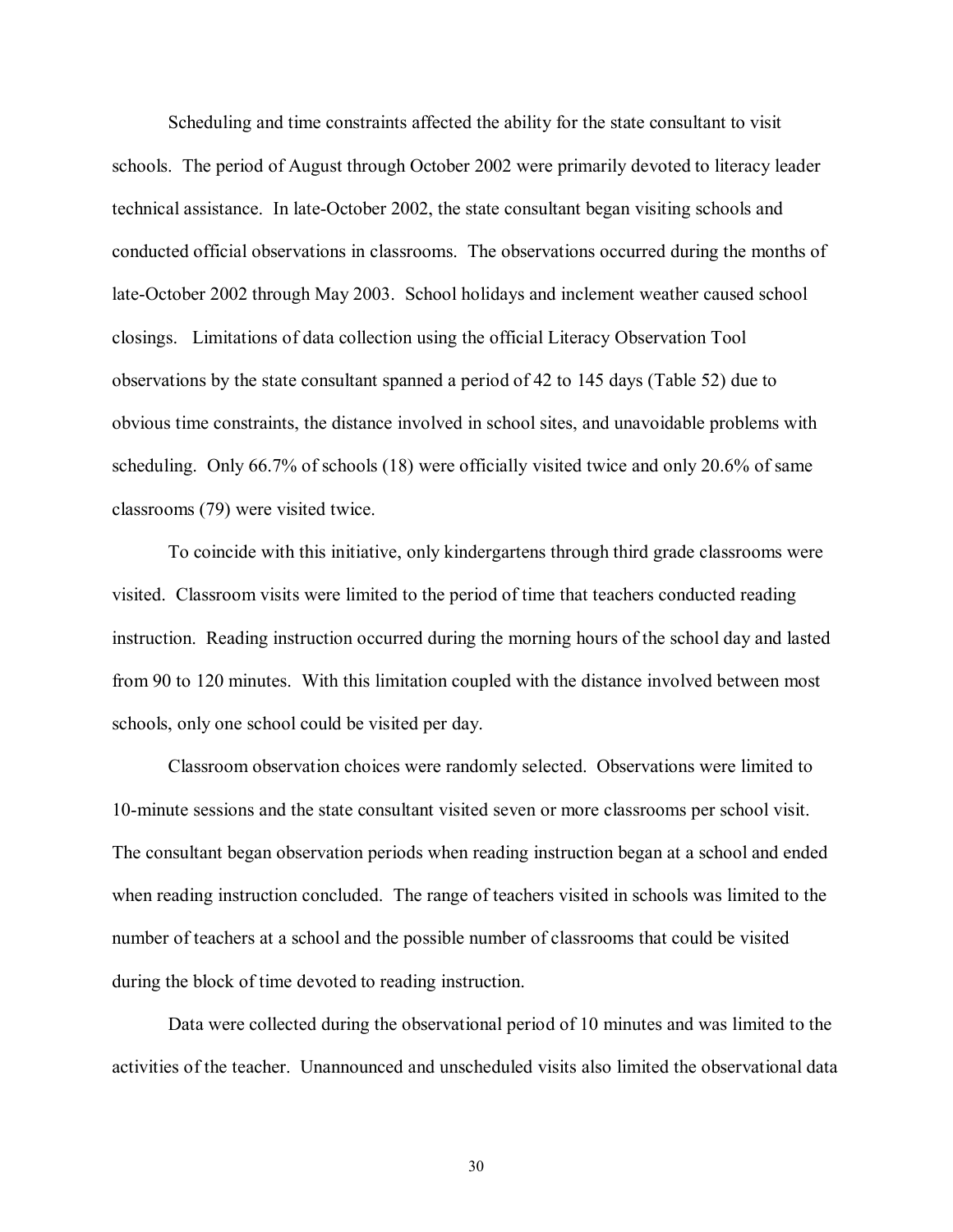collected. Literacy leaders and principals were notified a week in advance of the pending visit by the consultant. Specific days for school visits were limited to a period of five days. The consultant determined the classrooms to be observed on a random basis, selected prior to conducting the observations at the school. The consultant recorded teacher instructional behaviors based on the activity the teacher was doing at the time the consultant entered the classroom. This limitation did not allow a model lesson to be observed but limited findings to daily teacher practice. Objectivity during data collection was assumed, however, varying inherent conditions may have surfaced due to an inaccurate perception by the consultant to understand actual teacher objectives during the observational period.

The 384 educators in this study represented 14 school districts and 27 schools involved in the Reading Excellence Act initiative in East Tennessee during the first year of implementation, 2002-2003.

## *Overview of the Study*

 Chapter 1 contains an introduction to the study, the statement of the problem, and the significance of the study to determine whether teacher instructional practices improved as a result of staff and professional development training.

Chapter 2 is a review of literature and includes the impact of educational philosophies on literacy instruction; literacy environments for young children; balanced approach; skills (phonics) vs. meaning based (whole language) approach to literacy; other "balanced" approaches to literacy; introduction of reading curricula; early intervention; identifying and monitoring reading ability; instructional paradigm shift; support for literacy improvement; Reading Excellence Act of 1998; and the Reading Excellence Act grant awarded in Tennessee.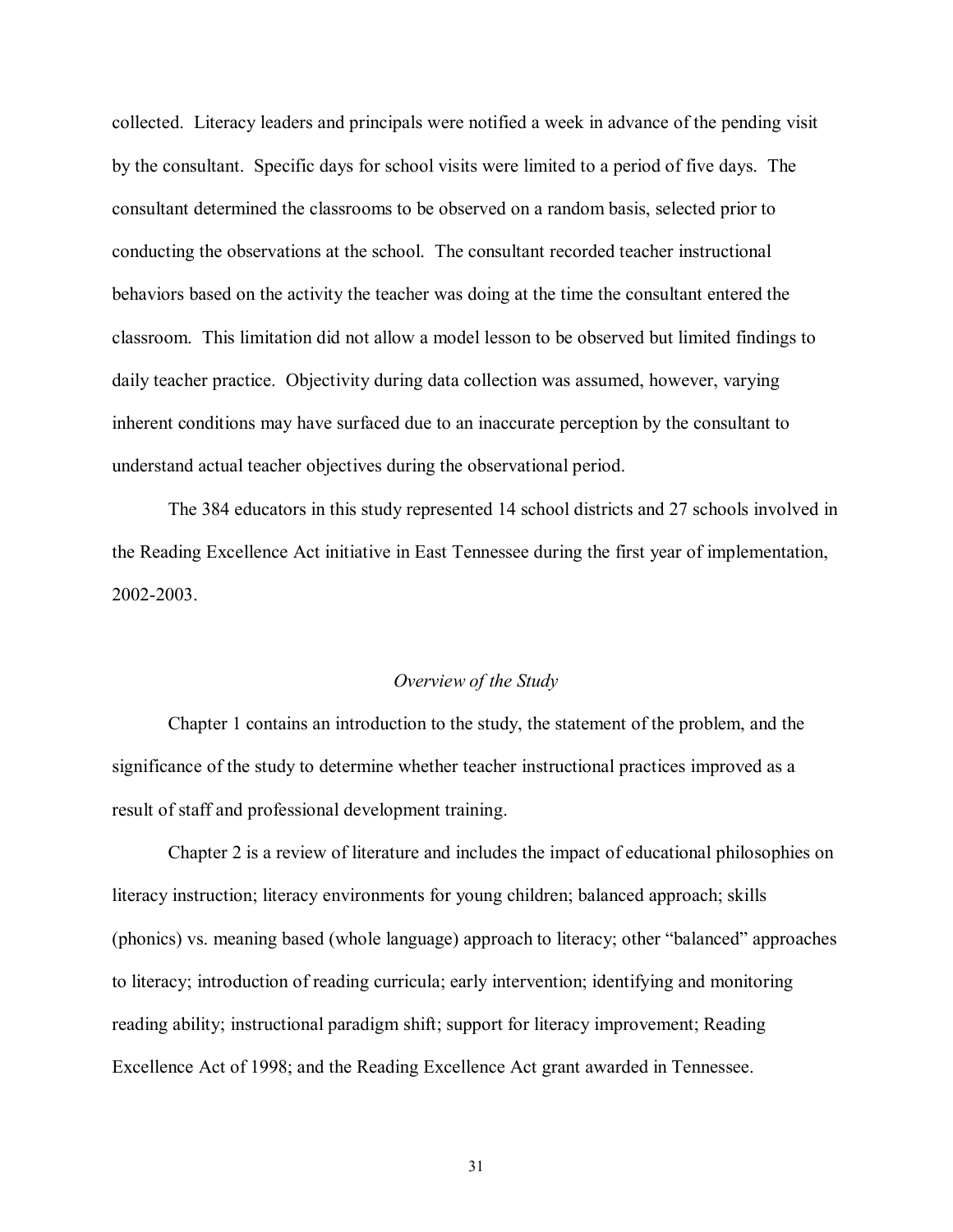Chapter 3 contains the methods and procedures that were used. This includes information about the research design, population for the study, data collection strategies, instrumentation, and data analysis.

 Chapter 4 contains the analysis results and findings of the study. Chapter 5 contains an analysis and interpretation of data to include a summary, conclusions, and recommendations.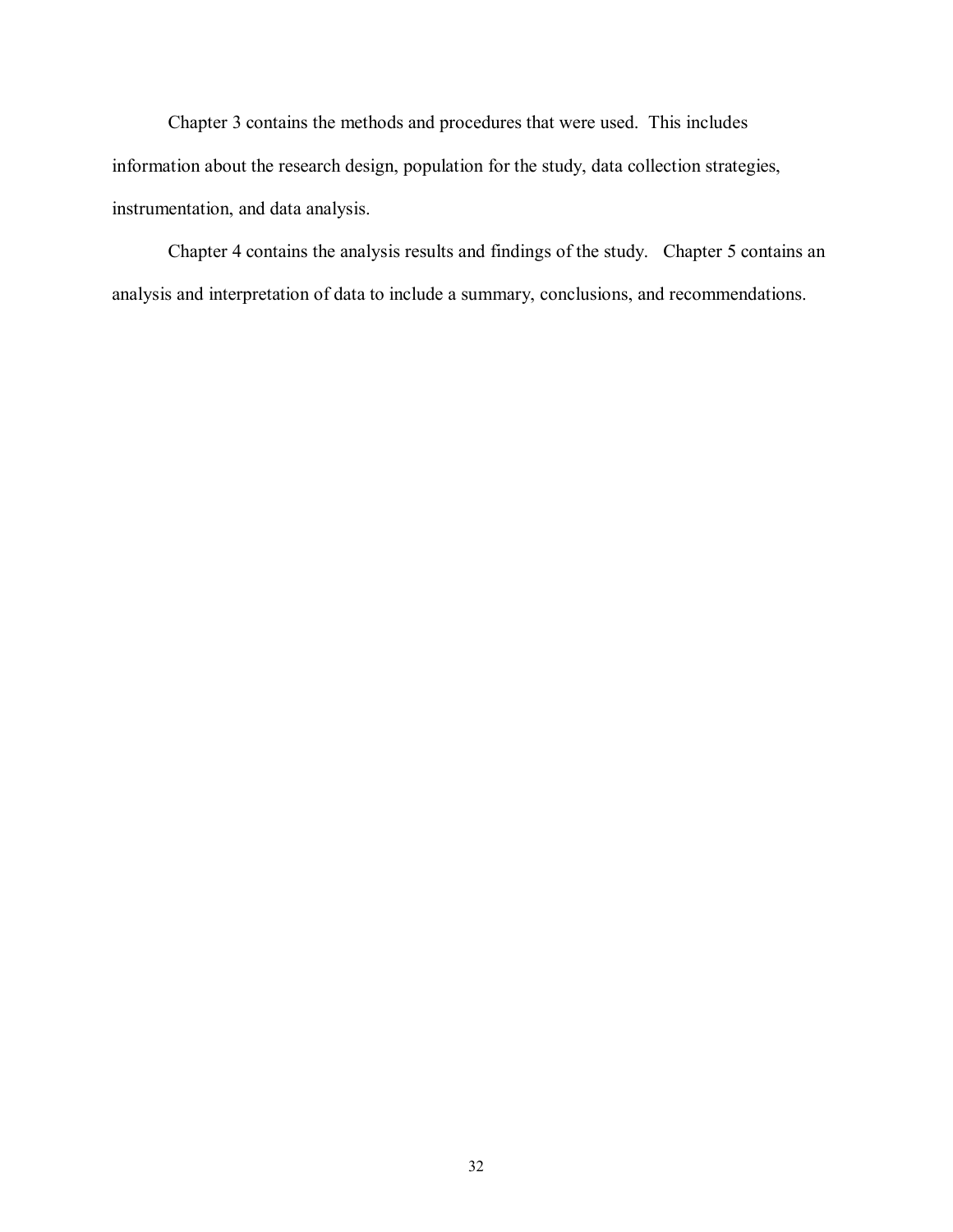### CHAPTER 2

# REVIEW OF LITERATURE

A balanced approach to literacy has become the educational focus in recent years. This renewed awareness emphasizes the importance of preventing and correcting reading deficiencies in young children (Snow et al., 1998). Recent legislative actions have outlined governmental interventions and improvement policies for our public schools (No Child Left Behind, 2002). This recent urgency culminated in 1998 when the National Research Council published more than 25 years of proven research practices in their publication, *Preventing Reading Difficulties in Young Children* (Snow et al.). This gave rise to more publications, where authors continued to use findings from the National Research Council. For example, *Starting Out Right* (Burns et al., 1999) was developed as a practical explanation of reading definitions and activities for young children. This guide was written for parents, teachers, and child care providers to promote reading success for preschoolers. The findings of the National Research Council are also reflected in a publication describing research-based practices for the classroom in a series of pamphlets entitled *Every Child a Reader* (Hiebert, Pearson, Taylor, Richardson, & Paris, 1998). Many others continue to follow.

 In 1997, Congress asked the Director of the National Institute of Child Health and Human Development to select a panel of experts to translate research findings into practical application. This panel, referred to as the National Reading Panel, included leading reading researchers, representatives from colleges of education, reading teachers, educational administrators, and parents to determine effective practices for reading instruction (Report of the National Reading Panel, 2000). The National Reading Panel used the findings of reading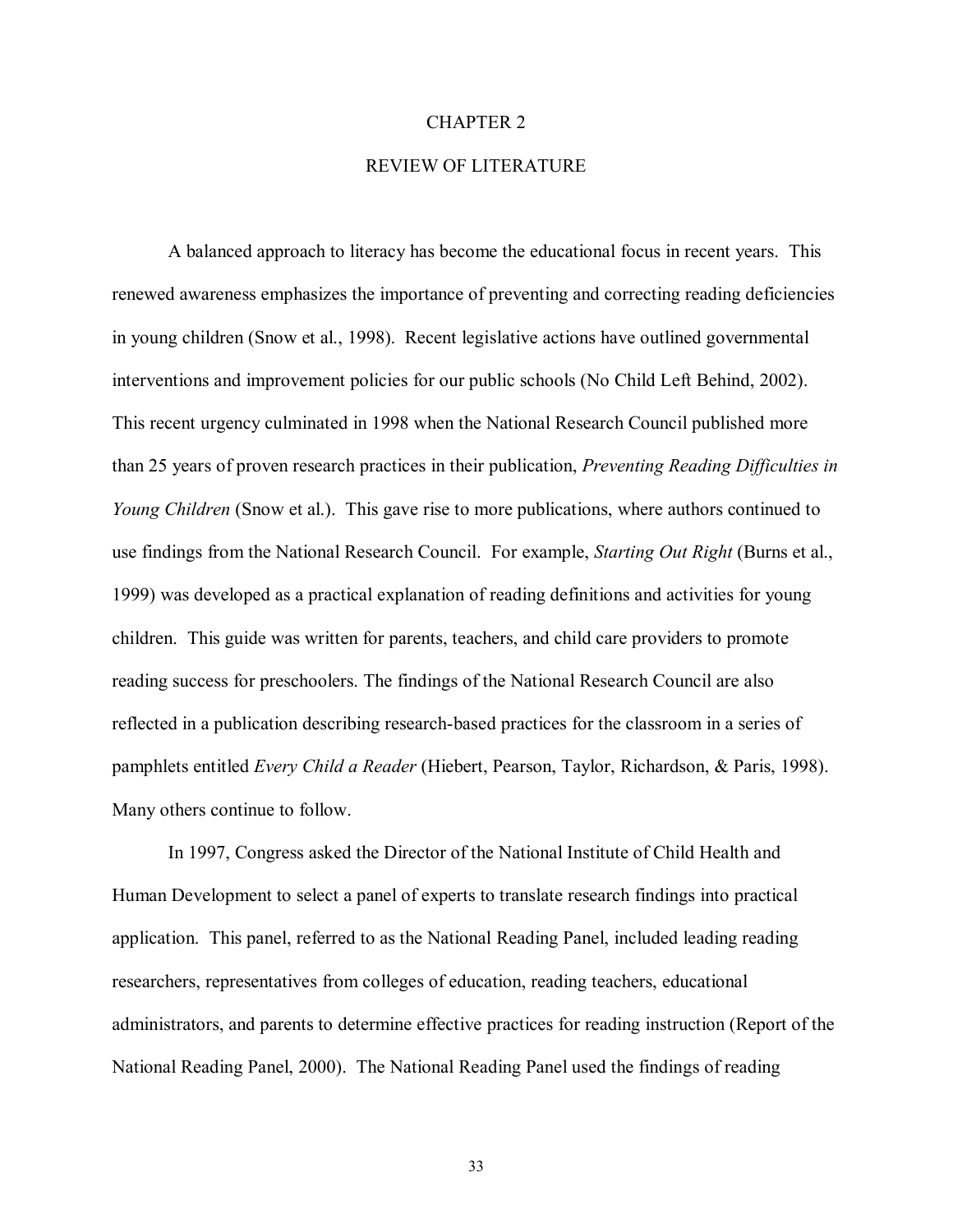research to determine and define some of the implications and applicability involved in the practices of reading instruction and published their decisions in the *Report of the National Reading Panel, Teaching Children to Read* (2002).

## *Impact of Educational Philosophies on Literacy Instruction*

Hewes (1995) affirmed that the classic ideas of philosophers and scholars concerning the education of young children, specifically ages three to seven years old, have survived the course of time. Philosophers such as Plato (427-347 BC), Comenius (1592-1670), and Frobel (1782- 1852) continue to impact education today.

Plato's philosophy that children should be taught from birth and Comenius's appreciation for the importance of language development (Hewes, 1995) are reflected in recent literacy research findings. The development of oral language is fundamental to reading and the consistent practice of speaking one-on-one to babies from birth is appropriate and encouraged (Burns et al., 1999; Snow et al., 1998). Platoís philosophy that the entire community has the responsibility to raise its children (Hewes, 1995) is reflected in the current literacy emphasis for adults to consistently share storybooks with their children to enable the child to begin the process of developing the skills required for literacy (Burns et al.). Young children benefit from a printrich environment where adults model a love for reading as they read letters, books, magazines, and newspapers. Providing children with this example, parents portray a value for literacy and demonstrate that print carries meaning (Burns et al., 1999).

Comenius's concepts were later modeled by Froebel who was known as the founder of kindergarten. Comenius's innovations included teaching children early, teaching them in pleasant ways, teaching them by using real objects while simultaneously attaching objects to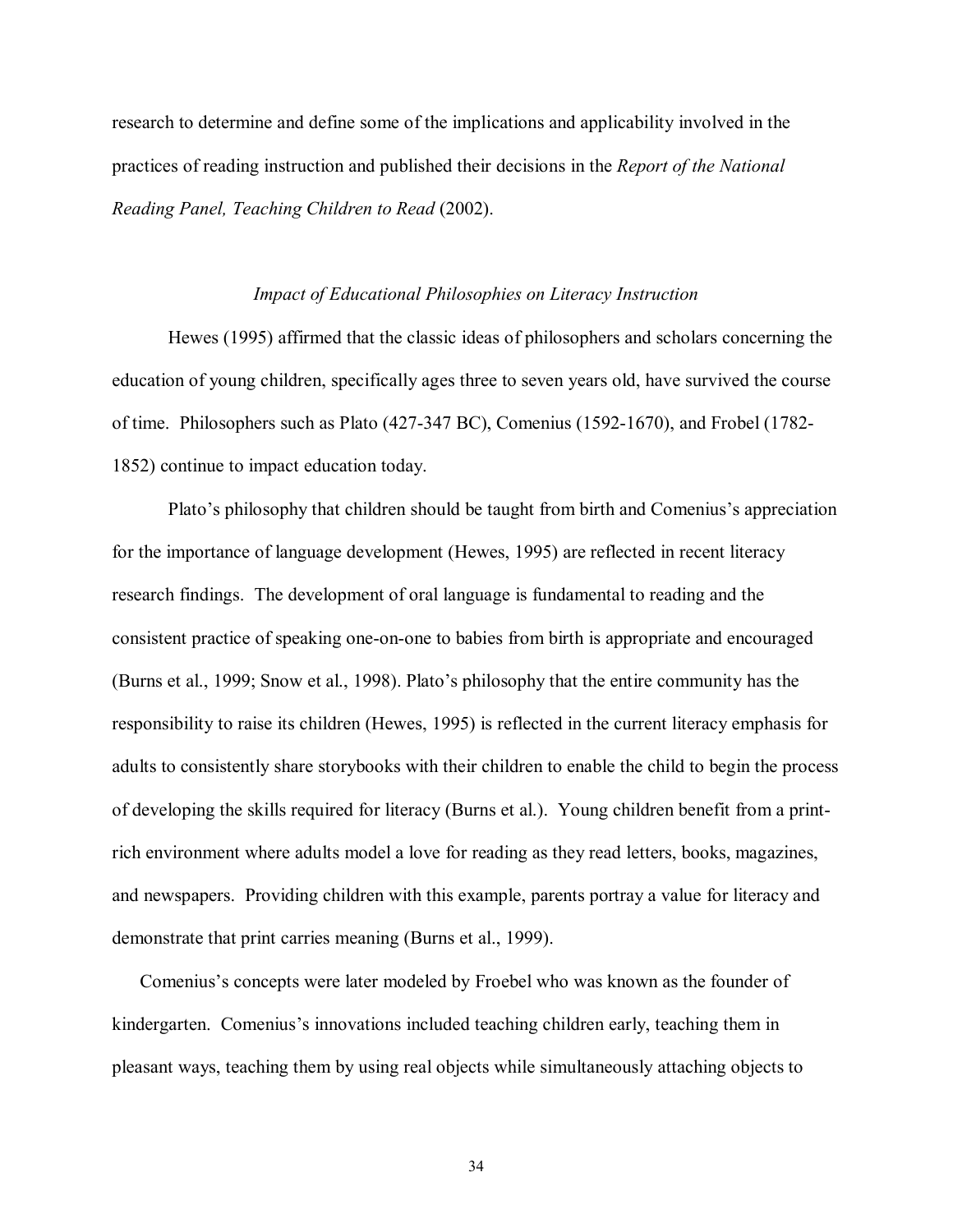words. He also actively taught mothers to become effective partners in their child's education (Hewes, 1990). His publication, the *School of Infancy*, was the first publication to provide a means for education in the home for children three to seven years old (Hewes, 1995). *Starting Out Right, a Guide to Promoting Childrenís Reading Success* (Burns et al., 1999) is a guide for parents, teachers, and child care providers. This guide addresses the need that parents not only have the responsibility to allow their children the opportunity to own and have access to reading materials but they must assume the responsibility to provide opportunities to talk, read, and write with their children. *A Child Becomes a Reader* (Armbruster, Lehr, & Osborn, 2002) is a parental guide for children in kindergarten through third grade of proven concepts based on research. This guide provides information concerning the scientific research of balanced literacy, activities that parents can do with their children to help them at each grade level, a definition of terms, as well as suggested books and resources for parents and caregivers.

In preschool and primary classrooms, teachers increase the child's curiosity and foster a desire to read when they consistently offer children a variety of books (Burns et al., 1999). As Comenius asserted (cited in Hewes, 1990), providing children with comfortable and pleasant learning environments allows them the opportunity to enjoy their learning experiences in a comfortable manner. Recent research findings by the National Research Council found that a print-rich learning environment includes not only books but graphs, charts, written or illustrated directions, magazines, magnetic or felt letters, a word bank, and others to help create the idea that print, in its various forms, has meaning (Burns et al.).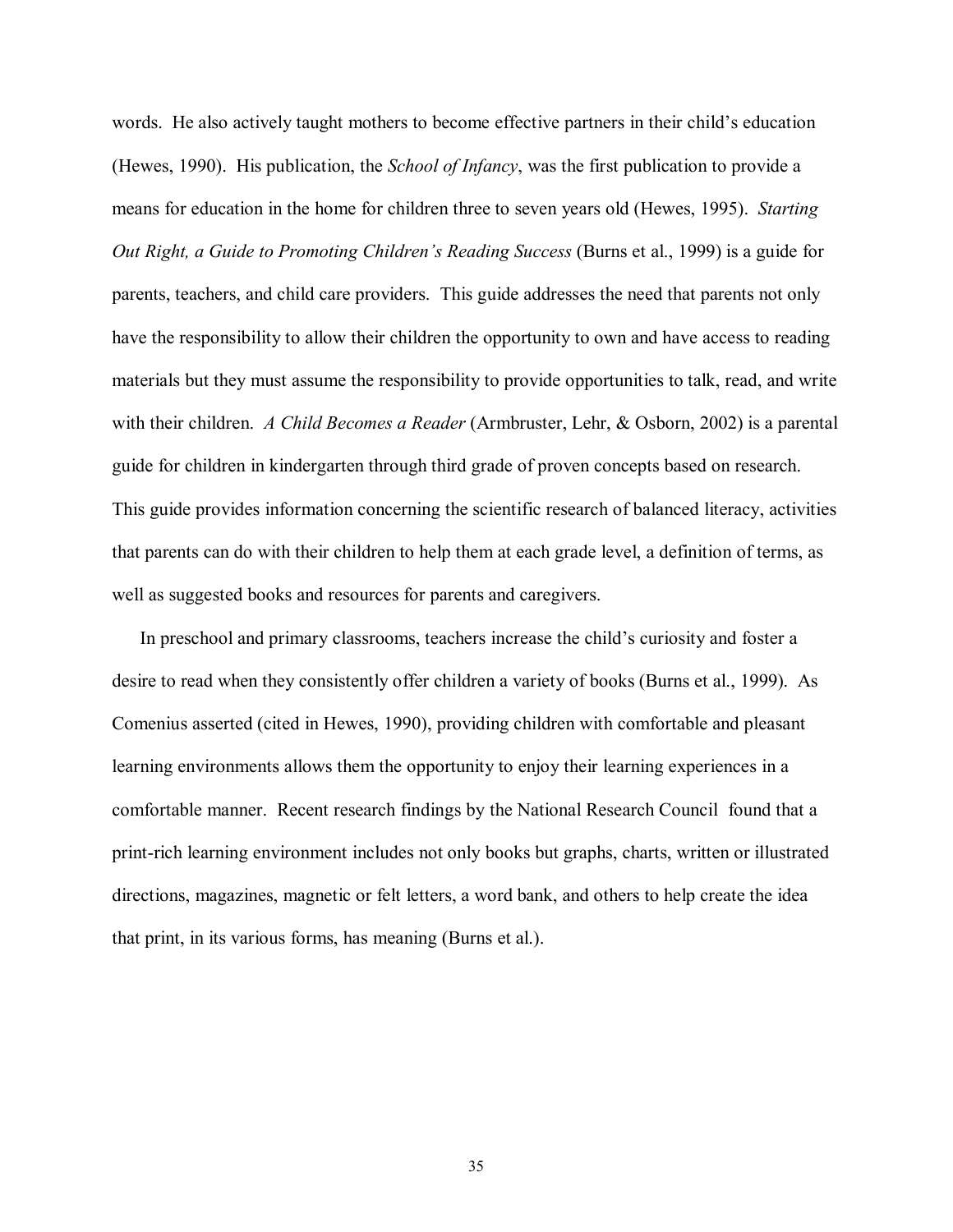### *Literacy Environments for Young Children*

 Young children become actively involved in reading and writing as they learn to analyze and create text foundations to establish literacy (Burns et al., 1999). Reading materials assume many forms, but the activity of reading involves the commonality of understanding (Snow et al., 1998).

 Successful readers tend to display the sensory, perceptual, cognitive, and social skills during their preschool years (Snow et al., 1998). An example of an environment conducive to literacy development is described in the publication, *Starting Out Right* (Burns et al., 1999). Children, who are typically involved in emergent literacy activities will require assistance from others to creatively play, dramatize, read, or write material presented. This publication includes some authentic examples of fostering emergent literacy. One example included a father reading to his two children. This excerpt included activities offered prior to and after reading. Hidden elements emerged in this narrative to indicate support for literacy in this home. Such things as building blocks serve as a precursor to reading and writing skills where children will eventually learn to change and rearrange letters and sounds to make new words or sentences or later modify writing just as they do when block building. Also mentioned in the narrative are toy dinosaurs to foster the imagination, curiosity, and knowledge necessary for later reading and writing. Puzzles aid critical thinking skills that are also necessary for complex literature and decoding. Magnetic letters familiarize children with the visual forms of the alphabet while offering the sensory experience of manipulating them. Emergent reading activities in this narrative included the children choosing their own reading selections and pretending to read. As the father read to his children, they were given immediate opportunities to ask questions and respond to the text. The father recognized the enjoyment his daughter had for the rhythm and rhyme of the story. The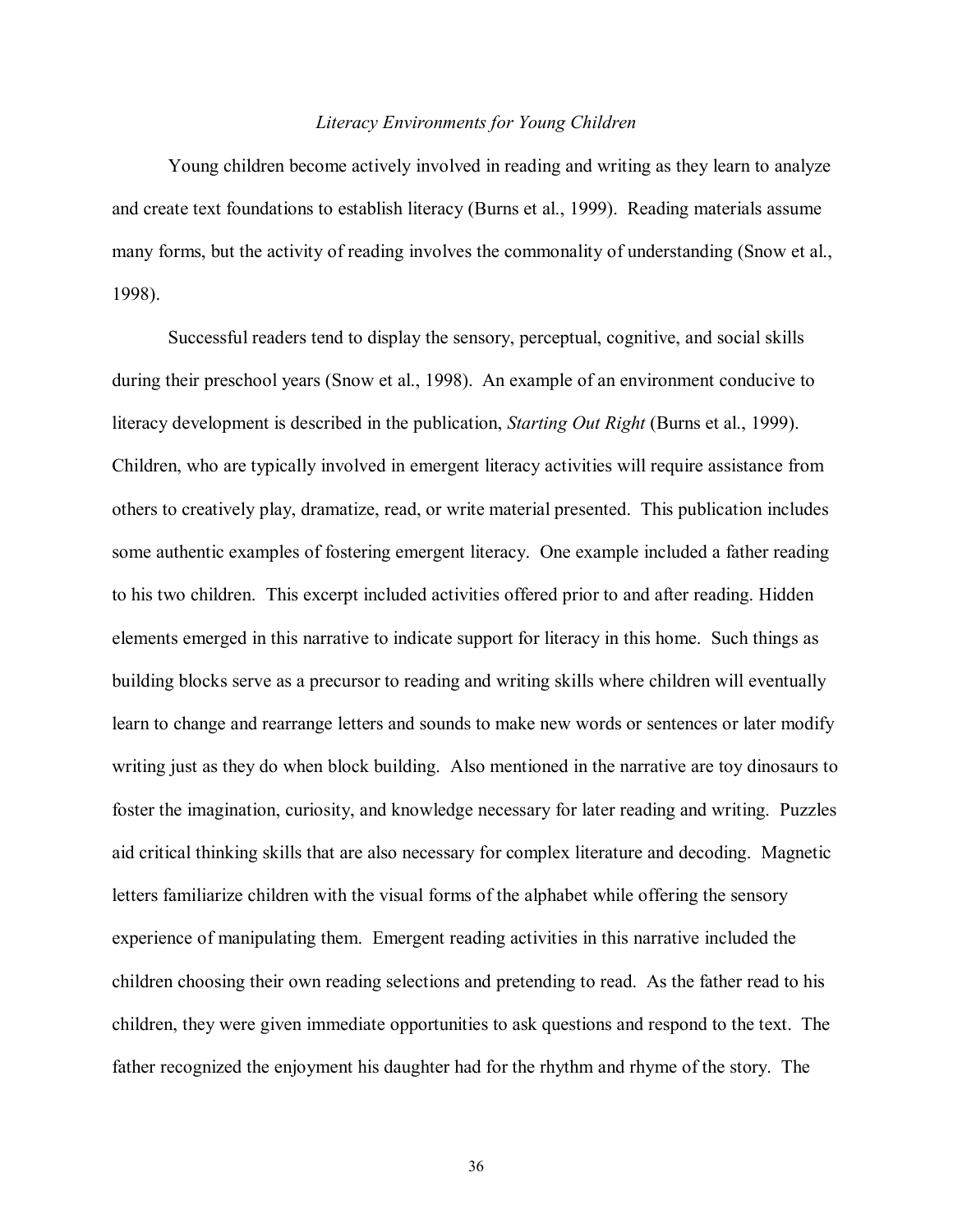narrative concluded with the father writing checks for the household as his four year old son quickly sat beside his father and created his own version of check writing. Everyday occurrences such as these foster an authentic appreciation of literacy. First attempts at reading may be a child pretending to read by opening a book, pointing, and saying what he/she interprets. These early attempts are the child's own versions of reading and should be fostered and encouraged. Research indicates that children who come to school with emergent literacy skills are more likely to become independent readers (Burns et al).

 Intensive efforts continue to evolve in an effort to improve literacy. With this emphasis for improvement has also come an expanded view of what literacy includes. Researchers conclude that literacy not only includes the ability to understand the words on the printed page, but also icons, television images, and other media resources to include graphs and newspapers (Tell, 1999). Innovative programs to foster literacy include the Technology-Rich Authentic Learning Environments (known as TRALE) which offer children research-based, child-centered classrooms where children work toward a unified goal, work in an authentic context, share responsibility, use various modes of expression and representation, and include technology (Walker & Yekovich, 1999). Classrooms employing the TRALE method allow children to assume particular roles, such as employees who operate a newspaper business, a museum, or a store. Children have the opportunity to become actively involved in formulating their classroom environment and become active participants in the learning process. Such innovations create learning situations using problem-solving techniques to connect learning to real life situations and reinforce a true value to their learning. This functional model delivers creative, active ways to foster literacy development in the classroom.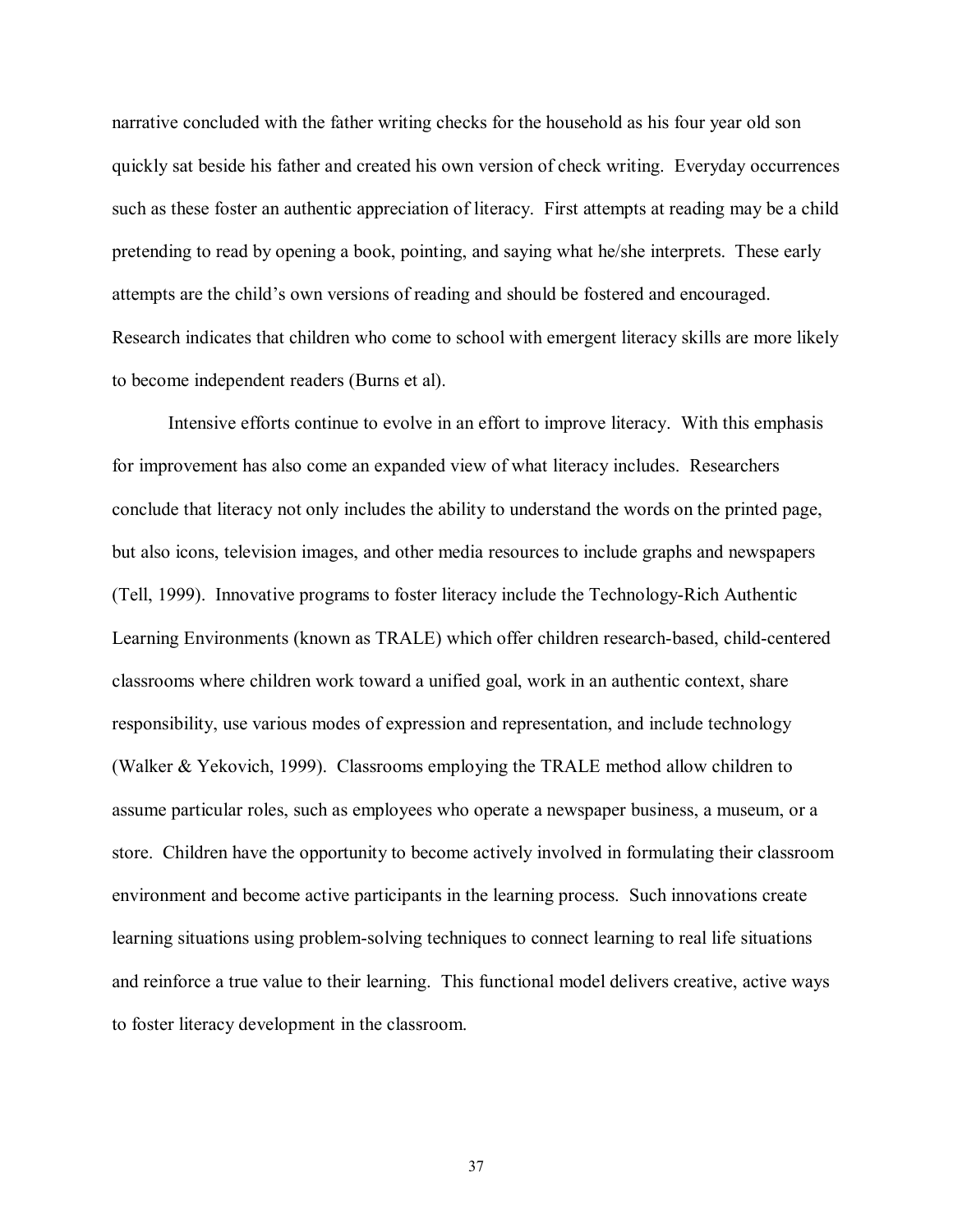# *Balanced Approach*

 Recent research conducted by the National Research Council in reading instruction indicated that a balanced approach to reading is desirable for optimal learning (Snow et al., 1998). Balanced literacy includes instruction in the following essential areas: Phonemic awareness, phonics, fluency, vocabulary, and comprehension. Research indicates that children must develop the understanding of how sounds in our language connect to print. This process includes a thorough study of the alphabetic principle to include phonemic awareness, letter recognition, and phonics instruction. Children must become fluent readers, speakers, and writers. Children must broaden their vocabulary and background knowledge as they link reading to personal knowledge. This process includes learning opportunities that make the child's reading experiences meaningful and interesting by providing the strategies necessary to build background knowledge and vocabulary. Finally, children must develop comprehension strategies so that they are able to translate print into meaningful thought (National Institute for Literacy, 2001; National Reading Panel, 2000; Snow et al.).

As children understand that language consists of individual, separate words, phonological awareness begins. Researchers have found that an excellent predictor of successful readers is the development of phonological awareness prior to first grade. Wagner (1997) and Scarborough (1998), cited by the National Research Councilís publication, *Preventing Reading Difficulties in Young Children* (1998) stated that phonological awareness is a good predictor of reading success (Snow et al., l998). Children who come to kindergarten displaying superior skill in phonemic awareness will likely become superior readers. Research also indicated that those who come to kindergarten with limited phonological skills will likely become adequate or poor readers (Snow et al.).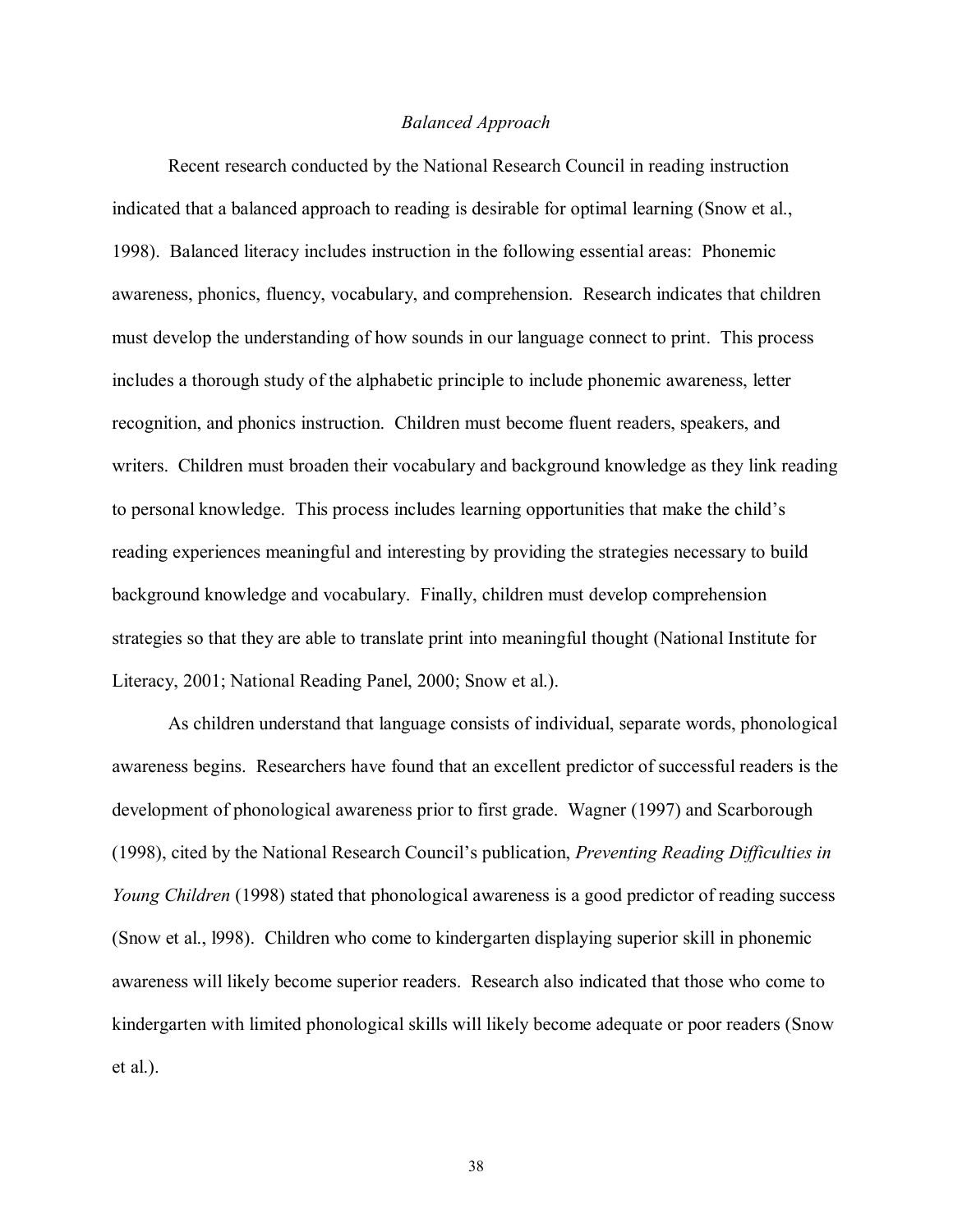As children understand that words consist of separate sounds, phonemic awareness begins. Phonemic awareness includes the aural representation of approximately 41 phonemes represented in the English language. An awareness of the phonemes and how they are represented in words are important to young children. As children learn to distinguish and manipulate the phonemes heard in words, they learn that a change in phonemes also changes word meaning. Phonemes are the concepts of sounds associated to the alphabet and the understanding of phonemes serve as important precursors to unlocking the alphabetic principle (Snow et al., 1998).

 Examples of phonemic awareness include phoneme blending where children identify words separated into phonemes and learn to blend the sounds into words. For example, the sounds /m/-/a/-/t/ (not the letter names) are stated separately and the child listens and blends the three phonemes to say the word "mat." Another example of phonemic awareness includes phoneme deletion where children understand that when the word "mat" is said and the teacher says, for example, "What if I take the  $/m/$  (sound) from 'mat' what is the new word?" The child's response would be the word, "at." Phoneme manipulation is when children learn to change phonemes to make new words. For example, children might listen to the word "mat." Then the teacher might say, "What happens to the word 'mat' when I take away the  $/t/$  (sound not the letter) and say  $/n$ ? What is the new word?" Children who are phonemically aware would respond with the new word "man." Phoneme identity is when children learn to identify words that begin with the same beginning sound, such as "man," "mop," and "music." Children who are phonemically aware respond with the sound of /m/. Phoneme segmentation involves the teacher asking the child to segment individual words into phonemes. For example, the child is given the word "mat" and is expected to segment the word into the three separate phonemes  $/m$ -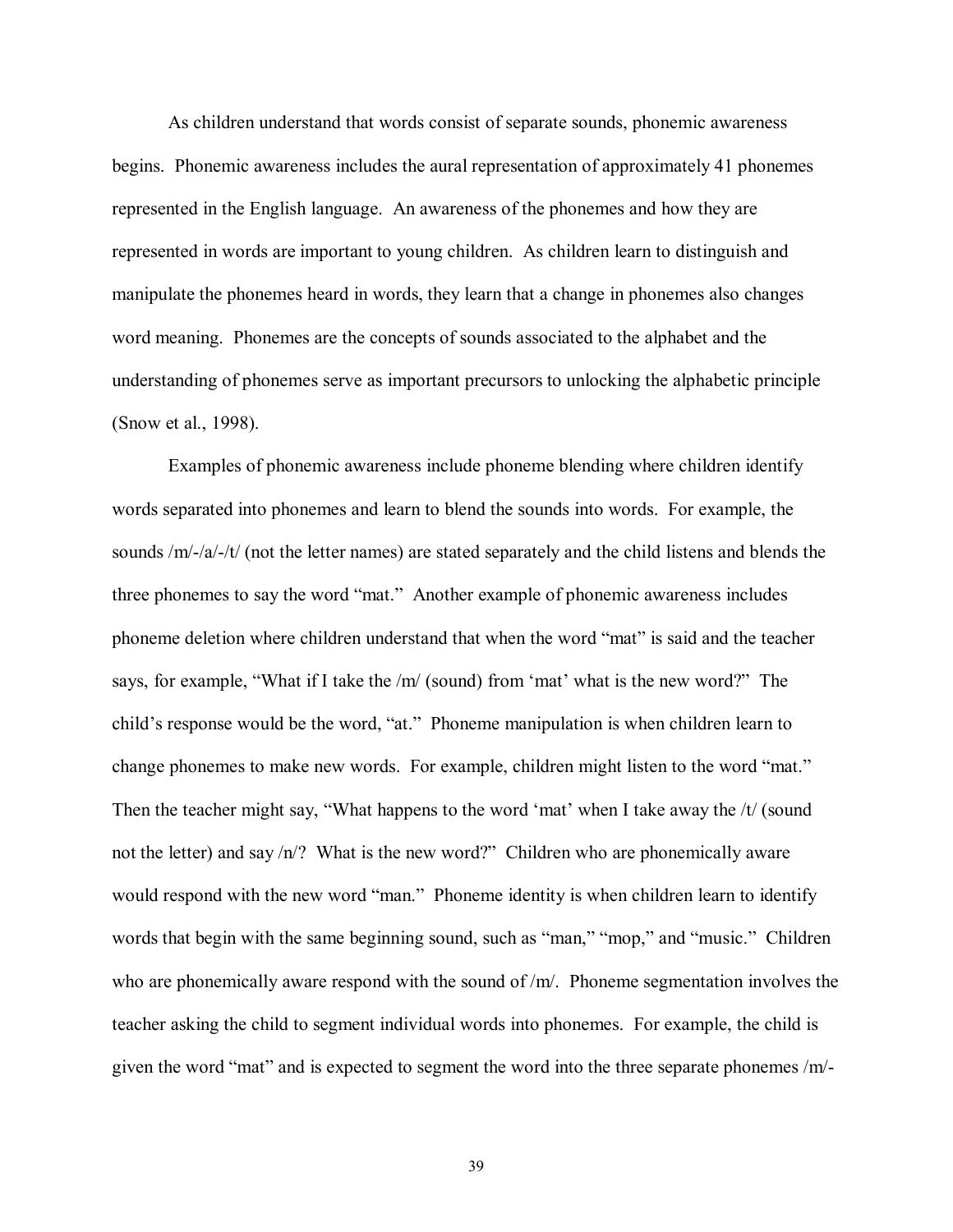/a/-/t/ (sounds not the letters) (Good & Kaminski, 2002; National Institute for Literacy, 2001; Snow et al. 1998).

 The phonological blending, combining, and manipulating of sounds to create words becomes an important foundational element for phonics instruction (Snow et al., 1998). As children learn to associate sounds to the alphabet and translate the alphabet into sounds, syllables, and words, phonics begins (Burns et al., 1999). Decoding strategies are emphasized during explicit phonics instruction as students apply their knowledge that the concepts of sounds (phonemes) are associated to letters (graphemes) (Hiebert et al., 1998). The alphabetic principle is emphasized in kindergarten as children learn to quickly recognize sounds in words through phonemic awareness instruction, learn the names of the letters of the alphabet, and the lettersound relationships attributed to each through phonics instruction. In first grade, children begin conventional reading activities and by the end of the year, first graders come to enjoy independence in their reading abilities (Burns et al.; National Institute for Literacy, 2001).

 Phonics instruction is not a comprehensive approach to learning. It is certainly an essential element and research supports the need for systematic and explicit phonics instruction. Children learn phonics from various approaches or combination of approaches. Teachers may use a synthetic phonics approach where children learn to identify letters, convert them into sounds, and blend them into words. Teachers may also use the analytic phonics approach where children analyze the letter-sound relationships of previously learned words without sound-bysound isolation. Analogy-based phonics is used when children apply their knowledge of the word families that they know to words they do not know that have the same parts. Phonics through spelling is used as children learn to write words through the association of writing letters for the phonemes they hear. Onset-rime phonics instruction involves the use of the sound of the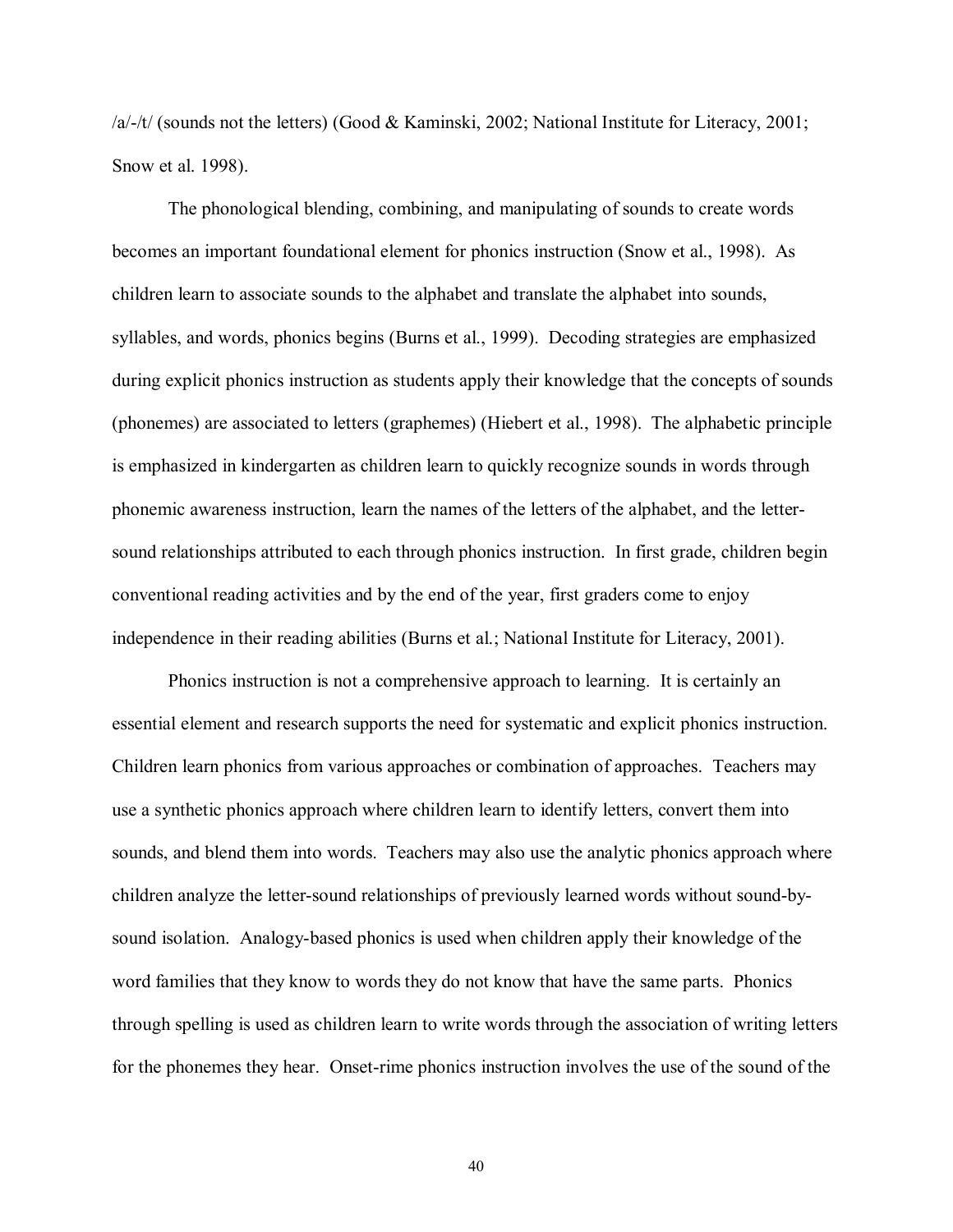first letter or letters which precede the first vowel (onset) and then the sound of the word or syllable that remains (rime). Embedded phonics involves the use of letter-sound relationships during reading. The embedded phonics approach is literature based and is not considered to be systematic or explicit phonic instruction (National Institute for Literacy, 2001; National Reading Panel, 2000). Thirty years of research confirm the importance of explicit and systematic phonics instruction (National Institute for Literacy, 2001). The goal of phonics instruction is to provide children with the knowledge and skills necessary to break the alphabetic code to ensure that they know how to apply their knowledge in reading and writing activities (Williams, 2000).

 Often, young children read few, if any, words; therefore, fluency is a skill that will be acquired as they begin to recognize words with automaticity (National Institute for Literacy, 2001). Fluency is important to young children as they listen to the spoken word to form word meaning from spoken text. Processing words into meaning becomes a form of fluency for young children as they listen and understand the spoken word (Snow et al., 1998).

 As children learn, as they are able to read with appropriate speed, accuracy, and proper expression the establishment of reading fluency has begun. Skilled readers are fluent readers because fluency helps to bridge word recognition to comprehension. Less time is spent on decoding and word recognition and more time is devoted to text meaning (National Institute for Literacy, 2001; National Reading Panel, 2000; Snow et al., 1998).

 Johns and Berglund (2002) also associated reading fluency with appropriate speed, accuracy, appropriate expression, and comprehension. Speed is a calculated formula that provides a measure of performance. The National Institute for Literacy (2001) identifies fluency with appropriate text levels. An independent leveled text is easy for the reader where only one in 20 words is difficult. The reader should read 95% of the words correctly if the text coincides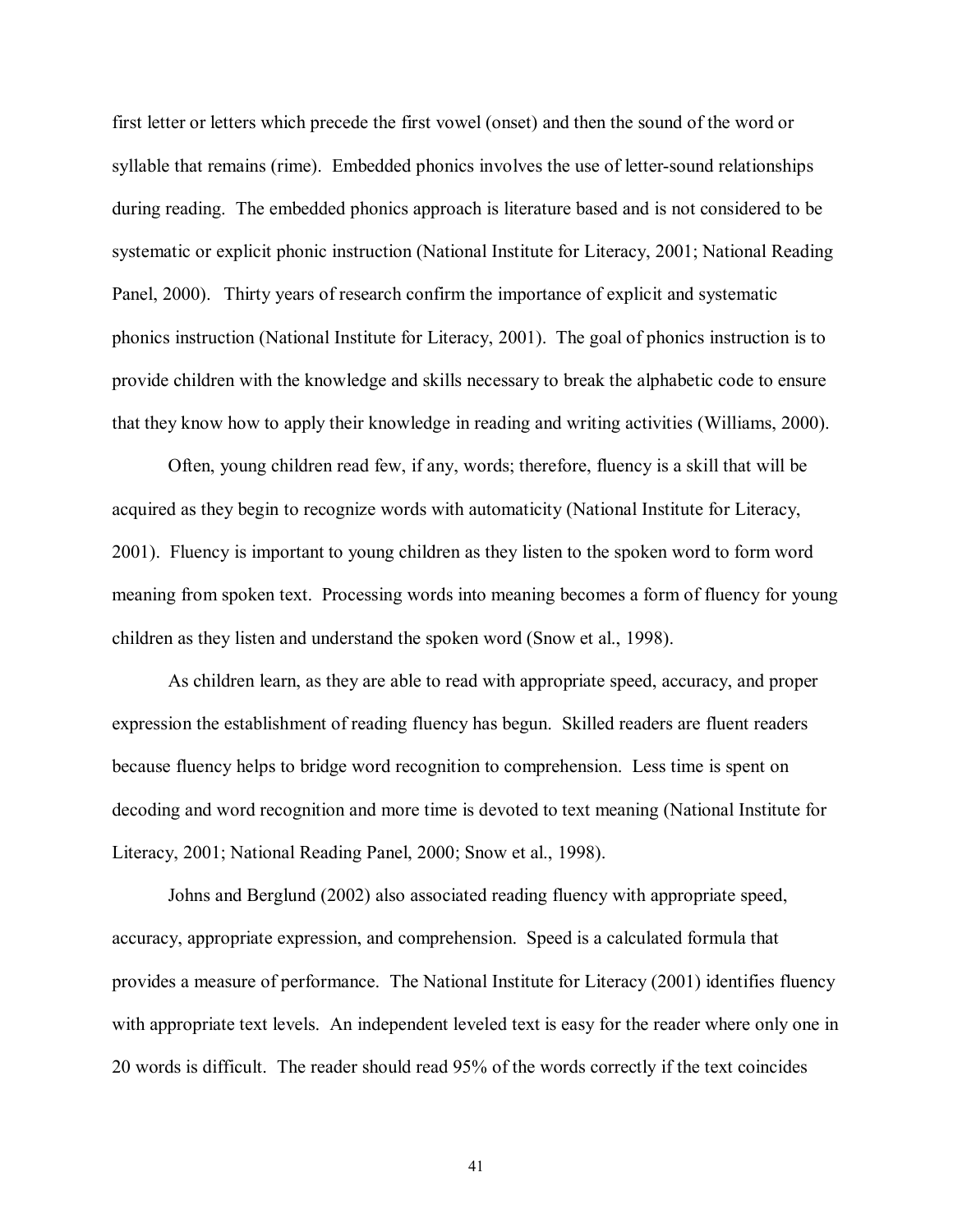with his/her independent reading level. An instructional leveled text is more difficult for the reader but is more challenging. On the instructional level, the reader encounters one in 10 words that are difficult. The reader should read 90% of the words correctly if the text coincides with his/her instructional level. The frustration leveled text is difficult for the reader where more than one in 10 words are difficult for the reader and less than 90% of the words read are correct.

 Calculating fluency levels is relatively simple and can be done as children read grade leveled passages regardless of the individual instructional levels. This measure involves timing the child's reading of a grade level passage in exactly one minute. The fluency rate is the number of words read, minus errors in one minute. Grade leveled norms for fluency in districts may be established and followed. According to a published norm, children at end of first grade should be able to read fluently at the rate of 60 words per minute, children at the end of second grade should read 90-100 words per minute, and children at the end of third grade should read approximately 114 words per minute (National Institute for Literacy, 2001).

 Accuracy is achieved through practice, as children quickly recognize words with little effort. Fluency is taught through modeling fluent oral reading and through opportunities where students participate in repeated oral reading activities. Fluency may involve student-adult reading, choral reading, tape assisted reading, partner reading, and readers' theatre. Appropriate expression is achieved as children use proper phrasing, tone, and pitch thus creating a conversational message (National Reading Panel, 2000; Johns & Berglund, 2002).

 Vocabulary instruction is an essential element of reading and includes oral and reading vocabulary. Oral vocabulary is used when speaking. Reading vocabulary includes the words recognized or used in print. Listening vocabulary includes the words understood when listening. Speaking vocabulary involves the words used when speaking. Reading vocabulary refers to the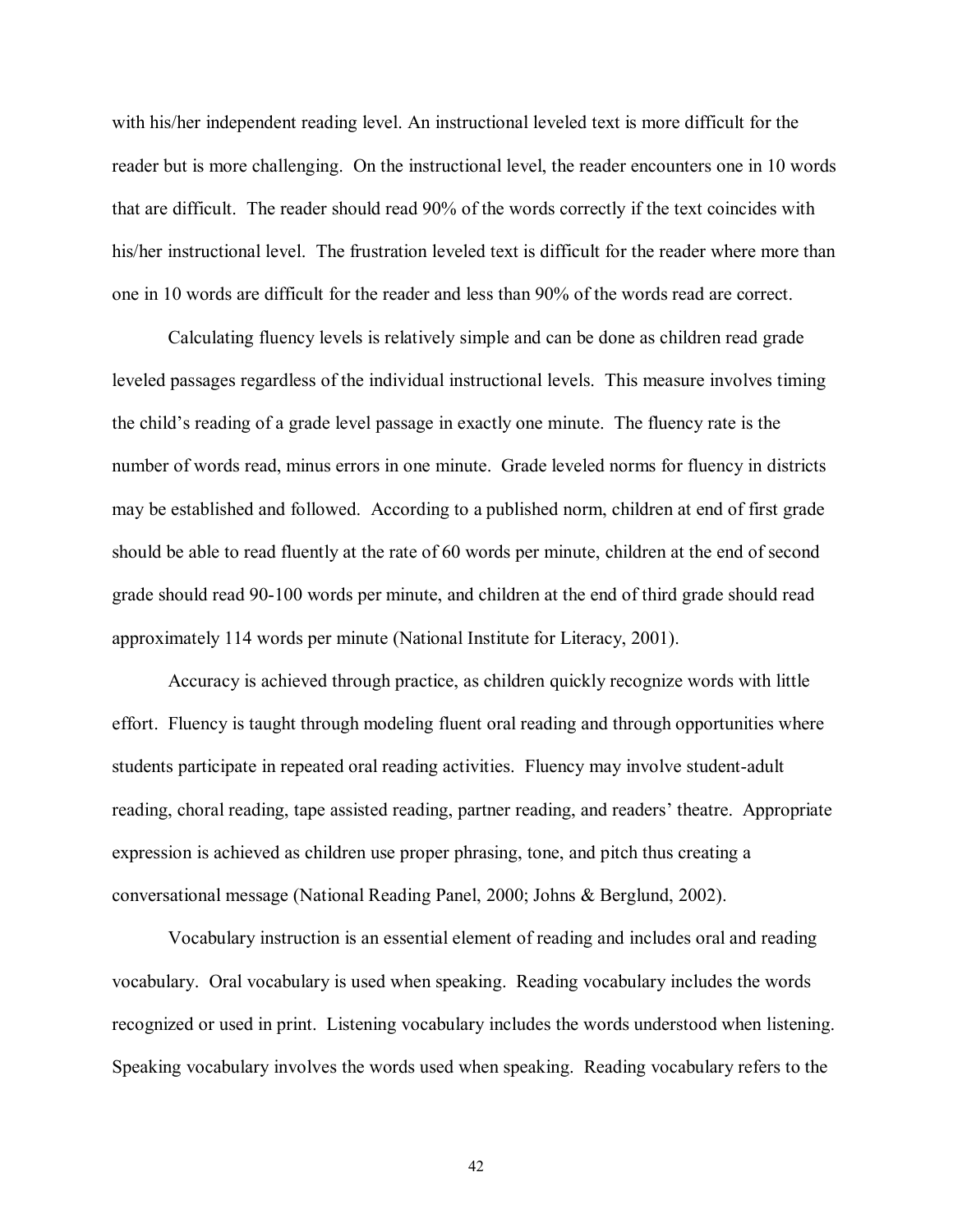words that are known and understood when reading. Writing vocabulary involves the words used when writing (National Institute for Literacy, 2001).

 Vocabulary can be taught both indirectly or directly. The indirect instruction of simply talking and listening to children provides children with the means to build background knowledge and stronger vocabulary. Direct instruction is helpful prior to reading a text to promote a greater understanding of text meaning (National Institute for Literacy, 2001).

 Young children generally concentrate on making sense of words as they read. As children are better able to handle more complex texts, direct instruction of vocabulary is important to promote reading comprehension. The greater the child's vocabulary, both through oral and print awareness, the easier it is for the child to construct meaning from print. Talking to adults is the child's best source for learning new vocabulary and new ideas (Burns et al., 1999; National Institute for Literacy, 2001; Williams, 2000).

 Making meaning from print is the whole purpose for reading. If children cannot connect the printed text to personal understanding, the purpose of reading is ineffectual. As children understand the purpose for reading and think actively while reading, they learn to make sense of the complicated process of reading (National Institute for Literacy, 2001).

 Comprehension in young children begins with the spoken word and is demonstrated by their ability to ask appropriate questions, to express their own comments, and to discuss and relate information and events from the story to others (Burns et al., 1999). Children in kindergarten make predictions from illustrations or from portions of stories. They also begin to notice when words in sentences do not make sense (Hiebert et al., 1998). As children grow older, their abilities usually progress and they become more detailed in their descriptions and comments (Burns et al., 1999). Comprehension instruction involves asking children to think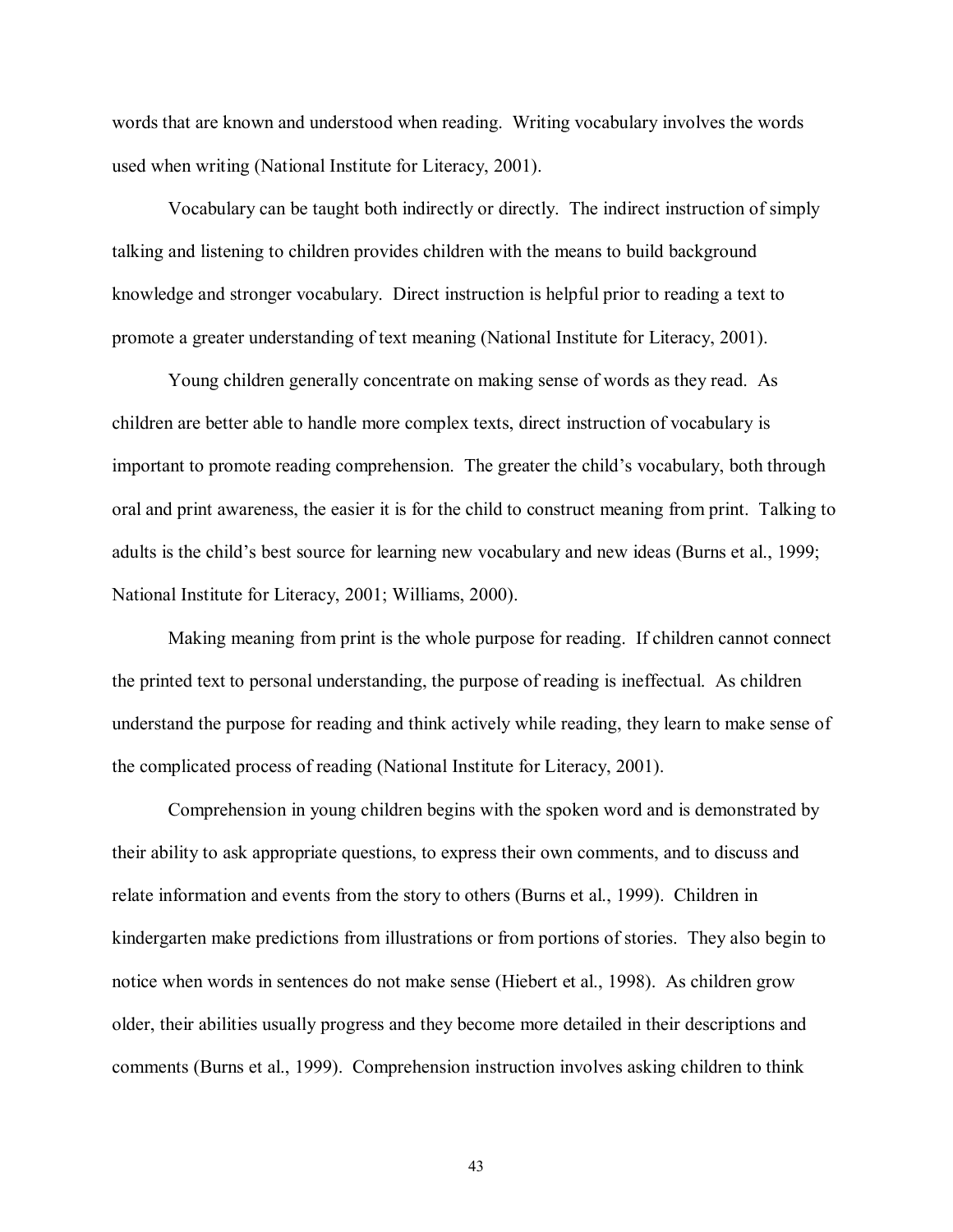about the purpose for reading and to preview what they are about to read. These strategies are ways to form good habits to engage the child's thinking during the reading process. During instruction, teachers monitor student progress and want to understand what students know and what students do not understand in order to clarify problems with the meaning of the text. Teachers may also help students think about text by using graphic and semantic organizers to illustrate concepts in the text through the use of diagrams or pictures. Teachers may monitor comprehension simply through questioning or by asking children to think of their own questions. Monitoring comprehension through recognition of story structure and the use of mental imagery is also effective in comprehending stories (National Institute for Literacy, 2001). Bass & Bass (1999) found that oral retelling of stories was a good monitoring tool for comprehension. To help children become comfortable with this process, the teacher models the approach. The teacher outlines the setting, the problem, the events, and the resolution presented in the story.

 Williams (2000) stated as children learn to read or as children struggle to read, motivation can accelerate or wane. As teachers provide teacher supported opportunities for children to read, the effectiveness of teacher intervention will provide the incentives necessary for children to continue to read. When children lose their motivation to read or fail to develop a mature appreciation for reading, reading practice declines thus reading performance decreases. The best motivation for children is the beliefs and attitudes that parents portray to them with regard to their reading progress.

 A balanced approach for reading includes the essential elements of phonemic awareness, phonics, fluency, vocabulary, and text comprehension. These research-based elements are the basis for reading instruction in the Reading Excellence Act Schools in the State of Tennessee.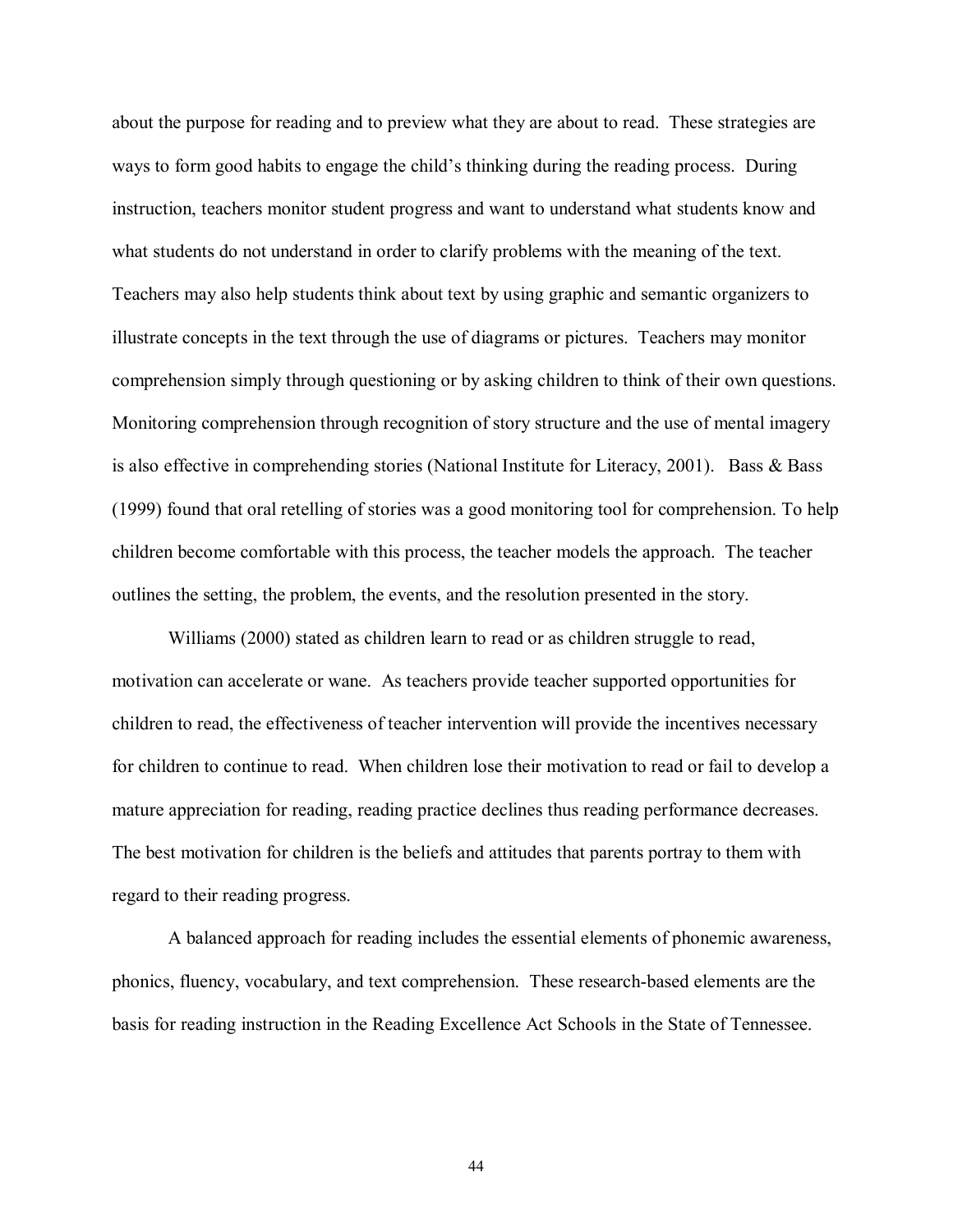*Skills (Phonics) vs. Meaning Based (Whole-Language) Approach to Literacy* 

In the past, many educators embraced reading practices from two camps: The skillsbased approach and the meaning-based approach. Johnson (1999) cited from *Preventing Reading Difficulties* that the skills-based approach was revived in 1967 by Chall. An awareness of the developmental process involved in learning to read was considered and an emphasis for the use of systematic phonics instruction and challenging literature to teach reading became the trend. Her findings led to a phonics-based approach where children learned sound-letter relationships while emphasizing the practice of sounding out words to derive meaning from text. This practice advocated the thought that as sound-letter relationships were learned, meaning would follow (Johnson).

 Later, in 1984, the meaning-based approach originated with Kenneth S. Goodman as he questioned the skills-based approach and its emphasis on graphic information. Goodman advocated literacy development paralleled language development. His research on miscue analysis and the reading process provided the basis for further study in reading instruction. Contrasting his ideas with the phonics, skills-based approach, the whole language approach began with an emphasis on comprehension and meaning. Whole language was mistakenly interpreted by educators as a means for children to learn to read and write in natural ways (Johnson, 1999).

#### *Other "Balanced" Approaches to Literacy*

The National Association for the Education of Young Children (1996) described a balanced approach to literacy as the merging of the phonics and whole language methodologies. This approach emphasizes that phonics is to be taught in context and not in isolation. A balanced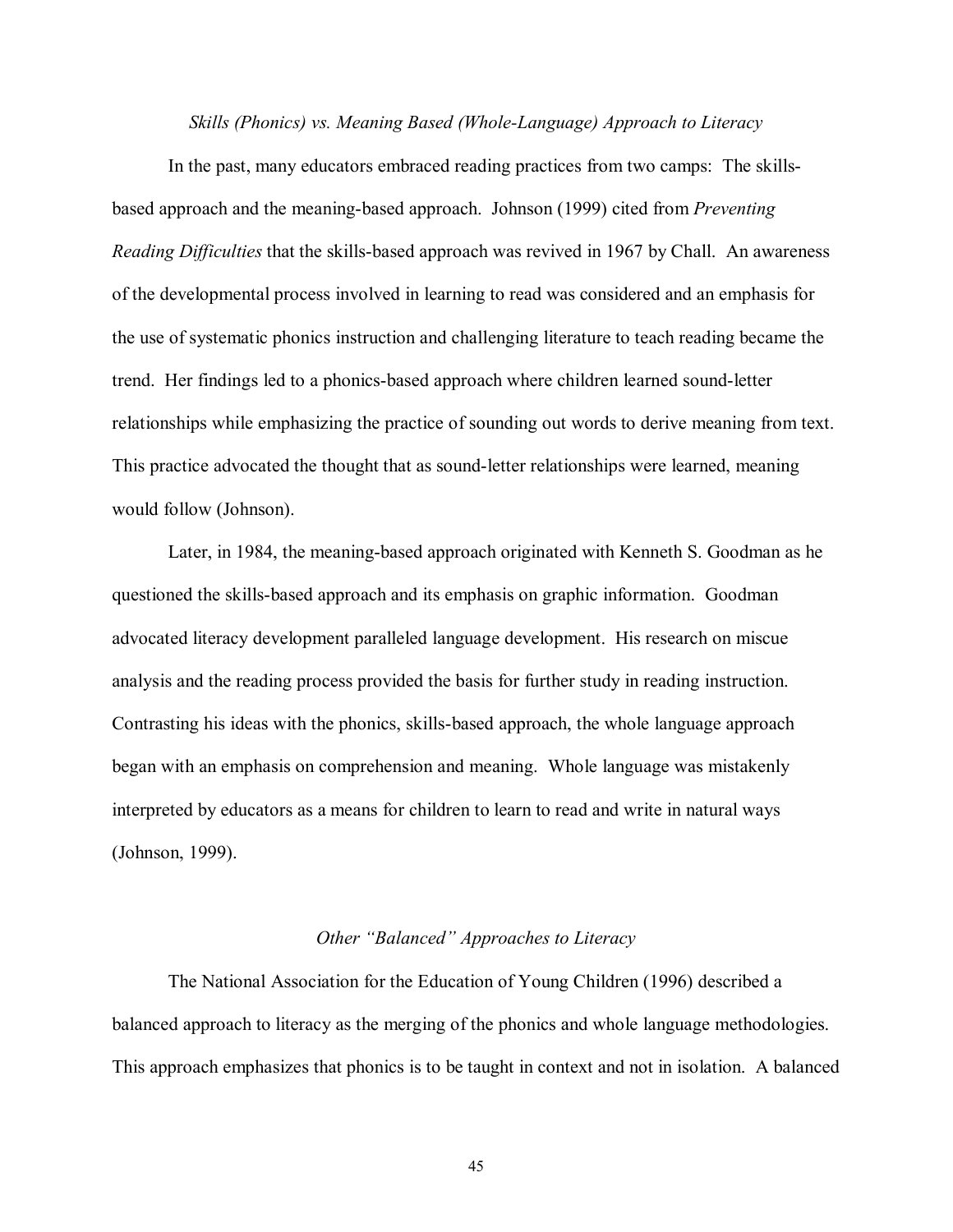approach coincides with an emphasis to provide specific attention to meeting the individual needs of children.

Allred and Wade (1999) included five elements in their definition of a balanced approach to literacy to include opportunities to orally read to children; opportunities to participate in shared reading, guided reading, and independent reading activities; and opportunities for interactive writing. This approach specifies daily purposeful and specific objectives to incorporate these required segments. Phonological awareness, phonics, vocabulary, comprehension, and fluency are part of 5-10 minute skills and strategy mini-lessons offered during shared reading and guided reading lessons. Texts are repetitively used incorporating first, second, and final readings. This approach encourages educators to embrace the methodologies of reading to children, shared reading, interactive writing, guided reading, and independent reading.

The Four Blocks<sup>R</sup> literacy model involves the framework of guided reading, self-selected reading, writing, and working with words. This design emphasizes the necessity that all four blocks must be addressed during reading instruction each day. While the components of balanced literacy are embedded in this methodology, it does not fully embrace the research conducted by the National Research Council (Cunningham, Cunningham, & Allington, 2002).

# *Introduction of Reading Curricula*

 When Jean Piaget (1896-1980) introduced his theory of the stages of cognitive development (Biehler & Snowman, 1986), curriculum became a wide-open field for interpretation. His theories gave publishers the opportunity to interpret theory and design curriculum for classroom practice. Durkin (1990) studied reading instruction in kindergarten and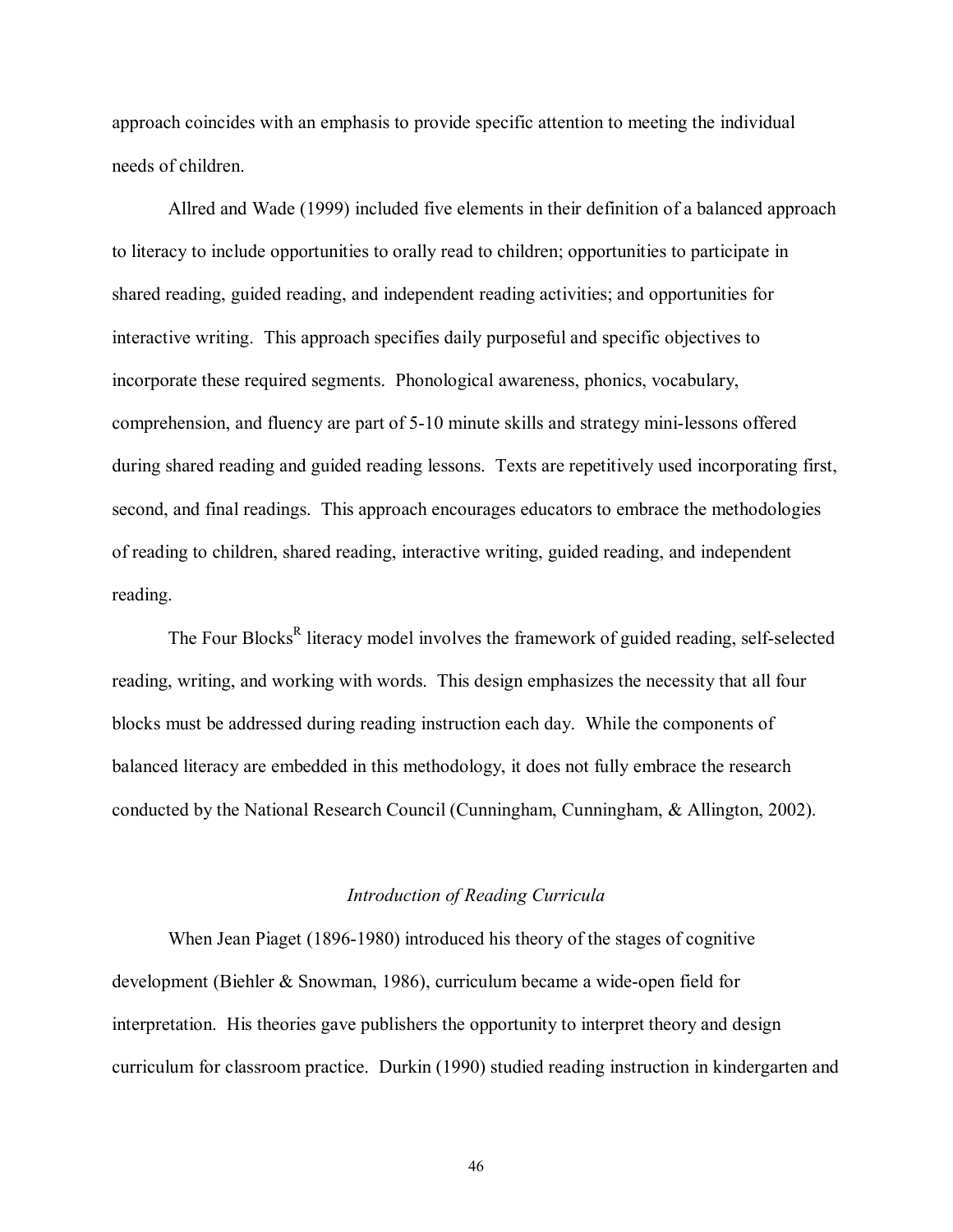concluded that many educators of young children resisted the idea of turning kindergarten classrooms into first grade classrooms. She stated, however, that the transformation had begun. Durkin asserted that the use of basal readers promoted not only an emphasis on whole class instruction but instruction that lacked specificity to meet the needs of varied student abilities. Teachers occasionally grouped children who did not meet performance expectations. Making accommodations for those children already possessing the skills taught was neglected. A focus on the basics and teaching to the whole group hindered motivation in those more capable children while frustrating those children who are less capable.

# *Early Intervention*

Early intervention is not a new idea. Comenius advocated that children should begin to learn early in life in a pleasant environment while using appropriate methods. He also taught mothers how to become effective partners in their child's education (Hewes, 1990). Excellence in providing individualized literacy opportunities for school-aged children is not a new idea. Stewart (1985) acknowledged the desire for educators and parents to see their children acquire the skills necessary to learn to read well. She cited Bissex (1980) who stated that children are interested in literacy at an early age. Early childhood educators should offer not only oral language but also written language to children (Stewart).

Strategies for preventing reading problems begin at birth (Snow et al., 1998). Preventing reading problems continues as children who attend preschool and kindergarten programs are exposed to the strategies that help to develop language skills as they are introduced to the sounds and letters of the alphabet. Vocabulary development and learning about the natural world increases understanding and background knowledge (Education Commission, 1998). As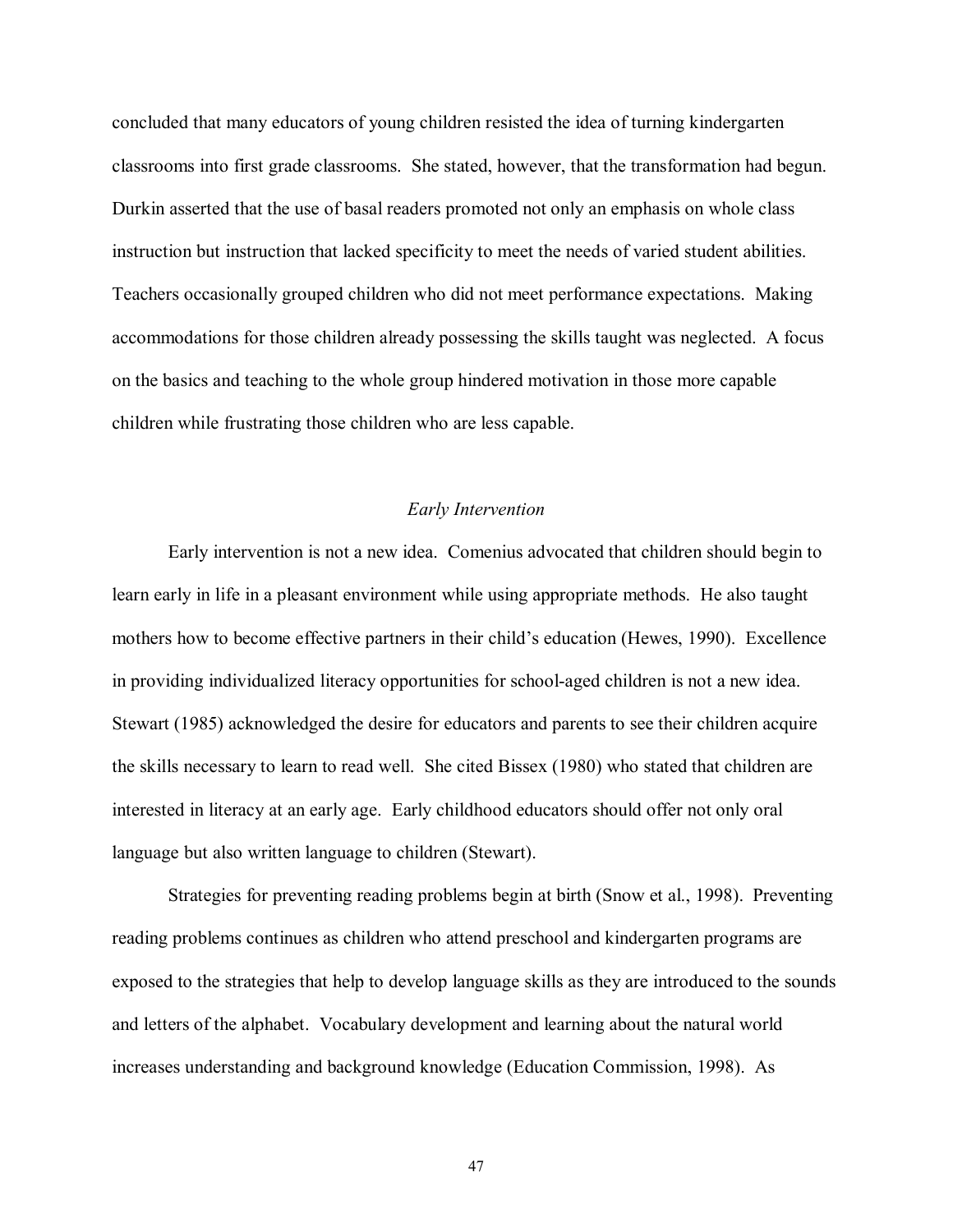children enter the classroom, the teacher must be aware and practice proven research methodologies to promote literacy using appropriate methods.

 Children who struggle to become proficient readers often lack understanding of the alphabetic principle, have difficulty understanding meaning represented by text, or they lack the ability to be fluent readers (Burns et al., 1999). A major prevention strategy for struggling readers is a systematic explicit reading instructional program (Snow et al., 1998).

# *Identifying and Monitoring Reading Ability*

 Research indicates that as children develop reading ability, preventive measures for possible difficulties must precede instruction. Through systematic assessments, educators are expected to identify and intervene using effective strategies to increase the reading abilities of children. Intervention strategies must be addressed in teacher preparation and sustained through appropriate professional development to solidify the necessary link of effective reading intervention (Education Commission, 1998).

 Informal assessments as well as formal evaluations of reading progress for young children should guide instructional decisions each day. Teachers who used multiple authentic testing tools (e.g., observation checklists, anecdotal records, portfolios) found that these methods provided more information to teachers and parents than did standardized year-end tests because they were readily available. They found that the validity of either test relies on the inferences made from them. This opinion asserts that assessment data based on teacher knowledge of student progress is the best means for acquiring information for making instructional decisions (Hodges, 1992).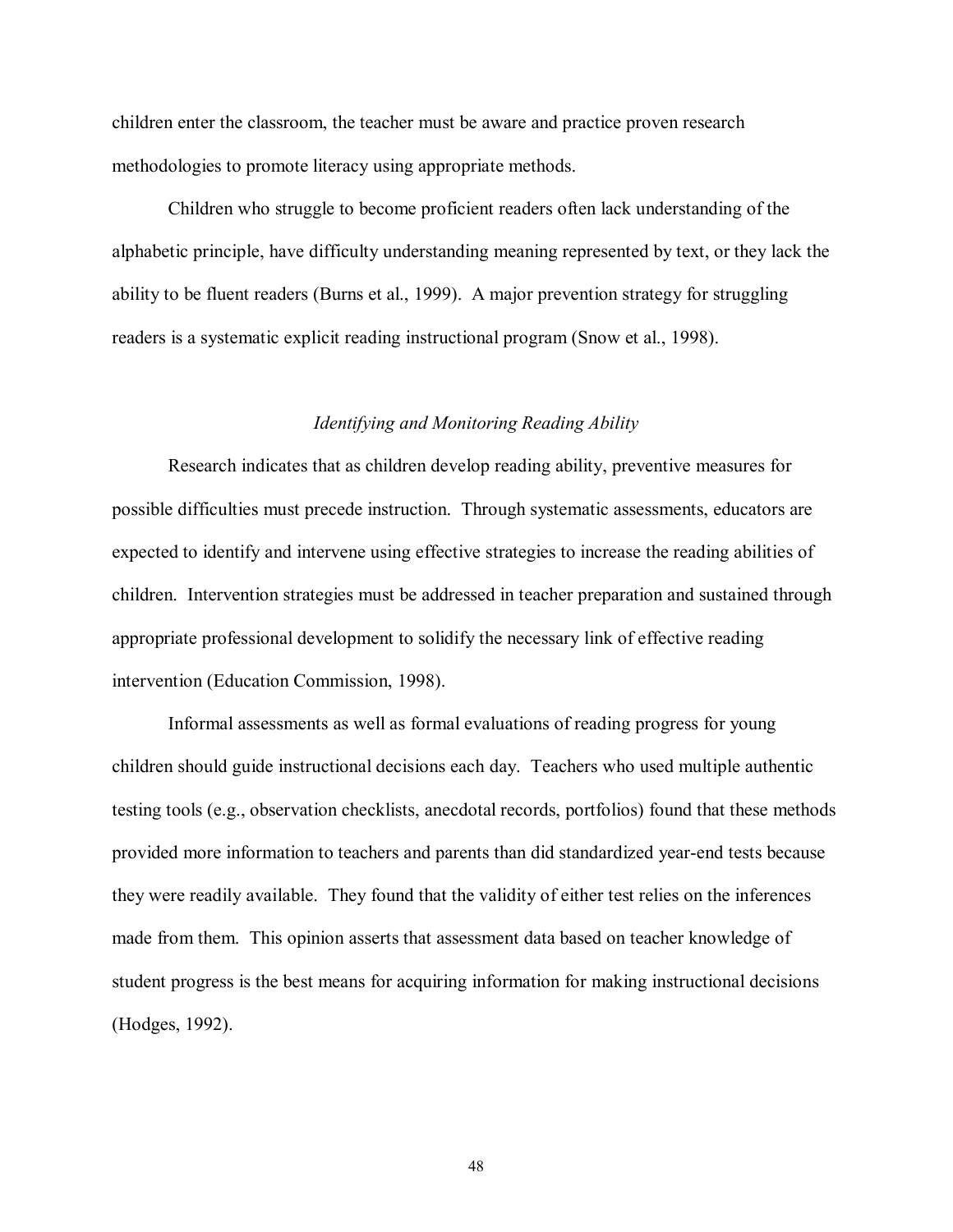As research findings and legislative initiatives continue to surface, both classroom teachers and special services teachers extend instructional practice to include valid and reliable assessments to guide instructional decisions. The four types of assessments identified by the National Assessment Committee include screening, progress monitoring, outcome, and diagnostic assessments. Valid and reliable assessments that cover the components of balanced literacy (i.e., phonemic awareness, phonics, fluency, vocabulary, and comprehension) are taking the place of sporadic assessments that require teacher subjectivity (Fuchs, 2002; Kame'enui, 2002).

Screening assessments are efficient, predictive instruments that are designed to quickly assess portions of the components of balanced literacy (Kame'enui, 2002). Screenings are not a comprehensive measure. Screening assessments classify children at risk or not at risk and may be administered in the beginning or throughout the year by the classroom teacher or by an assessment team to determine the individuals in the class needing intervention. Screening instruments also provide information for choosing an appropriate progress monitoring assessment for those children found to be at risk (Good & Kaminski, 2002, 2003). Well designed and appropriate screenings with reliability coefficients exceeding .80 and validity coefficients exceeding .60-.80 (Fuchs, 2002) offer both the classroom and the specialty teacher a look into instructional objectives to target, remediate and prevent additional reading difficulties (Reading and Literacy Institute, 2002).

Progress monitoring assessments are tools designed for children at risk to monitor particular areas of the components of balanced literacy (Kame'enui, 2002). For example, if a child scores "at risk" on a phonemic awareness screening, after appropriate intervention, the classroom teacher uses a phonemic awareness progress monitoring tool to periodically track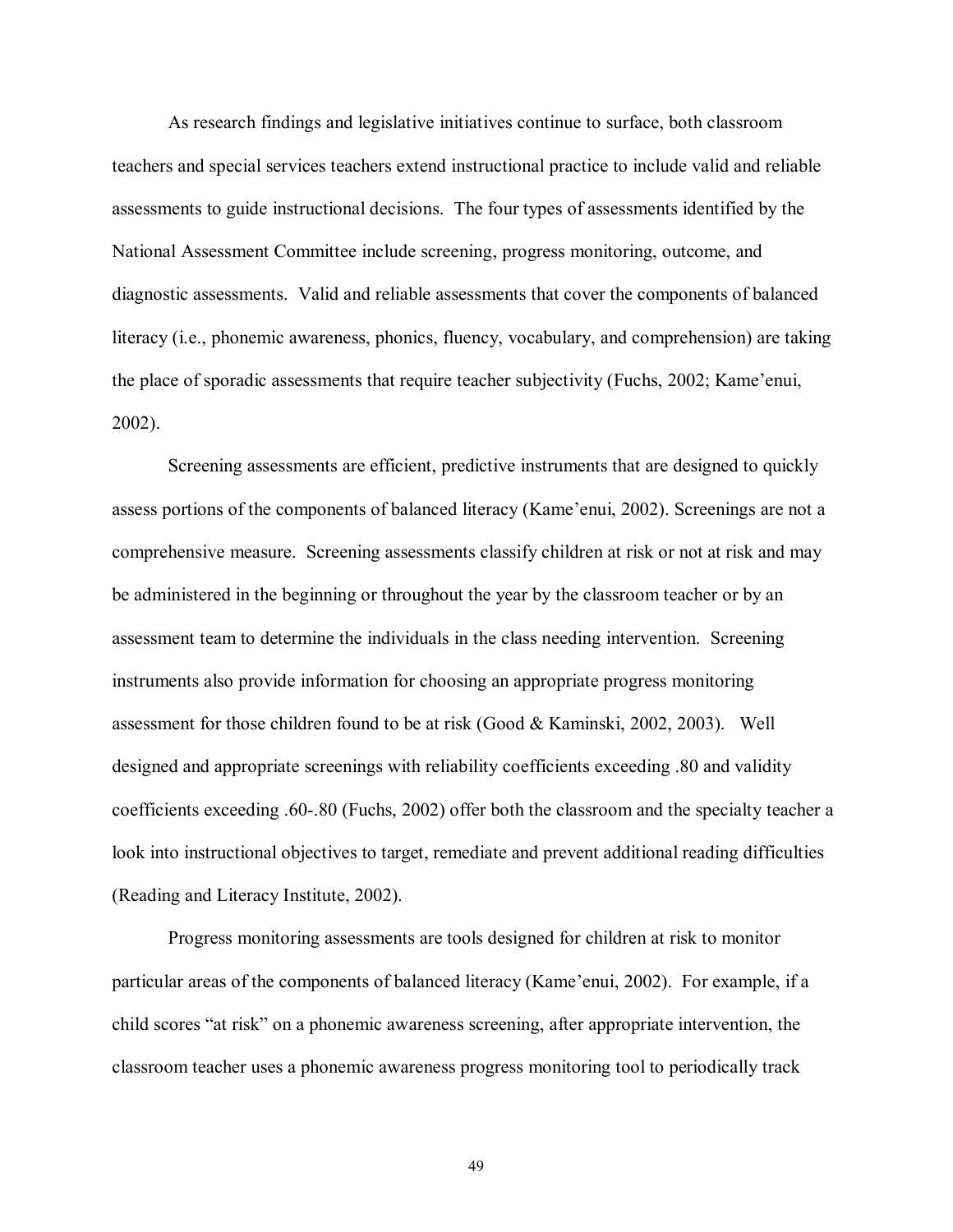student progress (Good & Kaminski, 2003). Progress monitoring assessments provide normative information for children who are at risk and a criterion for adequate performance. Progress monitoring assessments are usually administered by the classroom teacher on a weekly, biweekly, monthly, or quarterly basis to systematically track student progress in specific areas to determine whether additional instructional modifications or interventions are necessary (Good & Kaminski, 2002). Progress is well documented, providing an up-to-date portrait of reading development. Well designed and appropriate progress monitoring assessments with reliability coefficients exceeding .90 and validity coefficients exceeding .60-.80 (Fuchs) assist the teacher with an instructional focus that involves the intervention measures necessary to correct reading concerns on a systematic basis so that children will achieve grade level expectations (Good  $\&$ Kaminski; Reading & Literacy Institute, 2002).

Outcome assessments are evaluative in nature. Outcome assessments focus on the individual and collective performance of children. Outcome assessments are a type of pre-post test, usually administered during the beginning and end of the school year by the classroom teacher to determine overall growth of end-of-year expectations as well as the effectiveness of the reading program (Fuchs, 2002; Good & Kaminski, 2002; Kame'enui, 2002). Well designed and appropriate outcome assessments with reliability coefficients exceeding .90 and validity coefficients exceeding .60-.80 (Fuchs) offer the classroom teacher an indicator for year-end progress reports as well as indicate overall effectiveness of the reading program (Good  $\&$ Kaminski, 2002; Reading and Literacy Institute, 2002).

Diagnostic assessments are prescriptive in nature. Diagnostic assessments are administered by the classroom or specialty teacher at anytime during the school year to help provide the instructional information necessary for teachers to provide appropriate strategies for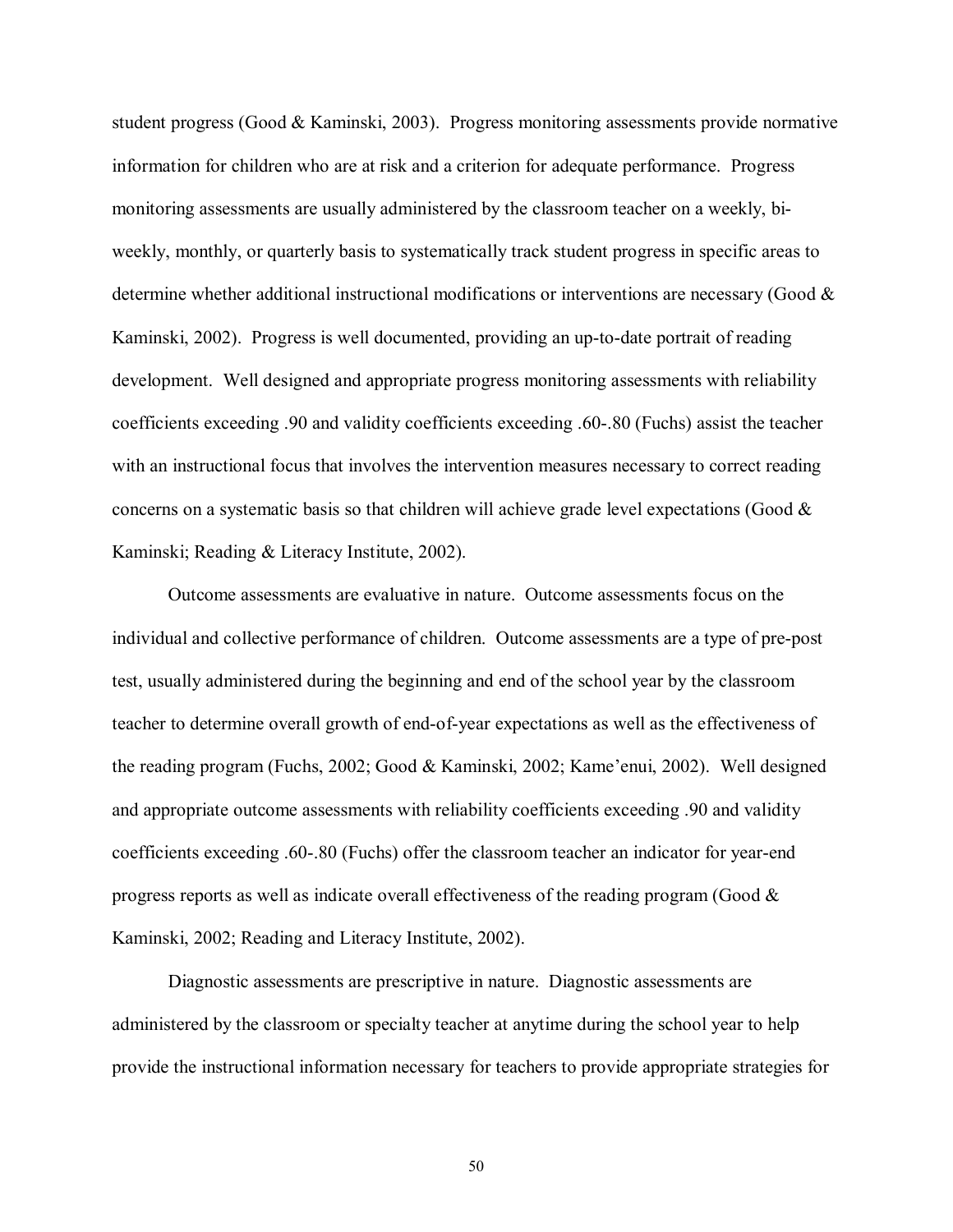identified skill development (Kame'enui, 2002). Performance is measured against appropriate learning outcomes and reading problems are identified. An appropriate plan for remediation is provided to correct reading problems (Fuchs, 2002; Good & Kaminski, 2002; Kame'enui, 2002). Well designed and appropriate diagnostic assessments with reliability coefficients exceeding .90 and validity coefficients exceeding .60-.80 (Fuchs) assist the classroom and the specialty teacher with an instructional focus for planning and intervention (Reading and Literacy Institute, 2002).

Formal tests are instruments administered with a standardized set of procedures. The results provide the means of comparing student performance (Bond, Tinker, Wasson, & Wasson, 1994). Reliable and valid assessments provide the quantitative, measurable means to offer the classroom teacher or reading specialist a practical approach to predict, plan, and implement appropriate reading instructional practices. In a balanced literacy approach it is vital that assessments assume an integral part of the reading program (Kame'enui, 2002).

#### *Instructional Paradigm Shift*

When the publication by the National Research Council, *Preventing Reading Difficulties in Young Children* (Snow et al., 1998), was released, literacy had already become a primary concern for lawmakers and educators in America (Tell, 1999). The United States Government made attempts to improve the educational system and in 1994 passed the Goals 2000: Educate America Act. The purpose of this act was to improve learning and teaching through educational reform. This act generated many educational ideas, but practicality was a missing ingredient. One of the standards of this act stated that by the year 2000 all children would enter school ready to learn. The goal lacked not only a definition of readiness but also a way to accomplish the goal.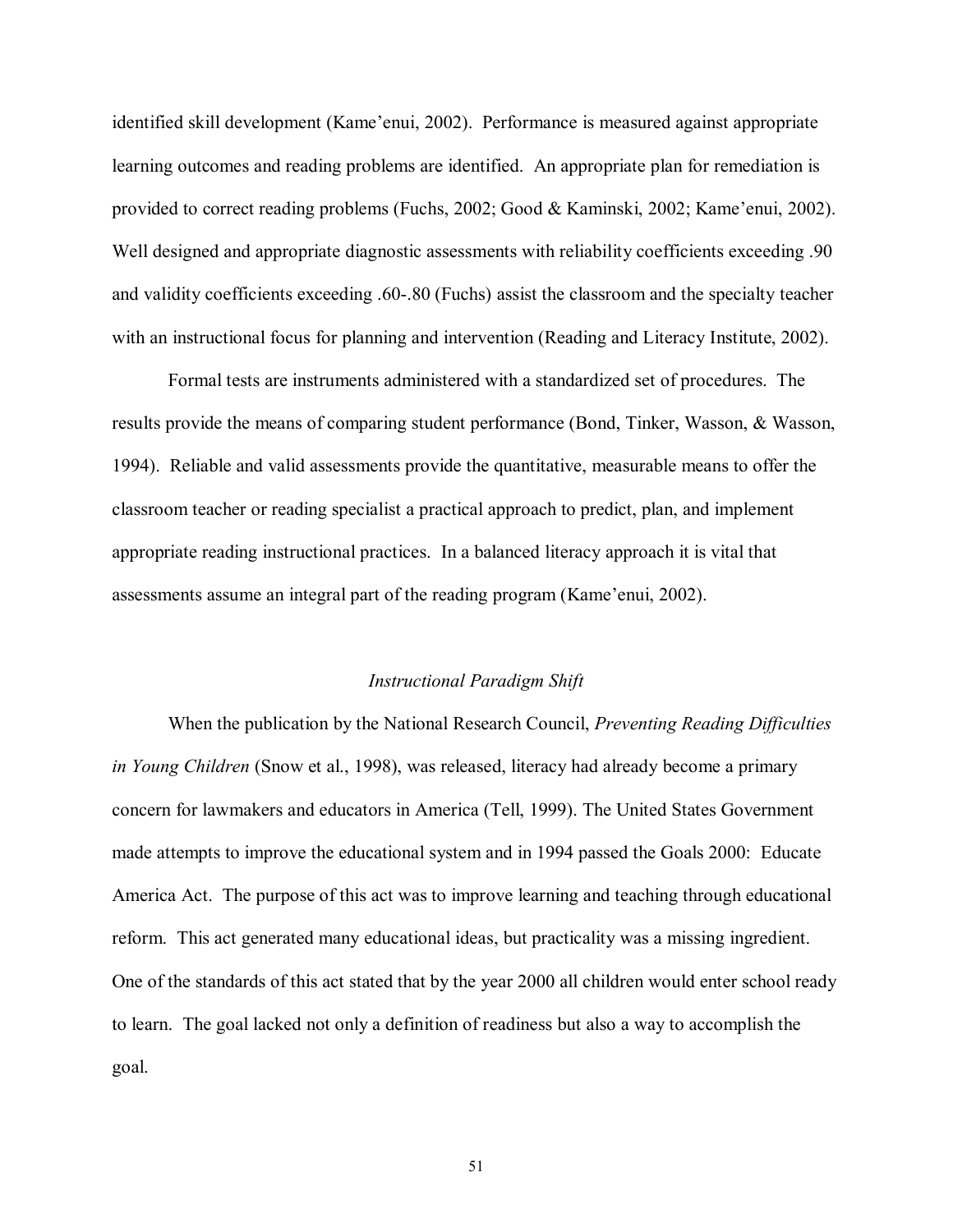The Goals 2000: Educate America Act of 1994 sounded noble and purposeful; however, the present statistical portrait, as indicated in the *1998 National Assessment of Educational Progress Reading Assessment* (1999) report, indicates a continual need for improvement with regards to readers in the United States. Researchers have found that children who had difficulty reading by the end of third grade continued this trend throughout their schooling. The National Assessment of Educational Progress unveiled disturbing data that only 23% of fourth grade children were proficient readers (National Assessment of Educational Progress, 1999; Education Commission, 1998) and 35% of kindergarten children still came to school unprepared to learn to read (National Assessment of Educational Progress; Tell, 1999).

Additionally, with the renewed emphasis on literacy also came a specified time to determine success. In the fall of 1997, Steve Kay, the principal of Scott Lane Elementary School in San Jose, California formulated a plan that has since become popular in the literacy reformation. The faculty and staff members unanimously committed to the challenge offered by the principal to guarantee that 100% of their children would become competent readers by the end of the second grade. Kay had indiscriminately surmised that the number of calendar days from the beginning of kindergarten to the end of second grade was 1,000 calendar days. His guarantee included this measure of a child's first 1,000 days in school as the time in which to accomplish and evaluate the success of this goal. His thousand days to success idea was born. This action filtered to other schools in California, most of which had children who spoke many different languages in the home (Wheaton & Kay, 1999). The idea of the Thousand Days to Success program developed literacy programs and relied on effective assessment practices to ensure its success (Thousand Days to Success Network, 1999). This initiative included accountability standards to improve individual student learning, as well as documentation of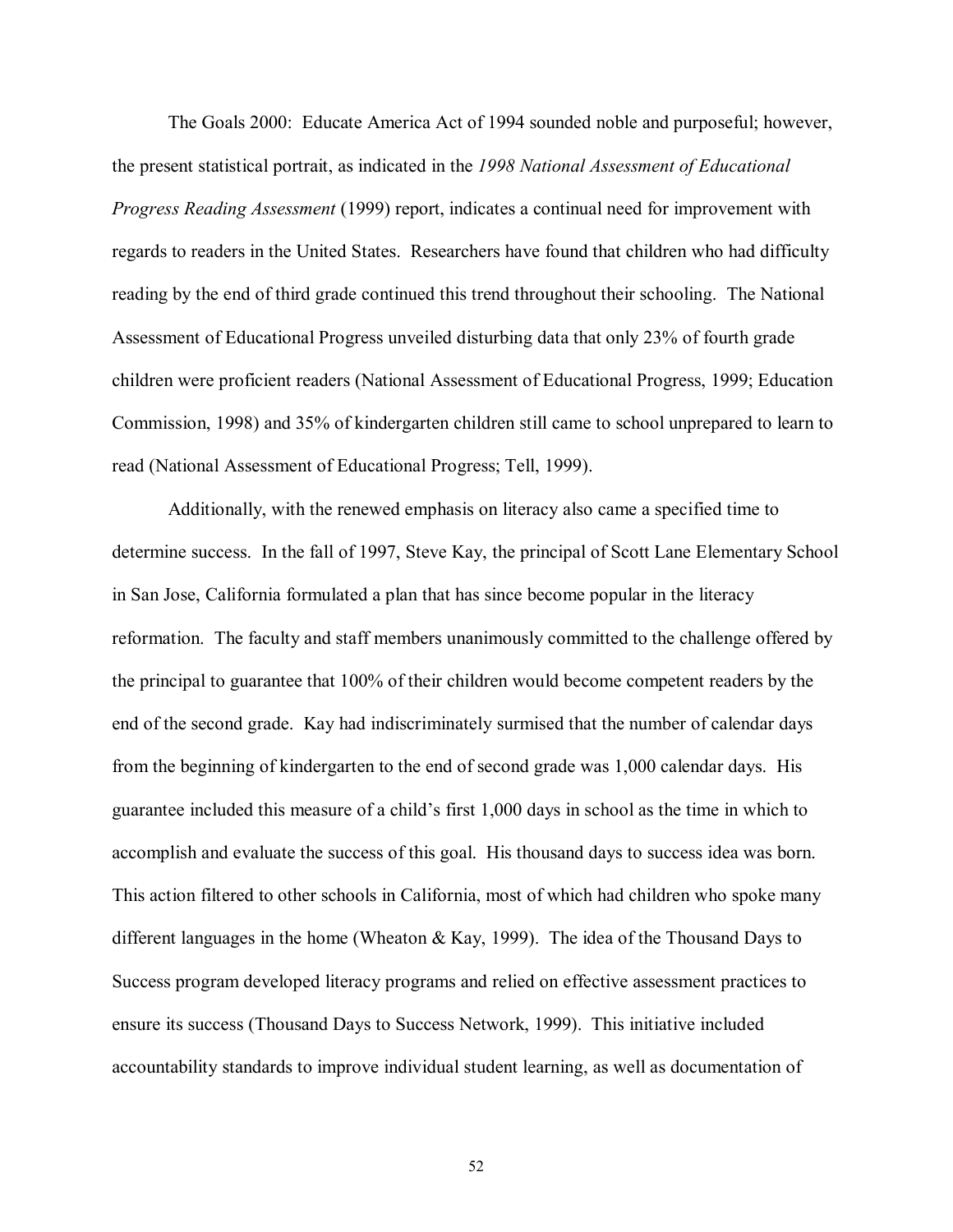effective pedagogical strategies. Logistical strategies implemented in this program included a two-hour uninterrupted block of time each day devoted exclusively to literacy; implementing research-based strategies as well as individualized tutoring by Reading-Recovery trained teachers; the assistance of a literacy coordinator to help teachers immediately learn and employ effective literacy strategies; and the use of tutors offered by children in upper elementary classes. Early intervention meant using all possible resources and went on to include weekly team meetings with the parents and professionals involved in the education of struggling readers. Community resources included volunteers who adopted a child to read with each week. This program offered a no-excuse guarantee for success and demonstrated a genuine commitment to the development of literacy in young children (Wheaton & Kay).

The state of Washington also adopted a similar thousand-day program for success, the Victory 1000 Project. This project identified the first thousand days of a child's education to be the thousand days between the first days of first grade to the end of the third grade. This program relied on an unobtrusive oral fluency test administered to children three times during the year to track progress and to employ appropriate reading intervention strategies for children. The success of this program provided the means to quickly identify the children who would profit from further diagnostic testing. This project not only served as a screening device for children experiencing problems, but it also helped teachers monitor and adjust student instruction and provide the means to supply data necessary to inform parents of current progress (Davidson & Myhre, 2000).

Bond et al. (1994) in their book *Reading Difficulties Their Diagnosis and Correction* (seventh edition) addressed the fact of not only admitting that reading difficulties existed among children but disclaimed rationalizations for not addressing those difficulties. This text reflects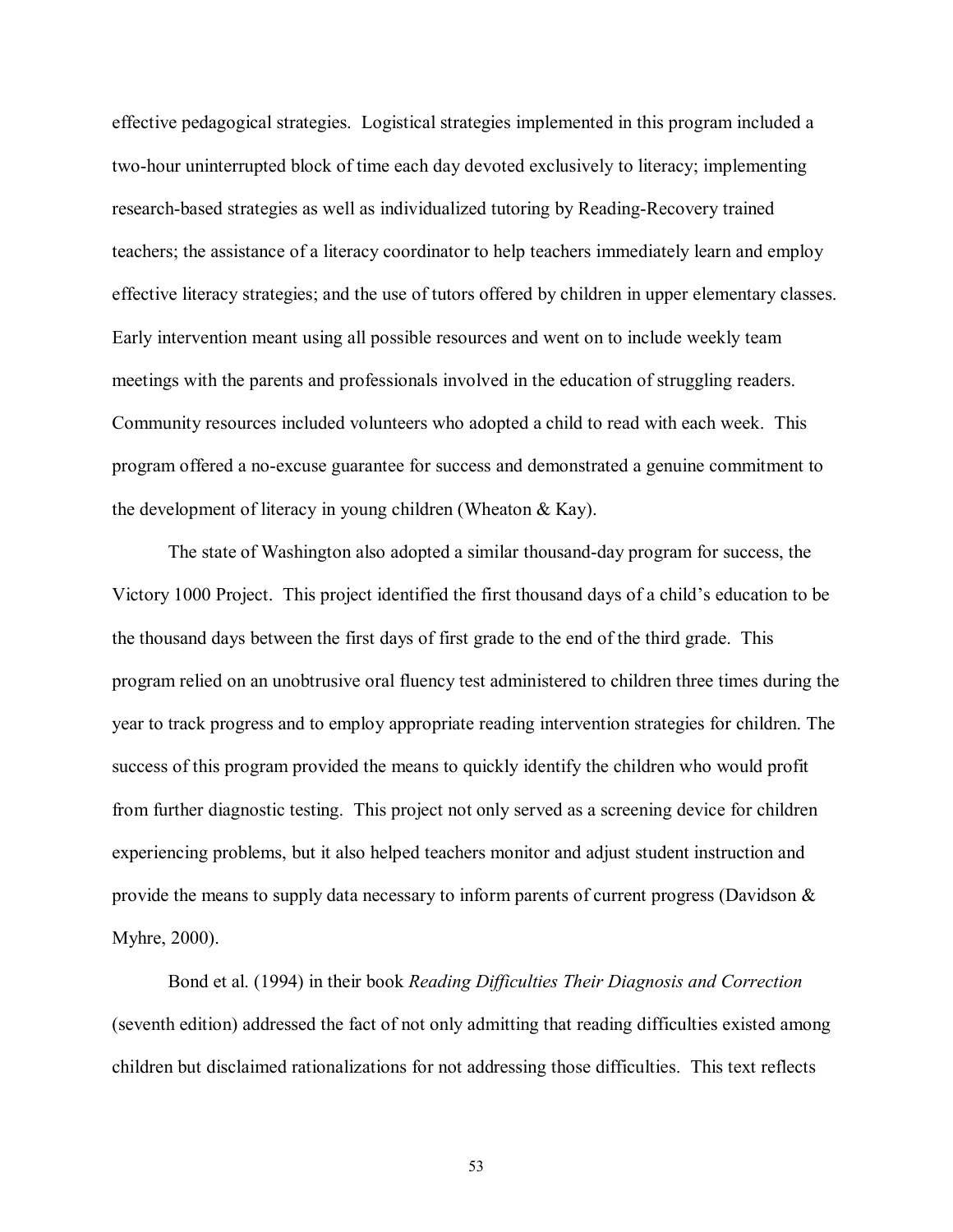the renewed understanding among educators that problems associated with a child's inability to read are no longer accepted as an excuse for poor performance. This stark contrast is the trend among educators today. Reading success is expected for all children and an attitude of diagnosis and correction to address reading difficulties are used to enable children to become proficient, successful readers. Educators are further challenged to predict reading difficulties among children and use preventative measures to thwart impending problems.

 Reading is necessary to be productive in this global economy. Teachers have learned to recognize reading as not only a subject but also a tool. Reading is described as a developmental process where initially caregivers offer verbal communication to infants. Children learn to understand that speaking includes words and words are associated with meaning. This progression continues through connecting spoken words to print, sounds to letters, and letters to words. Comprehension is also associated with this process in both listening and reading (Bond et al., 1994).

#### *Support for Literacy Improvement*

 The Reading Excellence Act (1998) Local Reading Improvement grant awardees in East Tennessee participated in this study. The National Research Council (Burns et al., 1998) identified the following goals necessary in instruction to establish foundations for literacy. From birth through third grade, research indicates that children should participate in activities that foster and improve the development of oral language to build not only vocabulary but also the background knowledge to learn and improve the strategies necessary for them to become phonemically aware and to quickly demonstrate the appropriate phonics and decoding skills necessary to build comprehension and fluency. Stakeholders in the Reading Excellence Act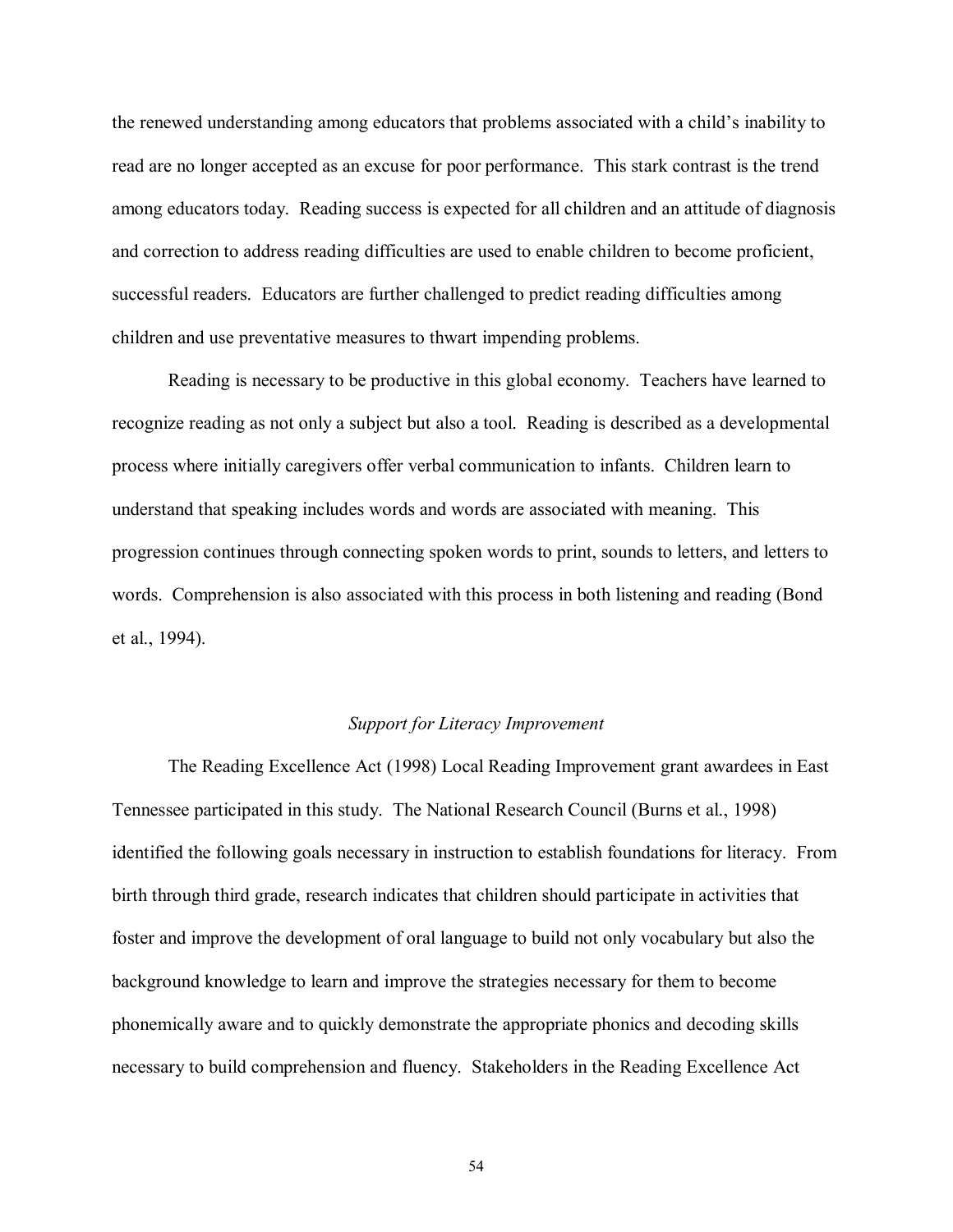grant in East Tennessee are currently learning to adopt, accept, learn, and restructure current teaching practices to reflect these goals. The latest research in reading instruction now indicates that a balanced approach is desirable for optimal learning and teachers are learning to adopt this instructional balance (Snow et al., 1998).

The recent introduction of public reading intervention programs began in Boston in 1989 when a team of pediatricians and early childhood educators originated the Reach Out and Read (1989) initiative. These professionals recognized the importance of developing literacy skills at an early age and began providing early intervention strategies to meet the literacy needs of children. Acknowledging the needs of the children they served, the Reach Out and Read program focused on three goals. In order to provide opportunities for children to listen to others read aloud, volunteers were recruited to read to children in waiting rooms. In order to provide reading materials in the home, children 6 to 60 months were given picture books. In order to provide parental guidance in developing literacy in young children, participating pediatricians offered reading guidance to parents (Reach Out and Read, 2003; Reach Out and Read of Greater Milwaukee, 2003; Snow et al., 1998; White House East Wing Connections, An Education Initiative, 2003). In 1997, as reading initiatives grew in the state of Texas, former educator and now First Lady, Laura Bush provided her support to the Reach Out and Read initiative. Through funds from private foundations, she helped to establish 60 Reach Out and Read clinic sites. Pediatric care was given to patients during well-child visits. During these visits, the understanding of family literacy increased as parents learned the value and skills necessary for literacy development for their young children (Bush, 2002).

An early childhood focus to ensure reading success by the end of third grade was initiated in 1996 by President Bill Clinton. He introduced the America Reads Program, a \$260 million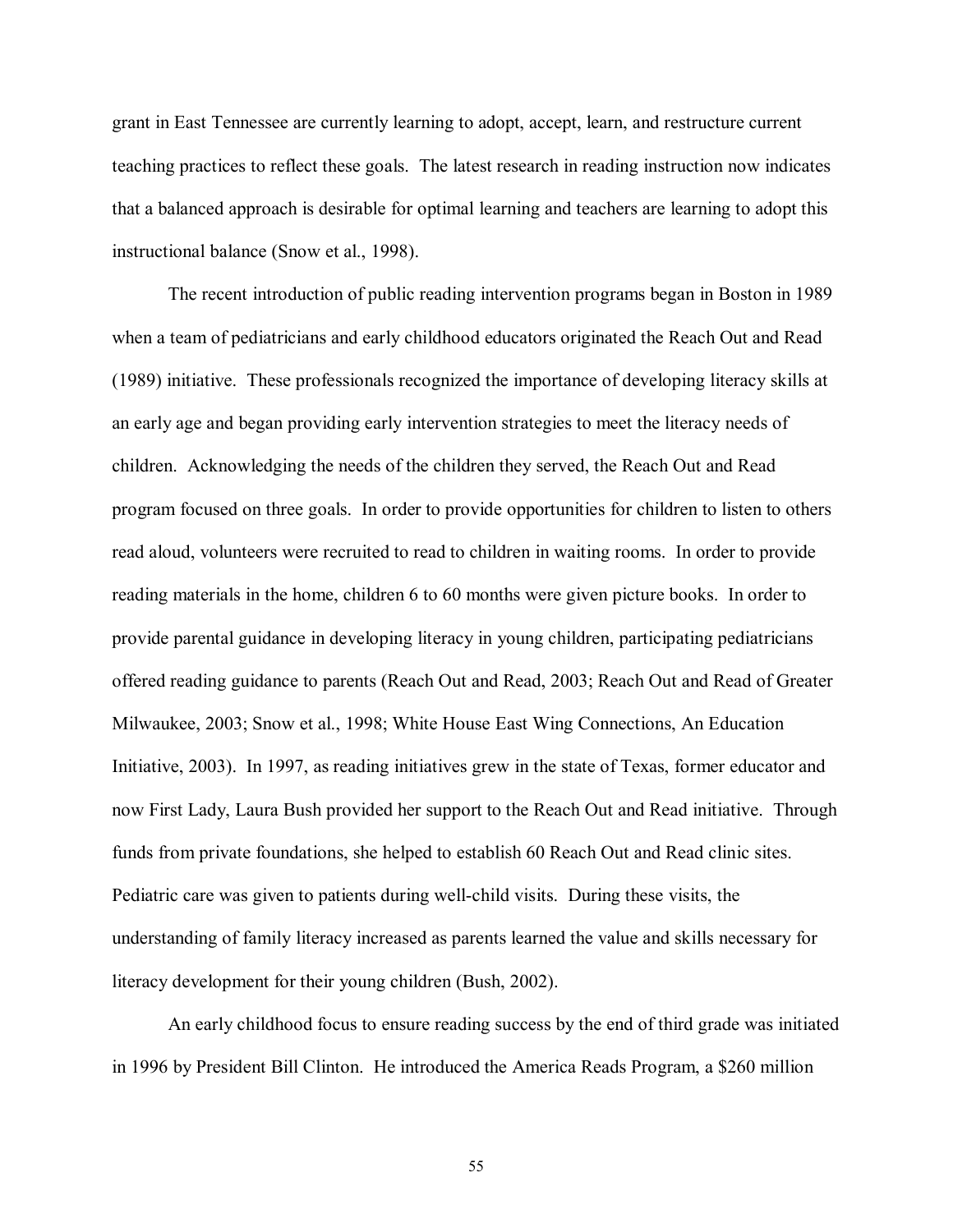comprehensive literacy initiative for children. The America Reads challenge was unveiled by the Clinton Administration to address the findings of the U.S. Department of Education's National Center for Education Statistics. This initiative recognized the findings of the National Center for Education Statistics that the critical period for children to learn to read was from birth to age eight. Carol Rasco, one of the designers of this initiative, recognized and inspired the goal that challenged every American to help children learn to read well by the end of third grade. This collaborative effort enlisted educators, parents, librarians, business people, senior citizens, college students, the community, and religious groups to provide meaningful reading opportunities for children. Colleges, universities, private citizens, and businesses across America donated their resources and time to ensure that children become involved in reading activities for thirty minutes per day (America Reads, 1996). Through this initiative, children were offered tutoring services through college and university work-study programs (Campus Compact, 2002). On May 17, 1997, in the president's radio address to the nation, President Bill Clinton emphasized the need for the balanced budget agreement to include, at its very heart, a historic investment in education. This investment proposal was the most significant increase in educational funding for the past 35 years. The president stated in his address that "the balanced budget agreement will fund our America Reads challenge, which will mobilize one million volunteer reading tutors to ensure that every 8-year-old can pick up a book and say, ëI can read it myself" (Clinton, 1997).

During the same year, 1997, a reading reform effort in the state of Texas was presented. Senate Bill 1 of 1995 was passed establishing goals and accountability measures for Texas schools. The Texas Reading Initiative (1996) outlined good reading practices to include the features of effective reading programs, recognized the need for new reading assessment and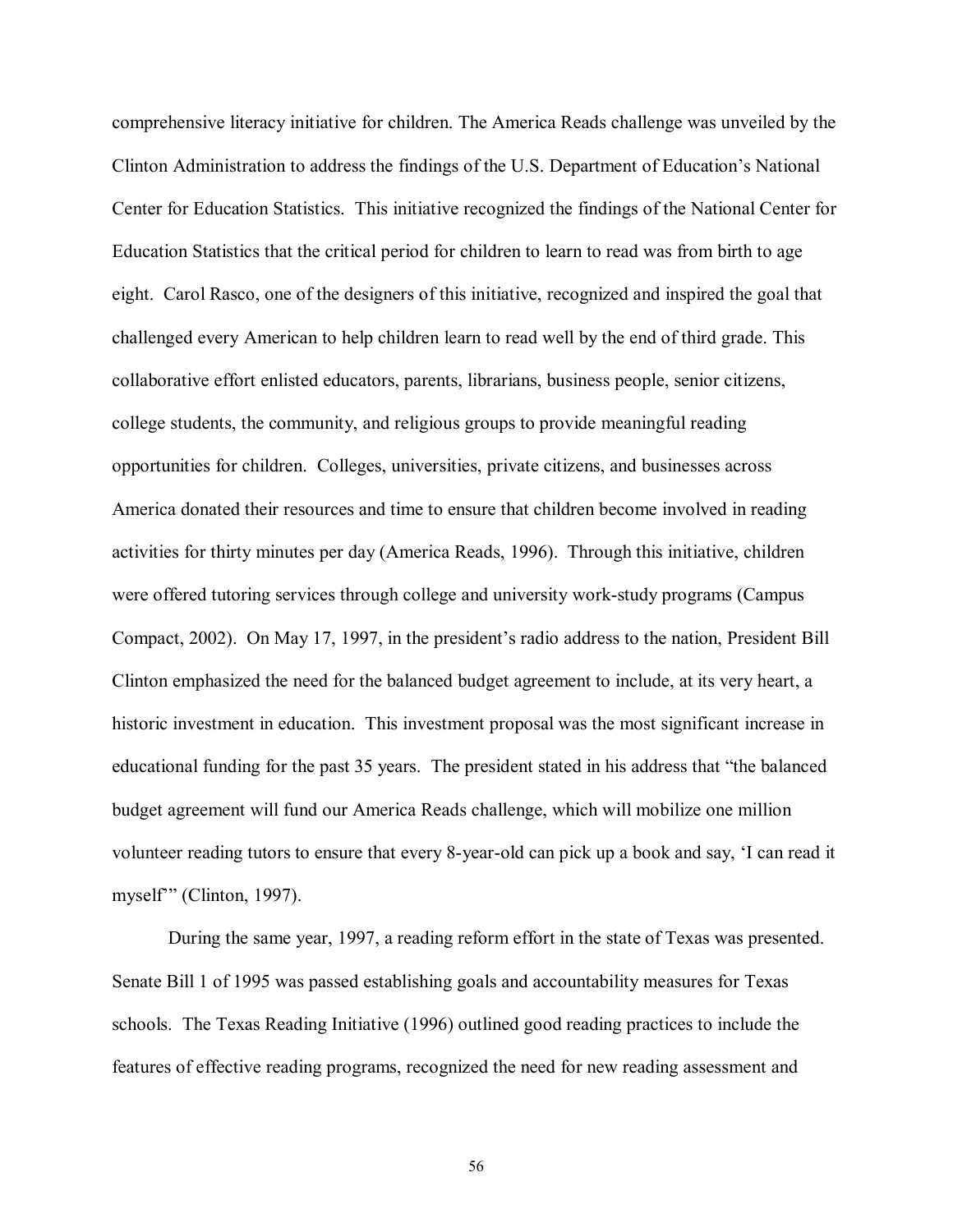curriculum standards, recognized reading excellence, and developed a coordinated system for teacher training. The principles for a balanced and comprehensive approach to reading instruction were also introduced (Denton, 1997).

In 1998 the Reading Excellence Act was introduced as part of the Title II Elementary and Secondary Education Act of 1965 legislative amendment during President Bill Clintonís administration. The goals of the Reading Excellence Act (1998) program were designed to prepare children with the readiness skills necessary for school entry and for school success with the intention that every child will become a grade level reader by the end of third grade. This goal emphasized the need to improve teacher instructional practice while meeting the educational literacy needs of children and their families (Reading Excellence Act of 1998, USDOE, Reading Excellence Program: Legislation, 2002).

On January 8, 2002, President George W. Bush signed the No Child Left Behind Act. This initiative includes the promise of sweeping changes in elementary and secondary public schools. This program emphasizes reform in the areas of accountability, in allowing local systems to have more flexibility and control in providing additional options for parents and in requiring research-based instruction by teachers (No Child Left Behind: Introduction, 2002). The No Child Left Behind Act is not exclusively a reading initiative targeted toward young children because it also includes all subjects in all grades. After passing of the No Child Left Behind Act, President Bush presented the \$900 million Reading First plan. Reading First, a component of Bushís No Child Left Behind legislation, follows the Reading Excellence Act (1998) initiative. Reading First is designed to help educators identify and adopt scientificallybased reading programs while assuring that all kindergarten through third grade teachers receive the training necessary to identify and effectively serve the students at risk of reading failure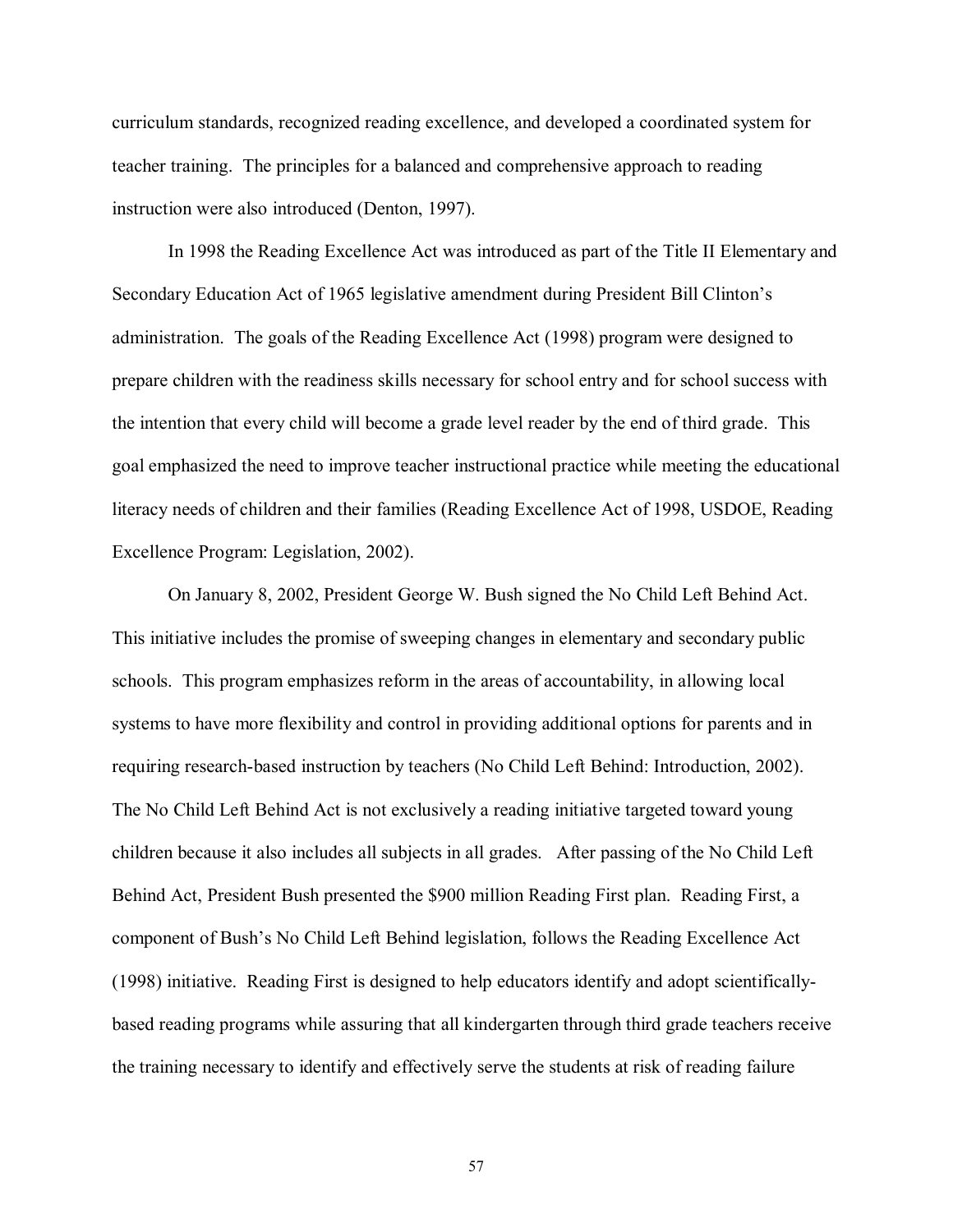(Kauerz, 2002). Reading First is much like the Reading Excellence Act in that it targets the need for high-quality, scientifically-based reading instruction for young readers in kindergarten through third grade who are children in low-performing schools (No Child Left Behind: Facts About, 2002). In its first year, this six-year program has awarded 20 states a total of \$412 million to improve classroom instruction while delivering a comprehensive reading approach. On September 30, 2003, the State of Tennessee was awarded \$111.4 million over a six-year period for the Reading First initiative (Seivers, 2003). The Reading First initiative is founded on scientifically-based research practices and embraces the essential components outlined in the Reading Excellence Act. Reading First essential components include the teaching of phonemic awareness, phonics, fluency, vocabulary development and reading comprehension strategies while monitoring student progress through appropriate assessments (Kauerz, 2002).

First Lady, Laura Bush, began the Ready to Read, Ready to Learn education initiative in 2001. The program emphasis is upon preparing young children to read and learn as they begin first grade. The goals of the Ready to Read, Ready to Learn initiative is congruent with the No Child Left Behind Act and anticipates the assurance that children who come from impoverished neighborhoods will be provided with well-trained, quality teachers. In her Ready to Read, Ready to Learn document, Mrs. Bush explains the responsibility of parents, teachers, and the community to develop literacy skills (Bush, 2002; White House, 2003). "Every child deserves to realize his or her dreams. From the crib to the classroom, it is essential that children have parents, teachers, and others in their lives who prepare them for success in school and in life" (Bush).

A convergence of public support for the importance of reading resulted in a congressional charge from the Director of the National Institute of Child Health and Human Development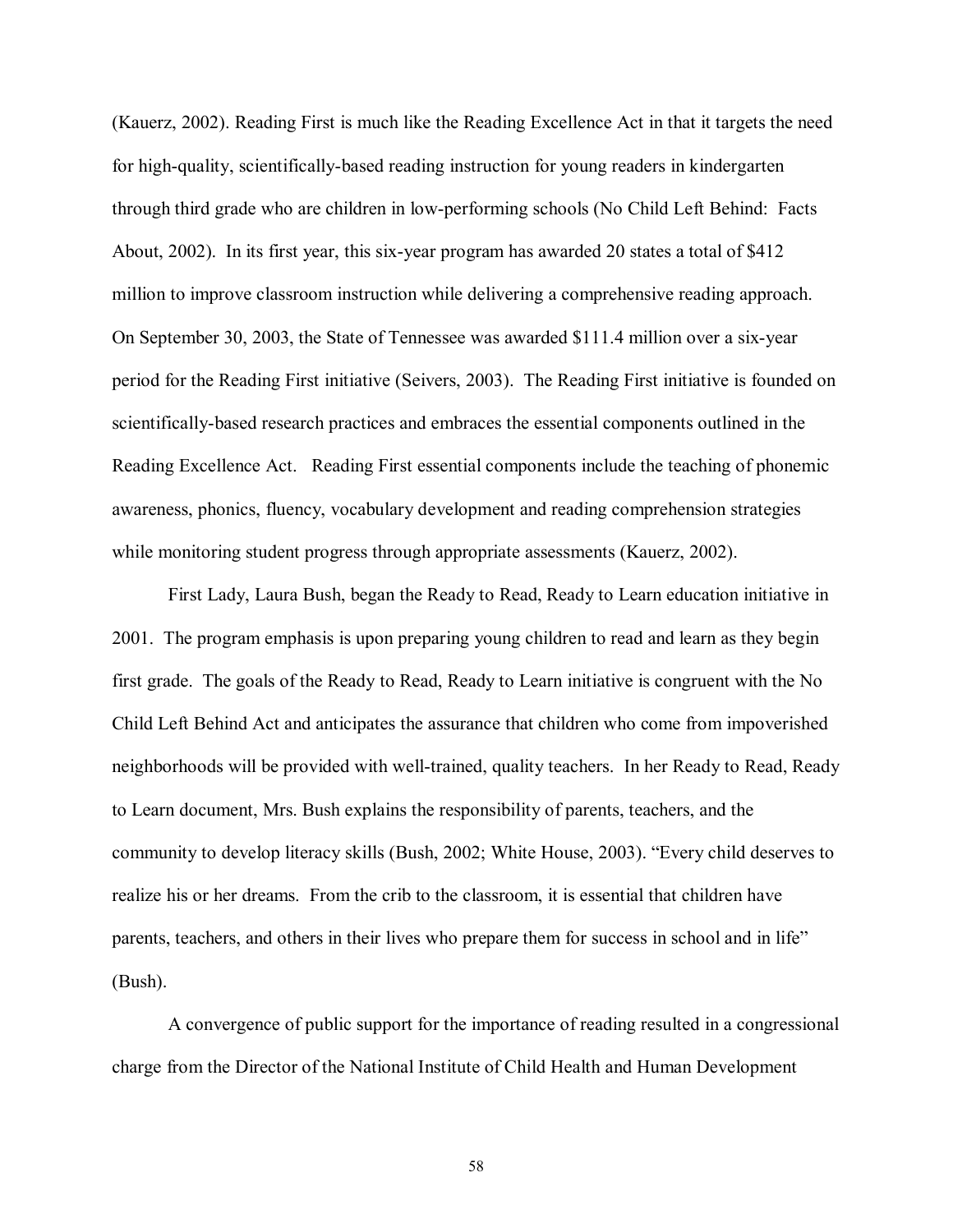(NICHD) to assemble a panel of researchers to identify previously proven reading practices while considering new approaches related to reading achievement (National Reading Panel. (2000). As states and districts increasingly recognized the importance of employing best practices in literacy reform efforts, the implementation of incorporating research findings and best practices in the classroom must include teacher professional and staff development activities. This focus created a paradigm shift from teachers using preferred or isolated approaches during reading instruction to teachers using research-based approaches during reading instruction.

#### *Reading Excellence Act of 1998*

Intervening interests to increase the reading abilities of all young children in America produced a focus on national reading initiatives. During President Bill Clinton's State of the Union Address of 1997, the President stated, "We must do more...to make sure every child can read well by the end of third grade" (Reading Excellence Act, USDOE, 1998). Fortunately, in 1999, Congress supported the President's concerns by including the Reading Excellence Act (1998) in the Omnibus Consolidated and Emergency Supplemental Appropriations Act (1998).

The Reading Excellence Act is an example of current legislation emphasizing the importance of reading. A summary goal of this legislative action solidly stands on the findings from research supporting the necessity that all children become successful readers by the end of third grade (Snow et al., 1998). Five specific purposes converge to meet this overarching goal. The five purposes of the Reading Excellence Act are to provide appropriate readiness skills to children when they enter school; to teach the strategies and skills necessary to enable every child to become a successful reader as early as he/she is able or as soon as possible after the child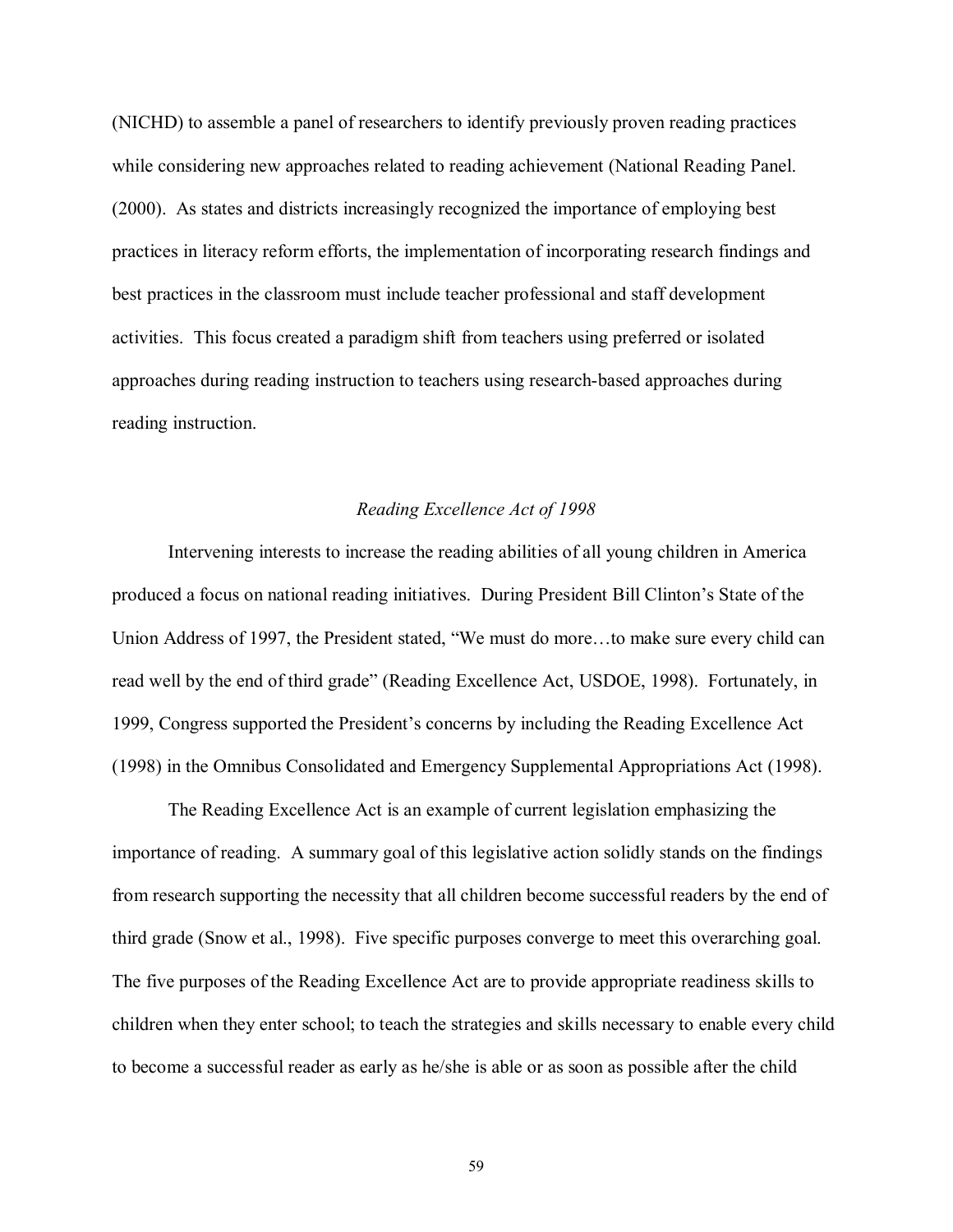enters school; to advance the reading skills of children and refine the instructional practices of teachers; to expand opportunities for high-quality family literacy programs; and to provide early literacy intervention practices to children with reading difficulties (Reading Excellence Act of 1998, USDOE, Reading Excellence Program: Legislation, 2002).

Through the Reading Excellence Act, states were given the opportunity to write competitive grants with the goal to deliver research-based reading instruction and tutoring services to poor, low performing, and feeder schools. In 1999, the federal government began awarding literacy reform grants to states based on the findings of recent research. In the year 1999, 16 states were awarded a total of \$228,850,420; in the year 2000, 10 states and the District of Columbia were awarded a total of \$198,454,610; and in the year 2001, 13 states were awarded a total of \$327,627,438 for literacy reform. Thirty-nine grants were awarded during the three year period of 1999-2001 at a total cost to the federal government of \$754,932,468 all targeted to improve reading skills for children in pre-kindergarten through third grades with the intention that all children will read on grade level by the end of third grade. The Reading Excellence Act grant spans a period of three years. Those states that were awarded grants in 1999, known as Cohort I, were to implement and continue their grant initiatives through the year 2002. Those states that were awarded grants in 2000, known as Cohort II, are to implement and continue their grant initiatives through the year 2003. Those states that were awarded grants in 2001, known as Cohort III, are to implement and continue their grant initiatives through the year 2004 (Reading Excellence Act, 1998, USDOE, Reading Excellence Program: State Awardees, 2003). The states participating in the Reading Excellence Act initiative are shown in Table 1.

As states sought to acquire federal funds for this initiative a persuasive theme emerged in the grants awarded. If schools were to meet their goal for all children to read on grade level by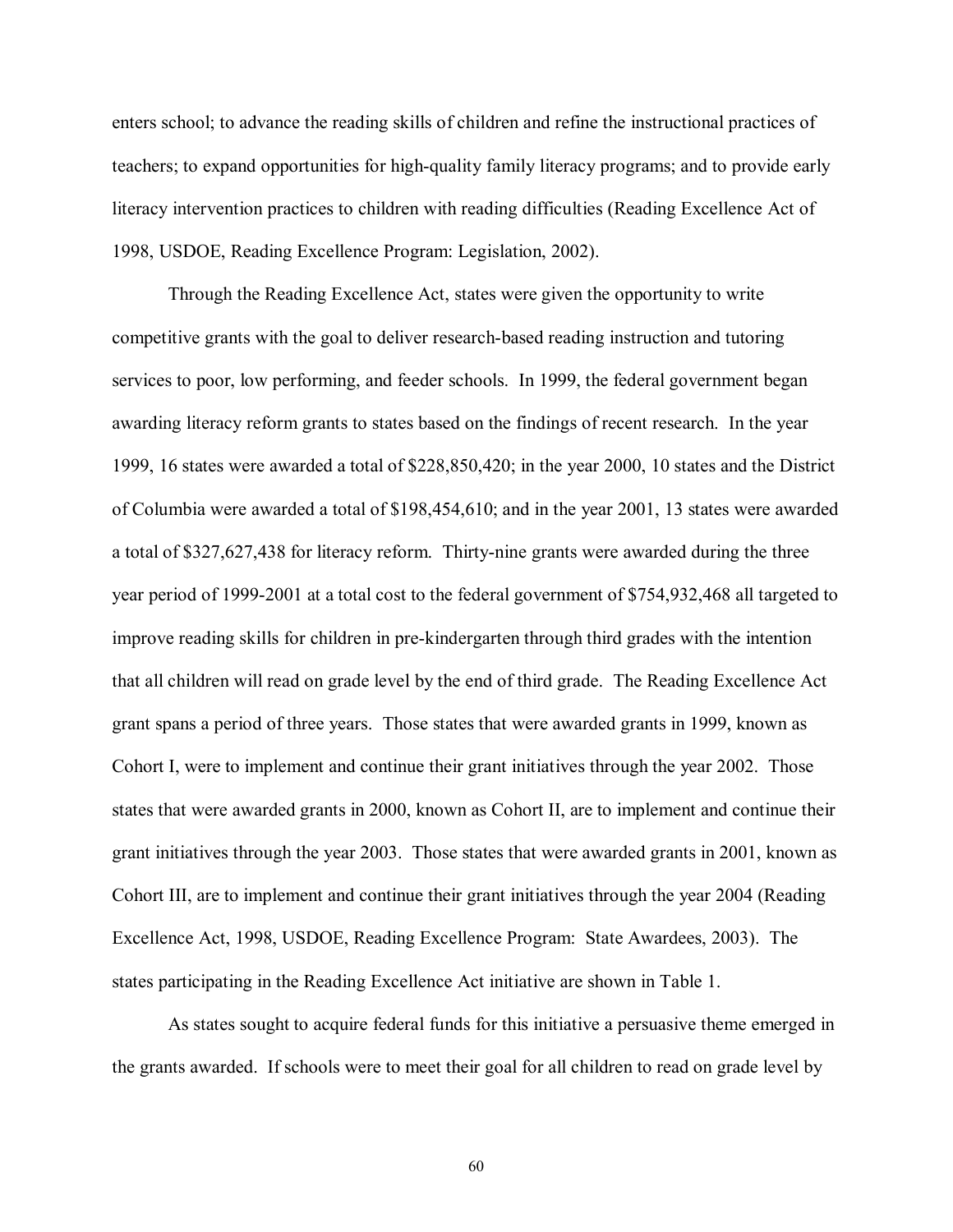the end of third grade, best practices for reading instruction must be assumed by awardees. In this federal investment of nearly \$755 million, 31 (79%) of the grants awarded to states specifically cited in abstracts the intention to deliver scientifically-based professional development opportunities for educators who teach reading.

# Table 1

| <b>State</b>   | <b>Amount Awarded</b> | <b>Fiscal Year</b> | Cohort       |
|----------------|-----------------------|--------------------|--------------|
| Alabama        | 7,500,000             | 1999               | I            |
| Alaska         | 8,729,749             | 2001               | III          |
| Arkansas       | 11,730,600            | 2001               | III          |
| California     | 60,000,000            | 2000               | $\mathbf{I}$ |
| Colorado       |                       | 2000               | $\mathbf{I}$ |
|                | 7,498,525             |                    | III          |
| Connecticut    | 13,760,966            | 2001               |              |
| Florida        | 26,000,000            | 1999               | $\mathbf I$  |
| Georgia        | 48,086,734            | 2001               | III          |
| Hawaii         | 18,765,212            | 2001               | III          |
| Illinois       | 37,934,297            | 2000               | $\mathbf{I}$ |
| Indiana        | 25,225,140            | 2001               | III          |
| Iowa           | 10,000,000            | 1999               | I            |
| Kansas         | 2,670,764             | 1999               | I            |
| Kentucky       | 7,500,000             | 1999               | I            |
| Louisiana      | 15,014,966            | 1999               | I            |
| Maine          | 4,000,000             | 1999               | I            |
| Maryland       | 14,975,575            | 1999               | I            |
| Massachusetts  | 18,306,000            | 1999               | I            |
| Minnesota      | 24,552,421            | 2001               | III          |
| Montana        | 10,912,187            | 2001               | III          |
| Nevada         | 26,189,248            | 2001               | III          |
| New Hampshire  | 3,273,656             | 2001               | III          |
| New Mexico     | 5,000,000             | 2000               | $\mathbf{I}$ |
| New York       | 81,841,400            | 2001               | III          |
| North Carolina | 15,000,000            | 2000               | $\mathbf{I}$ |
| Ohio           | 30,637,008            | 1999               | I            |
| Oklahoma       | 7,504,000             | 2000               | $\prod$      |

# *Reading Excellence Act (1998) state awardees*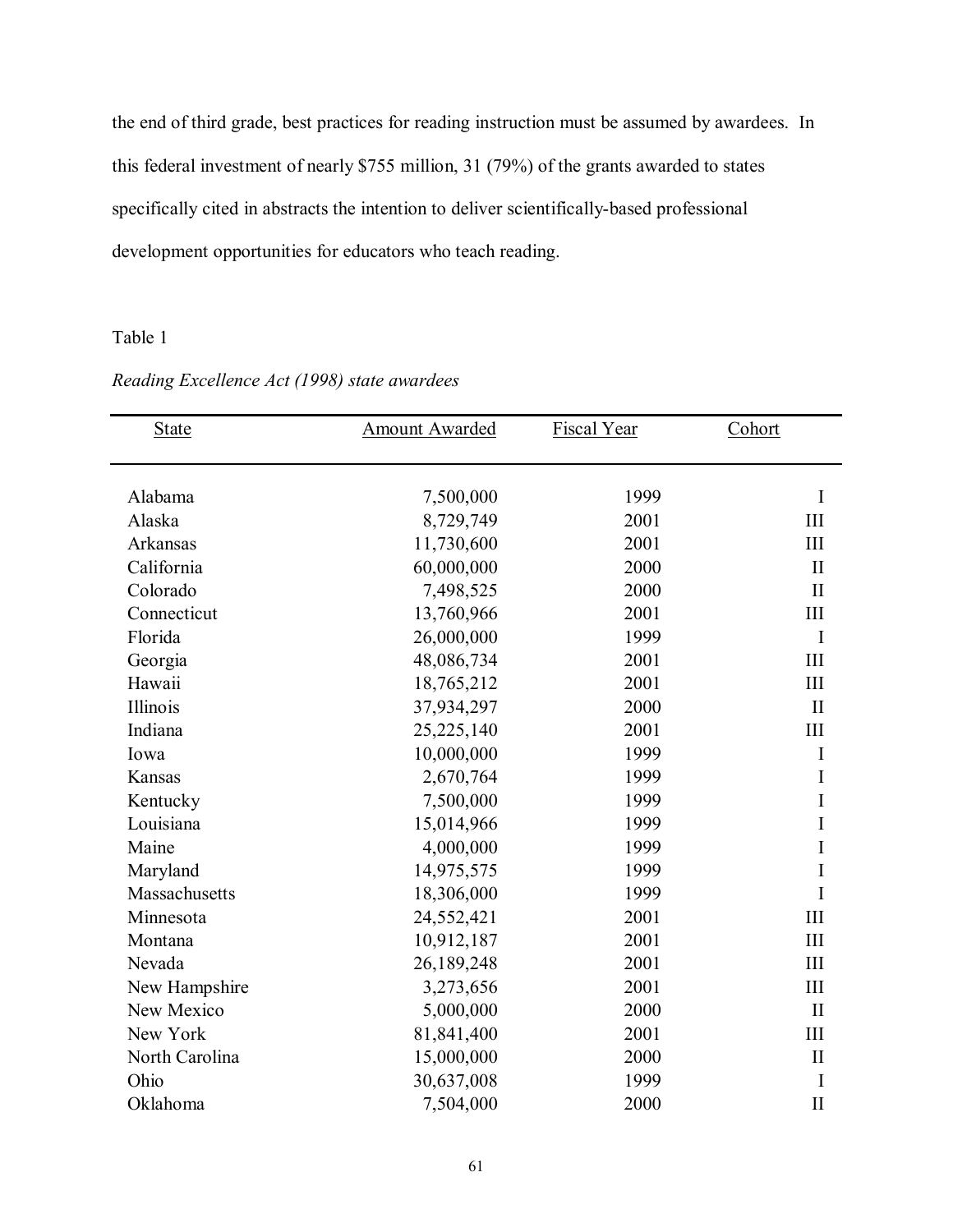| Table I (continued)  |                       |             |              |
|----------------------|-----------------------|-------------|--------------|
| <b>State</b>         | <b>Amount Awarded</b> | Fiscal Year | Cohort       |
| Oregon               | 6, 243, 775           | 1999        | 1            |
| Pennsylvania         | 30,000,000            | 1999        | I            |
| Rhode Island         | 4,000,000             | 1999        | I            |
| South Carolina       | 25,915,680            | 2001        | III          |
| Tennessee            | 28,644,445            | 2001        | Ш            |
| Texas                | 35,999,855            | 1999        | I            |
| Utah                 | 8,000,000             | 1999        | I            |
| Vermont              | 2,010,472             | 1999        | Ι            |
| Virginia             | 15,000,000            | 2000        | $\mathbf{I}$ |
| Washington           | 15,000,000            | 2000        | $\mathbf{I}$ |
| West Virginia        | 5,992,005             | 1999        | I            |
| Cohort Summary       |                       |             |              |
| Cohort I 1999        | \$228,850,420         |             | 16           |
| Cohort II 2000       | \$198,454,610         |             | 10           |
| Cohort III 2001      | \$327,627,438         |             | 13           |
| <b>Total Summary</b> |                       |             |              |
| <b>GRAND TOTAL</b>   | \$754,932,468         |             | 39           |
|                      |                       |             |              |

### *Reading Excellence Act Grant Awarded in Tennessee*

In 2001, the state of Tennessee was awarded over \$28.6 million to help children learn to read well by the end of third grade. Reading Excellence Act sub-grants were competitively awarded to schools in Tennessee and included two types: The Local Reading Improvement grants (LRI) and the Tutorial Assistance (TA) grants (Tennessee Department of Education, Reading Excellence Act Grant, 2001).

In Tennessee, eligible schools competitively applied for state Local Reading Improvement and Tutorial Assistance grants. Eligible schools for the Local Reading Improvement grants were those districts with at least one school in Title I school improvement, schools with the highest or second highest percentages of poverty in the state, or schools within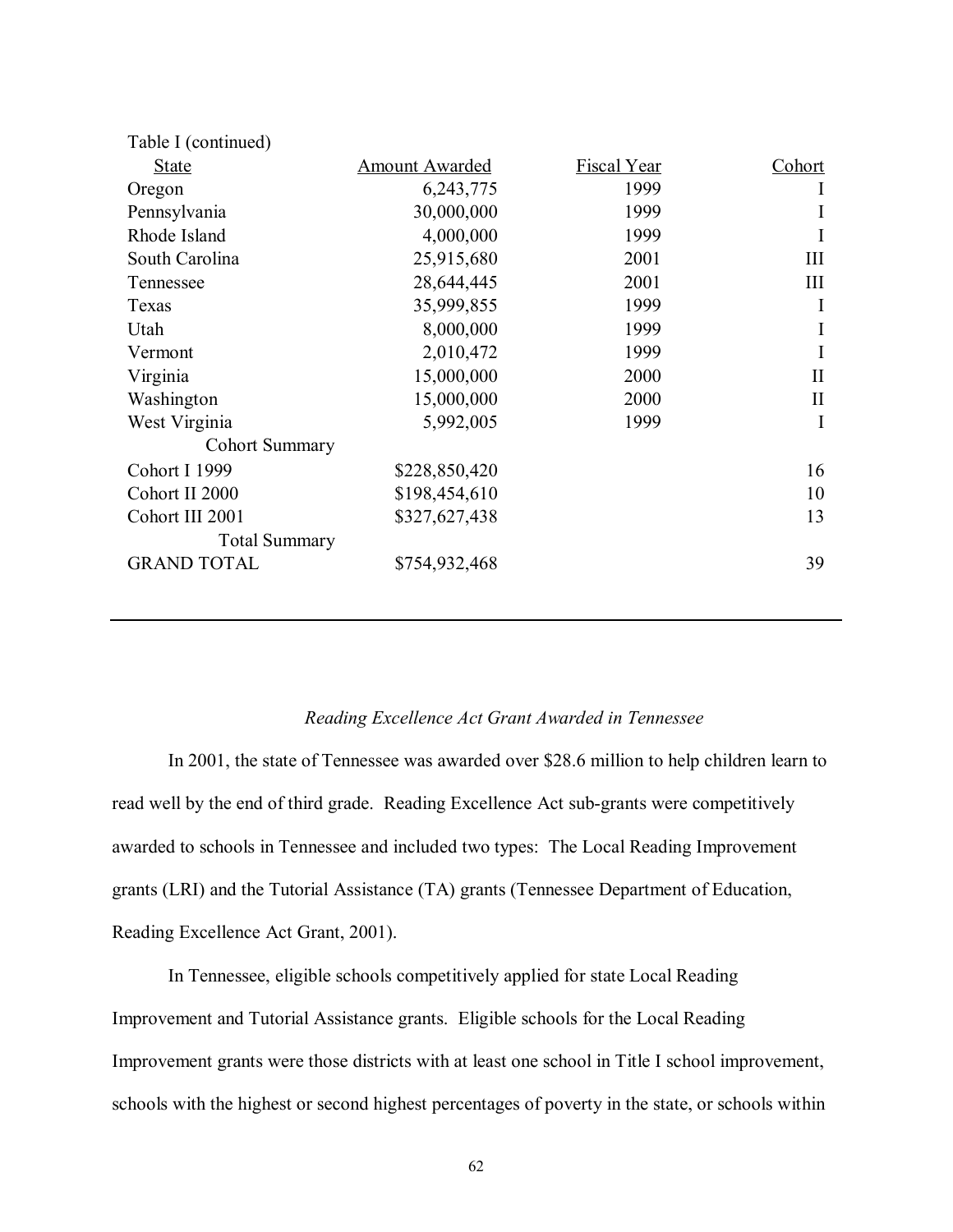districts with the highest or second highest number of poor children in the state. Those eligible for Tutorial Assistance grants were those districts named above and also included those districts located in an empowerment zone or enterprise community (Reading Excellence Act of 1998, USDOE, Reading Excellence Program: Overview, 2003). In May of 2002, the state of Tennessee awarded 70 Local Reading Improvement grants and 12 Tutorial Assistance grants. Implementation of Tennessee's Reading Excellence Act grants began in July of 2002.

The state of Tennessee was one of the 31 Reading Excellence Act awardees who recognized the need to use scientifically-based professional development opportunities to realize educational reform. Tennessee's Reading Excellence Act initiative required reading teachers to participate in 10 six-hour days of staff development delivered by the Tennessee Reading Collaborative (TRC) prior to and during the first year of implementation. It also required reading teachers to participate in 90-100 hours of professional development as outlined in grants written by Local Education Agencies during both years of implementation (Tennessee Department of Education, 2001, Reading Excellence Act Grant).

A working definition of reading for Tennessee's Reading Excellence Act grant originally included six elements in a balanced reading approach. During the early phases of implementation of the Reading Excellence Act, the maintaining of a motivation to read was deleted from the list of elements. Referring to the research as outlined by the National Research Council, the Tennessee Reading Excellence Act initiative identified the five elements of phonemic awareness, decoding words through phonics instruction, reading with fluency, development of background knowledge and vocabulary, and development of comprehension (Tennessee Department of Education, 2001, Reading Excellence Act Grant).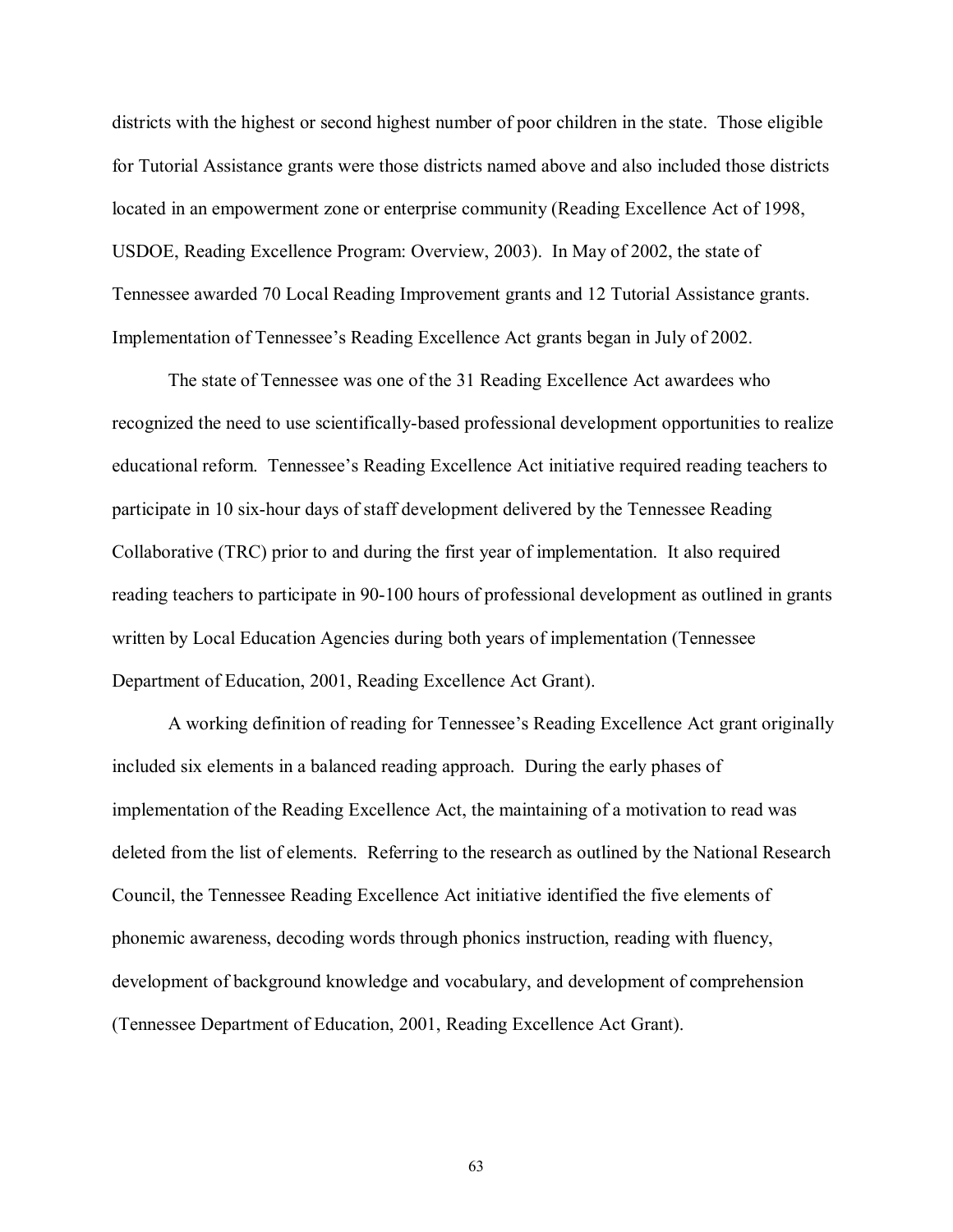In conclusion, Throne (1994) identified teaching as a complex world and stated that conflicting and opposing views prevailed in education. "Hit by a moving object" is the manner in which Throne described this sense of indecisiveness as teachers continue to embrace everchanging methodologies. Educators who favor the idea that a skills-based foundation for literacy delivered through explicit phonics instruction clash with the idea that children actively construct their own knowledge using whole-language methodologies. It is unfortunate that competing views of educators harshly oppose conflicting educational practices. Those educators in the middle question their methods and endure the confusion of what lies on the left and right. It is as if competing regimes have taken over the educational system all training children using their own tactics while focusing on preferred methods while disregarding scientifically-based research practices that show evidence of best practices to educate all children to become successful learners. One approach or method cannot hold the answers for all children. The principles of a balanced approach to literacy centers on the needs of children and does not center on a single methodology. Respect for differing views, methods, and practices are necessary as we become united in the principles to deliver a balanced approach to literacy.

An example of federal legislation emphasizing the importance of literacy development includes the Reading Excellence Act. Since the Reading Excellence Act grant for the state of Tennessee has been awarded, the goal of this action is to ensure that every child in the state will become an independent reader by the end of third grade. Personal involvement in the implementation of this plan has caused the writer to take seriously this charge and work toward this goal.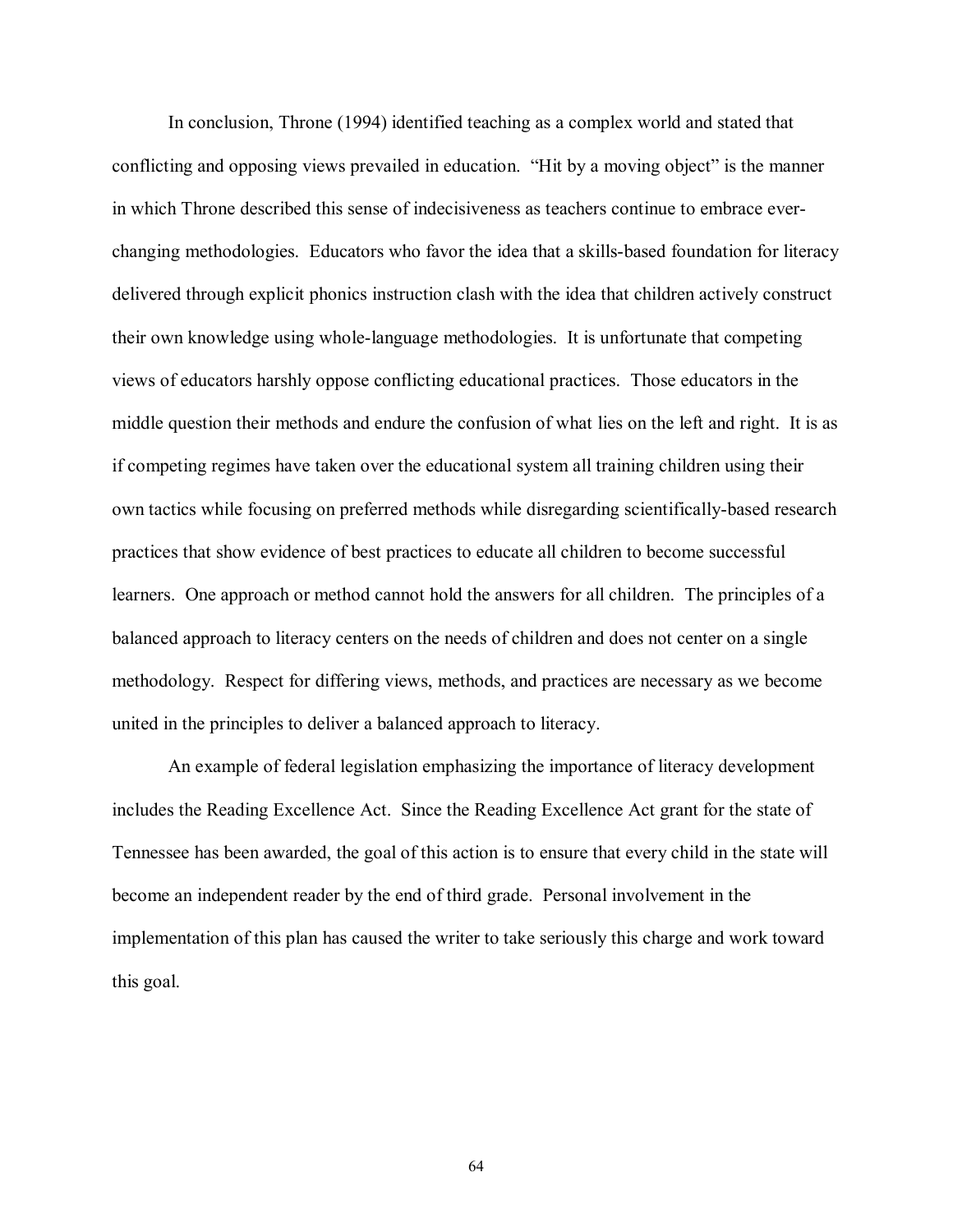#### CHAPTER 3

## METHODS AND PROCEDURES

 The purpose of this study was to determine the effectiveness of the required REA staff and professional development activities and to determine whether these activities impacted classroom instruction. The study was limited to REA schools in East Tennessee during the first year of implementation. This study investigated whether staff and professional development activities impacted teacher practice in delivering a balanced reading program that incorporated the five essential elements of reading: phonemic awareness, phonics, fluency, vocabulary, and comprehension in kindergarten through third grade students attending schools awarded Reading Excellence Act grants.

#### *Research Design*

 This study, based on quantitative measures, began with the construction of a survey using the Literacy Observation Tool created for classroom observations by the Center for Research in Educational Policy for the Reading Excellence Act initiative in the state of Tennessee. Permission from the Center for Research in Educational Policy to use the Literacy Observation Tool document (Appendices G  $\&$  H) as the basis for the creation of the survey was secured before the study was conducted. After the survey was created, it was reviewed by the researcher's dissertation committee and it was recommended that the survey undergo a pilot study. The pilot study was conducted in a school in Middle Tennessee where the Reading Excellence Act grant was being implemented. The survey asked for personal demographic information, teacher perception of professional practice prior to REA implementation and during the first year of REA implementation, and a summary of personal reflections (Appendix K).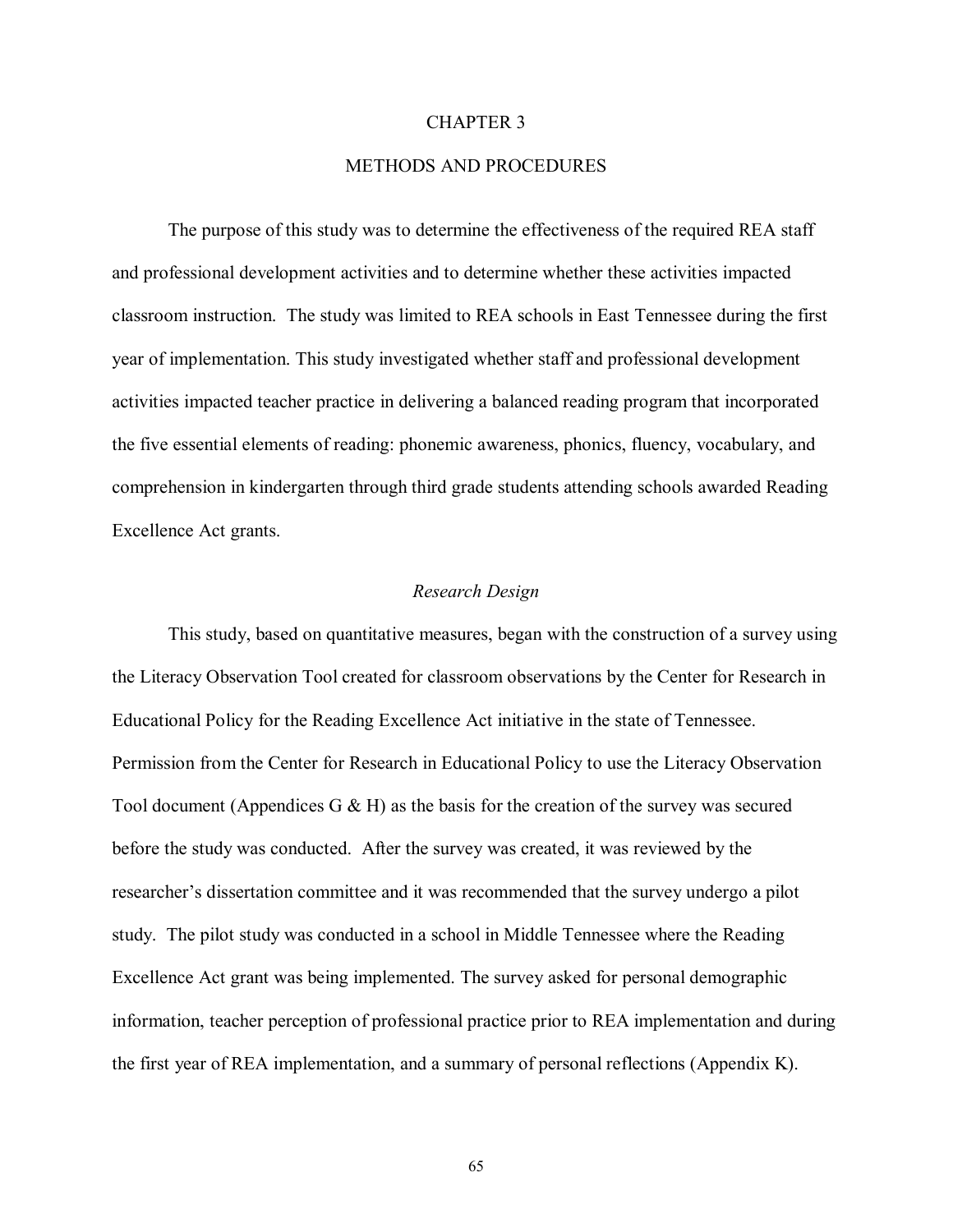Results from the survey were used to gather descriptive data of reading teachers involved in the Reading Excellence Act program in East Tennessee during the 2002-2003 school year.

 Permission was also granted from the Tennessee Department of Education from Dr. Claudette Williams, Director of Curriculum and Instruction and from James Herman, Director of the Reading Excellence Act to conduct this study. Literacy Observation Tool Classroom Observations were conducted by the state regional consultant, who is also the principal researcher of this study. The Literacy Observation Tool Classroom Observations were paired in the schools where classrooms were observed twice during the grant year. Gall, Borg, and Gall (1996) indicated that descriptive research is used in education to measure relationship research.

# *Population*

For the Reading Excellence Act (1998) initiative in the state of Tennessee, the state has divided the responsibility of implementation between the director and two educational consultants in Tennessee's three grand divisions: West Tennessee, Middle Tennessee, and East Tennessee. The Reading Excellence Act director and two consultants are responsible for overseeing grant implementation at district and local school levels. The Reading Excellence Act grant initiative in West and East Tennessee is supervised by an educational consultant assigned to each region. The Reading Excellence Act director not only supervises the grant initiative for the entire state but also personally supervises the grant initiative in Middle Tennessee, through monitoring and consulting with the personnel representing schools in the region.

The population for this study was limited to schools in the East Tennessee region where REA grants were awarded. Seventy schools were awarded Local Reading Improvement (LRI) grants in the state and 27 (38.6%) schools were awarded LRI grants in East Tennessee. Twelve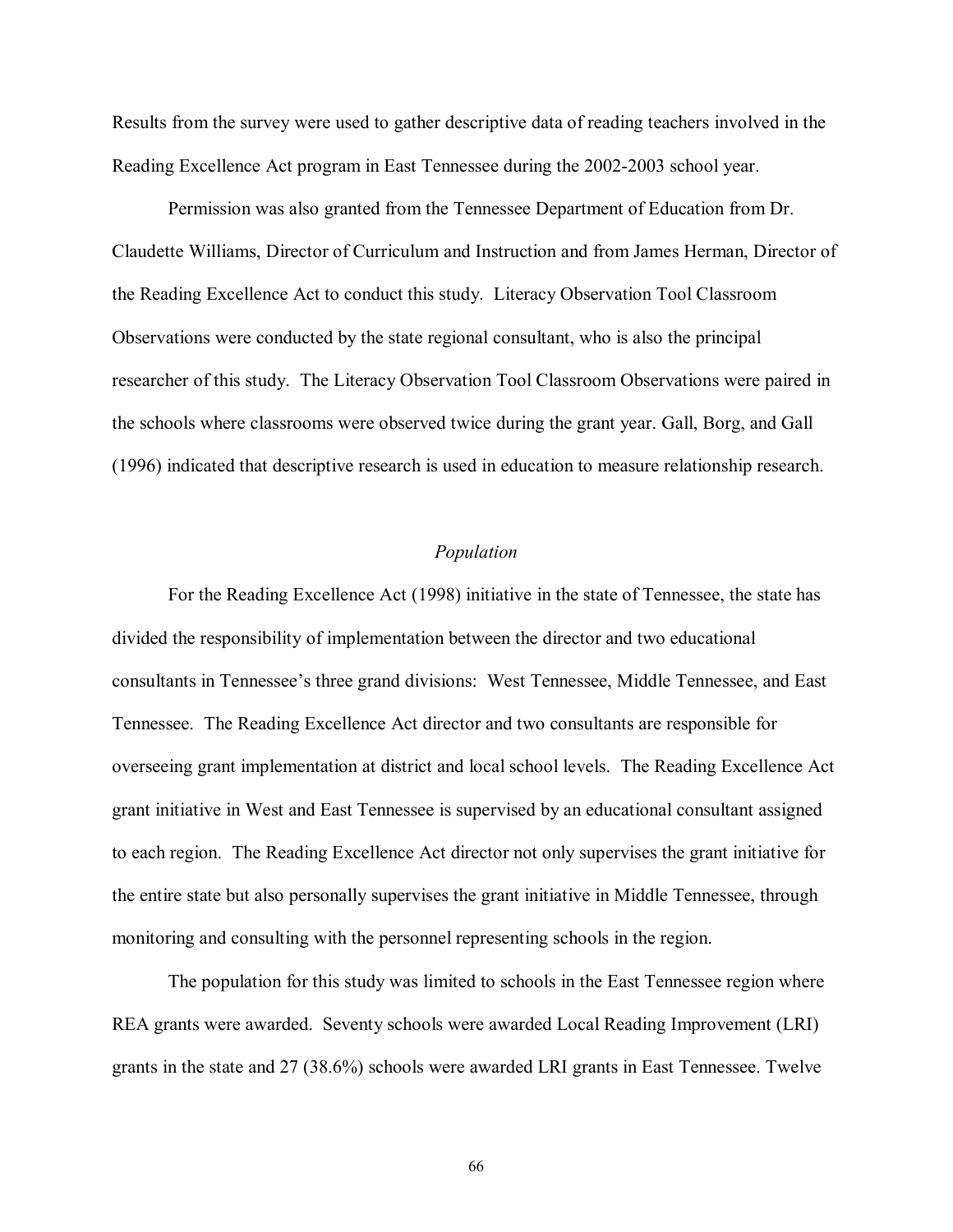schools were awarded Tutorial Assistance (TA) grants in the state and 5 (41.7%) schools were awarded TA grants in East Tennessee. This study was limited to the progress of the 27 Local Reading Improvement (LRI) grants in the East Tennessee region.

The possible number of subjects included 384 teachers. Of the 384 possible number of subjects, 281 (73.2%) responded to the surveys. Literacy leaders were on site and used this survey as a reflective professional development activity. Teacher identity was not part of the survey. The classroom observation data includes 79 (20.6%) paired sets of pre-post observations.

There were limitations in this study. For teacher survey responses, teacher knowledge of a balanced approach to literacy occurred after most of the training was completed. Literacy leaders were asked to administer the surveys and it is assumed that the personal success and perception of the Reading Excellence Act program in the school may have affected teacher responses because teachers were asked, retrospectively, to rate their teaching practices before and during REA implementation. The Literacy Leaders were considered the best qualified people to conduct the administration of surveys. For classroom observations, limitations included geographic, scheduling, and time constraints inherent to this study. This study included the first year of the Reading Excellence Act implementation in East Tennessee, July 2002 through June 30, 2003.

# *Data Collection*

 Data were collected using a 76-item survey (Appendix K). The survey was constructed from the Literacy Observation Tool: Classroom Observation instrument designed by the Center for Research in Educational Policy, University of Memphis (Smith et al., 2002). The researcher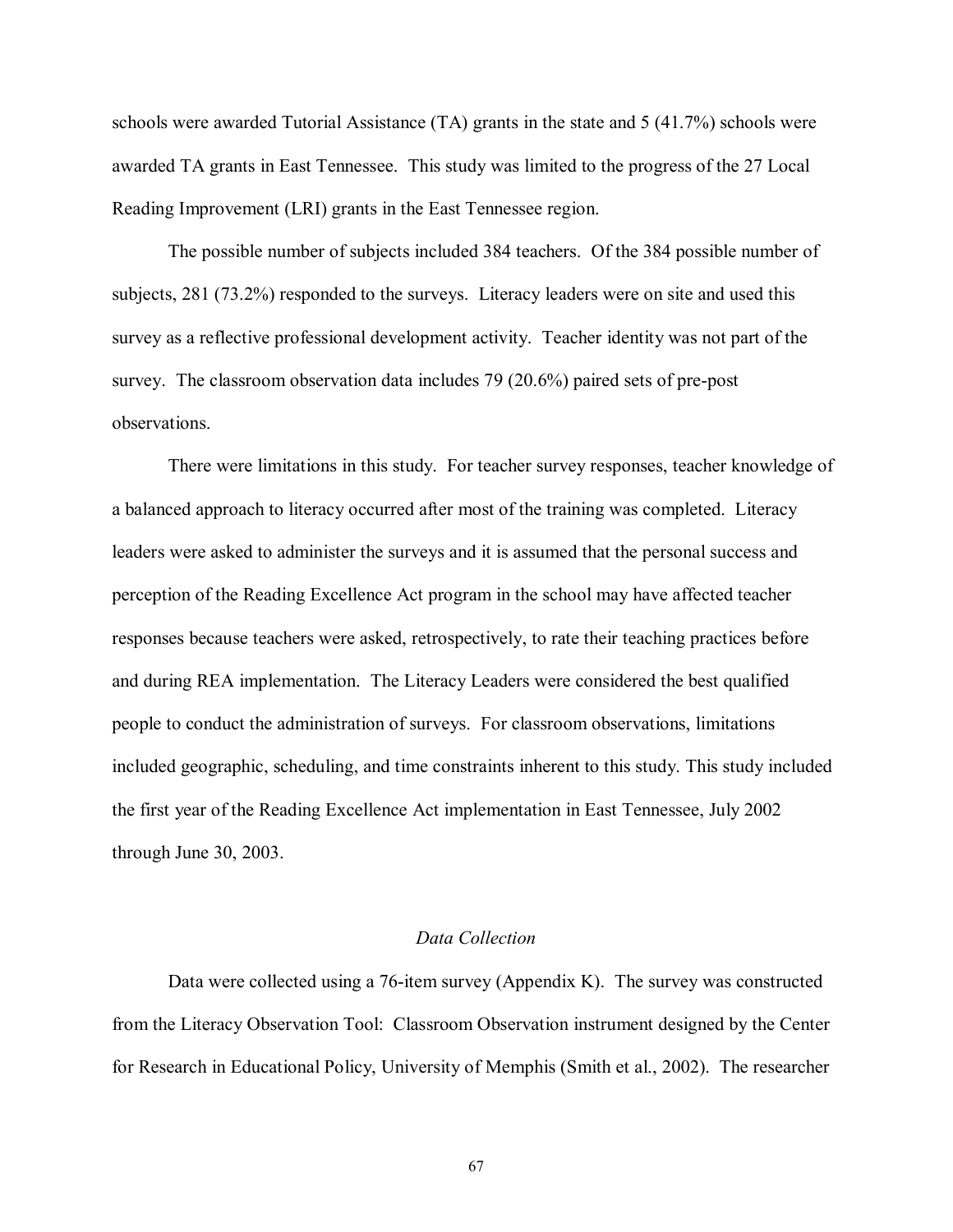requested permission from the Center for Research in Education Policy (Appendices G  $\&$  H) prior to creating the survey instrument and collecting the data.

After graduate committee and IRB approval, teacher surveys, cover letter to explain the study (Appendices I, J, & K), and self-addressed stamped envelopes were sent to teachers via a packet provided to literacy leaders for distribution. The literacy leader from every school received the survey packets for distribution, a cover letter explaining the study (Appendix I), teacher surveys, and envelopes. By completing the survey, it was assumed that those participating gained a clearer perspective of the personal impact the Reading Excellence Act grant had on individual teacher practice. The survey was completed during a professional development activity. An hour of professional development time was allowed for discussion and completion of the survey instrument. Time was allowed to be documented in teacher professional development logs to complete the teacher surveys.

Observational data were secured from the Tennessee Department of Education during official visits by the state consultant who is also the principal researcher of this project. The data were based on the Literacy Observation Tool Classroom Observation Notes documented during observations by the state consultant. Permission to conduct this study was requested and granted from Dr. Claudette Williams, Director of Curriculum and Instruction (Appendices B, C, & D) and Mr. James Herman, Director of the Reading Excellence Act grant initiative for the state of Tennessee Department of Education (Appendices E & F) prior to conducting the study.

#### *Instrumentation*

 The teacher survey (Appendix K) included four areas: personal demographic information, professional practice, the learning environment, and personal reflections. A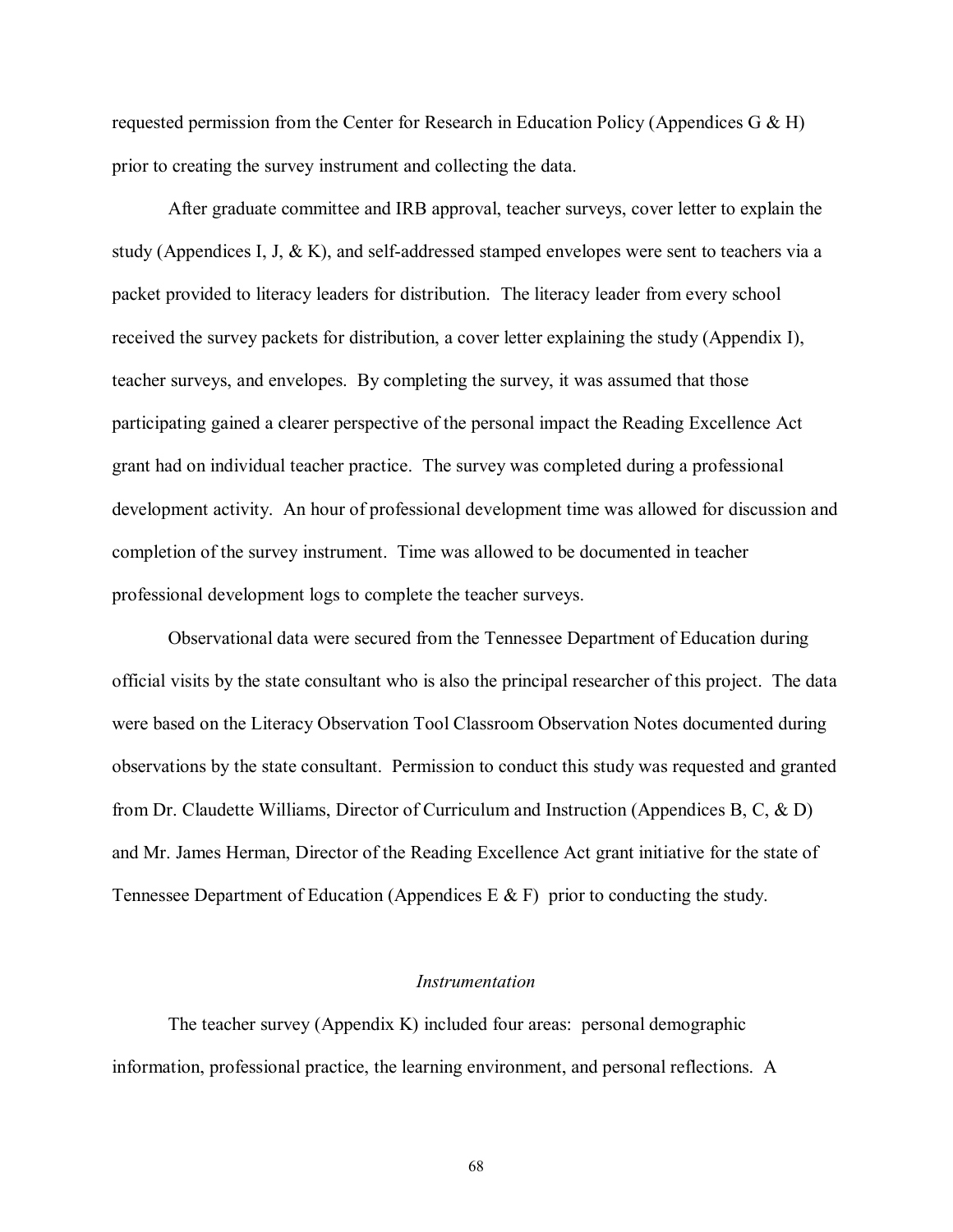comparison of professional practice, learning environment, and assessments prior to REA implementation and during the first year of REA implementation were determined by teachers, who ranked responses from 0-4 with indices:  $0 =$  Never Used;  $1 =$  Rarely Used;  $2 =$  Occasionally Used; 3 = Frequently Used; and 4 = Extensively Used. Ranked indices were based on Literacy Observation Tool indicators used by the Center in Research in Educational Policy. Indicators for personal reflections included the following responses: during summer school or school holiday breaks, during school year, during scheduled system training days, yes and no. In the comparison of professional practice from classroom observations, indicators included the following indices:  $0=$  Not Observed and  $1=$  Observed.

# *Validity and Reliability*

 Content validity of the survey instrument was attained by creating a survey that was parallel to the Literacy Observation Tool designed by the Center for Research in Educational Policy. The teacher survey instrument was pretested and peer reviewed by a group of six educators in a school in Middle Tennessee involved in the Reading Excellence initiative. This analysis contributed to the reliability of the instrument. Following this review, appropriate adjustments were made in an effort to ensure clarity of expected responses.

 The Literacy Observation Tool: Classroom Notes (Smith et al., 2002) was also used during official on-site observations by the REA consultant who is the principal researcher of this study. Training was provided by the Center for Research in Educational Policy to conduct onsite observations. The *Literacy Observation Manual* was used and followed by the REA consultant during school visits to provide consistent data.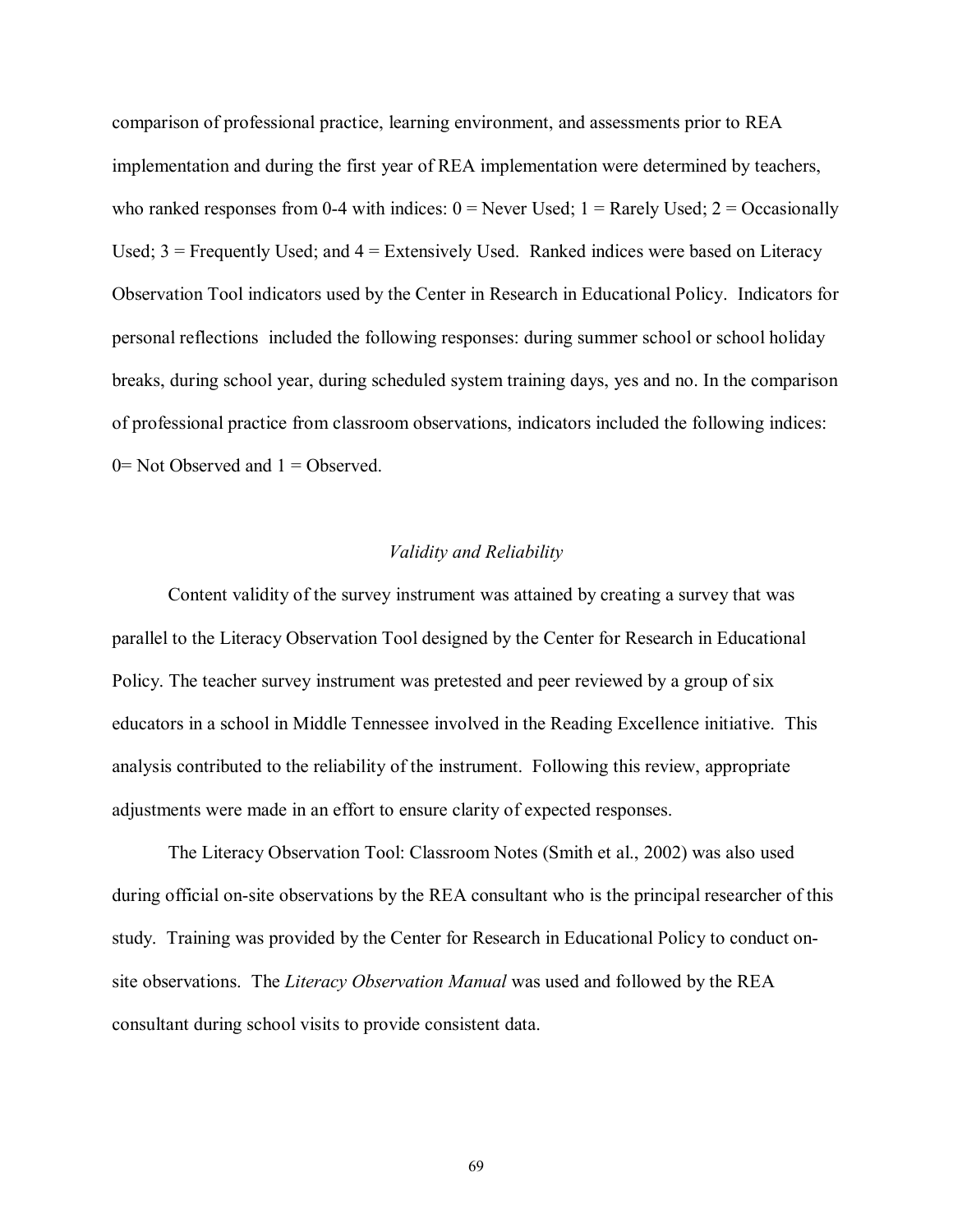#### *Data Analysis*

 Data analyses were analyzed using the Statistical Package for the Social Sciences (SPSS) Base 10.0 Statistical System. Research question one focused on the characteristics of the teachers working in the program and was a descriptive question, requiring no significance testing. The question was addressed using frequency distributions. The pre-to-post comparison data consisted of teacher estimates of pre-implementation teaching practice and postimplementation performance, although the term "post-implementation" referred to activities that took place after the program had been initiated (but not completed). The pre and post observational data were also compared to see if actual change had occurred in teaching practice. A null hypothesis was established for each inferential research question. A non-directional alternate hypothesis was implied, although not explicitly stated. A series of paired t-tests were used to determine if there were significant pre-to-post changes in teacher perceptions of their teaching practice and pre-to-post changes in classroom observations. The overall alpha level or "significance level" was set at .05 for each significance test.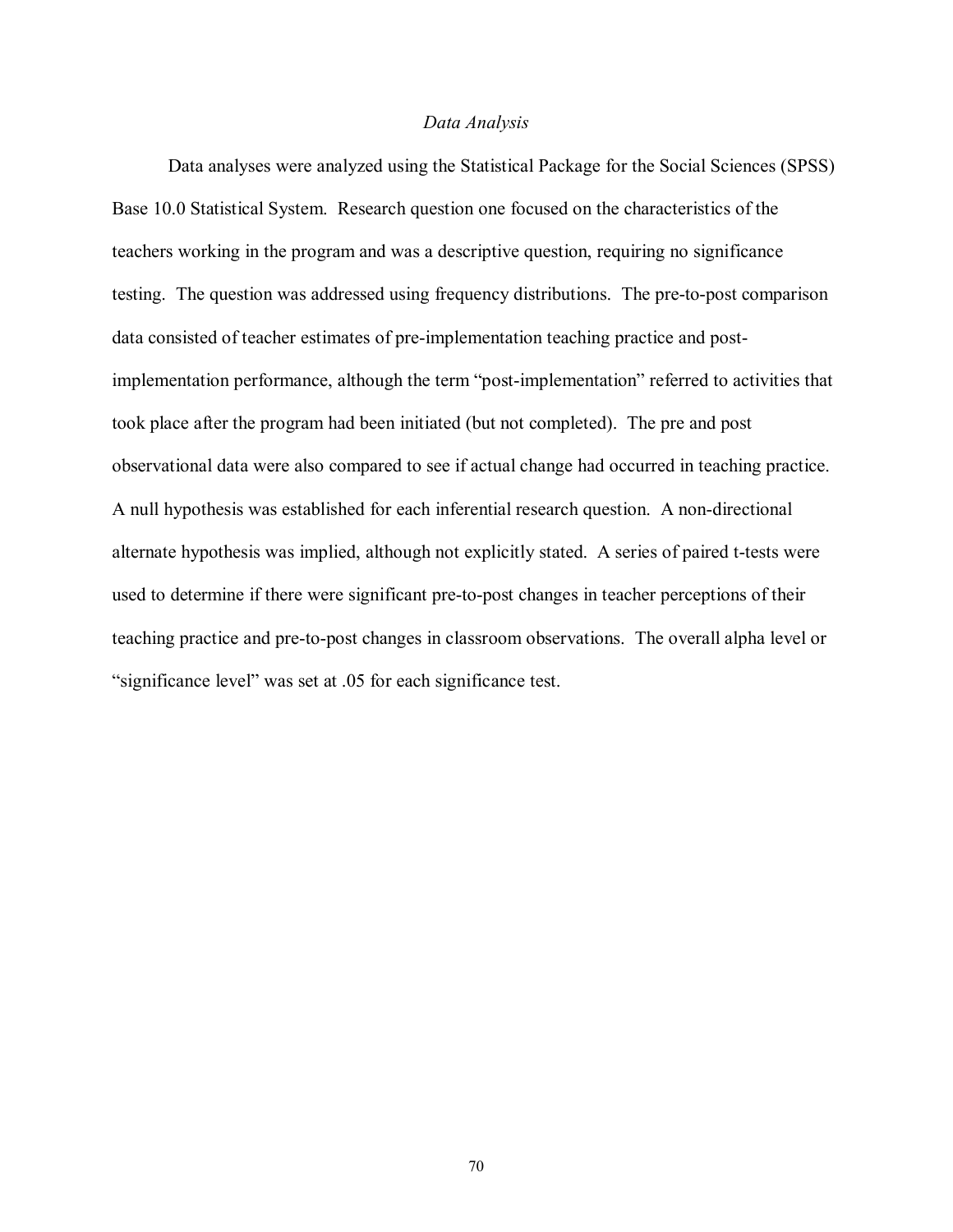#### CHAPTER 4

# ANALYSIS OF DATA

Staff and professional development activities were anticipated to be the catalyst for instructional change in schools receiving Reading Excellence Act grants in Tennessee. The focus of this study included the schools in the East Tennessee region involved in the grant initiative. The purpose of this study was to determine the effectiveness of the required REA staff and professional development activities and to determine whether these activities impacted classroom instruction. The study was limited to REA schools in East Tennessee during the first year of implementation. The goal was to determine whether the components of a balanced approach to literacy were understood and used during classroom practice as a result of the staff and professional development opportunities provided to teachers. The research questions guiding this study included:

- 1. What are the demographic and academic characteristics of the kindergarten through third grade faculty? What are teacher perceptions of the overall effectiveness of the program to positively influence teacher practice as a result of the staff and professional development opportunities, the leadership offered by the literacy leader, the materials purchased, and the assessment data gathered?
- 2. What are teacher perceptions regarding the effectiveness of the REA to positively influence teacher knowledge and practice through staff and professional development activities?
- 3. What are the observed differences in classroom practice of identical classrooms during visits one and two by the state consultant, who is also the principal investigator of this study?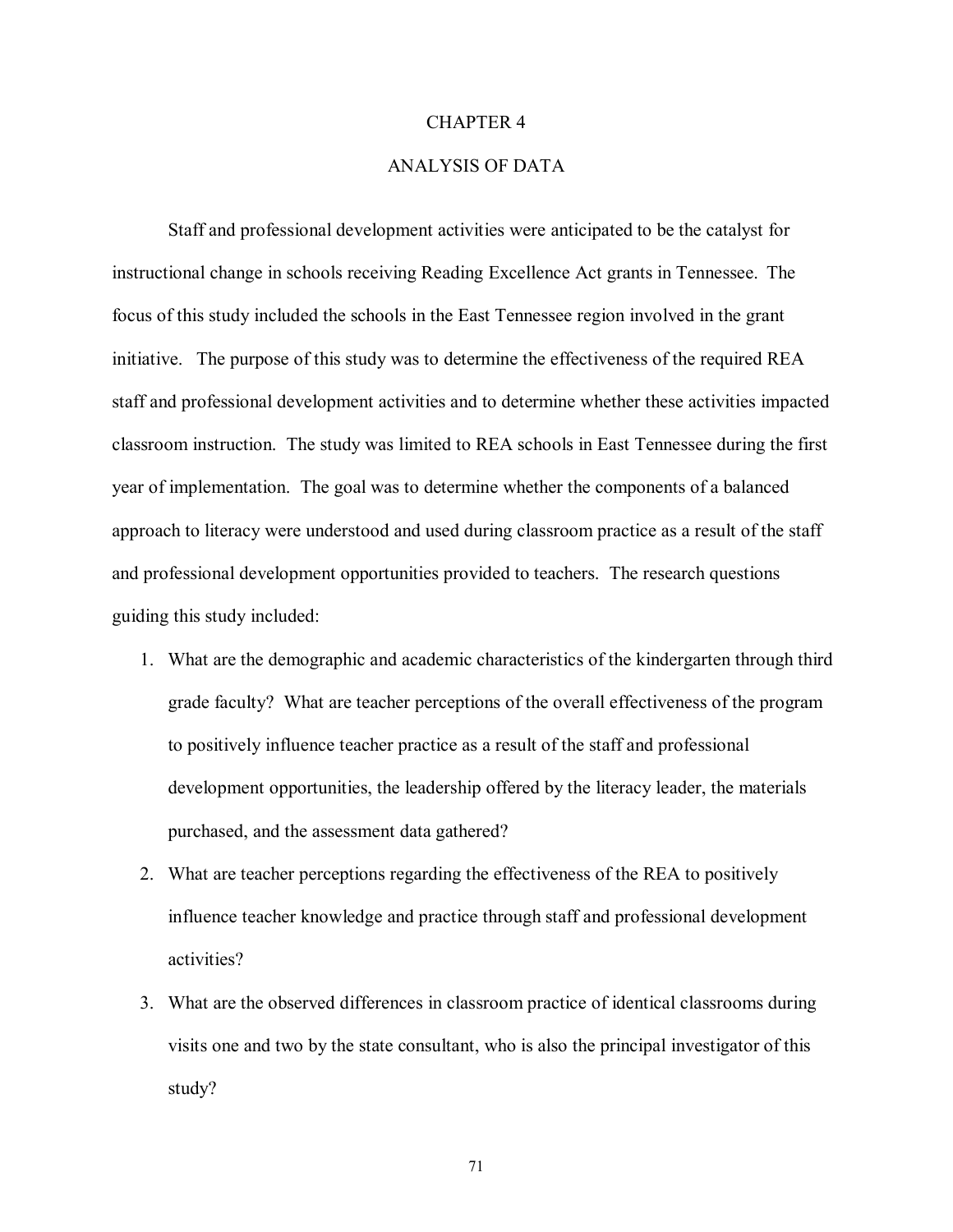Permission was granted to design the teacher survey in accordance to the Literacy Observation Tool developed by the Center for Research in Educational Policy who is the outside research provider for the Reading Excellence Act grant for the State of Tennessee (Smith, et al., 2002). The Literacy Observation Tool (LOT) instrument was also used to observe classrooms by the REA state consultant, who is the principal investigator of this study.

#### *Survey Results: Demographic, Academic Information, and Perceived Effectiveness of Training*

 What are the demographic and academic characteristics of the kindergarten through third grade faculty? This study included surveys received from 27 schools and 281 teachers. Identical paired observations were conducted in 18 schools where 79 identical classrooms were visited on two occasions by the REA state consultant during official visits. The LOT instrument was used to collect data. Possible number of schools and teachers responding to surveys are shown in Table 2.

#### Table 2

| Possible number of schools responding |    |      | Possible number of teachers responding |     |      |  |
|---------------------------------------|----|------|----------------------------------------|-----|------|--|
| <b>Schools</b>                        | n  | $\%$ | <i>Teachers</i>                        | n   | $\%$ |  |
| Number<br>Possible                    | 27 | 100  | Number<br>Possible                     | 384 | 100  |  |
| Number<br>Responded                   | 27 | 100  | Number<br>Responded                    | 281 | 73 2 |  |

*Frequency: Schools and teachers responding to survey*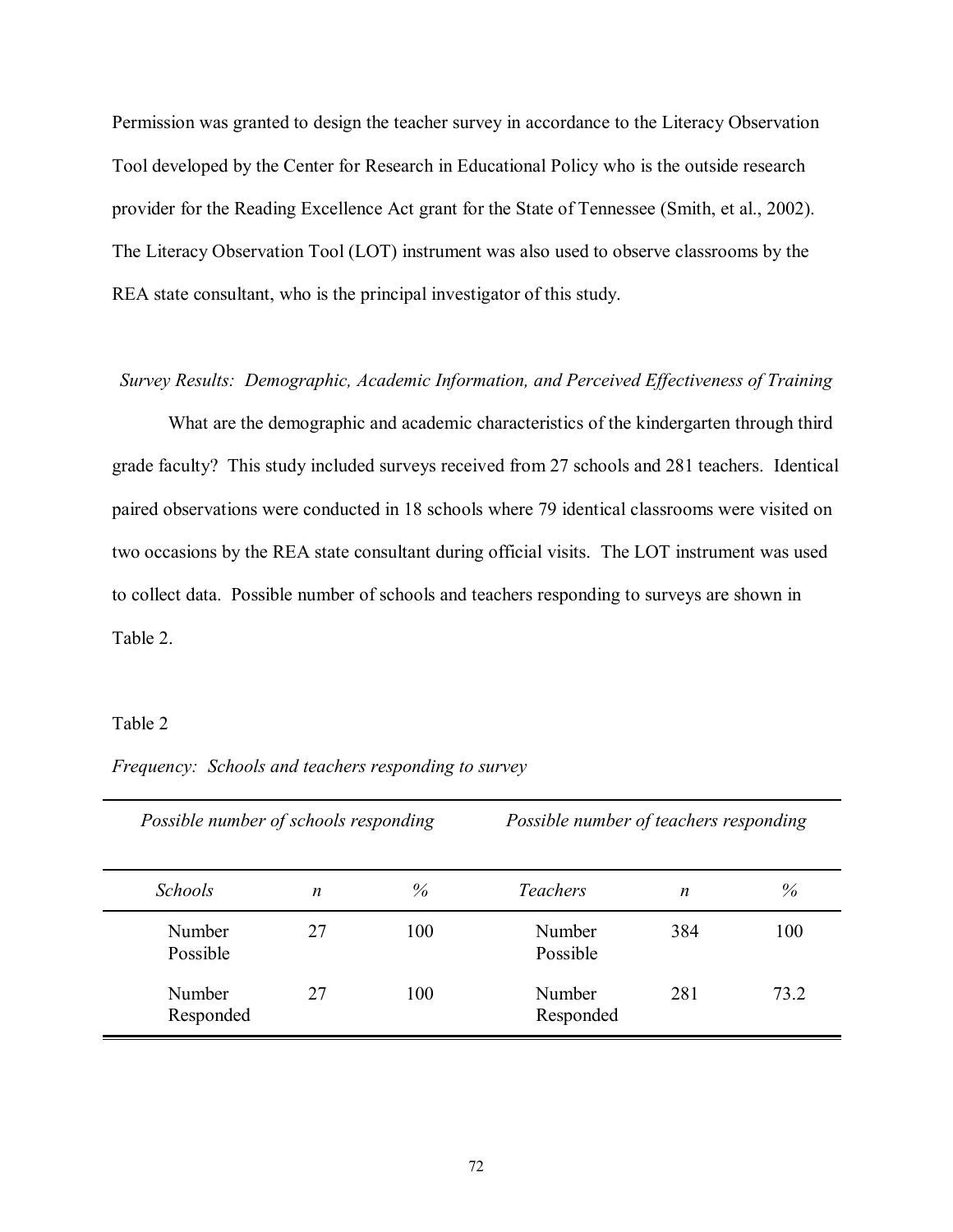Table 2 indicates that 27 (100%) schools and 281 (73.2%) teachers involved in the REA grant in East Tennessee responded to teacher surveys.

 The total number of teachers responding to the teacher surveys from each school is shown in Table 3. Schools names are coded.

# Table 3

| $\emph{School}$           | n responding   | n possible     | $\%$     |
|---------------------------|----------------|----------------|----------|
| $\mathbf A$               | $\overline{c}$ | $\overline{2}$ | $100\,$  |
| $\, {\bf B}$              | $\overline{4}$ | $\overline{4}$ | $100\,$  |
| $\mathsf{C}$              | $\overline{4}$ | $\overline{4}$ | $100\,$  |
| ${\bf D}$                 | $\overline{4}$ | 5              | $80\,$   |
| ${\bf E}$                 | 5              | $10\,$         | 50       |
| $\boldsymbol{\mathrm{F}}$ | 9              | $11\,$         | $81.8\,$ |
| ${\bf G}$                 | $\,8\,$        | $11\,$         | 72.7     |
| $\mathbf H$               | $10\,$         | $12\,$         | 83.3     |
| $\rm I$                   | $12\,$         | $12\,$         | $100\,$  |
| $\bf J$                   | $\, 8$         | $12\,$         | 67.7     |
| $\rm K$                   | $\sqrt{ }$     | 13             | 53.9     |
| $\mathbf L$               | 12             | 13             | 92.3     |
| $\mathbf M$               | 14             | 14             | $100\,$  |
| $\overline{N}$            | $10\,$         | 15             | 66.7     |
| $\overline{O}$            | 12             | 15             | $80\,$   |
| $\mathbf P$               | $12\,$         | 15             | $80\,$   |

*Frequency: Teachers from each school responding to teacher survey*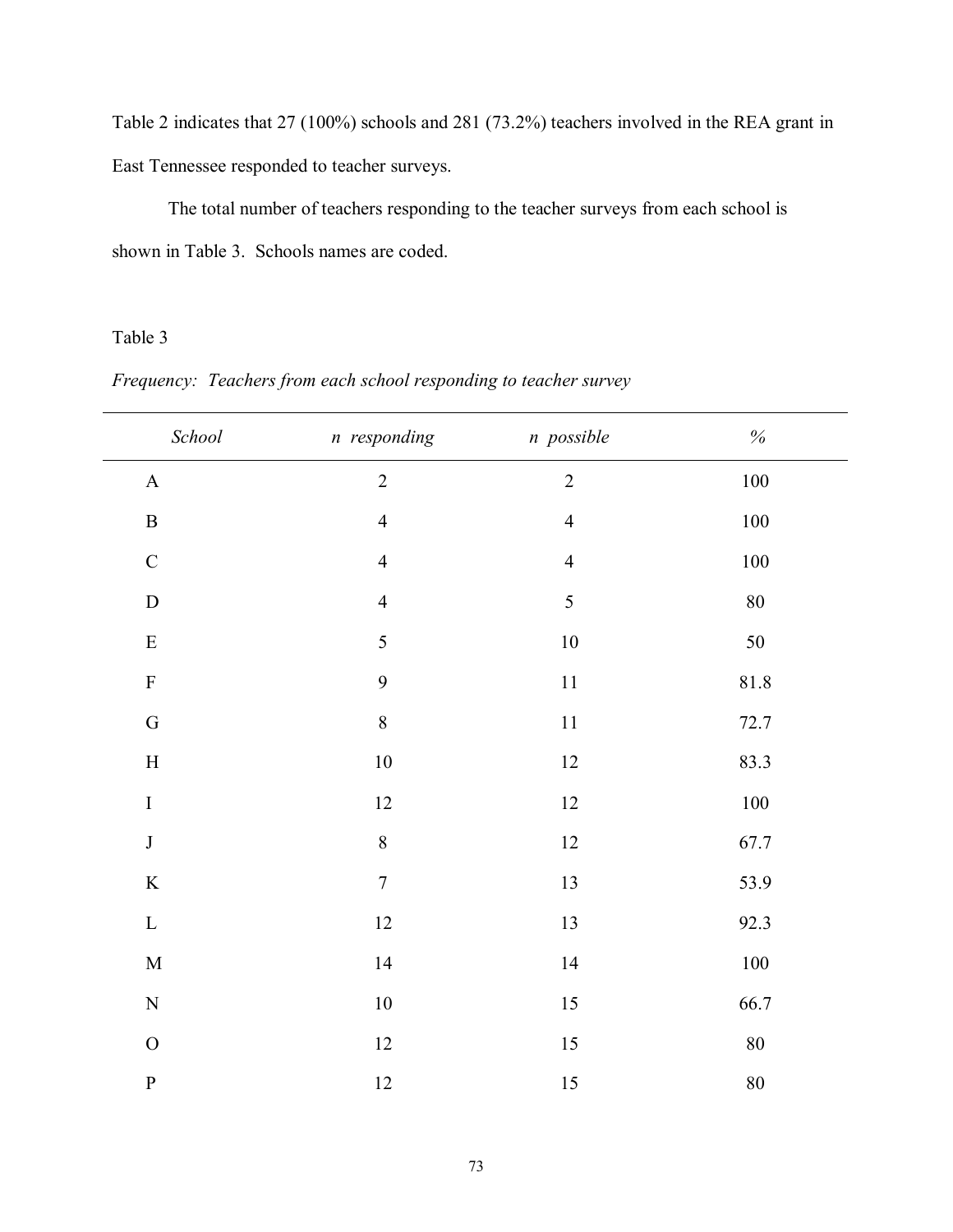| School                    | n responding     | n possible | $\%$    |
|---------------------------|------------------|------------|---------|
| ${\bf Q}$                 | 16               | $16\,$     | $100\,$ |
| ${\bf R}$                 | $11\,$           | 16         | 68.8    |
| S                         | 17               | $17$       | 100     |
| $\rm T$                   | 13               | $18\,$     | 72.2    |
| $\boldsymbol{\mathrm{U}}$ | $\boldsymbol{7}$ | 19         | 36.8    |
| $\mathbf V$               | $\sqrt{6}$       | $20\,$     | 30      |
| $\ensuremath{\text{W}}$   | 19               | $20\,$     | 95      |
| $\mathbf X$               | 12               | $20\,$     | 60      |
| $\mathbf Y$               | 21               | $21\,$     | $100\,$ |
| $\boldsymbol{Z}$          | $\overline{4}$   | $21\,$     | 19      |
| ${\rm AA}$                | $22\,$           | $28\,$     | 78.6    |
| Total                     | 281              | 384        | 73.2    |

Table 3 (continued)

As shown in Table 3, 27 schools participated in this study and 281 out of 384 (73.2%) teachers completed surveys.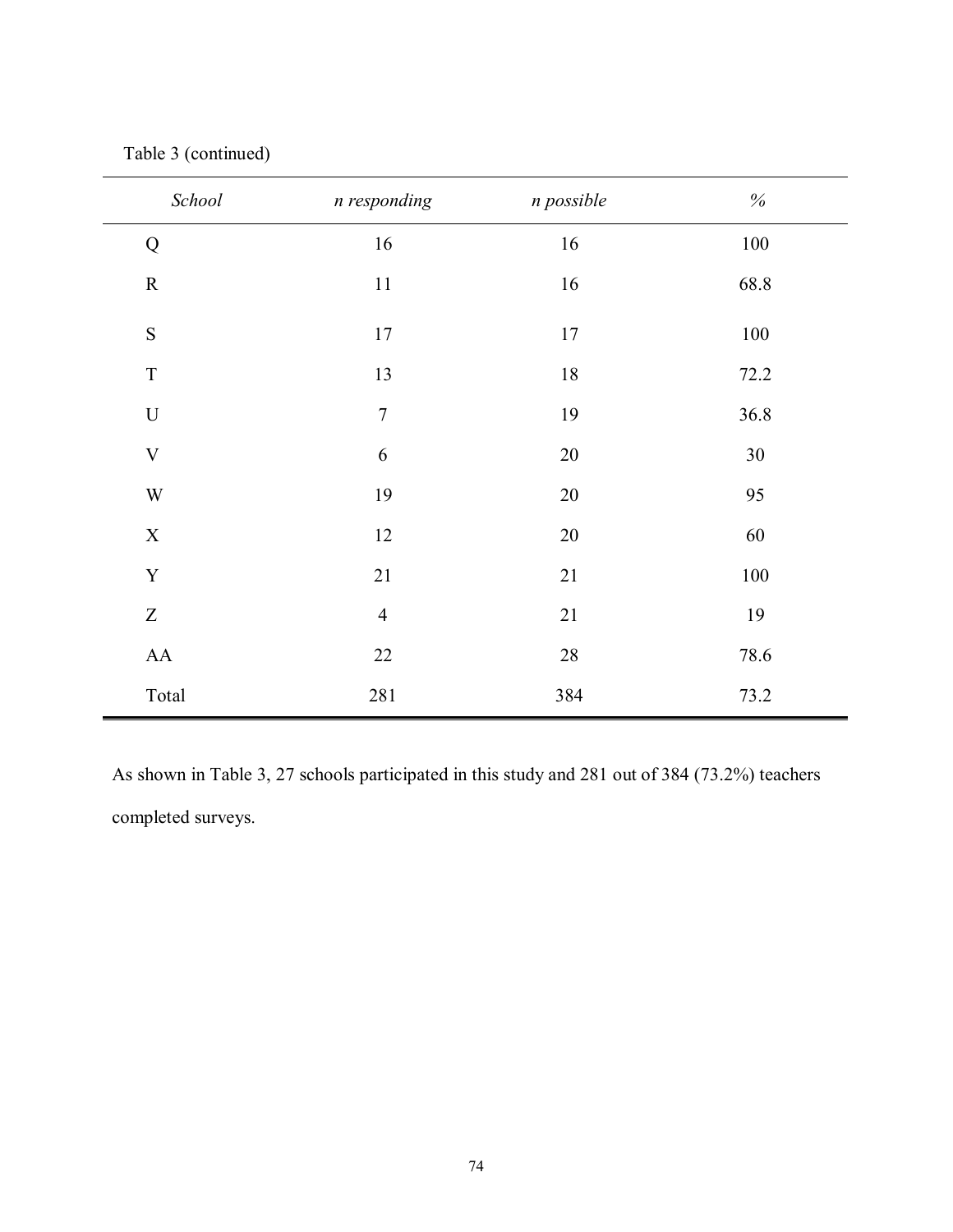Teacher responses to the question requesting the number of years of teaching experience are shown in Table 4.

# Table 4

| Years experience | $\boldsymbol{n}$ | %    |
|------------------|------------------|------|
| 1-5 years        | 81               | 29.5 |
| 6-10 years       | 49               | 17.8 |
| $11-15$ years    | 45               | 16.4 |
| $16-20$ years    | 21               | 7.6  |
| $21+ years$      | 79               | 28.7 |
| Total            | 275              | 100  |

*Frequency: Teachers in categories reflecting years of teaching experience* 

As shown in Table 4, the number of years of teaching experience was grouped into a range of five years. Seasoned teachers with 21 or more years of experience were classified into one group. Of the 275 subjects who responded to this question, 115 (41.8%) of teachers had six to 20 years of teaching experience, 81 (29.5%) teachers had one to five years of teaching experience, and 79 (28.7%) teachers had 21 or more years of teaching experience.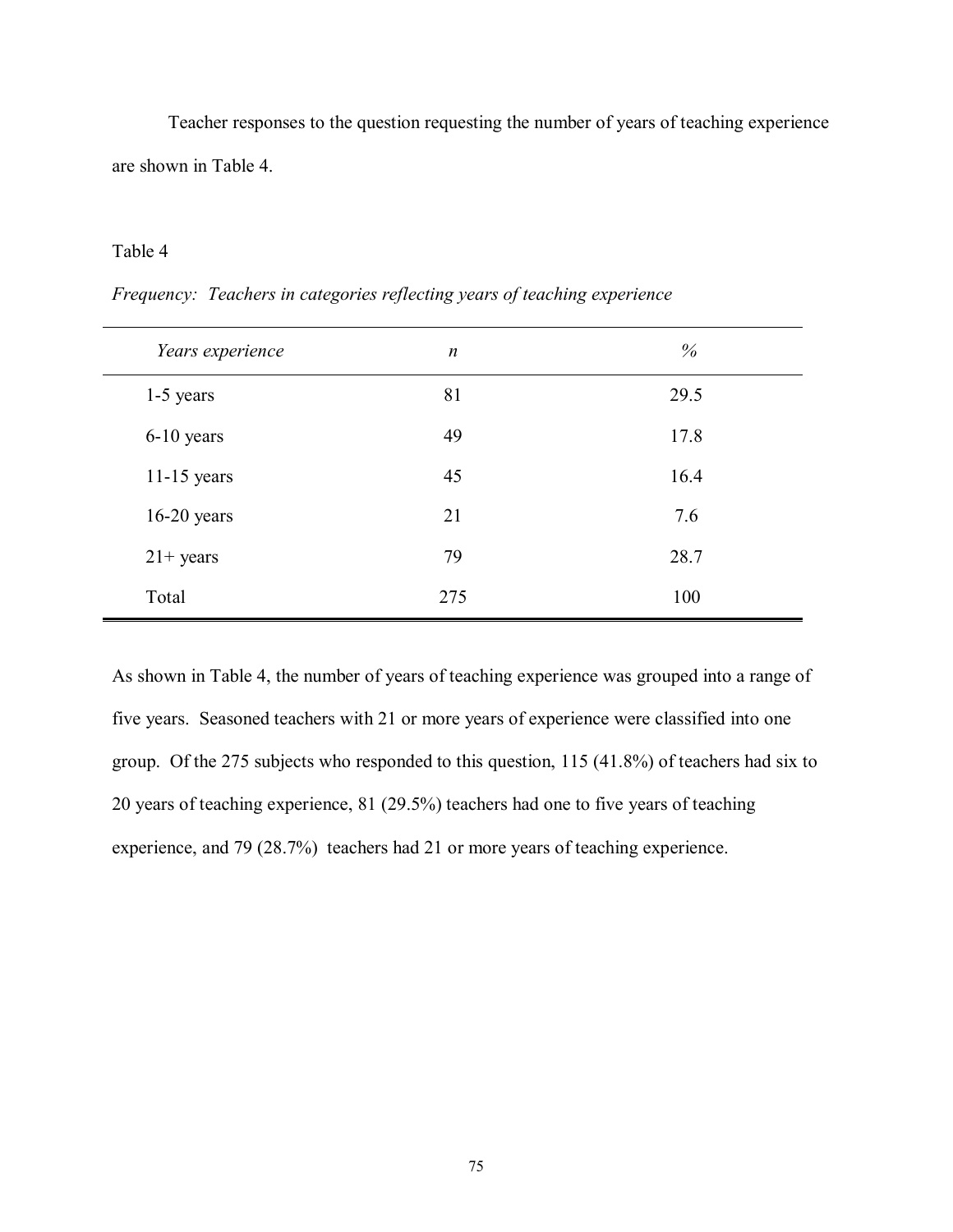Teacher responses to the question requesting their highest earned degree are shown in Table 5.

# Table 5

| $\boldsymbol{n}$ | %         |
|------------------|-----------|
| 126              | 45.5      |
| 139              | 50.2      |
| 11               | 3.9       |
| 1                | $\cdot$ 4 |
| 277              | 100       |
|                  |           |

*Frequency: Teachers in categories reflecting highest degree earned* 

As shown in Table 5, the highest degree earned among the subjects responding indicated that 151 (54.5%) teachers held advanced degrees, with 139 (50.2%) of those being master's degrees.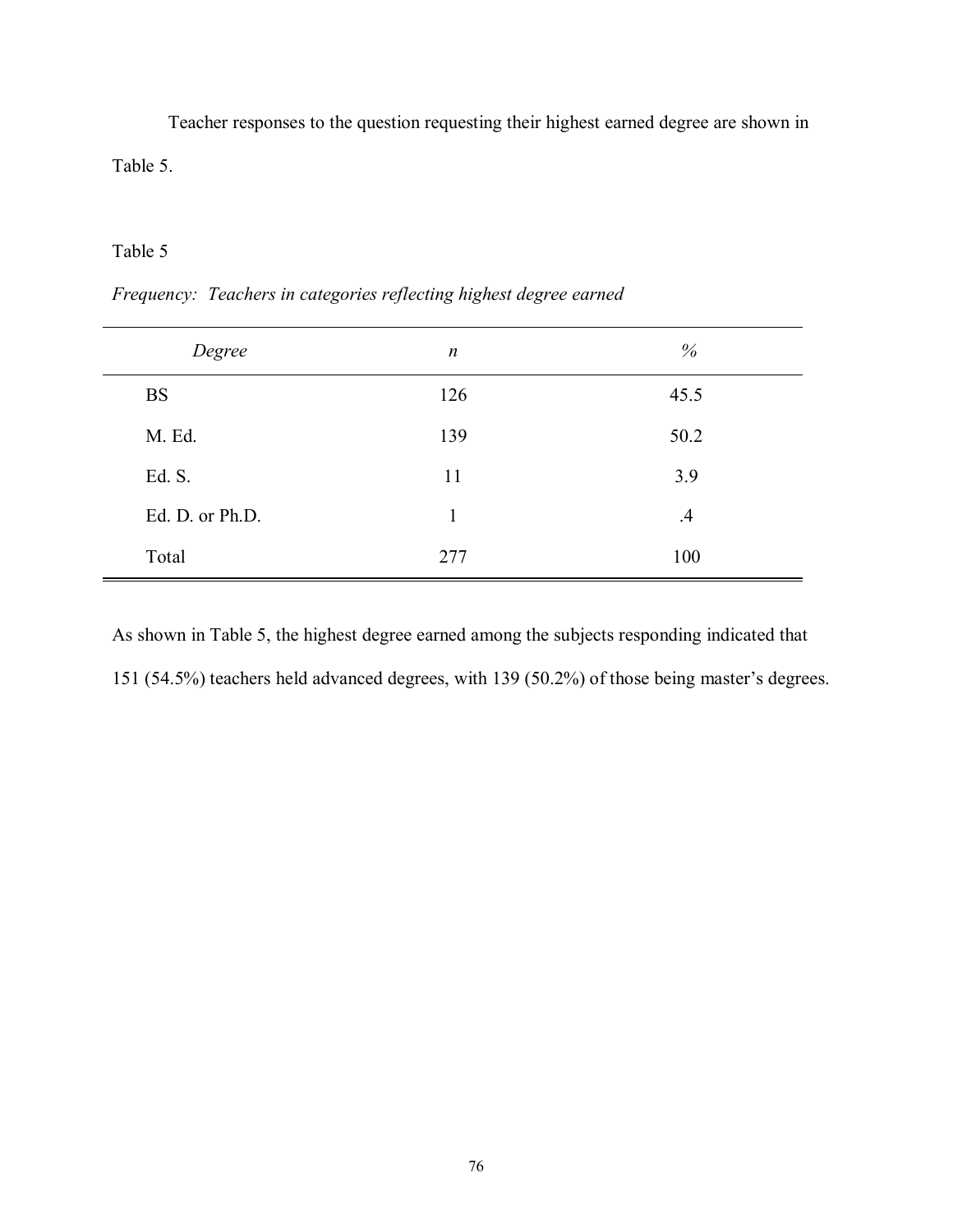Teacher responses to the question requesting the number of reading instruction classes completed in college are shown in Table 6.

# Table 6

*Frequency: Teachers in categories reflecting number of reading instruction classes completed in college* 

| $#$ of classes | $\boldsymbol{n}$ | %     |
|----------------|------------------|-------|
| None           | 7                | 2.6   |
| 1-2 classes    | 111              | 40.2  |
| 3-4 classes    | 113              | 40.9  |
| 5+ classes     | 45               | 16.3  |
| Total          | 276              | 100.0 |

As shown in Table 6, 269 (97.5%) of the teachers participated in reading instruction classes during their pre-service education. Only 7 (2.6%) teachers were not involved in taking any reading instruction classes. Most teachers (79.7%) participated in one to four classes on the college level to prepare them to teach reading.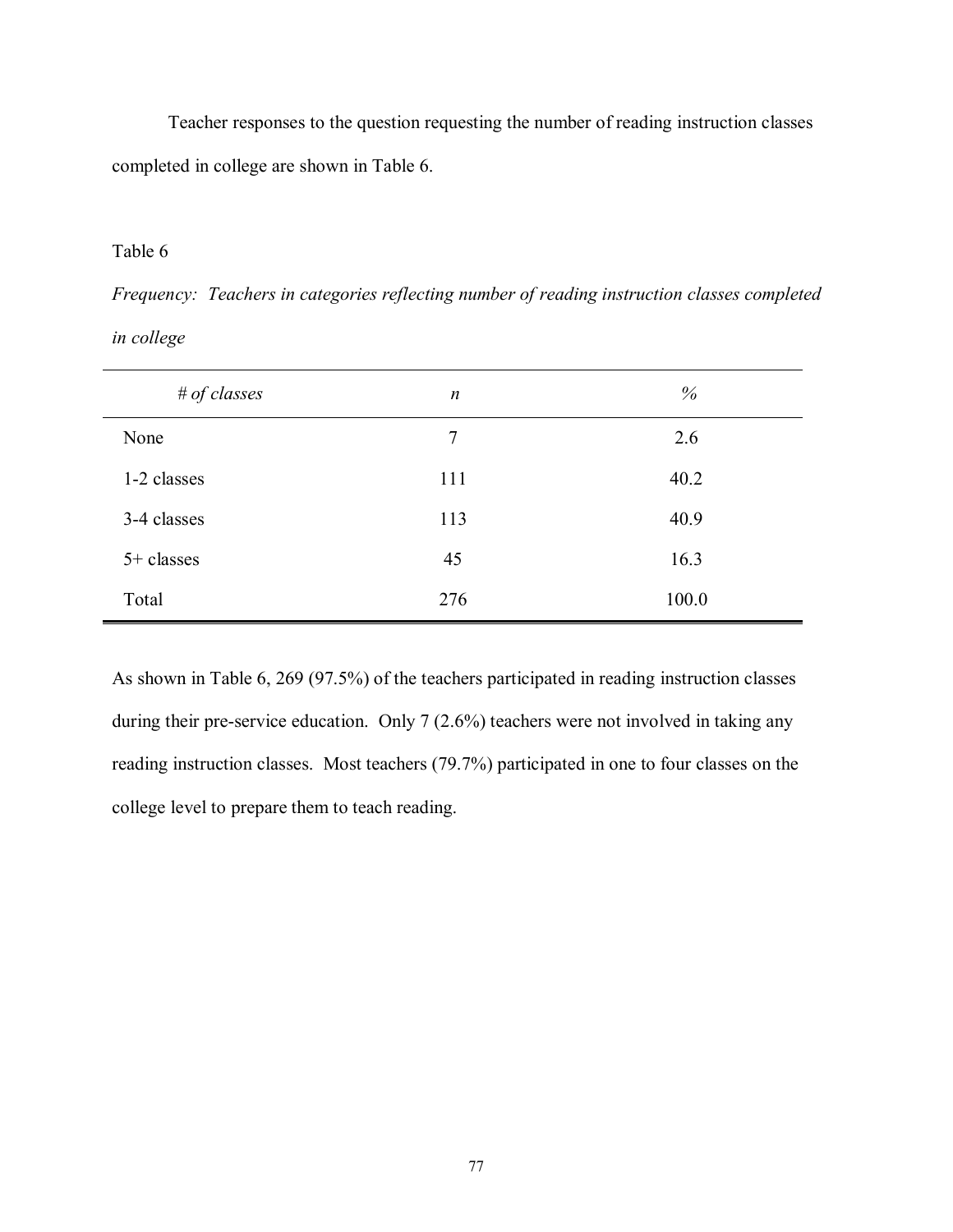Teacher responses to the question requesting the number professional development activities that they participated in during the years of 1998-2002 prior to REA implementation are shown in Table 7.

### Table 7

*Frequency: Number of professional development sessions attended during 1998-2002 prior to REA implementation* 

| # of sessions | $\boldsymbol{n}$ | %    |
|---------------|------------------|------|
| None          | 60               | 21.8 |
| 1-2 sessions  | 40               | 14.5 |
| 3-4 sessions  | 68               | 24.6 |
| 5-6 sessions  | 47               | 17.0 |
| 7-8 sessions  | 18               | 6.5  |
| $9+$ sessions | 43               | 15.6 |
| Total         | 276              | 100  |

As shown in table 7, the number of teachers participating in five or more, three-to-six-hour professional development sessions included 108 (39.1%) and the same number of teachers (108) participated in four or fewer, three to six hour professional development sessions. Sixty (21.8%) teachers did not participate in any reading professional development sessions during the years of 1998-2002.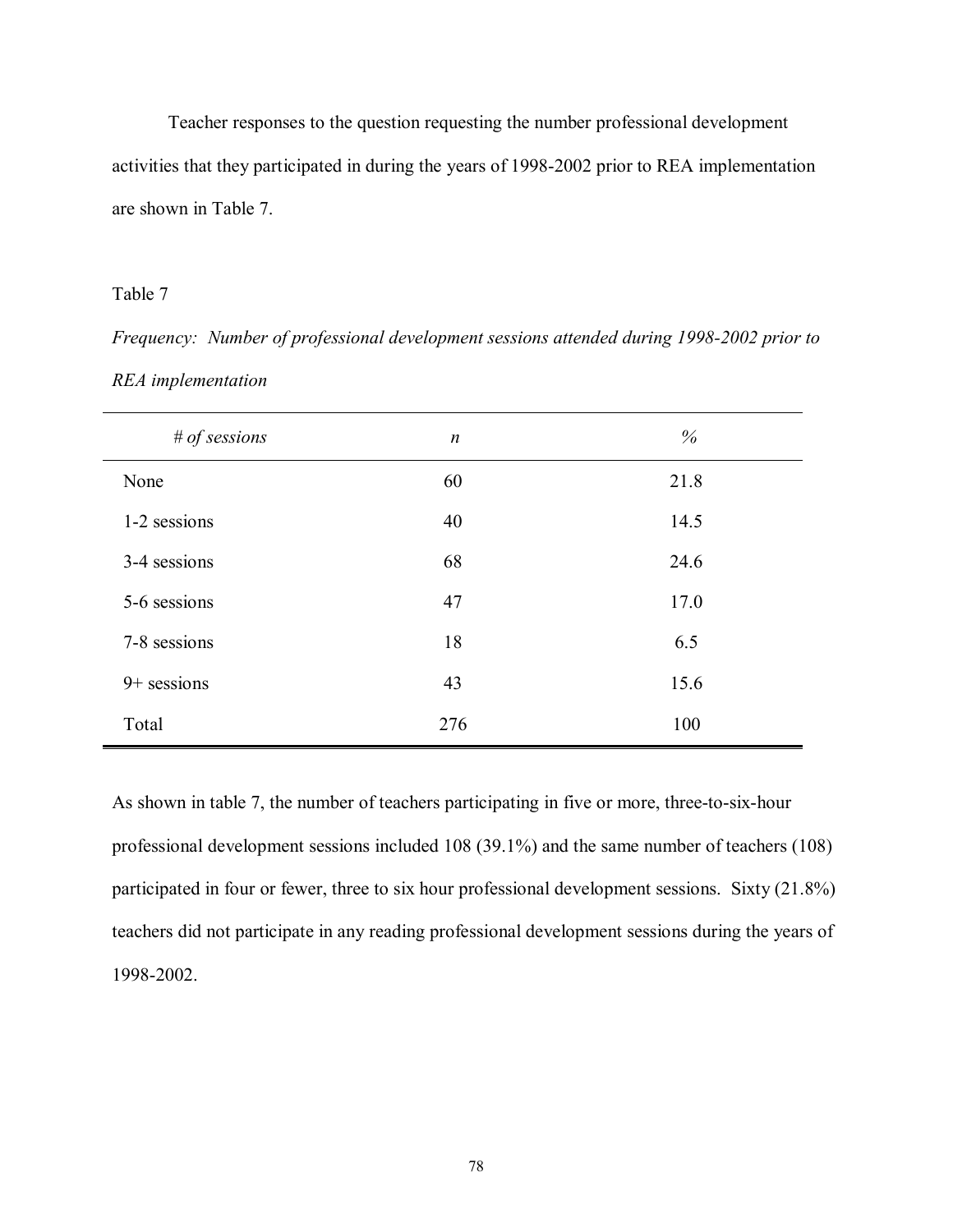Teacher responses to the question requesting their perception of the effectiveness of professional development activities that they participated in during the years of 1998-2002 prior to REA implementation are shown in Table 8.

### Table 8

*Frequency: Teacher perception of the effectiveness of professional development sessions attended during 1998-2002 prior to REA implementation* 

| Effectiveness              | $\boldsymbol{n}$ | $\%$ |
|----------------------------|------------------|------|
| Not Effective              | 8                | 3.7  |
| Somewhat Effective         | 33               | 15.4 |
| Effective                  | 101              | 47.2 |
| <b>Highly Effective</b>    | 65               | 30.4 |
| <b>Extremely Effective</b> | 7                | 3.3  |
| <i>*</i> Total             | 214              | 100  |

\*Note: Sixty teachers responded that this question was not applicable to them.

As shown in Table 8, teacher perception of the effectiveness of reading professional development activities prior to REA implementation, during the years 1998-2002, indicated that 72 (33.7%) teachers found the sessions to be highly or extremely effective. Sixty teachers did not participate in any reading professional development sessions during the years of 1998-2002.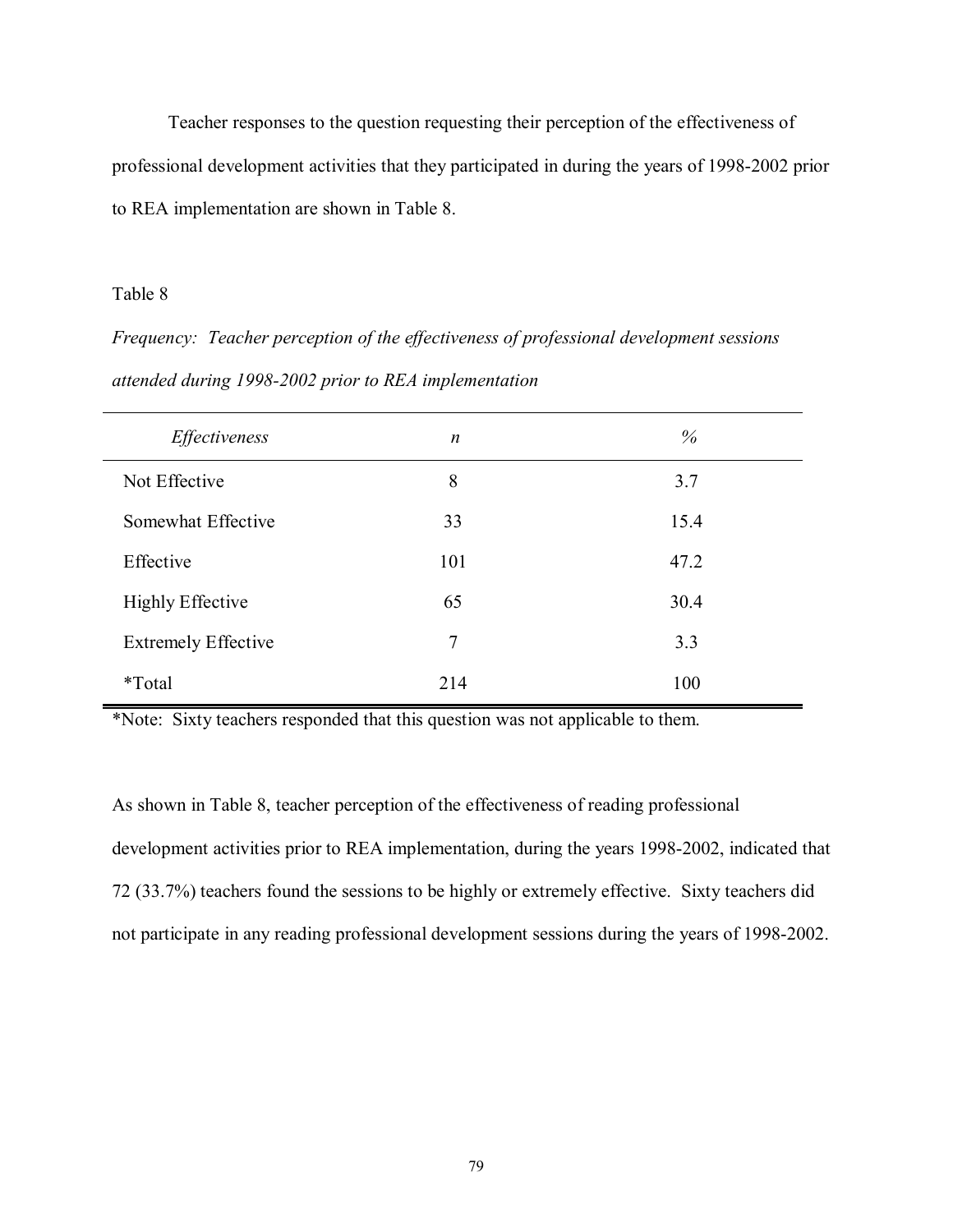Teacher responses to the question asking the number of TRC staff development (10 days were required) days completed during the first year of REA implementation are shown in Table 9.

# Table 9

*Frequency: Number of TRC staff development days completed during the first year of REA implementation (10 days required)* 

| Days completed | n   | %         |
|----------------|-----|-----------|
| $<$ 9 days     | 20  | 7.3       |
| 10 days        | 255 | 92.3      |
| $>10$ days     |     | $\cdot$ 4 |
| Total          | 276 | 100       |

As shown in table 9, survey results indicated that 256 teachers (92.7%) completed the ten days of staff development days delivered by the Tennessee Reading Collaborative during the first year of REA implementation. Only 20 (7.3%) teachers did not complete the required number of days. During REA implementation, allowances were made for teachers who were not employed the entire year.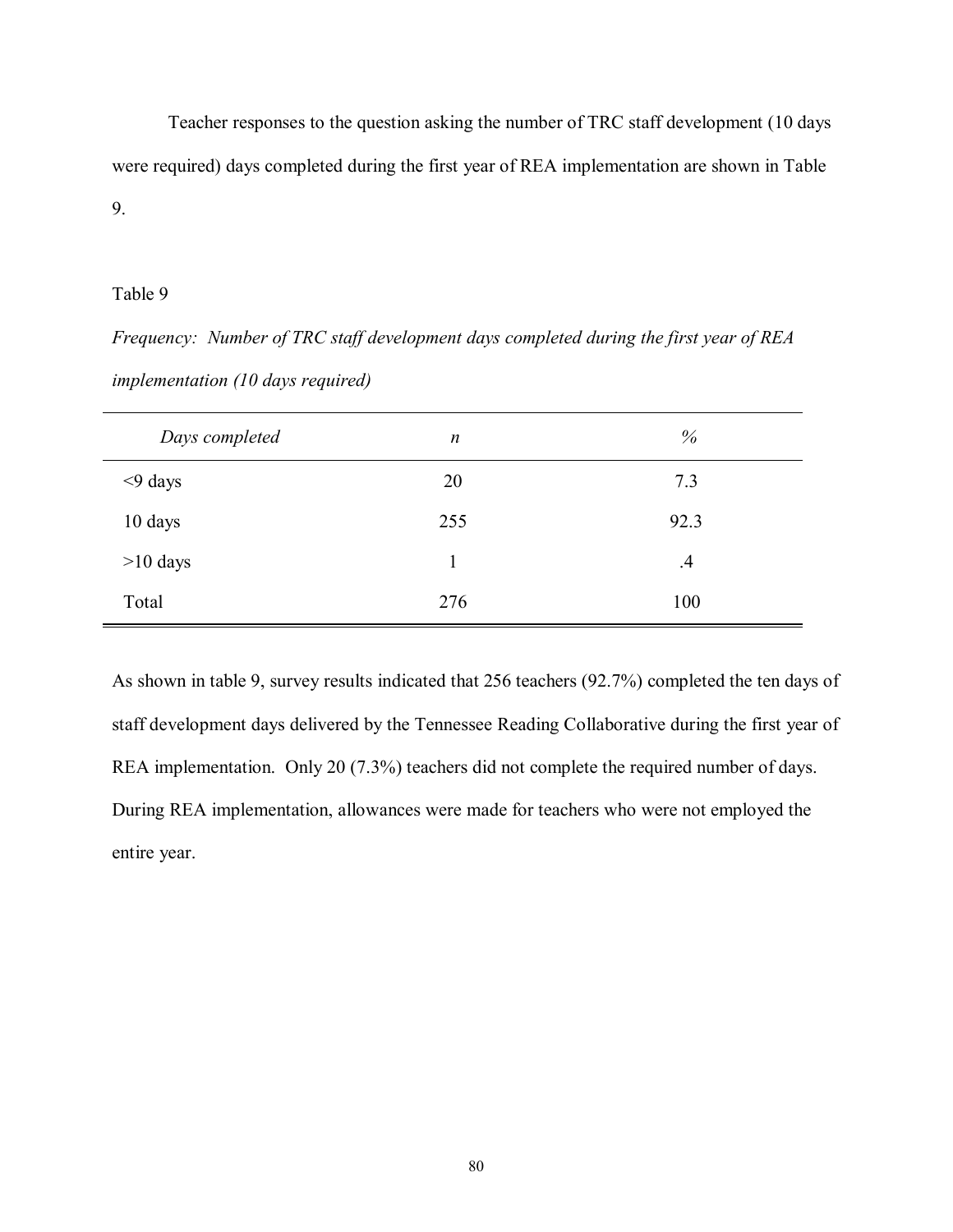Teacher responses to the question requesting their perception of the effectiveness of staff development TRC days that they participated in during the first year of REA implementation are shown in Table 10.

# Table 10

*Frequency: Teacher perception of the effectiveness of TRC staff development days attended during the first year of REA implementation* 

| Effectiveness              | $\boldsymbol{n}$ | $\%$ |
|----------------------------|------------------|------|
| Not Effective              | $\overline{4}$   | 1.4  |
| Somewhat Effective         | 42               | 15.2 |
| Effective                  | 94               | 33.9 |
| <b>Highly Effective</b>    | 109              | 39.4 |
| <b>Extremely Effective</b> | 28               | 10.1 |
| Total                      | 277              | 100  |

As shown in table 10, the effectiveness of TRC staff professional development days during the first year of REA implementation indicated that 137 (49.5%) teachers found the sessions to be highly or extremely effective. Four  $(1.4\%)$  teachers found the sessions not to be effective at all.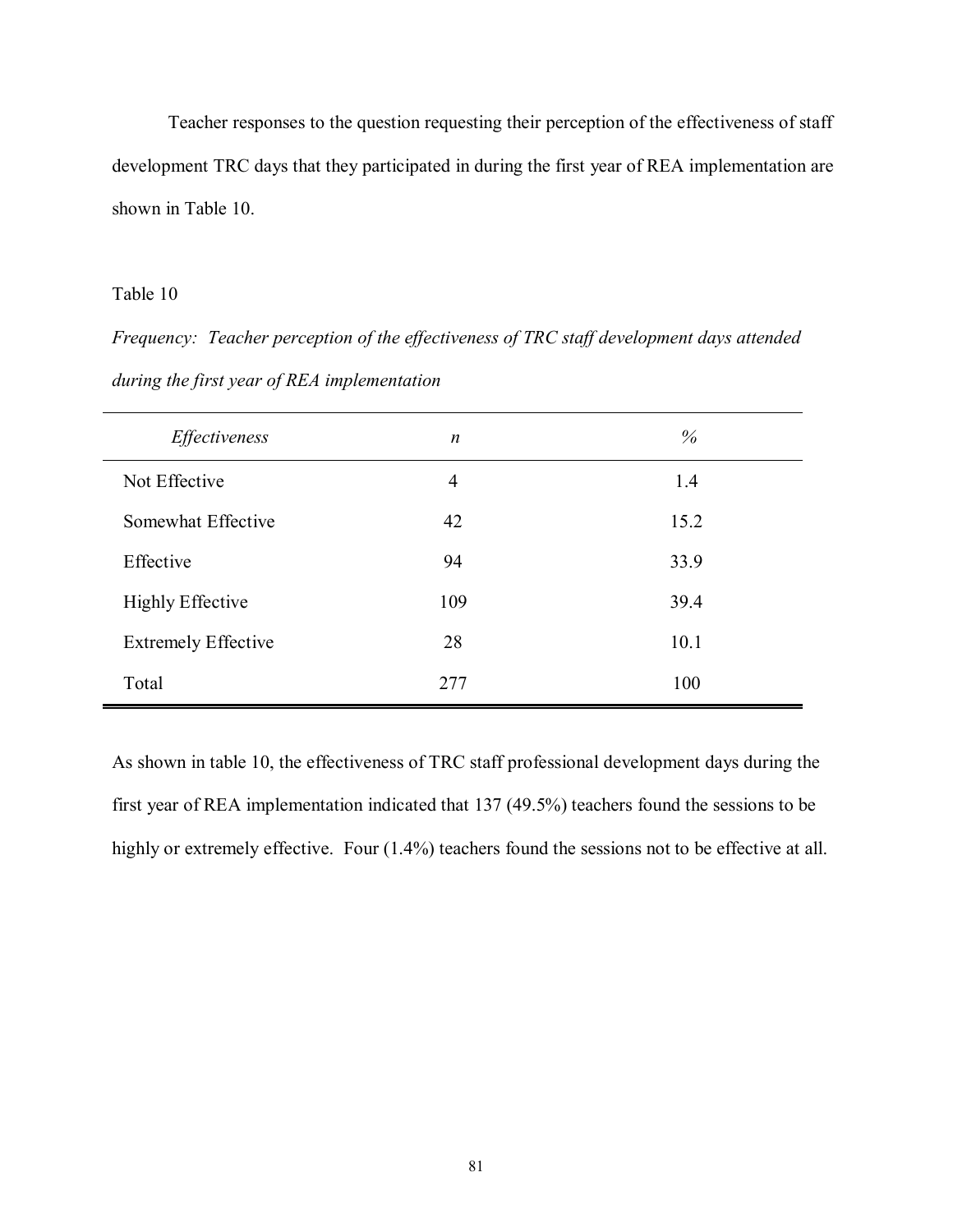Teacher responses to the question requesting the time when staff development TRC training days were conducted during the first year of REA implementation are shown in Table 11.

### Table 11

*Frequency: Time TRC staff development days were conducted during the first year of REA implementation* 

|           | Summer / School holidays /<br>School year<br>District training days<br><b>Breaks</b> |     |           |                  |      |           |                  |      |
|-----------|--------------------------------------------------------------------------------------|-----|-----------|------------------|------|-----------|------------------|------|
| Time      | $\boldsymbol{n}$                                                                     | %   | Time      | $\boldsymbol{n}$ | %    | Time      | $\boldsymbol{n}$ | %    |
| Conducted | 196                                                                                  | 70  | Conducted | 115              | 41.1 | Conducted | 237              | 84.6 |
| No reply  | 84                                                                                   | 30  | No reply  | 165              | 58.9 | No reply  | 43               | 15.4 |
| Total     | 280                                                                                  | 100 | Total     | 280              | 100  | Total     | 280              | 100  |

Teachers were asked to mark all that applied. As shown in Table 11, 196 (70%) teachers indicated that TRC staff development days were conducted during summer, school holidays, and breaks, 115 (41.1%) teachers indicated that TRC staff development days were conducted during district training days, and 237 (84.6%) teachers indicated that TRC staff development days were conducted during the school year.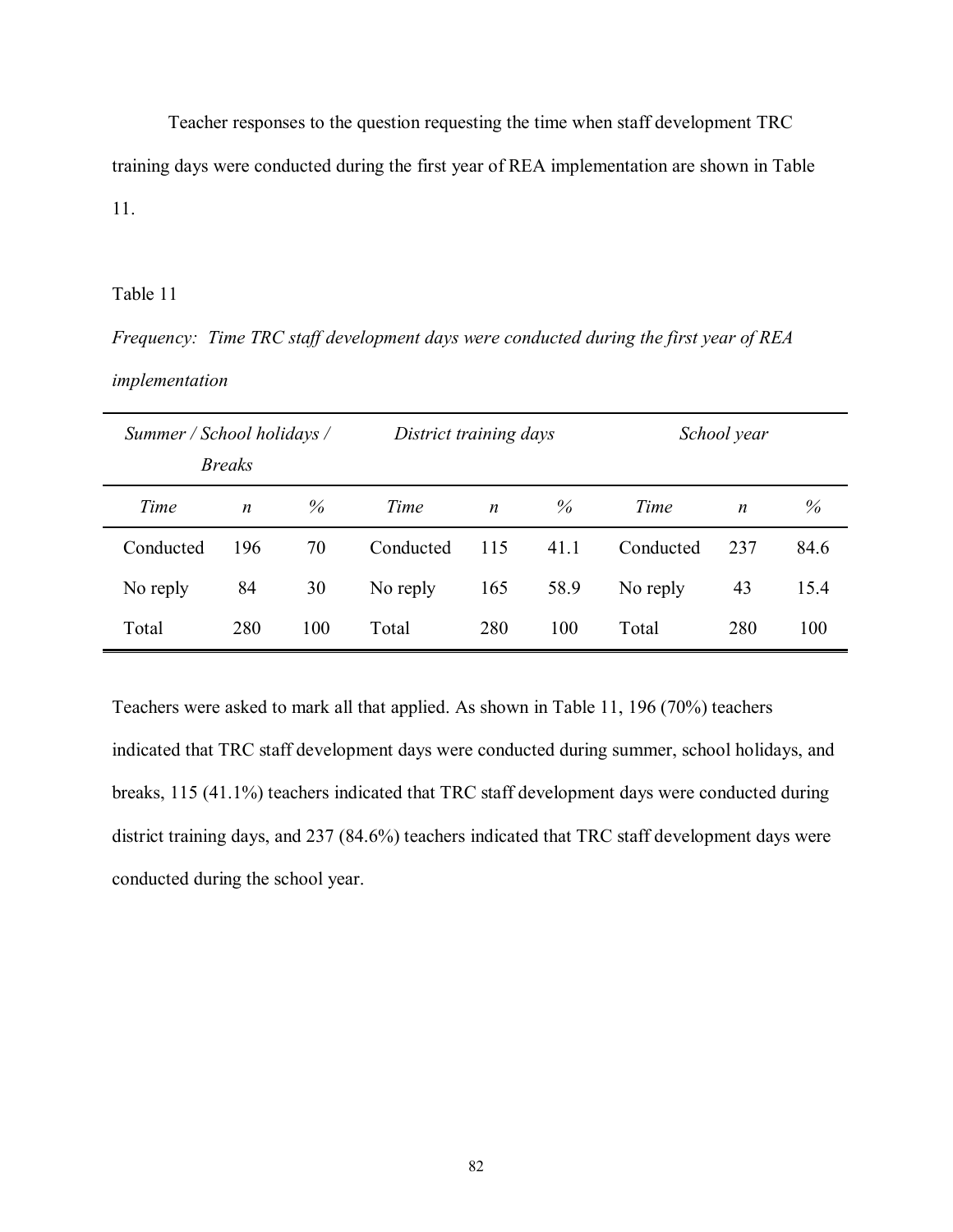Teachers' responses to the question requesting their personal preferences of when staff development TRC days should have been conducted during the first year of REA implementation is shown in Table 12.

Table 12

*Frequency: Teacher perception of preferred times TRC staff development days should have been conducted during the first year of REA implementation* 

| Summer / School holidays / | <i>Breaks</i>    |      |           | District training days<br>School year |      |           |                  |      |
|----------------------------|------------------|------|-----------|---------------------------------------|------|-----------|------------------|------|
| Time                       | $\boldsymbol{n}$ | $\%$ | Time      | $\boldsymbol{n}$                      | $\%$ | Time      | $\boldsymbol{n}$ | %    |
| Preferred                  | 97               | 34.6 | Preferred | 144                                   | 51.4 | Preferred | 140              | 50.0 |
| No reply                   | 183              | 65.4 | No reply  | 136                                   | 48.6 | No reply  | 140              | 50.0 |
| Total                      | 280              | 100  | Total     | 280                                   | 100  | Total     | 280              | 100  |

Teachers were asked to mark all that applied. As shown in Table 12, teachers' responses as to when TRC staff development sessions should have been conducted indicated that summer, school holidays, and breaks were preferred by 97 (34.6%) teachers. District training days were preferred by  $144$  (51.4%) of teachers. Teachers' responses indicated that  $140$  (50%) teachers preferred staff development sessions during the school year.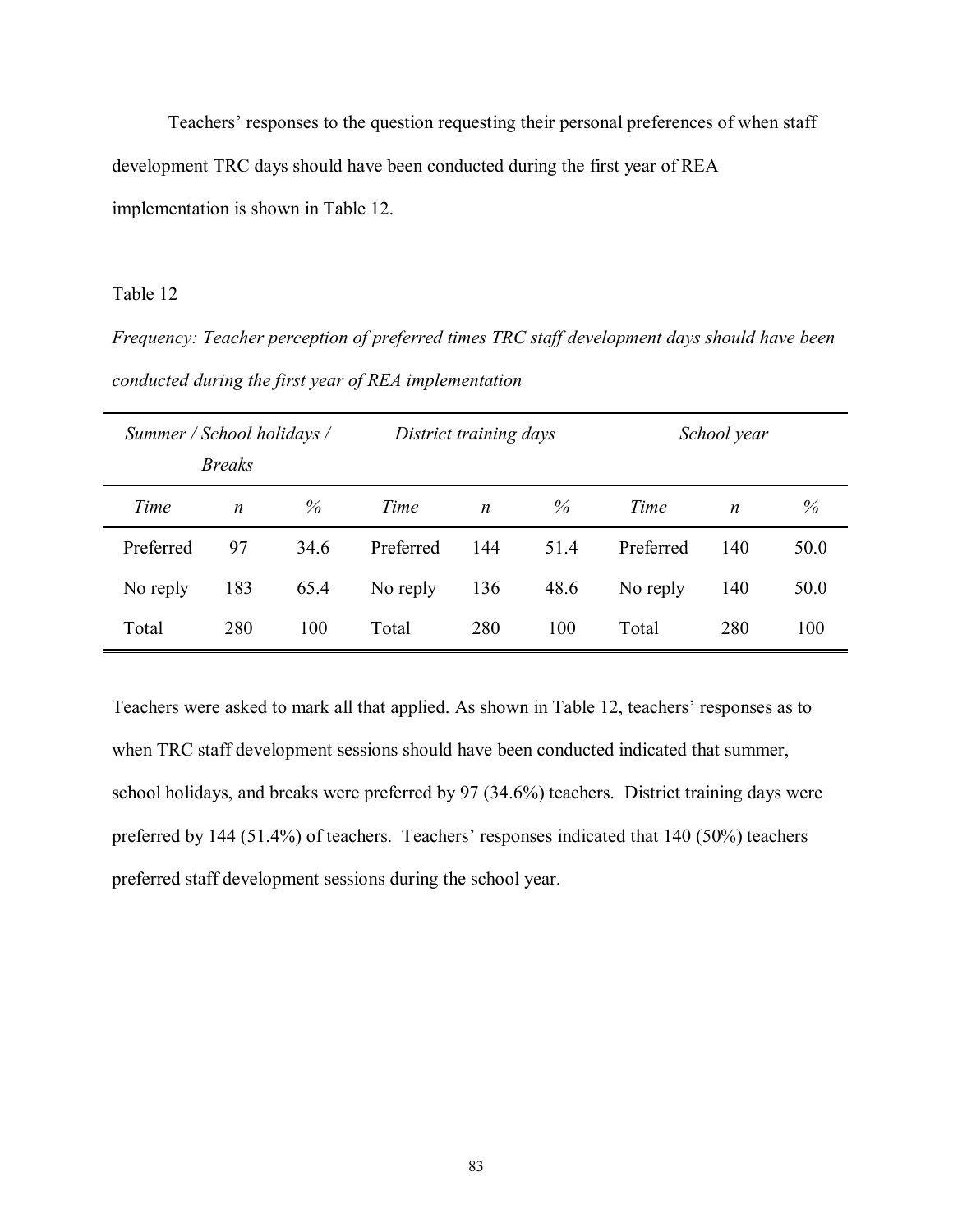Teacher responses to the question requesting the number professional development hours completed during the first year of REA implementation, 90-100 hours were required, are shown in Table 13.

### Table 13

*Frequency: Number of professional development hours completed during the first year of REA implementation (90-100 hours required)* 

| Hours completed | $\boldsymbol{n}$ | %    |
|-----------------|------------------|------|
| $<80$ hours     | $\overline{4}$   | 1.5  |
| 80.00-89.9      | 21               | 7.8  |
| 90.00           | 128              | 47.6 |
| >90             | 116              | 43.1 |
| Total           | 269              | 100  |

During the first year of REA implementation, teachers were required to attend 10 days of staff development sessions delivered by the TRC and also participated in 90-100 hours of professional development prior to June 30, 2003. Teacher surveys were completed during the end of the school year in May and the first part of June 2003. As shown in Table 13, only 4 (1.5%) teachers completed less than 80 hours. Those completing 80-89.9 hours included 21 (7.8%) teachers. Most teachers responding (90.7%) indicated that they had completed (47.6%) or exceeded (43.1%) the required 90 hours of professional development.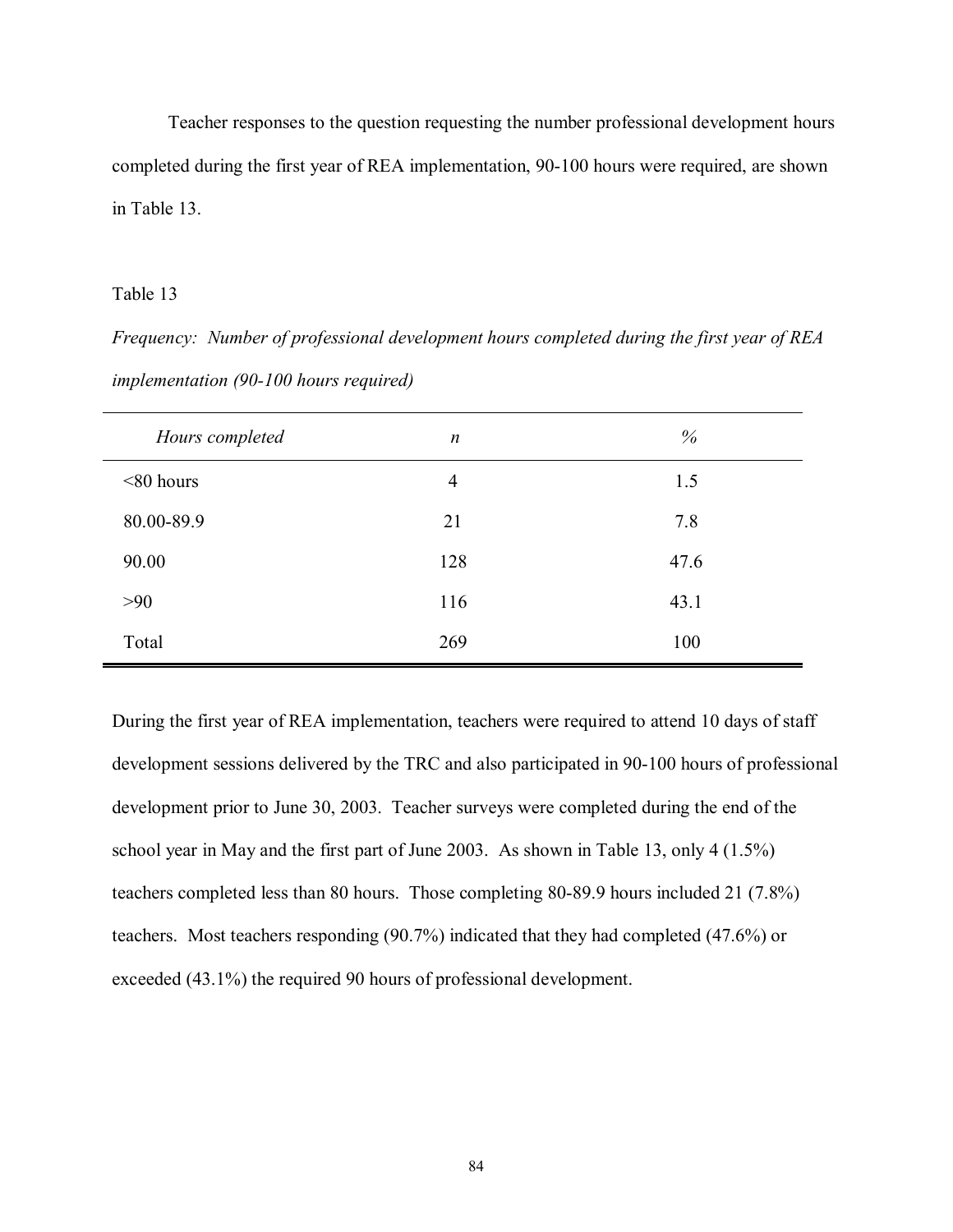Teacher responses to the question requesting their perception of the effectiveness of the professional development hours that they participated in during the first year of REA implementation are shown in Table 14.

### Table 14

*Frequency: Teacher perception of the effectiveness of professional development during the first year of REA implementation* 

| Effectiveness              | $\boldsymbol{n}$ | %    |
|----------------------------|------------------|------|
| Not Effective              | 3                | 1.1  |
| Somewhat Effective         | 27               | 9.7  |
| Effective                  | 110              | 39.6 |
| <b>Highly Effective</b>    | 119              | 42.8 |
| <b>Extremely Effective</b> | 19               | 6.8  |
| Total                      | 278              | 100  |

As shown in table 14, the effectiveness of professional development opportunities during the first year of REA implementation indicated that 138 (49.6%) teachers found the sessions to be highly or extremely effective. Three (1.1%) teachers found the sessions to not be effective at all.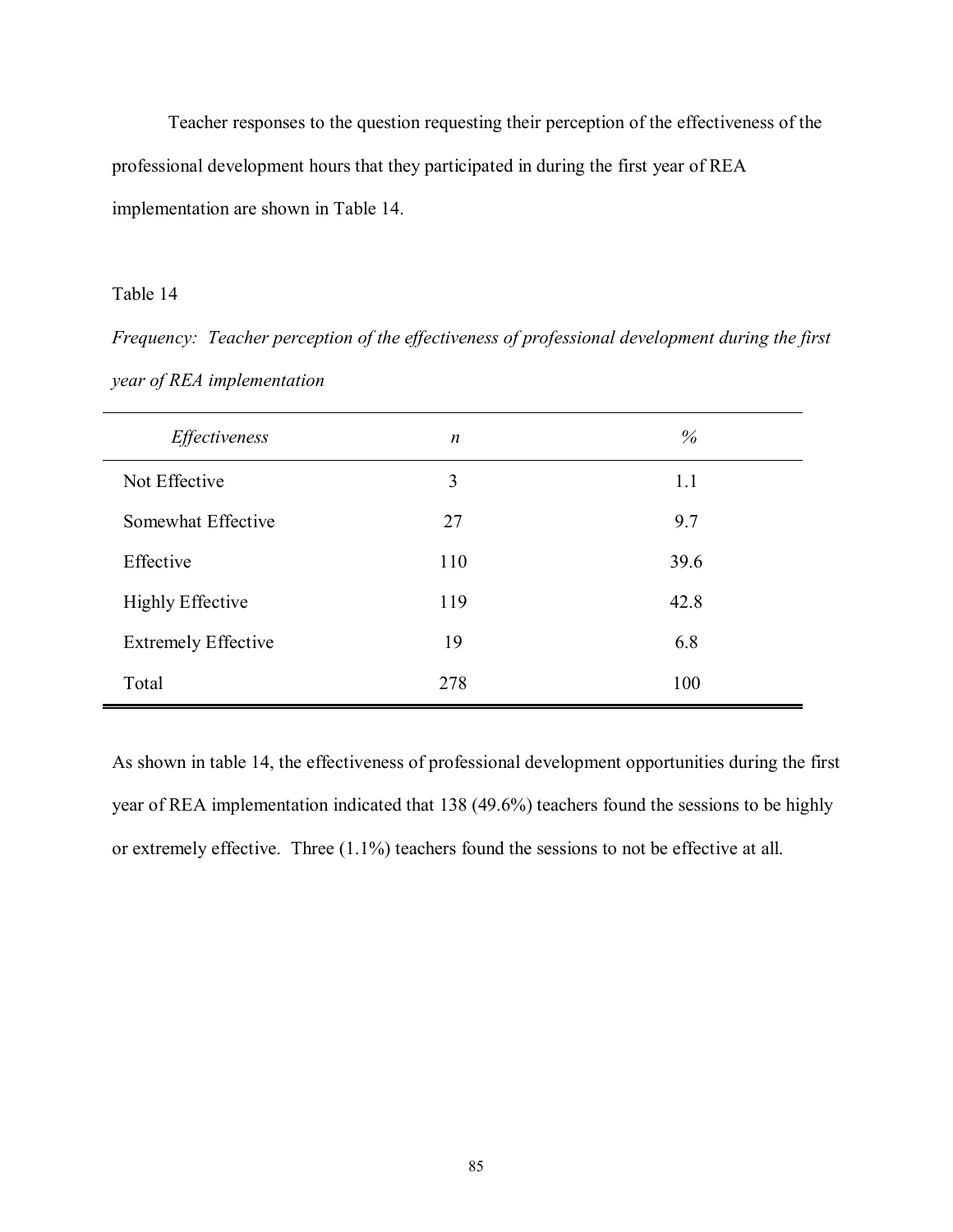Teacher responses to the questions asking the times when professional development hours (90-100 hours required) were conducted during the first year of REA implementation are shown in Table 15.

#### Table 15

*Frequency: Time professional development was conducted during the first year of REA implementation* 

|           | Summer / School holidays / |      |           | District training days |      |           | School year      |      |
|-----------|----------------------------|------|-----------|------------------------|------|-----------|------------------|------|
|           | <b>Breaks</b>              |      |           |                        |      |           |                  |      |
| Time      | $\boldsymbol{n}$           | $\%$ | Time      | $\boldsymbol{n}$       | $\%$ | Time      | $\boldsymbol{n}$ | %    |
| Conducted | 98                         | 35.1 | Conducted | 126                    | 45.2 | Conducted | 252              | 90.3 |
| No reply  | 181                        | 64.9 | No reply  | 153                    | 54.8 | No reply  | 27               | 9.7  |
| Total     | 279                        | 100  | Total     | 279                    | 100  | Total     | 279              | 100  |

Teachers were asked to mark all that applied. As shown in Table 15, 98 (35.1%) teachers indicated that professional development hours were conducted during summer, school holidays, and breaks, 126 (45.2%) teachers indicated that professional development hours were conducted during district training days, and 252 (90.3%) teachers indicated that professional development hours were conducted during the school year.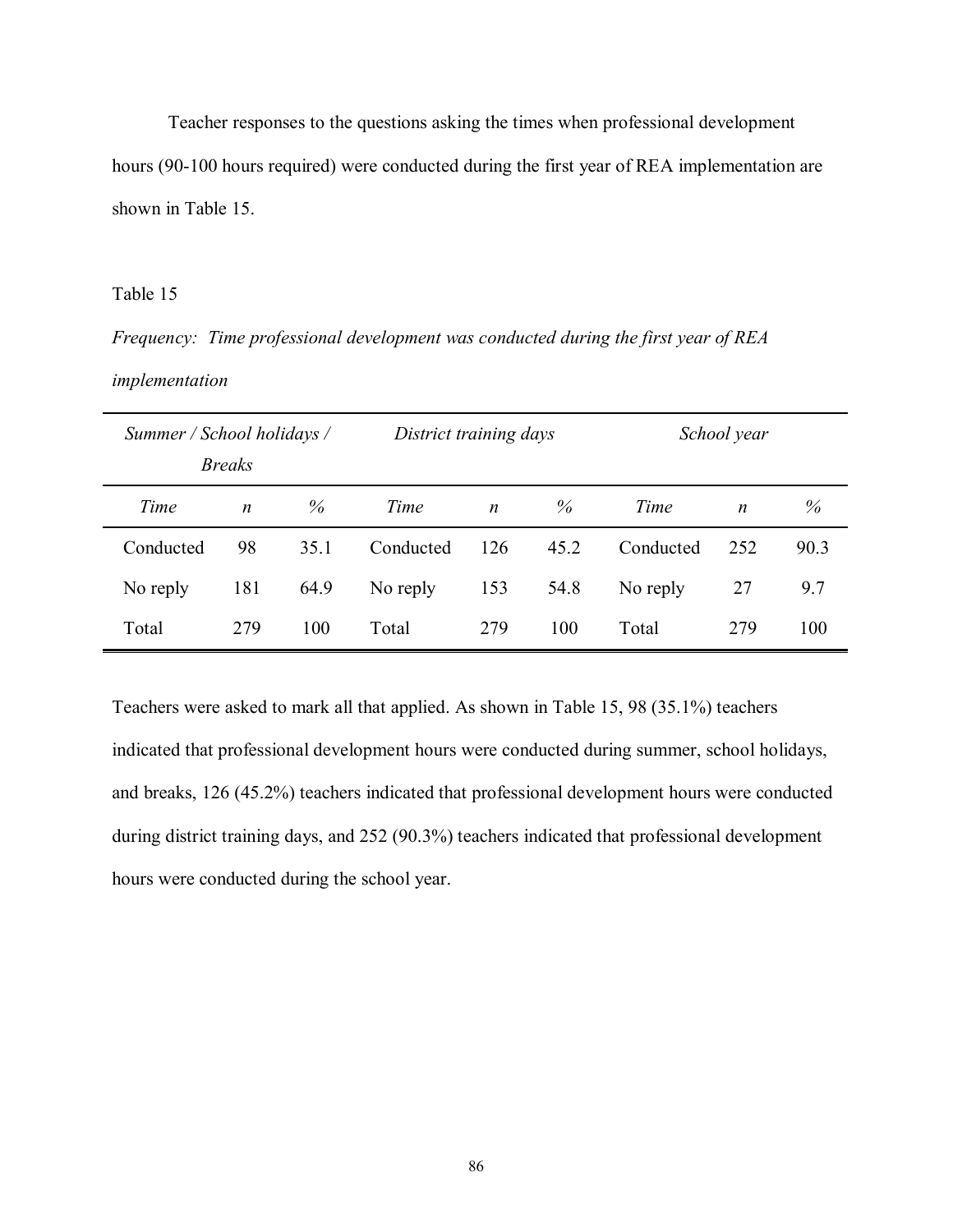Teachers' responses to the questions requesting their personal preferences of times when professional development hours should have been conducted during the first year of REA implementation are shown in Table 16.

Table 16

*Frequency: Preferred times professional development should have been conducted during the first year of REA implementation* 

|           | District training days<br>Summer / School holidays /<br><i>Breaks</i> |      |           | School year      |      |           |                  |      |
|-----------|-----------------------------------------------------------------------|------|-----------|------------------|------|-----------|------------------|------|
| Time      | $\boldsymbol{n}$                                                      | $\%$ | Time      | $\boldsymbol{n}$ | $\%$ | Time      | $\boldsymbol{n}$ | %    |
| Preferred | 78                                                                    | 27.9 | Preferred | 127              | 54.6 | Preferred | 177              | 63.2 |
| No reply  | 202                                                                   | 72.1 | No reply  | 153              | 45.4 | No reply  | 103              | 36.8 |
| Total     | 280                                                                   | 100  | Total     | 280              | 100  | Total     | 280              | 100  |

Teachers were asked to mark all that applied. As shown in Table 16, teachers' responses as to when professional development sessions should have been conducted indicated that summer, school holidays, and breaks were preferred by 78 (27.9%) teachers. Professional development sessions conducted during district training days were preferred by 127 (54.6%) teachers. Professional development sessions conducted during the school year were preferred by 177  $(63.2\%)$  teachers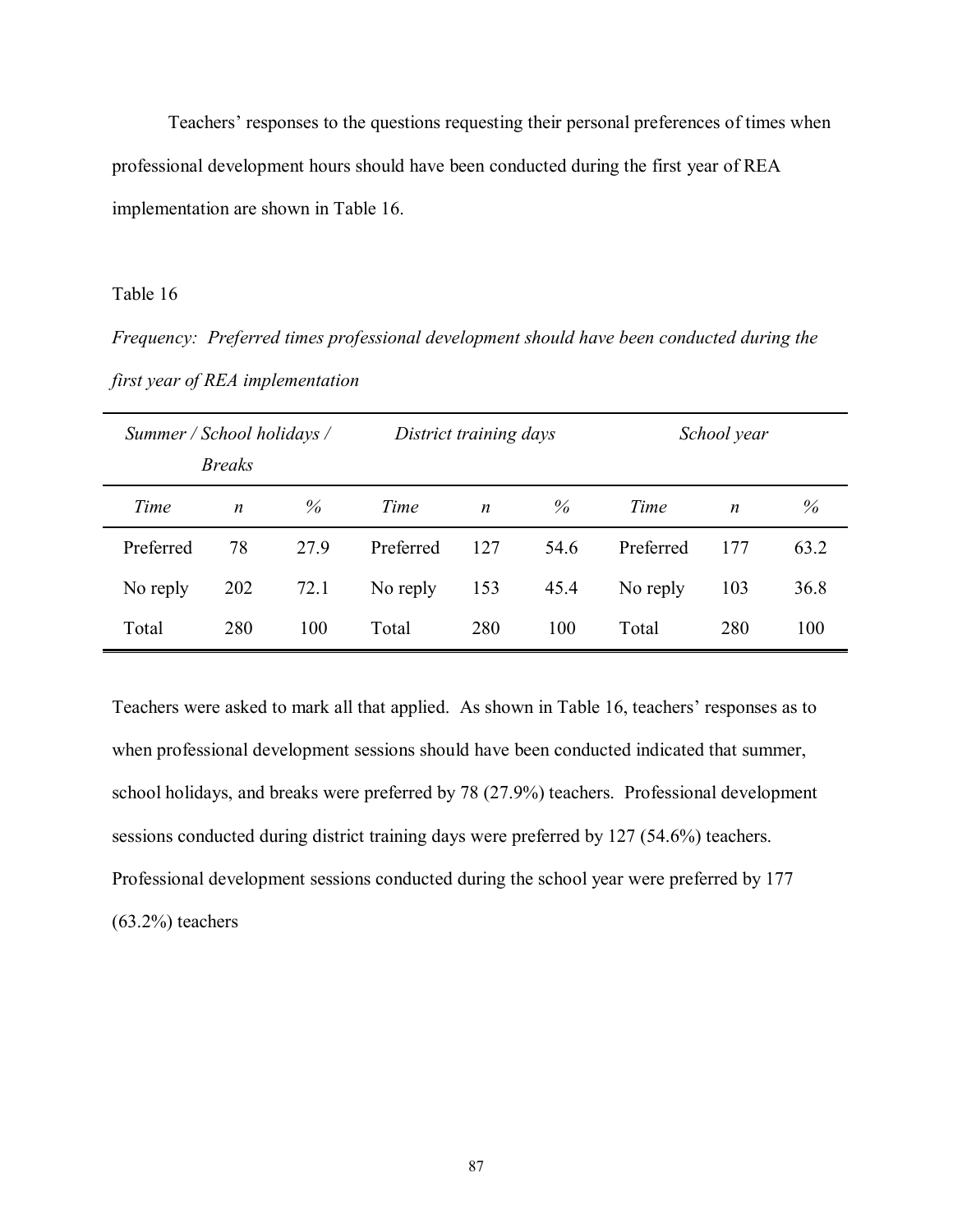Teacher responses to the questions requesting whether release time was allowed for staff and professional development activities during the first year of REA implementation are shown in Table 17.

# Table 17

*Frequency: Amount of release time allowed for professional and staff development activities during the first year of REA implementation* 

|                | Staff development release time allowed<br>(Substitute paid) |      | Professional development release time allowed<br>(Substitute paid) |     |      |
|----------------|-------------------------------------------------------------|------|--------------------------------------------------------------------|-----|------|
| Time           | n                                                           | $\%$ | Time                                                               | n   | %    |
| Yes            | 191                                                         | 69.7 | Yes                                                                | 211 | 76.7 |
| N <sub>0</sub> | 83                                                          | 30.3 | No                                                                 | 64  | 23.3 |
| Total          | 274                                                         | 100  | Total                                                              | 275 | 100  |

Table 17 indicates that release time was provided and substitutes were paid for 191 (69.7%) teachers who attended staff development sessions. Release time was provided and substitutes were paid for 211 (76.7%) teachers who attended professional development sessions.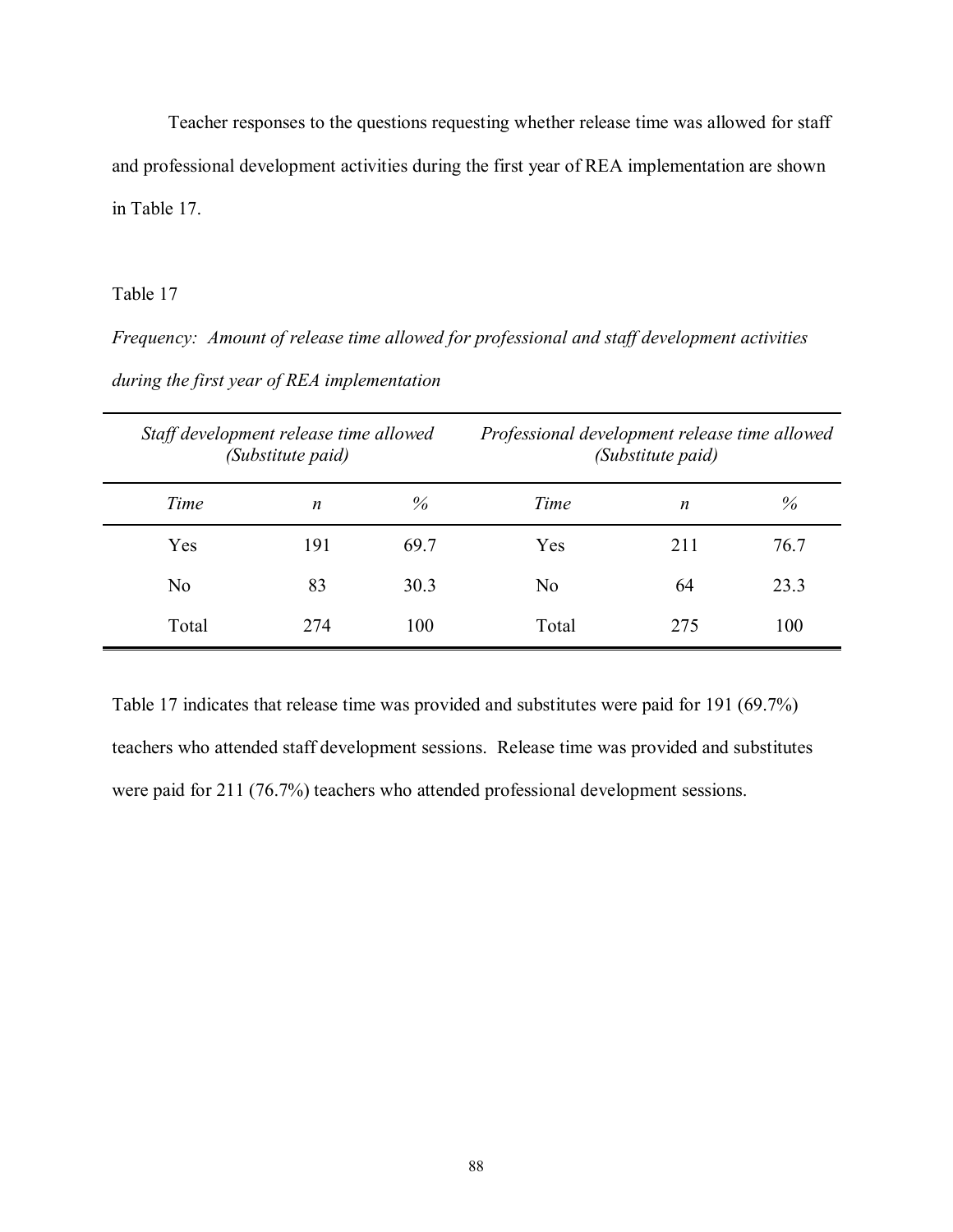Teacher responses to the questions concerning whether stipends were provided for

compensation outside of contracted times were allowed for staff and professional development

activities during the first year of REA implementation are shown in Table 18.

#### Table 18

*Frequency: Number of teachers receiving stipends as compensation for attending professional and staff development activities* 

| Compensation provided for time outside of<br>contracted hours for staff development<br>(Stipends paid) |     |      | Compensation provided for time outside of<br>contracted hours for professional development<br>(Stipends paid) |     |      |
|--------------------------------------------------------------------------------------------------------|-----|------|---------------------------------------------------------------------------------------------------------------|-----|------|
| Time                                                                                                   | n   | $\%$ | Time                                                                                                          | n   | $\%$ |
| Yes                                                                                                    | 269 | 96.8 | Yes                                                                                                           | 234 | 84.5 |
| No                                                                                                     | q   | 3.2  | No                                                                                                            | 43  | 15.5 |
| Total                                                                                                  | 278 | 100  | Total                                                                                                         | 277 | 100  |

Table 18 indicates that compensation was provided for time given outside of their regular contract hours and stipends were paid for 269 (96.8%) teachers who attended staff development sessions outside of their regular contract hours. Compensation was provided and stipends were paid for 234 (84.5%) teachers who attended professional development sessions outside of their regular contract hours.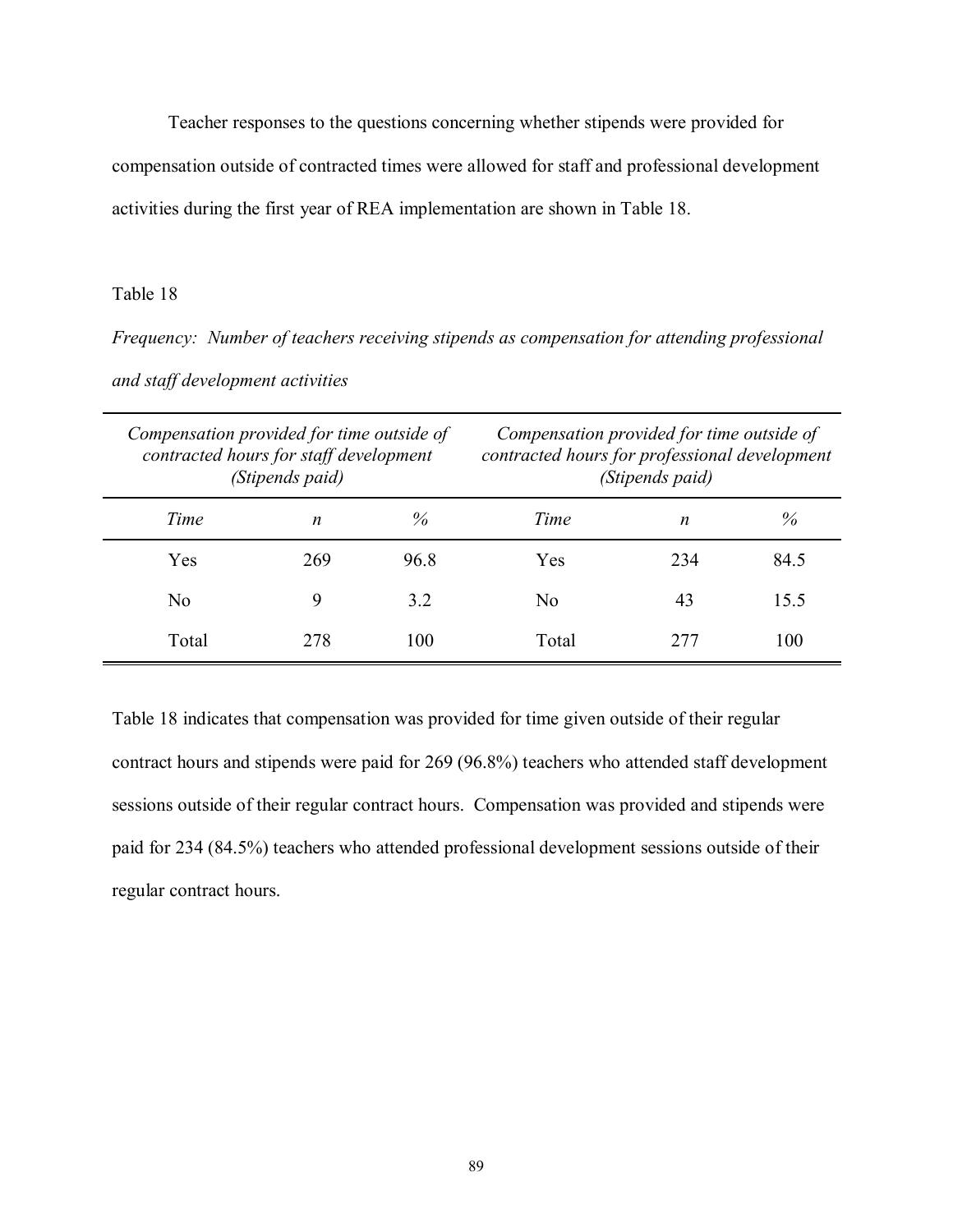Teacher responses to the questions requesting their perception of whether there was a positive difference in teacher knowledge and teacher practice due to the staff and professional development training received during the first year of REA implementation are shown in Table 19.

## Table 19

*Frequency: Teacher perception indicating a positive difference in teacher knowledge and teacher practice due to the staff and professional development training* 

| Teacher perception: Positive difference in<br>teacher knowledge |     | Teacher perception: Positive difference in<br>teacher practice |       |     |      |
|-----------------------------------------------------------------|-----|----------------------------------------------------------------|-------|-----|------|
| Time                                                            | n   | %                                                              | Time  | n   | $\%$ |
| Yes                                                             | 268 | 97.1                                                           | Yes   | 270 | 97.1 |
| N <sub>0</sub>                                                  | 8   | 2.9                                                            | No    | 8   | 2.9  |
| Total                                                           | 276 | 100                                                            | Total | 278 | 100  |

As shown in Table 19, 268 (97.1%) of the teachers indicated that there was a positive difference in teacher knowledge as a result of the staff and professional development training provided during the first year of REA implementation. In addition, 270 (97.1%) of the teachers indicated that there was a positive difference in teacher practice as a result of the staff and professional development training provided during the first year of REA implementation.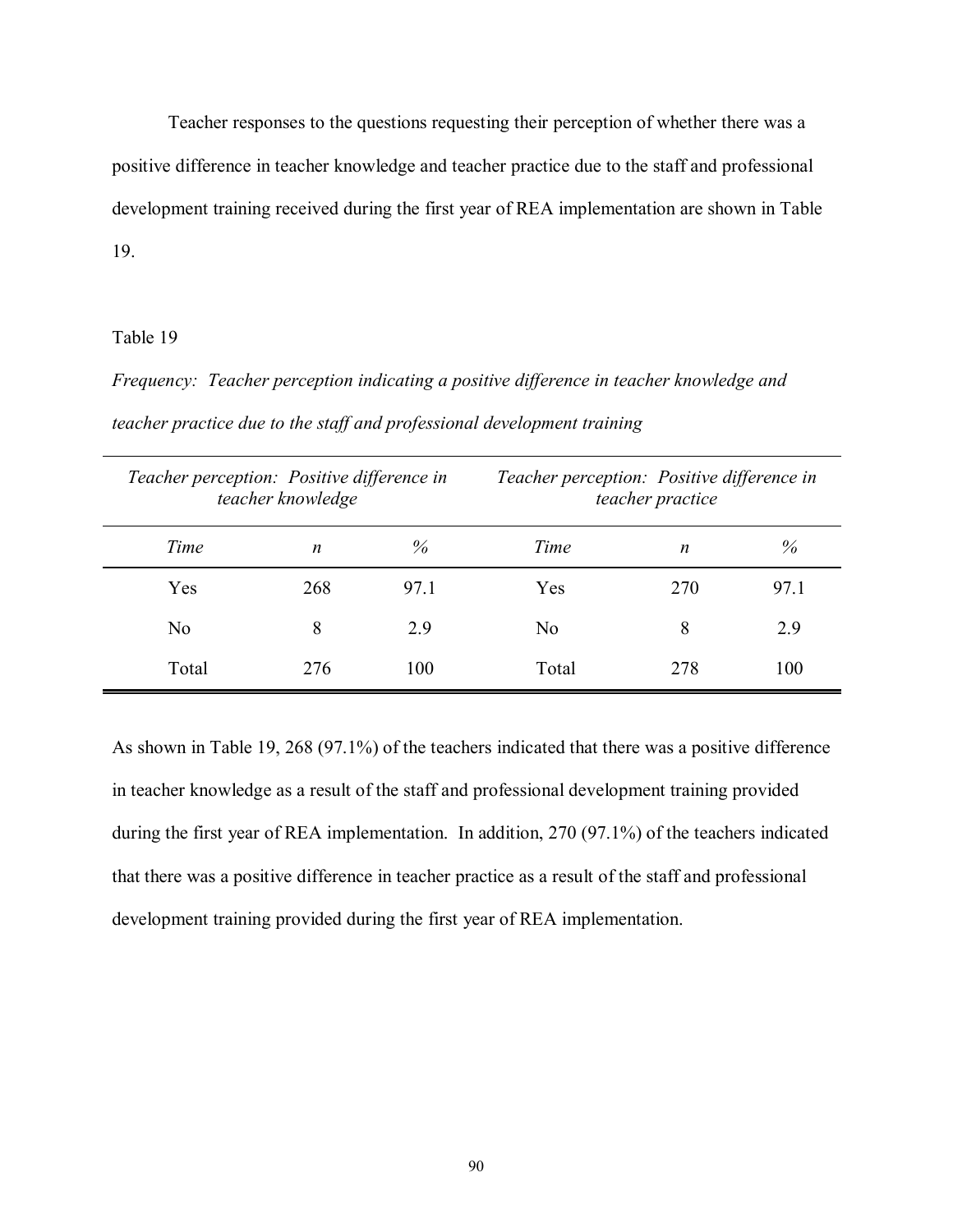Teacher responses to the question requesting their perception of whether there was a positive difference in teacher practice as a result of the on-site observations, modeling, technical assistance, and coaching conducted by the literacy leader during the first year of REA implementation are shown in Table 20.

## Table 20

*Frequency: Teacher perception indicating a positive difference in teacher practice due to instructional support from the literacy leader*

| Positive difference in<br>teacher practice as a result<br>of literacy leader support | $\boldsymbol{n}$ | $\%$ |
|--------------------------------------------------------------------------------------|------------------|------|
| Yes                                                                                  | 253              | 90.7 |
| N <sub>0</sub>                                                                       | 26               | 9.3  |
| Total                                                                                | 279              | 100  |

As shown in table 20, 253 (90.7%) teachers indicated that there was a positive difference in their teaching practice as a result of on-site observations, modeling, technical assistance, and coaching provided by the literacy leader during the first year of REA implementation.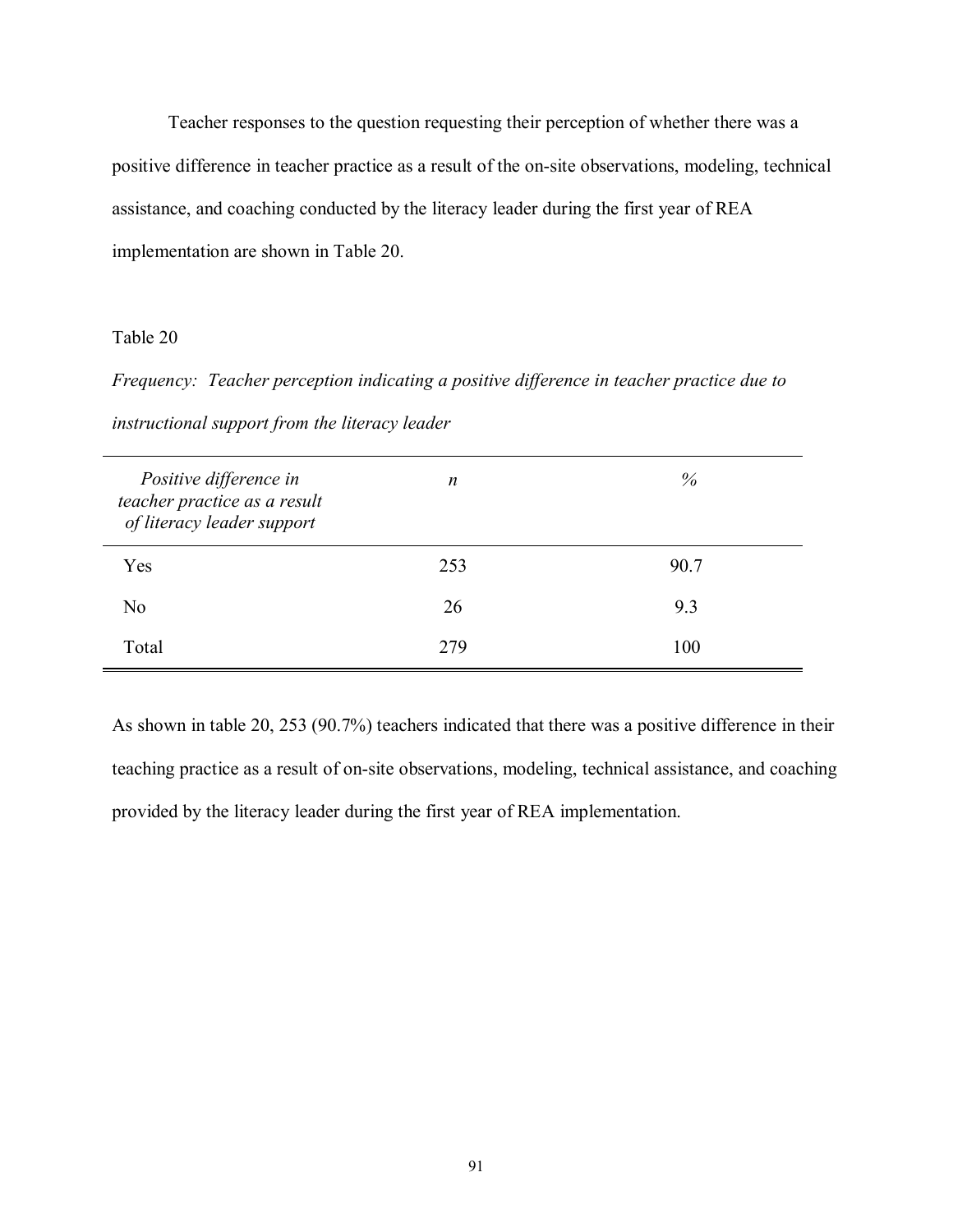Teacher responses to the question requesting their perception whether there was a positive difference in teacher practice as a result of the literacy materials purchased during the first year of REA implementation are shown in Table 21.

# Table 21

*Frequency: Teacher perception indicating a positive difference in teacher practice due to the literacy materials purchased*

| Positive difference in<br>teacher practice as a result<br>of literacy materials<br>purchased | $\boldsymbol{n}$ | $\%$ |
|----------------------------------------------------------------------------------------------|------------------|------|
| Yes                                                                                          | 262              | 93.6 |
| N <sub>0</sub>                                                                               | 18               | 6.4  |
| Total                                                                                        | 280              | 100  |

As shown in Table 21, 262 (93.6%) teachers indicated that there was a positive difference in their teaching practice as a result of the literacy materials purchased during the first year of REA implementation.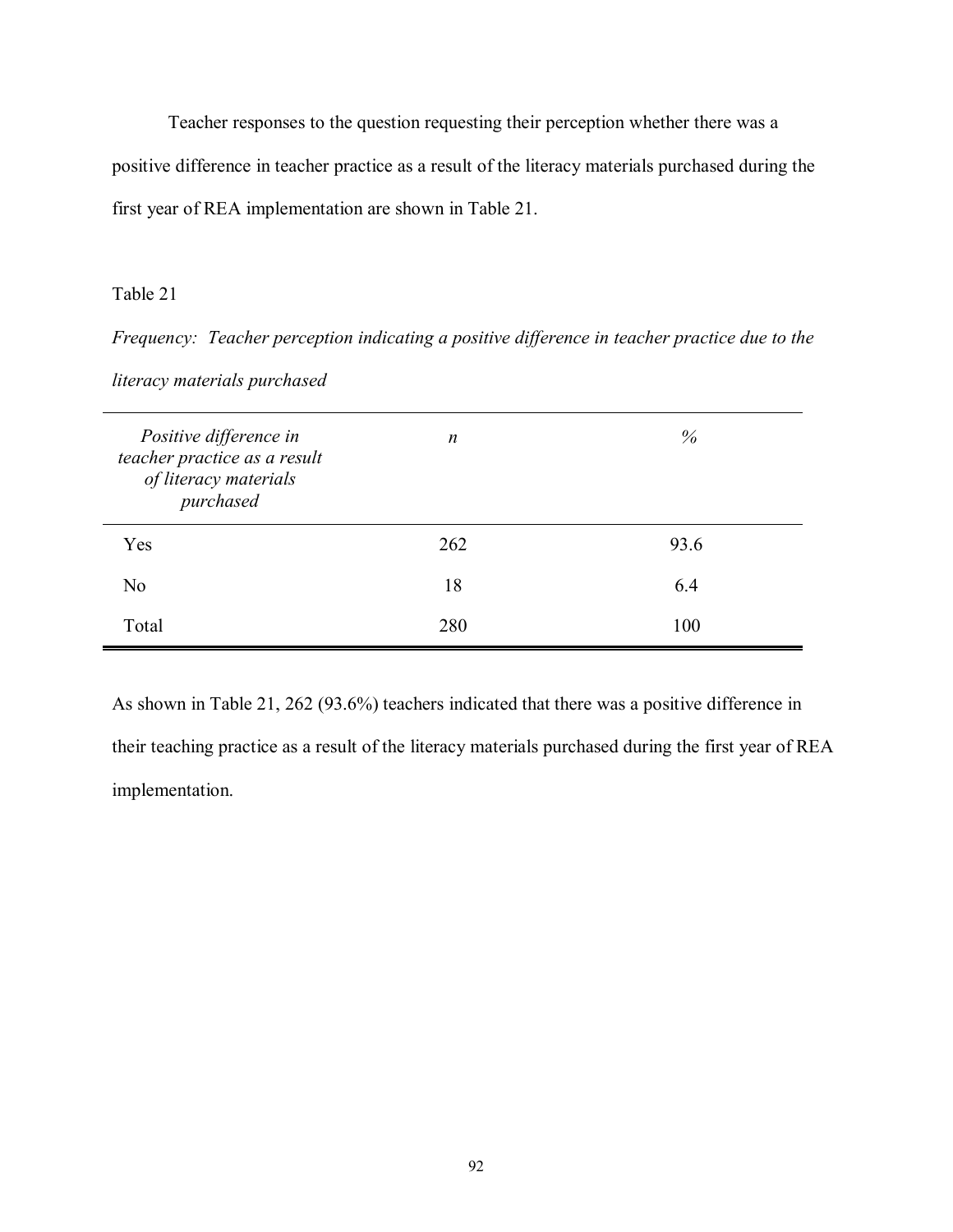Teacher responses to the question requesting their perception whether there was a positive difference in teacher practice as a result of assessment data guiding intervention and instructional decisions during the first year of REA implementation are shown in Table 22.

#### Table 22

*Frequency: Teacher perception indicating a positive difference in teacher practice due to assessment data gathered* 

| Positive difference in<br>teacher practice as a result<br>of assessment data gathered | n    | $\%$ |
|---------------------------------------------------------------------------------------|------|------|
| Yes                                                                                   | 255  | 92.1 |
| N <sub>0</sub>                                                                        | 22   | 7.9  |
| Total                                                                                 | 2.77 | 100  |

As shown in Table 22, 255 (92.1%) teachers indicated that there was a positive difference in their teaching practice as a result of the assessment data guiding intervention and instructional decisions during the first year of REA implementation.

#### *Survey Results: Teacher Perception of Balanced Literacy Implementation*

 What are teacher perceptions regarding the effectiveness of the REA to positively influence teacher knowledge and practice through staff and professional development activities? Hypothesis testing was designed to indicate teacher perception of survey questions. Teachers were instructed to rate their perception from 0-4:  $0 =$  never used; 1 = rarely used; 2 = occasionally used;  $3$  = frequently used; and  $4$  = extensively used. Teachers compared their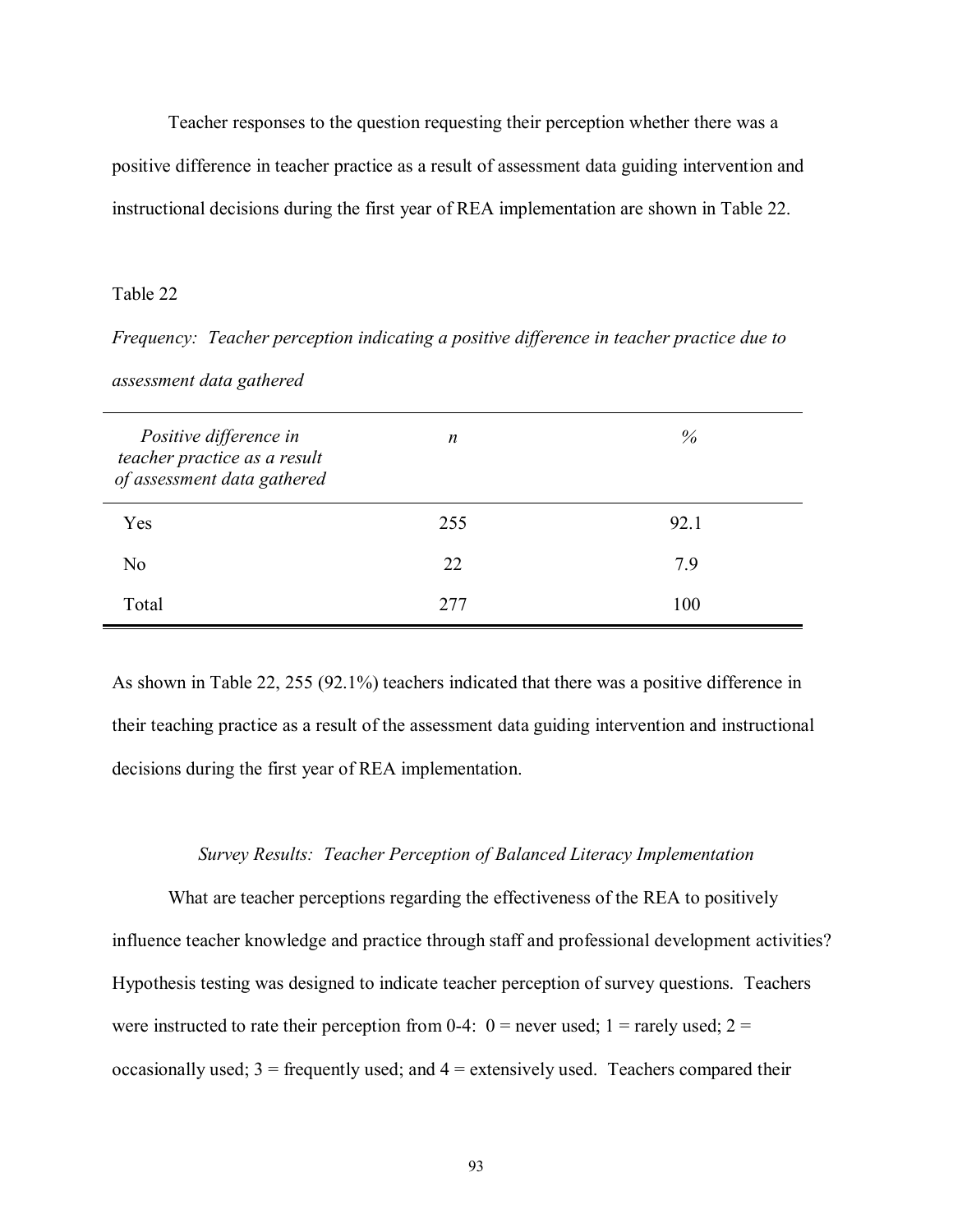practice by reflecting on their professional practice prior to REA implementation and also during the first year of REA implementation. Results of this portion of the survey follow. Each null hypothesis is numbered to match its corresponding table number.

Ho<sub>23</sub>: There is no difference in small group instruction prior to REA implementation and during REA implementation.

 A comparison of the implementation of small group instruction prior and during the first year of REA implementation was compared in Table 23.

Table 23

*Comparison: Prior and during REA implementation of small group instruction* 

| Small group<br>instruction | $\boldsymbol{n}$ | $\boldsymbol{M}$ | <i>SD</i> |       | $\boldsymbol{p}$ |
|----------------------------|------------------|------------------|-----------|-------|------------------|
| Prior to REA               | 267              | 2.34             | 1.18      |       |                  |
| During REA                 | 267              | 3.07             | .86       |       |                  |
| During-Prior               | 267              | .73              | .96       | 12.45 | $*000$           |

 $*_{p<.05}$ 

As shown in Table 23, there was a statistically significant increase in teachers' perceived use of small group instruction prior to REA implementation (*M*=2.34) and during REA implementation (*M*=3.07). The null hypothesis was rejected. There was a perceived increase in the use of small group instruction.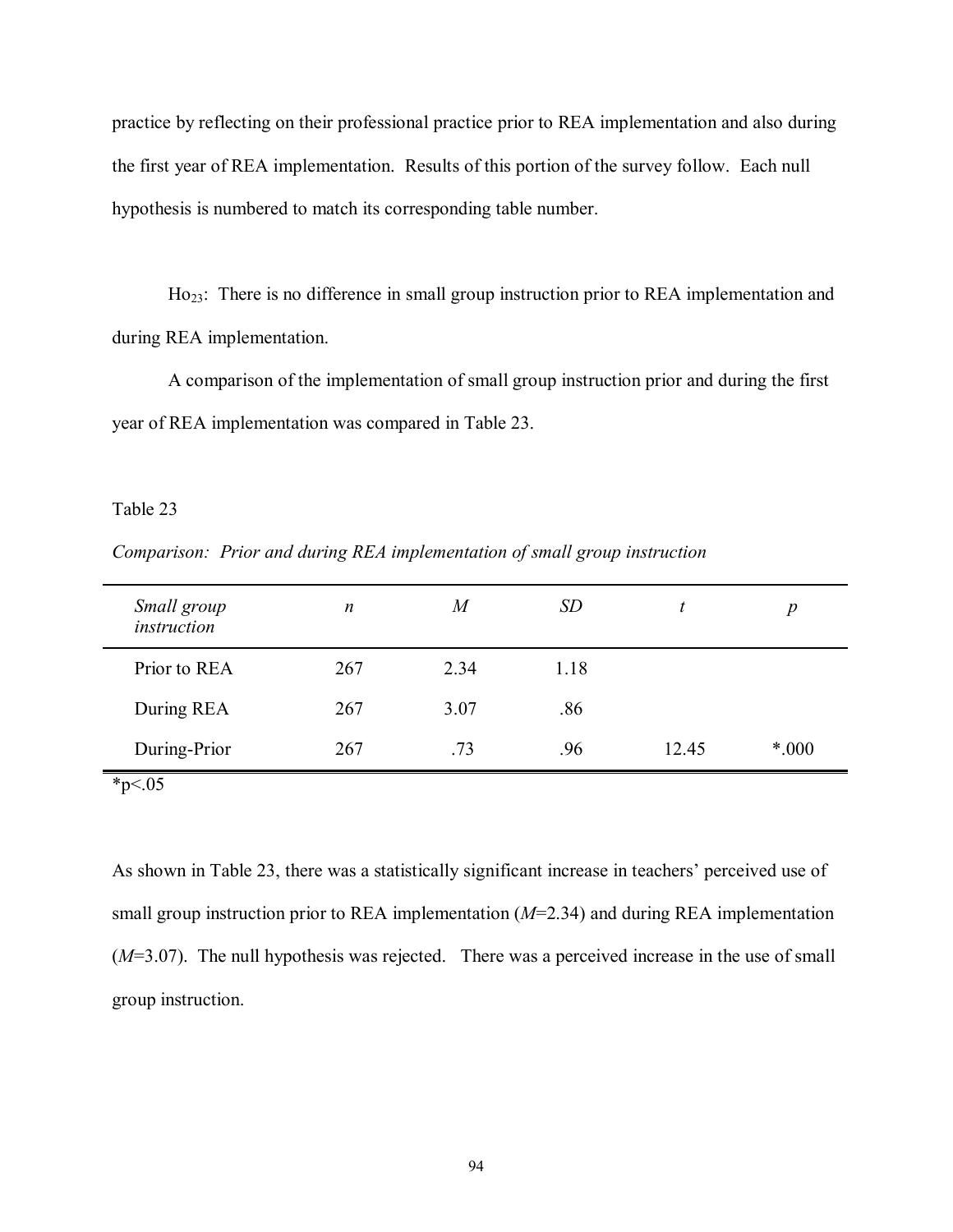$H<sub>O24</sub>$ : There is no difference in whole class instruction prior to REA implementation and during REA implementation.

 A comparison of the implementation of whole class instruction prior and during the first year of REA implementation was compared in Table 24.

# Table 24

*Comparison: Prior and during REA implementation of whole class instruction* 

| Whole class<br>instruction | n   | $\boldsymbol{M}$ | <i>SD</i> |      | $\boldsymbol{p}$ |
|----------------------------|-----|------------------|-----------|------|------------------|
| Prior to REA               | 264 | 2.87             | .95       |      |                  |
| During REA                 | 264 | 2.60             | .90       |      |                  |
| During-Prior               | 264 | $-.27$           | $-97$     | 4.44 | *.000            |
| * $p<.05$                  |     |                  |           |      |                  |

As shown in Table 24, there was a statistically significant decrease in teachers' perceived use of large group instruction prior to REA implementation (*M*=2.87) and during REA implementation (*M*=2.60). The null hypothesis was rejected. There was a perceived decrease in the use of large group instruction.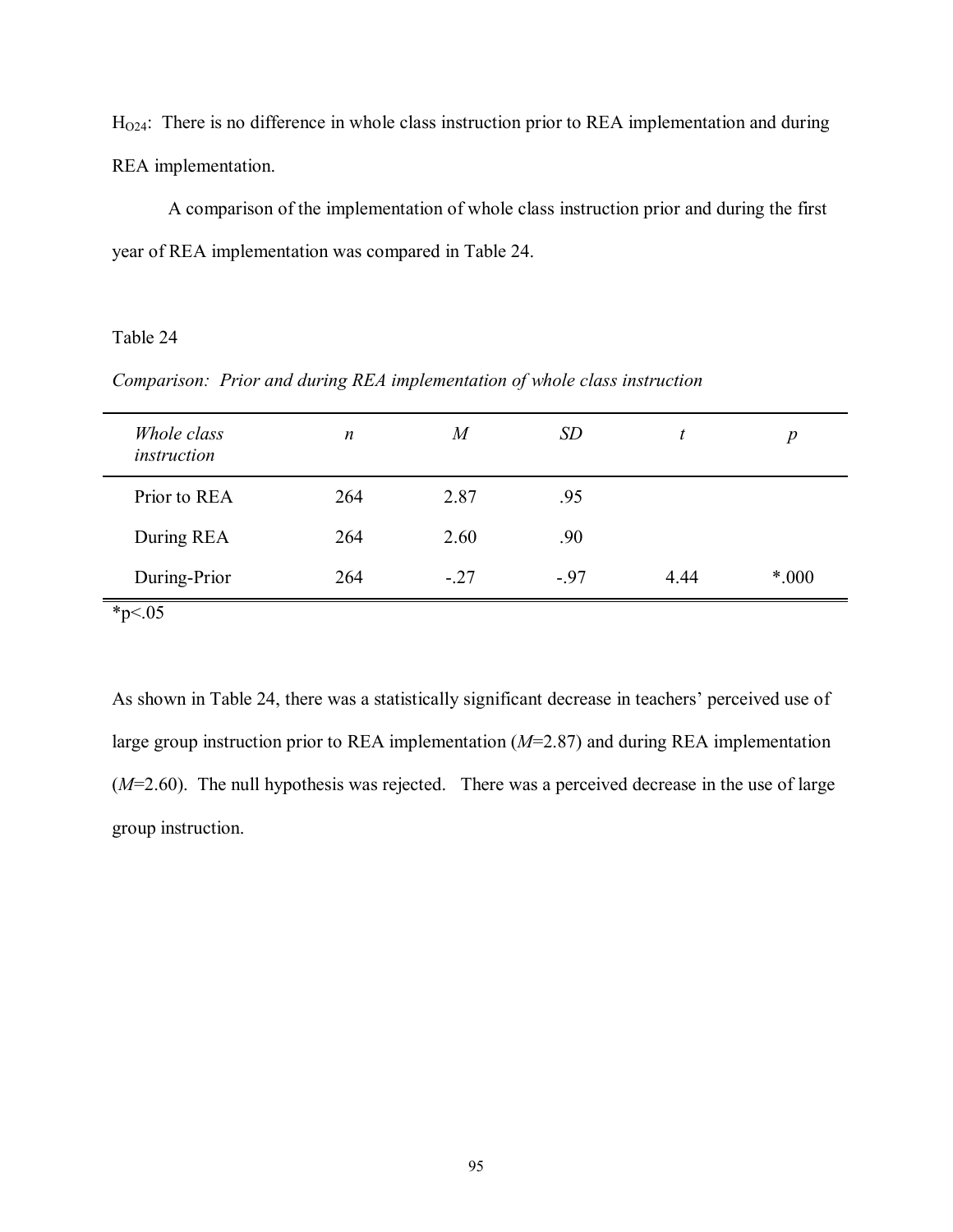H<sub>O25</sub>: There is no difference in the use of learning centers prior to REA implementation and during REA implementation.

 A comparison of the use of learning centers prior and during the first year of REA implementation was compared in Table 25.

# Table 25

*Comparison: Prior and during REA implementation of learning centers* 

| Learning centers | $\boldsymbol{n}$ | M    | <i>SD</i> |       | р     |
|------------------|------------------|------|-----------|-------|-------|
| Prior to REA     | 266              | 1.77 | 1.09      |       |       |
| During REA       | 266              | 2.50 | 1.02      |       |       |
| During-Prior     | 266              | .73  | 1.02      | 11.65 | *.000 |
|                  |                  |      |           |       |       |

 $*_{p<.05}$ 

As shown in Table 25, there was a statistically significant increase in teachers' perceived use of learning centers prior to REA implementation (*M*=1.77) and during REA implementation (*M*=2.50). The null hypothesis was rejected. There was a perceived increase in the use of small group instruction.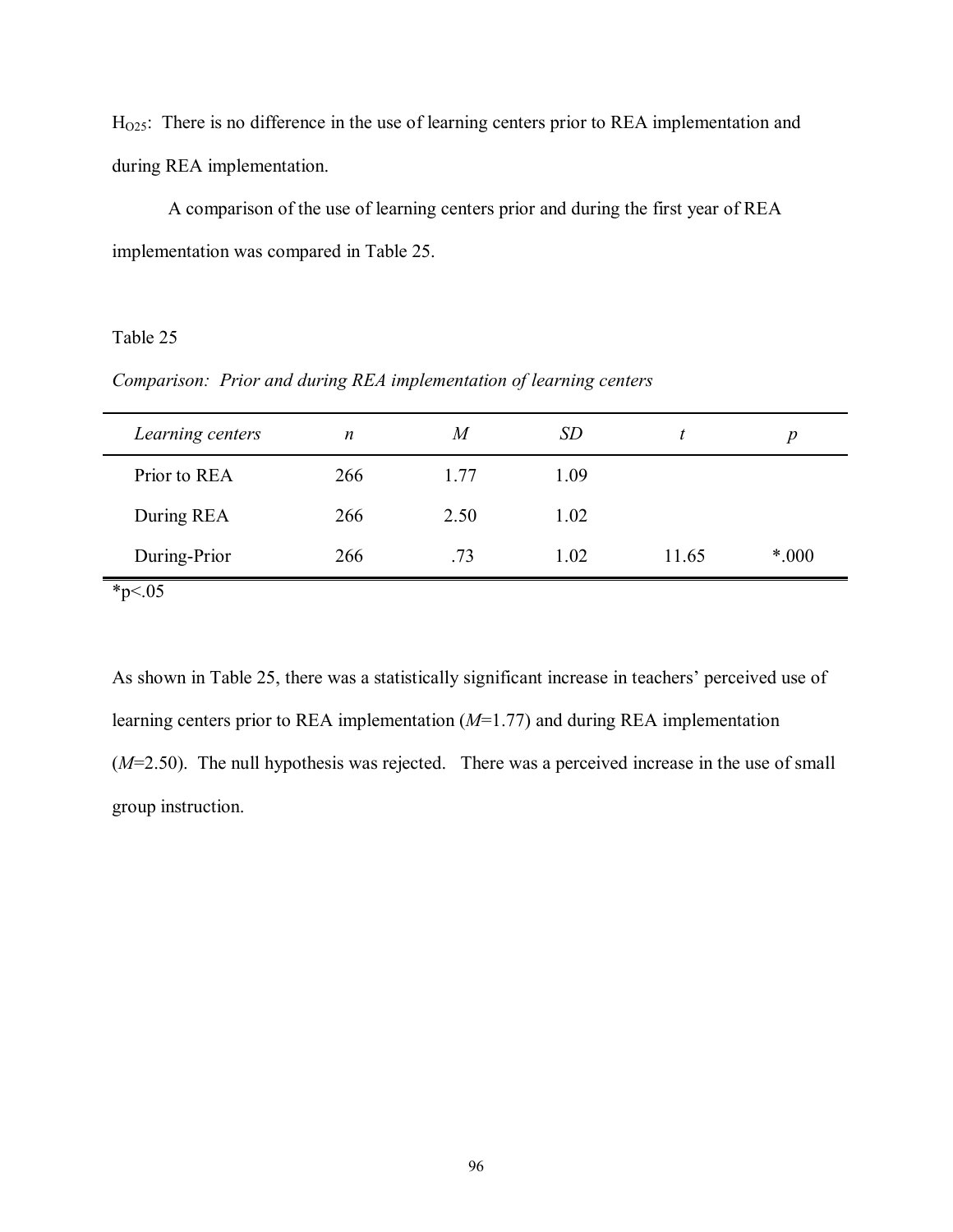$H<sub>026</sub>$ : There is no difference in the use of cooperative/collaborative learning activities prior to REA implementation and during REA implementation.

 A comparison of the use of cooperative/collaborative learning activities prior and during the first year of REA implementation was compared in Table 26.

## Table 26

*Comparison: Prior and during REA implementation of cooperative/collaborative learning activities* 

| Cooperative /<br>Collaborative | $\boldsymbol{n}$ | $\overline{M}$ | SD   |       | $\boldsymbol{p}$ |
|--------------------------------|------------------|----------------|------|-------|------------------|
| Prior to REA                   | 267              | 2.23           | 1.03 |       |                  |
| During REA                     | 267              | 2.89           | .81  |       |                  |
| During-Prior                   | 267              | .66            | .83  | 13.02 | $*000$           |
| * $p<.05$                      |                  |                |      |       |                  |

As shown in Table 26, there was a statistically significant increase in teachers' perceived use of cooperative/collaborative learning strategies prior to REA implementation (*M*=2.23) and during REA implementation (*M*=2.89). The null hypothesis was rejected. There was a perceived increase in the use of cooperative/collaborative learning.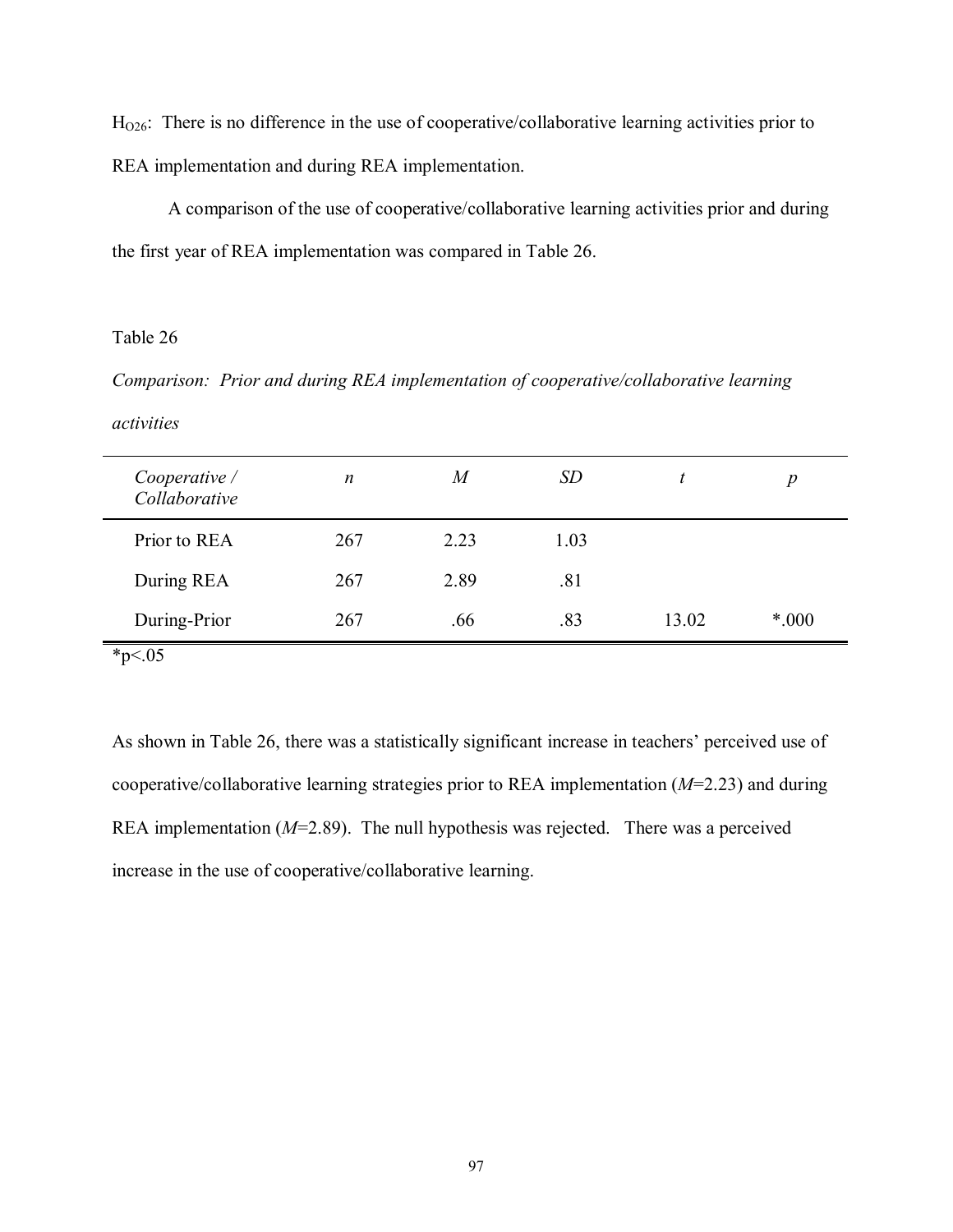$H<sub>027</sub>$ : There is no difference in teachers teaching the concepts of print prior to REA implementation and during REA implementation.

 A comparison of the practice of teaching the concepts of print prior to and during the first year of REA implementation was compared in Table 27 to determine alpha.

# Table 27

*Comparison: Prior and during REA implementation of teaching the concepts of print* 

| Concepts of print | $\boldsymbol{n}$ | M    | <i>SD</i> |       | p      |
|-------------------|------------------|------|-----------|-------|--------|
| Prior to REA      | 266              | 2.72 | .94       |       |        |
| During REA        | 266              | 3.38 | .68       |       |        |
| During-Prior      | 266              | .66  | .79       | 13.74 | $*000$ |

 $*_{p<.05}$ 

As shown in Table 27, there was a statistically significant increase in teachers' perceived teaching the concept of print prior to REA implementation (*M*=2.72) and during REA implementation (*M*=3.38). The null hypothesis was rejected. There was a perceived increase in teaching the concept of print.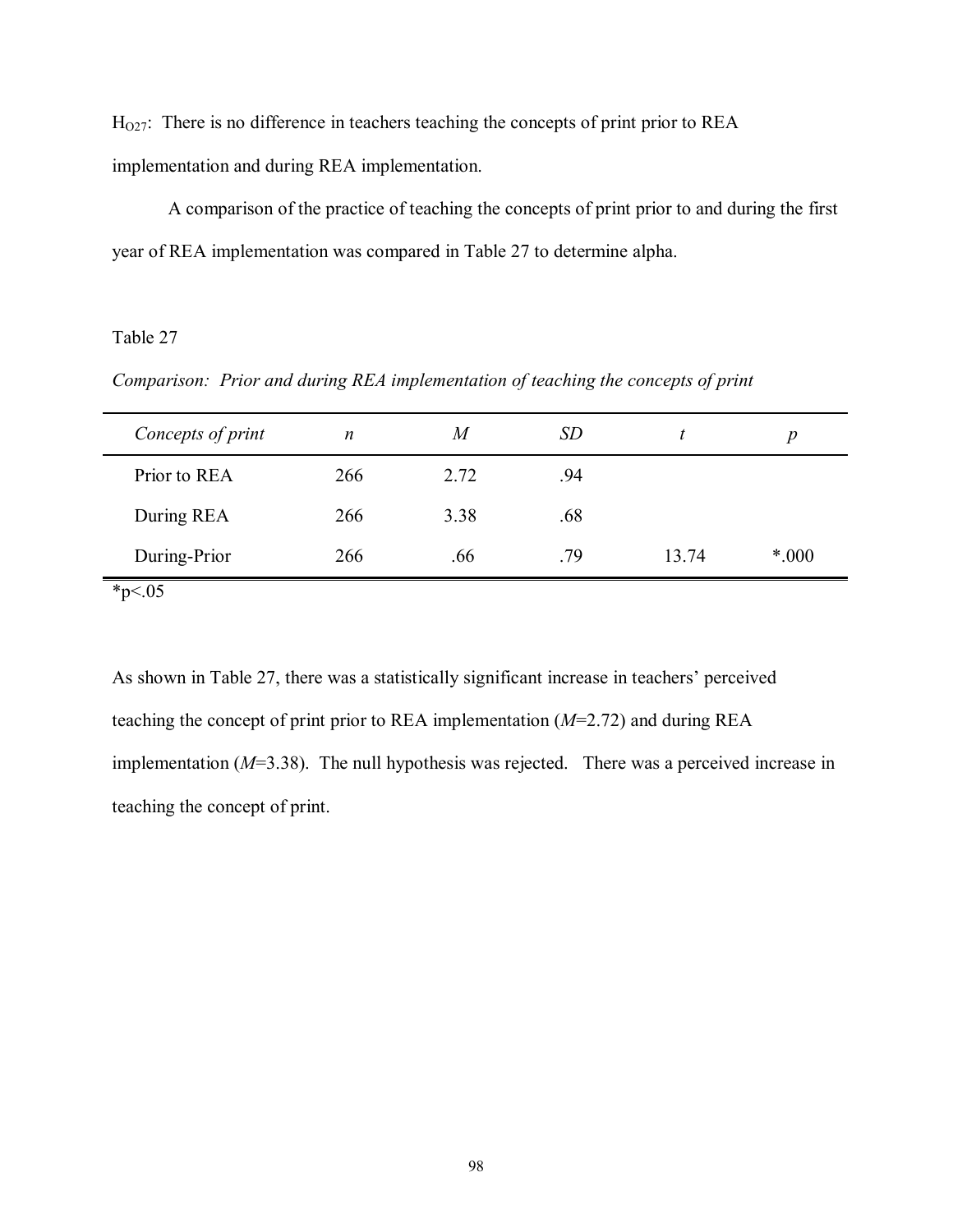$H<sub>O28</sub>$ : There is no difference in teachers teaching the concepts of letter naming and knowledge prior to REA implementation and during REA implementation.

 A comparison of the practice of teaching the concepts of letter naming and knowledge prior to and during the first year of REA implementation was compared in Table 28.

## Table 28

*Comparison: Prior and during REA implementation of teaching letter naming and knowledge* 

| Letter naming and<br>knowledge | $\boldsymbol{n}$ | M    | <i>SD</i> |      | $\boldsymbol{D}$ |
|--------------------------------|------------------|------|-----------|------|------------------|
| Prior to REA                   | 262              | 2.91 | .96       |      |                  |
| During REA                     | 262              | 3.25 | .90       |      |                  |
| During-Prior                   | 262              | .34  | .70       | 7.83 | $*000$           |
| $*_{n}$ / 05                   |                  |      |           |      |                  |

\*p<.05

As shown in Table 28, there was a statistically significant increase in teachers teaching the concept of letter naming and knowledge to students prior to REA implementation (*M*=2.91) and during REA implementation (*M*=3.25). The null hypothesis was rejected. There was a perceived increase in teachers teaching the concept of letter naming and knowledge to students.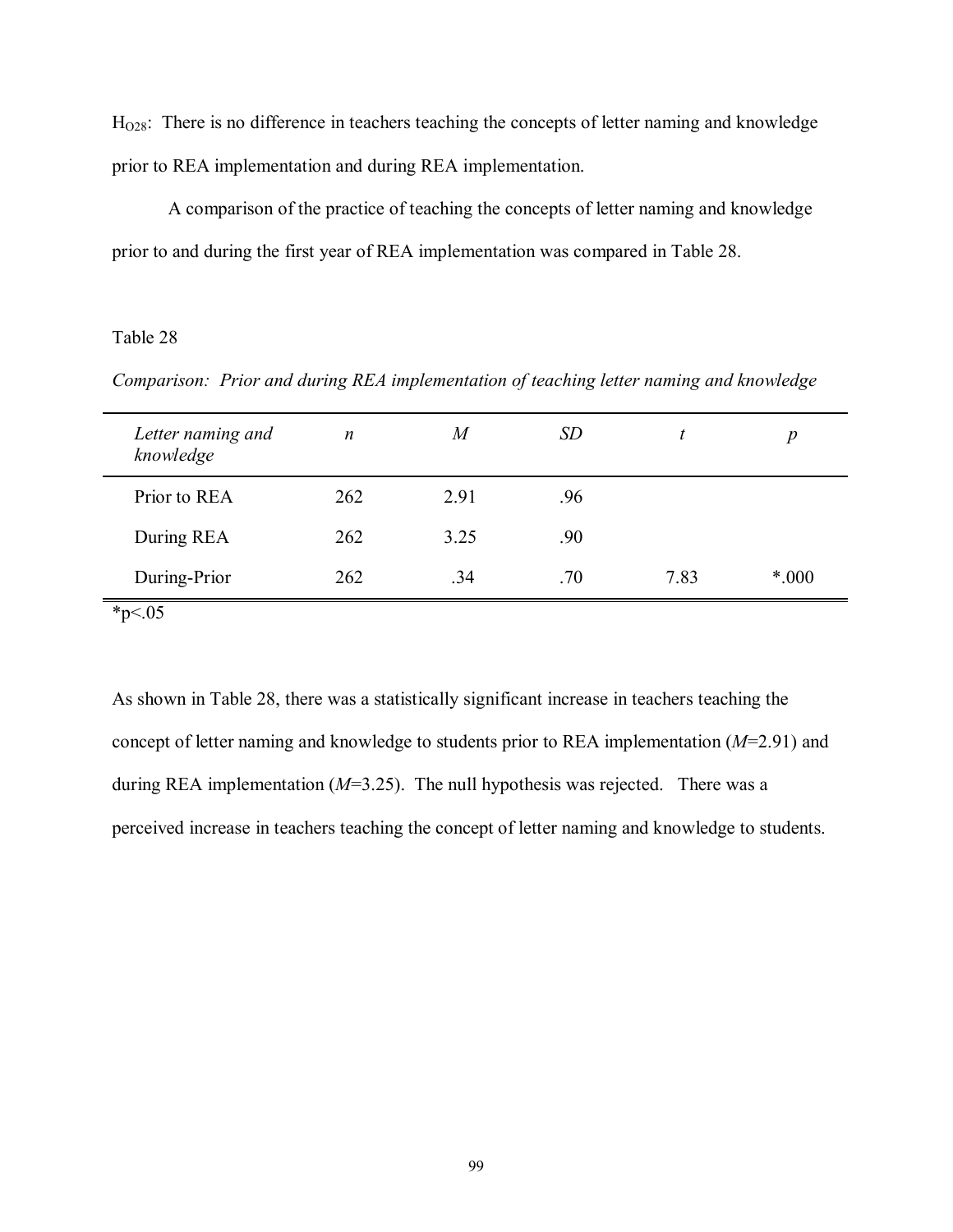$H<sub>O29</sub>$ : There is no difference in teachers teaching the concepts of phonemic awareness prior to REA implementation and during REA implementation.

 A comparison of the practice of teaching the concepts of phonemic awareness prior to and during the first year of REA implementation was compared in Table 29.

## Table 29

*Comparison: Prior and during REA implementation of teaching phonemic awareness* 

| $\boldsymbol{n}$ | M    | <i>SD</i> | t     | $\boldsymbol{p}$ |
|------------------|------|-----------|-------|------------------|
| 266              | 2.86 | 1.01      |       |                  |
| 266              | 3.51 | .69       |       |                  |
| 266              | .64  | .80       | 13.31 | $*000$           |
|                  |      |           |       |                  |

As shown in Table 29, there was a statistically significant increase in teachers' perceptions of teaching phonemic awareness prior to REA implementation (*M*=2.86) and during REA implementation (*M*=3.51). The null hypothesis was rejected. There was a perceived increase in teachers teaching phonemic awareness.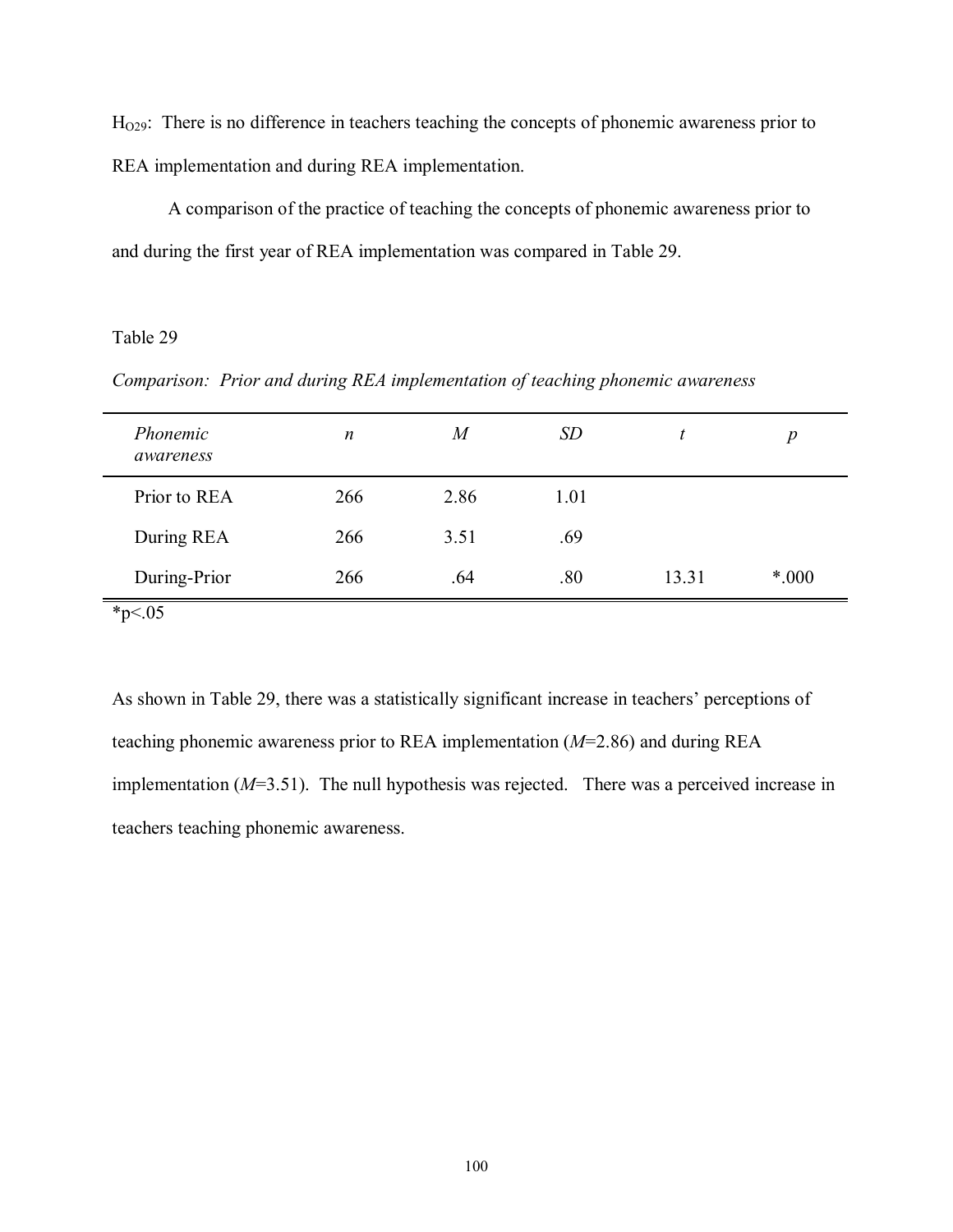H<sub>O30</sub>: There is no difference in teachers teaching rhyming prior to REA implementation and during REA implementation.

 A comparison of the practice of teaching rhyming prior to and during the first year of REA implementation was compared in Table 30.

# Table 30

*Comparison: Prior and during REA implementation of teaching rhyming* 

| Rhyming      | n   | M    | <i>SD</i> |       | D      |
|--------------|-----|------|-----------|-------|--------|
| Prior to REA | 265 | 2.76 | .88       |       |        |
| During REA   | 265 | 3.32 | .77       |       |        |
| Prior-During | 265 | .57  | .72       | 12.97 | $*000$ |

 $*_{p<.05}$ 

As shown in Table 30, there was a statistically significant increase in teachers' perceptions of teaching the concept of rhyming prior to REA implementation (*M*=2.76) and during REA implementation (*M*=3.32). The null hypothesis was rejected. There was a perceived increase in teachers teaching the concept of rhyming.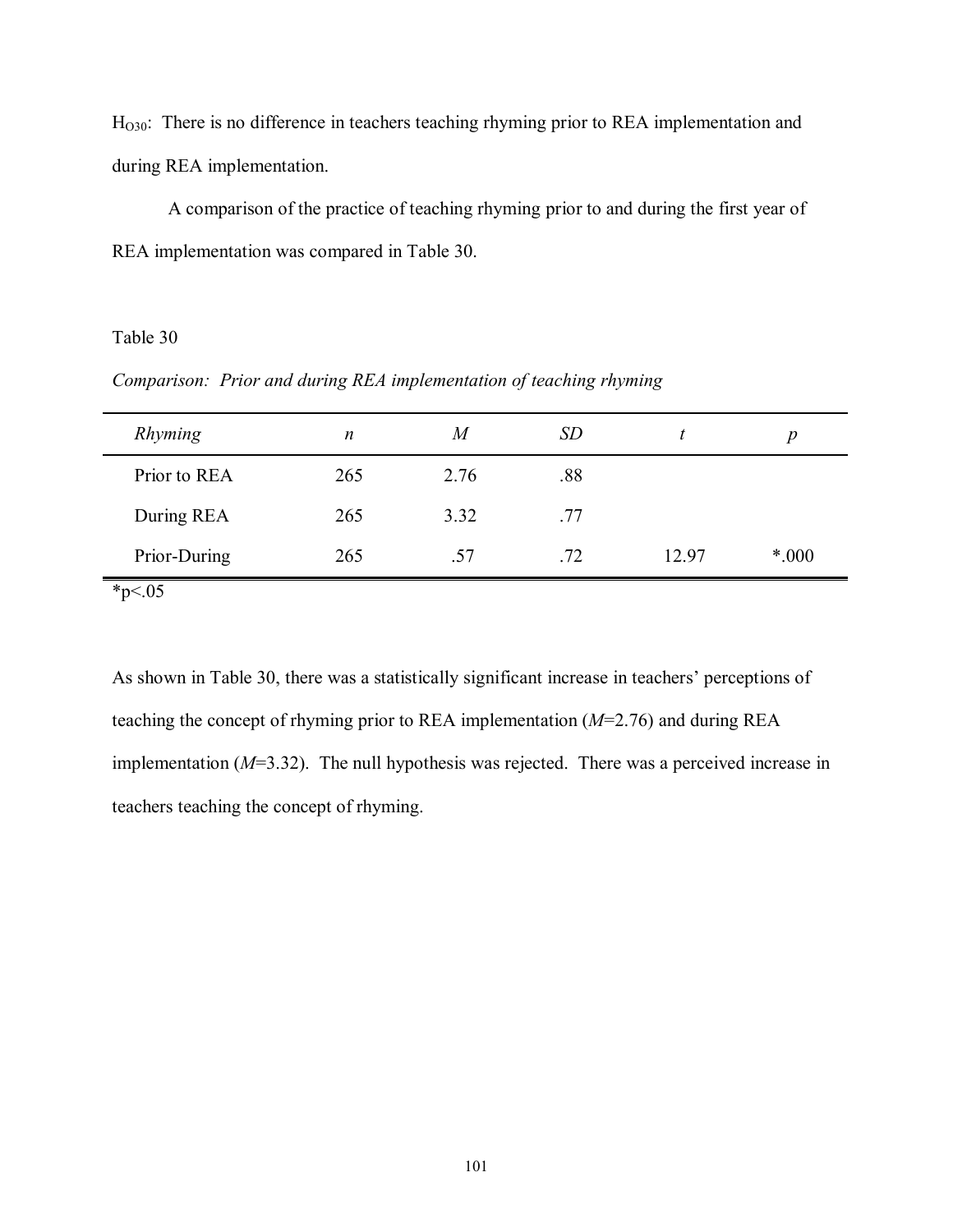$H<sub>031</sub>$ : There is no difference in teachers teaching explicit phonics prior to REA implementation and during REA implementation.

 A comparison of the practice of teaching explicit phonics prior to and during the first year of REA implementation was compared in Table 31 to determine alpha.

# Table 31

*Comparison: Prior and during REA implementation of teaching explicit phonics* 

| <i>Explicit phonics</i> | n   | M    | <i>SD</i> |      | D      |
|-------------------------|-----|------|-----------|------|--------|
| Prior to REA            | 261 | 2.92 | .95       |      |        |
| During REA              | 261 | 3.36 | .80       |      |        |
| During-Prior            | 261 | .44  | -77       | 9.38 | $*000$ |

 $*_{p<.05}$ 

As shown in Table 31, there was a statistically significant increase in teachers' perceptions of teaching explicit phonics prior to REA implementation (*M*=2.92) and during REA implementation (*M*=3.36). The null hypothesis was rejected. There was a perceived increase in teachers teaching explicit phonics.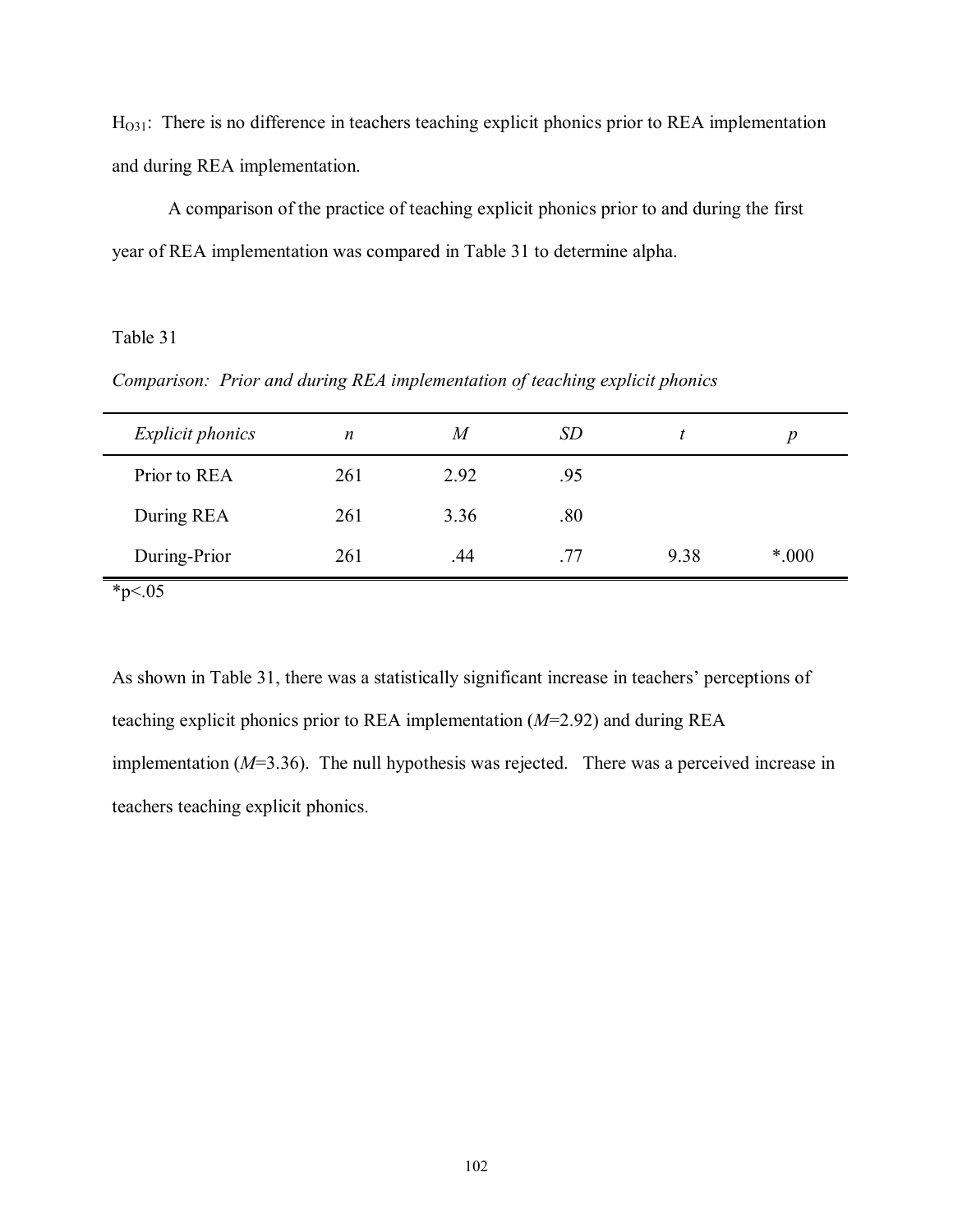HO32: There is no difference in teachers modeling fluent oral reading prior to REA implementation and during REA implementation.

 A comparison of the practice of modeling fluent oral reading prior to and during the first year of REA implementation was compared in Table 32.

# Table 32

*Comparison: Prior and during REA implementation of modeling fluent oral reading* 

| Modeling fluent<br>oral reading | $\boldsymbol{n}$ | M    | <i>SD</i> |       | $\boldsymbol{p}$ |
|---------------------------------|------------------|------|-----------|-------|------------------|
| Prior to REA                    | 261              | 3.25 | .86       |       |                  |
| During REA                      | 261              | 3.74 | .47       |       |                  |
| During-Prior                    | 261              | .49  | .69       | 11.50 | *.000            |
| $*_{p<.05}$                     |                  |      |           |       |                  |

As shown in Table 32, there was a statistically significant increase in teachers modeling of fluent oral reading prior to REA implementation (*M*=3.25) and during REA implementation (*M*=3.74). The null hypothesis was rejected. There was a perceived increase in teachers modeling of fluent oral reading.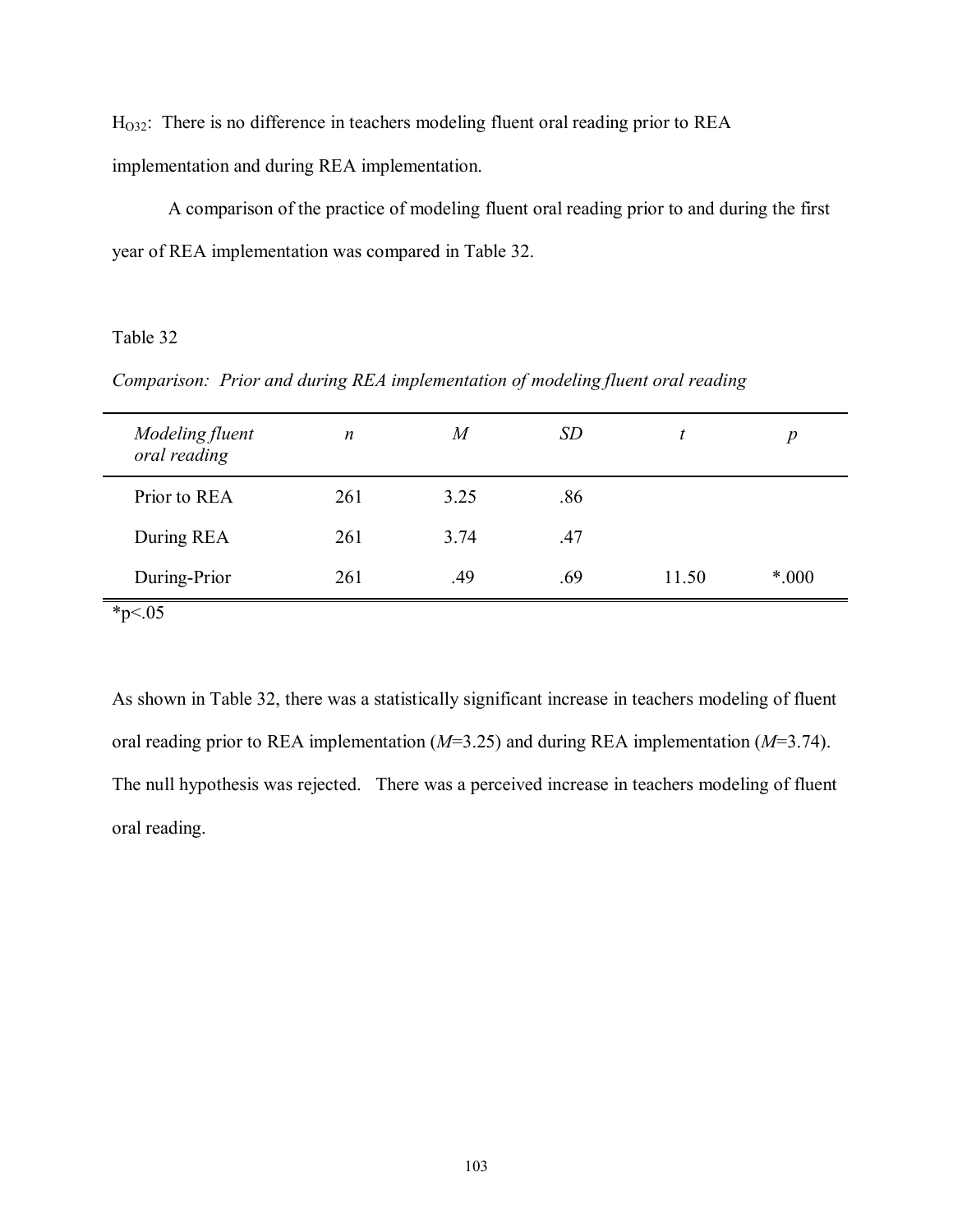H<sub>033</sub>: There is no difference in teachers providing opportunities for children to read orally prior to REA implementation and during REA implementation.

 A comparison of the practices of teachers in providing opportunities for children to read orally prior to and during the first year of REA implementation was compared in Table 33.

# Table 33

*Comparison: Prior and during REA implementation of providing opportunities for children to read orally* 

| Children read<br>orally | $\boldsymbol{n}$ | $\boldsymbol{M}$ | <i>SD</i> |       | $\boldsymbol{p}$ |
|-------------------------|------------------|------------------|-----------|-------|------------------|
| Prior to REA            | 265              | 2.72             | 1.08      |       |                  |
| During REA              | 265              | 3.55             | .66       |       |                  |
| During-Prior            | 265              | .83              | 1.08      | 12.72 | $*000$           |
| * $p<0.05$              |                  |                  |           |       |                  |

As shown in Table 33, there was a statistically significant increase in teachers providing opportunities for children to read orally prior to REA implementation (*M*=2.72) and during REA implementation (*M*=3.55). The null hypothesis was rejected. There was a perceived increase in teachers providing opportunities for children to read orally.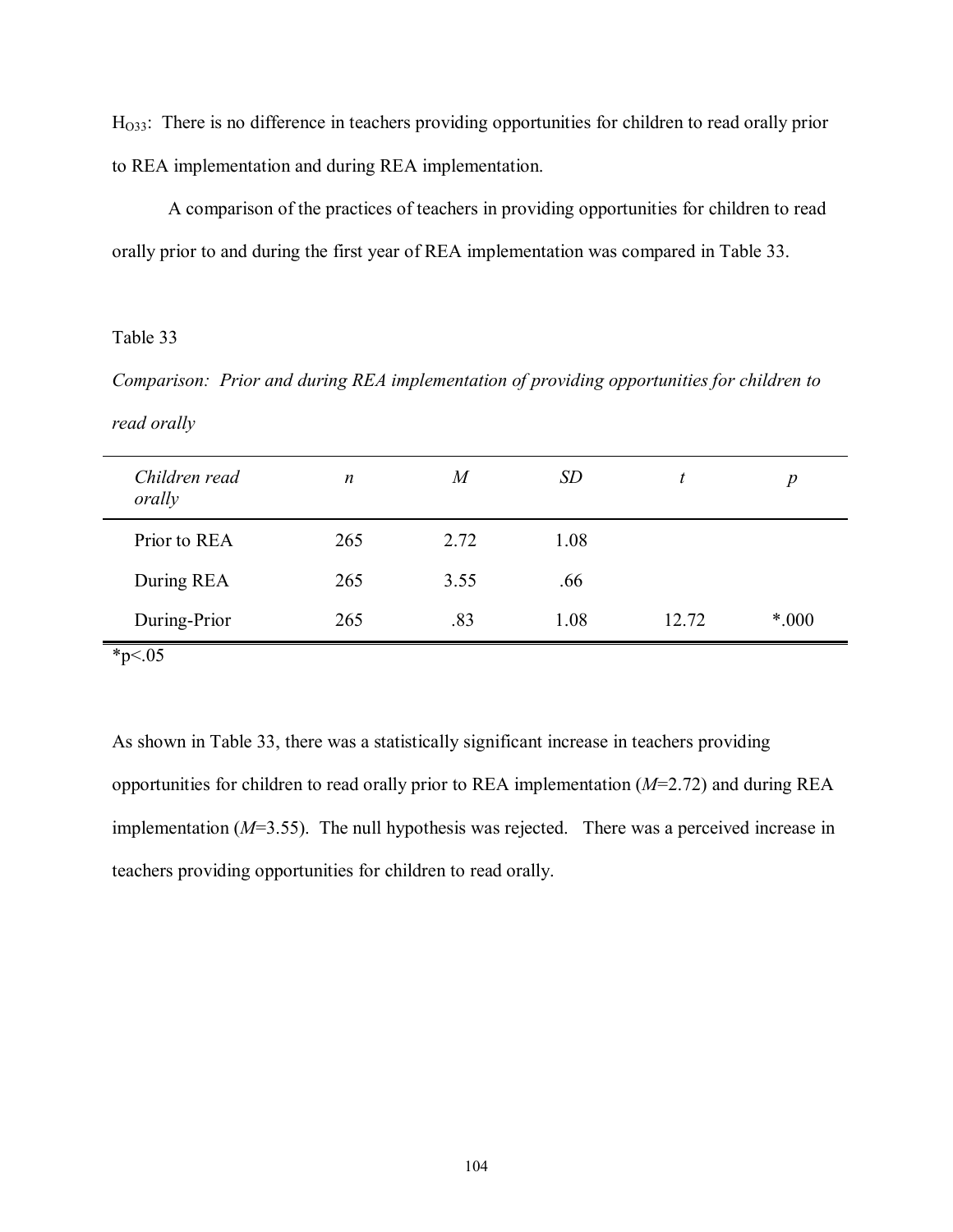HO34: There is no difference in teachers introducing and reviewing key vocabulary prior to REA implementation and during REA implementation.

 A comparison of the practice of introducing and reviewing key vocabulary prior to and during the first year of REA implementation was compared in Table 34.

# Table 34

*Comparison: Prior and during REA implementation of introducing and reviewing key* 

*vocabulary* 

| Introducing and<br>reviewing key<br>vocabulary | $\boldsymbol{n}$ | $\boldsymbol{M}$ | <i>SD</i> |       | $\boldsymbol{p}$ |
|------------------------------------------------|------------------|------------------|-----------|-------|------------------|
| Prior to REA                                   | 267              | 3.07             | .89       |       |                  |
| During REA                                     | 267              | 3.58             | .59       |       |                  |
| During-Prior                                   | 267              | .50              | .73       | 11.19 | $*000$           |
|                                                |                  |                  |           |       |                  |

 $*_{p<.05}$ 

As shown in Table 34, there was a statistically significant increase in teachers introducing and reviewing key vocabulary prior to REA implementation (*M*=3.07) and during REA implementation (*M*=3.58). The null hypothesis was rejected. There was a perceived increase in teachers introducing and reviewing key vocabulary.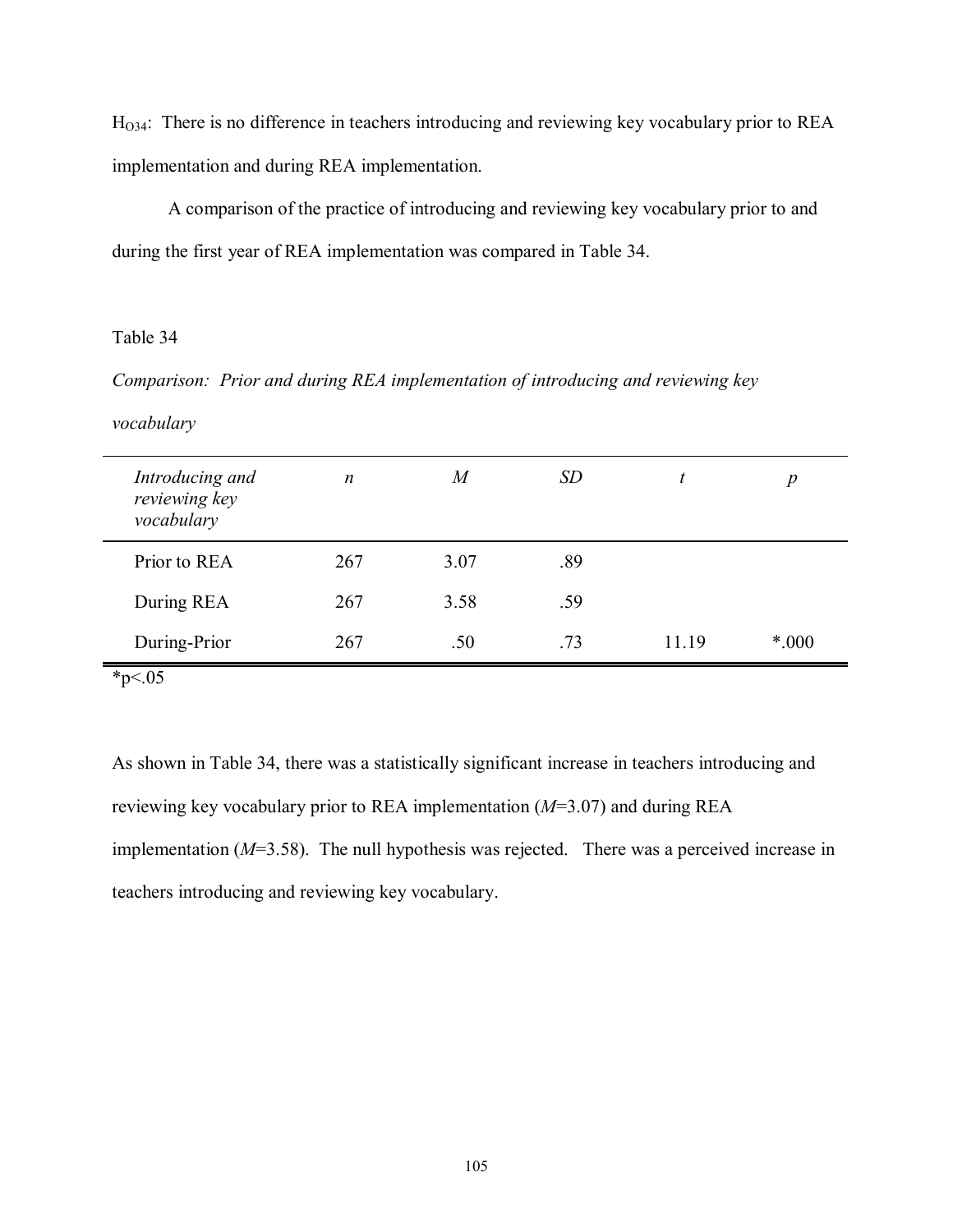HO35: There is no difference in teachers providing explicit vocabulary instruction prior to REA implementation and during REA implementation.

 A comparison of the practice of providing explicit vocabulary instruction prior to and during the first year of REA implementation was compared in Table 35.

# Table 35

*Comparison: Prior and during REA implementation of providing explicit vocabulary instruction* 

| Explicit vocabulary<br>instruction | $\boldsymbol{n}$ | M    | <i>SD</i> |       | $\boldsymbol{p}$ |
|------------------------------------|------------------|------|-----------|-------|------------------|
| Prior to REA                       | 263              | 2.87 | .93       |       |                  |
| During REA                         | 263              | 3.38 | .73       |       |                  |
| During-Prior                       | 263              | .51  | .79       | 10.45 | *.000            |
| * $p < 05$                         |                  |      |           |       |                  |

As shown in Table 35, there was a statistically significant increase in teachers providing explicit vocabulary instruction prior to REA implementation (*M*=2.87) and during REA implementation (*M*=3.38). The null hypothesis was rejected. There was a perceived increase in teachers providing explicit vocabulary instruction.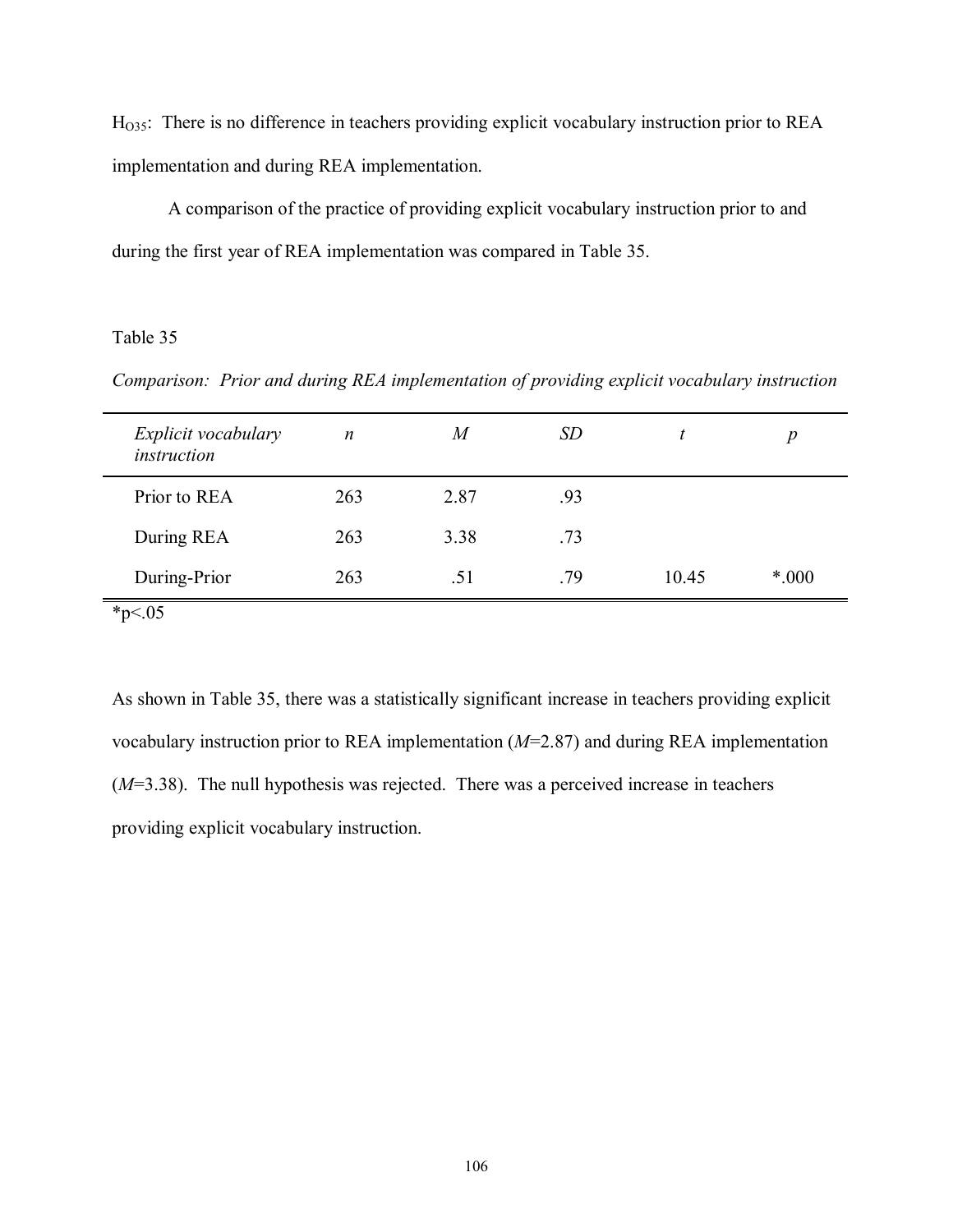H<sub>036</sub>: There is no difference in teachers providing explicit comprehension instruction prior to REA implementation and during REA implementation.

 A comparison of the practice of providing explicit comprehension instruction prior to and during the first year of REA implementation was compared in Table 36 to determine alpha.

## Table 36

*Comparison: Prior and during REA implementation of providing explicit comprehension* 

#### *instruction*

| Explicit<br>comprehension<br>instruction | n   | $\boldsymbol{M}$ | <i>SD</i> |       | $\boldsymbol{p}$ |
|------------------------------------------|-----|------------------|-----------|-------|------------------|
| Prior to REA                             | 266 | 2.67             | 1.00      |       |                  |
| During REA                               | 266 | 3.39             | .70       |       |                  |
| During-Prior                             | 266 | .73              | .80       | 14.73 | $*000$           |
|                                          |     |                  |           |       |                  |

 $*_{p \leq .05}$ 

As shown in Table 36, there was a statistically significant increase in teachers' perceptions that they were providing explicit comprehension instruction prior to REA implementation (*M*=2.67) and during REA implementation (*M*=3.39). The null hypothesis was rejected. There was a perceived increase in teachers' perceptions that they were providing explicit comprehension instruction.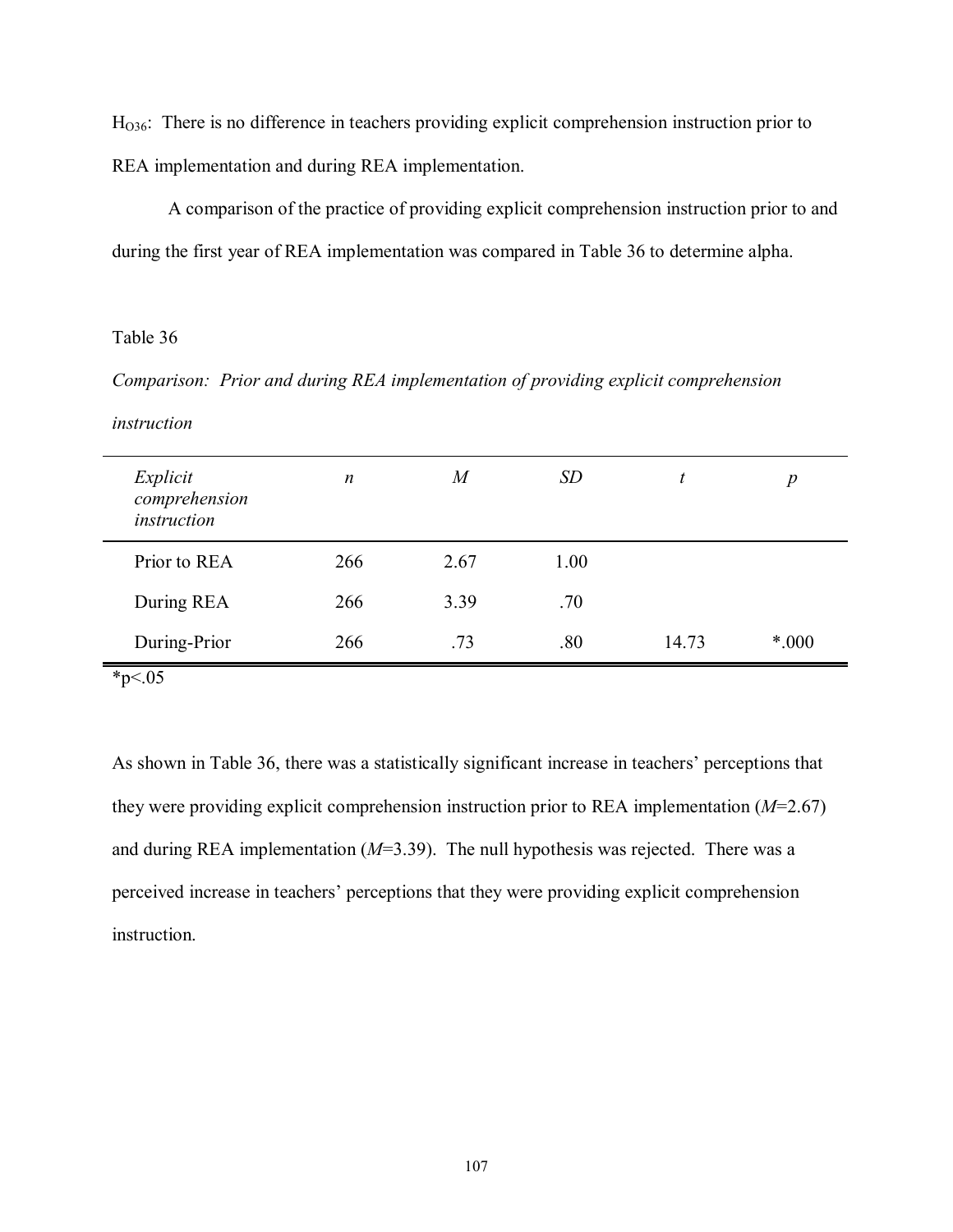$H<sub>037</sub>$ : There is no difference in teachers providing a connection to prior knowledge prior to REA implementation and during REA implementation.

 A comparison of the practice of providing a connection to prior knowledge prior to and during the first year of REA implementation was compared in Table 37.

### Table 37

*Comparison: Prior and during REA implementation of providing a connection to prior* 

### *knowledge*

| Connection to prior<br>knowledge | $\boldsymbol{n}$ | $\boldsymbol{M}$ | <i>SD</i> |       | $\boldsymbol{p}$ |  |
|----------------------------------|------------------|------------------|-----------|-------|------------------|--|
| Prior to REA                     | 265              | 2.94             | .91       |       |                  |  |
| During REA                       | 265              | 3.53             | .62       |       |                  |  |
| During-Prior                     | 265              | .59              | .75       | 12.79 | $*000$           |  |
| $*_{p<.05}$                      |                  |                  |           |       |                  |  |

As shown in Table 37, there was a statistically significant increase in teachers providing a connection to prior knowledge prior to REA implementation (*M*=2.94) and during REA implementation (*M*=3.53). The null hypothesis was rejected. There was a perceived increase in teachers providing a connection to prior knowledge.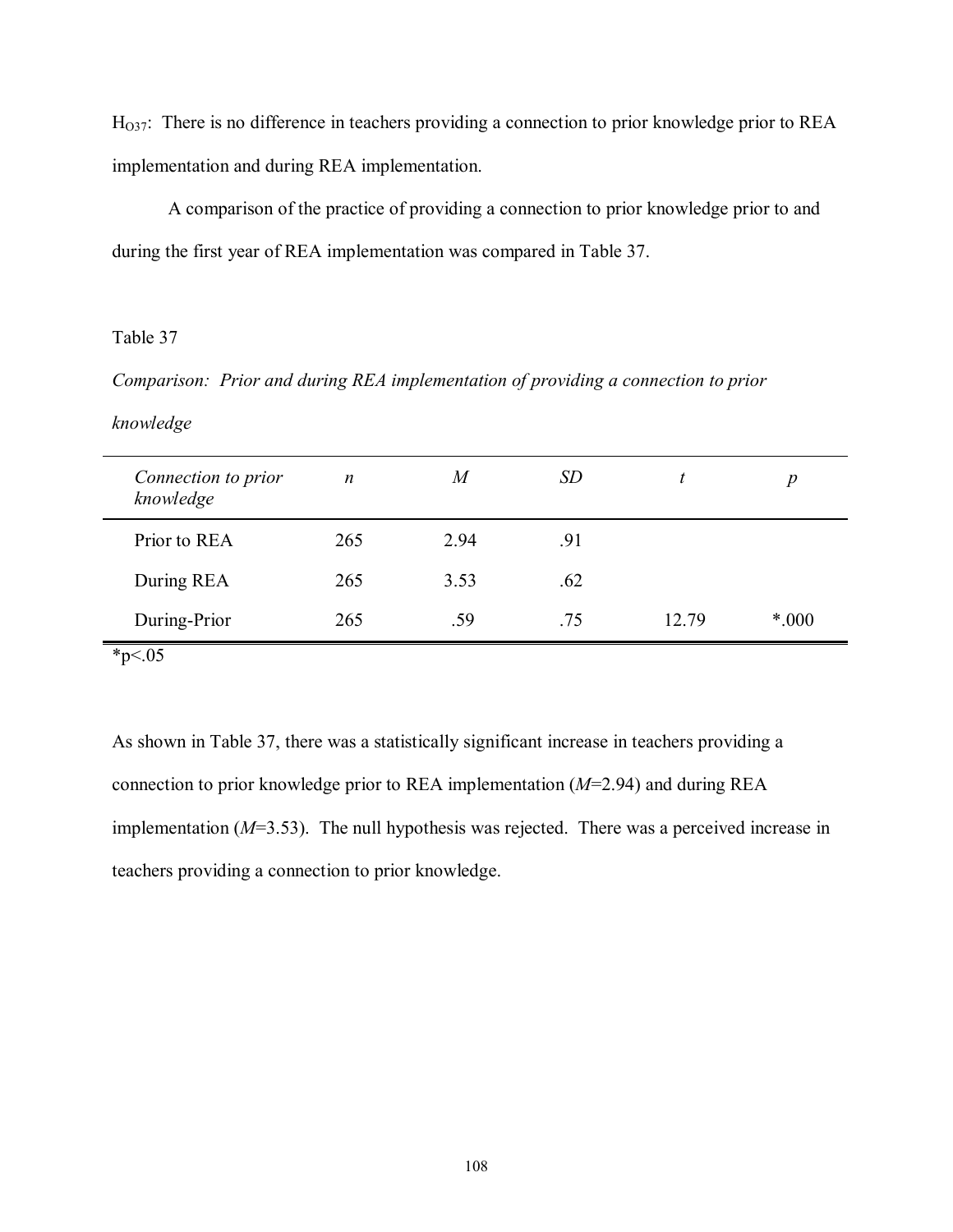HO38: There is no difference in teachers providing opportunities to predict outcomes prior to REA implementation and during REA implementation.

 A comparison of the practice of providing opportunities to predict outcomes prior to and during the first year of REA implementation are shown in Table 38.

### Table 38

*Comparison: Prior and during REA implementation of providing opportunities to predict* 

#### *outcomes*

| Predicting<br>outcomes | $\boldsymbol{n}$ | $\boldsymbol{M}$ | <i>SD</i> | t     | $\boldsymbol{p}$ |
|------------------------|------------------|------------------|-----------|-------|------------------|
| Prior to REA           | 264              | 2.92             | .91       |       |                  |
| During REA             | 264              | 3.56             | .61       |       |                  |
| During-Prior           | 264              | .64              | .79       | 13.31 | $*000$           |
| $*_{p<.05}$            |                  |                  |           |       |                  |

As shown in Table 38, there was a statistically significant increase in teachers providing opportunities to predict outcomes prior to REA implementation (*M*=2.92) and during REA implementation (*M*=3.56). The null hypothesis was rejected. There was a perceived increase in teachers providing opportunities to predict outcomes.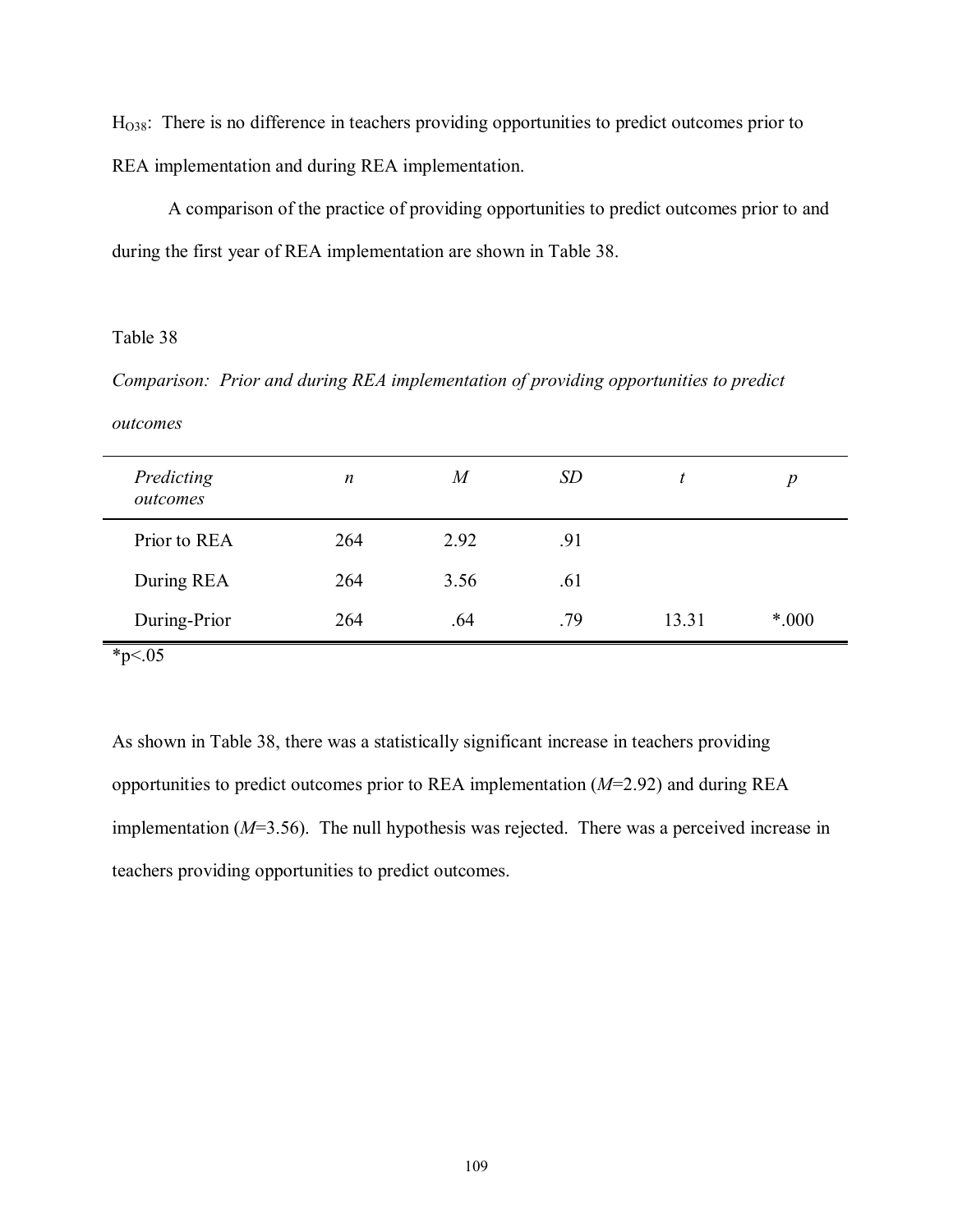$H<sub>O39</sub>$ : There is no difference in teachers asking higher level questions prior to REA implementation and during REA implementation.

 A comparison of the practice of teachers asking higher level questions prior to and during the first year of REA implementation are shown in Table 39.

# Table 39

*Comparison: Prior and during REA implementation of asking higher level questions* 

| Higher level<br>questions | n   | $\it{M}$ | <i>SD</i> |       | $\boldsymbol{p}$ |
|---------------------------|-----|----------|-----------|-------|------------------|
| Prior to REA              | 266 | 2.76     | .87       |       |                  |
| During REA                | 266 | 3.33     | .69       |       |                  |
| During-Prior              | 266 | .57      | .66       | 14.02 | *.000            |
| $*_{p<.05}$               |     |          |           |       |                  |

As shown in Table 39, there was a statistically significant increase in teachers asking higher level questions prior to REA implementation (*M*=2.76) and during REA implementation (*M*=3.33). The null hypothesis was rejected. There was a perceived increase in teachers asking of higher level questions.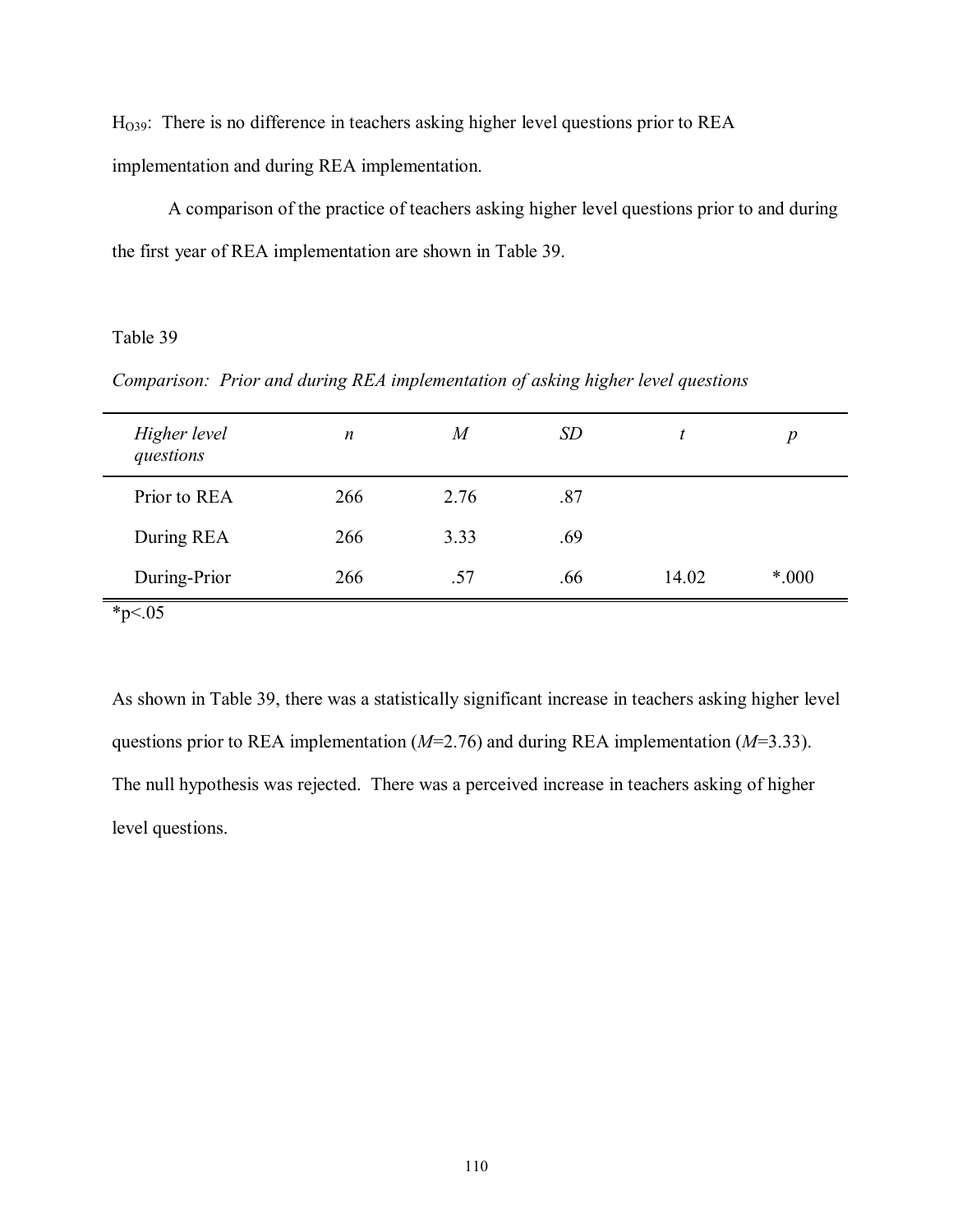HO40: There is no difference in teachers guiding visual imaging prior to REA implementation and during REA implementation.

 A comparison of the practice of teachers guiding visual imaging prior to and during the first year of REA implementation is shown in Table 40.

# Table 40

*Comparison: Prior and during REA implementation of guiding visual imaging* 

| Prior to REA<br>263<br>2.42<br>.93<br>During REA<br>3.09<br>263<br>.81 | Visual imaging | n   | M   | <i>SD</i> |       | p     |
|------------------------------------------------------------------------|----------------|-----|-----|-----------|-------|-------|
|                                                                        |                |     |     |           |       |       |
|                                                                        |                |     |     |           |       |       |
|                                                                        | During-Prior   | 263 | .67 | .75       | 14.33 | *.000 |

 $*_{p<.05}$ 

As shown in Table 40, there was a statistically significant increase in teachers guiding visual imaging prior to REA implementation (*M*=2.42) and during REA implementation (*M*=3.09). The null hypothesis was rejected. There was a perceived increase in teachers guiding visual imaging.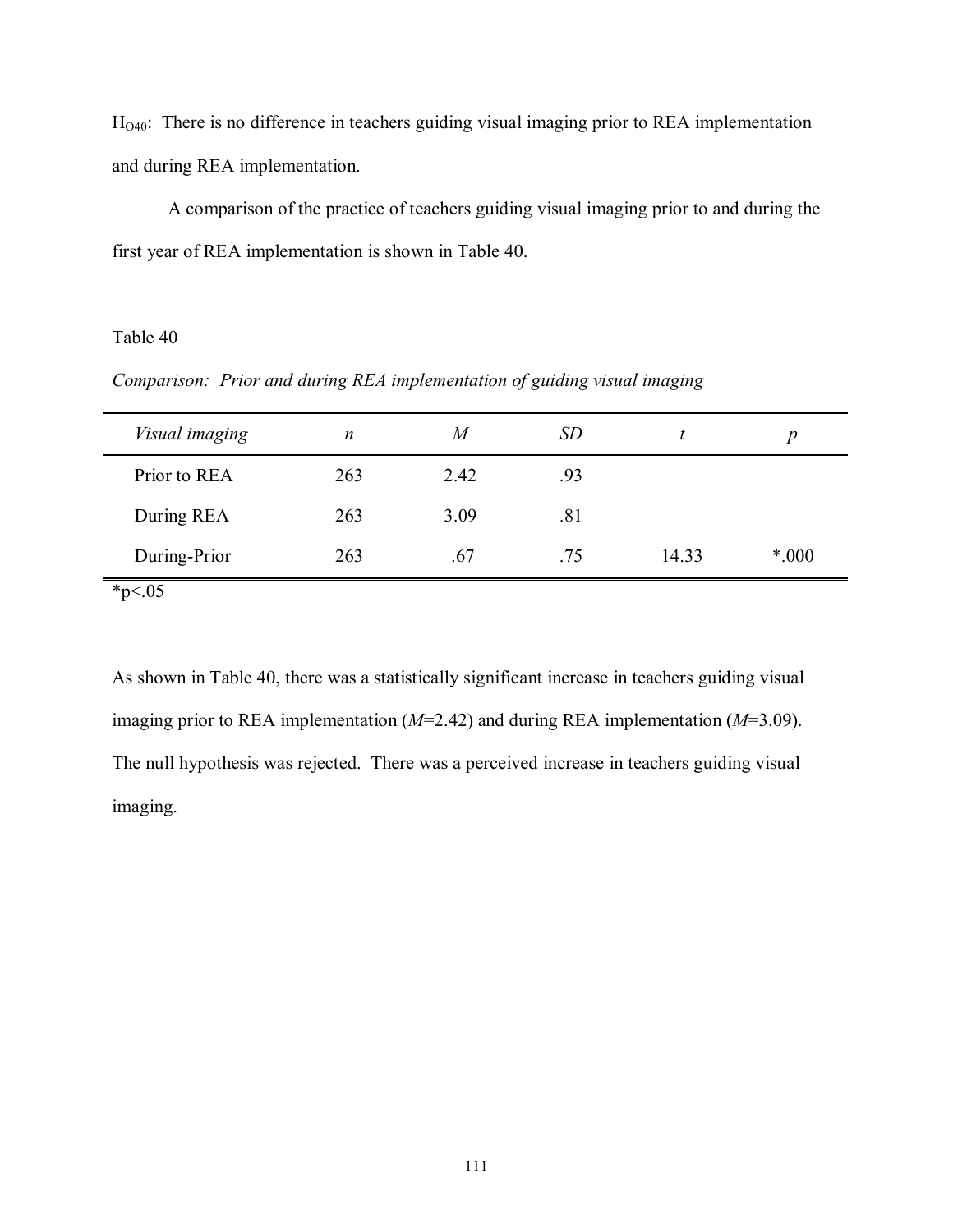$H<sub>O41</sub>$ : There is no difference in teachers guiding interactive discussions prior to REA implementation and during REA implementation.

 A comparison of the practice of teachers guiding interactive discussions prior to and during the first year of REA implementation is shown in Table 41.

# Table 41

*Comparison: Prior and during REA implementation of guiding interactive discussions* 

| Interactive<br>discussions | $\boldsymbol{n}$ | $\boldsymbol{M}$ | <i>SD</i> |       | $\boldsymbol{p}$ |
|----------------------------|------------------|------------------|-----------|-------|------------------|
| Prior to REA               | 264              | 2.77             | .89       |       |                  |
| During REA                 | 264              | 3.38             | .72       |       |                  |
| During-Prior               | 264              | .60              | .72       | 13.55 | $*000$           |
| $*_{p<.05}$                |                  |                  |           |       |                  |

As shown in Table 41, there was a statistically significant increase in teachers guiding interactive discussions prior to REA implementation (*M*=2.77) and during REA implementation (*M*=3.38). The null hypothesis was rejected. There was a perceived increase in teachers guiding interactive discussions.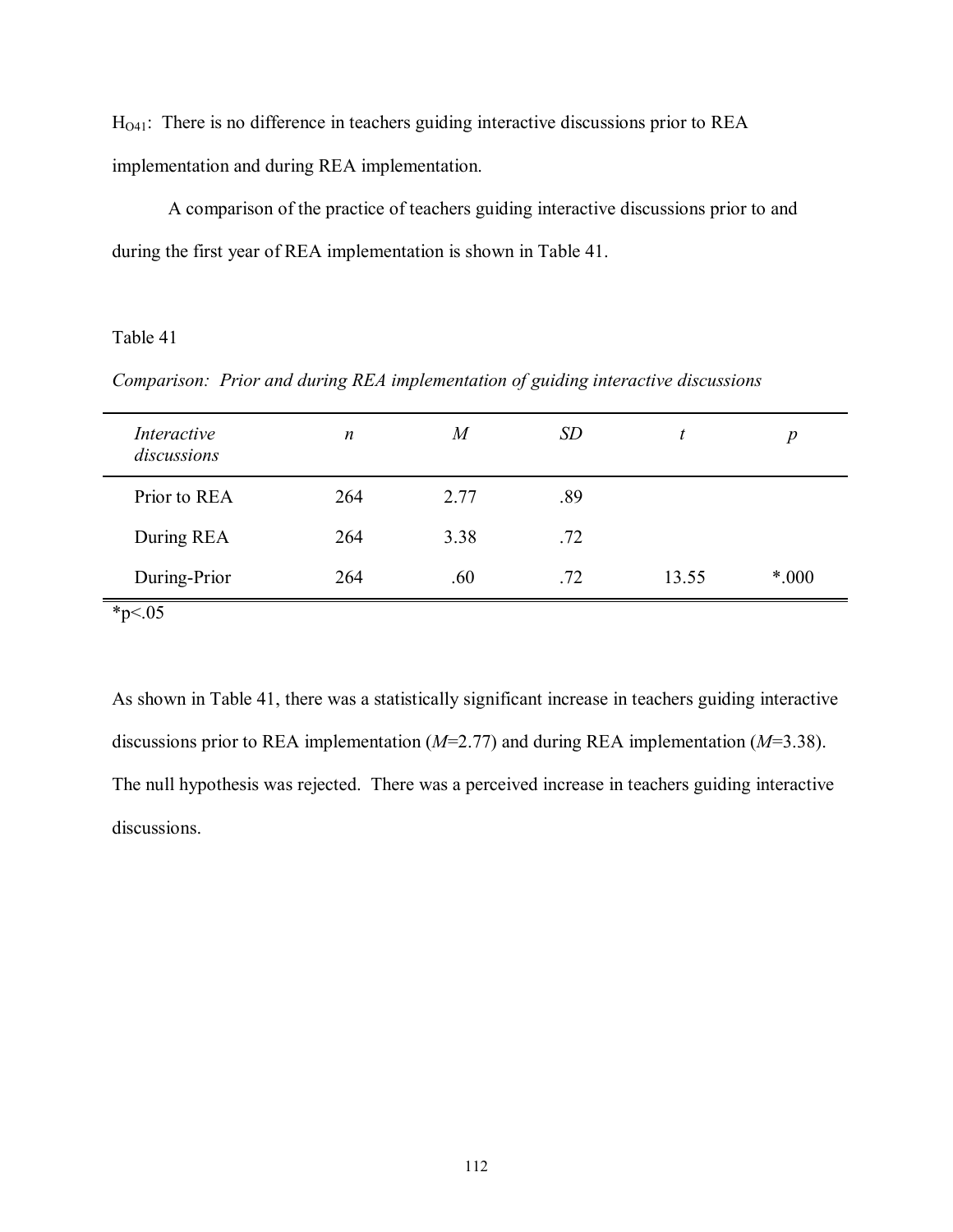H<sub>O42</sub>: There is no difference in teachers allowing students to read self-selected materials prior to REA implementation and during REA implementation.

 A comparison of the practice of teachers allowing students to read self-selected materials prior to and during the first year of REA implementation is shown in Table 42.

### Table 42

*Comparison: Prior and during REA implementation of allowing students to read self-selected materials* 

| Self-selected<br>materials | $\boldsymbol{n}$ | $\boldsymbol{M}$ | <i>SD</i> | t     | $\boldsymbol{p}$ |  |
|----------------------------|------------------|------------------|-----------|-------|------------------|--|
| Prior to REA               | 265              | 2.41             | 1.09      |       |                  |  |
| During REA                 | 265              | 3.23             | .91       |       |                  |  |
| During-Prior               | 265              | .82              | .94       | 14.20 | $*000$           |  |
| $*_{p<.05}$                |                  |                  |           |       |                  |  |

As shown in Table 42, there was a statistically significant increase in teachers allowing students to read self-selected materials prior to REA implementation (*M*=2.41) and during REA implementation (*M*=3.23). The null hypothesis was rejected. There was a perceived increase in teachers allowing students to read self-selected materials.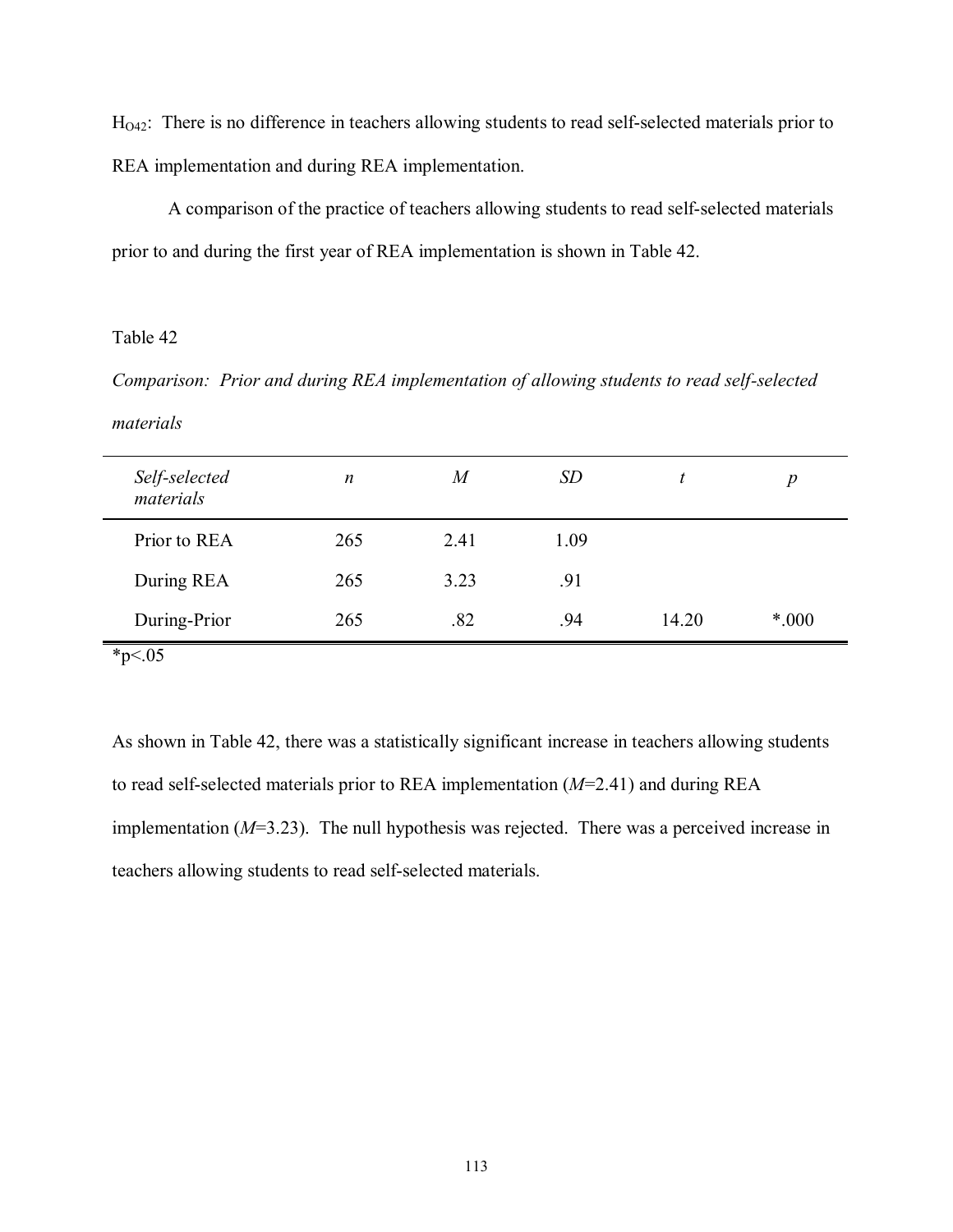H<sub>O43</sub>: There is no difference in teachers providing instruction of proper letter formation and handwriting prior to REA implementation and during REA implementation.

 A comparison of the practice of providing instruction of proper letter formation and handwriting prior to and during the first year of REA implementation is shown in Table 43.

# Table 43

*Comparison: Prior and during REA implementation of providing instruction of proper letter formation and handwriting* 

| Proper letter<br>formation and<br>handwriting | $\boldsymbol{n}$ | M    | <i>SD</i> | t    | p     |
|-----------------------------------------------|------------------|------|-----------|------|-------|
| Prior to REA                                  | 267              | 2.84 | 1.05      |      |       |
| During REA                                    | 267              | 3.13 | .88       |      |       |
| During-Prior                                  | 267              | .30  | .76       | 6.48 | *.000 |

 $*_{p \leq .05}$ 

As shown in Table 43, there was a statistically significant increase in teachers providing instruction of proper letter formation and handwriting prior to REA implementation (*M*=2.84) and during REA implementation (*M*=3.13). The null hypothesis was rejected. There was a perceived increase in teachers providing instruction of proper letter formation and handwriting.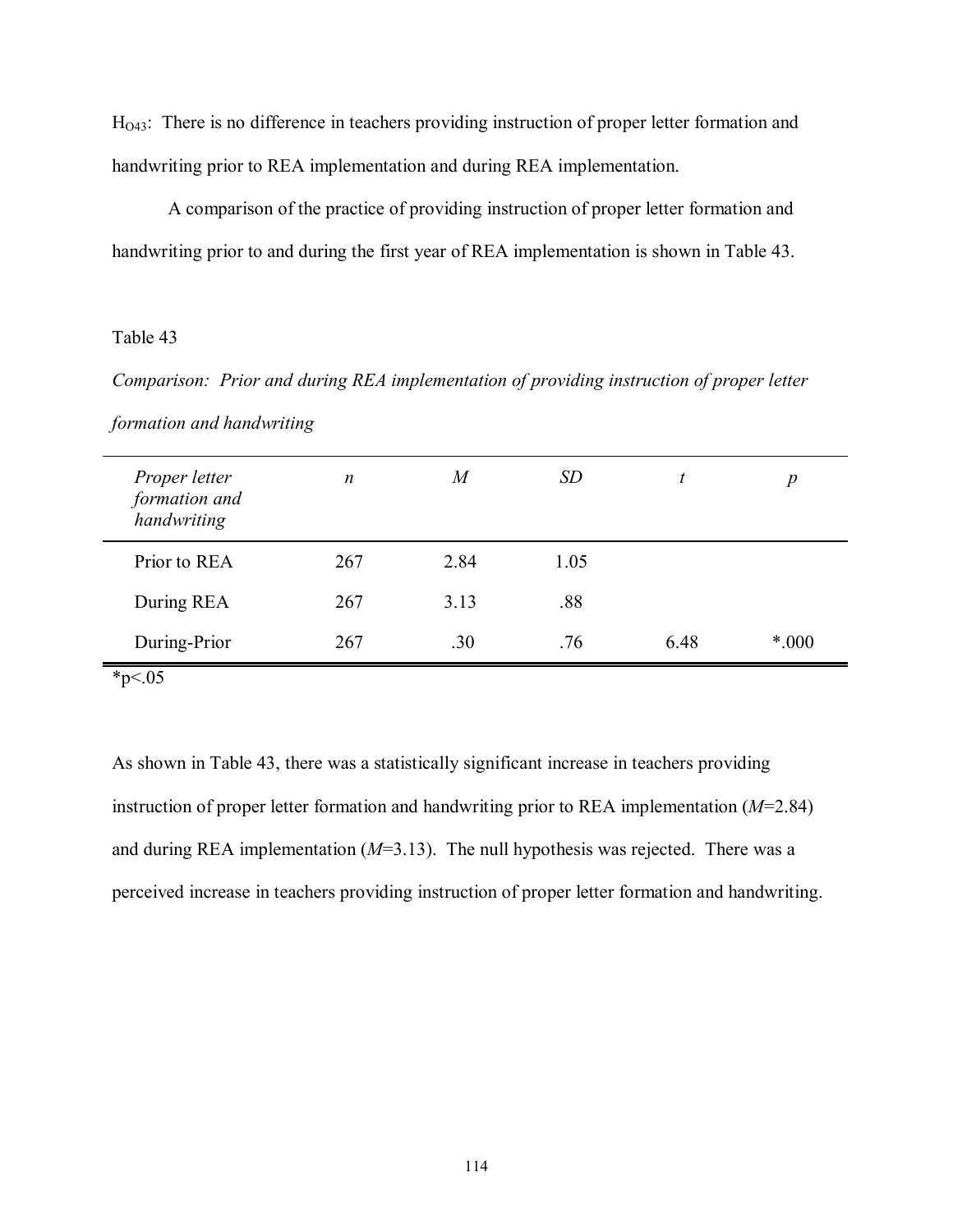H<sub>O44</sub>: There is no difference in teachers providing instruction of the writing process prior to REA implementation and during REA implementation.

 A comparison of the practice of providing instruction of the writing process prior to and during the first year of REA implementation is shown in Table 44.

# Table 44

*Comparison: Prior and during REA implementation of providing instruction of the writing process* 

| Writing process             | $\boldsymbol{n}$ | M    | <i>SD</i> |       | p      |
|-----------------------------|------------------|------|-----------|-------|--------|
| Prior to REA                | 267              | 2.53 | 1.03      |       |        |
| During REA                  | 267              | 3.24 | .76       |       |        |
| During-Prior                | 267              | .71  | .87       | 13.38 | $*000$ |
| $\sim$ $\sim$ $\sim$ $\sim$ |                  |      |           |       |        |

 $*_{p<.05}$ 

As shown in Table 44, there was a statistically significant increase in teachers providing instruction of the writing process prior to REA implementation (*M*=2.53) and during REA implementation (*M*=3.24). The null hypothesis was rejected. There was a perceived increase in teachers providing instruction of the writing process.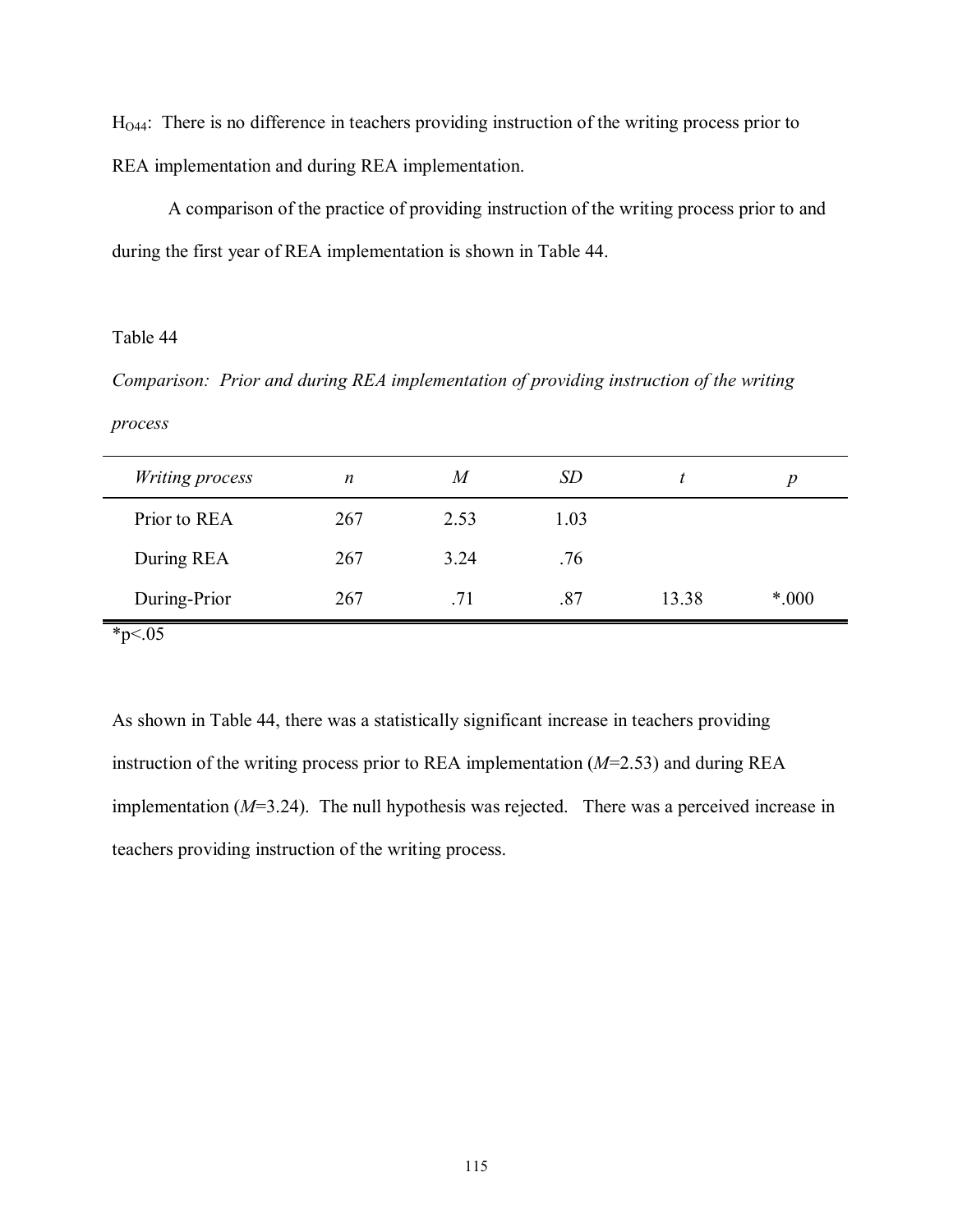HO45: There is no difference in teachers providing instruction of language mechanics prior to REA implementation and during REA implementation.

 A comparison of the practice of providing instruction of language mechanics prior to and during the first year of REA implementation is shown in Table 45.

### Table 45

*Comparison: Prior and during REA implementation of providing instruction of language* 

### *mechanics*

| Language<br>mechanics | $\boldsymbol{n}$ | $\boldsymbol{M}$ | <i>SD</i> |       | $\boldsymbol{p}$ |
|-----------------------|------------------|------------------|-----------|-------|------------------|
| Prior to REA          | 267              | 2.82             | 1.00      |       |                  |
| During REA            | 267              | 3.30             | .77       |       |                  |
| During-Prior          | 267              | .49              | .78       | 10.17 | $*000$           |
| $*_{p<.05}$           |                  |                  |           |       |                  |

As shown in Table 45, there was a statistically significant increase in teachers providing instruction of language mechanics prior to REA implementation (*M*=2.82) and during REA implementation (*M*=3.30). The null hypothesis was rejected. There was a perceived increase in teachers providing instruction of language mechanics.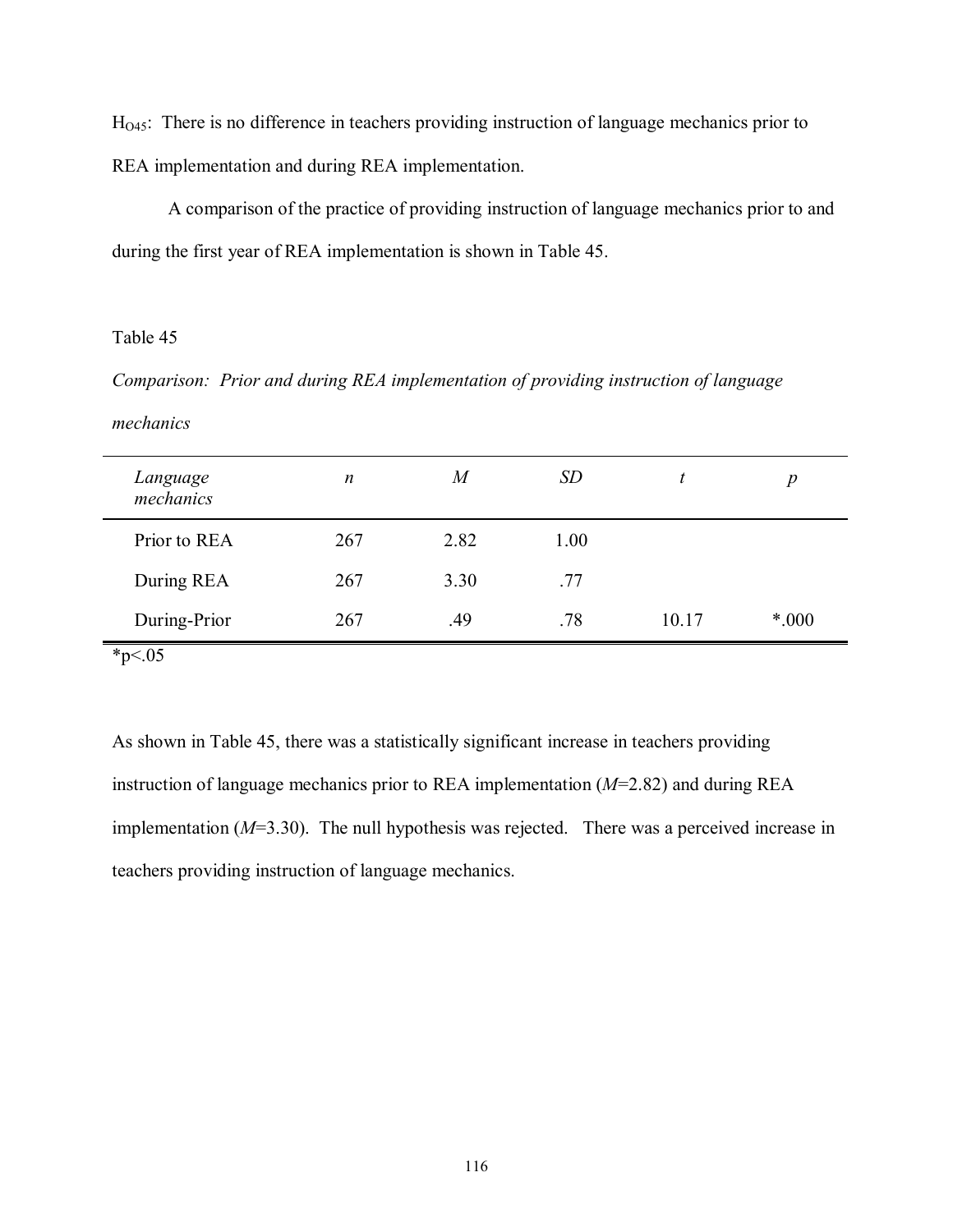HO46: There is no difference in teachers providing conferences during the stages of writing prior to REA implementation and during REA implementation.

 A comparison of the practice of providing conferences during the stages of writing prior to and during the first year of REA implementation is shown in Table 46.

# Table 46

*Comparison: Prior and during REA implementation of providing conferences during the stages* 

### *of writing*

| Conferences during<br>the stages of<br>writing | $\boldsymbol{n}$ | $\overline{M}$ | <i>SD</i> |       | $\boldsymbol{p}$ |
|------------------------------------------------|------------------|----------------|-----------|-------|------------------|
| Prior to REA                                   | 267              | 1.96           | 1.10      |       |                  |
| During REA                                     | 267              | 2.86           | .91       |       |                  |
| During-Prior                                   | 267              | .90            | .93       | 15.76 | $*000$           |
|                                                |                  |                |           |       |                  |

 $*_{p<.05}$ 

As shown in Table 46, there was a statistically significant increase in teachers providing conferences during the stages of writing prior to REA implementation (*M*=1.96) and during REA implementation (*M*=2.86). The null hypothesis was rejected. There was a perceived increase in teachers providing conferences during the stages of writing.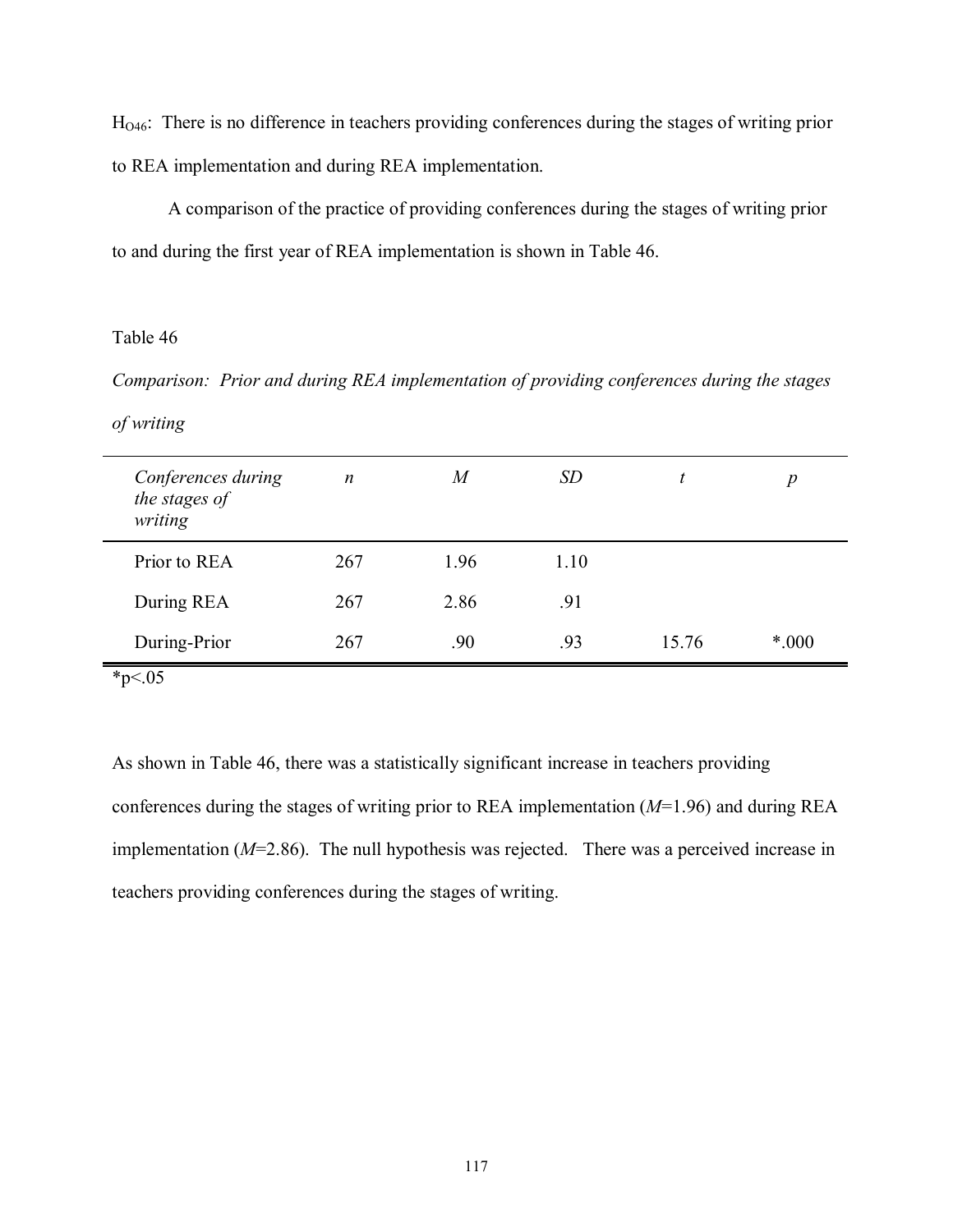$H<sub>047</sub>$ : There is no difference in teachers providing opportunities for students to share writing samples prior to REA implementation and during REA implementation.

 A comparison of the practice of providing opportunities for students to share writing samples prior to and during the first year of REA implementation are shown in Table 47.

### Table 47

*Comparison: Prior and during REA implementation of providing opportunities for students to share writing samples* 

| Students share<br>writing samples | $\boldsymbol{n}$ | $\boldsymbol{M}$ | <i>SD</i> |       | $\boldsymbol{p}$ |
|-----------------------------------|------------------|------------------|-----------|-------|------------------|
| Prior to REA                      | 266              | 2.17             | 1.09      |       |                  |
| During REA                        | 266              | 3.04             | .84       |       |                  |
| During-Prior                      | 266              | .87              | .97       | 14.63 | $*000$           |
| $*_{p<.05}$                       |                  |                  |           |       |                  |

As shown in Table 47, there was a statistically significant increase in teachers providing opportunities for students to share writing samples prior to REA implementation (*M*=2.17) and during REA implementation (*M*=3.04). The null hypothesis was rejected. There was a perceived increase in teachers providing opportunities for students to share writing samples.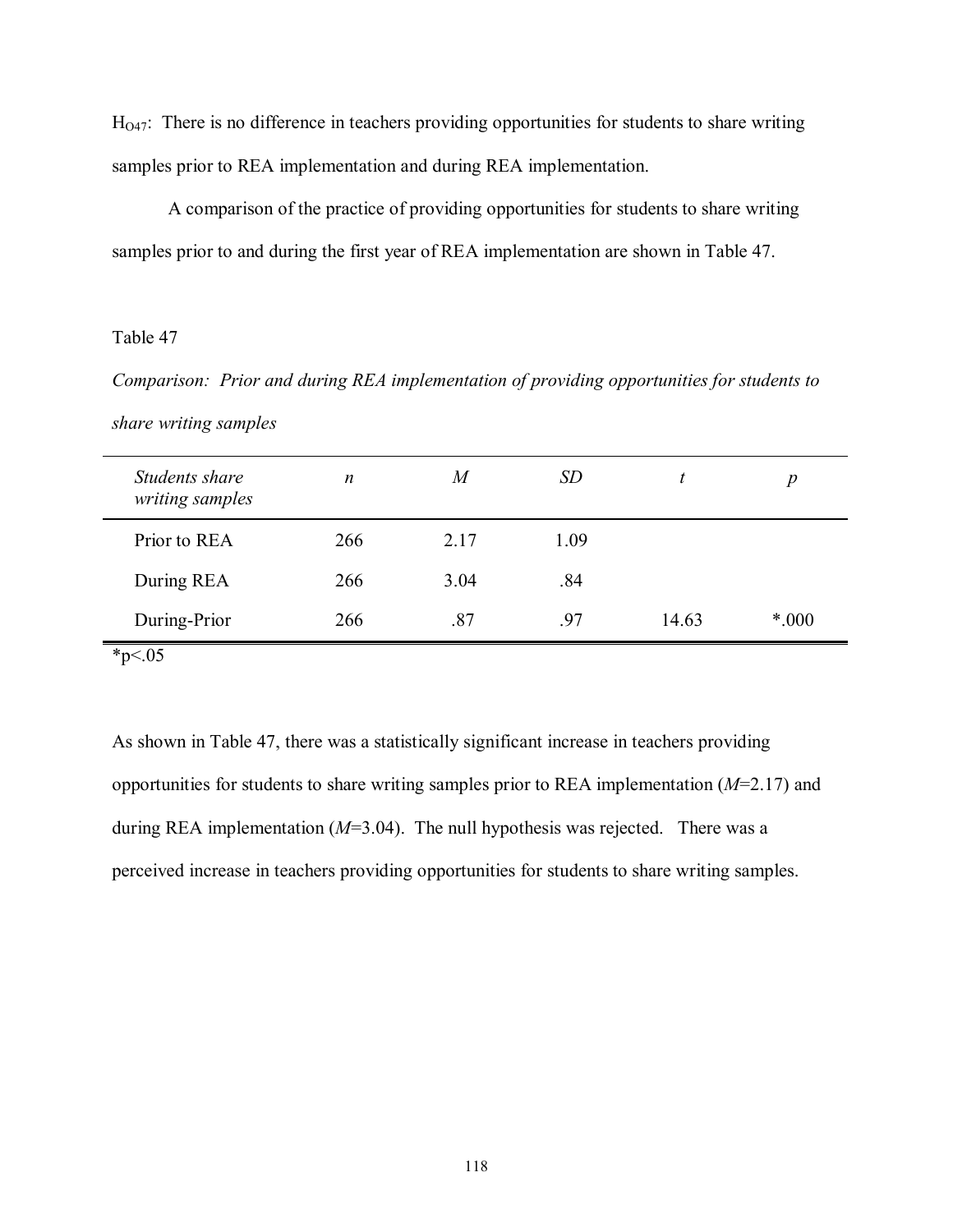HO48: There is no difference in teachers providing opportunities for students to write independently prior to REA implementation and during REA implementation.

 A comparison of the practice of providing opportunities for students to write independently prior to and during the first year of REA implementation is shown in Table 48.

### Table 48

*Comparison: Prior and during REA implementation of providing opportunities for students to write independently* 

| Students write<br>independently | $\boldsymbol{n}$ | $\overline{M}$ | <i>SD</i> |       | p      |
|---------------------------------|------------------|----------------|-----------|-------|--------|
| Prior to REA                    | 266              | 2.44           | 1.11      |       |        |
| During REA                      | 266              | 3.26           | .76       |       |        |
| During-Prior                    | 266              | .82            | .93       | 14.31 | $*000$ |
| * $p < 05$                      |                  |                |           |       |        |

As shown in Table 48, there was a statistically significant increase in teachers providing opportunities for students to write independently prior to REA implementation (*M*=2.44) and during REA implementation (*M*=3.26). The null hypothesis was rejected. There was a perceived increase in teachers providing opportunities for students to write independently.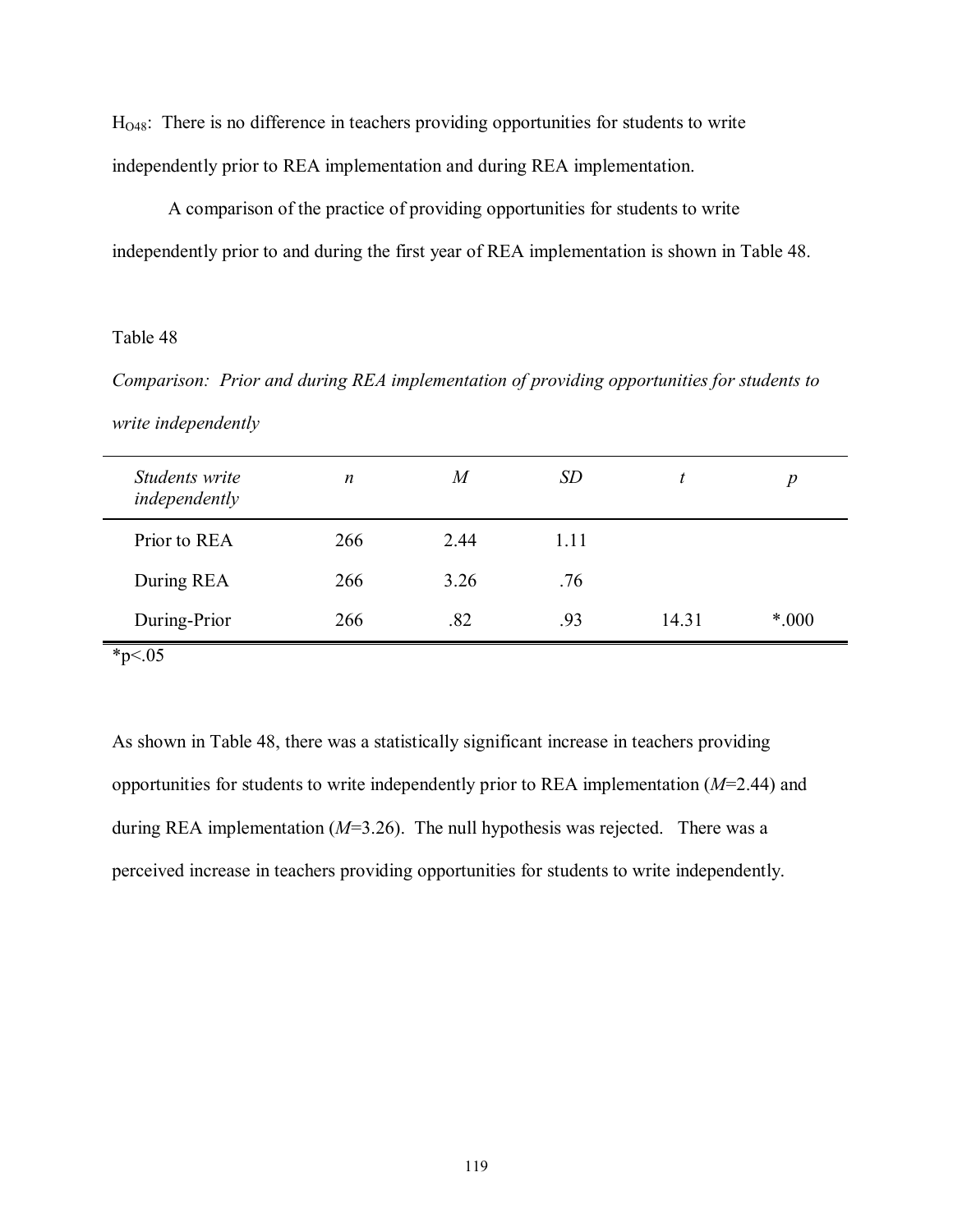$H<sub>O49</sub>$ : There is no difference in teachers providing opportunities for students to write using prompts prior to REA implementation and during REA implementation.

 A comparison of the practice of providing opportunities for students to write using prompts prior to and during the first year of REA implementation are shown in Table 49.

### Table 49

*Comparison: Prior and during REA implementation of providing opportunities for students to write using prompts* 

| Students write<br>using prompts | n   | $\boldsymbol{M}$ | <i>SD</i> |      | $\boldsymbol{p}$ |
|---------------------------------|-----|------------------|-----------|------|------------------|
| Prior to REA                    | 266 | 2.36             | 1.11      |      |                  |
| During REA                      | 266 | 2.99             | .97       |      |                  |
| During-Prior                    | 266 | .63              | 1.06      | 9.65 | $*000$           |
| * $p < 05$                      |     |                  |           |      |                  |

As shown in Table 49, there was a statistically significant increase in teachers providing opportunities for students to write using prompts prior to REA implementation (*M*=2.36) and during REA implementation (*M*=2.99). The null hypothesis was rejected. There was a perceived increase in teachers providing opportunities for students to write using prompts.

### *Classroom Observation Results*

 What are the observed differences in classroom practice of identical classrooms during visits one and two by the state consultant, who is also the principal investigator of this study? School visits were made and classroom observations of actual teaching practice were completed.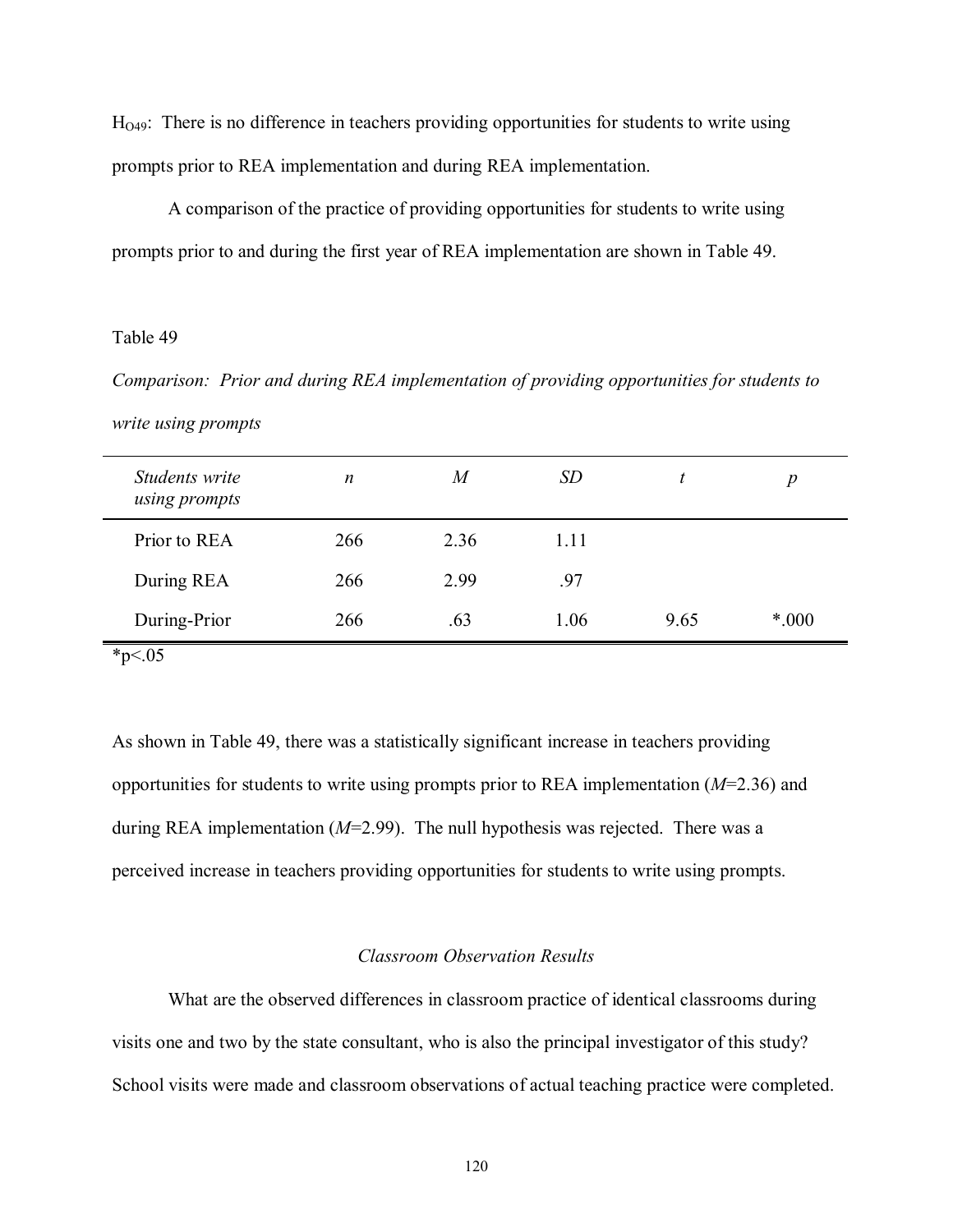When a classroom was visited on two different occasions, it was possible to assess pre-to-post changes in actual teaching practice. Complete pre and post observational data were obtained in 79 classrooms from 18 schools. The Literacy Observation Tool instrument was used to collect data. Teachers were observed by the REA state consultant during the routine visits. Data were entered by indicating  $0 =$  not observed and  $1 =$  observed. The frequency and number of districts, schools, and classrooms visited per grade level are indicated in Table 50.

### Table 50

*Frequency: Districts, schools, and classrooms visited* 

| Number of districts visited |                  |      | Number of schools visited |                  |      | Number of classrooms visited |     |      |
|-----------------------------|------------------|------|---------------------------|------------------|------|------------------------------|-----|------|
| <i>Districts</i>            | $\boldsymbol{n}$ | $\%$ | <b>Schools</b>            | $\boldsymbol{n}$ | %    | Grades                       | n   | $\%$ |
| Number<br>Possible          | 14               | 100  | Number<br>Possible        | 27               | 100  | Number<br>Possible           | 384 | 100  |
| Number<br>Visited           | 14               | 100  | Number<br>Visited         | 18               | 66.7 | Number<br>Visited            | 79  | 20.6 |
| Total                       | 14               | 100  | Total                     | 18               | 66.7 | Total                        | 79  | 20.6 |

As shown in Table 50, 18 (66.7%) schools were officially visited in 14 (100%) districts on two separate occasions. There were 384 possible classrooms to visit and data were paired at the close of the school year to include 79 (20.6%) classrooms that were observed.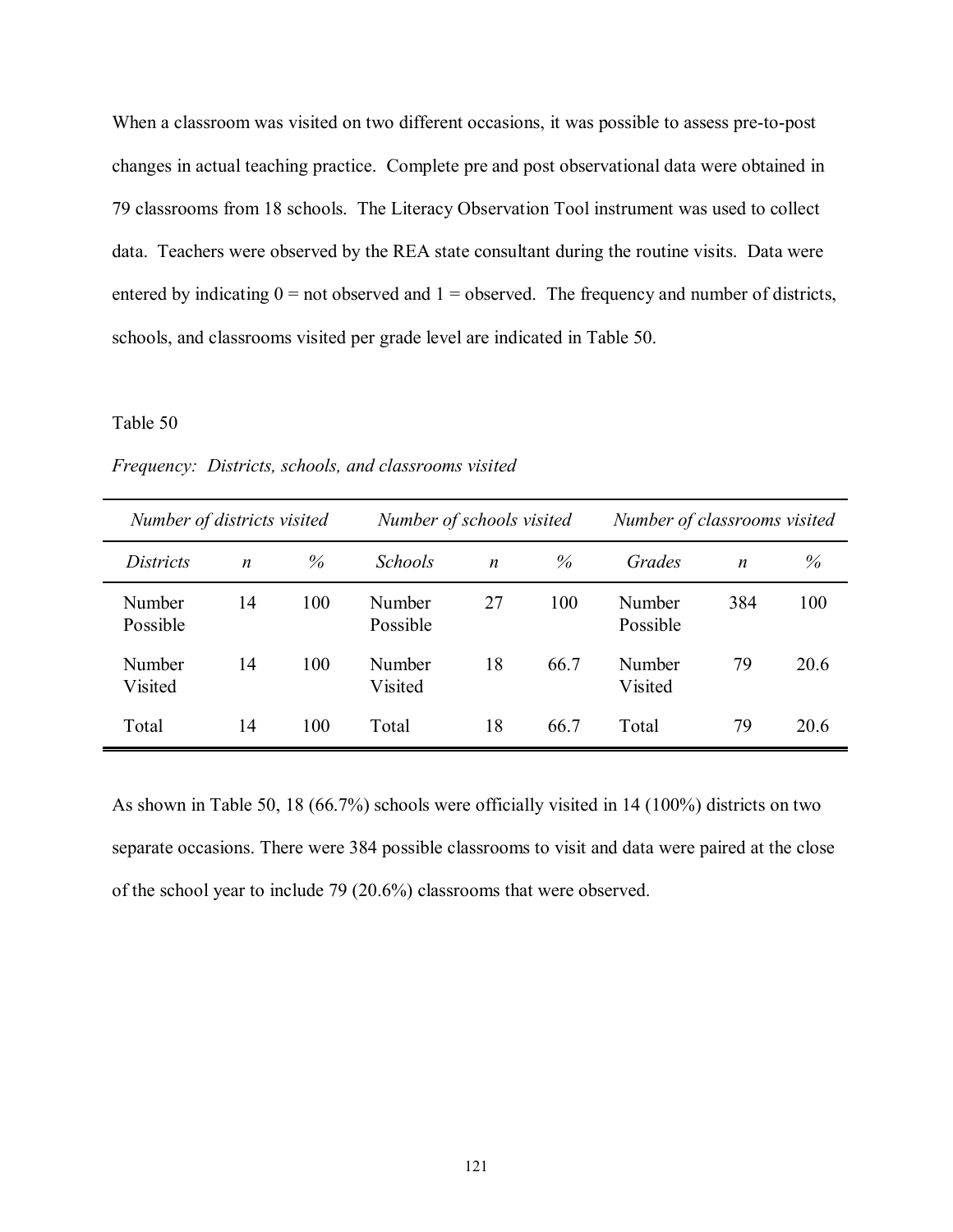The frequency and number of classrooms visited per grade level are indicated Table 51.

# Table 51

| Grade           | $\boldsymbol{n}$ | %    |
|-----------------|------------------|------|
| Kindergarten    | 18               | 22.8 |
| First Grade     | 25               | 31.7 |
| Second Grade    | 19               | 24.1 |
| Multi-grade K-2 | 1                | 1.2  |
| Third Grade     | 16               | 20.2 |
| Total           | 79               | 100  |

*Frequency: Grade level classrooms visited during visits one and two* 

As shown in Table 51, 25 (31.7%) first grade classrooms were visited on two separate occasions, followed by 19 (24.1%) second grade classrooms, 18 (22.8%) kindergarten classrooms, and 16 (20.2%) third grade classrooms. One (1.2%) multi-grade kindergarten through second grade classroom was visited on two separate occasions.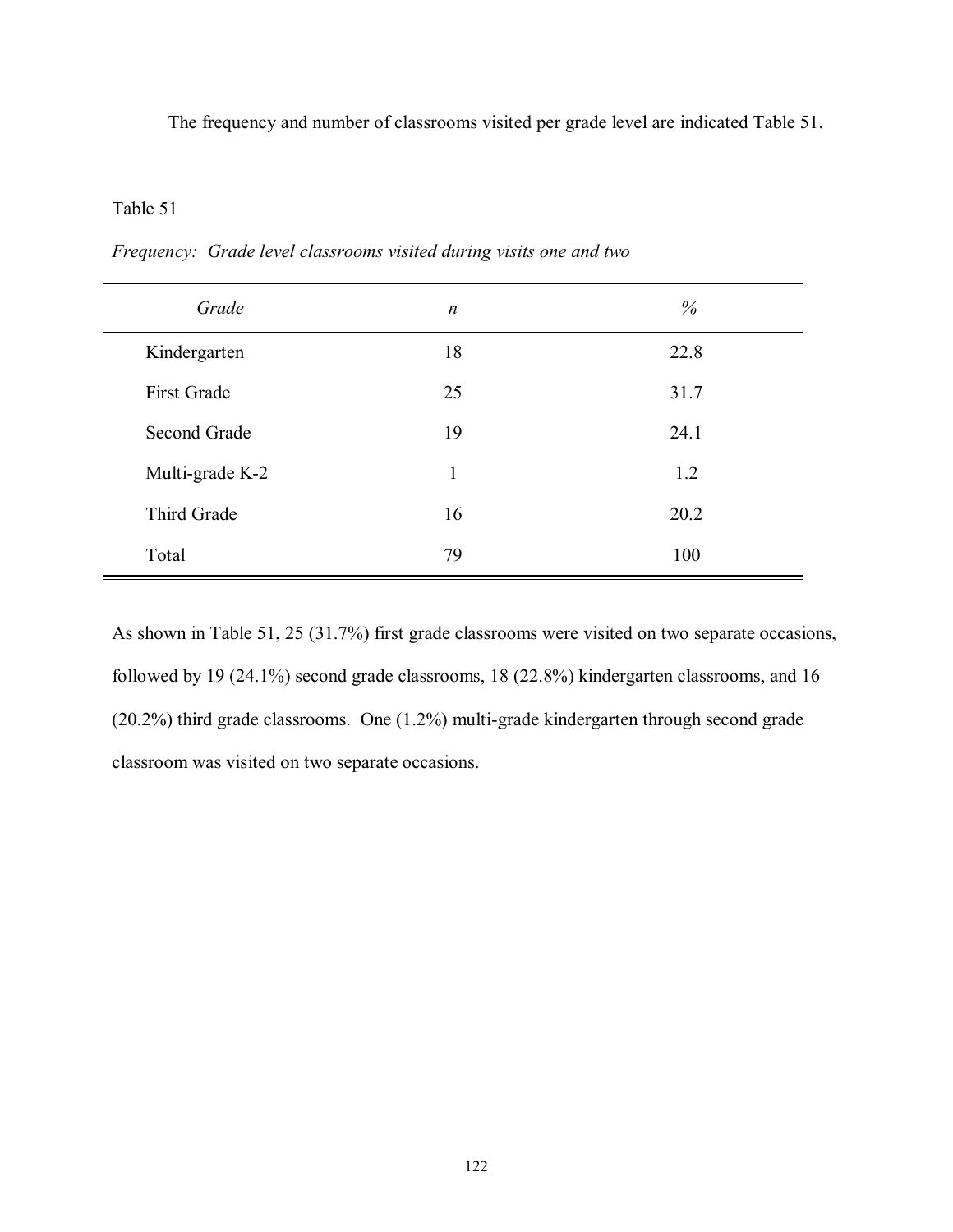The time span between the two school visits was analyzed using frequency and percentage distributions and is included in Table 52.

# Table 52

# *Number of days between visits one and two n %*  42 days 2 2.5 50 days 20 3.9 51 days 4 5.1 54 days 6 7.6 72 days 6 7.6 84 days 6 7.6 85 days 7 8.9 88 days 6.2 92 days 20 1 2 3.9 97 days 3.8 99 days 4 5.1 100 days 4 5.1 102 days 6.2 107 days 2 2.5 119 days 4 5.1 145 days 7 8.9 Total 100

# *Frequency: Number of days between visits one and two*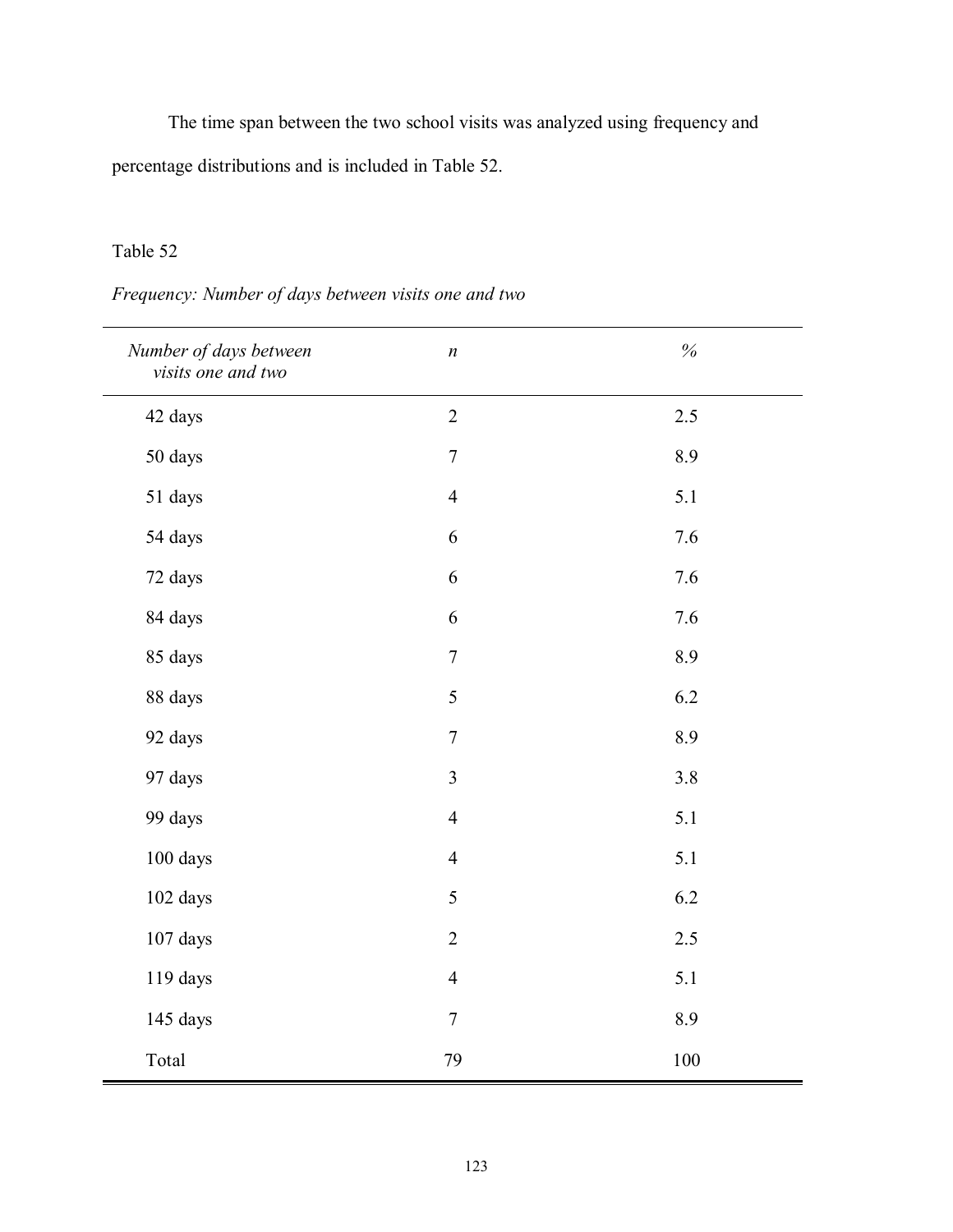As shown in Table 52, 79 classrooms were visited on two separate occasions. The mean number of days between visits was 87.8.

HO53: There is no difference in using small group instruction at visits one and two during the first year of REA implementation.

 A comparison of the implementation of small group instruction at visits one and two during the first year of REA implementation were compared in Table 53.

### Table 53

*Comparison: Visits one and two during REA implementation of small group instruction* 

| Small group<br>instruction | $\boldsymbol{n}$ | M   | SD  |     | $\boldsymbol{p}$ |
|----------------------------|------------------|-----|-----|-----|------------------|
| Visit 1                    | 79               | .41 | .49 |     |                  |
| Visit 2                    | 79               | .46 | .50 |     |                  |
| Visit 1-Visit 2            | 79               | .05 | .48 | .94 | .349             |

p>.05

As shown in Table 53, there was no statistically significant difference in the observations of teachers' use of small group instruction during the first observation  $(M=41)$  and second observation (*M*=.46). The null hypothesis was retained. There was no significant change in the actual use of small group instruction.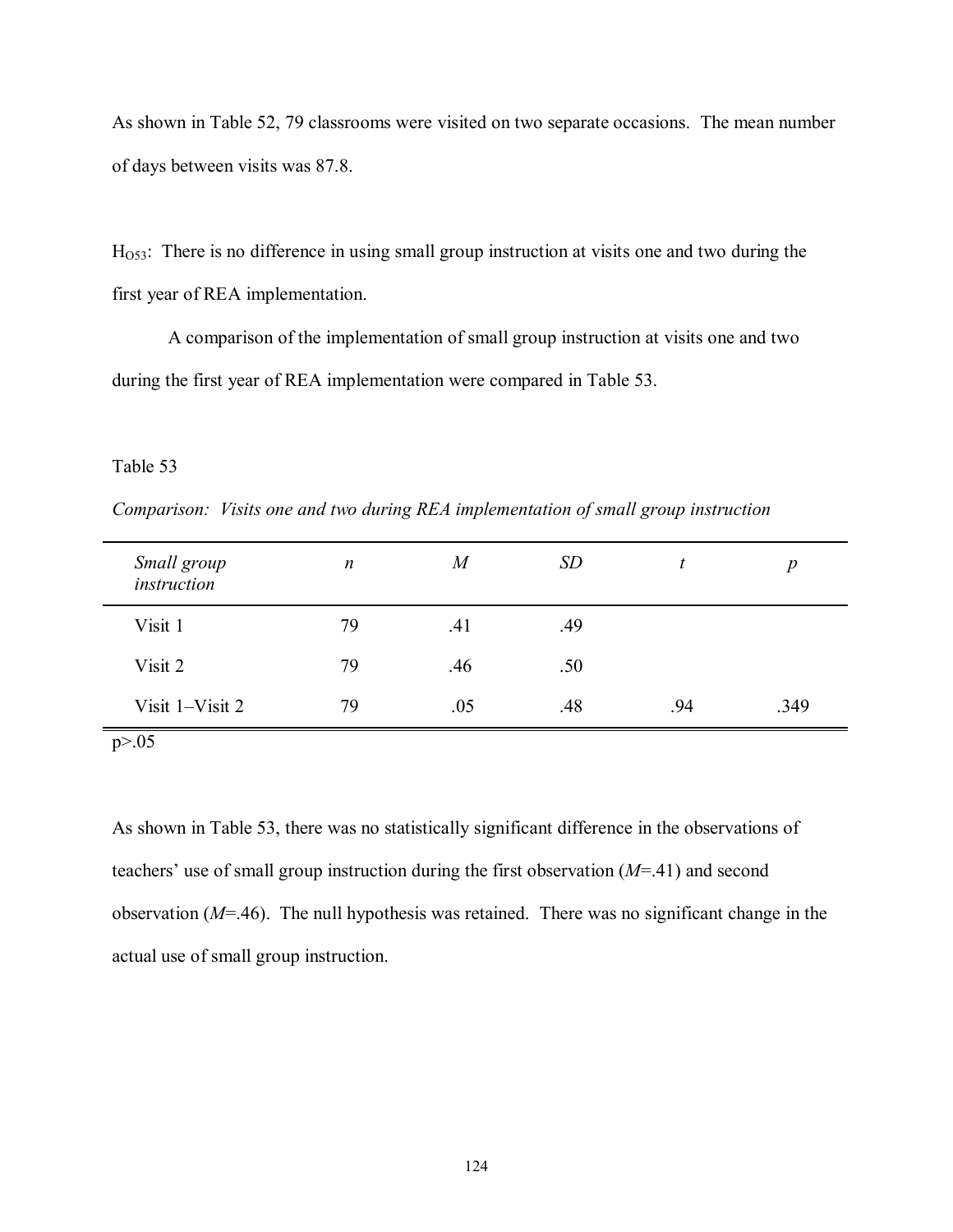HO54: There is no difference in whole class instruction at visits one and two during the first year of REA implementation.

 A comparison of the implementation of whole class instruction at visits one and two during the first year of REA implementation is shown in Table 54.

Table 54

*Comparison: Visits one and two during REA implementation of whole class instruction* 

| Whole class<br>instruction | $\boldsymbol{n}$ | $\boldsymbol{M}$ | <i>SD</i> | t   | $\boldsymbol{p}$ |
|----------------------------|------------------|------------------|-----------|-----|------------------|
| Visit 1                    | 79               | .56              | .50       |     |                  |
| Visit 2                    | 79               | .53              | .50       |     |                  |
| Visit 1-Visit 2            | 79               | $-.03$           | .55       | .41 | .686             |

As shown in Table 54, there was no statistically significant difference in the observations of teachers' use of whole class instruction during the first observation  $(M=56)$  and second observation (*M*=.53). The null hypothesis was retained. There was no significant change in the actual use of large group instruction.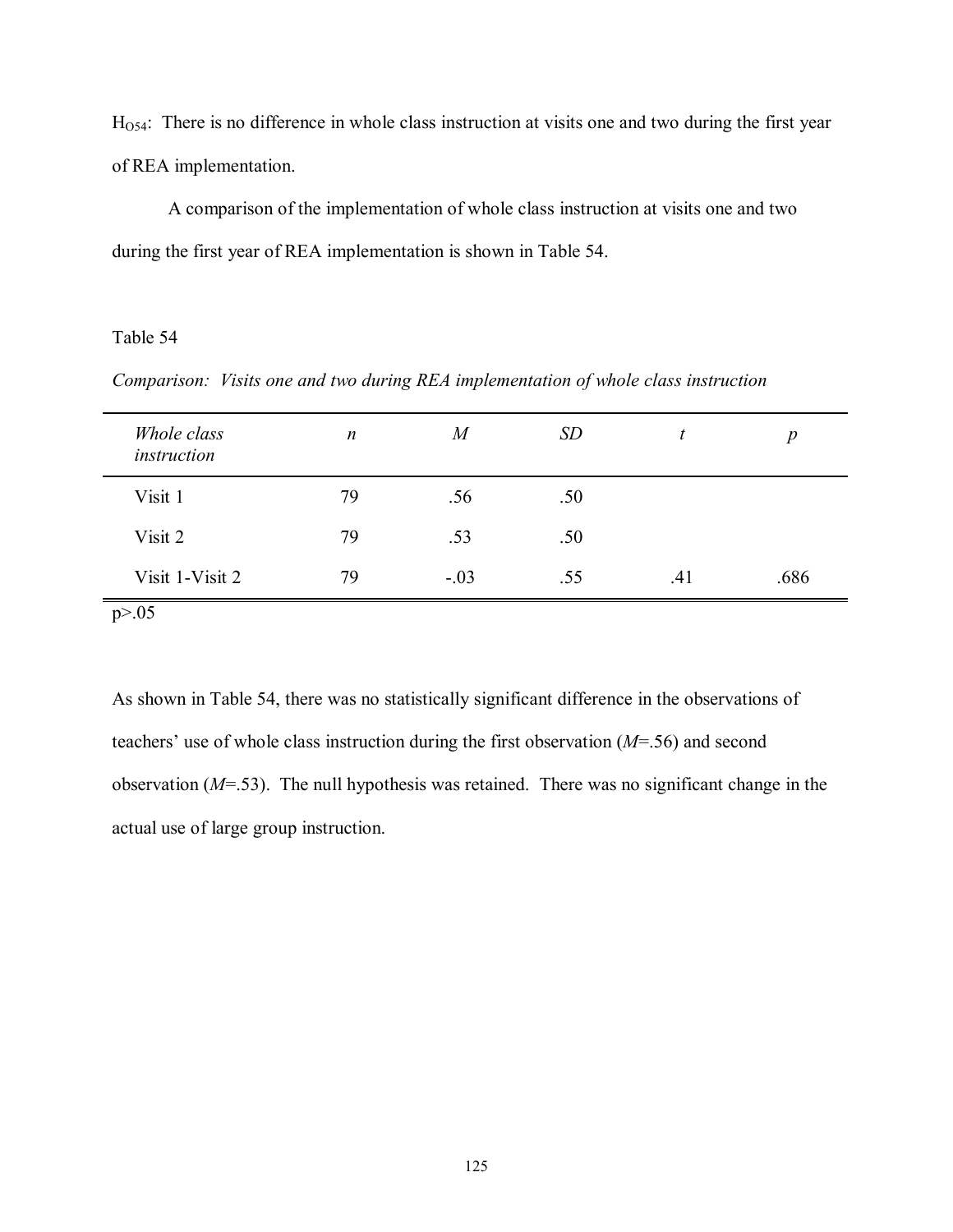HO55: There is no difference in the use of learning centers during visits one and two during the first year of REA implementation.

 A comparison of the use of learning centers at visits one and two during the first year of REA implementation is shown in Table 55.

Table 55

*Comparison: Visits one and two during REA implementation of learning centers* 

| Learning centers | n  | M   | <i>SD</i> |     | n    |
|------------------|----|-----|-----------|-----|------|
| Visit 1          | 79 | .16 | .37       |     |      |
| Visit 2          | 79 | .19 | .39       |     |      |
| Visit 1-Visit 2  | 79 | .03 | .45       | .50 | .620 |

 $p > 0.05$ 

As shown in Table 55, there was no statistically significant difference in the observations of teachers' use of learning centers during the first observation  $(M=16)$  and second observation (*M*=.19). The null hypothesis was retained. There was no significant change in the actual use of learning centers.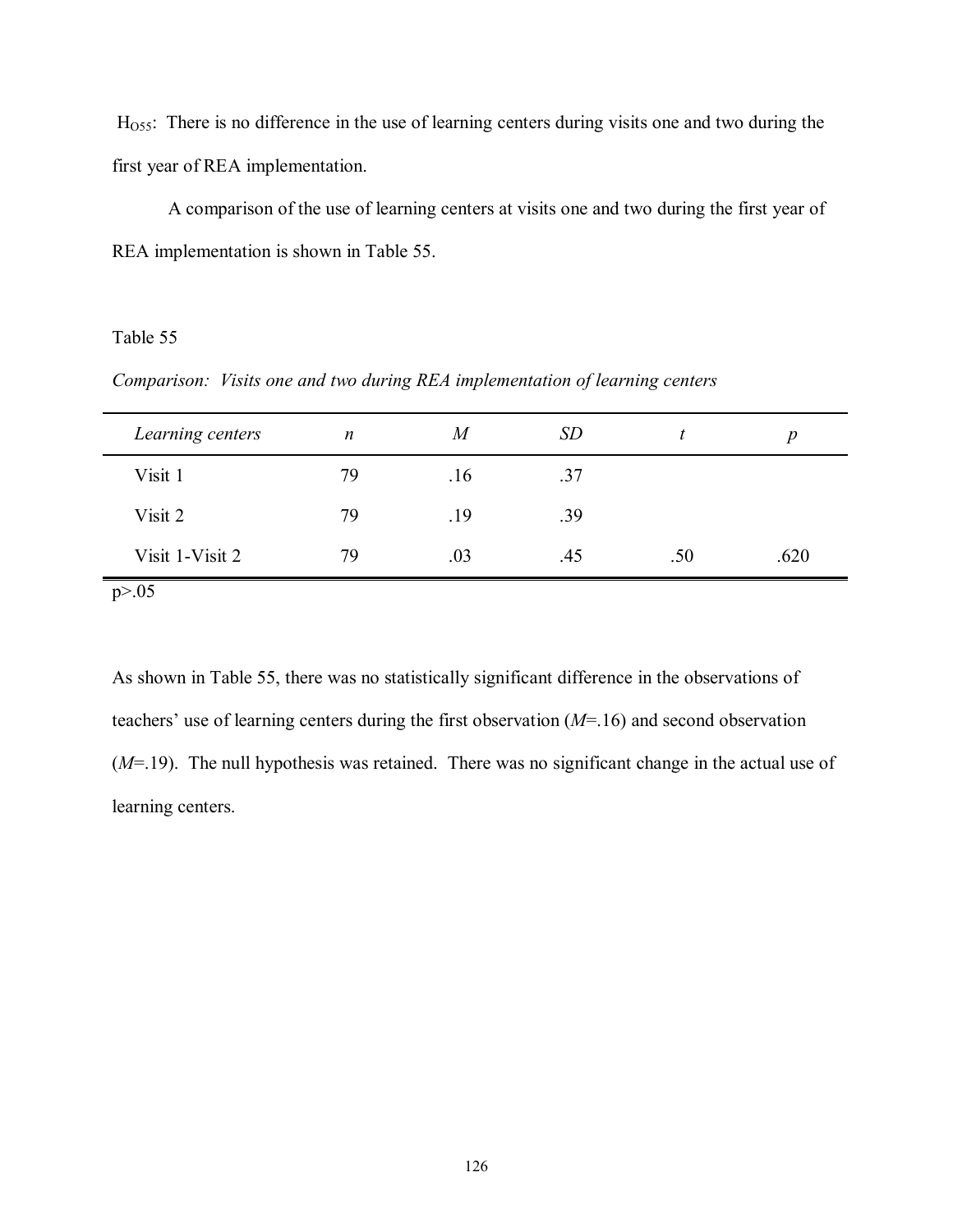HO56: There is no difference in the use of cooperative/collaborative learning activities at visits one and two during the first year of REA implementation.

 A comparison of the use of cooperative/collaborative learning activities at visit one and two during the first year of REA implementation is shown in Table 56.

### Table 56

*Comparison: Visits one and two during REA implementation of cooperative/collaborative learning activities* 

| Cooperative /<br>Collaborative | $\boldsymbol{n}$ | $\boldsymbol{M}$ | <i>SD</i> |      | $\boldsymbol{p}$ |
|--------------------------------|------------------|------------------|-----------|------|------------------|
| Visit 1                        | 79               | .13              | .33       |      |                  |
| Visit 2                        | 79               | .19              | .39       |      |                  |
| Visit 1-Visit 2                | 79               | .06              | .52       | 1.09 | .278             |
| p > 0.05                       |                  |                  |           |      |                  |

As shown in Table 56, there was no statistically significant difference in the observations of teachers' use of cooperative/collaborative learning during the first observation  $(M=16)$  and second observation (*M*=.19). The null hypothesis was retained. There was no significant change in the actual use of cooperative/collaborative learning.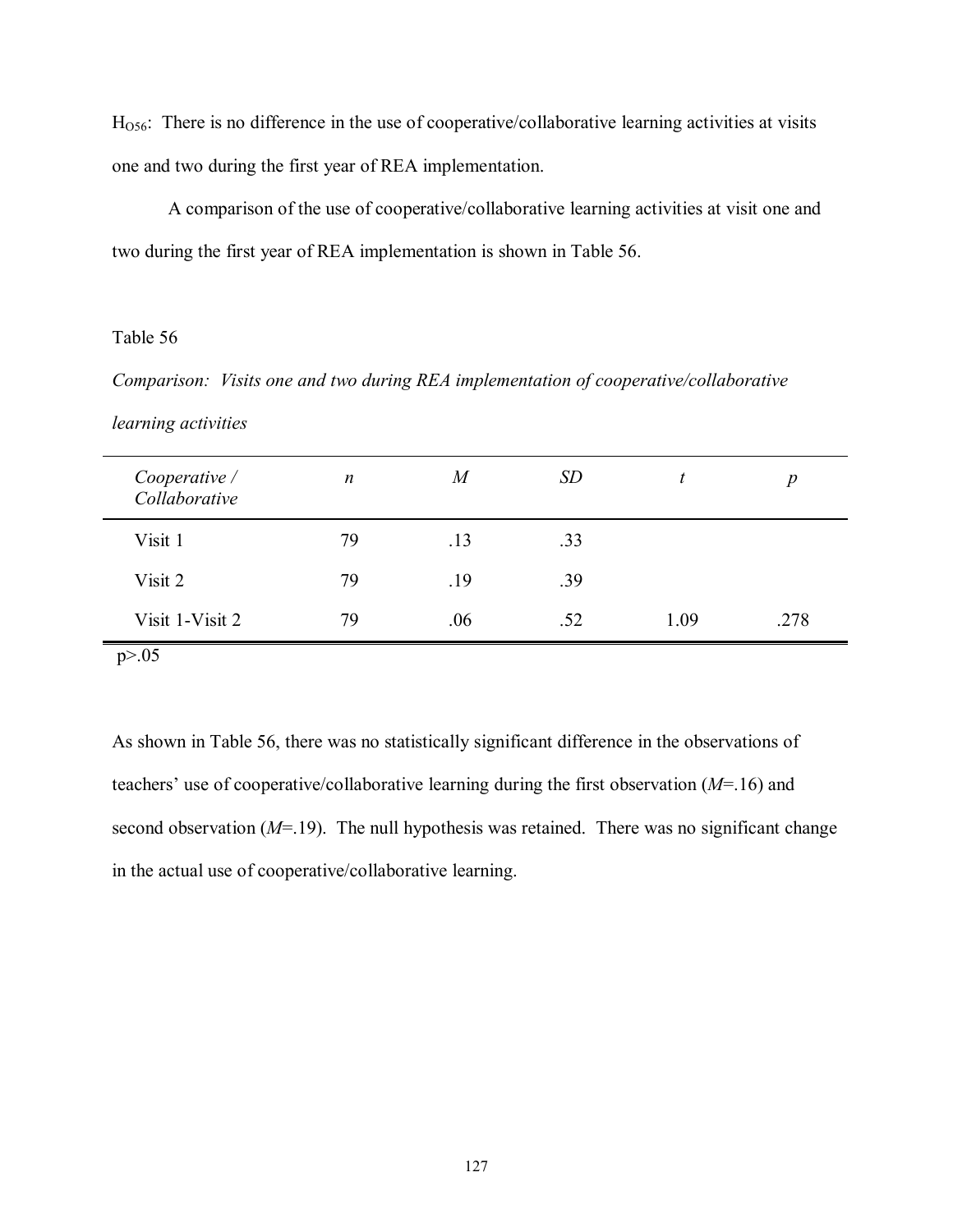$H<sub>057</sub>$ : There is no difference in teachers teaching the concepts of print at visits one and two during the first year of REA implementation.

 A comparison of the practice of teaching the concepts of print at visits one and two during the first year of REA implementation is shown in Table 57.

### Table 57

*Comparison: Visits one and two during REA implementation of teaching the concepts of print* 

| Concepts of print | $\boldsymbol{n}$ | M      | SD  |      | Ŋ    |
|-------------------|------------------|--------|-----|------|------|
| Visit 1           | 79               | .30    | .46 |      |      |
| Visit 2           | 79               | .24    | .43 |      |      |
| Visit 1-Visit 2   | 79               | $-.06$ | .56 | 1.00 | .320 |

 $p > 0.05$ 

As shown in Table 57, there was no statistically significant difference in the observations of teaching the concepts of print during the first observation (*M*=.30) and second observation (*M*=.24). The null hypothesis was retained. There was no significant change in the actual teaching of the concepts of print.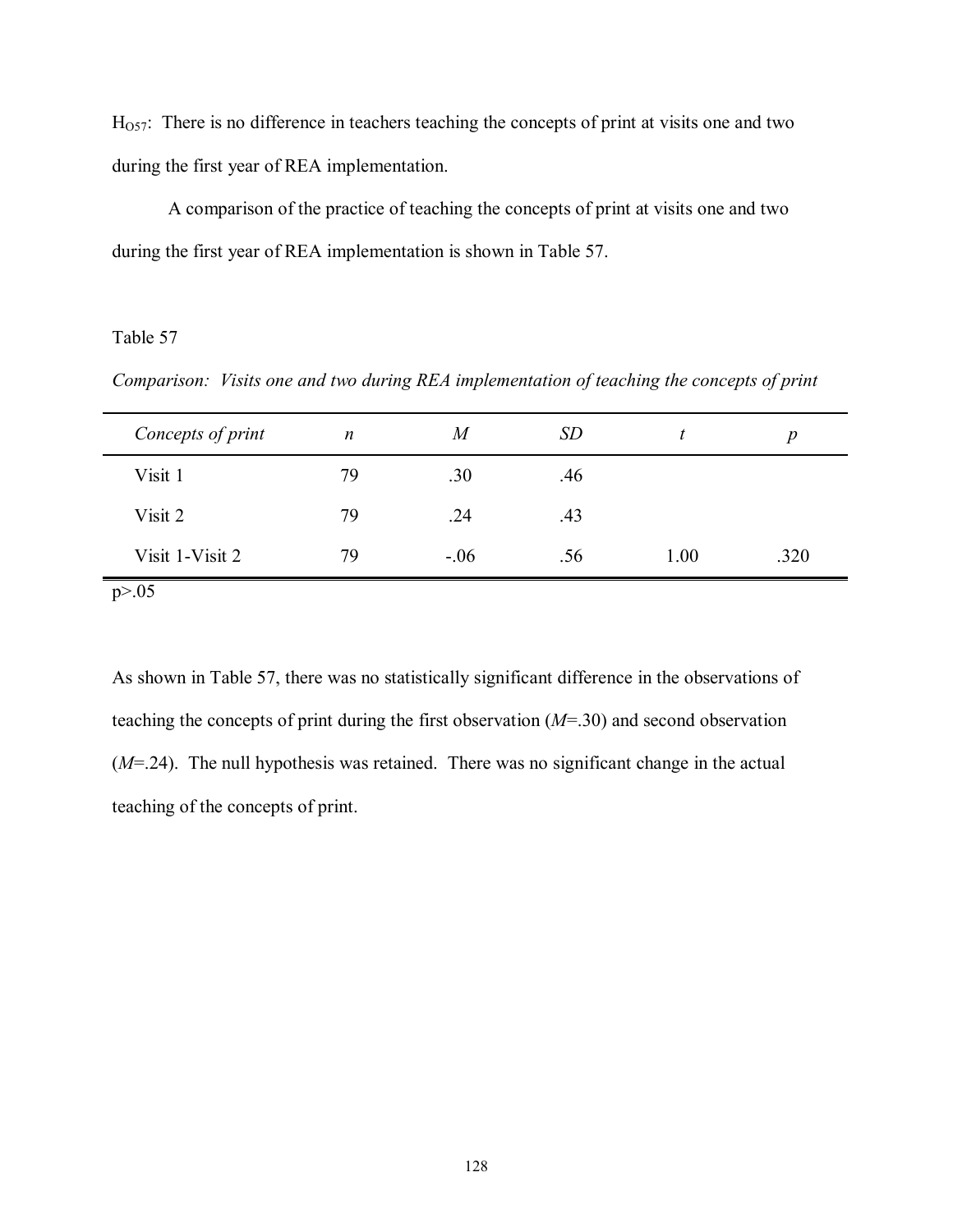HO58: There is no difference in teachers teaching the concepts of letter naming and knowledge at visits one and two during the first year of REA implementation.

 A comparison of the practice of teaching the concepts of letter naming and knowledge at visits one and two during the first year of REA implementation is shown in Table 58.

# Table 58

*Comparison: Visits one and two during REA implementation of teaching letter naming and knowledge* 

| Letter naming and<br>knowledge | $\boldsymbol{n}$ | $\overline{M}$ | SD  |      | $\boldsymbol{p}$ |  |
|--------------------------------|------------------|----------------|-----|------|------------------|--|
| Visit 1                        | 79               | .27            | .44 |      |                  |  |
| Visit 2                        | 79               | .33            | .47 |      |                  |  |
| Visit 1-Visit 2                | 79               | .06            | .67 | .844 | .401             |  |
| p > 0.05                       |                  |                |     |      |                  |  |

As shown in Table 58, there was no statistically significant difference in the observations of teaching letter naming and knowledge during the first observation (*M*=.27) and second observation (*M*=.33). The null hypothesis was retained. There was no significant change in the actual teaching of letter naming and knowledge.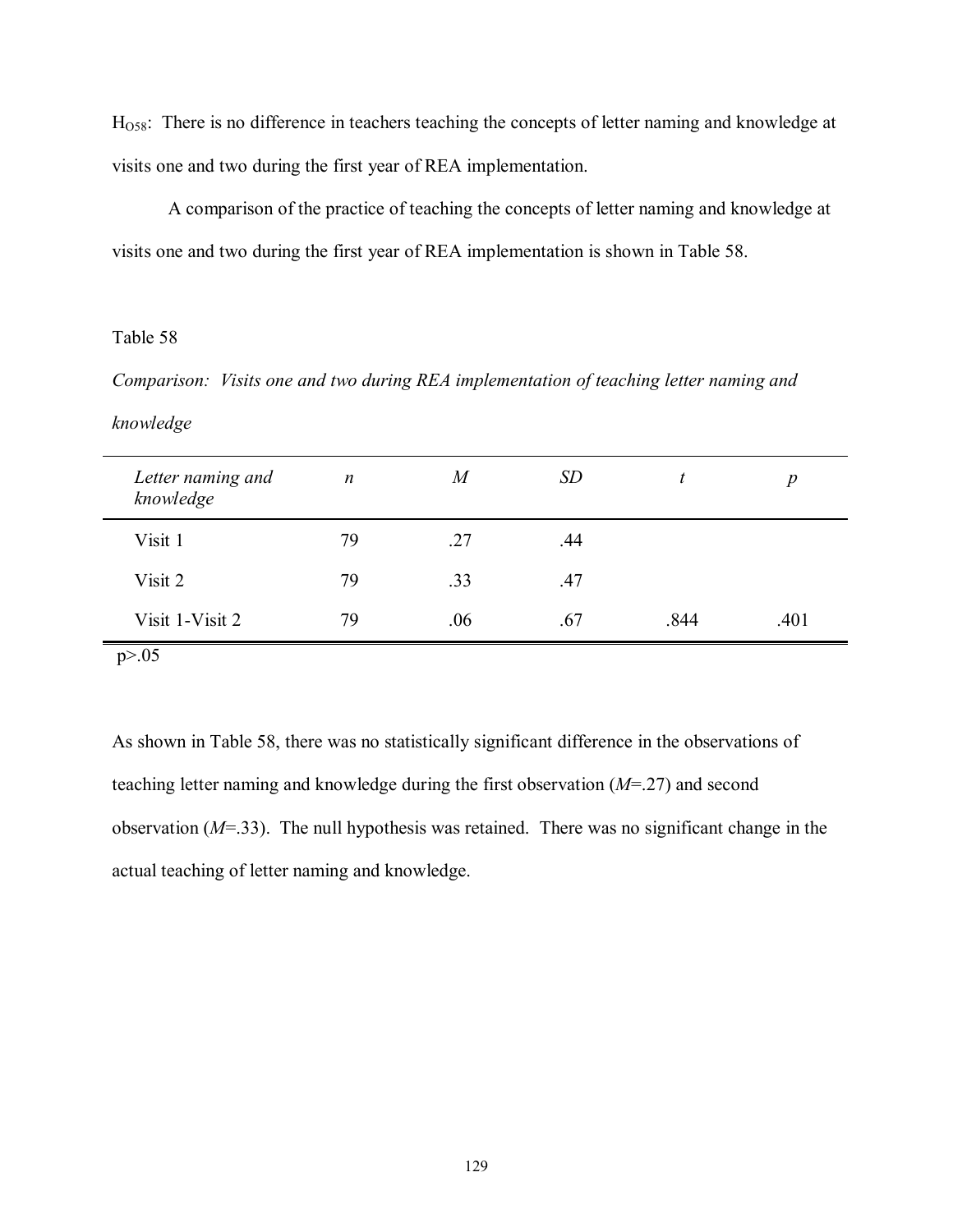H<sub>O59</sub>: There is no difference in teachers teaching the concepts of phonemic awareness at visits one and two during the first year of REA implementation.

 A comparison of the practice of teaching the concepts of phonemic awareness at visits one and two during the first year of REA implementation is compared in Table 59.

Table 59

*Comparison: Visits one and two during REA implementation of teaching phonemic awareness* 

| Phonemic<br>awareness | $\boldsymbol{n}$ | $\overline{M}$ | <i>SD</i> |      | $\boldsymbol{D}$ |
|-----------------------|------------------|----------------|-----------|------|------------------|
| Visit 1               | 79               | .19            | .39       |      |                  |
| Visit 2               | 79               | .06            | .25       |      |                  |
| Visit 1-Visit 2       | 79               | $-13$          | .43       | 2.59 | $*011$           |

As shown in Table 59, there was a statistically significant difference in the observations of teaching phonemic awareness during the first observation (*M*=.19) and second observation (*M*=.06). The null hypothesis was rejected. There was a significant decrease in the actual teaching of the concepts of phonemic awareness.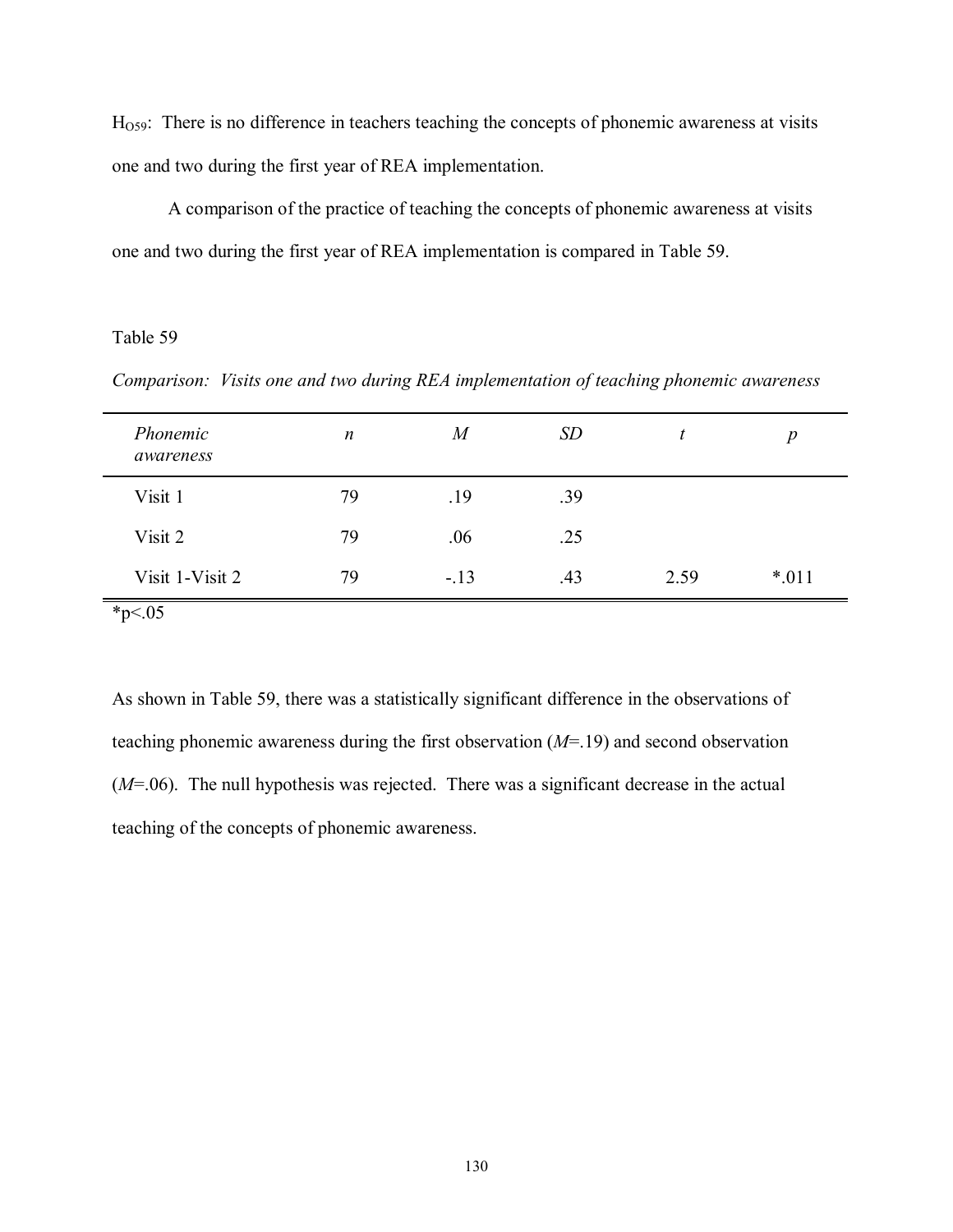HO60: There is no difference in teachers teaching rhyming at visits one and two during the first year of REA implementation.

 A comparison of the practice of teaching rhyming at visits one and two during the first year of REA implementation is shown in Table 60.

### Table 60

*Comparison: Visits one and two during REA implementation of teaching rhyming* 

| Rhyming         | $\boldsymbol{n}$ | $\it{M}$ | <b>SD</b> |     | n    |
|-----------------|------------------|----------|-----------|-----|------|
| Visit 1         | 79               | .10      | .30       |     |      |
| Visit 2         | 79               | .06      | .25       |     |      |
| Visit 1-Visit 2 | 79               | $-.04$   | .37       | .90 | .369 |

 $p > 0.05$ 

As shown in Table 60, there was no statistically significant difference in the observations of teaching the concept of rhyming during the first observation (*M*=.10) and second observation (*M*=.06). The null hypothesis was retained. There was no significant change in the actual teaching of the concepts of rhyming.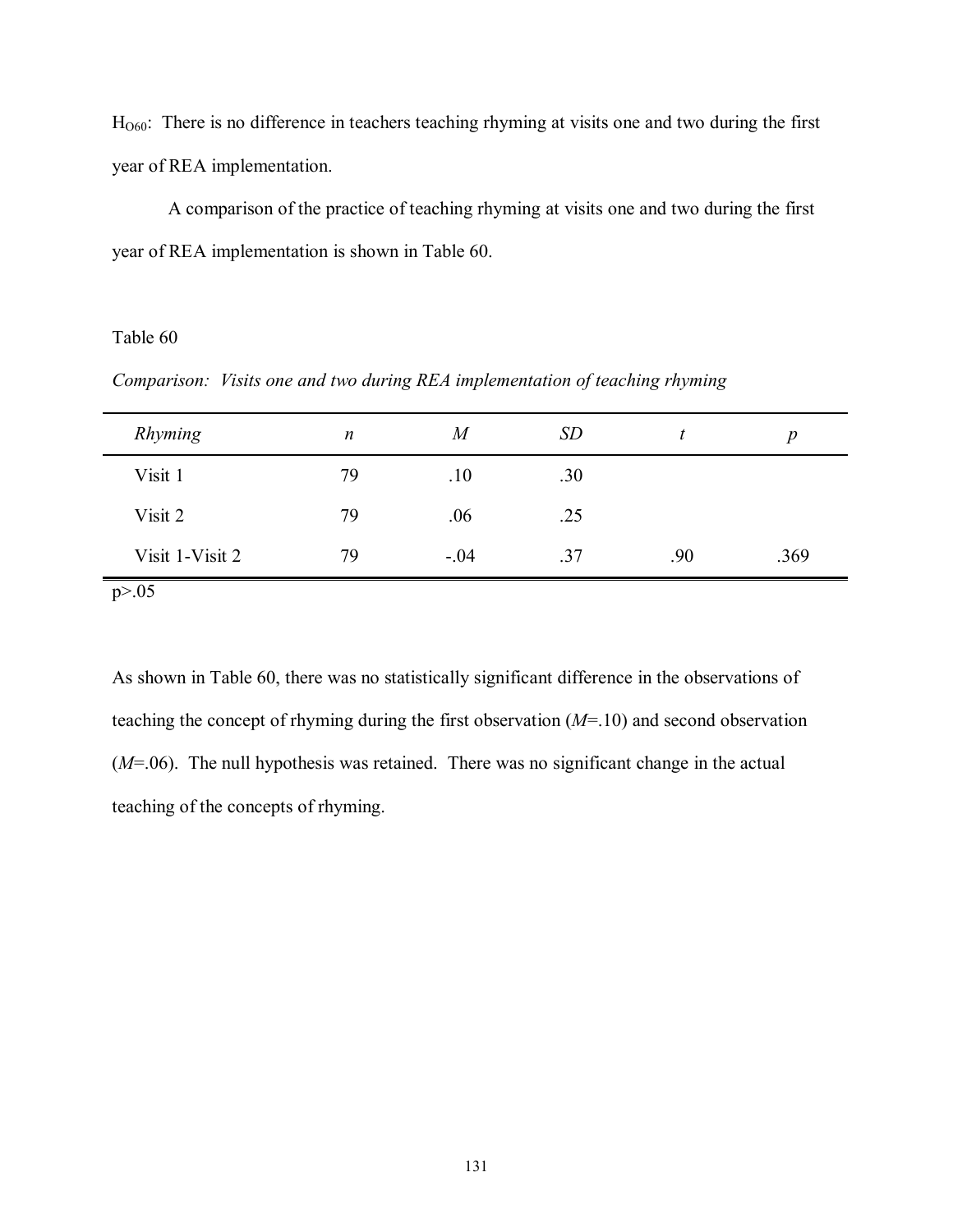$H<sub>061</sub>$ : There is no difference in teachers teaching explicit phonics at visits one and two during the first year of REA implementation.

 A comparison of the practice of teaching explicit phonics at visits one and two during the first year of REA implementation is shown in Table 61.

# Table 61

*Comparison: Visits one and two during REA implementation of teaching explicit phonics* 

| <b>Explicit phonics</b> | $\boldsymbol{n}$ | M      | <i>SD</i> |     | D    |
|-------------------------|------------------|--------|-----------|-----|------|
| Visit 1                 | 79               | .43    | .50       |     |      |
| Visit 2                 | 79               | .35    | .48       |     |      |
| Visit 1-Visit 2         | 79               | $-.08$ | .62       | L.I | .276 |

 $p > 0.05$ 

As shown in Table 61, there was no statistically significant difference in the observations of teaching explicit phonics during the first observation (*M*=.43) and second observation (*M*=.35). The null hypothesis was retained. There was no significant change in the actual teaching of explicit phonics.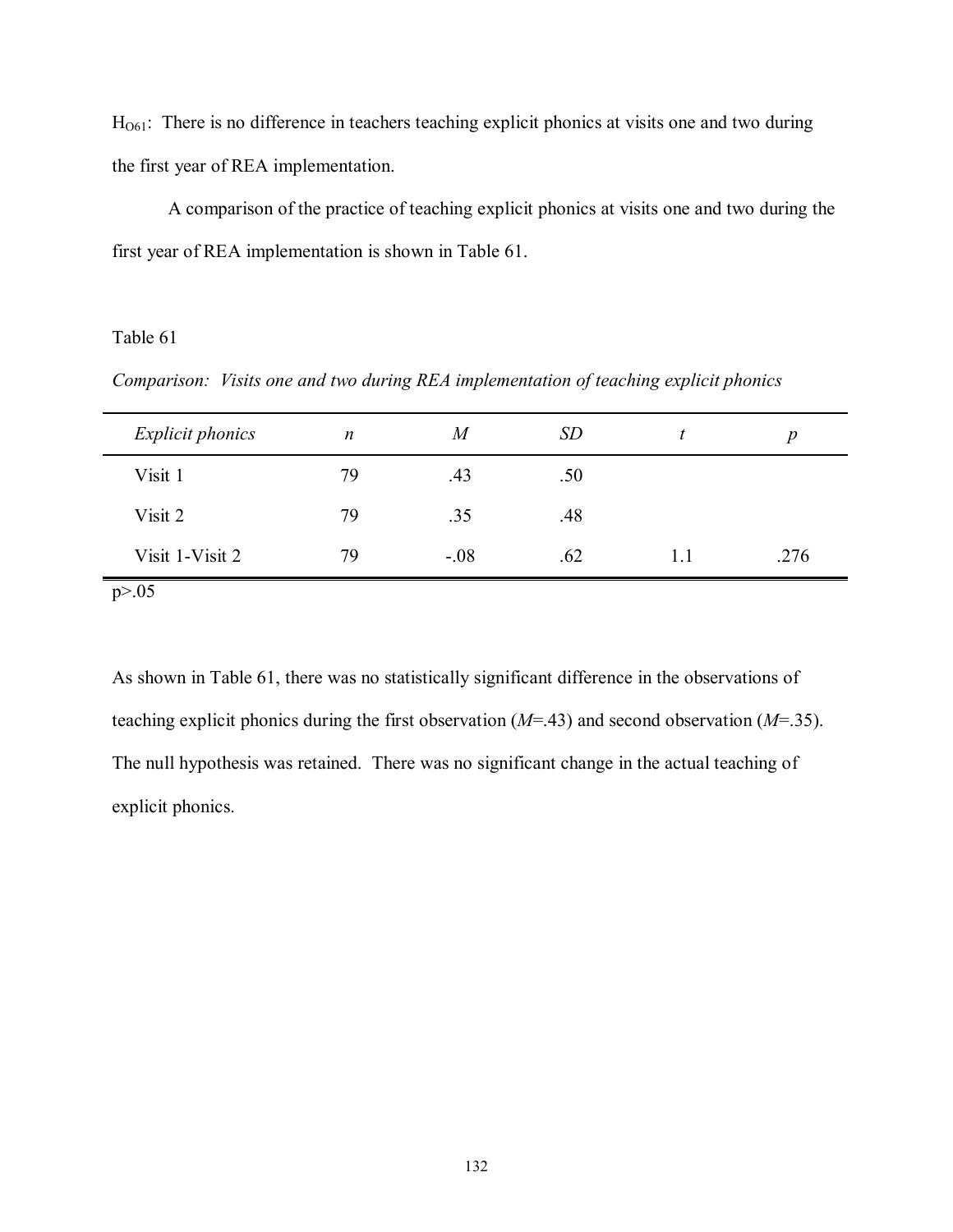$H<sub>062</sub>$ : There is no difference in teachers modeling fluent oral reading at visits one and two during the first year of REA implementation.

 A comparison of the practice of modeling fluent oral reading at visits one and two during the first year of REA implementation is shown in Table 62.

# Table 62

*Comparison: Visits one and two during REA implementation of modeling fluent oral reading* 

| Modeling fluent<br>oral reading | $\boldsymbol{n}$ | $\it{M}$ | <i>SD</i> |     | $\boldsymbol{p}$ |
|---------------------------------|------------------|----------|-----------|-----|------------------|
| Visit 1                         | 79               | .20      | .40       |     |                  |
| Visit 2                         | 79               | .25      | .44       |     |                  |
| Visit 1-Visit 2                 | 79               | .05      | .58       | .78 | .436             |

As shown in Table 62, there was no statistically significant difference in the observations of modeling fluent oral reading during the first observation (*M*=.20) and second observation (*M*=.25). The null hypothesis was retained. There was no significant change in the actual modeling of fluent oral reading.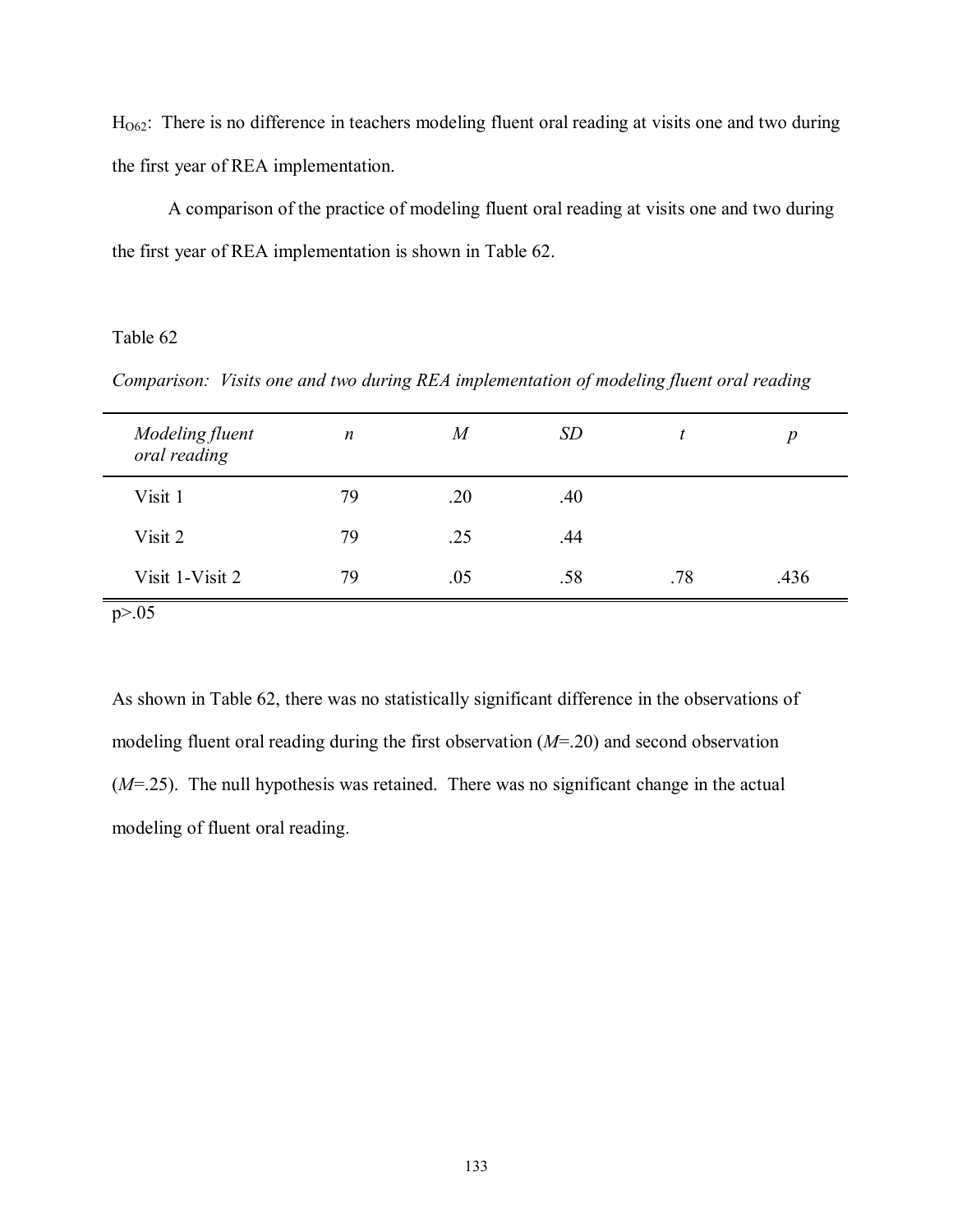H<sub>O63</sub>: There is no difference in teachers providing opportunities for children to read orally at visits one and two during the first year of REA implementation.

 A comparison of the practice of providing opportunities for children to read orally at visits one and two during the first year of REA implementation is shown in Table 63.

### Table 63

*Comparison: Visits one and two during REA implementation of providing opportunities for children to read orally* 

| Children read<br>orally | $\boldsymbol{n}$ | M      | <i>SD</i> |     | $\boldsymbol{p}$ |
|-------------------------|------------------|--------|-----------|-----|------------------|
| Visit 1                 | 79               | .49    | .50       |     |                  |
| Visit 2                 | 79               | .48    | .50       |     |                  |
| Visit 1-Visit 2         | 79               | $-.01$ | .69       | .16 | .871             |
| p > 0.05                |                  |        |           |     |                  |

As shown in Table 63, there was no statistically significant difference in the observations of providing opportunities for children to read orally during the first observation (*M*=.49) and second observation (*M*=.48). The null hypothesis was retained. There was no significant change in teachers providing opportunities for children to read orally.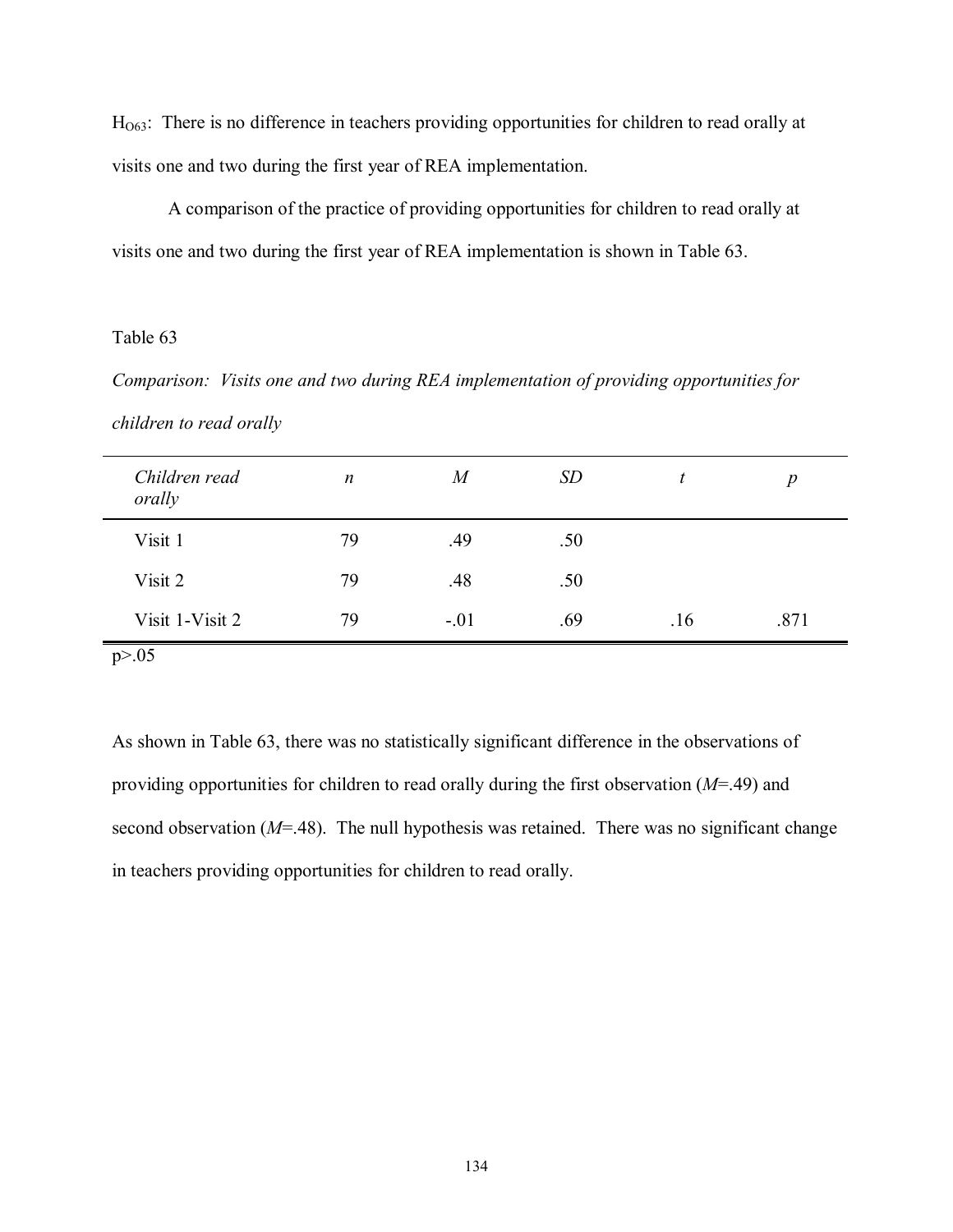HO64: There is no difference in teachers introducing and reviewing key vocabulary at visits one and two during the first year of REA implementation.

 A comparison of the practice of introducing and reviewing key vocabulary at visits one and two during the first year of REA implementation is shown in Table 64.

# Table 64

*Comparison: Visits one and two during REA implementation of introducing and reviewing key vocabulary* 

| Introducing and<br>reviewing key<br>vocabulary | $\boldsymbol{n}$ | $\overline{M}$ | <i>SD</i> |     | p    |
|------------------------------------------------|------------------|----------------|-----------|-----|------|
| Visit 1                                        | 79               | .47            | .50       |     |      |
| Visit 2                                        | 79               | .48            | .50       |     |      |
| Visit 1-Visit 2                                | 79               | .01            | .63       | .18 | .859 |

 $p > .05$ 

As shown in Table 64, there was no statistically significant difference in the observations of introducing and reviewing key vocabulary during the first observation (*M*=.47) and second observation (*M*=.48). The null hypothesis was retained. There was no change in the actual introduction and reviewing of key vocabulary.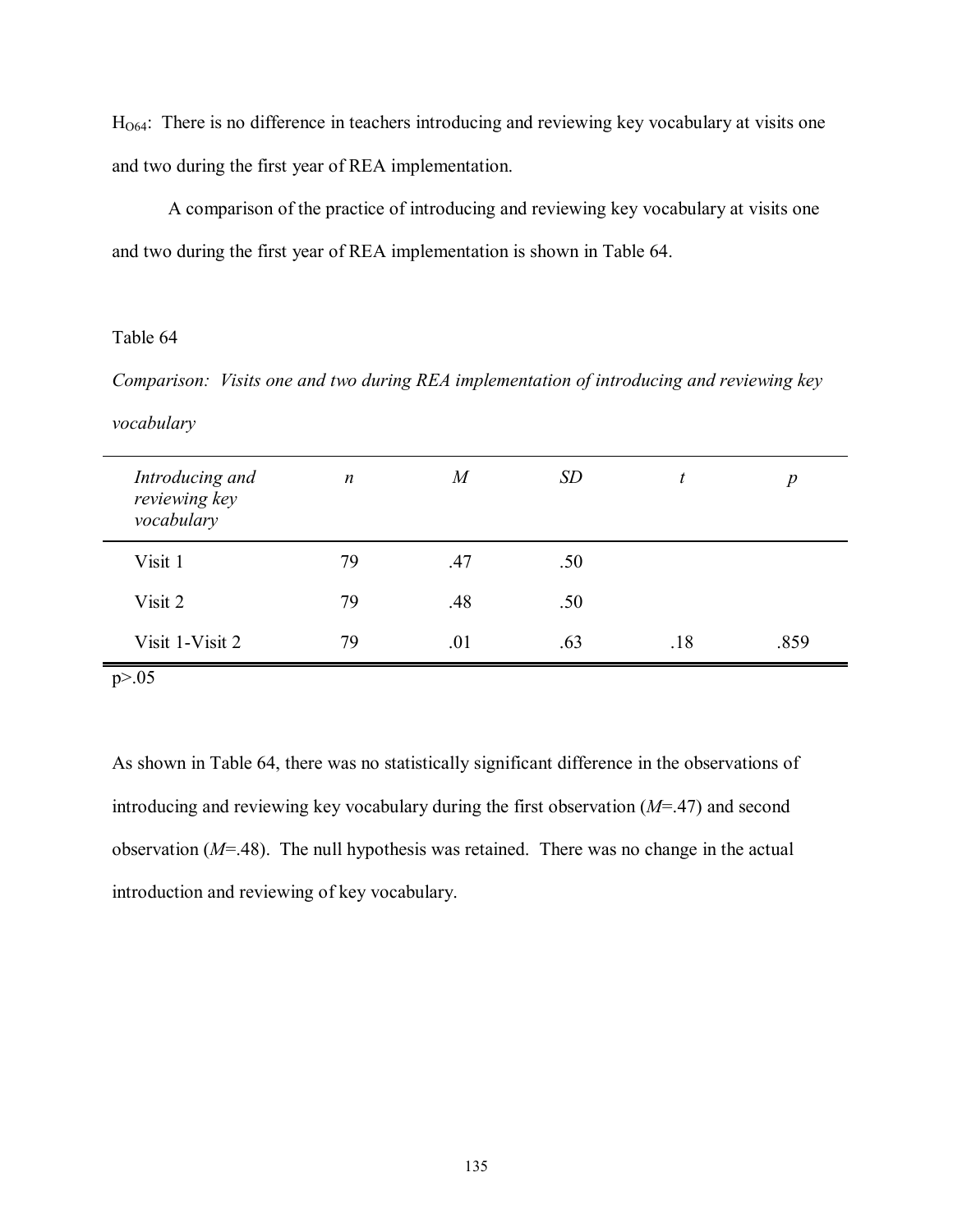HO65: There is no difference in teachers providing explicit vocabulary instruction at visits one and two during the first year of REA implementation.

 A comparison of the practice of providing explicit vocabulary instruction at visits one and two during the first year of REA implementation is shown in Table 65.

### Table 65

*Comparison: Visits one and two during REA implementation of providing explicit vocabulary instruction* 

| Explicit vocabulary<br>instruction | $\boldsymbol{n}$ | $\boldsymbol{M}$ | <i>SD</i> |     | $\boldsymbol{p}$ |
|------------------------------------|------------------|------------------|-----------|-----|------------------|
| Visit 1                            | 79               | .32              | .47       |     |                  |
| Visit 2                            | 79               | .18              | .38       |     |                  |
| Visit $1 - V$ isit 2               | 79               | $-.14$           | .66       | 1.9 | .063             |
| p > 0.05                           |                  |                  |           |     |                  |

As shown in Table 65, there was no statistically significant difference in the observations of providing explicit vocabulary instruction during the first observation (*M*=.32) and second observation (*M*=.18). The null hypothesis was retained. There was no significant change in the actual provision of explicit vocabulary instruction.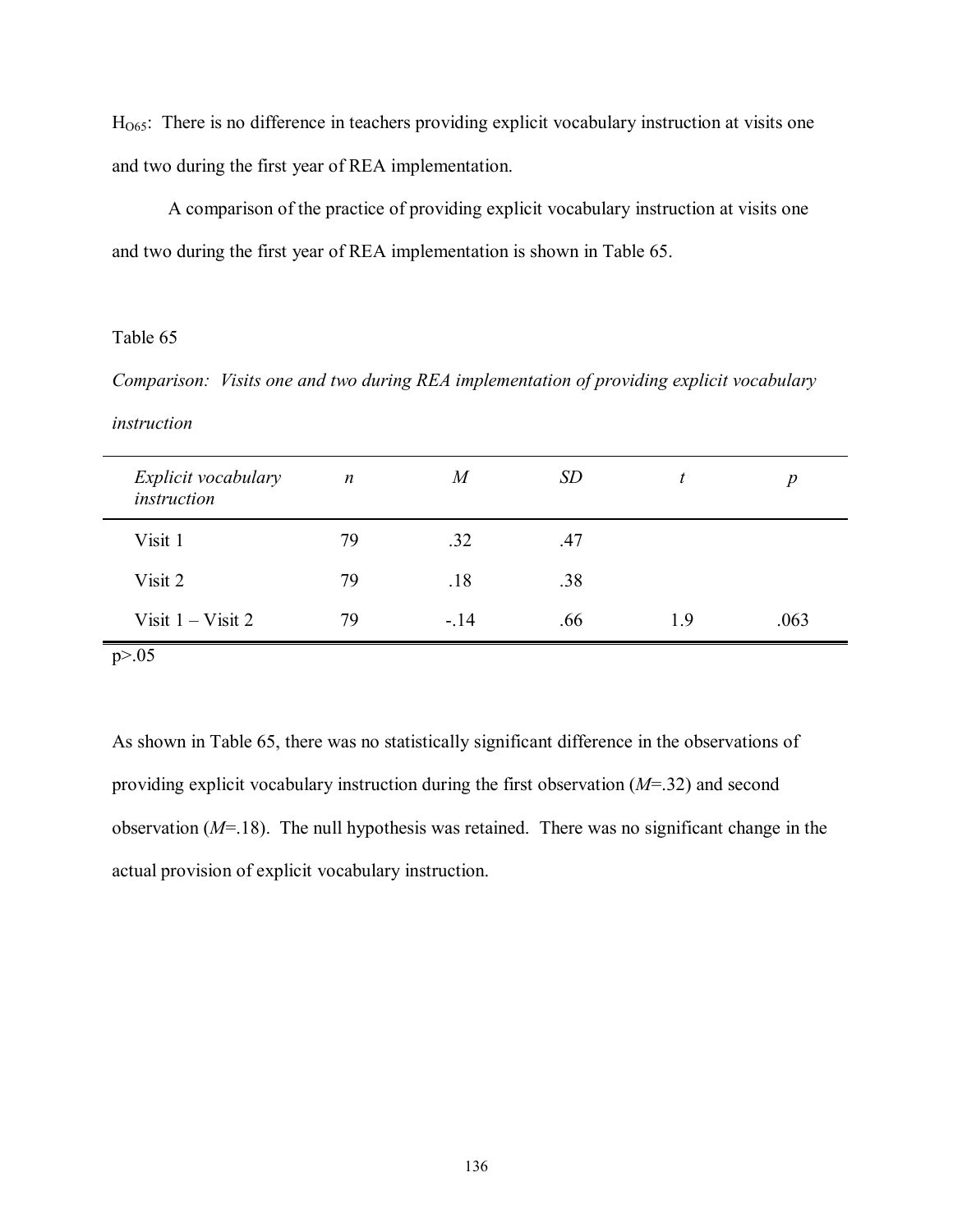H<sub>O66</sub>: There is no difference in teachers providing explicit comprehension instruction at visits one and two during the first year of REA implementation.

 A comparison of the practice of providing explicit comprehension instruction at visits one and two during the first year of REA implementation is shown in Table 66.

### Table 66

*Comparison: Visits one and two during REA implementation of providing explicit* 

| Explicit<br>comprehension<br>instruction | $\boldsymbol{n}$ | $\overline{M}$ | <i>SD</i> |     | $\boldsymbol{p}$ |
|------------------------------------------|------------------|----------------|-----------|-----|------------------|
| Visit 1                                  | 79               | .30            | .46       |     |                  |
| Visit 2                                  | 79               | .27            | .44       |     |                  |
| Visit 1-Visit 2                          | 79               | $-.03$         | .59       | .58 | .567             |

*comprehension instruction* 

 $p > .05$ 

As shown in Table 66, there was no statistically significant difference in the observations of providing explicit comprehension instruction during the first observation (*M*=.30) and second observation (*M*=.27). The null hypothesis was retained. There was no significant change in the actual provision of explicit comprehension instruction.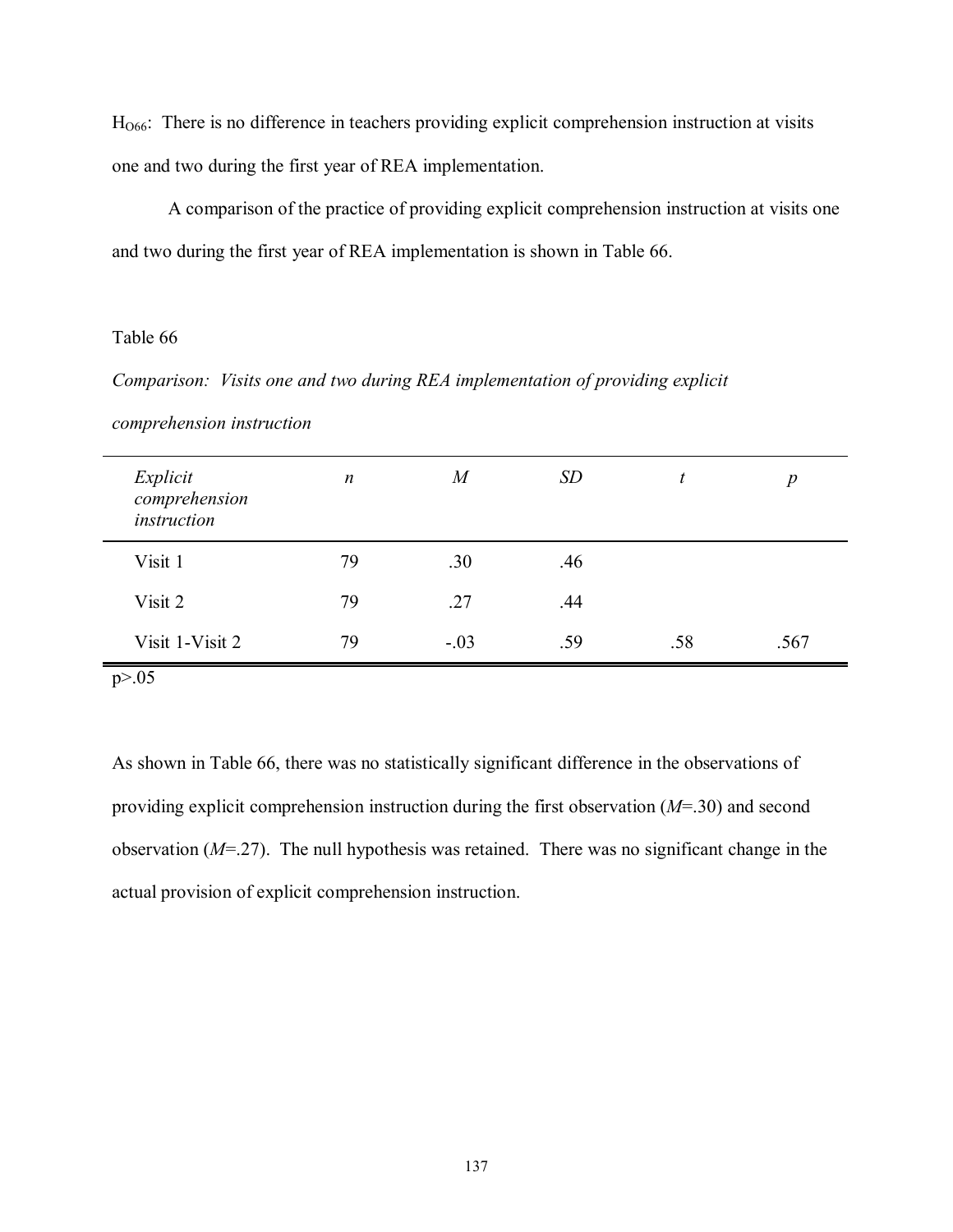$H<sub>067</sub>$ : There is no difference in teachers providing a connection to prior knowledge at visits one and two during the first year of REA implementation.

 A comparison of the practice of providing a connection to prior knowledge at visits one and two during the first year of REA implementation is shown in Table 67.

# Table 67

*Comparison: Visits one and two during REA implementation of providing a connection to prior knowledge* 

| Connection to prior<br>knowledge | $\boldsymbol{n}$ | $\overline{M}$ | <i>SD</i> | t.   | $\boldsymbol{p}$ |
|----------------------------------|------------------|----------------|-----------|------|------------------|
| Visit 1                          | 79               | .42            | .49       |      |                  |
| Visit 2                          | 79               | .42            | .49       |      |                  |
| Visit 1-Visit 2                  | 79               | .00            | .68       | .00. | 1.00             |
| p > 0.05                         |                  |                |           |      |                  |

As shown in Table 67, there was no statistically significant difference in the observations of providing a connection to prior knowledge during the first observation (*M*=.42) and second observation (*M*=.42). The null hypothesis was retained. There was no change in the actual provision for connections to prior knowledge.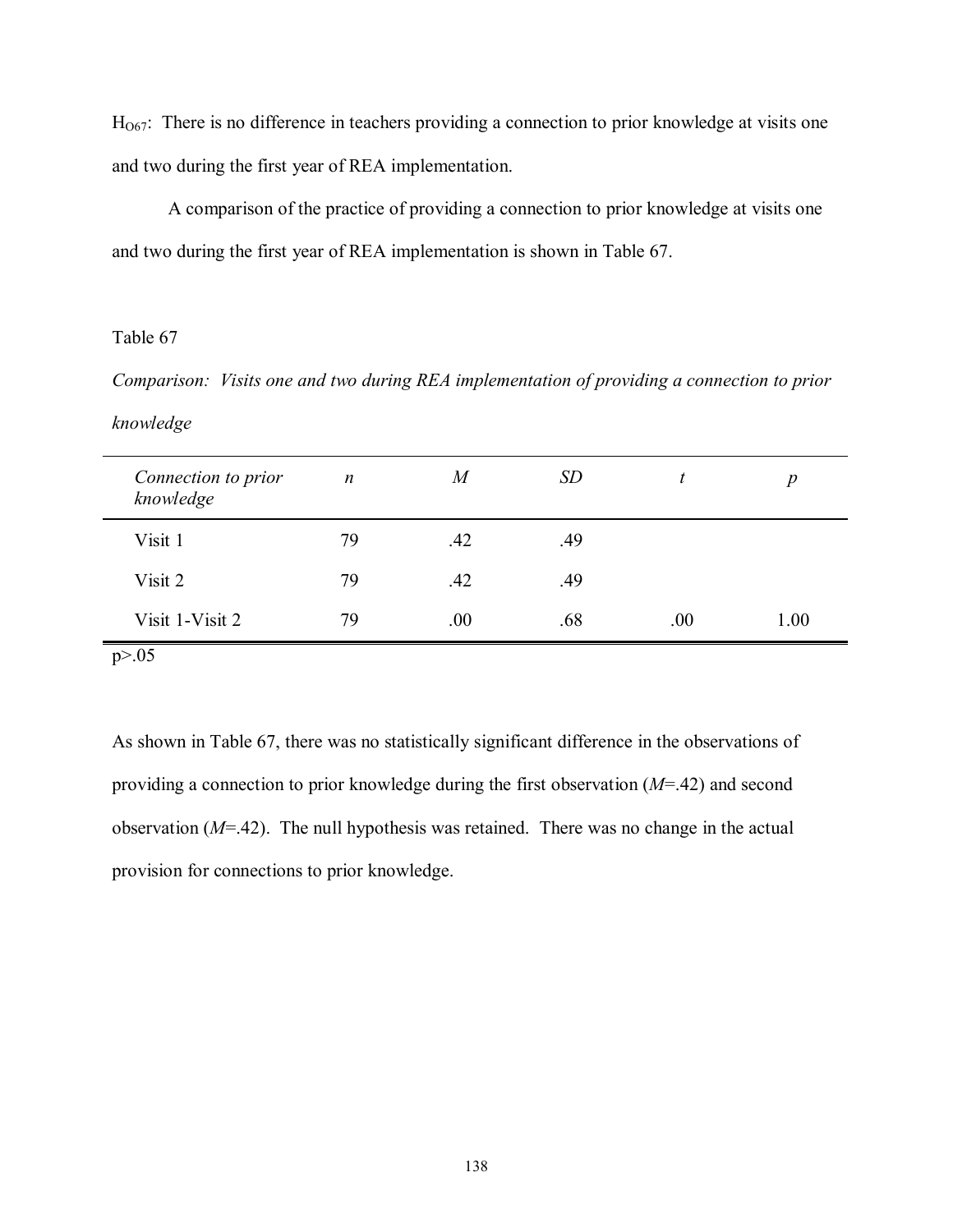HO68: There is no difference in teachers providing opportunities to predict outcomes at visits one and two during the first year of REA implementation.

 A comparison of the practice of providing opportunities to predict outcomes at visits one and two during the first year of REA implementation are shown Table 68.

### Table 68

*Comparison: Visits one and two during REA implementation of providing opportunities to* 

| Predicting<br>outcomes | $\boldsymbol{n}$ | $\overline{M}$ | <b>SD</b> |     | $\boldsymbol{p}$ |
|------------------------|------------------|----------------|-----------|-----|------------------|
| Visit 1                | 79               | .18            | .38       |     |                  |
| Visit 2                | 79               | .19            | .39       |     |                  |
| Visit 1-Visit 2        | 79               | .01            | .52       | .22 | .829             |
| p > 0.05               |                  |                |           |     |                  |

As shown in Table 68, there was no statistically significant difference in the observations of providing opportunities to predict outcomes during the first observation (*M*=.18) and second observation (*M*=.19). The null hypothesis was retained. There was no significant change in the actual provision of opportunities to predict outcomes.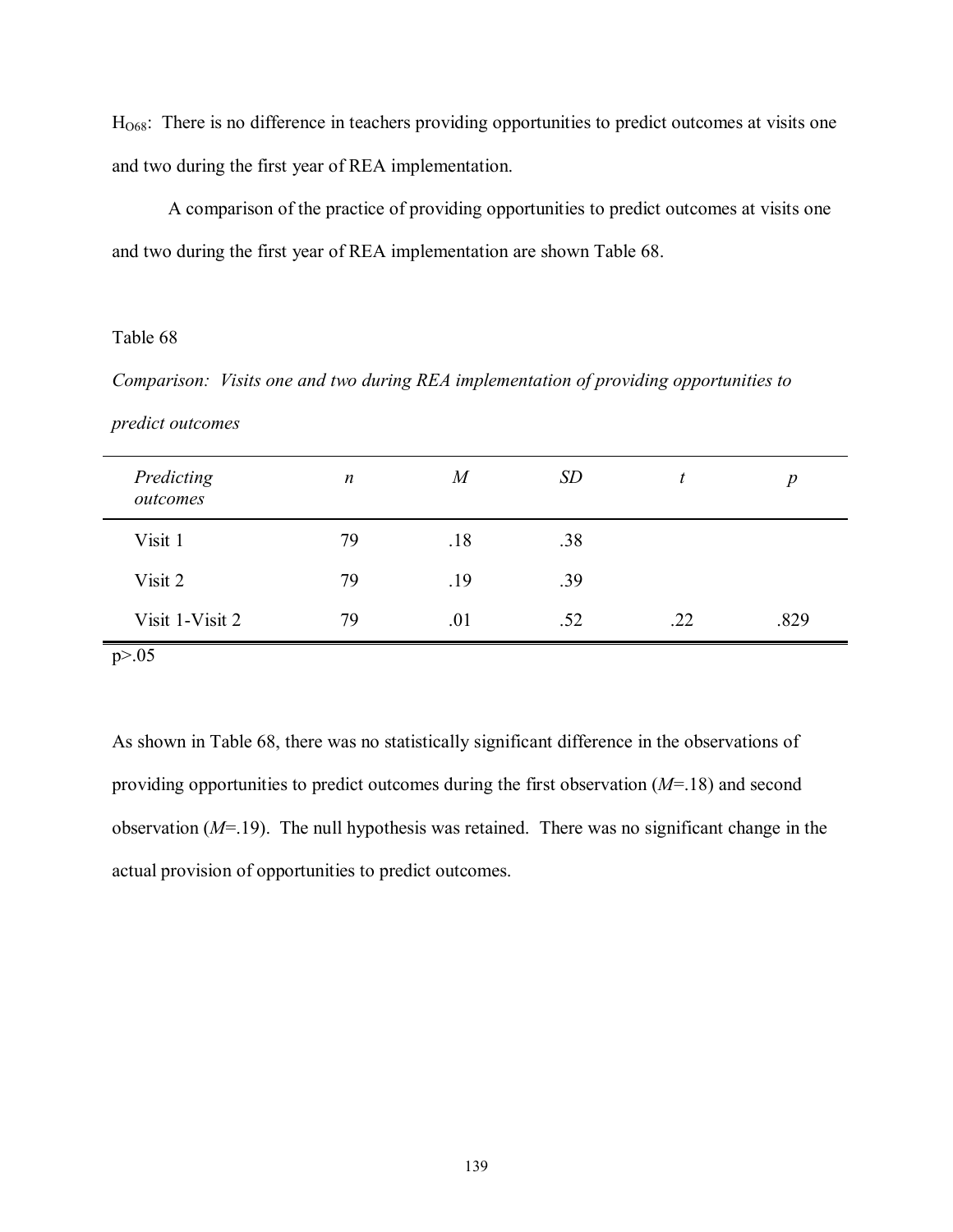$H<sub>069</sub>$ : There is no difference in teachers asking higher level questions at visits one and two during the first year of REA implementation.

 A comparison of the practice of teachers asking higher level questions at visits one and two during the first year of REA implementation is shown in Table 69.

### Table 69

*Comparison: Visits one and two during REA implementation of asking higher level questions* 

| Higher level<br>questions | $\boldsymbol{n}$ | $\it{M}$ | <i>SD</i> | t.  | $\boldsymbol{p}$ |
|---------------------------|------------------|----------|-----------|-----|------------------|
| Visit 1                   | 79               | .23      | .42       |     |                  |
| Visit 2                   | 79               | .20      | .40       |     |                  |
| Visit 1-Visit 2           | 79               | $-.03$   | .55       | .40 | .686             |

As shown in Table 69, there was no statistically significant difference in the observations of teachers asking higher level questions during the first observation (*M*=.23) and second observation (*M*=.20). The null hypothesis was retained. There was no significant change in the actual asking of higher level questions.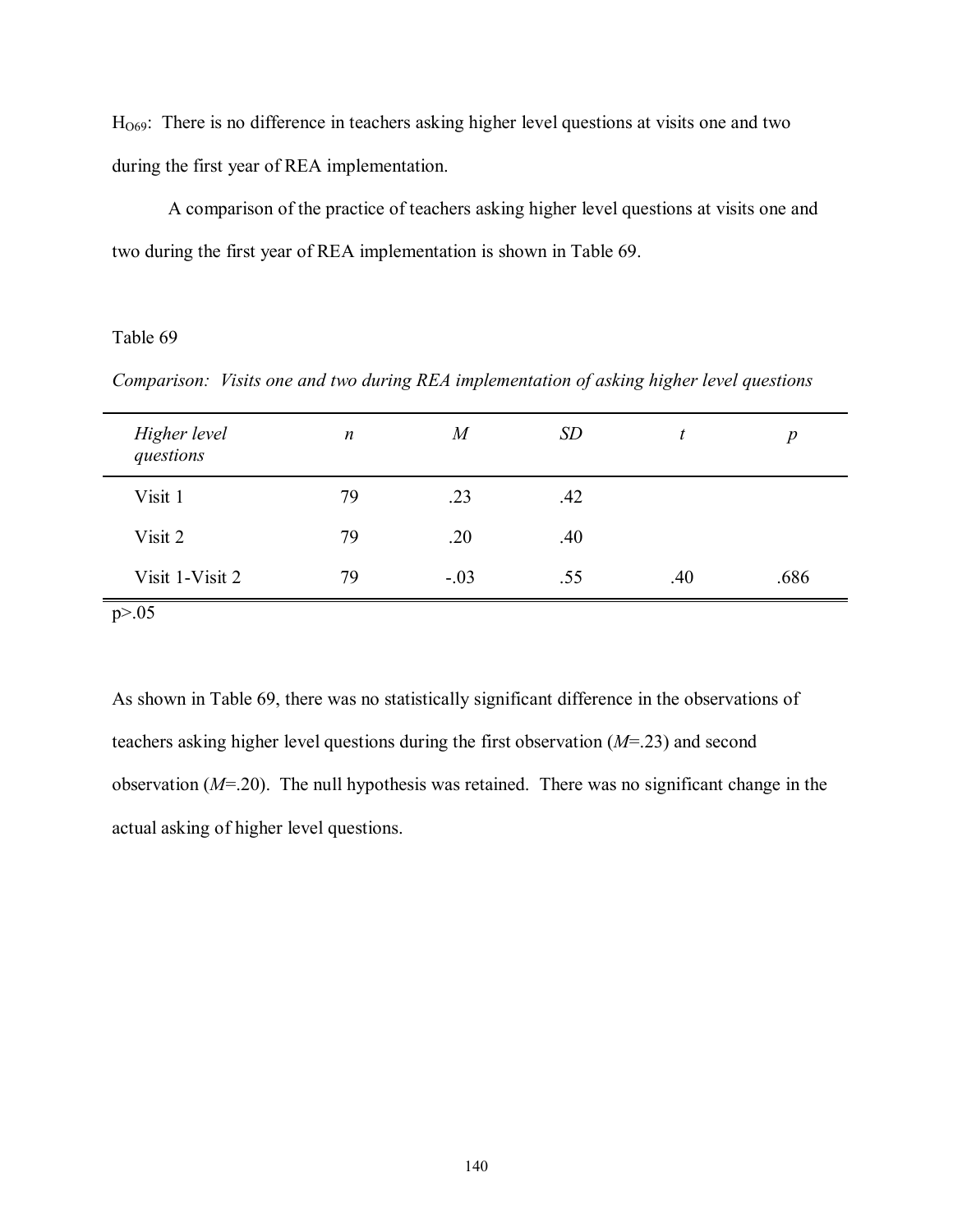$H<sub>O70</sub>$ : There is no difference in teachers guiding visual imaging at visits one and two during the first year of REA implementation.

 A comparison of the practice of teachers guiding visual imaging at visits one and two during the first year of REA implementation is shown in Table 70.

# Table 70

*Comparison: Visits one and two during REA implementation of guiding visual imaging* 

| Visual imaging  | $\boldsymbol{n}$ | M   | <i>SD</i> |     | n    |
|-----------------|------------------|-----|-----------|-----|------|
| Visit 1         | 79               | .27 | .44       |     |      |
| Visit 2         | 79               | .28 | .45       |     |      |
| Visit 1-Visit 2 | 79               | .01 | .59       | .19 | .849 |

 $p > 0.05$ 

As shown in Table 70, there was no statistically significant difference in the observations of teachers guiding visual imaging during the first observation (*M*=.27) and second observation (*M*=.28). The null hypothesis was retained. There was no significant change in the actual guidance of visual imaging.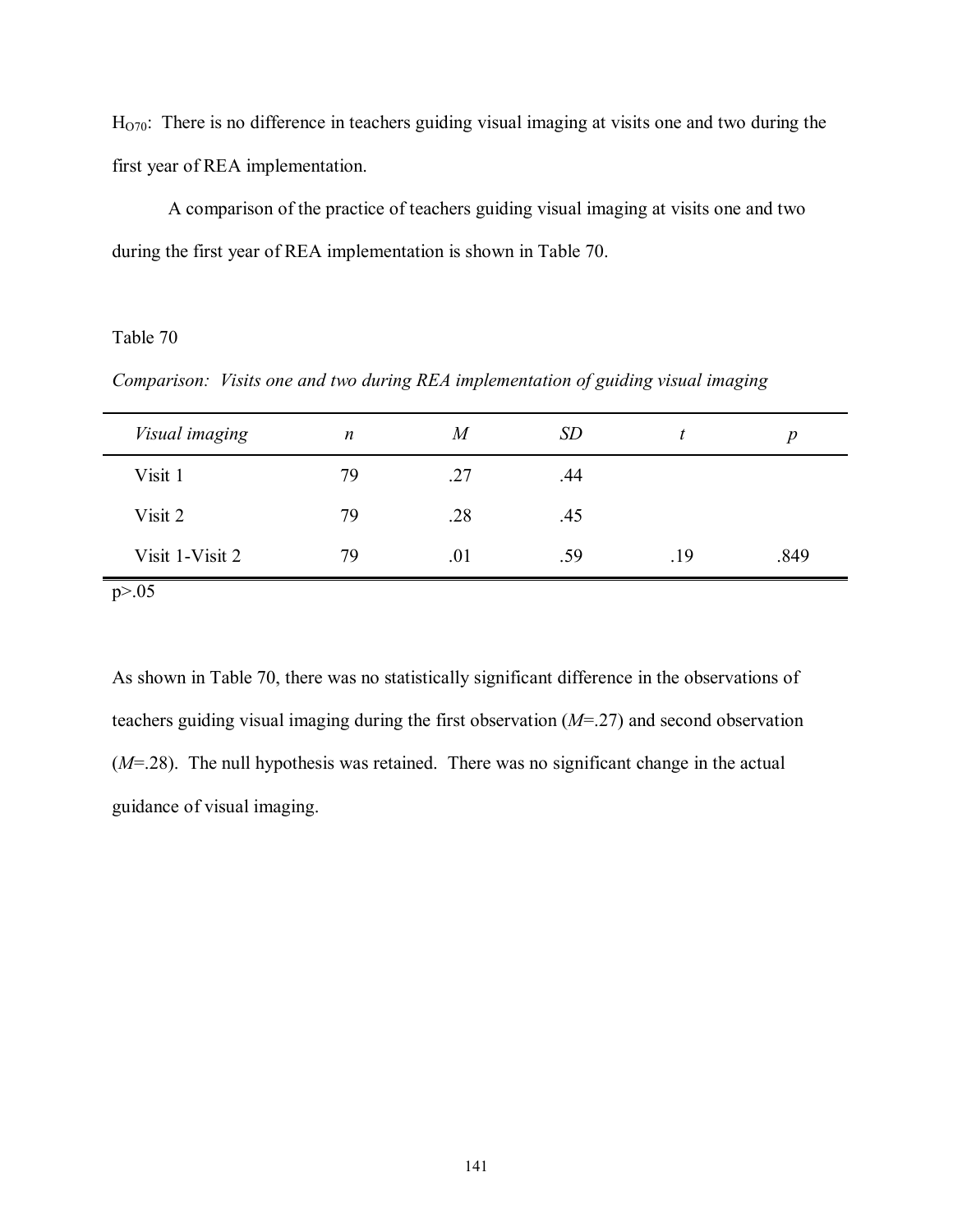$H<sub>071</sub>$ : There is no difference in teachers guiding interactive discussions at visits one and two during the first year of REA implementation.

 A comparison of the practice of teachers guiding interactive discussions at visits one and two during the first year of REA implementation is shown in Table 71.

Table 71

*Comparison: Visits one and two during REA implementation of guiding interactive discussions* 

| <i>Interactive</i><br>discussions | $\boldsymbol{n}$ | M   | <i>SD</i> |     | $\boldsymbol{p}$ |
|-----------------------------------|------------------|-----|-----------|-----|------------------|
| Visit 1                           | 79               | .37 | .49       |     |                  |
| Visit 2                           | 79               | .34 | .48       |     |                  |
| Visit 1-Visit 2                   | 79               | .03 | .60       | .38 | .708             |

As shown in Table 71, there was no statistically significant difference in the observations of teachers guiding interactive discussions during the first observation (*M*=.37) and second observation (*M*=.34). The null hypothesis was retained. There was no significant change in the actual guidance of interactive discussions.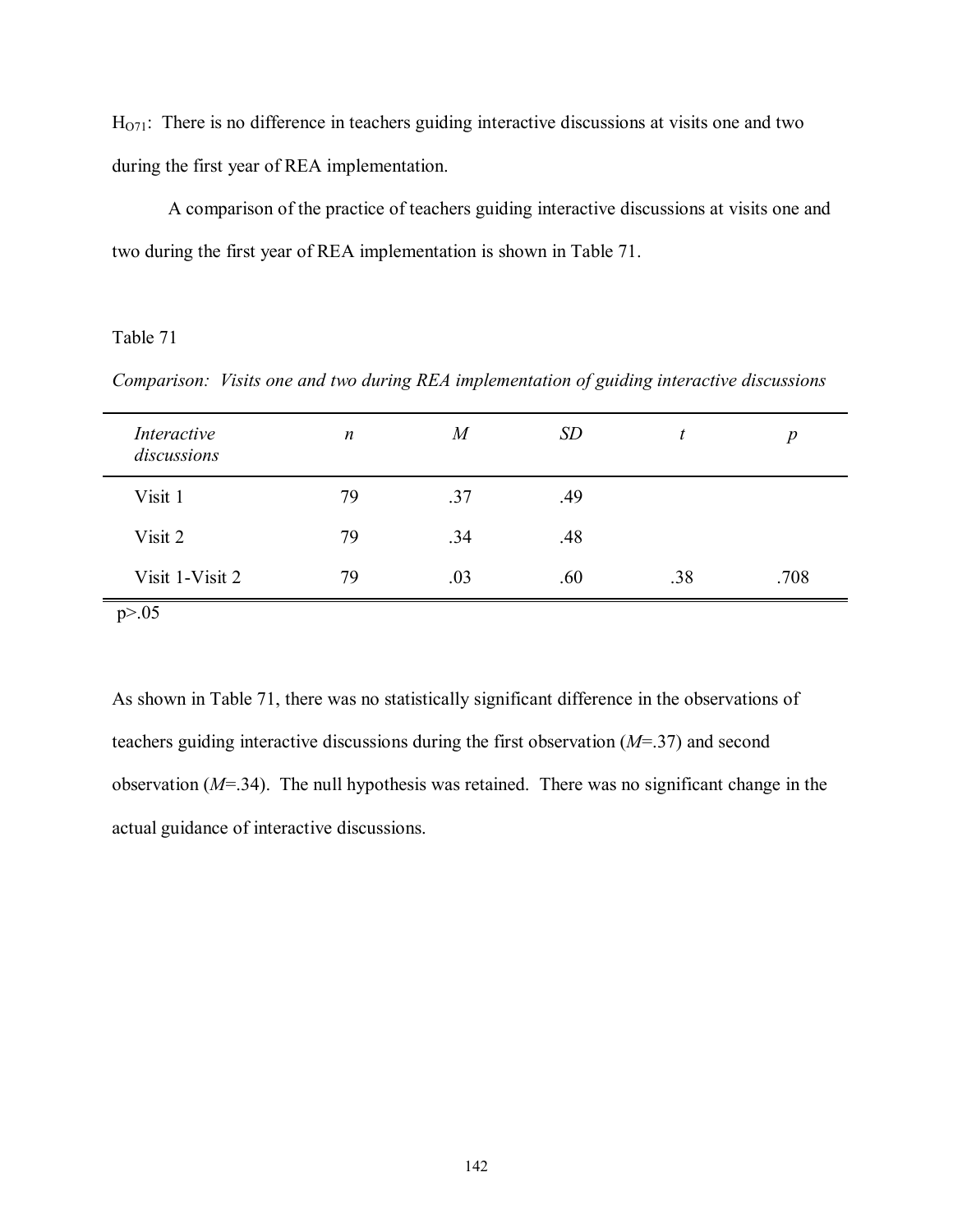$H<sub>072</sub>$ : There is no difference in teachers allowing students to read self-selected materials at visits one and two during the first year of REA implementation.

 A comparison of the practice of teachers allowing students to read self-selected materials at visits one and two during the first year of REA implementation is shown in Table 72.

# Table 72

*Comparison: Visits one and two during REA implementation of allowing students to read selfselected materials* 

| Self-selected<br>materials | $\boldsymbol{n}$ | $\overline{M}$ | <i>SD</i> |     | $\boldsymbol{p}$ |
|----------------------------|------------------|----------------|-----------|-----|------------------|
| Visit 1                    | 79               | .16            | .37       |     |                  |
| Visit 2                    | 79               | .15            | .36       |     |                  |
| Visit 1-Visit 2            | 79               | $-.01$         | .52       | .22 | .829             |
| p > 0.05                   |                  |                |           |     |                  |

As shown in Table 72, there was no statistically significant difference in the observations of teachers allowing students to read self-selected materials during the first observation (*M*=.16) and second observation (*M*=.15). The null hypothesis was retained. There was no significant change in the actual extent to which teachers allowed students to read self-selected materials.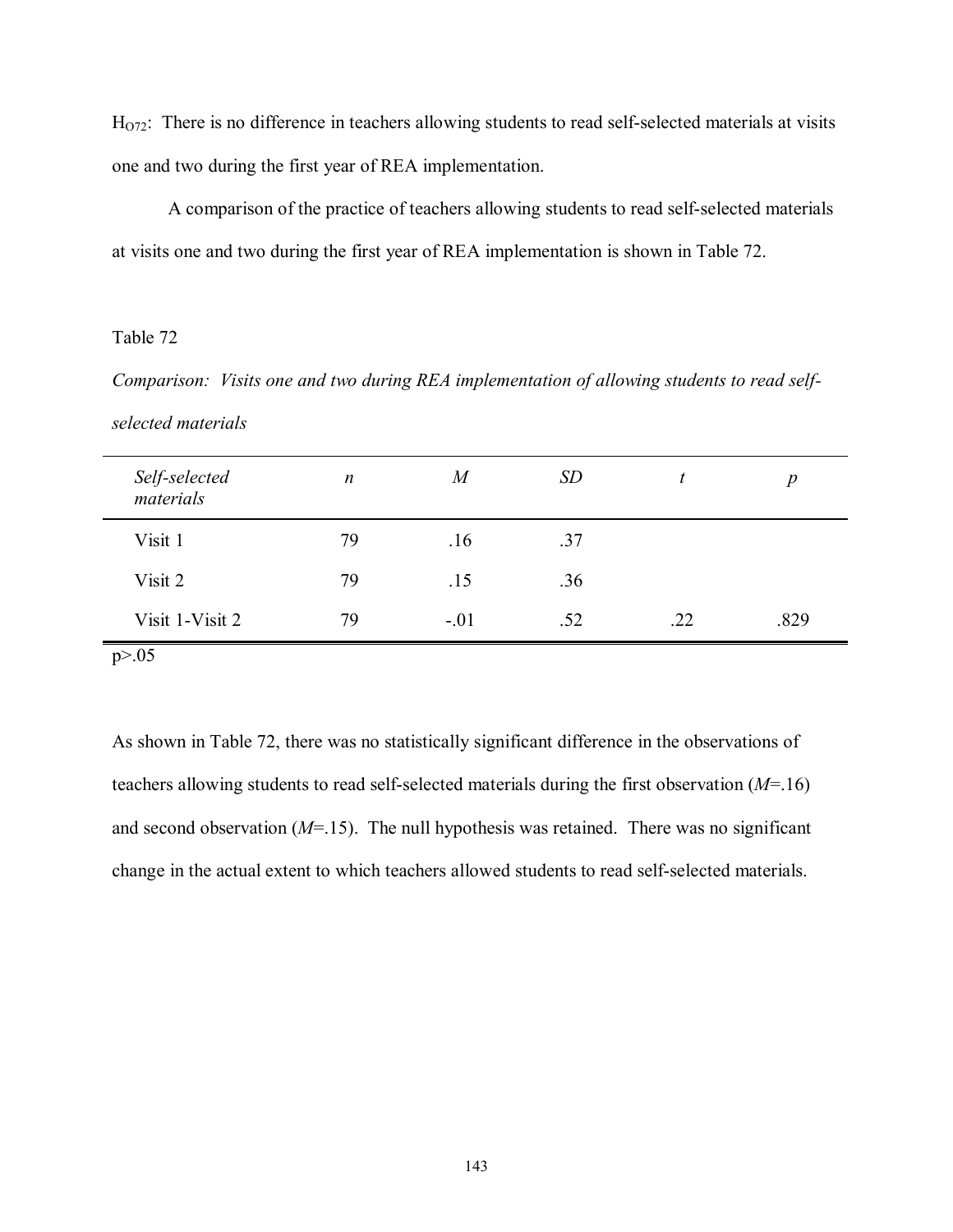$H<sub>073</sub>$ : There is no difference in teachers providing instruction of proper letter formation and handwriting at visits one and two during the first year of REA implementation.

 A comparison of the practice of providing instruction of proper letter formation and handwriting at visits one and two during the first year of REA implementation is shown in Table 73.

## Table 73

*Comparison: Visits one and two during REA implementation of providing instruction of proper letter formation and handwriting* 

| Proper letter<br>formation and<br>handwriting | $\boldsymbol{n}$ | M   | <i>SD</i> | L    | p      |
|-----------------------------------------------|------------------|-----|-----------|------|--------|
| Visit 1                                       | 79               | .07 | .27       |      |        |
| Visit 2                                       | 79               | .20 | .40       |      |        |
| Visit 1-Visit 2                               | 79               | .13 | .46       | 2.43 | $*017$ |

 $*_{p<.05}$ 

As shown in Table 73, there was a statistically significant difference in the observation of providing instruction of proper letter formation and handwriting during the first observation (*M*=.07) and second observation (*M*=.20). The null hypothesis was rejected. There was a significant increase in the actual amount of instruction of proper letter formation and handwriting.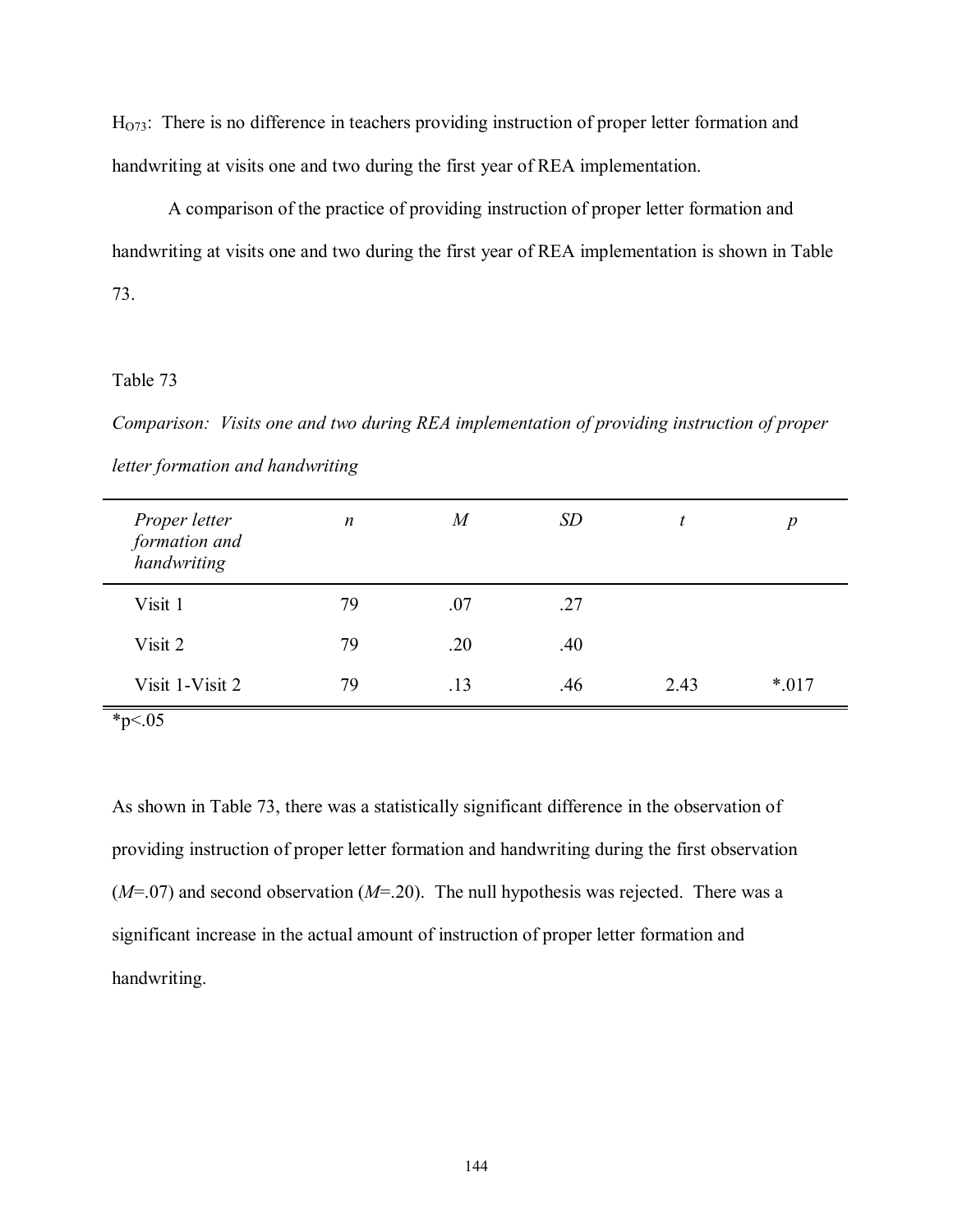$H<sub>074</sub>$ : There is no difference in teachers providing instruction of the writing process at visits one and two during the first year of REA implementation.

 A comparison of the practice of providing instruction of the writing process at visits one and two during the first year of REA implementation is shown in Table 74.

## Table 74

*Comparison: Visits one and two during REA implementation of providing instruction of the writing process* 

| <b>Writing process</b> | $\boldsymbol{n}$ | M   | <b>SD</b> |     | p    |
|------------------------|------------------|-----|-----------|-----|------|
| Visit 1                | 79               | .14 | .35       |     |      |
| Visit 2                | 79               | .18 | .38       |     |      |
| Visit 1-Visit 2        | 79               | .04 | .49       | .69 | .495 |
| p > 0.05               |                  |     |           |     |      |

As shown in Table 74, there was no statistically significant difference in the observations of providing instruction of the writing process during the first observation (*M*=.14) and second observation (*M*=.18). The null hypothesis was retained. There was no significant change in the actual amount of instruction of the writing process.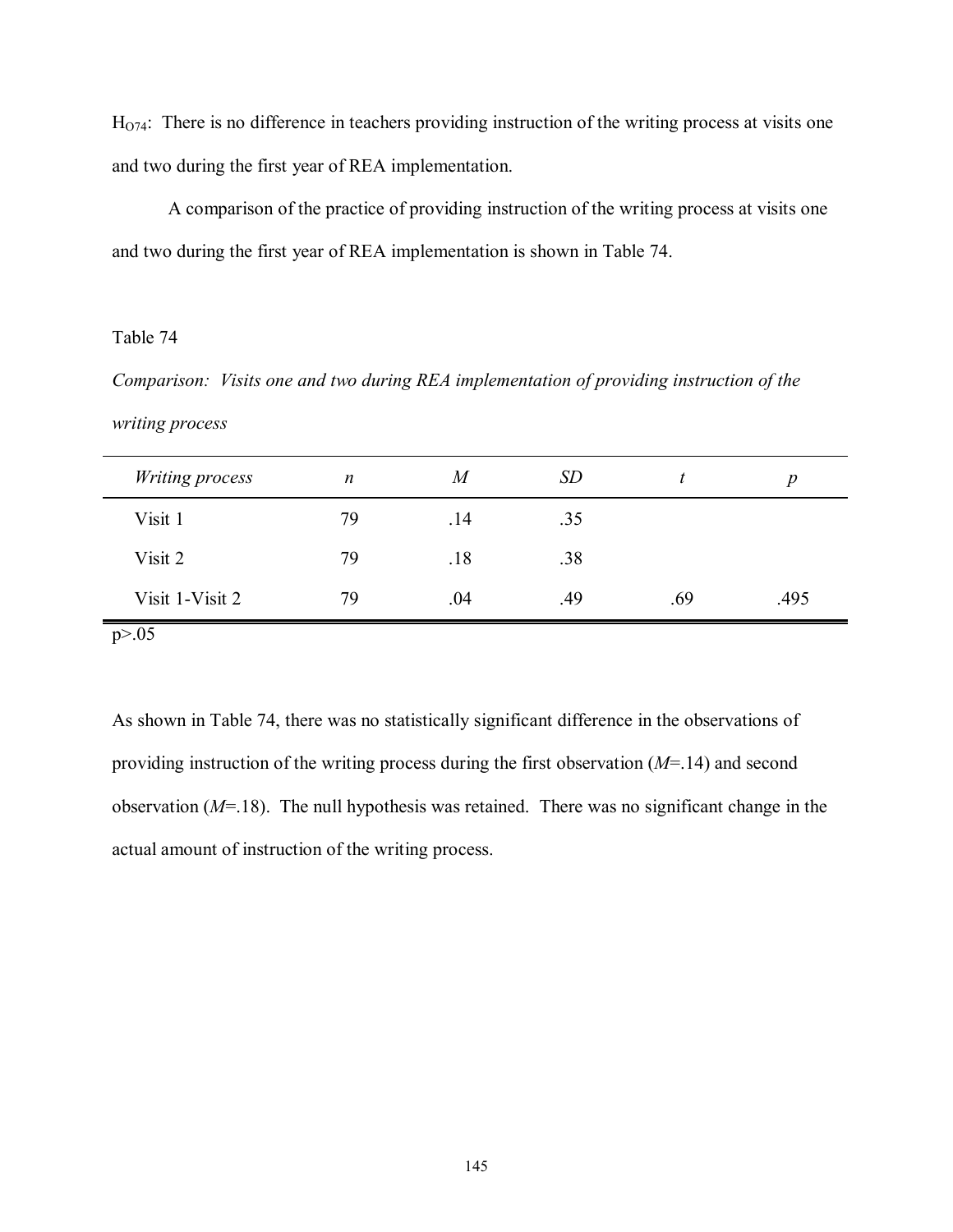$H<sub>075</sub>$ : There is no difference in teachers providing instruction of language mechanics at visits one and two during the first year of REA implementation.

 A comparison of the practice of providing instruction of language mechanics at visits one and two during the first year of REA implementation is compared in Table 75.

# Table 75

*Comparison: Visits one and two during REA implementation of providing instruction of* 

|  | language mechanics |  |  |
|--|--------------------|--|--|
|--|--------------------|--|--|

| Language<br>mechanics | $\boldsymbol{n}$ | $\overline{M}$ | <b>SD</b> |      | $\boldsymbol{p}$ |
|-----------------------|------------------|----------------|-----------|------|------------------|
| Visit 1               | 79               | .08            | .27       |      |                  |
| Visit 2               | 79               | .13            | .33       |      |                  |
| Visit 1-Visit 2       | 79               | .05            | .42       | 1.07 | .288             |
| p > 0.05              |                  |                |           |      |                  |

As shown in Table 75, there was no statistically significant difference in the observations of providing instruction of language mechanics during the first observation (*M*=.08) and second observation (*M*=.13). The null hypothesis was retained. There was no significant change in the actual instruction of language mechanics.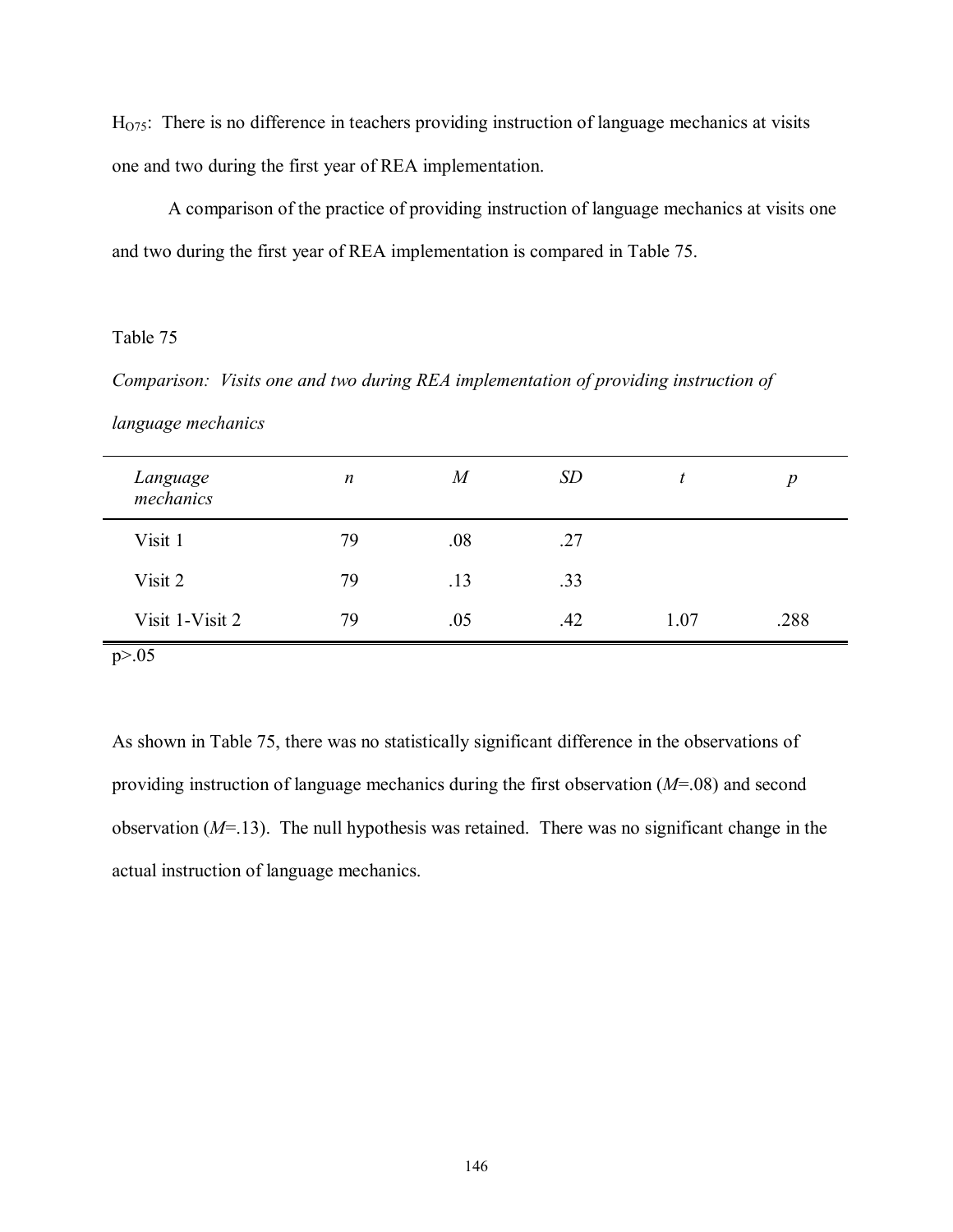$H<sub>076</sub>$ : There is no difference in teachers providing conferences during the stages of writing at visits one and two during the first year of REA implementation.

 A comparison of the practice of providing conferences during the stages of writing at visits one and two during the first year of REA implementation is shown in Table 76.

# Table 76

*Comparison: Visits one and two during REA implementation of providing conferences during the stages of writing* 

| Conferences during<br>the stages of<br>writing | $\boldsymbol{n}$ | $\boldsymbol{M}$ | SD  |      | $\boldsymbol{p}$ |
|------------------------------------------------|------------------|------------------|-----|------|------------------|
| Visit 1                                        | 79               | .10              | .30 |      |                  |
| Visit 2                                        | 79               | .10              | .30 |      |                  |
| Visit 1-Vist 2                                 | 79               | .00              | .36 | .00. | 1.000            |

p>.05

As shown in Table 76, there was no statistically significant difference in the observations of providing conferences during the stages of writing during the first observation (*M*=.10) and second observation (*M*=.10). The null hypothesis was retained. There was no change in the extent to which teachers actually provided conferences during the stages of writing.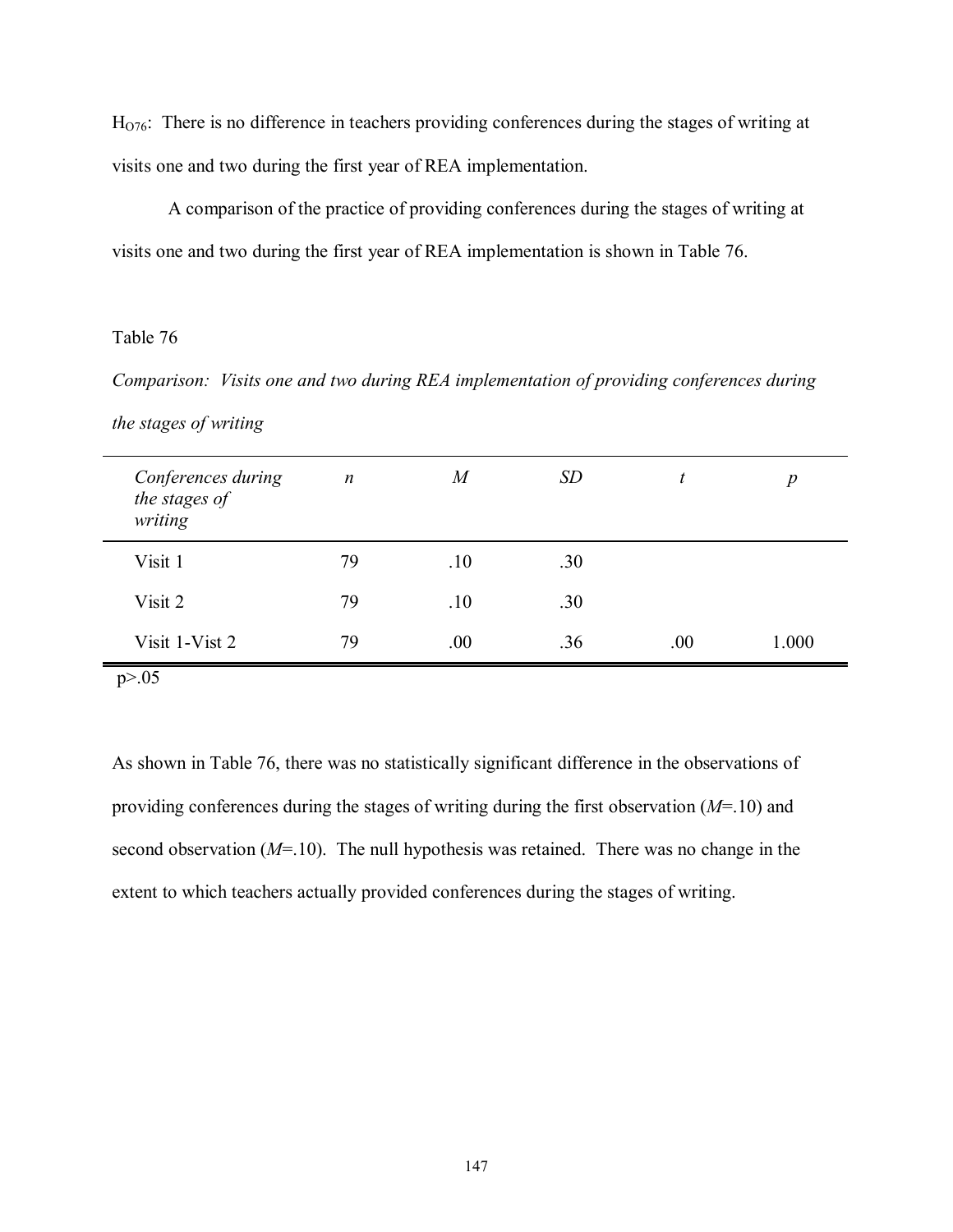$H<sub>077</sub>$ : There is no difference in teachers providing opportunities for students to share writing samples at visits one and two during the first year of REA implementation.

 A comparison of the practice of providing opportunities for students to share writing samples at visits one and two during the first year of REA implementation is shown in Table 77.

## Table 77

*Comparison: Visits one and two during REA implementation of providing opportunities for students to share writing samples* 

| Students share<br>writing samples | $\boldsymbol{n}$ | $\boldsymbol{M}$ | <i>SD</i> |      | $\boldsymbol{p}$ |
|-----------------------------------|------------------|------------------|-----------|------|------------------|
| Visit 1                           | 79               | .01              | .11       |      |                  |
| Visit 2                           | 79               | .06              | .25       |      |                  |
| Visit 1-Visit 2                   | 79               | .05              | .27       | 1.65 | .103             |
| p > 0.05                          |                  |                  |           |      |                  |

As shown in Table 77, there was no statistically significant difference in the observations of providing opportunities for students to share writing samples during the first observation (*M*=.01) and second observation (*M*=.06). The null hypothesis was retained. There was no significant change in the extent to which teachers actually provided opportunities to share writing samples.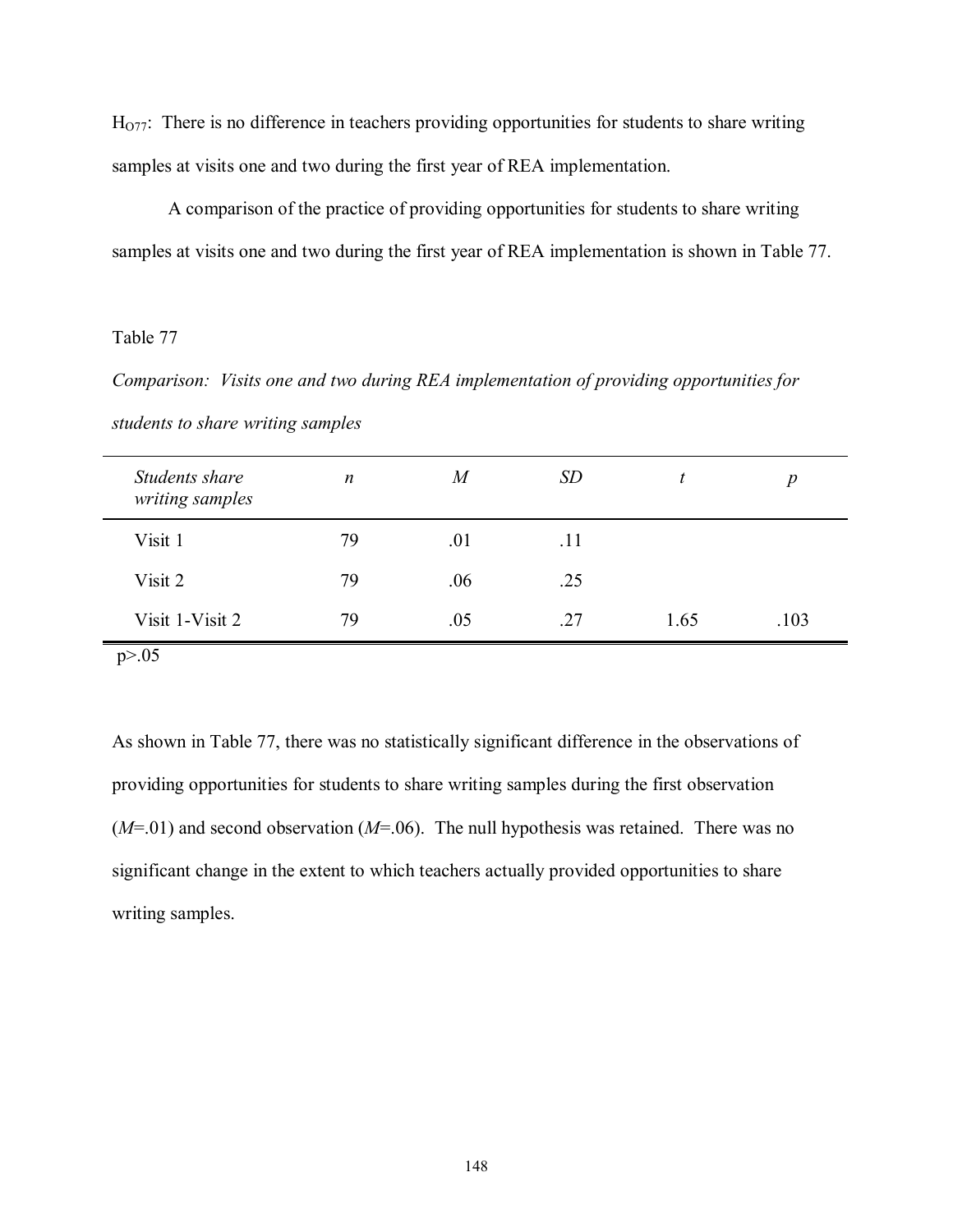$H<sub>078</sub>$ : There is no difference in teachers providing opportunities for students to write independently at visits one and two during the first year of REA implementation.

 A comparison of the practice of providing opportunities for students to write independently at visits one and two during the first year of REA implementation is shown in Table 78.

## Table 78

*Comparison: Visits one and two during REA implementation of providing opportunities for students to write independently* 

| Students write<br>independently | $\boldsymbol{n}$ | $\overline{M}$ | <b>SD</b> |      | $\boldsymbol{p}$ |
|---------------------------------|------------------|----------------|-----------|------|------------------|
| Visit 1                         | 79               | .15            | .36       |      |                  |
| Visit 2                         | 79               | .08            | .27       |      |                  |
| Visit 1-Visit 2                 | 79               | $-.07$         | .38       | 1.75 | .083             |
| p > 0.05                        |                  |                |           |      |                  |

As shown in Table 78, there was no statistically significant difference in the observations of providing opportunities for students to write independently during the first observation (*M*=.15) and second observation (*M*=.08). The null hypothesis was retained. There was no significant change in the extent to which teachers actually provided opportunities for students to write independently.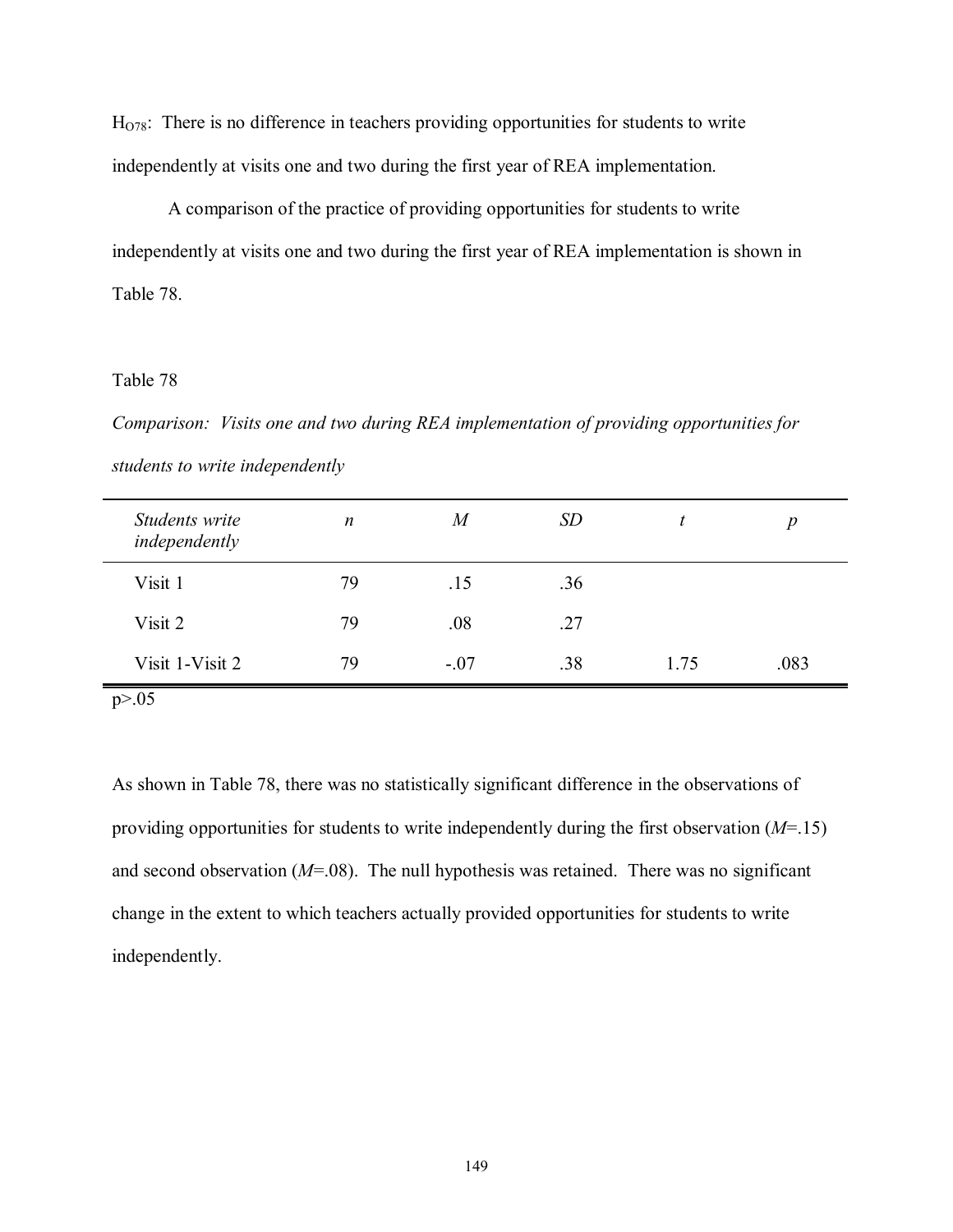$H<sub>O79</sub>$ : There is no difference in teachers providing opportunities for students to write using prompts at visits one and two during the first year of REA implementation.

 A comparison of the practice of providing opportunities for students to write using prompts at visits one and two during the first year of REA implementation is shown in Table 79.

### Table 79

*Comparison: Visits one and two during REA implementation of providing opportunities for students to write using prompts* 

| Students write<br>using prompts | $\boldsymbol{n}$ | $\boldsymbol{M}$ | <i>SD</i> |     | $\boldsymbol{p}$ |
|---------------------------------|------------------|------------------|-----------|-----|------------------|
| Visit 1                         | 79               | .24              | .43       |     |                  |
| Visit 2                         | 79               | .19              | .39       |     |                  |
| Visit 1-Visit 2                 | 79               | $-.05$           | .58       | .78 | .436             |
| p > 0.05                        |                  |                  |           |     |                  |

As shown in Table 79, there was no statistically significant difference in the observations of providing opportunities for students to write using group prompts during the first observation (*M*=.24) and second observation (*M*=.19). The null hypothesis was retained. There was no significant change in the extent to which teachers actually provided opportunities for students to write using group prompts.

 Chapter 4 included a summary of the demographic and teacher perception data provided by teachers. Also included was the teacher observation data collected during school visits by the REA state consultant, who is also the principal investigator of this study. Chapter 5 data findings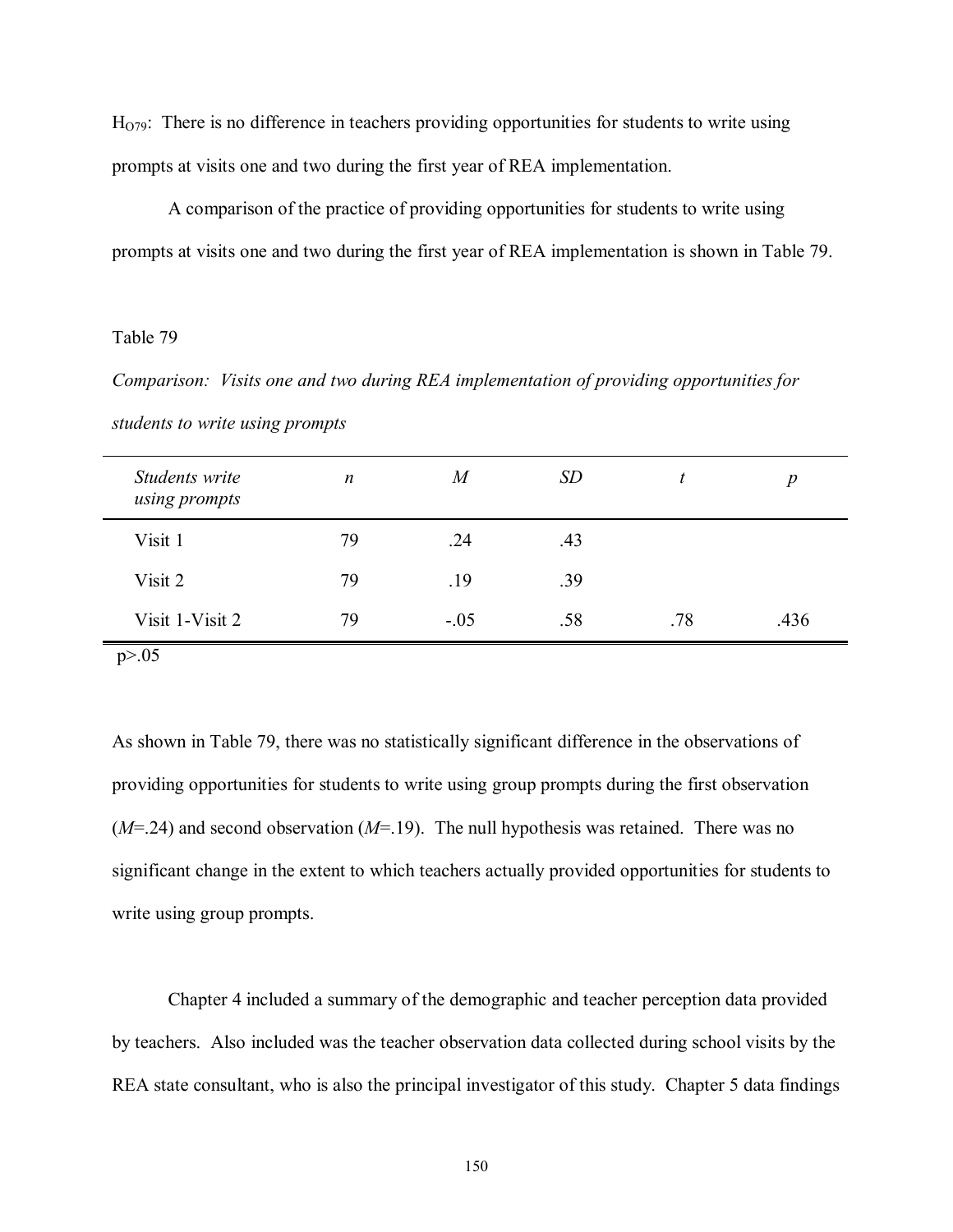will be interpreted based on statistical analysis. Conclusions and recommendations will also be addressed.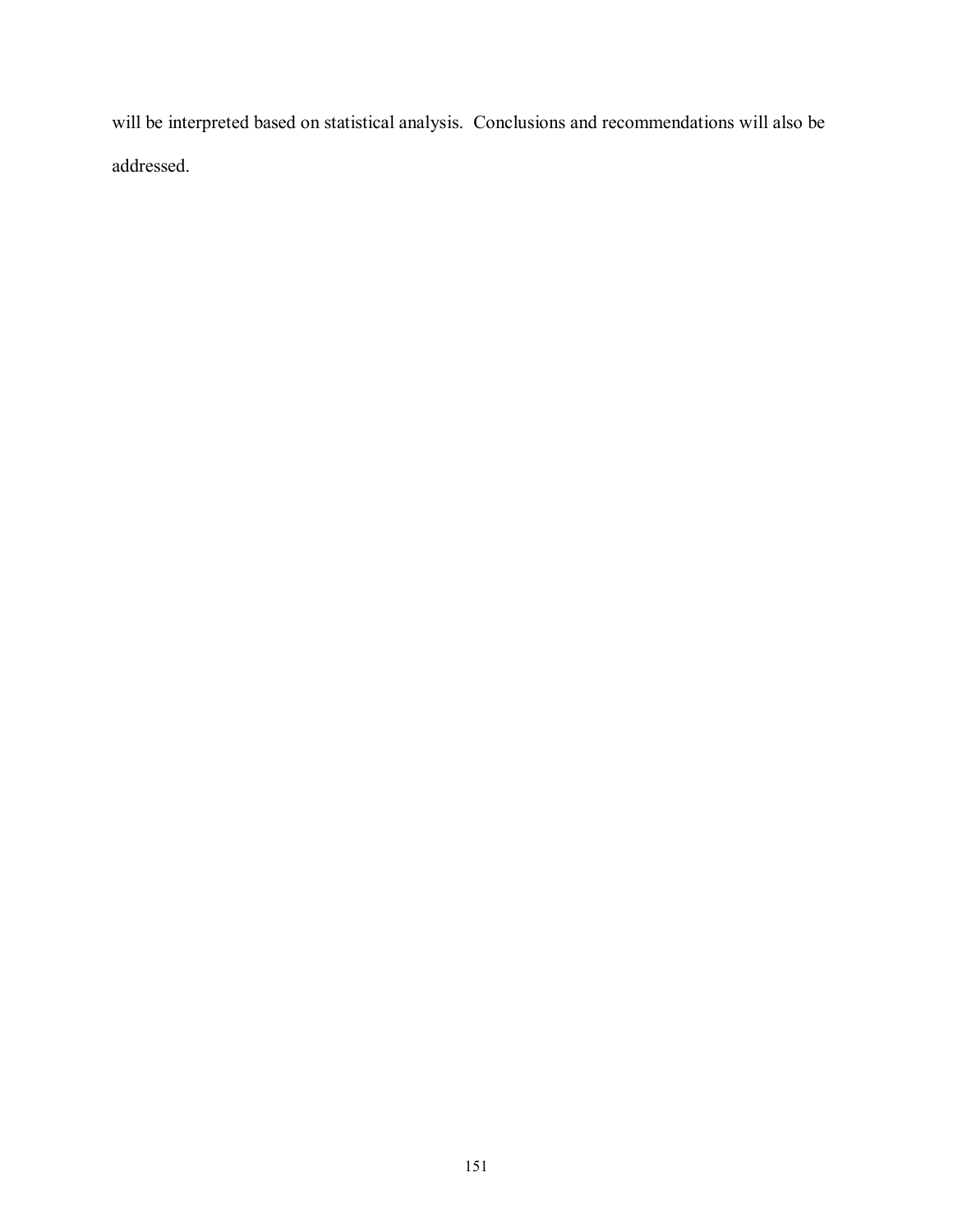#### CHAPTER 5

#### SUMMARY, CONCLUSIONS, AND RECOMMENDATIONS

 This chapter provides a summary of the data analyses and the results of this study. The researcher also provides conclusions based on the data and recommendations. Professional educators can use these findings to help make decisions about how staff and professional development opportunities for teachers may be delivered to achieve positive changes in teacher practice.

#### *Summary*

 The purpose of this study was to determine the effectiveness of the required REA staff and professional development activities and to determine whether these activities impacted classroom instruction. The study was limited to REA schools in East Tennessee during the first year of implementation. The official first year of the REA implementation began July 1, 2002, and ended June 30, 2003. Activities for this study included the time period of July  $2002 - May$ 2003. Some staff development sessions began in the latter part of July 2002. Official classroom observations were conducted during the months of mid-October 2002 through May 2003. Surveys were completed during the month of May 2003. This study examined teacher perception of classroom practice as well as actual classroom daily practice to include the essential elements of balanced literacy prior to REA implementation and during the first year of REA implementation.

 The researcher collected data through the use of a 52-item (Appendix K) survey that included personal demographic questions, a comparison of professional practice, and personal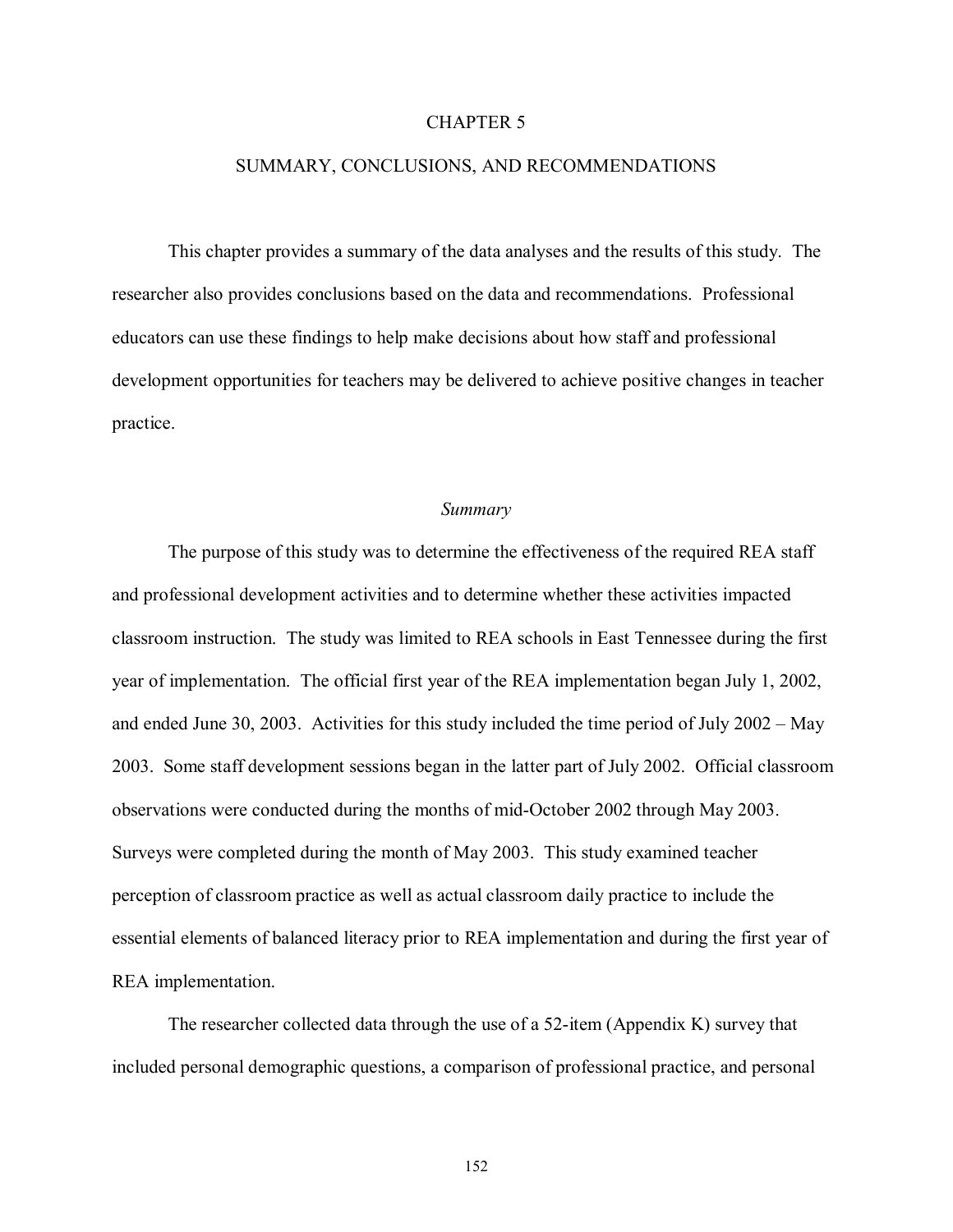reflections. The survey was designed, by permission, in accordance to the Literacy Observation Tool developed by the Center for Research in Educational Policy. The Literacy Observation Tool was designed by the Center for Research in Educational Policy for the literacy leaders and state consultants to monitor classroom progress (Smith et al., 2002). The personal demographics section included 11 questions designed to describe the teachers involved in the REA grant in East Tennessee and their level of experience and training in reading instruction. The professional practice section of the survey included 27 questions to indicate a personal reflective comparison of teacher perception. Teachers ranked their perception of individual professional practice prior to REA implementation and during the first year of REA implementation. Perception was ranked using a scale of 0 - 4: 0 - Never Used; 1 - Rarely Used; 2 - Occasionally Used; 3 - Frequently Used; 4 - Extensively Used. The personal reflections section of the survey included 14 questions to describe teachers' personal reflections of when staff and professional development sessions were conducted, some personal preferences, and concluded with general statements of the positive differences the REA program had attributed to teacher knowledge and practice.

 The teacher survey was distributed to all of the 27 schools in East Tennessee awarded REA grants and all (100%) schools responded to the survey. A list of teachers involved in the REA grant in East Tennessee was provided by the State of Tennessee. All 384 teachers involved in the REA grant in East Tennessee were invited to become part of this study and 281 (73.2%) responded by voluntarily submitting anonymous surveys to the literacy leader.

 The researcher also collected classroom observation data using the Literacy Observation Tool. Data collection occurred as a result of required classroom observations conducted by the researcher fulfilling the responsibilities required as the REA regional consultant. Permission was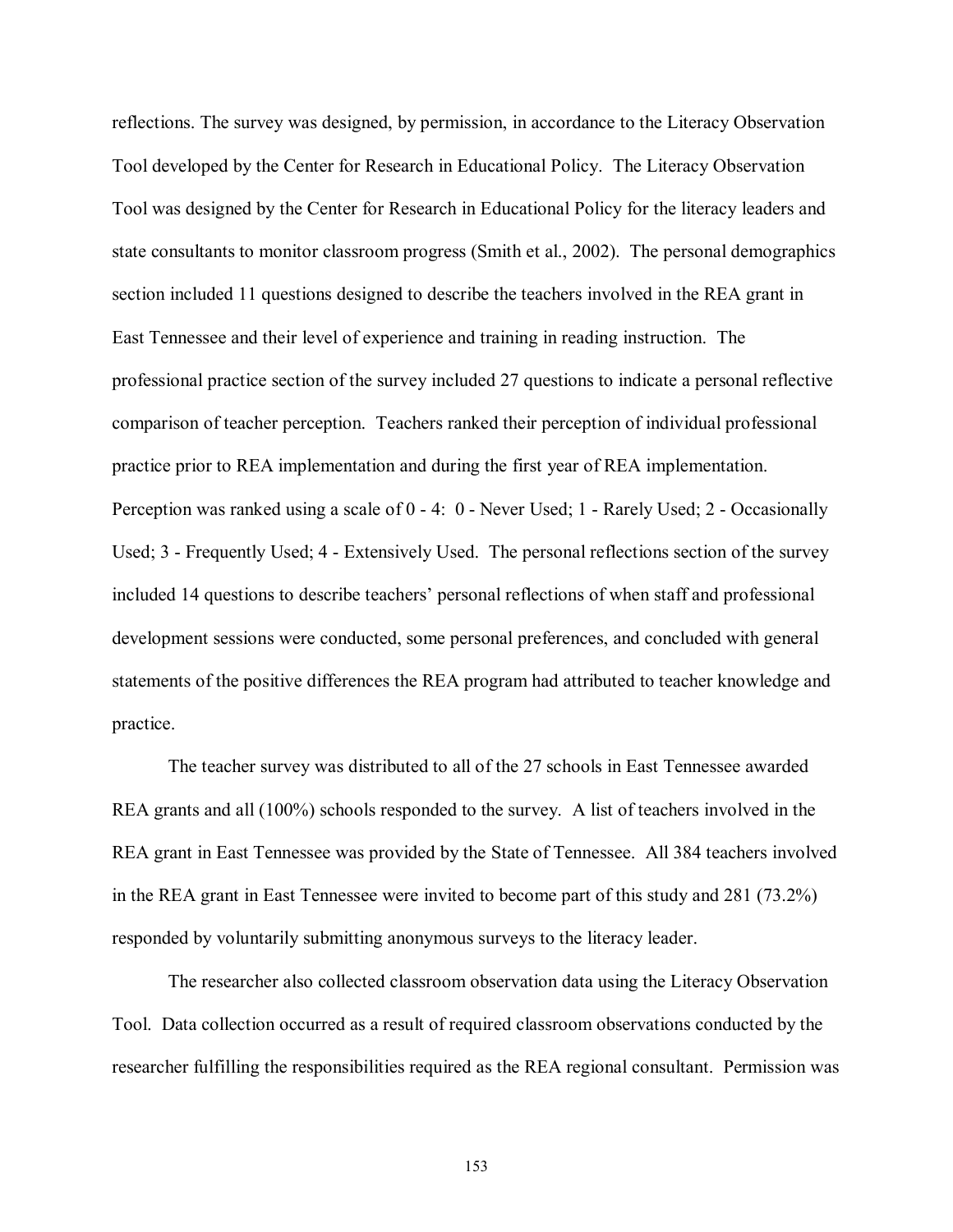granted by the authorities of the State of Tennessee Department of Education from Dr. Claudette Williams, Director of Curriculum and Instruction (Appendices B, C & D) and James Herman, Director of the Reading Excellence Act program in Tennessee (Appendices E  $\&$  F). Data were gathered and identical classroom data pairs were matched at the conclusion of the school year to compare practice during official visits one and two during the first year of REA implementation.

 The paired classroom observations were the result of the Tennessee Department of Education Reading Excellence Act office requirements for consultants to observe and summarize teacher practice using the Literacy Observation Summary for each school and then report school summary findings to the State of Tennessee, school districts, and schools. Individual classroom practice was not part of the official reporting process. Classroom observation pairs, identified by room number and/or grade, were randomly accumulated through the process of fulfilling on-thejob requirements. The possible number of classrooms involved in the REA grant in East Tennessee during the first year of implementation included 384 classrooms. By the end of the school year, 79 (20.6%) paired classroom observation documents were gathered, representing 14 districts (100%) and 18 (66.7%) schools. Classroom data pairs were entered for visits one and two for every item on the Literacy Observation Tool using indices:  $0 - Not Observed$ , or  $1 -$ **Observed** 

#### *Demographic Characteristics*

 The demographic characteristics of kindergarten through third grade faculties were explored to determine teacher experience and training. Teacher responses to surveys revealed that the majority (29.5%) of teachers responding had 1-5 years of teaching experience followed by teachers having 21 or more years (28.7%) of experience. Teachers who responded primarily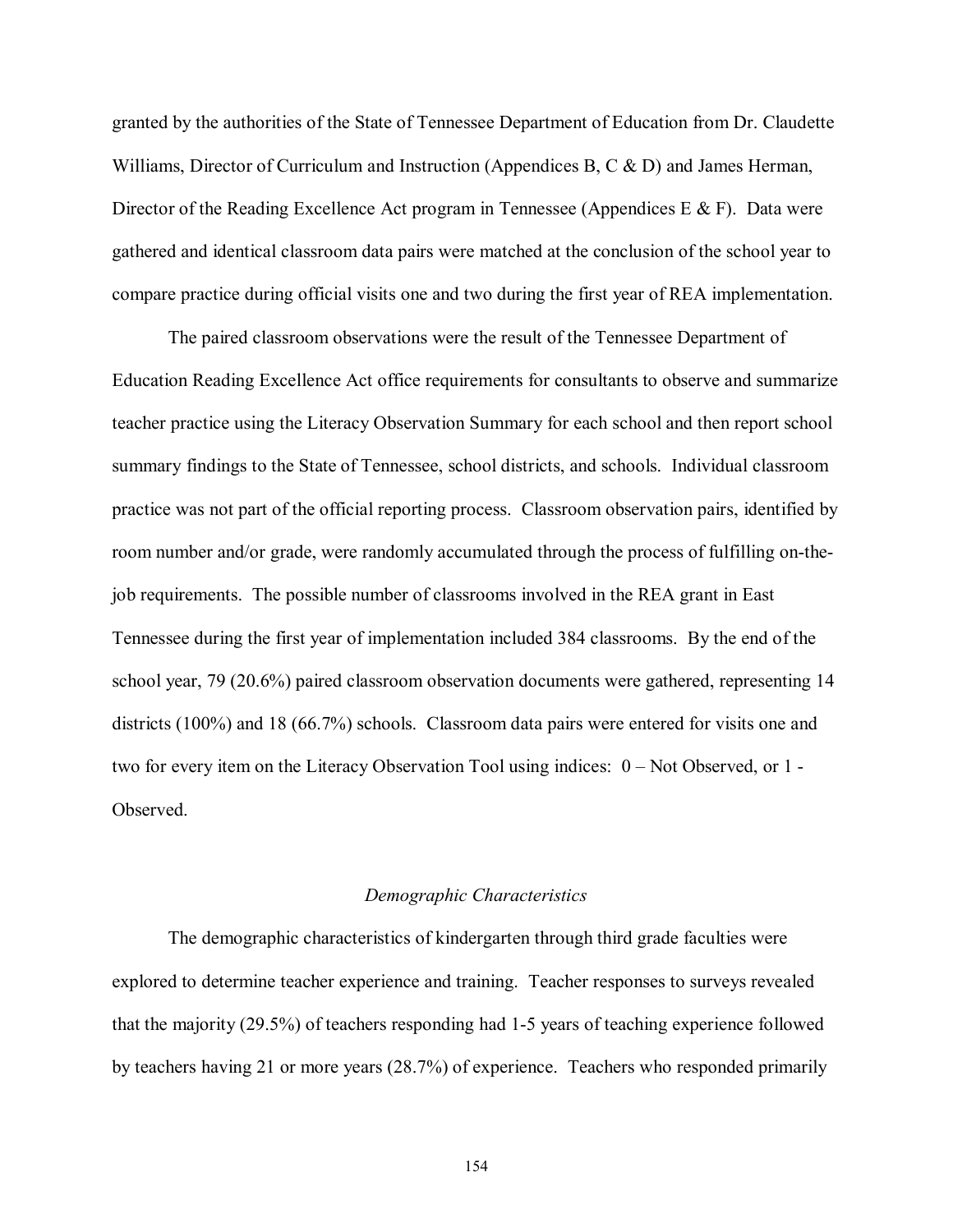represented the periphery of the apprentice and veteran levels. The mainstream (41.8%) of those responding consisted of 49 teachers with 6-10 years (17.8%), 45 teachers with 11-15 years  $(16.4\%)$ , and 21 teachers with 16-20 years of experience  $(7.6\%)$ .

Survey results also revealed teachers' responses of the highest level of college education achieved and the amount of reading instruction received on the college level. Teachers in the State of Tennessee are required to hold a B. S. degree and 126 (45.5%) teachers responded that they held this degree. The majority of teachers (54.5%) held advanced degrees with 139 (50.2%) holding master's degrees, 11 (3.9%) holding Ed.S. degrees, and 1 (.4%) teacher holding an Ed.D. or Ph.D. degree. Survey results indicated that only 7 (2.5%) teachers did not receive any training in reading instruction during their college preparation while 45 (16.3%) teachers had 5 or more classes, 113 (40.9%) teachers had 3-4 classes, and 111 (40.2) teachers had 1-2 classes.

 Since the National Research Council published its most recent findings concerning reading instruction in 1998, reading professional development sessions prior to REA implementation in the State of Tennessee (1998-2002) may or may not have been based on research findings. Teachers participating in three-to-six-hour reading professional development sessions prior to REA implementation included 108 (39.1%) participating in five or more sessions and the same number of teachers (108) participating in four or fewer sessions during this time period. The mainstream (78.2%) of teachers responding primarily represented the two extremes. The effectiveness of reading professional development activities during this period indicated that 72 (33.7%) teachers rated the sessions to be highly (30.4%) or extremely (3.3%) effective, 101 (47.2%) teachers rated the sessions to be effective, and 41 (19.1%) teachers rated the sessions as somewhat (15.4%) or not (3.7%) effective.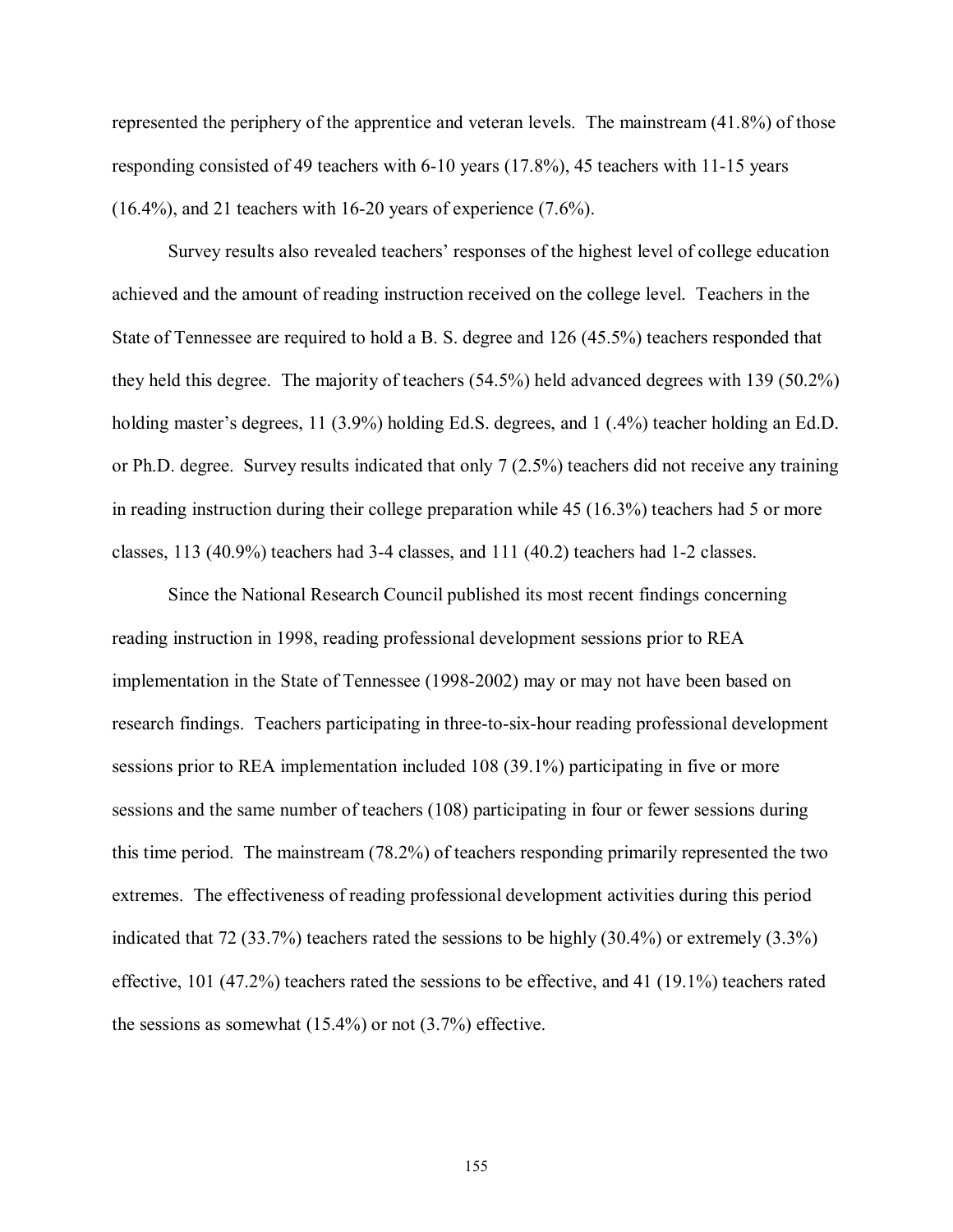Teacher surveys asked teachers to determine overall, whether staff and professional development training produced a positive impact on teacher practice. In both areas, 97.1% of teachers responded affirmatively that staff and professional training made a positive difference in teacher practice.

 Teacher surveys asked teachers to determine overall, whether there was a positive difference in teacher practice due to the instructional support and guidance offered by the literacy leader. The response from teachers of 90.7% affirmed that the literacy leader made a positive difference in teacher practice.

 Teacher surveys asked teachers to determine overall, whether there was a positive difference in teacher practice due to the literacy materials purchased to support the reading program. An affirmative 93.6% response from teachers indicated that the materials purchased to support the reading program made a positive difference in teacher practice.

 Teacher surveys asked teachers to determine overall, whether there was a positive difference in teacher practice as a result of the assessment data required and used. An affirmative 92.1% response from teachers indicated that the assessment data was helpful in guiding intervention and instructional decisions and had made a positive difference in teacher practice.

#### *Teacher Perception: Effectiveness of Staff and Professional Development*

 The Reading Excellence Act grant in the State of Tennessee required that teachers complete 10 (6 hour) days of staff development delivered by members of the Tennessee Reading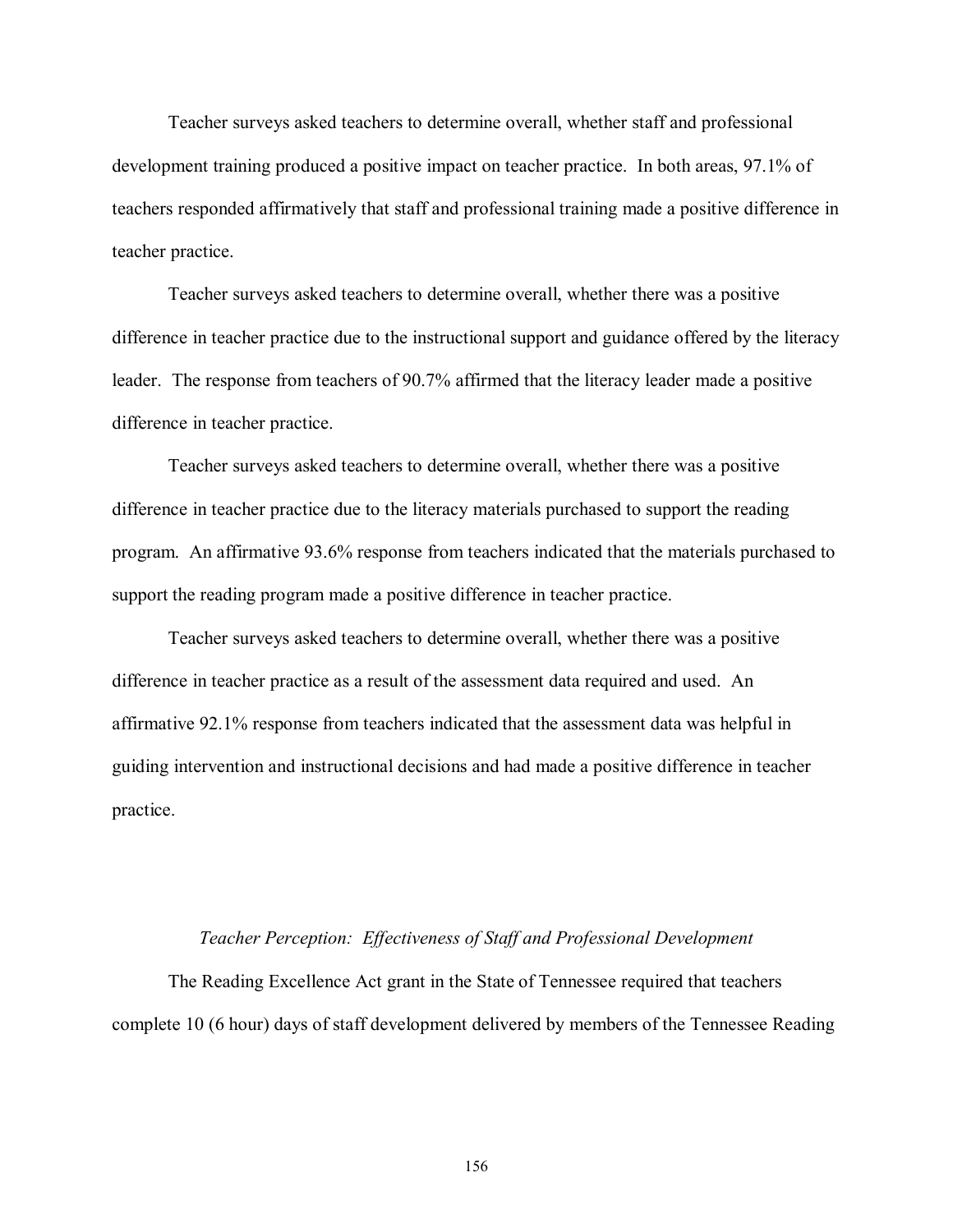Collaborative (TRC) and 90 -100 hours of professional development supervised and/or conducted by the literacy leader at each school.

 Initial goals of the REA grant in Tennessee required that TRC staff development sessions be held prior to the beginning of the school year. Due to unforeseeable circumstances, many teachers participated in TRC staff development sessions prior to the school year as well as during the school year. At the time surveys were completed, required TRC staff development days were completed by 256 (92.7%) teachers. Only 20 (7.3%) teachers did not complete the required number of days. During the REA implementation, allowances were made for teachers who were not employed the entire year to prorate the number of days required with the number of days they were employed. Survey results revealed that the effectiveness of the TRC staff development sessions showed that 137 (49.5%) teachers rated the sessions to be highly (39.4%) or extremely (10.1%) effective, 94 (33.9%) teachers rated the sessions to be effective, and 46  $(16.6\%)$  teachers rated the sessions as somewhat  $(15.2\%)$  or not  $(1.4\%)$  effective.

 Teachers were required to complete 90 - 100 hours of professional development during the school year. At the time the surveys were completed, required professional development sessions were fulfilled by 244 (90.7%) teachers. Only 25 (9.3%) teachers did not complete the required number of hours at the time surveys were gathered. Again, during the REA implementation, allowances were made for teachers who were not employed the entire year to prorate the number of hours required with the number of days they were employed. Also, teachers were aware that they were allowed to attend professional development sessions through the end of the fiscal year, June 30, 2003, and surveys were requested to be returned on or before June 1, 2003. Teacher responses to the survey revealed that the effectiveness of professional development sessions showed that 138 (49.6%) teachers rated the sessions to be highly (42.8%)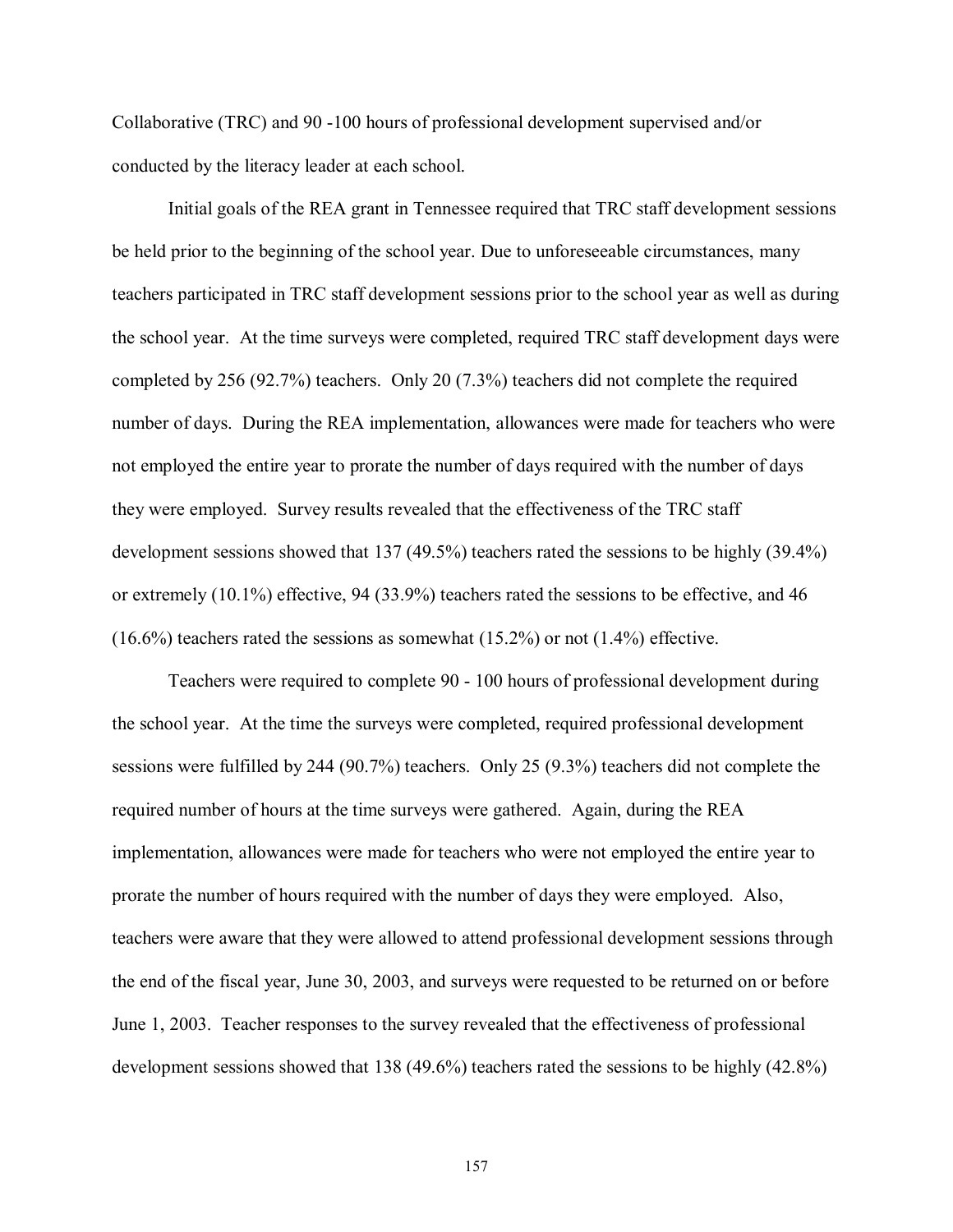or extremely (6.8%) effective, 110 (39.6%) teachers rated the sessions to be effective, and 30  $(10.8\%)$  teachers rated the sessions as somewhat  $(9.7\%)$  or not  $(1.1\%)$  effective.

#### *Teacher Perception: Differences in Teacher Practice*

 Hypotheses, based on teacher surveys, were established to determine whether there was a significant difference in comparing the 27 questions having to do with teacher practice prior to REA implementation and during REA implementation as a result of staff and professional development activities. Paired t-test analyses were generated to determine whether the differences in perceptions were significantly different from pre-implementation to postimplementation. The level of significance was set at .05. Positive mean differences indicated that the instructional orientation or approach was perceived to be used more during REA implementation than prior to REA implementation.

 The null hypotheses of no difference were rejected for all of the 27 questions relating to the perception of teacher practice prior to REA implementation and during REA implementation. Specifically, teacher perception of a change in instructional orientations produced positive mean differences on all but one outcome, indicating that teachers reported positive changes as a result of the program implementation. The only negative mean difference was on the question dealing with large group instruction. This means that teachers reported using significantly less large group instruction. Teacher perception and understanding to change instructional practices from generally whole group instruction to varied instructional approaches to also include small group, learning centers, and cooperative/collaborative learning opportunities is assumed to be established in the minds of teachers.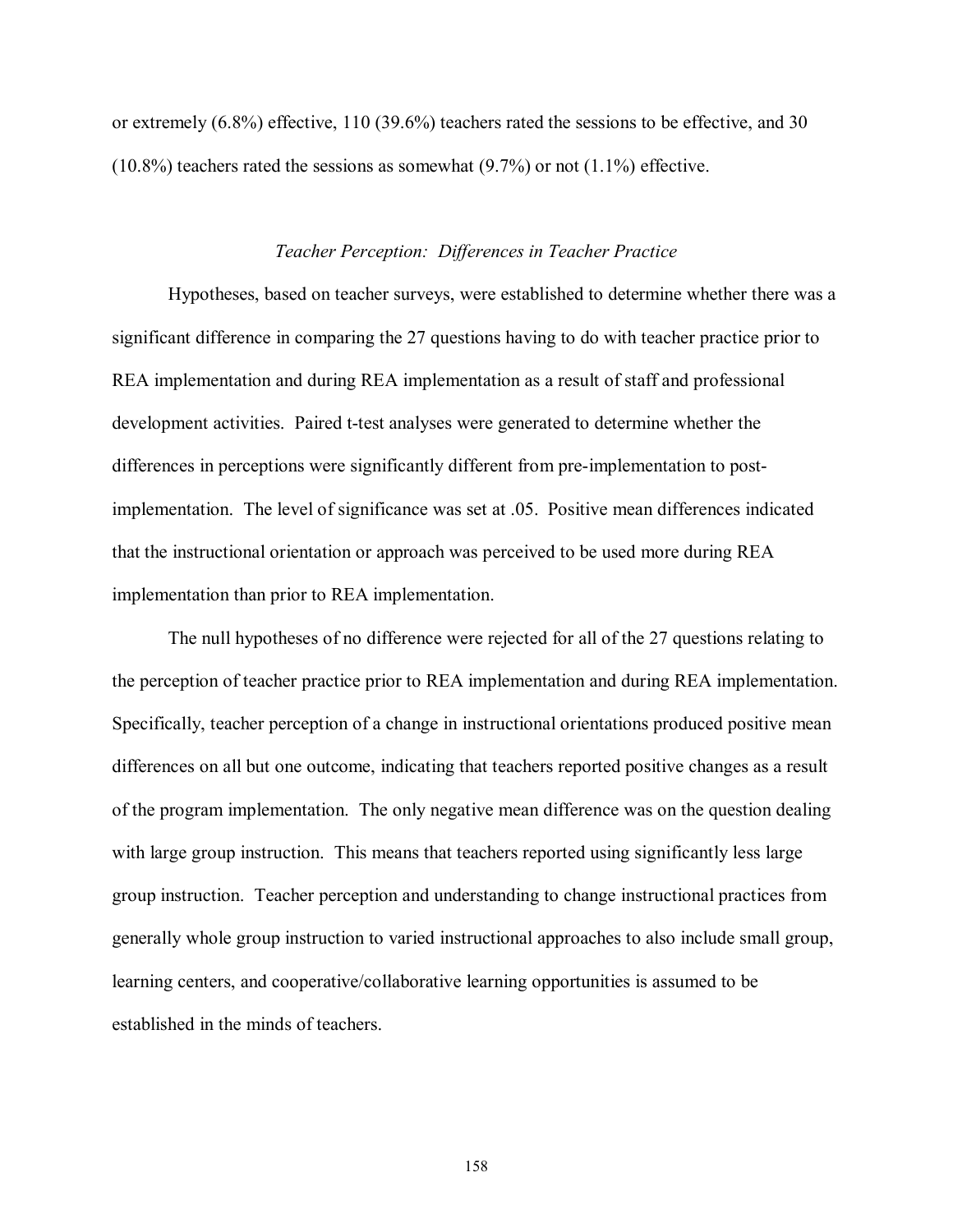Teacher perception of a change in the use of the instructional components of reading generated positive mean differences, indicating that the instructional components were used more during REA implementation than prior to REA implementation. Teacher perception indicated that a change in instructional practice to include all the instructional components of balanced literacy (phonemic awareness, phonics, fluency, vocabulary, and comprehension) as specified on the surveys and were based on the Literacy Observation Tool (Smith, et al., 2002). The perceived differences included the literacy components of the concepts of print to include book/print conventions; alphabetics to include letter naming/knowledge, phonemic awareness instruction, rhyming, explicit phonics instruction; fluency to include modeling fluent oral reading and students reading/rereading orally together; vocabulary to include introducing/reviewing key vocabulary, explicit vocabulary instruction; and text comprehension to include explicit comprehension strategy instruction, making connection to prior knowledge, asking students for predictions, using higher level questioning, guiding visual imaging and guiding interactive discussion.

 Teachers perceived more opportunities for students to read independently during REA implementation than prior to REA implementation. Teachers perceived changes to allow more writing opportunities during REA implementation than prior to REA implementation. The writing opportunities included writing instruction by the teacher to include letter formation/handwriting, instruction of the writing process, lessons concerning language mechanics, opportunities for student conferencing, and opportunities for students to share their writing with others. Writing opportunities for students included independent and response writing.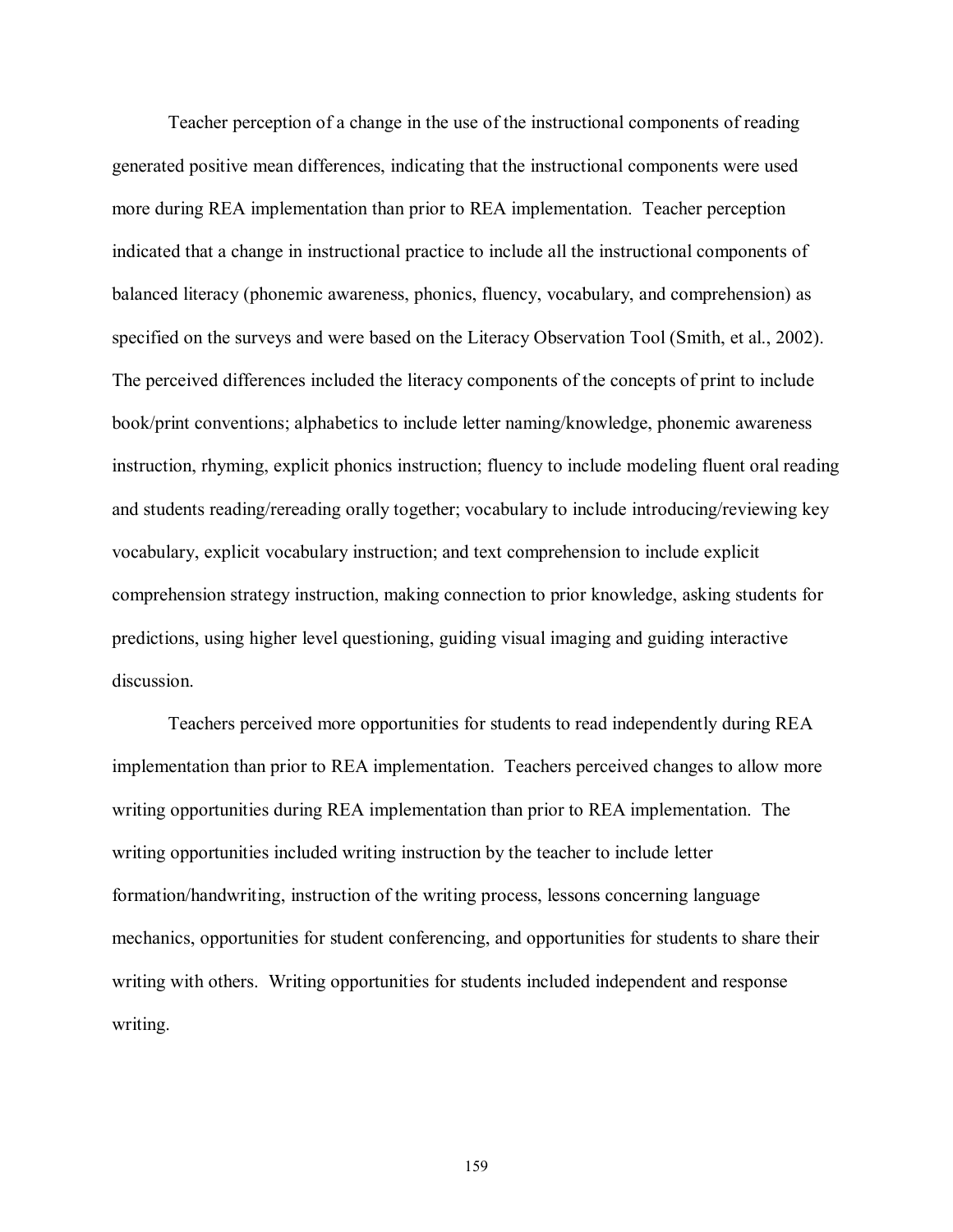## *Classroom Observations: Teacher Practice*

 Hypotheses, based on identical classroom observations, were established to determine whether there was a significant difference in comparing teacher practice in identical classrooms during visits one and two. Paired t-test analyses were conducted to determine if there were statistically significant pre-to-post implementation differences. Positive mean differences indicated that the instructional orientation or approach was perceived to be used more during the second visit than the first visit. There were only two statistically significant differences out of all the items. The results indicated that there was less teaching of phonemic awareness after the program had been implemented. At the same time, there was an increase in teaching letter formation and handwriting.

#### *Conclusions*

 Demographic characteristics of the kindergarten through third grade faculties indicated that while the mainstream (41.8%) of teachers in this study represents experience levels from 6- 20 years, the periphery (58.2%) of apprentice (1-5 years experience) and veteran levels  $(21+)$ years experience) indicate an urgent need. Ongoing staff and professional development opportunities necessitate addressing the needs of currently employed, less experienced teachers as well as addressing the anticipated retirement of veteran teachers and the influx of new beginning teachers.

 The college education of teachers indicated that 42.7% of teachers received a minimal of 1-2 classes (40.2%) to no (2.5%) college reading instruction during their years of preparation. This emphasizes the need for pre-service universities and schools to intensify their requirements to seek qualified professionals with the current knowledge necessary to prepare new teachers and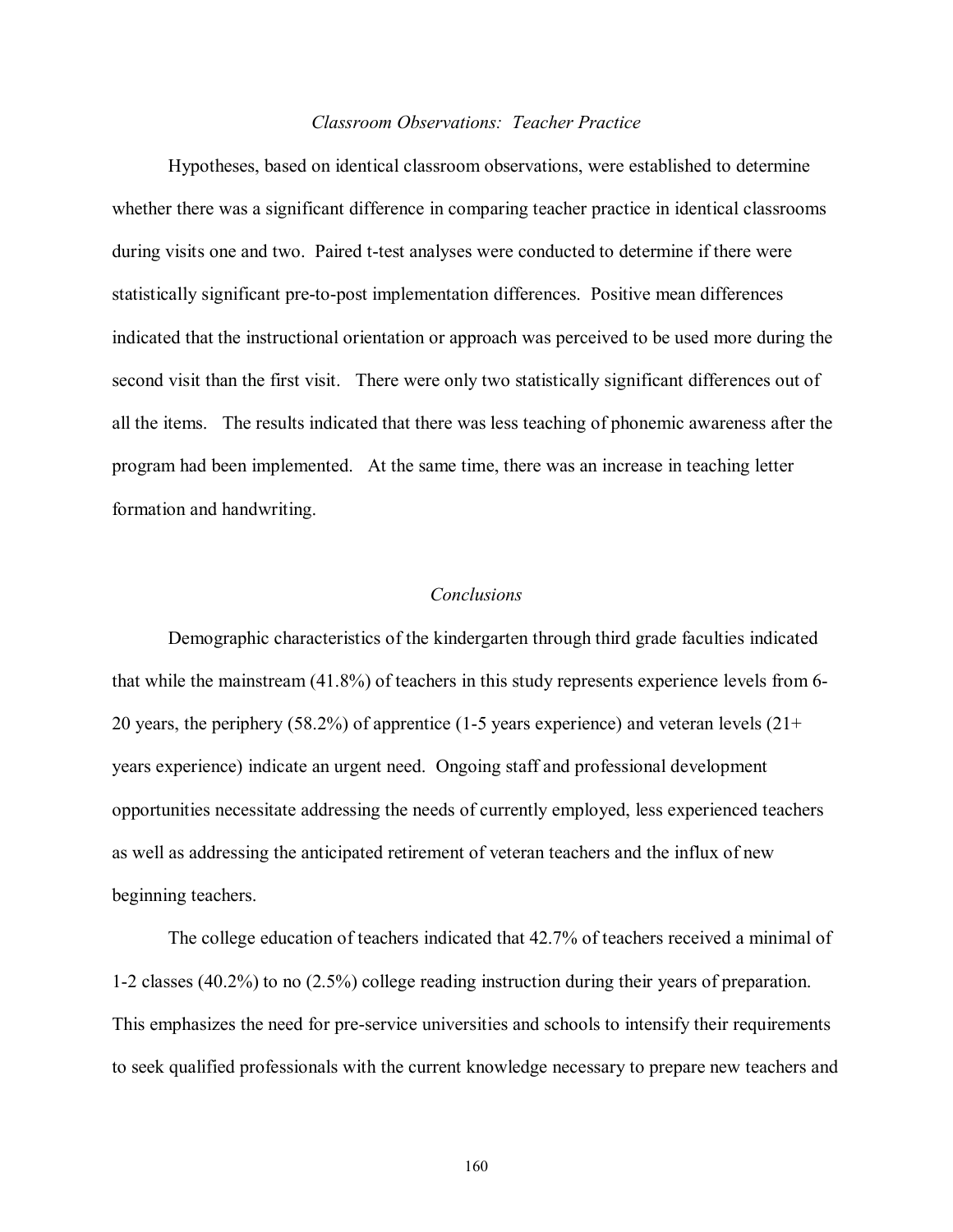increase course requirements for future educators. It is necessary for universities and colleges to also embrace current research in reading to deliver a balanced reading approach as outlined by the National Research Council (Snow et al., 1998). To show the importance of research findings, the State of Tennessee Department of Education has revised a new set of teacher licensure standards for Reading Specialists to include current research (Tennessee Department of Education, Reading Licensure Standards, 2002).

 Overall the teacher perception of staff and professional development sessions indicated that 97.1% of teachers responded that staff and professional development training made a positive difference in teacher practice. The importance of delivering appropriate staff and professional development opportunities by qualified individuals was designed to not only impart the findings from scientifically-based research but it was designed to meet teacher needs as prescribed in individual REA school grants.

 Overall, teacher perception of the positive difference that the literacy leader made on teacher practice indicated that 90.7% of teachers responded that the on-site observations, modeling, technical assistance and coaching provided by the literacy leader made a positive difference in teacher practice. Providing an on-site leader with the responsibility, training, and skills necessary to help teachers succeed appeared to be an integral element in the REA grant that proved to be effective in the minds of teachers.

 Overall teacher perception of the positive difference that the reading materials made on teacher practice indicated that 93.6% of teachers responded affirmatively that the reading materials provided by the REA grant made a positive difference in teacher practice. Reading materials purchased included a variety of additional books and programs. Purchases were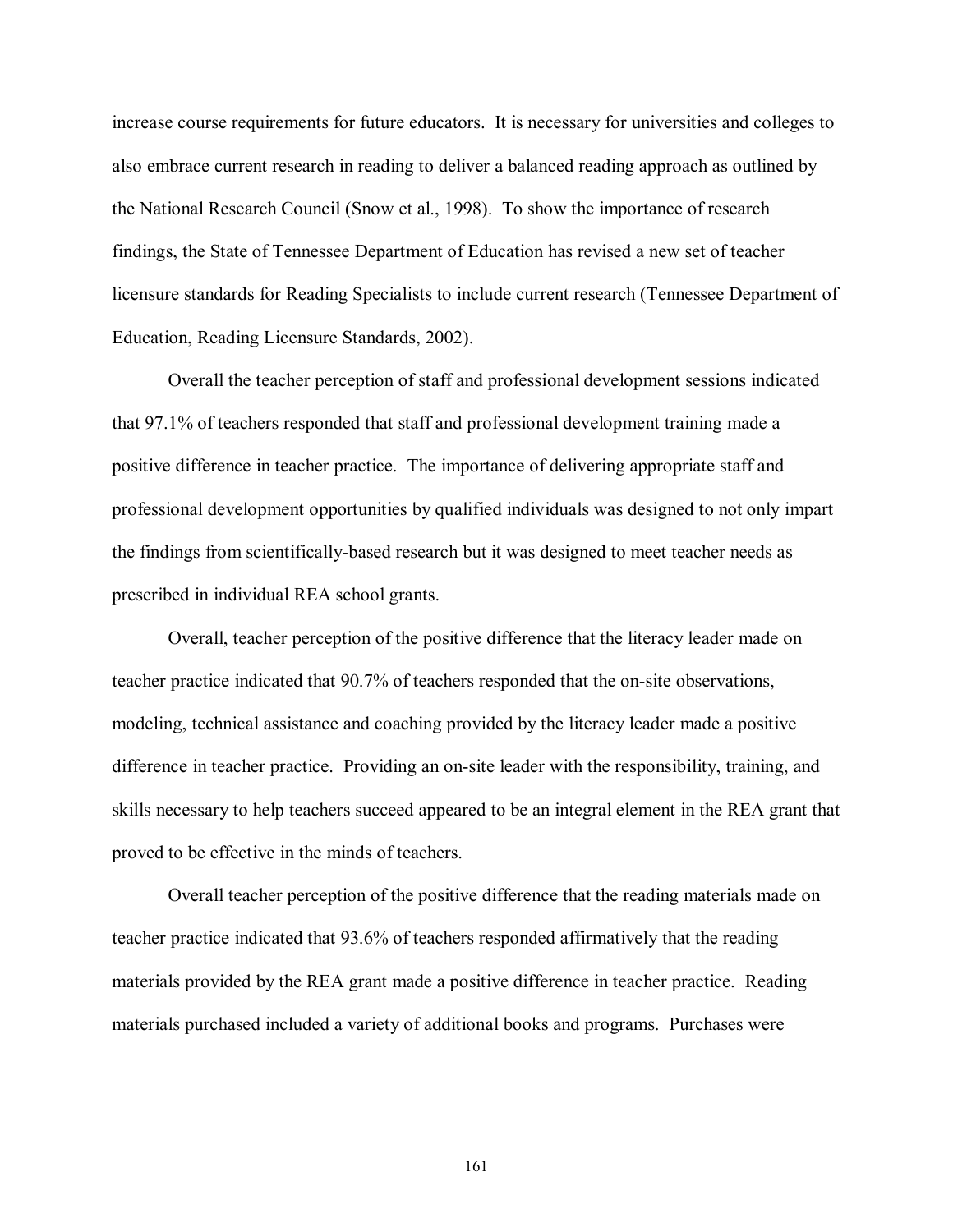selected following the scientifically-based reading practices. This influx of materials had created leveled libraries and literacy centers specifically designed to meet student needs.

 Overall teacher perception of the positive difference that results of assessment data guiding intervention and instructional decisions indicated that 92.1% of teachers responded affirmatively that the required assessments and the data collected made a positive difference in teacher practice. Federal assessment requirements were initially loosely interpreted by schools for the REA grant in East Tennessee. During the first year of implementation, more rigorous standards were enforced and teachers complied to follow the increased standards to use reliable and valid assessments that addressed the essential elements of balanced literacy.

 In this study, teacher perception of classroom practice as a result of staff and professional development sessions indicated a consistent belief that teacher knowledge and expectations had increased. All of the alternate hypotheses were assumed relating to teacher perception. Conclusions are cautiously considered because surveys were self-reports of expected behaviors.

 When comparing teacher perception of daily teacher practice to information gathered from classroom observations, it appears that classroom practice presently does not coincide with teacher perception because only two alternate hypotheses were assumed. The positive difference in phonemic awareness coincides with teachers focusing on this skill earlier in the year and this is considered by some researchers (Good & Kaminski, 2002) to coincide with a proper progression of establishing phonemic awareness before or in conjunction with the other essential components of reading. The comparison of providing instruction of proper letter formation and handwriting was observed to be significant; however, its level of significance alone is not particularly important to this study.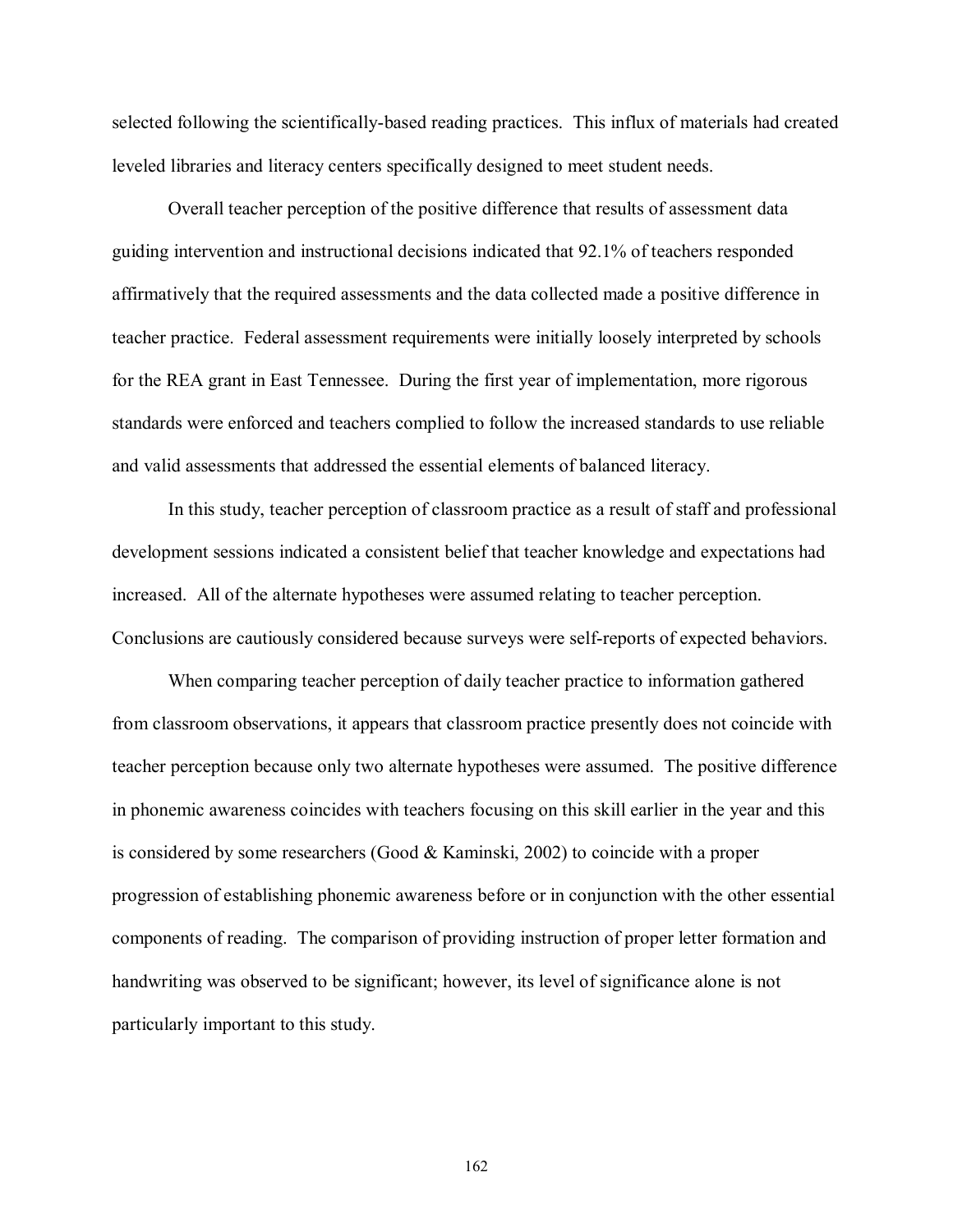Conclusions are cautiously considered due to the limitations inherent in this study. Due to the geographic, scheduling, and time constraints represented, the number of paired observations were limited to only 20.6% of classrooms (79), representing only 66.7% of schools (18). It is assumed that a larger observational sample is likely to have changed the results of this study.

 Conclusions are also cautiously considered given the limited amount of time this study was actually conducted. This study was conducted early in the process of the REA initiative. The time necessary for the transfer of teacher knowledge to teacher practice was limited to a period of less than one year. It is assumed that a longer period of time for continuing professional development opportunities would have influenced the performance of teacher practice during classroom observations. The expected change of this magnitude takes more than one year. It is assumed that as teacher knowledge continues, professional practice will intensify.

 The Reading Excellence Act grant in the State of Tennessee and specifically, East Tennessee has been a catalyst for changing teacher perception with regard to reading instruction. It is assumed that teacher practice will also follow. Through discussions with educators, the researcher has found that this initiative has begun to pave the way for educators to look beyond their preferred methodologies and customs to focusing on scientifically-based research and the need for instruction to be based on intention to meet the needs of students and not teacher preferences. This changing of the professional culture through the REA grant in East Tennessee has not only inspired but also equipped educators with the tools necessary to deliver a balanced approach to literacy.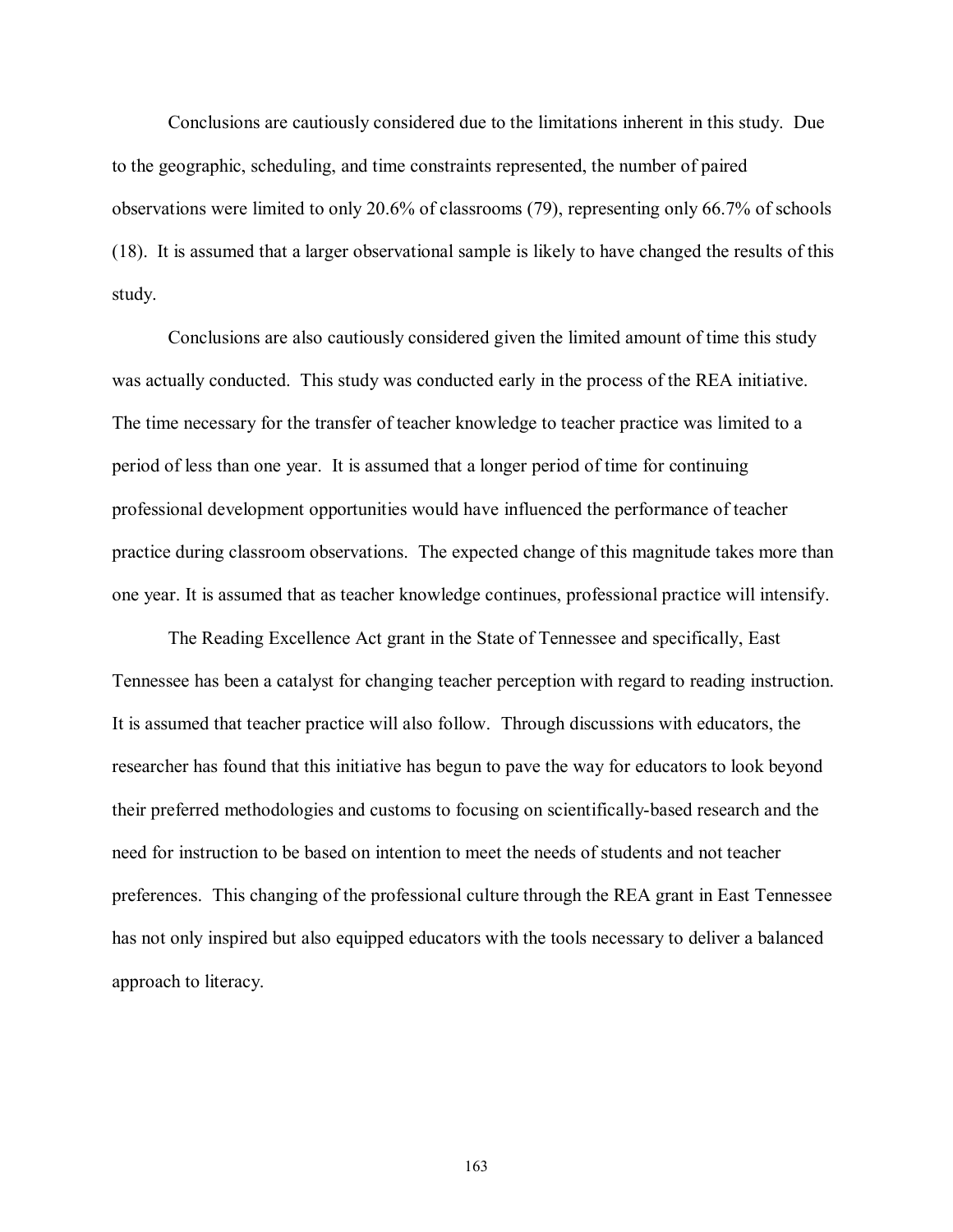#### *Recommendations*

Teacher practice was not observed to be significant due to the confines of the geographic, scheduling, and time constraints of this study. Observations were conducted too early to really see change. This study focused on the first year of implementation. The findings may be used as a baseline for making decisions in the implementation of second year professional development activities. Schools were required during the first year to create REA benchmarking documents to determine literacy goals. Schools identified where they were in the process of delivering a balanced approach to literacy and at what levels they expected to attain. These documents, along with grant plans and teacher needs assessments are currently being used to make professional development decisions for the coming year. Professional development plans for the new school year reflect a precise focus to meet teacher need in an effort to become better equipped to meet the needs of students. The researcher concurs with findings by Stanovich and Stanovich (2003). As schools, districts, and states seek for speakers and sources of information to share with educators, they should request bibliographies of research evidence from peer-reviewed journals of recommendations presented during their presentations. At the end of the REA grant period (2 years), it is recommended that school districts thoroughly study the effect the staff and professional development sessions have had on teacher perception and teacher practice so that they may continue to provide high quality training for teachers. The use of varying methods for data collection is also recommended.

 The effect of on-site, well trained, literacy leaders has proven to be an integral part of the REA initiative in East Tennessee. A study that examines the effectiveness and the role of the literacy leader would not only describe and support the necessity for continuing this position in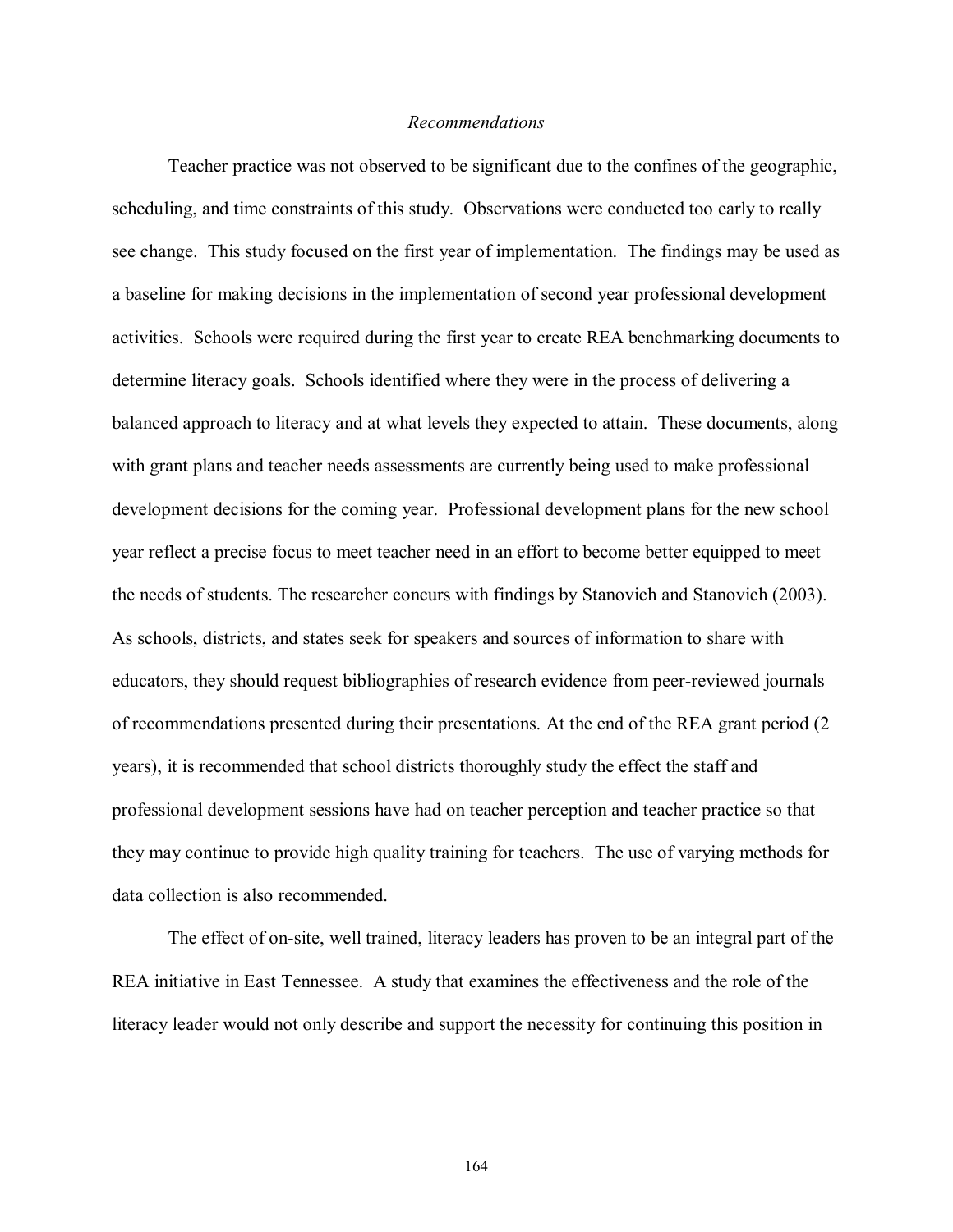schools but also outline the requirements necessary to fulfill this responsibility as well as delineate a job description.

 Finally, further studies should be conducted to support the value of using scientificallybased reading practices in classrooms so that reading difficulties can be prevented or overcome and that children will become proficient grade level readers at the end of every grade but absolutely by the end of third grade.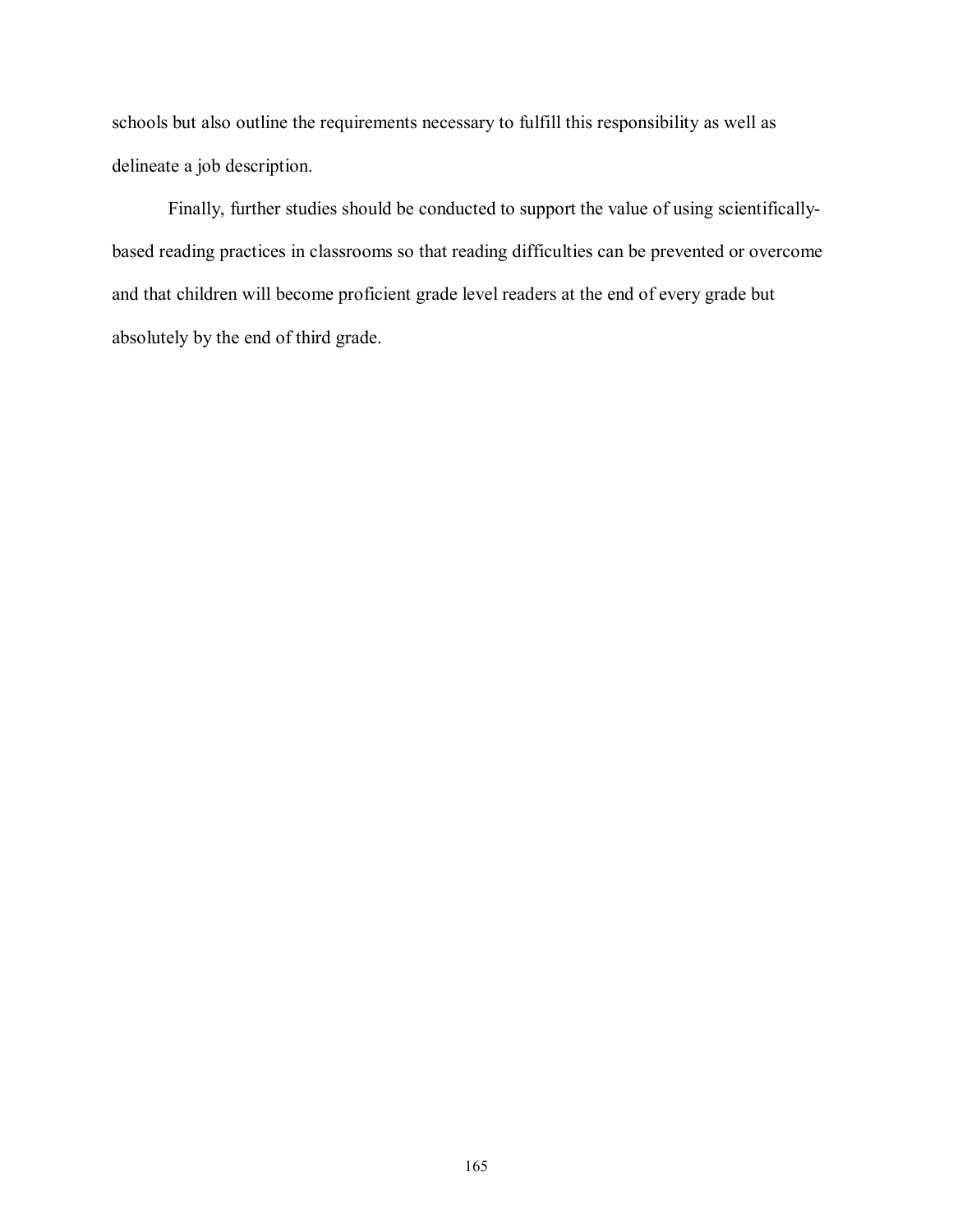#### REFERENCES

- Allred, C., & Wade, C. (1999). A balanced approach to literacy learning: Have a ball. *Tennessee Reading Teacher, 27*, 2-6.
- Armbruster, B. B.; Lehr, F.; & Osborn, J. (2002). *A child becomes a reader: Kindergarten through grade 3*. Washington, DC: National Institute for Literacy. United States Department of Education.
- America Reads. (1996). *Archived information*. Retrieved March 16, 2003, from http://www.ed.gov/inits/americareads/index.html
- Bass, J. F., & Bass, R.V. (1999). Using oral retelling to assess comprehension. *Tennessee Reading Teacher, 28*, 5-9.
- Biehler, R., & Snowman, J. (1986). *Psychology applied to teaching (5<sup>th</sup> ed.)*. Boston: Houghton Mifflin.
- Bodrova, E., Paynter, D., & Isaacs, S. (2000). *Policy brief. Early literacy: New issues and new challenges*. Aurora, CO: Mid-Continent Research for Education and Learning.
- Bond, G. L., Tinker, M. A., Wasson, B.B., & Wasson, J. B. (1994). *Reading difficulties their diagnosis and correction (7<sup>th</sup> ed.).* Needham Heights, MA: Allyn and Bacon.
- Burney, D. (2001). Lessons from a fish market. *Education Week, 21*, 35-36.
- Burns, M. S., Griffin, P., & Snow, C. E., Eds. (1999). *Starting out right: A guide to promoting childrenís reading success*. Washington, DC: National Research Council, National Academy Press.
- Bush, L. (2002). *Ready to read, ready to learn*. Retrieved August 1, 2002, from http://www.ed.gov/inits/rrrl/index.html
- Campus Compact. (2002). *Federal funding resources for community service: America Reads*. Retrieved February 1, 2003, from Brown University, National Campus Compact Web site: http://www.compact.org/national/federalfunding/americareads.html
- Clinton, W. (1997). *Radio address by the president to the nation*. Retrieved March 22, 2003 from http://www.ed.gov/PressReleases/05-1997/97-05-17.html
- Cunningham, P. M., Cunningham, J. W., & Allington, R. L., (2002). *Research on the components of a comprehensive reading and writing instructional program*. Draft: September 11, 2002. INTERNET
- Darling-Hammond, L. (2000). Teacher quality and student achievement: A review of state policy evidence. *Education Policy Analysis Archives, 8*:1. Retrieved August 30, 2003, from http://epaa.asu.edu/epaa/v8n1/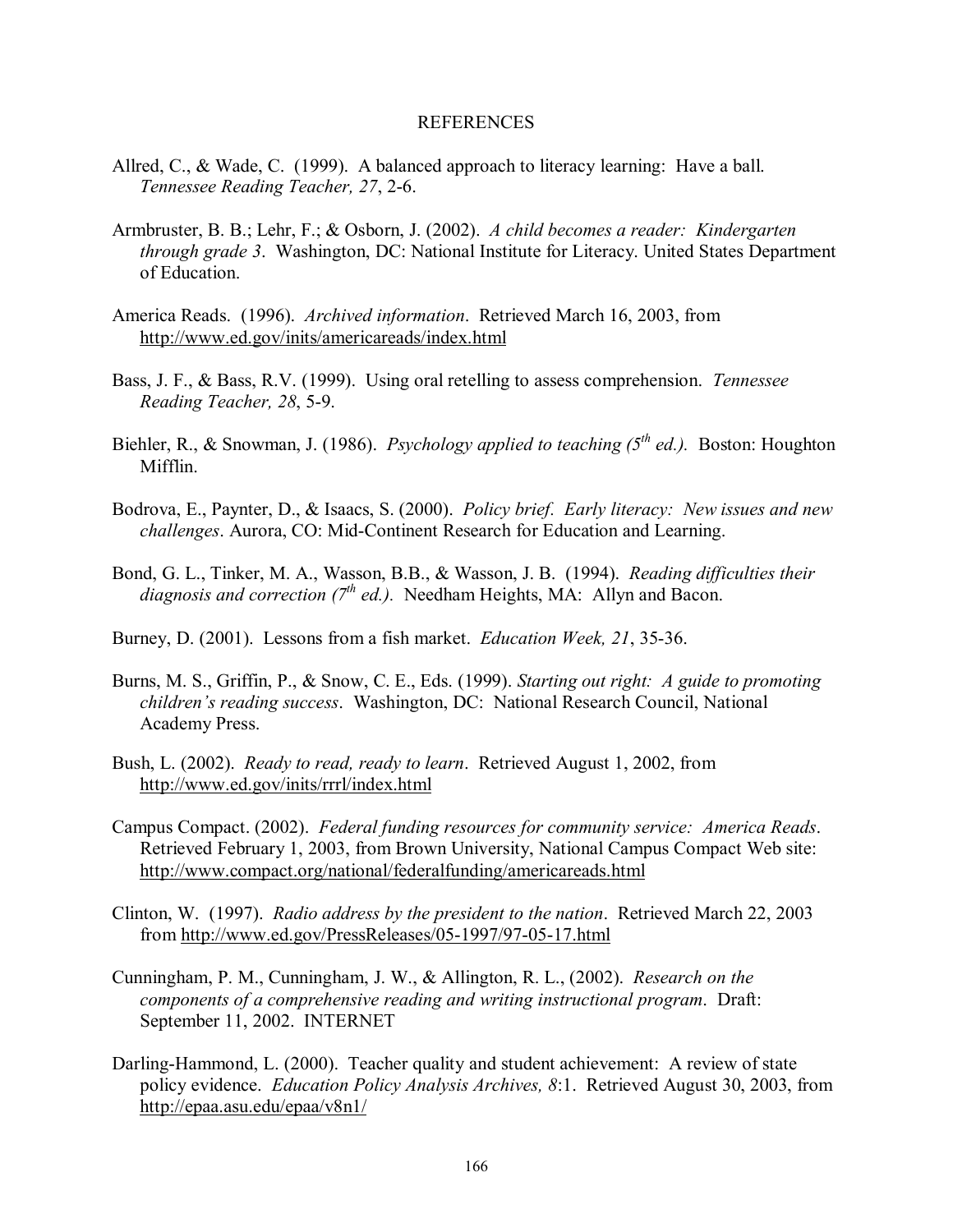- Davidson, M., & Myhre, O. (2000). Measuring reading at grade level. *Educational Leadership, 57*, 25-28.
- Denton, D. (1997). The Texas reading initiative: Mobilizing resources for literacy. *Paths to Success, 2.* Retrieved March 23, 2003 from http://www.sreb.org/programs/srr/pubs/TexasReadingInitiative.asp
- Durkin, D. (1990). Reading instruction in kindergarten: A look at some issues through the lens of new basal reader materials. *Early Childhood Research Quarterly, 5*, 299-316.
- Education Commission of the States. (1998). *What policymakers need to know about student reading* (Clearing House No. EA029480). Denver, CO: Education Commission of the States. Policy brief. (ERIC Document Reproduction Service No. ED 428425)
- Fleischman, S., Kohlmoos, J., & Rotherham, A. (2003). From research to practice. *Education Week 22*, 48, 34.
- Fuchs, L. (2002). *Reading First: Selecting reading assessments to ensure sound instructional decisions*. Retrieved February 6, 2003, from University of Oregon Website: http://idea.uoregon.edu/assessment/sept\_02\_workshops/pres\_three.pdf
- Goals 2000: Educate America Act (1994): *Educate America Act* (1996). Of the 103rd Congress of the United States. Retrieved November 18, 2000, from www.ed.gov/G2K/g2k-fact.html
- Gall, M., Borg, W., & Gall, J. (1996). *Educational research: An introduction (6<sup>th</sup> ed.)*. White Plains, NY: Longman.
- Good, R. H., III & Kaminski, R. A. (2002). DIBELS benchmark assessment. Presentation handouts for DIBELS (Dynamic Indicators of Basic Early Literacy Skills<sup>TM</sup> 6<sup>th</sup> ed.) assessment training.
- Good, R. H., III & Kaminski, R. A. (2003). *DIBELS: Dynamic indicators of basic literacy skills (6th ed.), Administration and scoring guide*. Longmont, CO: Sopris West Educational Services.
- Goodlad, J. (1997). Producing teachers who understand, believe and care. *Education Week 16,*  36-37.
- Hewes, D. W. (1990). *American Froebelians and their understanding of Comenius* (Clearing House No. PS018861). Prague, Czechoslovakia: Paper presented at the International Standing Conference for the History of Education. (ERIC Document Reproduction Service No. ED 320676)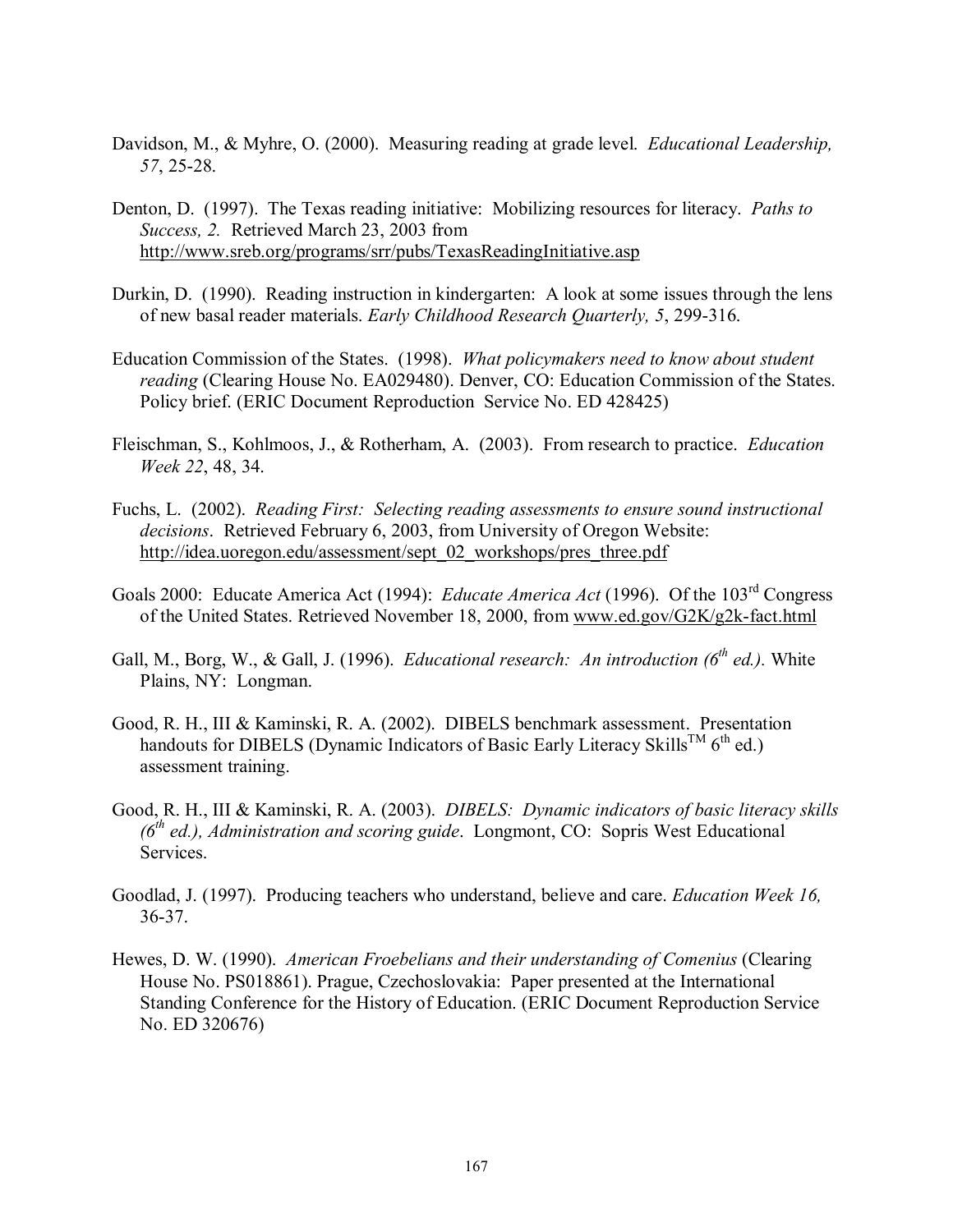- Hewes, D. W. (1995). *Early childhood education: Its historic past and promising future*  (Clearing House No. PS023294). Long Beach, CA: Speech presented at the Annual Graduation Celebration; Early Childhood Education. (ERIC Document Reproduction Service No. ED 386274)
- Hiebert, E. H., Pearson, P. D., Taylor, B. M., Richardson, V., & Paris, S. (1998). *Every child a Reader*. Ann Arbor, MI: Center for the Improvement of Early Reading Achievement (CIERA).
- Hodges, C. A. (1992). *Literacy assessment in kindergarten: A longitudinal study of teachersí use of alternative forms of assessment* (Clearing House No. CS011162). San Antonio, TX: Paper presented at the Annual Meeting of the National Reading Conference. (ERIC Document Reproduction Service No. ED 353560)
- Hoff, D. (2002). Textbook publishers venture into staff-development frontier. *Education Week 21*, 6-7.
- Johns, J. L. & Berglund, R. L. (2002). *Fluency: Questions answers.* Dubuque, IA: Kendall/Hunt Publishing Company.
- Johnson, D. (1999). *Balanced reading instruction: Review of literature.* North Central Regional Educational Laboratory. Retrieved June 2002 from http://www.ncrel.org/sdrs/timely/briiss.htm
- Kame'enui, E. J. (2002). An analysis of reading assessment instruments for K-3. University of Oregon: Institute for the Development of Educational Achievement, College of Education.
- Kauerz, K. (2002). No Child Left Behind policy brief: Literacy. Denver, CO: Education Commission of the States.
- Kunesh, L. (1990). *A historical review of early intervention* (Clearing House No. PS019271). Elmhurst, IL: (North Central Regional Educational Lab. (ERIC Document Reproduction Service No. ED 326328)
- Lyon, G. R. (2001). Statement of Dr. G. Reid Lyon, Chief of the Child Development and Behavior Branch of the National Institute of Child Health and Human Development of the National Institutes of Health. Measuring Success: Using assessments and accountability to raise student achievement. The National Right to Read Foundation.

Manzo, K. (2003). Training in Oklahoma. Reading teachers in doubt. *Education Week 22*, 5.

National Assessment of Educational Progress. (1999). *The NAEP 1998 reading report card for the nation and the states* (NCES 1999-500). Washington, DC: United States Department of Education.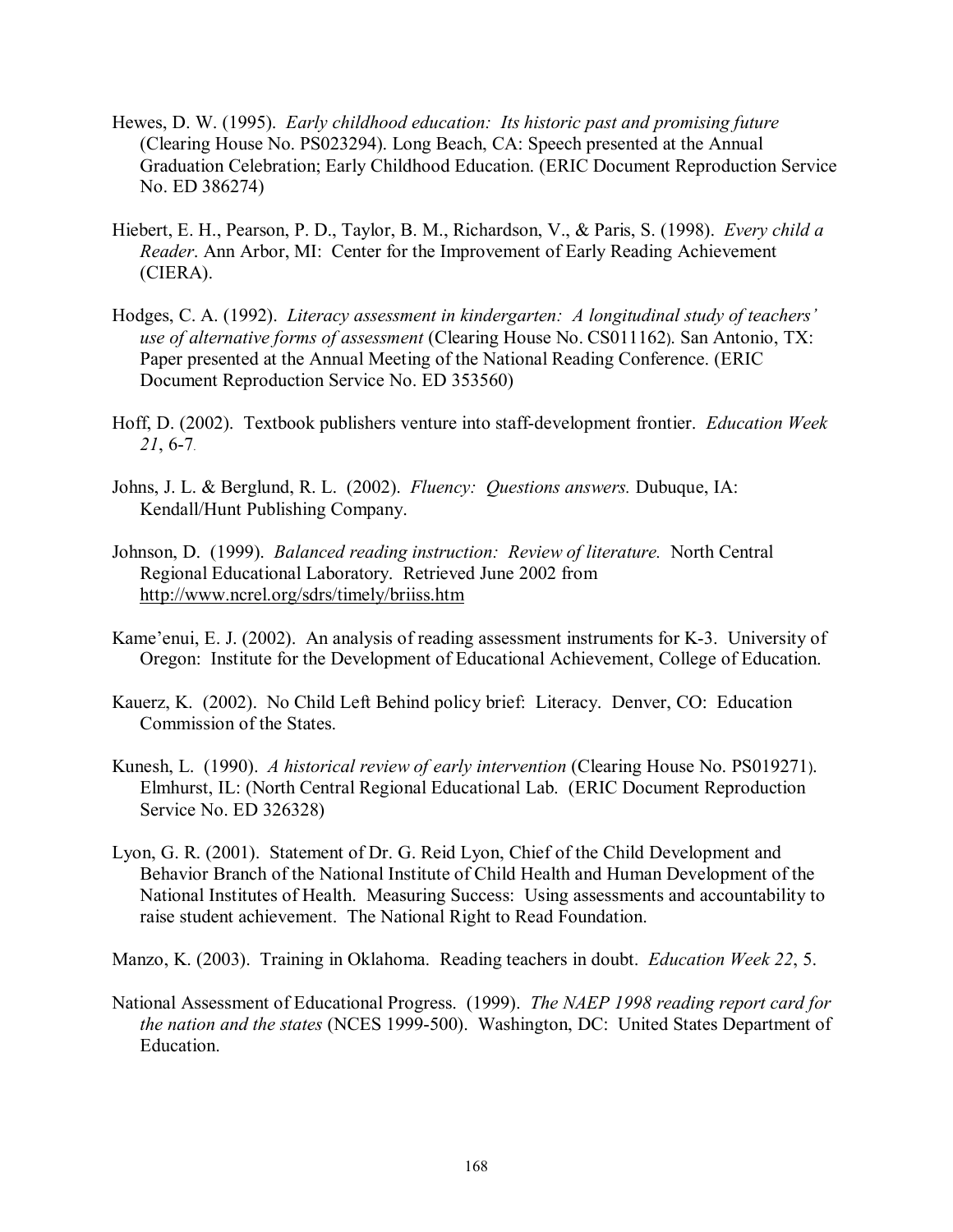- National Association for the Education of Young Children (1996). *Phonics and whole language learning: A balanced approach to beginning reading.* National Parent Information Network Virtual Library Archives. Retrieved September 21, 2003 from http://npin.org/library/pre1998/n00218/n00218.html.
- National Reading Panel. (2000). *Report of the National Reading Panel: Teaching children to read. An evidence-based assessment of the scientific research literature on reading and its implications for reading instruction*. Washington, DC: National Institute of Child Health and Human Development, United States Department of Health and Human Services.
- National Institute for Literacy (2001*). Put Reading First: The research building blocks for teaching children to read.* Jessup, MD: National Institute for Literacy.
- Neumann, S. (2002). Reading Excellence Act National Meeting. Meeting conducted for Reading Excellence Act State Directors and Leaders in Washington, DC, October 31, 2002.
- No Child Left Behind of 2002, Pub. L. No. 107-110, Sec. 1, 115 Stat. 1425 et. seq. *The facts*  about...Reading First. Retrieved January 28, 2003 from http://www.nclb.gov/start/facts/readingfirst.html
- No Child Left Behind of 2002, Pub. L. No. 107-110, Sec. 1, 115 Stat. 1425 et. seq. *No Child Left Behind: Introduction*. Retrieved August 1, 2002 from http://www.nochildleftbehind.gov/next/overview/index.html
- No Child Left Behind of 2002, Pub. L. No. 107-110, Sec. 1, 115 Stat. 1425 et. seq. United States Department of Education 2003. *No Child Left Behind: A desktop reference*. Retrieved August 30, 2003 from http://www.ed.gov/offices/OESE/reference/1b1.html
- Reach Out and Read (2003). *Making books part of a healthy childhood*. Retrieved March 16, 2003 from http://www.reachoutandread.org/news/bush\_aapnc.html
- Reach Out and Read of Greater Milwaukee (2003). *Reach out and read*. Retrieved March 23, 2003 from http://www.mcw.edu/peds/ror/
- Reading and Literacy Institute. (2002). *Assessment, diagnosis and intervention in a comprehensive literacy classroom*. Charleston, WV: AEL.
- Reading Excellence Act of 1998, Pub. L. No. 105-277, div. A, Sec. 101(f) (title VIII), 112 Stat. 2681-337, 2681-391 et. seq. United States Department of Education, 2003. *The reading excellence act*. Retrieved February 1, 2003, from http://www.ed.gov/inits/FY99/1read.html

Reading Excellence Act of 1998, Pub. L. No. 105-277, div. A, Sec. 101(f) (title VIII), 112 Stat. 2681-337, 2681-391 et. seq. United States Department of Education, 2002. *Reading excellence program: Legislation*. Retrieved August 1, 2002 from http://www.ed.gov/offices/OESE/REA/legis.html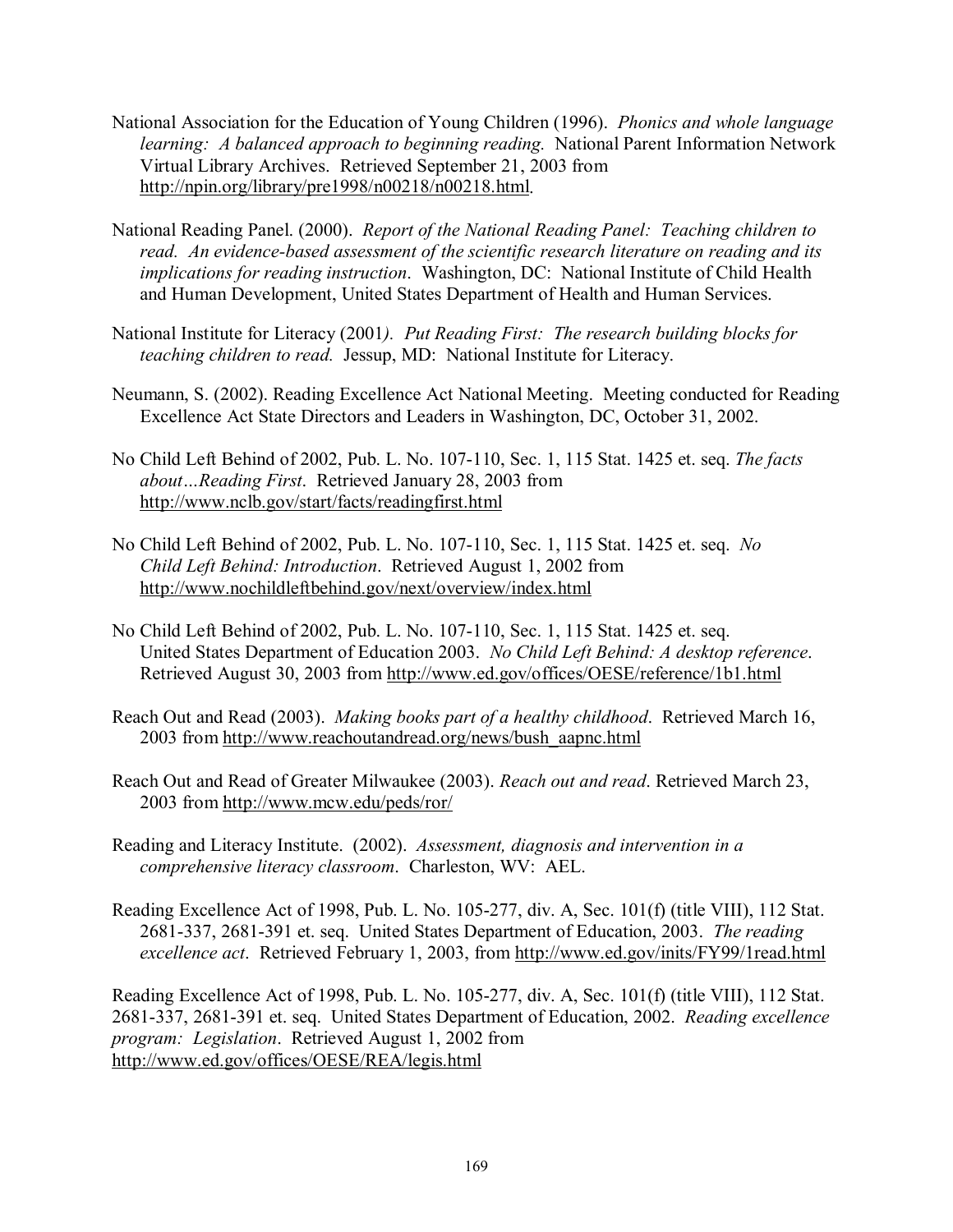- Reading Excellence Act of 1998, Pub. L. No. 105-277, div. A, Sec. 101(f) (title VIII), 112 Stat. 2681-337, 2681-391 et. seq. United States Department of Education, 2003. *Reading excellence program: Overview*. Retrieved January 7, 2003 from http://www.ed.gov/offices/OESE/REA/overview.html
- Reading Excellence Act of 1998, Pub. L. No. 105-277, div. A, Sec. 101(f) (title VIII), 112 Stat. 2681-337, 2681-391 et. seq. United States Department of Education, 2002. *Reading excellence program: State awardees*. Retrieved January 18, 2003 from http://www.ed.gov/offices/OESE/REA/awardees.html
- Scarborough, H. S. (1998). Early identification of children at risk for reading disabilities: phonological awareness and some other promising predictors. Pp. 111-112, *Preventing reading difficulties in young children*, C.E. Snow, M. S., and Burns, P. Griffin, eds. National Research councils. Washington, DC: National Academy Press.
- Seivers, L. (2003). *Tennessee schools receive \$111 million to improve reading instruction. Tennessee Department of Education*. Retrieved October 1, 2003 from http://www.state.tn.us/education/nr030930.htm.
- Smith, L. J., Ross, S. M, & Grehan, A. W. (2002). *Literacy Observation Tool (LOT) Observerís Manual*. Memphis: University of Memphis, Center for Research in Educational Policy.
- Snow, C. E., Burns, M. S., & Griffin, P., Eds. (1998). *Preventing reading difficulties in young children.* National Research Council. Washington, DC: National Academy Press.
- Stanovich, P. J., & Stanovich, K. E. (2003). *Using research and reason in education: How teachers can use scientifically-based research to make curricular and instructional decisions.* National Institute for Literacy. Washington, DC: United Stated Department of Education and United States Department of Health and Human Services.
- Stewart, I. S. (1985). Kindergarten reading curriculum: Reading abilities, not reading readiness. *Childhood Education, 61*, 356-360.
- Taylor, B. M., Pearson P. D., Clark, K, & Walpole, S. (2000). *Elementary School Journal, 101,*  2.
- Tell, C. (1999). Literacy–the pressure is on. *Educational Leadership*, 57, 7.
- Tennessee Department of Education (2001). *Reading Excellence Act Grant*. Nashville, TN: Curriculum and Instruction.
- Tennessee Department of Education. (2002). *Reading licensure standards*. Preliminary draft, March 8, 2002. Nashville, TN: Curriculum and Instruction.
- Tennessee Department of Education in partnership with AEL. (2002). *Leadership professional development for literacy leaders*. Nashville, TN: Curriculum and Intruction.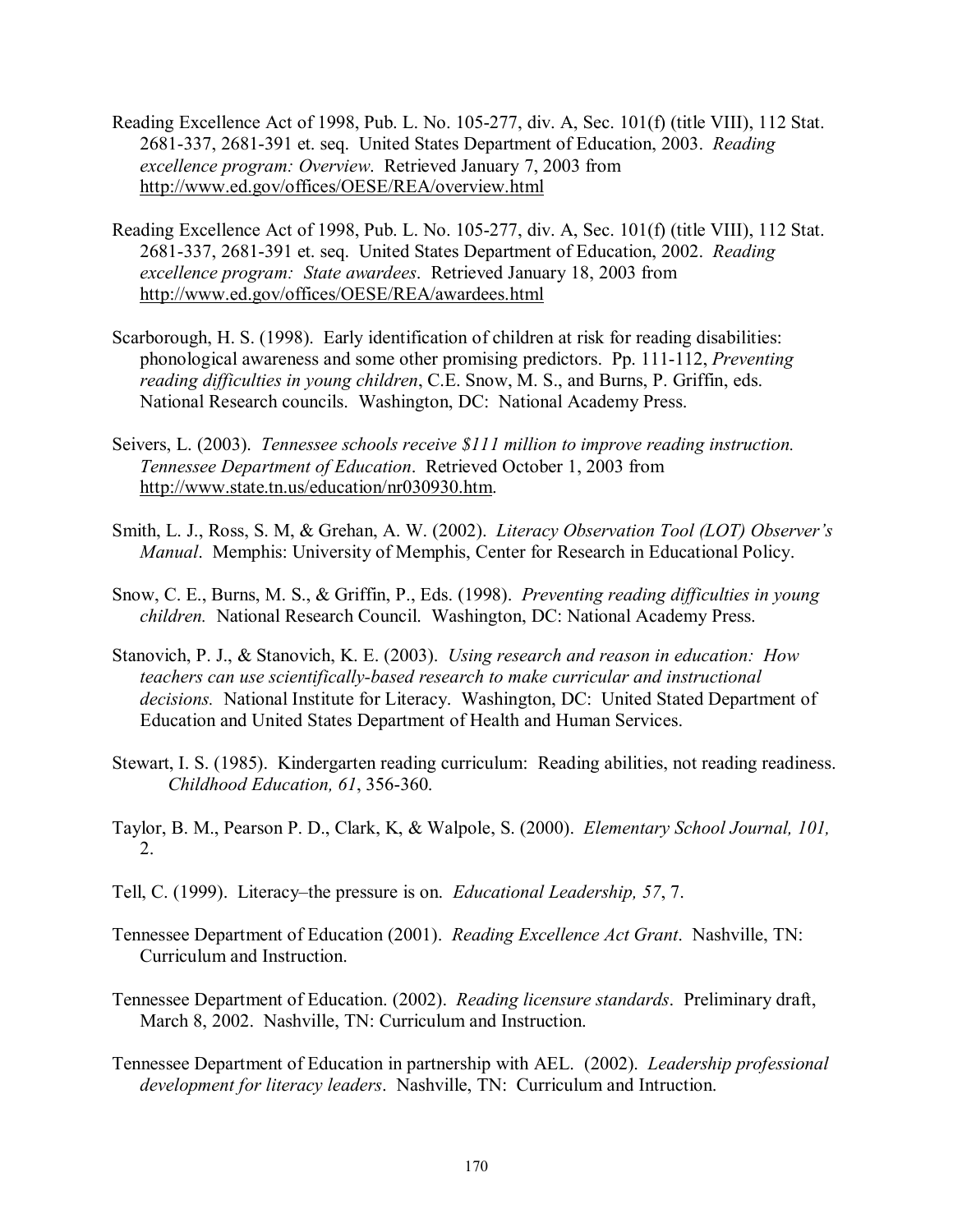- Texas Reading Initiative (2003). *History of the Texas reading initiative*. Retrieved September 14, 2003 from http://www.tea.state.tx.us/reading/model/histexrea.html
- Texas Reading Initiative (2003). *Putting reading first: The research blocks for teaching children to read*. Retrieved September 14, 2003 from http://www.tea.state.tx.us/reading/practices/putreafir.html
- Thousand Days to Success Network (1999). *Thousand days to success*. Retrieved February 3, 2001, from http://1000-day.org
- Throne, J. (1994). Living with the pendulum: The complex world of teaching. *Harvard Educational Review, 64,* 195-208.
- Wagner, R. K. (1997). Phonological awareness training and reading. Paper presented at American Educational Research Association Conference, March, Chicago, IL. Pp. 111-112, *Preventing reading difficulties in young children*, C.E. Snow, M. S., and Burns, P. Griffin, eds.National Research councils. Washington, DC. National Academy Press.
- Walker, C.H., & Yekovich, F.R. (1999). TRALEs to literacy. *Educational Leadership*, *57,* 57- 60.
- Wheaton, C., & Kay, S. (1999). Every child will read we guarantee it. *Educational Leadership, 57*, 52-56.
- White House East Wing Connections. (2003). *An education initiative by Laura Bush: Ready to read, ready to learn*: *Executive Summary.* Retrieved March 29, 2003 from http://www.whitehouse.gov/firstlady/initiatives/education/summary.html
- Williams, C. (2000). A definition of reading. *Focus on reading*. Conference conducted for educators in East Tennessee, Knoxville, Tennessee, May 2000.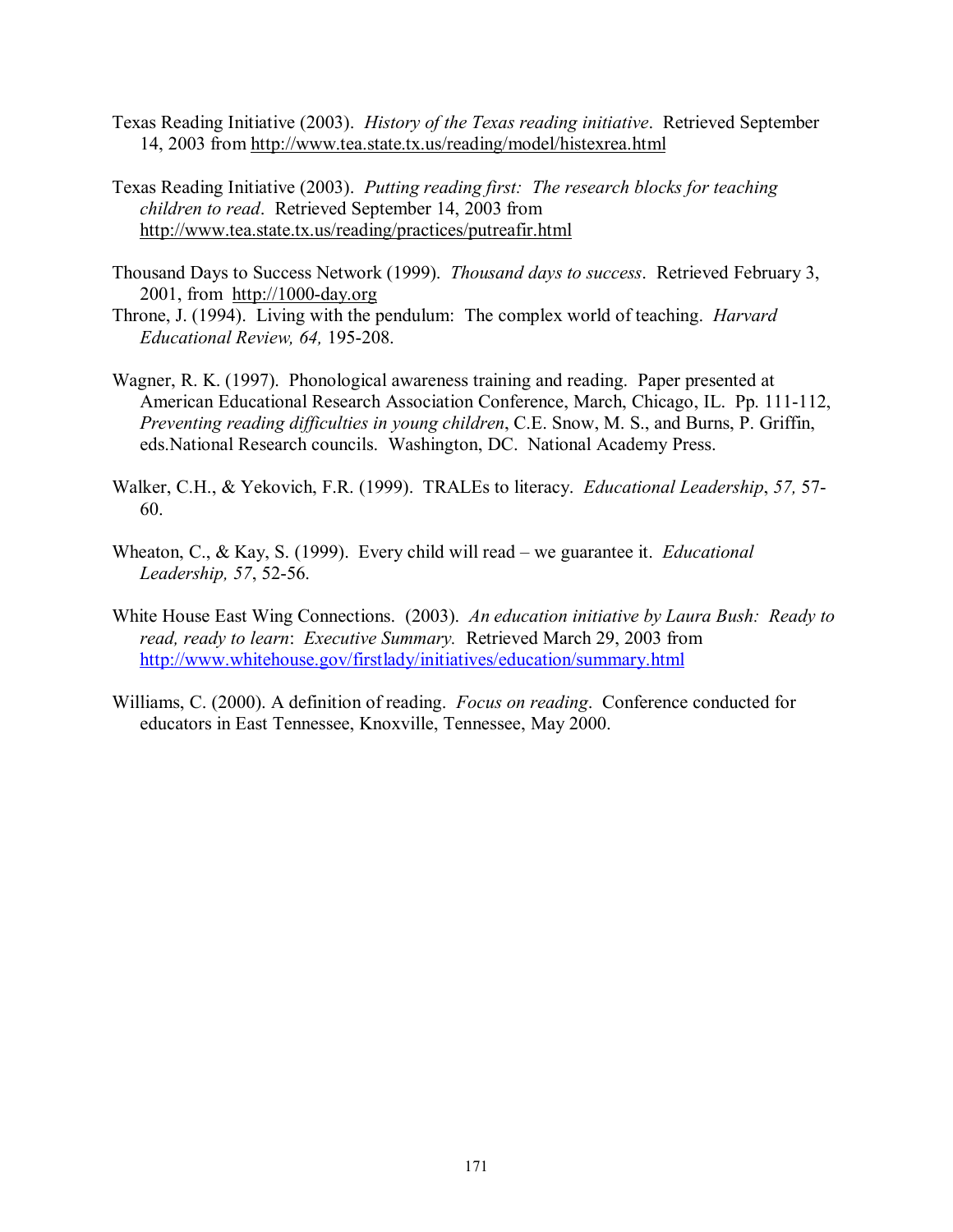# APPENDIX A

# List of Null Hypothesis

| H <sub>023</sub> | There is no difference in small group instruction prior to REA implementation and<br>during REA implementation.                                      |
|------------------|------------------------------------------------------------------------------------------------------------------------------------------------------|
| H <sub>024</sub> | There is no difference in whole class instruction prior to REA implementation and<br>during REA implementation.                                      |
| H <sub>025</sub> | There is no difference in the use of learning centers prior to REA implementation<br>and during REA implementation.                                  |
| H <sub>026</sub> | There is no difference in the use of cooperative/collaborative learning activities<br>prior to REA implementation and during REA implementation.     |
| $H_{027}$        | There is no difference in teachers teaching the concepts of print prior to REA<br>implementation and during REA implementation.                      |
| $H_{028}$        | There is no difference in teaching the concepts of letter naming and knowledge<br>prior to REA implementation and during REA implementation.         |
| H <sub>029</sub> | There is no difference in teachers teaching the concepts of phonemic awareness<br>prior to REA implementation and during REA implementation.         |
| H <sub>030</sub> | There is no difference in teachers teaching rhyming prior to REA implementation<br>and during REA implementation.                                    |
| H <sub>031</sub> | There is no difference in teachers teaching explicit phonics prior to REA<br>implementation and during REA implementation.                           |
| H <sub>032</sub> | There is no difference in teachers modeling fluent oral reading prior to REA<br>implementation and during REA implementation.                        |
| H <sub>033</sub> | There is no difference in teachers providing opportunities for children to read orally<br>prior to REA implementation and during REA implementation. |
| H <sub>034</sub> | There is no difference in teachers introducing and reviewing key vocabulary prior<br>to REA implementation and during REA implementation.            |
| H <sub>035</sub> | There is no difference in teachers providing explicit vocabulary instruction prior to<br>REA implementation and during REA implementation.           |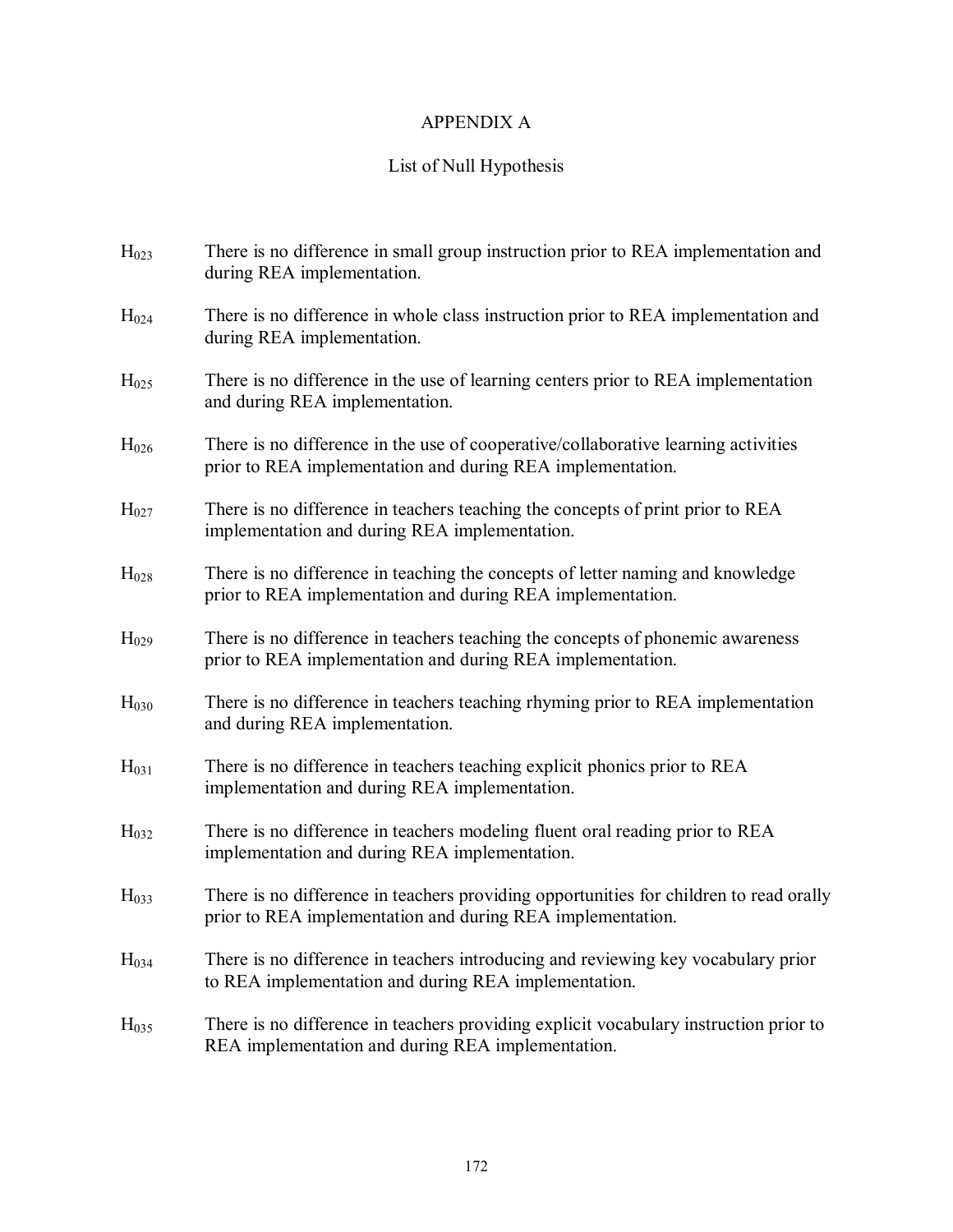| H <sub>036</sub> | There is no difference in teachers providing explicit comprehension instruction<br>prior to REA implementation and during REA implementation.                     |
|------------------|-------------------------------------------------------------------------------------------------------------------------------------------------------------------|
| H <sub>037</sub> | There is no difference in teachers providing a connection to prior knowledge prior<br>to REA implementation and during REA implementation.                        |
| H <sub>038</sub> | There is no difference in teachers providing opportunities to predict outcomes prior<br>to REA implementation and during REA implementation.                      |
| H <sub>039</sub> | There is no difference in teachers asking higher level questions prior to REA<br>implementation and during REA implementation.                                    |
| H <sub>040</sub> | There is no difference in teachers guiding visual imaging prior to REA<br>implementation and during REA implementation.                                           |
| H <sub>041</sub> | There is no difference in teachers guiding interactive discussions prior to REA<br>implementation and during REA implementation.                                  |
| H <sub>042</sub> | There is no difference in teachers allowing students to read self-selected materials<br>prior to REA implementation and during REA implementation.                |
| H <sub>043</sub> | There is no difference in teachers providing instruction of proper letter formation<br>and handwriting prior to REA implementation and during REA implementation. |
| H <sub>044</sub> | There is no difference in teachers providing instruction in the writing process prior<br>to REA implementation and during REA implementation.                     |
| H <sub>045</sub> | There is no difference in teachers providing instruction of language mechanics<br>prior to REA implementation and during REA implementation.                      |
| H <sub>046</sub> | There is no difference in teachers providing conferences during the stages of<br>writing prior to REA implementation and during REA implementation.               |
| H <sub>047</sub> | There is no difference in teachers providing opportunities for students to share<br>writing samples prior to REA implementation and during REA implementation.    |
| H <sub>048</sub> | There is no difference in teachers providing opportunities for students to write<br>independently prior to REA implementation and during REA implementation.      |
| H <sub>049</sub> | There is no difference in teachers providing opportunities for students to write<br>using prompts prior to REA implementation and during REA implementation.      |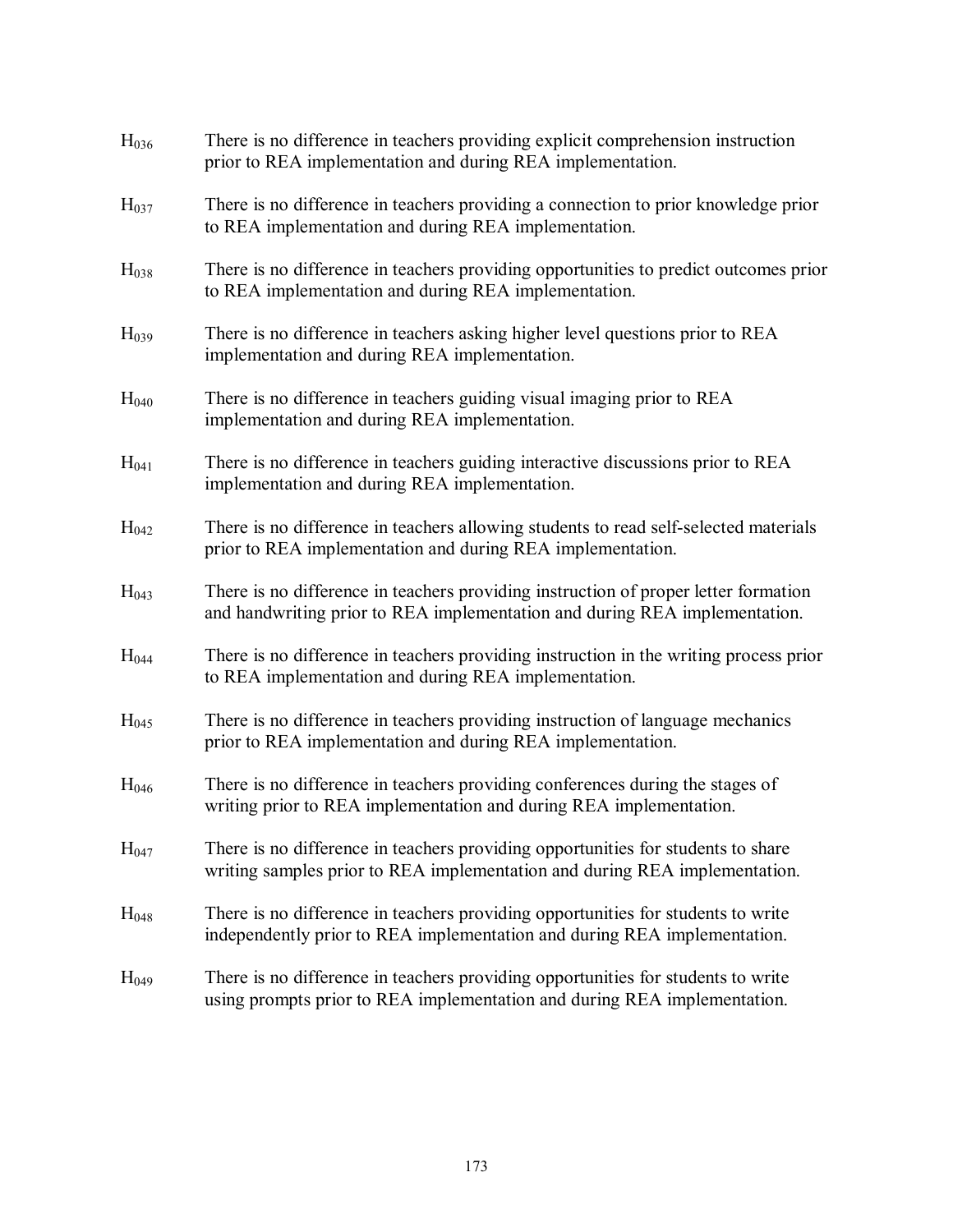| H <sub>053</sub> | There is no difference is using small group instruction at visits one and two during<br>the first year of REA implementation.                                 |
|------------------|---------------------------------------------------------------------------------------------------------------------------------------------------------------|
| H <sub>054</sub> | There is no difference is using whole class instruction at visits one and two during<br>the first year of REA implementation.                                 |
| H <sub>055</sub> | There is no difference in the use of learning centers at visits one and two during<br>the first year of REA implementation.                                   |
| H <sub>056</sub> | There is no difference in the use of cooperative/collaborative learning activities at<br>visits one and two during the first year of REA implementation.      |
| H <sub>057</sub> | There is no difference in teachers teaching the concepts of print at visits one and<br>two during the first year of REA implementation.                       |
| H <sub>058</sub> | There is no difference in teachers teaching the concepts of letter naming and<br>knowledge at visits one and two during the first year of REA implementation. |
| H <sub>059</sub> | There is no difference in teachers teaching the concepts of phonemic awareness at<br>visits one and two during the first year of REA implementation.          |
| H <sub>060</sub> | There is no difference in teachers teaching rhyming at visits one and two during<br>the first year of REA implementation.                                     |
| H <sub>061</sub> | There is no difference in teachers teaching explicit phonics at visits one and two<br>during the first year of REA implementation.                            |
| H <sub>062</sub> | There is no difference in teachers modeling fluent oral reading at visits one and<br>two during the first year of REA implementation.                         |
| H <sub>063</sub> | There is no difference in teachers providing opportunities for children to read<br>orally at visits one and two during the first year of REA implementation.  |
| H <sub>064</sub> | There is no difference in teachers introducing and reviewing key vocabulary at<br>visits one and two during the first year of REA implementation.             |
| H <sub>065</sub> | There is no difference in teachers providing explicit vocabulary instruction at visits<br>one and two during the first year of REA implementation.            |
| $H_{066}$        | There is no difference in teachers providing explicit comprehension instruction at<br>visits one and two during the first year of REA implementation.         |
| H <sub>067</sub> | There is no difference in teachers providing a connection to prior knowledge at<br>visits one and two during the first year of REA implementation.            |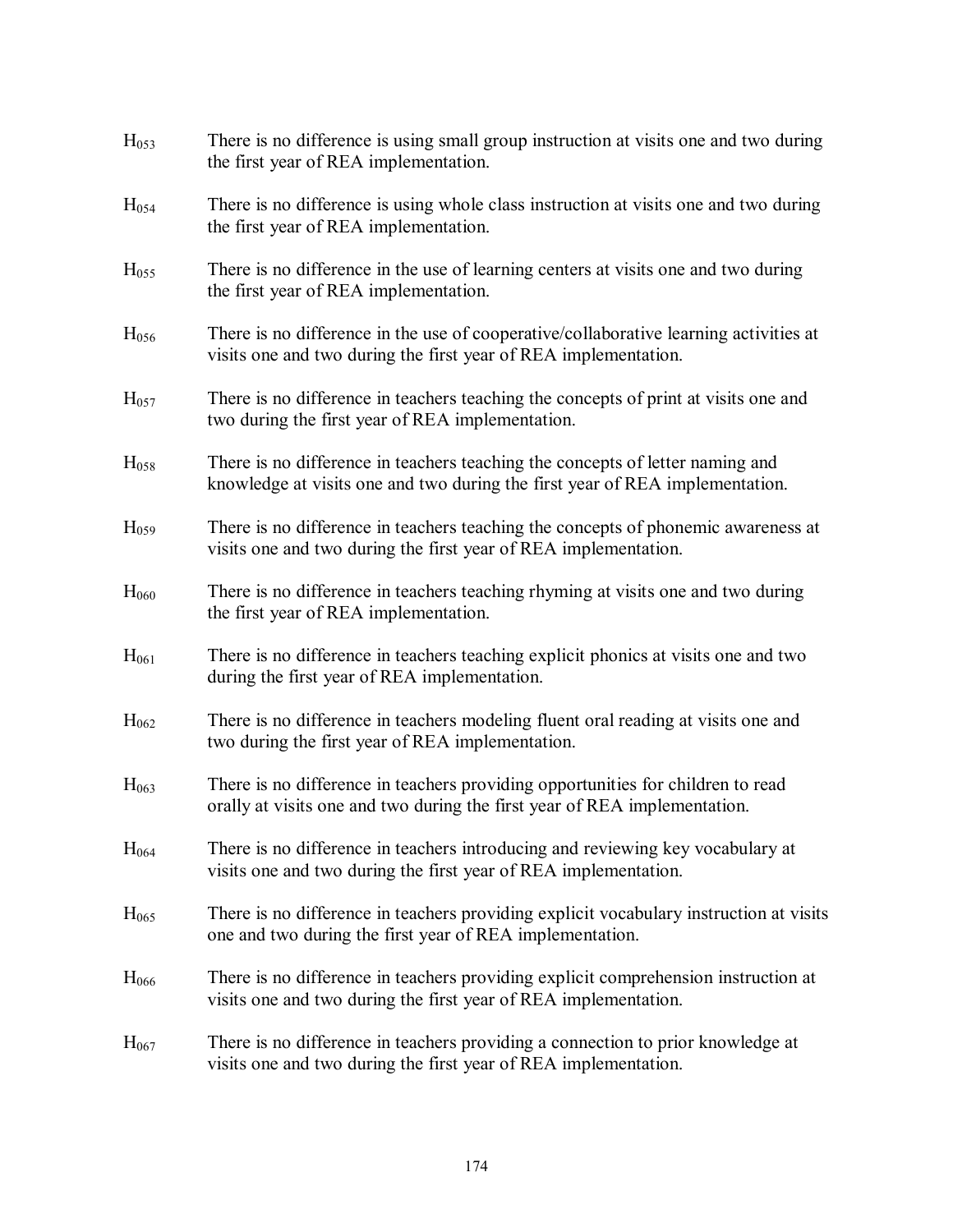| H <sub>068</sub> | There is no difference in teachers providing opportunities to predict outcomes at<br>visits one and two during the first year of REA implementation.                   |
|------------------|------------------------------------------------------------------------------------------------------------------------------------------------------------------------|
| H <sub>069</sub> | There is no difference in teachers asking higher level questions at visits one and<br>two during the first year of REA implementation.                                 |
| H <sub>070</sub> | There is no difference in teachers guiding visual imaging at visits one and two<br>during the first year of REA implementation.                                        |
| $H_{071}$        | There is no difference in teachers guiding interactive discussions at visits one and<br>two during the first year of REA implementation.                               |
| H <sub>072</sub> | There is no difference in teachers allowing students to read self-selected materials<br>at visits one and two during the first year of REA implementation.             |
| H <sub>073</sub> | There is no difference in teachers providing proper letter formation and<br>handwriting at visits one and two during the first year of REA implementation.             |
| H <sub>074</sub> | There is no difference in teachers providing instruction of the writing process at<br>visits one and two during the first year of REA implementation.                  |
| H <sub>075</sub> | There is no difference in teachers providing instruction of language mechanics at<br>visits one and two during the first year of REA implementation.                   |
| H <sub>076</sub> | There is no difference in teachers providing conferences during the stages of<br>writing at visits one and two during the first year of REA implementation.            |
| H <sub>077</sub> | There is no difference in teachers providing opportunities for students to share<br>writing samples at visits one and two during the first year of REA implementation. |
| H <sub>078</sub> | There is no difference in teachers providing opportunities for students to write<br>independently at visits one and two during the first year of REA implementation.   |
| H <sub>079</sub> | There is no difference in teachers providing opportunities for students to write<br>using prompts at visits one and two during the first year of REA implementation.   |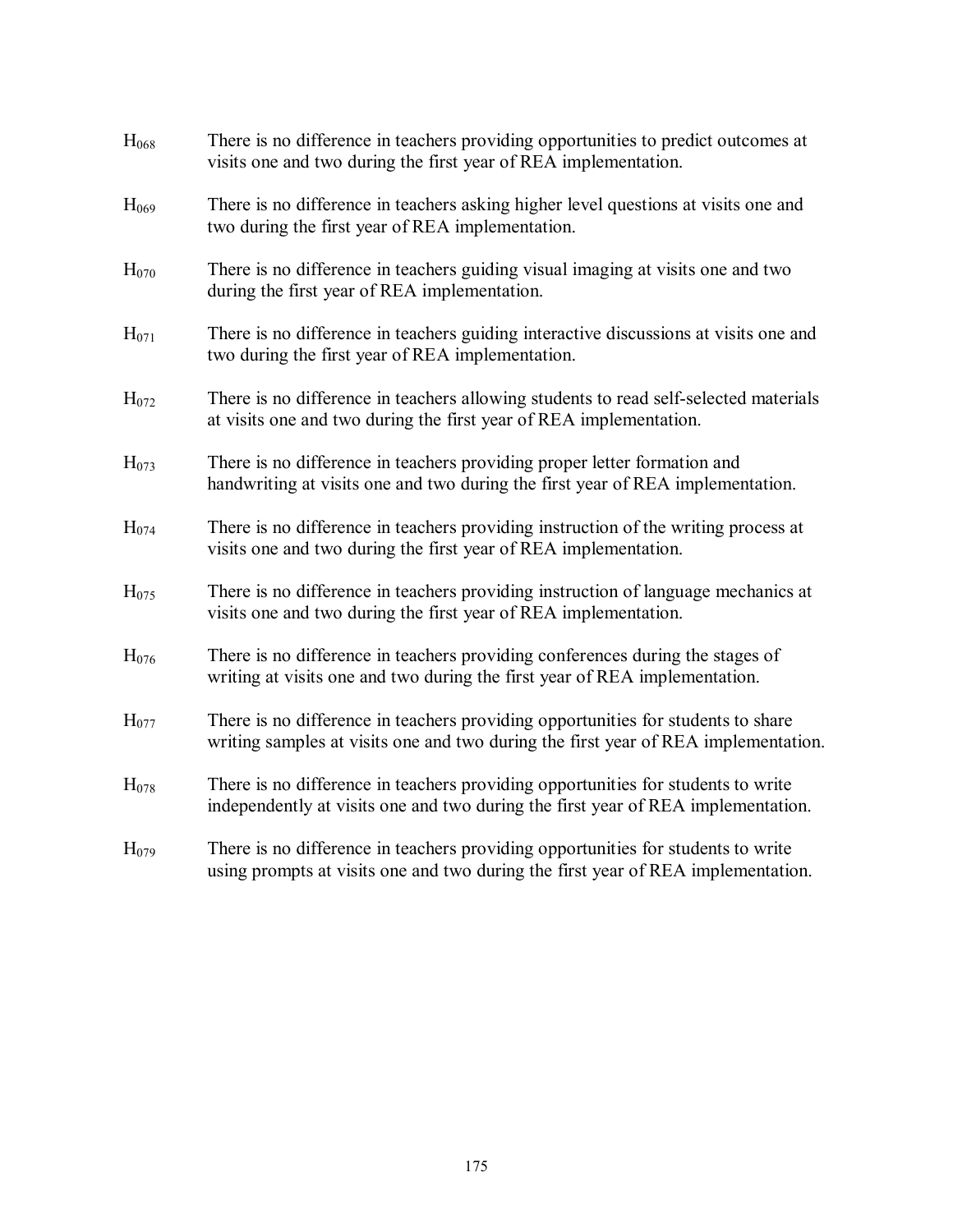## APPENDIX B

## Letter to Tennessee Department of Education

March 30, 2003

Dr. Claudette Williams Tennessee Department of Education Andrew Johnson Tower  $-5$ <sup>th</sup> Floor 710 James Robertson Parkway Nashville, TN 37243-0375

Dear Dr. Williams:

It is a pleasure to serve the state of Tennessee as reading consultant for the Reading Excellence Act (1998) in the East Tennessee region. I enjoy the challenge and the benefits of seeing progress in the lives of the administrators, teachers and students that I serve. I appreciate your contributions to the success of this initiative and your support for me as I serve in this capacity.

As you know, I am presently involved in my dissertation project of my doctoral degree from East Tennessee State University. This letter is written to request permission to conduct a study of the Reading Excellence Act program in the East Tennessee region. The topic of my study is ìReading Excellence Act: Professional Development and Teacher Practice First Year Implementation in East Tennessee."

The purpose of this study is twofold. First, as the principal researcher, I hope to investigate the effectiveness of staff and professional development opportunities provided by the Reading Excellence Act in the state of Tennessee and how it correlates with teacher practice. Second, the data collected from this study will provide the basis for continuing staff and professional development opportunities.

My proposed study will require the use of a teacher survey that I will create based on the Literacy Observation Tool (LOT) designed by the Center for Research in Educational Practice (CREP) as well as the school results of official LOT observations to determine whether teacher practice is significantly related to required staff and professional development opportunities.

I will also contact Dr. Lana J. Smith from CREP and James Herman, Reading Excellence Act Director for permission to conduct this study.

Please reply to this request at your earliest convenience as your letter must accompany my proposal when submitting my document to my committee and to the Institutional Review Board.

Thank you for your consideration.

Sincerely, Sherry E. Shroyer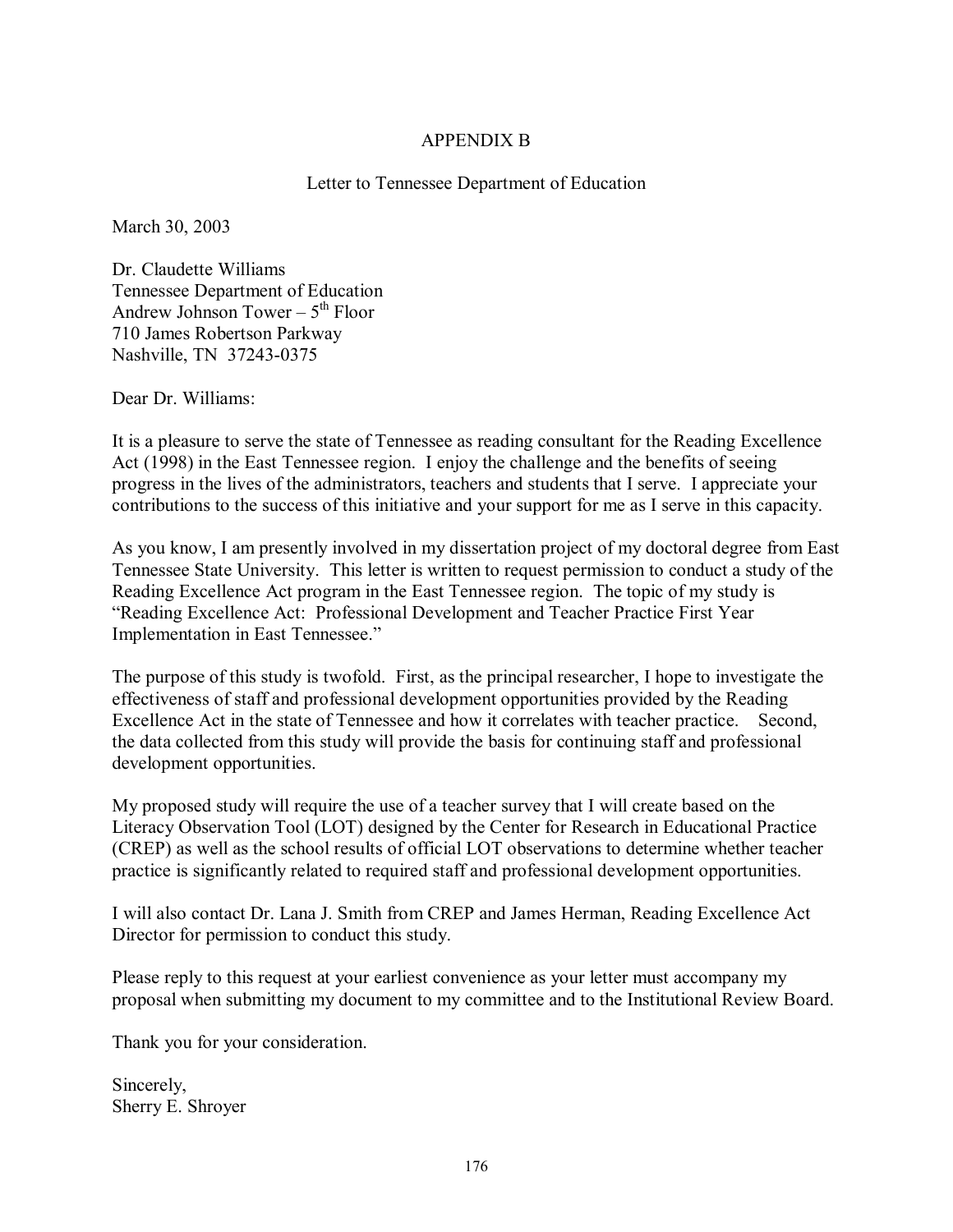# APPENDIX C

# Electronic Messages from Tennessee Department of Education

>>> Claudette Williams 05/05/03 09:12 AM >>> Sherry,

I apologize for the delay in my response. I was able to speak with the Deputy Commissioner, Dr. Keith Brewer, regarding your request. He has granted permission as long as the following conditions are met:

- The research must be done outside your regular work schedule. If the work day is needed for interviews or discussion, please be very careful to take leave to accomplish these tasks.
- Confidentiality of students must be maintained.
- The Department should not be considered an endorser of the study.

Sherry, I felt these conditions would have been met anyway because you always take such a professional attitude about any task. But Dr. Brewer wanted me to put these in writing to you.

I wish you the best in your study, and I look forward to addressing you as Dr. Shroyer!!

**Claudette** 

>>> Claudette Williams 05/06/03 1:24 PM >>>

Sherry,

As usual, your response is professional and your ambitions are commendable. I look forward to reviewing your study. Thank you for all you have done to ensure the success of this grant. Not only is it important for the Department, I know that you agree that it has such potential to direct the future of reading instruction in our state.

Claudette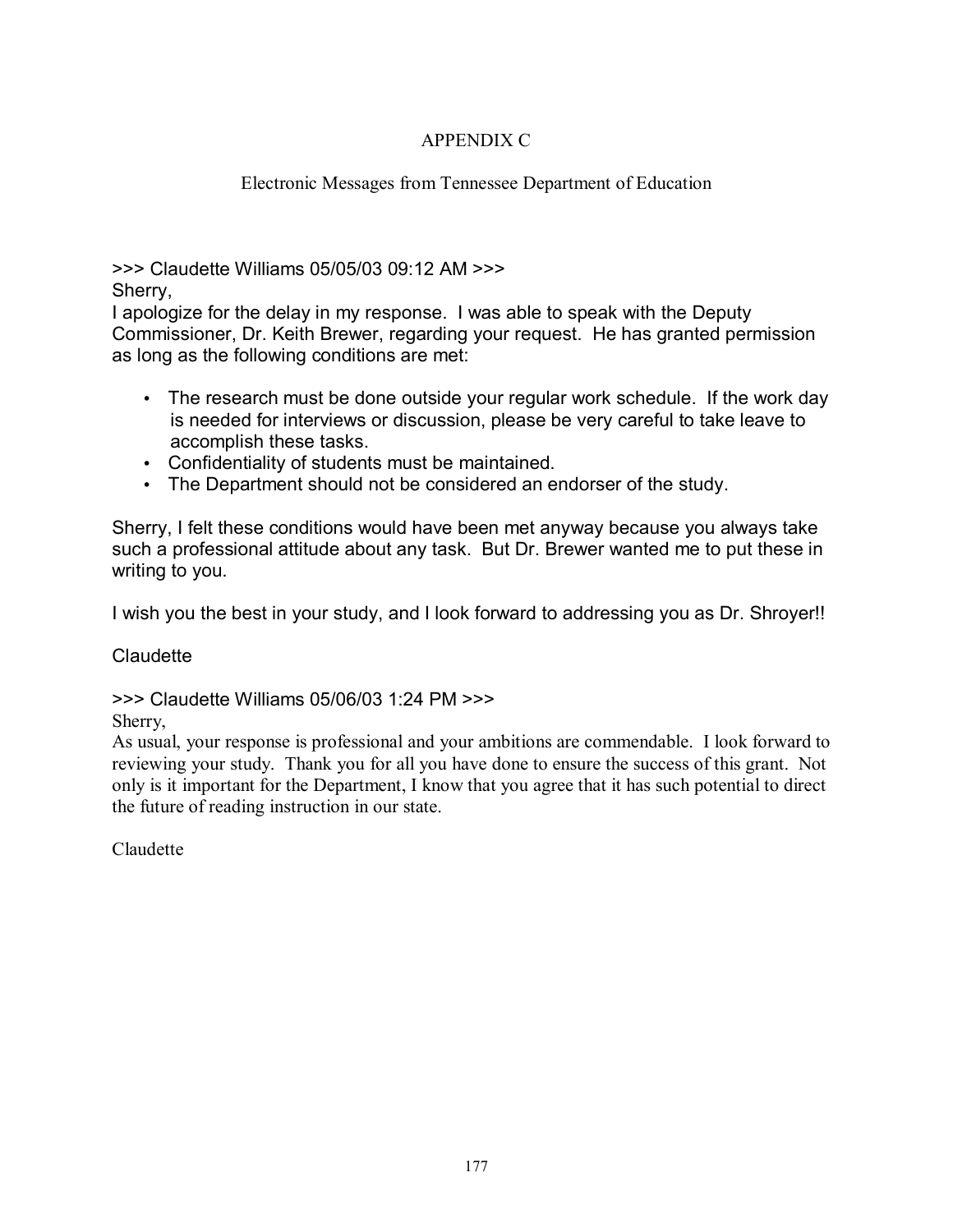# APPENDIX D

# Response to Electronic Messages Tennessee Department of Education

>>> Sherry Shroyer 05/05/03 06:36PM >>> Dear Claudette:

I appreciate permission from you and from Dr. Brewer concerning my research study. I also appreciate the parameters around which you expect the study to be conducted. Thank you for your confidence in my professionalism.

I have been quite conscientious about separating my study time from my work hours. I have been making school visits for work and had hoped to use some of the documentation for my study. With that in mind, I did most of my work on documentation after work hours. I have also used my own printer, folders, ink cartridges, etc. for the documents with the realization that this is State Records but I had hopes to also use the documents for my study. I actually work all the time. I need to take a break, though.

I realize that the department cannot endorse my study but I hope that the findings will help as decisions are made for professional development sessions for the teachers who serve our students.

I enjoy working with this initiative. There are so many schools striving toward best practices. I am thankful for the progress.

FYI: I have used a few of your references from "Focus on Reading" sessions in my work. I hope you don't mind.

Thanks again for all you do!

Sincerely, Sherry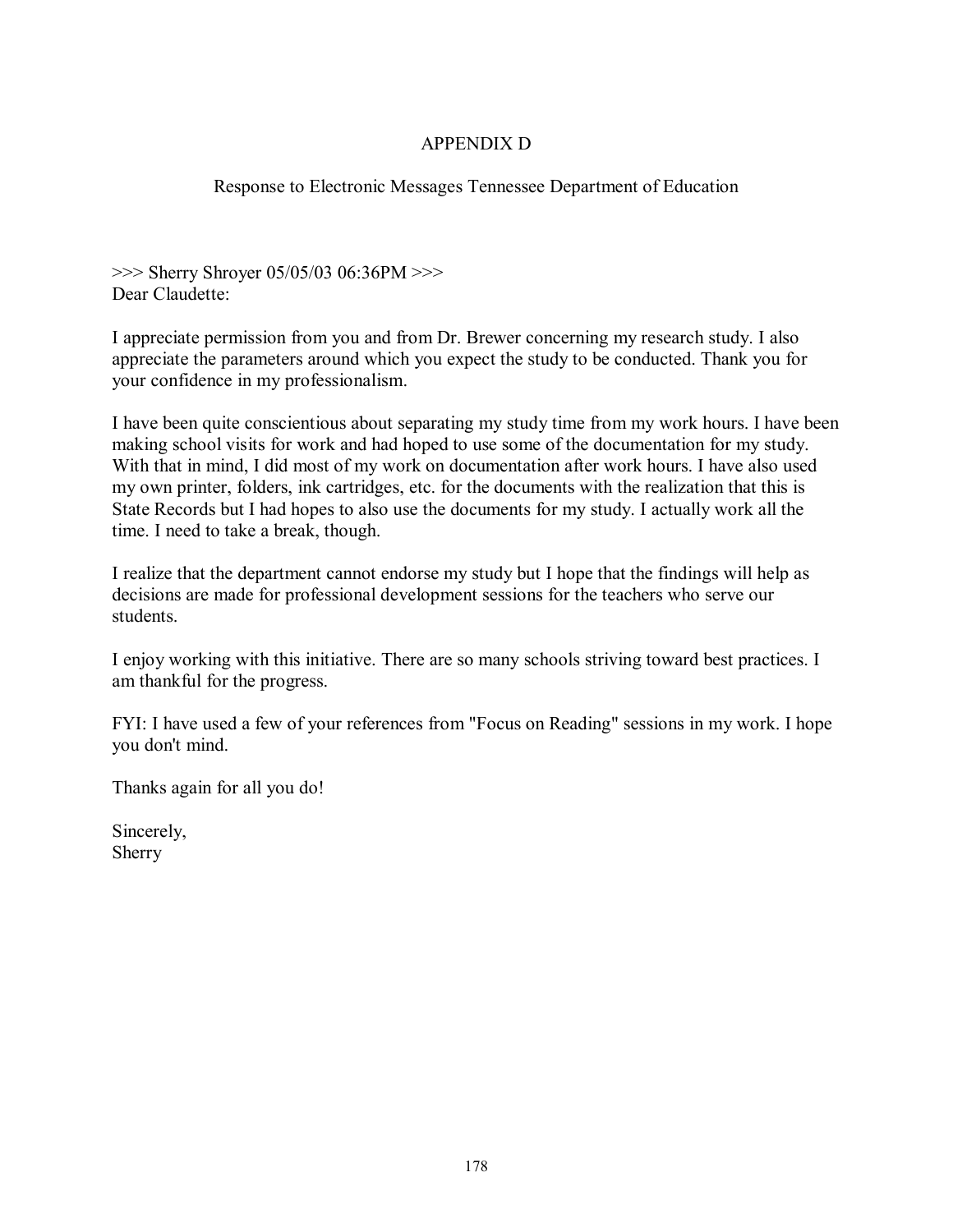# APPENDIX E

## Letter to State of Tennessee REA Director

March 30, 2003

Mr. James Herman Tennessee Department of Education Andrew Johnson Tower  $-5<sup>th</sup>$  Floor 710 James Robertson Parkway Nashville, TN 37243-0375

Dear Mr. Herman:

It is a pleasure to serve the state of Tennessee as reading consultant for the Reading Excellence Act in the East Tennessee region. I enjoy the challenge and the benefits of seeing progress in the lives of the administrators, teachers and students that I serve. I appreciate your contributions to the success of this initiative and your support for me as I serve in this capacity.

As you know, I am presently involved in my dissertation project of my doctoral degree from East Tennessee State University. This letter is written to request permission to conduct a study of the Reading Excellence Act program in the East Tennessee region. The topic of my study is ìReading Excellence Act: Professional Development and Teacher Practice First Year Implementation in East Tennessee."

The purpose of this study is twofold. First, as the principal researcher, I hope to investigate the effectiveness of staff and professional development opportunities provided by the Reading Excellence Act in the state of Tennessee and how it correlates with teacher practice. Second, the data collected from this study will provide the basis for continuing staff and professional development opportunities.

My proposed study will require the use of a teacher survey that I will create based on the Literacy Observation Tool (LOT) designed by the Center for Research in Educational Practice (CREP) as well as the school results official LOT observations to determine whether teacher practice is significantly related to required staff and professional development opportunities.

I will also contact Dr. Lana J. Smith from CREP and Dr. Claudette Williams, Curriculum and Instruction Director for permission to conduct this study.

Please reply to this request at your earliest convenience as your letter must accompany my proposal when submitting my document to my committee and to the Institutional Review Board.

Thank you for your consideration.

Sincerely, Sherry E. Shroyer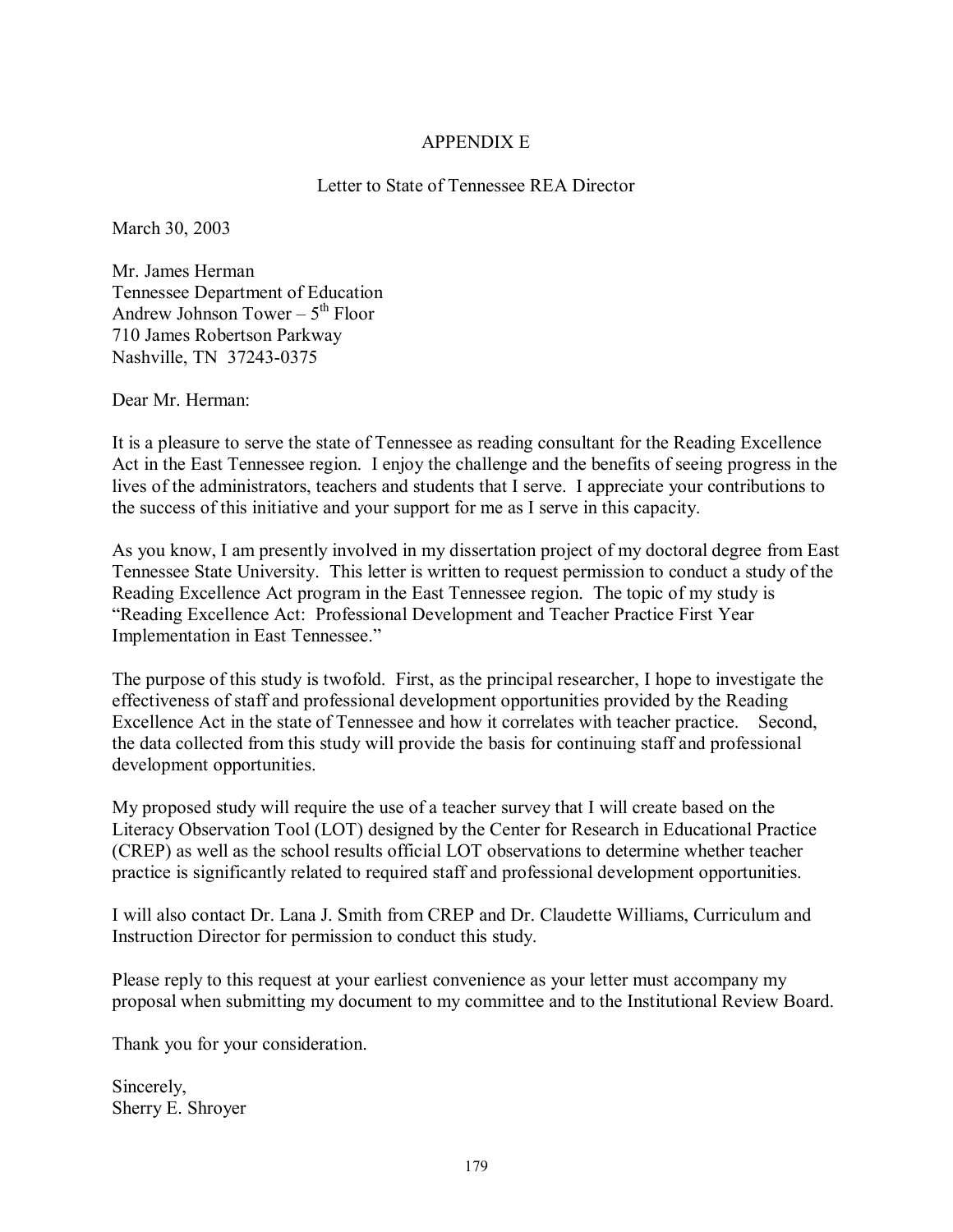#### APPENDIX F

#### Letter from State of Tennessee REA Director

April 14, 2003

Ms. Sherry E. Shroyer XXX XXXXXXX XXX XXXXX XX XXXXXXXXX, TN XXXXX-XXXX

Dear Ms. Shroyer:

This letter is given as approval of your request to conduct a study of the Reading Excellence Act (REA) program in the East Tennessee region in fulfillment of your dissertation project for your doctoral degree.

I am sure that your study, "Reading Excellence Act: Professional Development and Teacher Practice, First Year Implementation in East Tennessee," will be valuable in helping to assess the effects of the REA grant on professional development and teacher practice in East Tennessee schools having REA grants.

The staff of the Office of the Reading Excellence Act Program looks forward to reading and using the results of your study.

Sincerely,

James Herman, Director Reading Excellence Act Program Tennessee Department of Education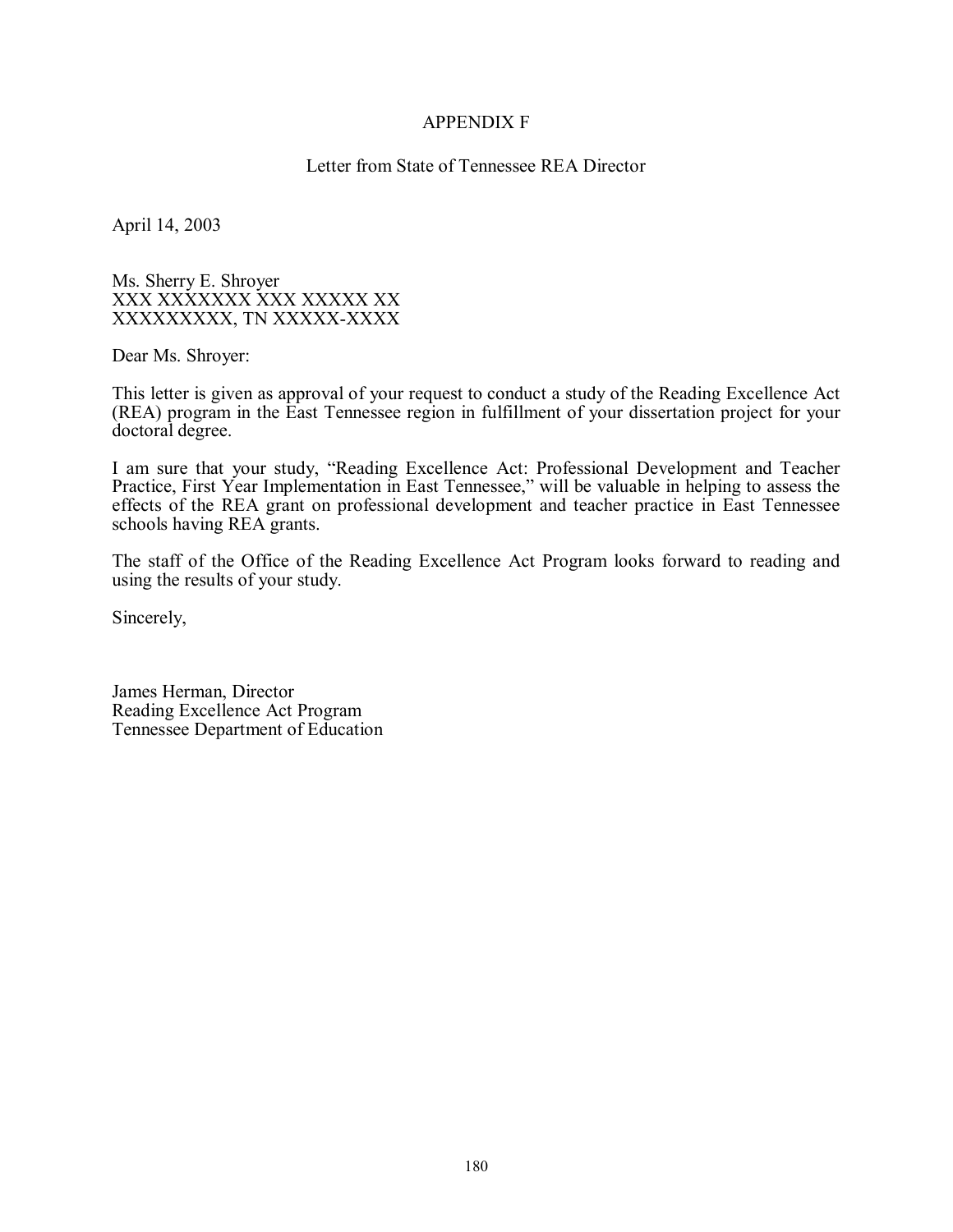#### APPENDIX G

#### Letter to Center for Research in Educational Policy

March 30, 2003

Dr. Lana J. Smith, Professor University of Memphis Department of Instruction and Curriculum Leadership 401B Education Building Memphis, TN 38152

Dear Dr. Smith:

It is a pleasure to serve the state of Tennessee as reading consultant for the Reading Excellence Act in the East Tennessee region. I enjoy the challenge and the benefits of seeing progress in the lives of the administrators, teachers and students I serve. I appreciate your contributions to the success of this initiative and your support as I serve in this capacity.

As you may know, I am presently involved in my dissertation proposal for my doctoral degree from East Tennessee State University. This letter is written to request permission to conduct a study of the Reading Excellence Act program in the East Tennessee region using the Literacy Observation Tool designed by the Center for Research in Educational Policy. The topic of my study is "Reading Excellence Act: Professional Development and Teacher Practice First Year Implementation in East Tennessee."

The purpose of this study is twofold. First, as principal researcher, I hope to investigate the effectiveness of staff and professional development opportunities provided by the Reading Excellence Act in the state of Tennessee and how it correlates with teacher practice. Second, the data collected from this study will provide the basis for continuing staff and professional development opportunities.

My proposed study will require the use of a teacher survey that I hope to create based on the Literacy Observation Tool (LOT) designed by your Center for Research in Educational Policy (CREP). I will also like to request use from the results of my official LOT observations to determine whether teacher practice is significantly impacted by required staff and professional development opportunities.

As an employee of the Department of Education, I have received training to use the LOT. I will acknowledge the authors in my work and I agree to not use this instrument for any other project without the expressed permission of the Center for Research in Educational Policy. If you agree, I am requesting that an electronic copy of your Literacy Observation Tool: Classroom Notes to also be included in my project.

I will also contact Mr. James Herman, Reading Excellence Act Director and Dr. Claudette Williams, Director of Curriculum and Instruction for permission to conduct this study.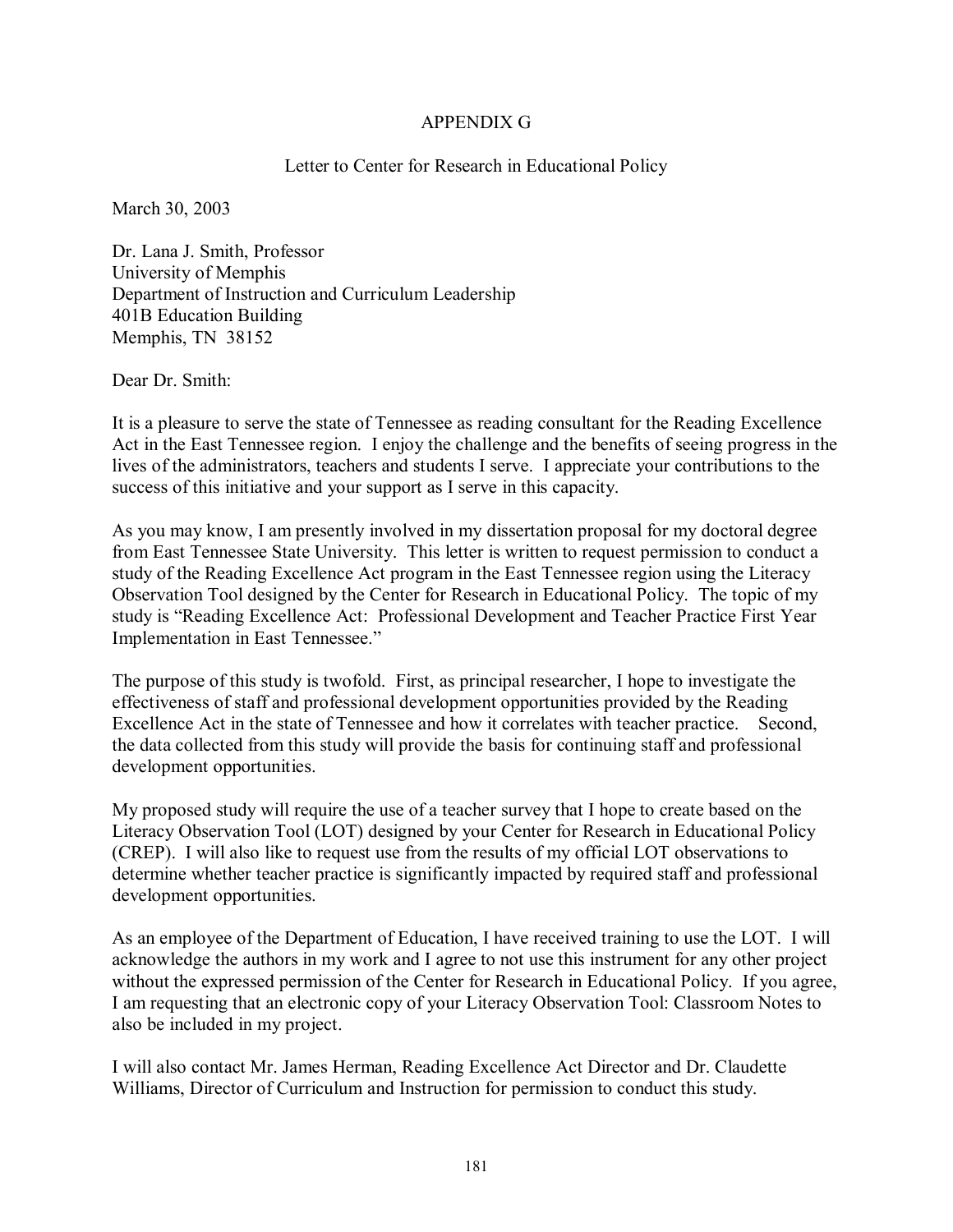Please reply to this request by electronic letter at your earliest convenience. If you are in agreement, your letter will accompany my proposal when submitting my document to my committee and to the Institutional Review Board.

Thank you for your consideration.

Sincerely,

Sherry E. Shroyer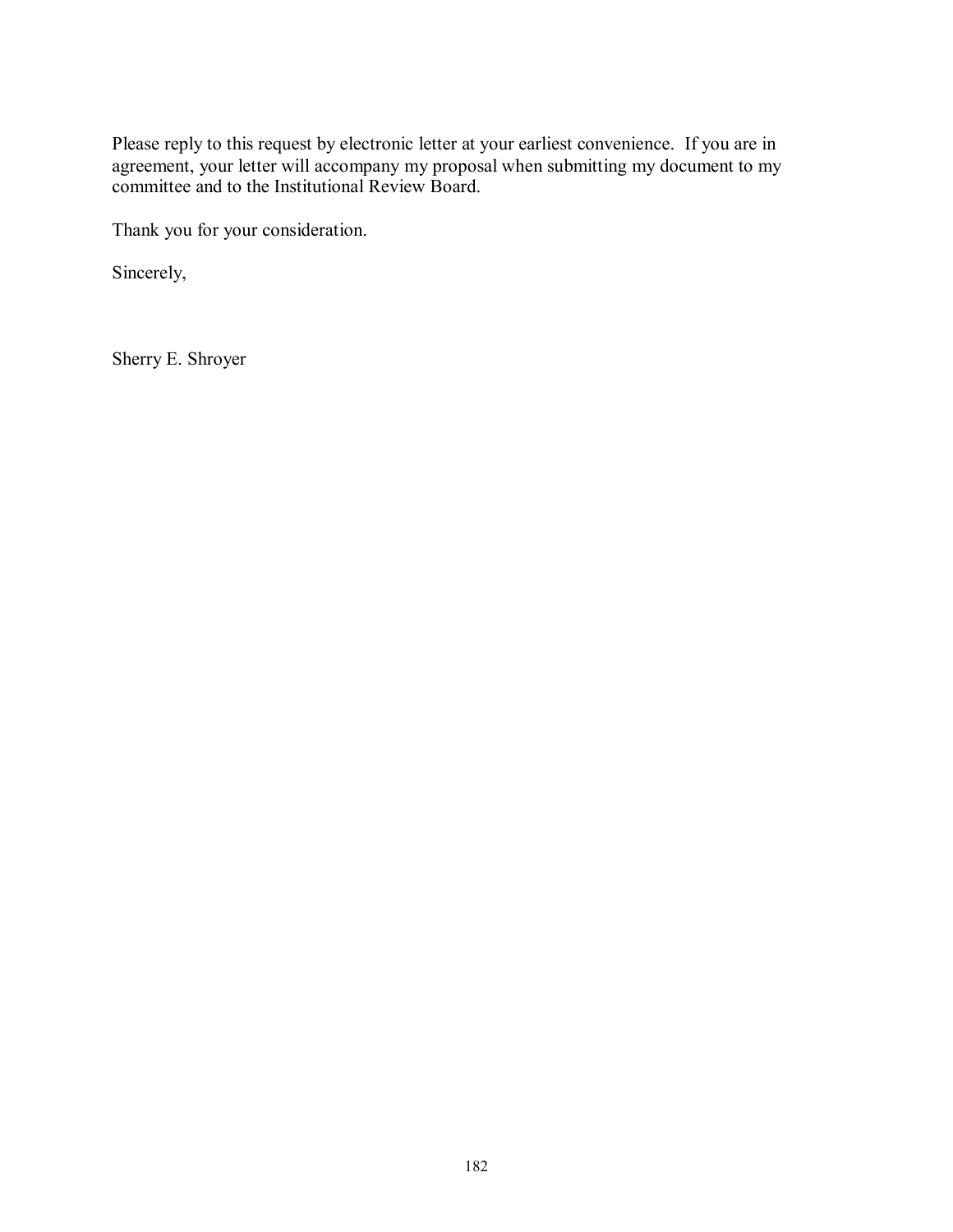#### APPENDIX H

Letter from Center for Research in Educational Policy

April 4, 2003

Ms. Sherry E. Shroyer XXX XXXXX XXX XXXXX XX XXXXXXXXX, TN XXXXX-XXXX

Dear Ms. Shroyer,

Permission is granted for use of the Literacy Observation Tool (LOT) in your proposed dissertation research. The permission is granted with the understanding that you agree to (1) acknowledge the authors in your research and resulting papers, and (2) not use the instrument for any other project without requesting additional permission.

We would appreciate receiving copies of your research and any resulting papers when it is completed.

Thank you.

Signed Lana Smith, Ph. D.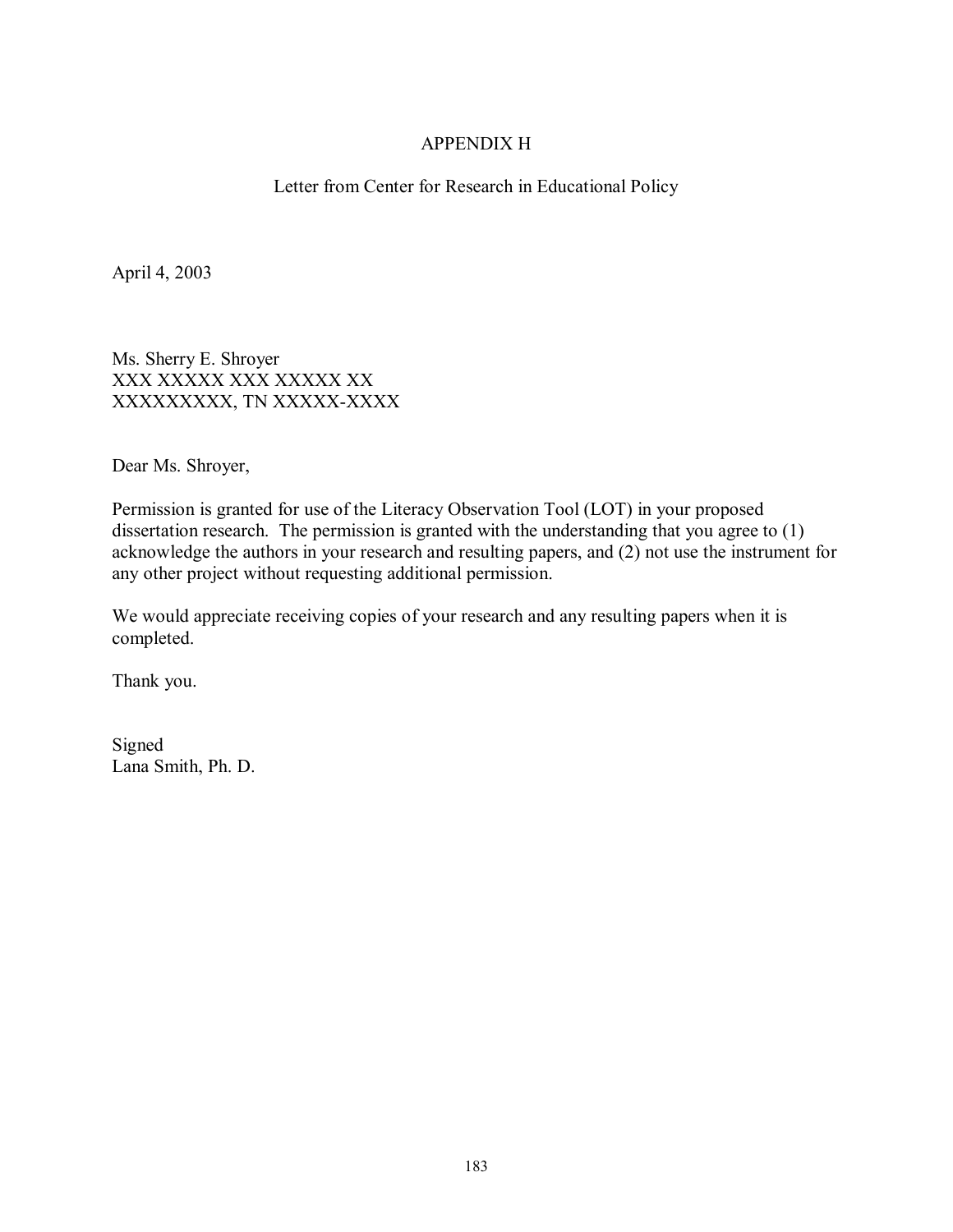#### APPENDIX I

#### Letter to Literacy Leaders

May 2, 2003

Dear Literacy Administrative Team:

This year you have played a vitally important role in the REA reading initiative for the State of Tennessee. This has been a difficult process for all those involved and especially for the literacy administrative team because you are serving as your school's leader to ensure that a balanced approach to literacy as prescribed by the National Research Council is being practiced among your teachers. I do not need to tell you the enormous challenge it has been for you to serve as change agent for your school. You have experienced it firsthand. It is my hope that you have grown professionally as you serve in this capacity. Both professionally and personally, I thank you for your efforts and appreciate your dedication to help children read proficiently at their own grade level. Together, we are making a difference.

I am writing both professionally as your state reading consultant and personally as a doctoral student through East Tennessee State University. I am conducting a study of the REA program in East Tennessee. The study is titled "Reading Excellence Act: The Impact on Professional Development and Teacher Practice First Year Implementation in East Tennessee." I am asking the research question, "Does teacher professional development affect teacher practice?" In order to answer this research question, I am requesting your assistance as a member of the Literacy Administrative team. It is hoped that the findings from this study will lead to enhancements of future staff and professional development plans to provide training for teachers of best practices with the hopes that the end result will be higher student achievement.

The purposes of this research study are to:

- 1. Survey the Pre-K through  $3<sup>rd</sup>$  grade teachers in the public schools in East Tennessee who are involved in the Reading Excellence Act (REA) Local Reading Improvement initiative to determine their perception of the REA grant initiative as it relates to staff/professional development and teacher practice.
- 2. Report the school performance collected from teacher practice of official school visits conducted by the State Educational Consultant during the period of December 2002-May 2003. Note: Individual teacher performance during observations **will not** be included. Summary results from the schools will only be included. Schools will receive a numeric code to assure anonymity.

Teachers are requested to complete a survey and the results from the survey will be used to answer research questions. **Please note that by no means should anyone feel pressured to participate in this research study.** 

By completing the survey, it is believed that those participating will gain a clearer perspective of the personal impact the Reading Excellence Act Grant has had on individual teacher practice. The survey may be completed during a professional development activity and an appropriate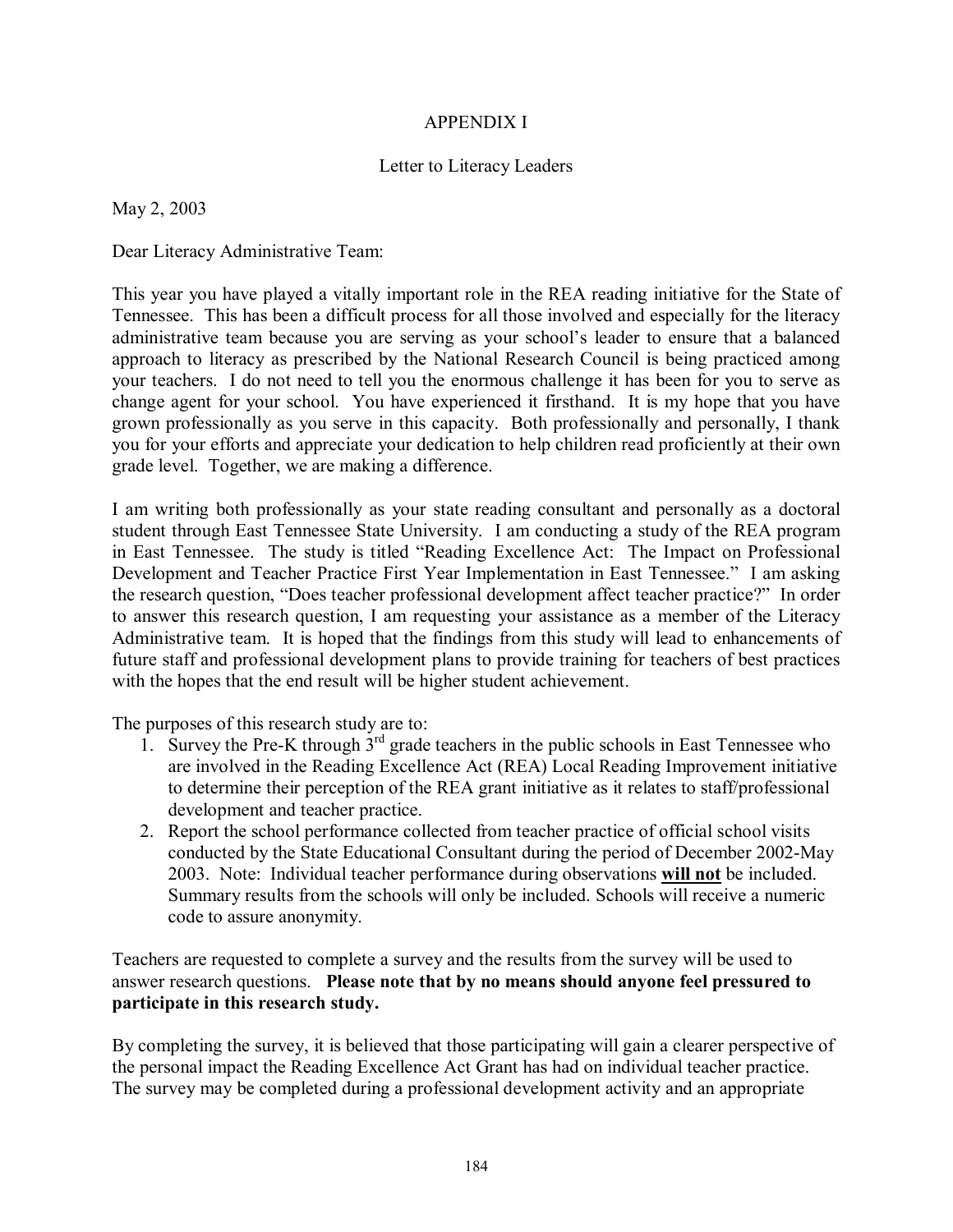amount of time may be documented in teacher professional development logs to complete this activity. Completion time is anticipated to be one hour.

Results from the survey will be used to answer research questions. No risks or discomforts should be associated with this research. By completing the survey, it is believed that those participating will gain a clearer perspective of the personal impact that the Reading Excellence Act Grant has had on individual teacher practice. An appropriate amount of time may be documented in your professional development logs for completion of this activity. Completion time is anticipated to be 45 minutes to one hour. Benefits beyond the institution may include the augmentation of research-based staff and professional development opportunities offered for reading initiatives in the State of Tennessee.

The actual survey instrument is an eight page document with a total of 52 items. Questions include information about individual demographics, "pre" and "during" perceptions of the REA implementation and personal reflections for conducting professional development sessions. This instrument does not request the subject's name but will be identified by school using a label with a school code for the purpose of comparing teacher perception and teacher practice with reports on file with the Tennessee Department of Education. The identifying number will not be used to determine the identity of the subject. **Exception: In one REA school, the total teacher population for grades K-3 is limited to two teachers. The researcher requests that these teachers not complete questions 1-2 of the survey since the answers would identify the subjects at this school.** 

I am requesting your assistance to become a facilitator of this project. If you agree, I am requesting that you provide teachers with a professional development opportunity for the completion of this instrument.

I am asking for your assistance:

- A. Prior to the meeting
	- 1. Please designate and announce an appropriate time for your literacy teacher team to meet to complete this task.
	- 2. Please distribute the teacher cover letters prior to the meeting.
	- 3. Please review the survey instrument.
	- 4. If questions result from your review, please consult LOT Observers Manual for clarification of terms or call me at XXX-XXX-XXXX.
- B. Conduct the meeting
	- 1. Please state the purpose for the meeting. The purpose for the meeting is to complete the survey and to personally reflect on professional growth. You will receive professional development time for participating.
	- **2. If teachers are not willing to participate in the study, by no means should there be any pressure given for them to participate in the study or attend the meeting.**
	- 3. Those willing to participate in the research should be given a survey instrument to complete as directed.
	- 4. Please ask teachers to read the directions and complete the survey individually. The Literacy Leader should be present to answer any questions that arise.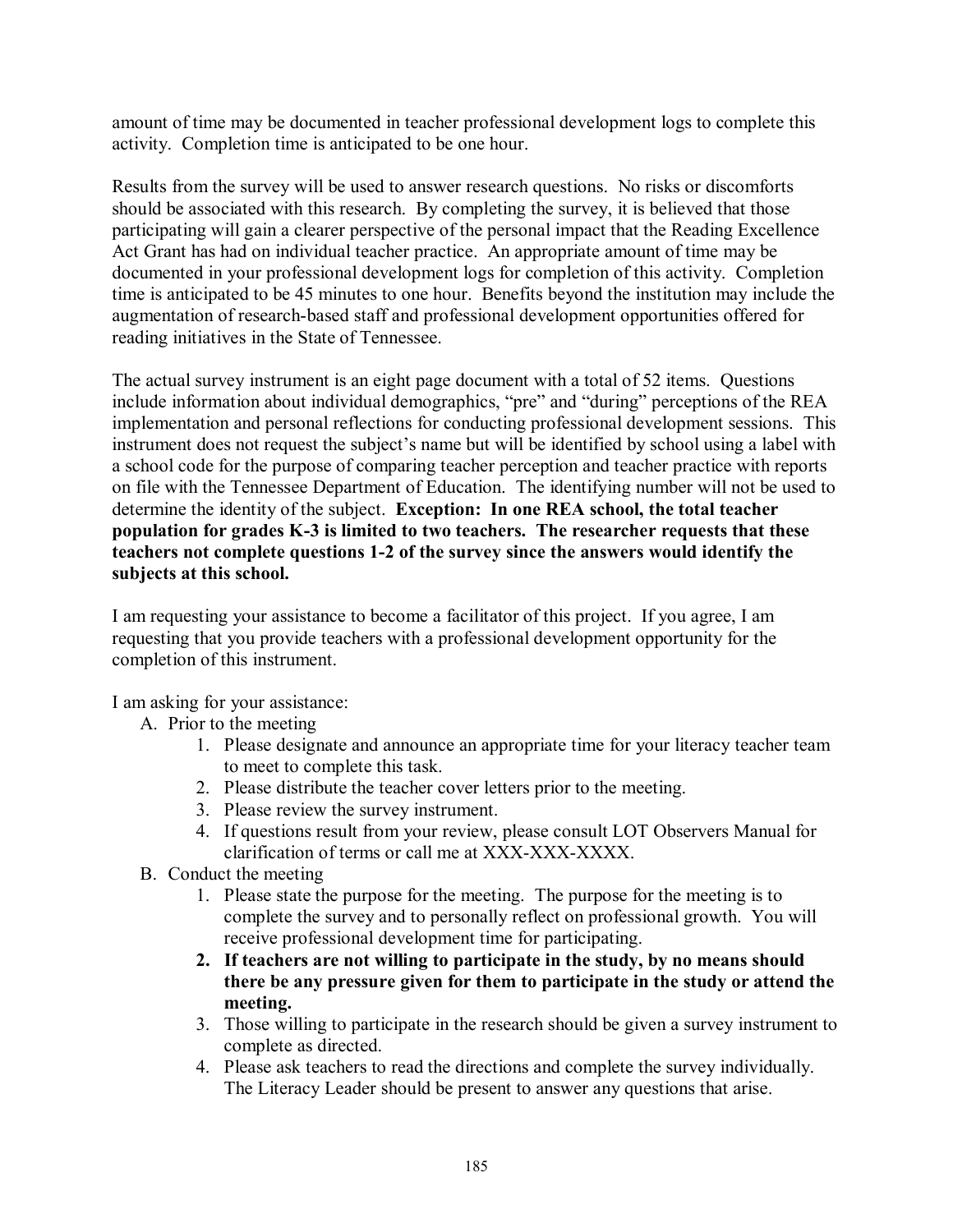- 5. Teachers should fold surveys in half, horizontally and place in envelope. Please ask teachers to seal envelope and sign school name across the seal. Please collect surveys in sealed envelopes from teachers.
- 6. Please thank teachers for attending the professional development session. It is believed that this reflective activity will provide teachers with the understanding that their professional abilities have increased during the initial stages of this initiative.
- C. After the meeting:
	- 1. Please send the sealed surveys in the self-addressed stamped envelope provided by June 1, 2003.

I have secured permission to use your school REA records from the Tennessee Department of Education for a data comparison of survey responses with East Tennessee first year performance as indicated on LOT Classroom Observations. Data from these observations will not include the identity of teachers however school performance will be matched with school survey responses. Schools will not be named but will receive a randomly selected code as indicators. At the conclusion of this study, research findings will be provided by electronic transmission to Reading Excellence Act awardees in East Tennessee participating in this study.

If you have any questions, problems, or research related medical problems at any time you may call Sherry Shroyer at XXX-XXX-XXXX or Professor Russell West at XXX-XXX-XXXX. You may also call the chairman of the Institutional Review Board at XXX-XXX-XXXX for any questions you may have about your rights as a research subject. Again, I thank you for your consideration and participation in this study.

Sincerely,

Sherry E. Shroyer East Tennessee State University Student and Tennessee Department of Education Regional Educational Consultant Reading Excellence Act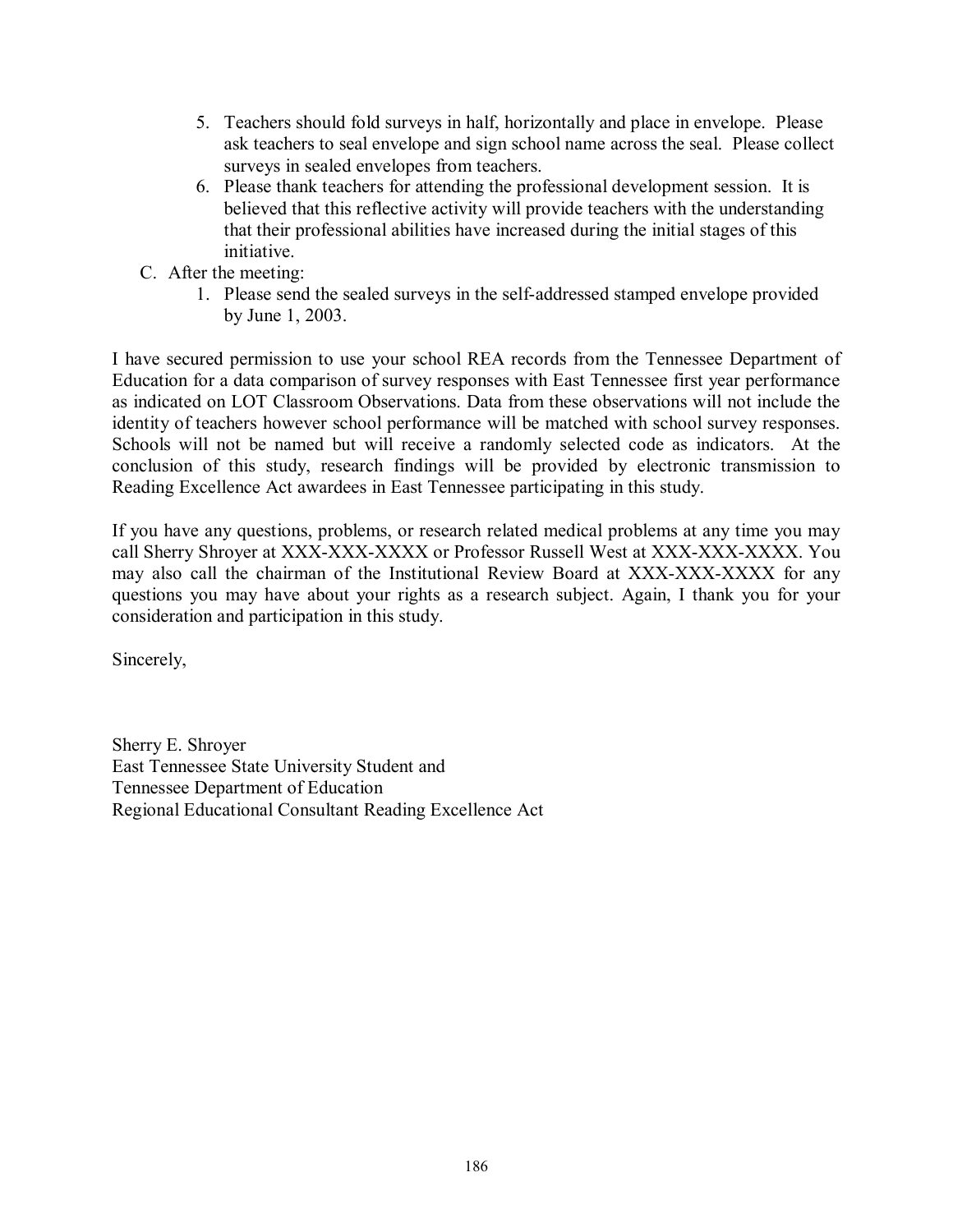#### APPENDIX J

#### Letter to Teachers

May 2, 2003

Dear Teacher:

This year you have played a vitally important role in the REA reading initiative for the State of Tennessee. This has been a difficult process for all of those involved and especially for teachers because you are delivering a balanced approach to literacy as prescribed by the National Research Council. I do not need to tell you the enormous challenge this has been. You have experienced this firsthand. It is my hope that you have grown professionally as you serve your students. Both professionally and personally, I thank you for your efforts and appreciate your dedication to help children read proficiently at their own grade level. Together, we are making a difference.

I am writing both professionally as your state reading consultant and personally as a doctoral student through East Tennessee State University. I am conducting a study of the REA program in East Tennessee. The study is entitled "Reading Excellence Act: The Impact on Professional Development and Teacher Practice First Year of Implementation in East Tennessee." I am asking the research question, does teacher professional development affect teacher practice? In order to answer this research question, I am requesting your participation as classroom teacher. Perhaps the findings from this study will lead to enhancements of future staff and professional development plans to provide training for teachers of best practices with hopes that the end result will be higher student achievement.

The purposes of this research study are to:

- 1. Survey the Pre-K through  $3<sup>rd</sup>$  grade teachers in the public schools in East Tennessee who are involved in the Reading Excellence Act (REA) Local Reading Improvement initiative to determine their perception of the REA grant initiative as it relates to staff/professional development and teacher practice.
- 2. Report the school performance collected from teacher practice of official school visits conducted by the State Educational Consultant during the period of December 2002-May 2003. Individual teacher performance during observations **will not** be included. Summary results from the schools will only be included. Schools will receive a numeric code to assure anonymity.

I am asking you to complete a 52 item survey and the results from the survey will be used to answer research questions. No risks or discomforts should be associated with this research. By completing the survey, it is believed that those participating will gain a clearer perspective of the personal impact that the Reading Excellence Act Grant has had on individual teacher practice. The survey may be completed during a professional development activity led by the Literacy Leader in the school. An appropriate amount of time may be documented in your professional development logs for completion of this activity. Completion time is anticipated to be 45 minutes to one hour. Benefits beyond the institution may include the augmentation of research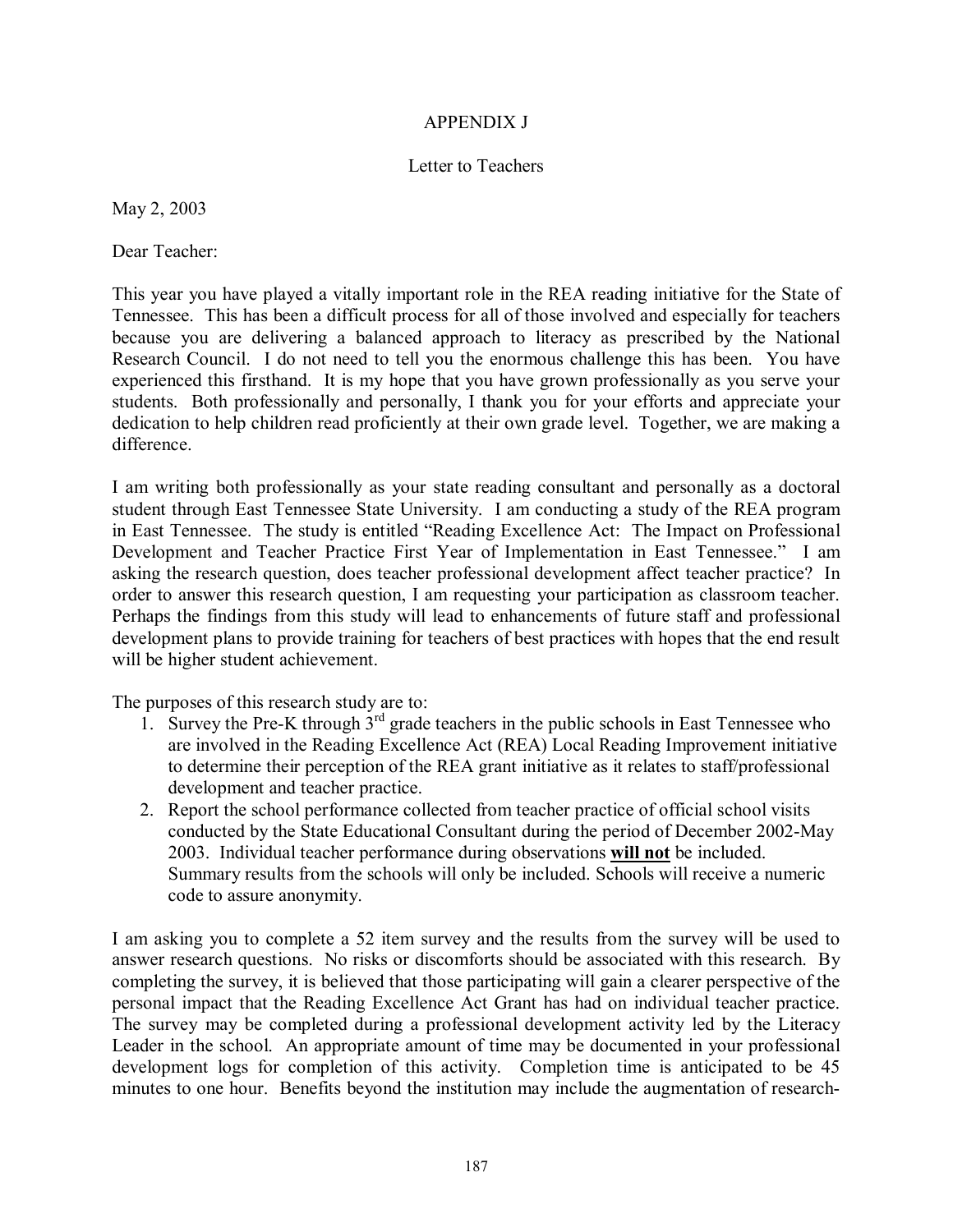based staff and professional development opportunities offered for reading initiatives in the State of Tennessee.

The actual survey instrument is an eight page document with a total of 52 items. Questions include information about individual demographics, "pre" and "during" perceptions of the REA implementation and personal reflections for conducting professional development sessions. This instrument does not request the subject's name but will be identified by school using a label with a school code for the purpose of comparing teacher perception and teacher practice with reports on file with the Tennessee Department of Education. The identifying number will not be used to determine the identity of the subject. **Exception: In one REA school, the teacher population for grades K-3 is limited to two teachers. The researcher requests that the teachers not complete questions 1-2 of the survey since the answers may identify the subjects at this school.** 

**If you are not willing to participate in the study, by no means should you feel any pressure to participate.** Your Literacy Administrative Team has been asked to provide teachers with a professional development opportunity for the completion of this instrument.

Expected research parameters:

- A. Before the meeting
	- 1. You will receive this letter prior to the meeting.
	- 2. A time will be designated and announced for an appropriate time for you to meet to complete the survey.
- B. During the meeting
	- 1. The purpose of the meeting is to complete the survey and to personally reflect on professional growth. You will receive professional development time for participating.
	- 2. **If you are not willing to participate in the study, by no means should you feel any pressure to participate**. If you are unwilling to participate in the study, please do not attend the meeting.
	- 3. If you are willing to participate in the research you will attend the meeting and you will be given a survey instrument to complete as directed. Your Literacy Leader will be on hand to answer any questions that arise.
	- 4. After you have completed the survey, please fold surveys in half horizontally and place in envelope. You should seal the envelope and sign the school name across the seal. Please submit the surveys in sealed envelopes to your Literacy Leader.
	- 5. Please know that I appreciate your cooperation in this process. It is hoped that this reflective activity will provide you with the understanding that your professional abilities have increased during the initial stages of this REA initiative.
- C. Your Literacy Leader will send the sealed surveys in the self-addressed stamped envelopes by June 1, 2003.

I have secured permission to use your school REA records from the Tennessee Department of Education for a data comparison of survey responses with East Tennessee first year performance as indicated on LOT Classroom Observations. Data from these observations will not include the identity of teachers however school performance will be matched with school survey responses.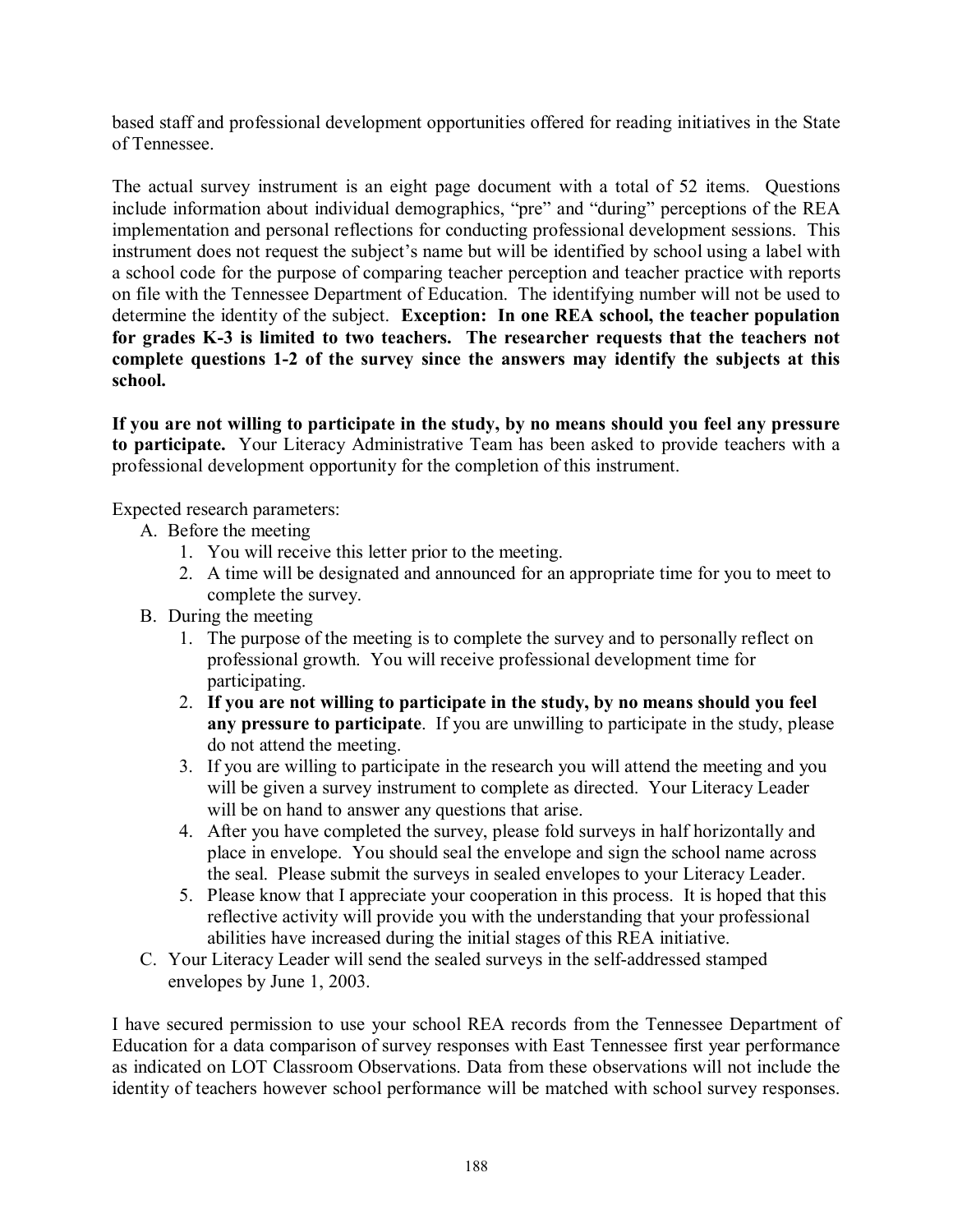Schools will not be named but will receive a randomly selected code as indicators. At the conclusion of this study, research findings will be provided by electronic transmission to Reading Excellence Act awardees in East Tennessee participating in this study.

If you have any questions, problems, or research related medical problems at any time you may call Sherry Shroyer at XXX-XXX-XXXX or Professor Russell West at XXX-XXX-XXXX. You may also call the chairman of the Institutional Review Board at XXX-XXX-XXXX for any questions you may have about your rights as a research subject. Again, I thank you for your consideration and participation in this study.

Sincerely,

Sherry E. Shroyer East Tennessee State University Student and Tennessee Department of Education Regional Educational Consultant Reading Excellence Act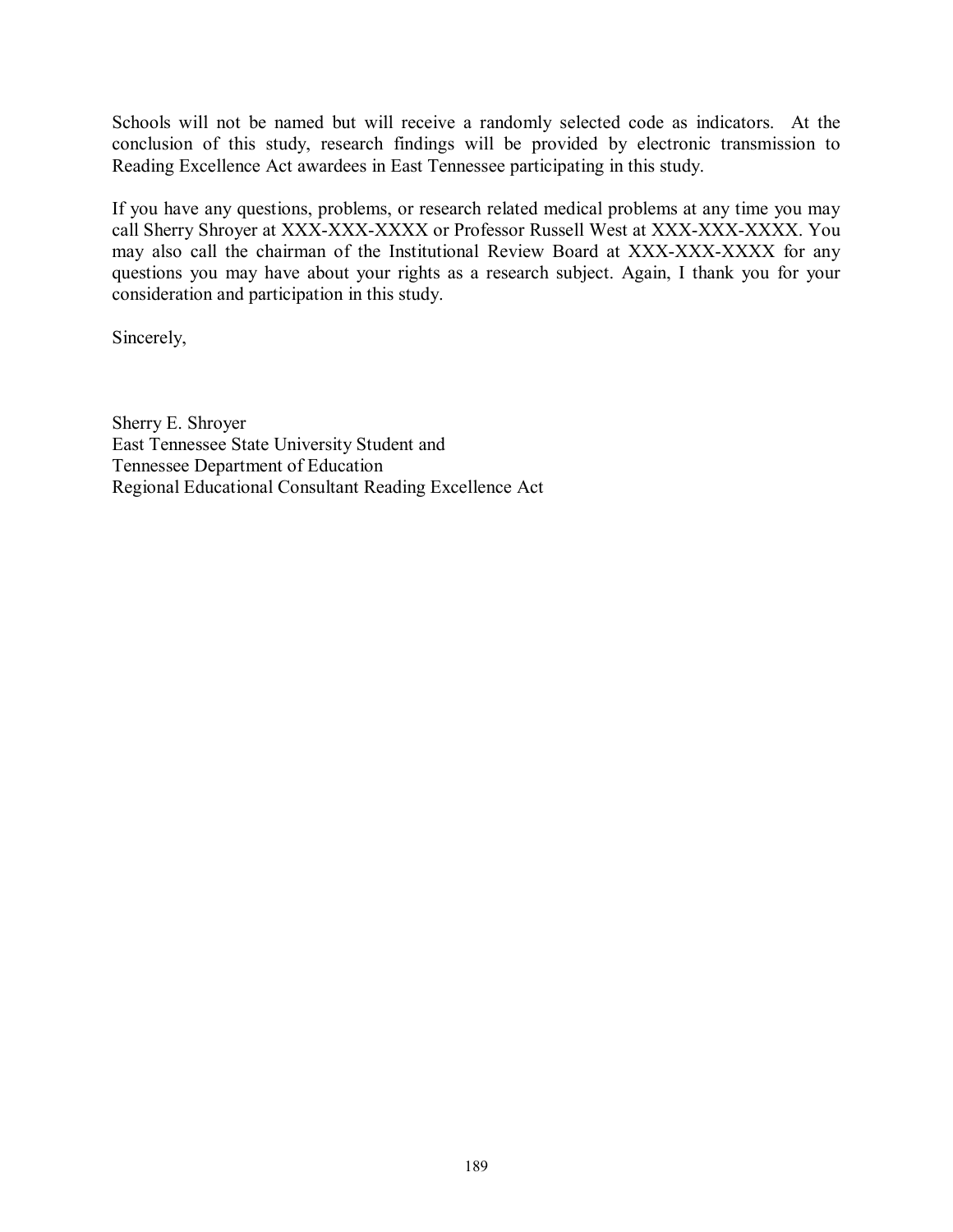School code label

APPENDIX K Teacher Survey

# Professional Development and Teacher Practice

# **Reading Excellence Act**



# **First Year Implementation**

# **East Tennessee**

*A dissertation project supervised by East Tennessee State University. Conducted by Sherry Ellen Shroyer March 2003*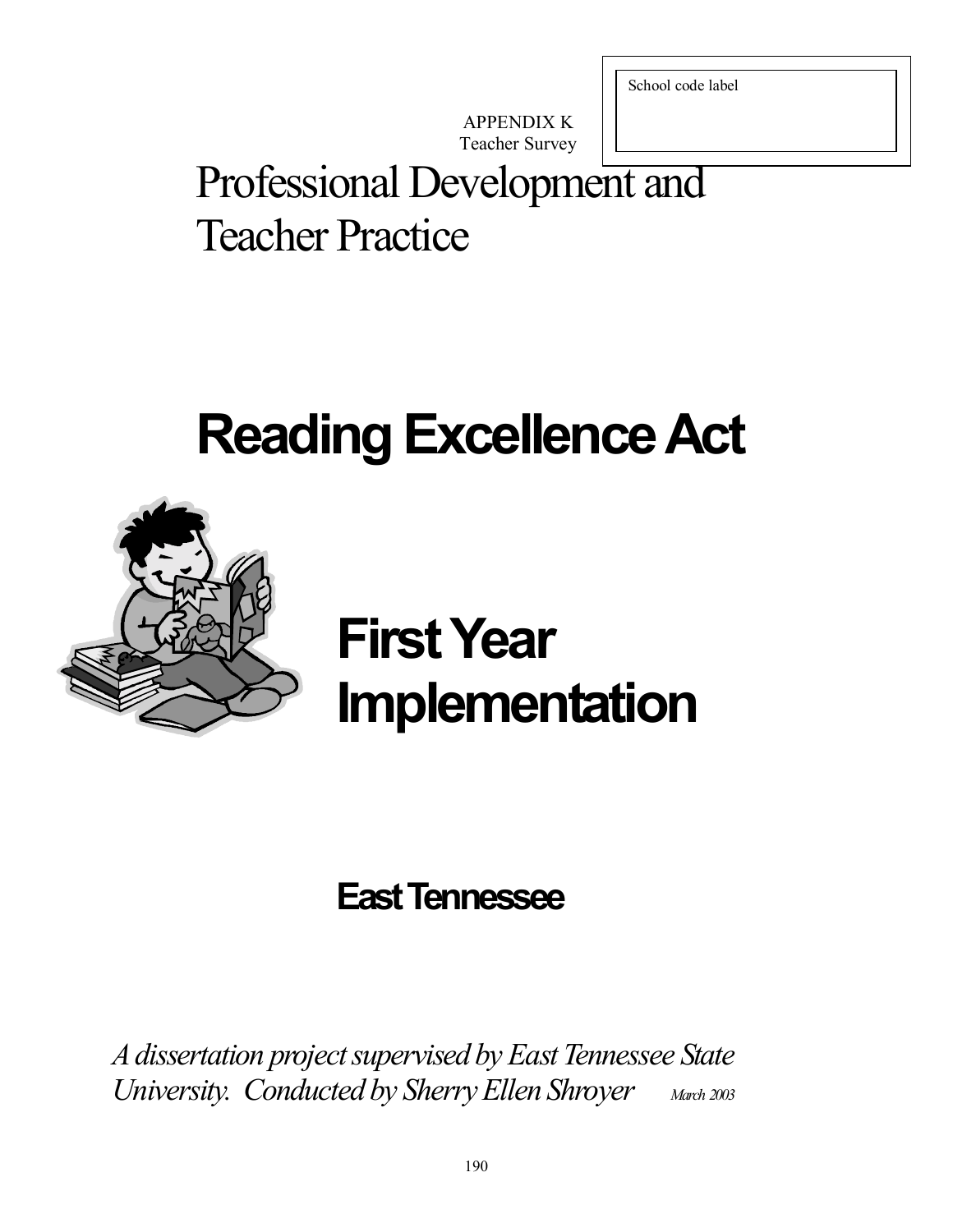*Please complete and send by June 1, 2003. Instructions for submission are specified on the final page of this document.* 

# **Teacher Survey**

*A survey of pre-kindergarten through 3rd grade teachers in East Tennessee participating in the Reading Excellence Act Program*  Please provide the appropriate answer for the following questions. Please place an "X" in the box below the response that best describes your answer. Please also provide additional information as requested.

# **Personal Demographics**

| 1. Please indicate the number of years of experience you have as a teacher<br>elementary school students.                                |              |               |  |             |  |               |                |  |  |
|------------------------------------------------------------------------------------------------------------------------------------------|--------------|---------------|--|-------------|--|---------------|----------------|--|--|
| $1-5$ years                                                                                                                              |              | 6-10 years    |  | 11-15 Years |  | $16-20$ years | $21+$ years    |  |  |
|                                                                                                                                          |              |               |  |             |  |               |                |  |  |
| 2. Please note your highest degree earned:                                                                                               |              |               |  |             |  |               |                |  |  |
| Indicator                                                                                                                                |              | <u>Degree</u> |  | Emphasis    |  |               | Date Received  |  |  |
|                                                                                                                                          | Ph. D.       |               |  |             |  |               |                |  |  |
|                                                                                                                                          | Ed. D.       |               |  |             |  |               |                |  |  |
|                                                                                                                                          | Ed. S.       |               |  |             |  |               |                |  |  |
|                                                                                                                                          |              | M. Ed.        |  |             |  |               |                |  |  |
|                                                                                                                                          | <b>B.</b> S. |               |  |             |  |               |                |  |  |
|                                                                                                                                          | Other        |               |  |             |  |               |                |  |  |
| 3. Did you complete any courses in reading instruction during<br>your college training? (If answer is "no," please go to question<br>5). |              |               |  |             |  | Yes           | N <sub>o</sub> |  |  |
| 4. If your answer to question 3 was "yes," please provide the number of reading<br>instruction classes completed.                        |              |               |  |             |  |               |                |  |  |
|                                                                                                                                          | 1-2 classes  |               |  | 3-4 classes |  |               | $5+$ classes   |  |  |
|                                                                                                                                          |              |               |  |             |  |               |                |  |  |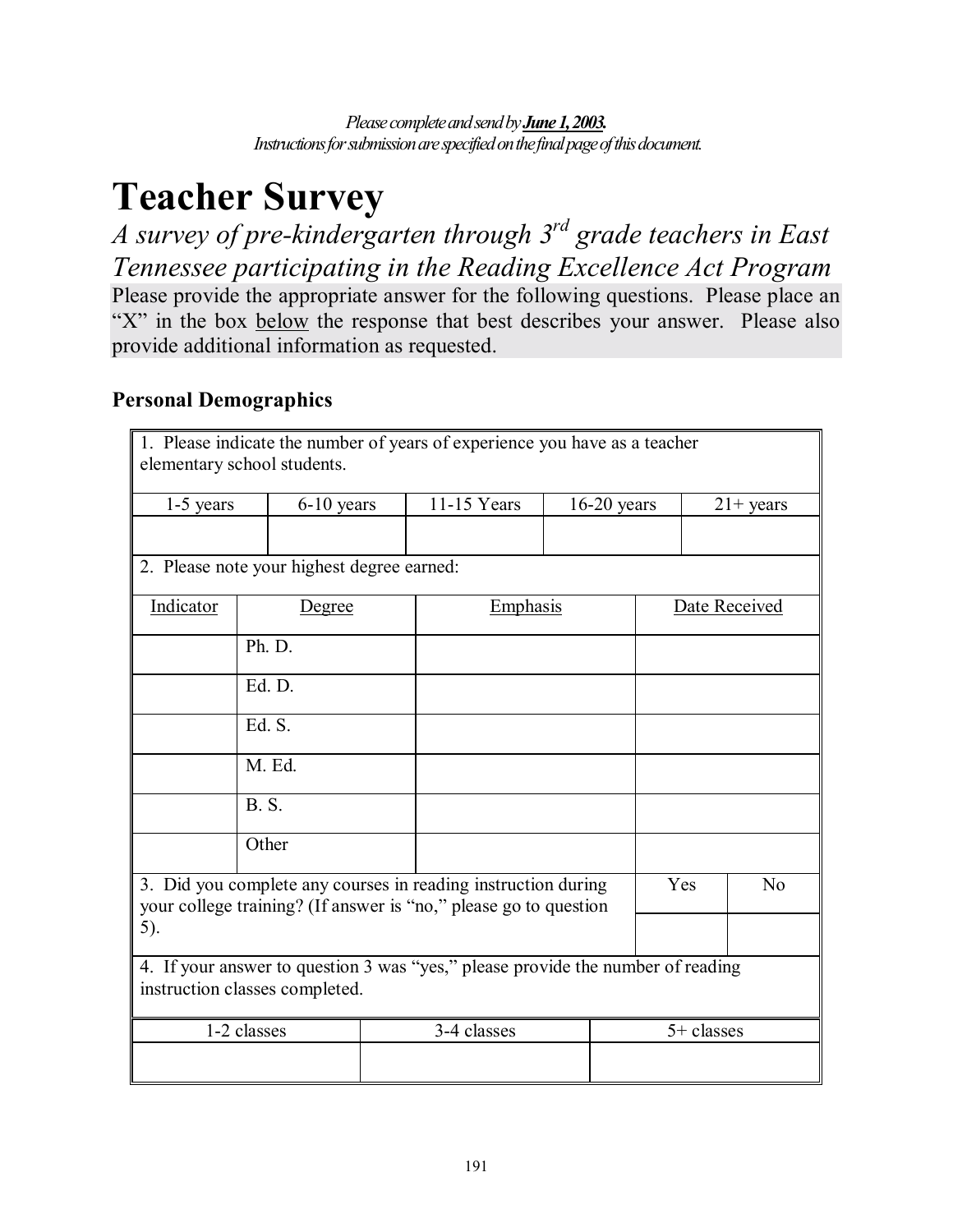| 5. During the past four years, (1998-2002) have you participated<br>in reading professional development opportunities prior to the |                                                                                                                                                  |                         |                       |  |                             | Yes                 |                     | N <sub>o</sub>         |  |
|------------------------------------------------------------------------------------------------------------------------------------|--------------------------------------------------------------------------------------------------------------------------------------------------|-------------------------|-----------------------|--|-----------------------------|---------------------|---------------------|------------------------|--|
| implementation of your Reading Excellence Act (REA)<br>program? (If answer is "no," please skip to question 8.)                    |                                                                                                                                                  |                         |                       |  |                             |                     |                     |                        |  |
|                                                                                                                                    |                                                                                                                                                  |                         |                       |  |                             |                     |                     |                        |  |
|                                                                                                                                    | 6. If your answer to question 5 was "yes," please provide the number of professional                                                             |                         |                       |  |                             |                     |                     |                        |  |
|                                                                                                                                    | development sessions (3-6 hours) you have attended in the past four years prior to your<br>school's Reading Excellence Act (REA) implementation. |                         |                       |  |                             |                     |                     |                        |  |
| 1-2 sessions                                                                                                                       | 3-4 sessions                                                                                                                                     | 5-6 sessions            |                       |  | 7-8 sessions                |                     |                     | $9+$ sessions          |  |
|                                                                                                                                    |                                                                                                                                                  |                         |                       |  |                             |                     |                     |                        |  |
|                                                                                                                                    | 7. If your answer to question 5 was                                                                                                              | $\theta$                |                       |  | $\overline{2}$              |                     | 3                   | 4                      |  |
| of the reading professional                                                                                                        | "yes," please rate the effectiveness                                                                                                             | <b>Not</b><br>effective | Somewhat<br>effective |  | Effective                   | Highly<br>effective |                     | Extremely<br>effective |  |
|                                                                                                                                    | development sessions you attended.                                                                                                               |                         |                       |  |                             |                     |                     |                        |  |
|                                                                                                                                    |                                                                                                                                                  |                         |                       |  |                             |                     |                     |                        |  |
|                                                                                                                                    | 8. Did you complete the required 10 days of Reading                                                                                              |                         |                       |  | Yes                         |                     |                     | N <sub>o</sub>         |  |
|                                                                                                                                    | Excellence Act (REA) staff development training<br>provided by the Tennessee Reading Collaborative                                               |                         |                       |  |                             |                     |                     |                        |  |
| (TRC)?                                                                                                                             |                                                                                                                                                  |                         |                       |  |                             |                     |                     |                        |  |
|                                                                                                                                    | Please indicate number of days completed                                                                                                         |                         |                       |  |                             |                     |                     |                        |  |
| 9. Please rate the overall                                                                                                         |                                                                                                                                                  | $\Omega$<br>Not         | 1<br>Somewhat         |  | $\mathfrak{D}$<br>Effective |                     | 3<br>Highly         | 4<br>Extremely         |  |
| effectiveness of the staff                                                                                                         |                                                                                                                                                  | effective               | effective             |  |                             |                     | effective           | effective              |  |
|                                                                                                                                    | development sessions you attended.                                                                                                               |                         |                       |  |                             |                     |                     |                        |  |
|                                                                                                                                    | 10. Did you complete the required 90-100 hours of                                                                                                |                         |                       |  | Yes                         |                     | N <sub>o</sub>      |                        |  |
|                                                                                                                                    | literacy Reading Excellence Act (REA) professional                                                                                               |                         |                       |  |                             |                     |                     |                        |  |
|                                                                                                                                    | development training offered by your Local Education                                                                                             |                         |                       |  |                             |                     |                     |                        |  |
| Agency?<br>Please indicate the number of hours completed                                                                           |                                                                                                                                                  |                         |                       |  |                             |                     |                     |                        |  |
| 11. Please rate the overall                                                                                                        |                                                                                                                                                  | $\Omega$                |                       |  | $\overline{2}$              |                     | 3                   | 4                      |  |
| effectiveness of the professional                                                                                                  |                                                                                                                                                  | <b>Not</b><br>effective | Somewhat<br>effective |  | Effective                   |                     | Highly<br>effective | Extremely<br>effective |  |
|                                                                                                                                    | development sessions you attended.                                                                                                               |                         |                       |  |                             |                     |                     |                        |  |
|                                                                                                                                    |                                                                                                                                                  |                         |                       |  |                             |                     |                     |                        |  |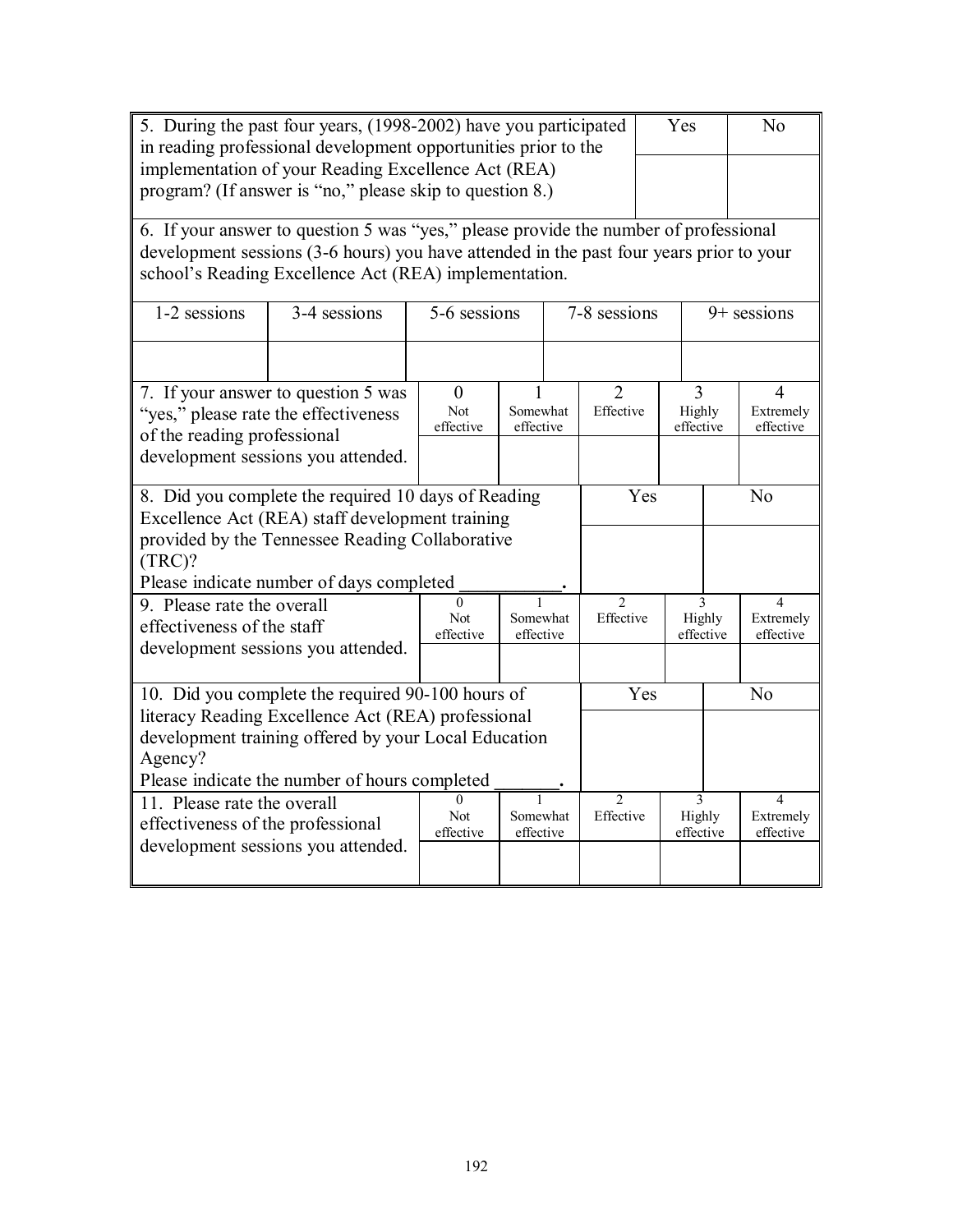In this section you will compare your professional practice prior to your school's REA implementation and your professional practice at the conclusion of/or during your school's first year of REA implementation.

Please provide the appropriate answers for the following questions. Using the indicators below, please place an  $X^*$  in the box below the response that best describes your professional practice prior to and during the first year of REA implementation, providing two answers for each question.

Indicators:

| $0$ = Never used        | Never used.                                                                                         |
|-------------------------|-----------------------------------------------------------------------------------------------------|
| $1 =$ Rarely used       | Receives isolated use/or little time                                                                |
| $2 = Occasionally used$ | Receives minimal or modest time or emphasis                                                         |
| $3$ = Frequently used   | Receives substantive time or emphasis.<br>A prevalent component of teaching and learning.           |
| $4$ = Extensively used  | Receives substantive time or emphasis.<br>A highly prevalent component of teaching and<br>learning. |

# **Compare Your Professional Practice**

| Professional Practice                     |          | Prior to REA<br>Implementation |  |   |   | During the First Year<br>of REA |                |  |  |  |
|-------------------------------------------|----------|--------------------------------|--|---|---|---------------------------------|----------------|--|--|--|
|                                           |          |                                |  |   |   |                                 | Implementation |  |  |  |
|                                           | $\theta$ |                                |  | 3 | 4 |                                 |                |  |  |  |
|                                           |          |                                |  |   |   |                                 |                |  |  |  |
| 12. During reading, my instructional      |          |                                |  |   |   |                                 |                |  |  |  |
| orientation is conducted in small groups. |          |                                |  |   |   |                                 |                |  |  |  |
| 13. During reading, my instructional      |          |                                |  |   |   |                                 |                |  |  |  |
| orientation is conducted as a whole class |          |                                |  |   |   |                                 |                |  |  |  |
| activity.                                 |          |                                |  |   |   |                                 |                |  |  |  |
| 14. During reading, my instructional      |          |                                |  |   |   |                                 |                |  |  |  |
| orientation is conducted using learning   |          |                                |  |   |   |                                 |                |  |  |  |
| centers.                                  |          |                                |  |   |   |                                 |                |  |  |  |
| 15. During reading, my instructional      |          |                                |  |   |   |                                 |                |  |  |  |
| orientation is conducted as               |          |                                |  |   |   |                                 |                |  |  |  |
| cooperative/collaborative learning        |          |                                |  |   |   |                                 |                |  |  |  |
| opportunities.                            |          |                                |  |   |   |                                 |                |  |  |  |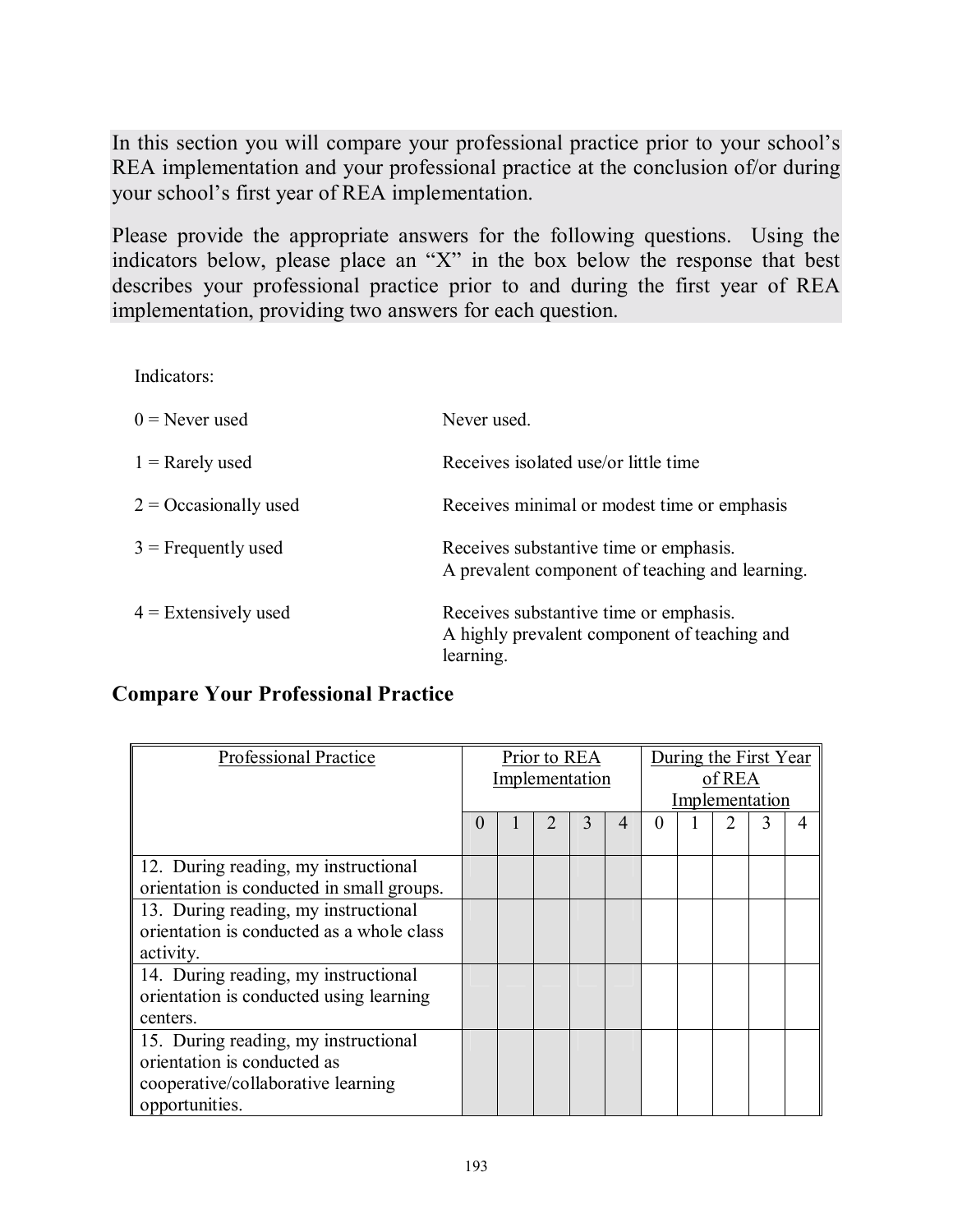| Professional Practice                      |          | Prior to REA   |                |   |   |          | During the First Year |   |   |                |  |
|--------------------------------------------|----------|----------------|----------------|---|---|----------|-----------------------|---|---|----------------|--|
|                                            |          | Implementation |                |   |   | of REA   |                       |   |   |                |  |
|                                            |          |                |                |   |   |          | Implementation        |   |   |                |  |
|                                            | $\theta$ |                | $\overline{2}$ | 3 | 4 | $\theta$ |                       | 2 | 3 | $\overline{4}$ |  |
| 16. During reading instruction, I          |          |                |                |   |   |          |                       |   |   |                |  |
| emphasize the concepts of print.           |          |                |                |   |   |          |                       |   |   |                |  |
| 17. During reading instruction, I          |          |                |                |   |   |          |                       |   |   |                |  |
| emphasize letter naming and knowledge.     |          |                |                |   |   |          |                       |   |   |                |  |
| 18. During reading instruction, I          |          |                |                |   |   |          |                       |   |   |                |  |
| emphasize phonemic awareness               |          |                |                |   |   |          |                       |   |   |                |  |
| instruction.                               |          |                |                |   |   |          |                       |   |   |                |  |
| 19. During reading instruction, I          |          |                |                |   |   |          |                       |   |   |                |  |
| emphasize rhyming.                         |          |                |                |   |   |          |                       |   |   |                |  |
| 20. During reading instruction, I          |          |                |                |   |   |          |                       |   |   |                |  |
| emphasize explicit phonics instruction.    |          |                |                |   |   |          |                       |   |   |                |  |
| 21. During reading instruction, I model    |          |                |                |   |   |          |                       |   |   |                |  |
| fluent oral reading.                       |          |                |                |   |   |          |                       |   |   |                |  |
| 22. During reading instruction, I have     |          |                |                |   |   |          |                       |   |   |                |  |
| students read and reread orally both alone |          |                |                |   |   |          |                       |   |   |                |  |
| and together.                              |          |                |                |   |   |          |                       |   |   |                |  |
| 23. During reading instruction, I intro-   |          |                |                |   |   |          |                       |   |   |                |  |
| duce and review key vocabulary words.      |          |                |                |   |   |          |                       |   |   |                |  |
| 24. During reading instruction, I provide  |          |                |                |   |   |          |                       |   |   |                |  |
| explicit vocabulary instruction.           |          |                |                |   |   |          |                       |   |   |                |  |
| 25. During reading instruction, I provide  |          |                |                |   |   |          |                       |   |   |                |  |
| explicit comprehension strategy            |          |                |                |   |   |          |                       |   |   |                |  |
| instruction.                               |          |                |                |   |   |          |                       |   |   |                |  |
| 26. During reading instruction, I make     |          |                |                |   |   |          |                       |   |   |                |  |
| connection to prior knowledge.             |          |                |                |   |   |          |                       |   |   |                |  |
| 27. During reading instruction, I ask      |          |                |                |   |   |          |                       |   |   |                |  |
| students to predict outcomes.              |          |                |                |   |   |          |                       |   |   |                |  |
| 28. During reading instruction, I use      |          |                |                |   |   |          |                       |   |   |                |  |
| higher level questioning.                  |          |                |                |   |   |          |                       |   |   |                |  |
| 29. During reading instruction, I guide    |          |                |                |   |   |          |                       |   |   |                |  |
| visual imaging.                            |          |                |                |   |   |          |                       |   |   |                |  |
| 30. During reading instruction, I guide    |          |                |                |   |   |          |                       |   |   |                |  |
| interactive discussions.                   |          |                |                |   |   |          |                       |   |   |                |  |
| 31. During reading instruction, students   |          |                |                |   |   |          |                       |   |   |                |  |
| read self-selected materials.              |          |                |                |   |   |          |                       |   |   |                |  |
| 32. During literacy instruction, I provide |          |                |                |   |   |          |                       |   |   |                |  |
| instruction of proper letter formation and |          |                |                |   |   |          |                       |   |   |                |  |
| handwriting.                               |          |                |                |   |   |          |                       |   |   |                |  |
| 33. During literacy instruction, I provide |          |                |                |   |   |          |                       |   |   |                |  |
| instruction on the writing process.        |          |                |                |   |   |          |                       |   |   |                |  |
| 34. During literacy instruction, I provide |          |                |                |   |   |          |                       |   |   |                |  |
| lessons on language mechanics.             |          |                |                |   |   |          |                       |   |   |                |  |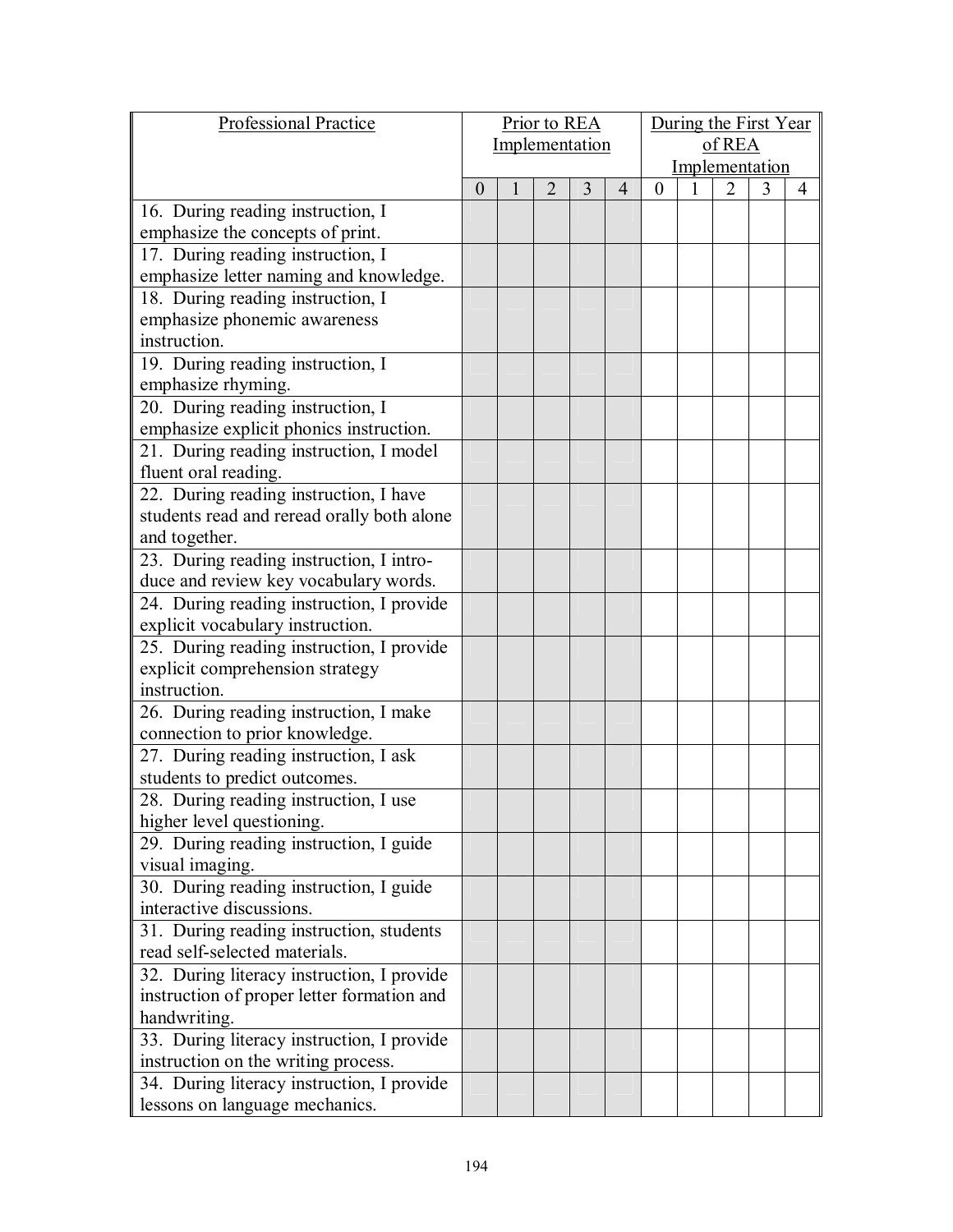| <b>Professional Practice</b>                                                                                         |  | Prior to REA<br>Implementation |  |  |  |  | During the First Year<br>of REA<br>Implementation |  |  |  |  |
|----------------------------------------------------------------------------------------------------------------------|--|--------------------------------|--|--|--|--|---------------------------------------------------|--|--|--|--|
|                                                                                                                      |  |                                |  |  |  |  |                                                   |  |  |  |  |
| 35. During literacy instruction, I<br>conference with students during their<br>stages of writing.                    |  |                                |  |  |  |  |                                                   |  |  |  |  |
| 36. During literacy instruction, I provide<br>opportunities for the students' sharing of<br>writing samples.         |  |                                |  |  |  |  |                                                   |  |  |  |  |
| 37. During literacy instruction, I provide<br>opportunities for students to write<br>independently.                  |  |                                |  |  |  |  |                                                   |  |  |  |  |
| 38. During literacy instruction, I provide<br>opportunities for students to write in<br>response to writing prompts. |  |                                |  |  |  |  |                                                   |  |  |  |  |



# **responses!**

# **Please continue.**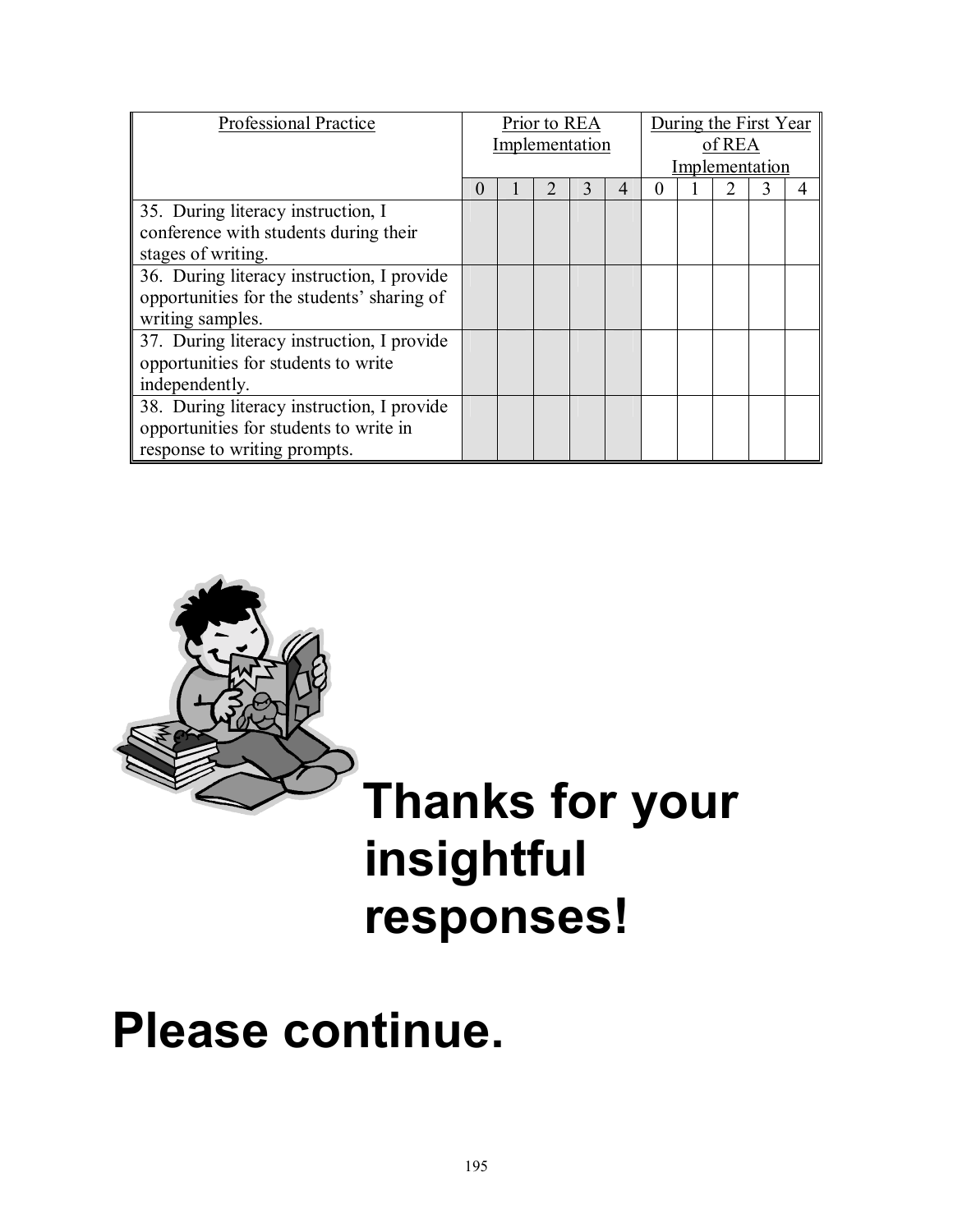In this section you will compare the overall benefit of the REA program in your school.

Please provide the appropriate answers for the following questions. Using the indicators below, please place an "X" in the box(es) below the response(s) that best describe(s) your answer.

For questions 40-43, please mark all that apply.

For questions 44-53, please mark only one answer per question.

## **Definitions:**

# **"Staff Development" = TRC training (10 days) "Professional Development"** = 90-100 hours training

### **In Conclusion: Personal Reflections**

| <b>Personal Reflections</b>                                     | During<br>Summer<br>or School<br>Holiday<br><b>Breaks</b> | During<br>School<br>Year | During<br>Scheduled<br><b>District</b><br><b>Training</b><br>Days |
|-----------------------------------------------------------------|-----------------------------------------------------------|--------------------------|-------------------------------------------------------------------|
| 39. When were your TRC staff development                        |                                                           |                          |                                                                   |
| sessions held?                                                  |                                                           |                          |                                                                   |
| 40. When would you have preferred to have had                   |                                                           |                          |                                                                   |
| your TRC staff development sessions?                            |                                                           |                          |                                                                   |
| 41. When were your professional development                     |                                                           |                          |                                                                   |
| sessions held?                                                  |                                                           |                          |                                                                   |
| 42. When would you have preferred to have had                   |                                                           |                          |                                                                   |
| your professional development sessions?                         |                                                           |                          |                                                                   |
| <b>Personal Reflections</b>                                     |                                                           | Yes                      | N <sub>0</sub>                                                    |
| 43. Was release time allowed for staff development sessions     |                                                           |                          |                                                                   |
| (substitute paid)?                                              |                                                           |                          |                                                                   |
| 44. Was release time allowed for professional development       |                                                           |                          |                                                                   |
| sessions (substitute paid)?                                     |                                                           |                          |                                                                   |
| 45. Were stipends provided to compensate you for your time      |                                                           |                          |                                                                   |
| for staff development training conducted outside of your        |                                                           |                          |                                                                   |
| contracted time of service?                                     |                                                           |                          |                                                                   |
| 46. Were stipends provided to compensate you for your time      |                                                           |                          |                                                                   |
| for professional development training conducted outside of your |                                                           |                          |                                                                   |
| contracted time of service?                                     |                                                           |                          |                                                                   |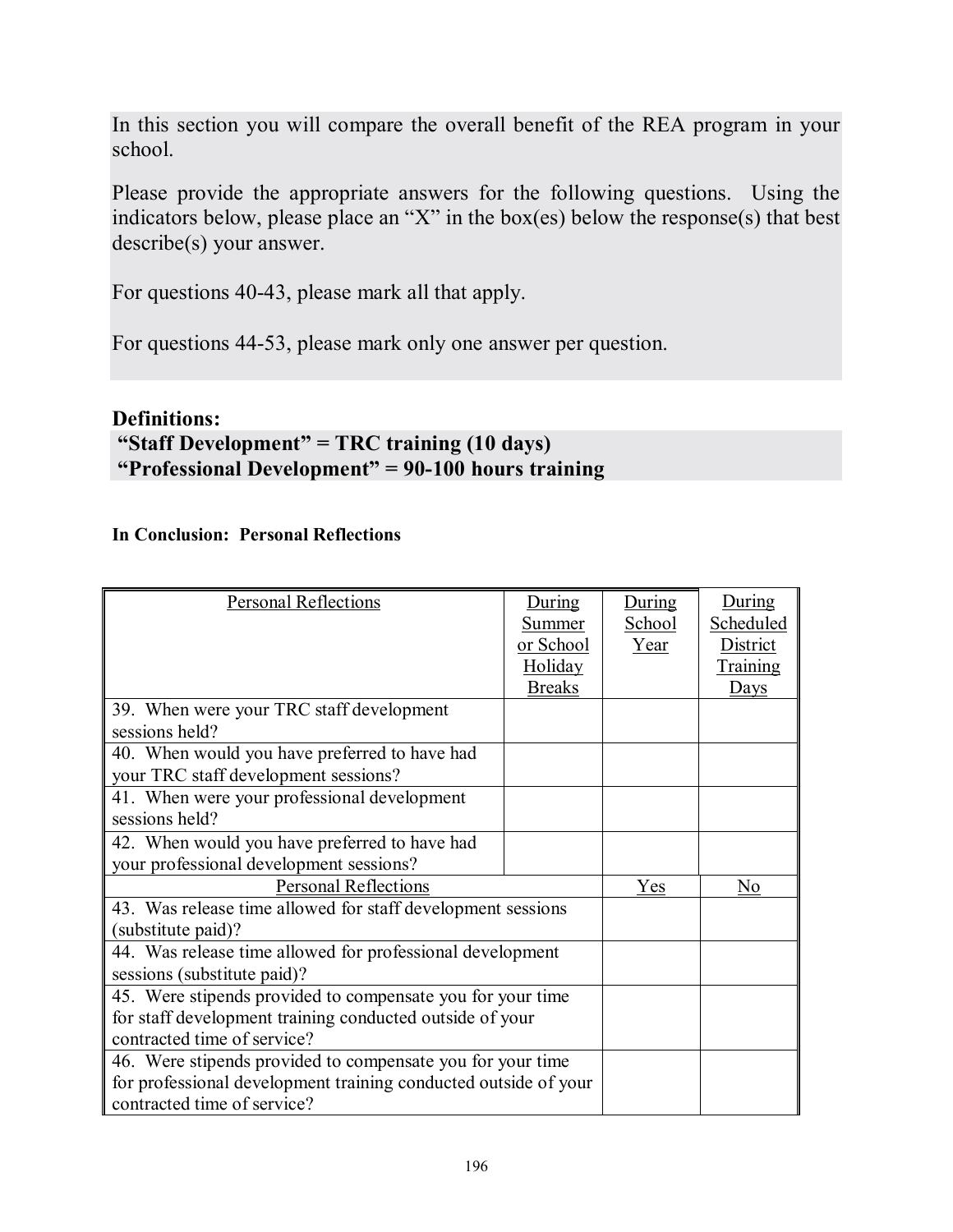| <b>Personal Reflections</b>                                         | Yes | No |  |  |
|---------------------------------------------------------------------|-----|----|--|--|
| 47. Is there a positive difference in your knowledge to provide     |     |    |  |  |
| a balanced approach to literacy as a result of the staff and        |     |    |  |  |
| professional development training you have received?                |     |    |  |  |
| 48. Was there a positive difference in your teaching practices to   |     |    |  |  |
| reflect a balanced approach to literacy as a result of the ongoing  |     |    |  |  |
| staff and professional development that you have received?          |     |    |  |  |
| 59. Was there a positive difference in your teaching practices to   |     |    |  |  |
| reflect a balanced approach to literacy as a result of the on-site  |     |    |  |  |
| observations, modeling, technical assistance, and coaching          |     |    |  |  |
| conducted by your literacy leader?                                  |     |    |  |  |
| 50. Was there a positive difference in your teaching practices to   |     |    |  |  |
| reflect a balanced approach to literacy as a result of the required |     |    |  |  |
| on-site observations conducted by your state consultant?            |     |    |  |  |
| 51. Was there a positive difference in your teaching practices to   |     |    |  |  |
| reflect a balanced approach to literacy as a result of the literacy |     |    |  |  |
| materials purchased through your REA initiative?                    |     |    |  |  |
| 52. Was there a positive difference in your teaching practices      |     |    |  |  |
| as a result of assessment data guiding intervention and             |     |    |  |  |
| instructional decisions?                                            |     |    |  |  |

By completing this survey, it is assumed that those participating will gain a clearer perspective of the personal impact that the Reading Excellence Act Grant has had on individual teacher practice. This survey may be completed during a professional development activity and an appropriate amount of time documented in your professional development log for this activity. Completion time is anticipated to be one hour.

# **To submit your completed survey**

- 1. Please place the completed survey in the attached envelope and seal.
- 2. Please sign your name across the seal.
- 3. Please submit your sealed envelope to your literacy leader
- 4. Literacy leaders, please send sealed surveys in a self-addressed stamped envelope to:

### Sherry Ellen Shroyer

### XXXXXXXXXXXXXXXXXXXXXXXX

# XXXXXXXXX, XX XXXXX-XXXX

Survey questions guided by Literacy Observation Tool: Classroom Notes/Data Summary Authors: L. J. Smith, S. M. Ross, A. W. Grehan <sup>C</sup>2002 Education Innovations, LLC All Rights Reserved Used with permission